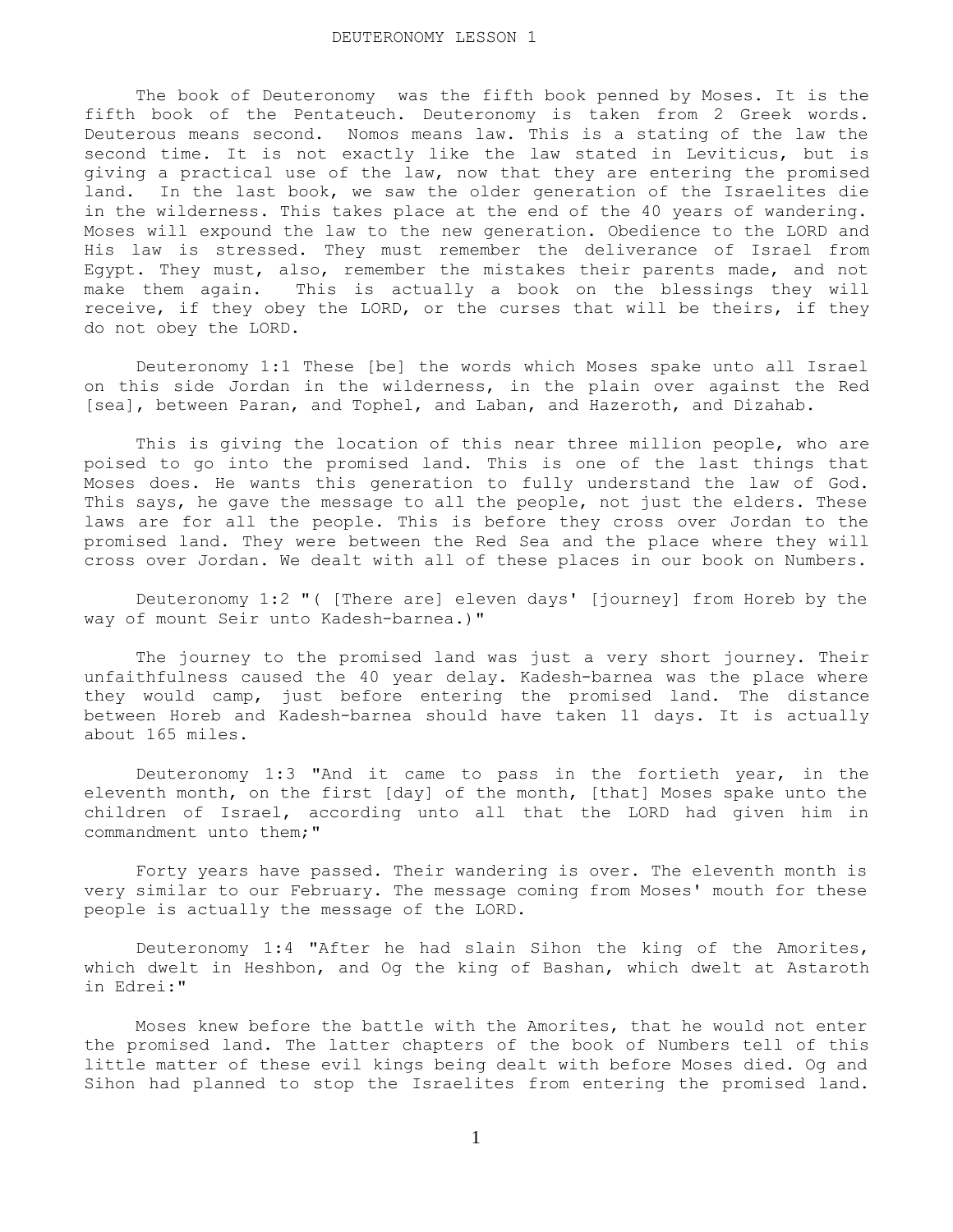Israel, commanded of God, destroyed them both. Asteroth and Edrei were places where the evil kings resided.

 Deuteronomy 1:5 "On this side Jordan, in the land of Moab, began Moses to declare this law, saying,"

 Moses will not cross over Jordan, so the law was to be given to the people by him, before they entered the promised land. They are in the plains of Moab, when Moses gives them the law. They are near Jericho.

 Deuteronomy 1:6 "The LORD our God spake unto us in Horeb, saying, Ye have dwelt long enough in this mount:"

 The LORD is speaking of Jehovah. The LORD speaking to the people shows that they are His people, and He is their God. The Israelites had remained at Horeb about a year. The following is part of the covenant God made with Israel. Exodus 19:5 "Now therefore, if ye will obey my voice indeed, and keep my covenant, then ye shall be a peculiar treasure unto me above all people: for all the earth [is] mine:" Exodus 19:6 "And ye shall be unto me a kingdom of priests, and an holy nation. These [are] the words which thou shalt speak unto the children of Israel." We will see in the following Scripture, that Israel agreed to the covenant. Exodus 19:8 "And all the people answered together, and said, All that the LORD hath spoken we will do. And Moses returned the words of the people unto the LORD." Horeb is the name of a range of mountains, of which Sinai is one of the summits. This is the place they received the ten commandments from God. Horeb was, also, the place of the Rock which gushed forth water. It would be advantageous to read the whole 19th and 20th chapter of Exodus on this subject.

 Deuteronomy 1:7 "Turn you, and take your journey, and go to the mount of the Amorites, and unto all [the places] nigh thereunto, in the plain, in the hills, and in the vale, and in the south, and by the sea side, to the land of the Canaanites, and unto Lebanon, unto the great river, the river Euphrates."

 Lebanon was the furthest point on one side, and the lands this is speaking of are near the entrance of the land near Jericho.

 Deuteronomy 1:8 "Behold, I have set the land before you: go in and possess the land which the LORD sware unto your fathers, Abraham, Isaac, and Jacob, to give unto them and to their seed after them."

 This is the same land that their fathers had spied out, and decided they could not take. The LORD tells them to go into the land and take it for their own. This is the land the LORD had promised Abraham, and in turn, Isaac, and Jacob. Genesis 13:14 "And the LORD said unto Abram, after that Lot was separated from him, Lift up now thine eyes, and look from the place where thou art northward, and southward, and eastward, and westward:" Genesis 13:15 "For all the land which thou seest, to thee will I give it, and to thy seed for ever."

 Deuteronomy 1:9 "And I spake unto you at that time, saying, I am not able to bear you myself alone:"

It appears, from this, that Moses had spoken to their fathers, when they decided to send the spies into the land.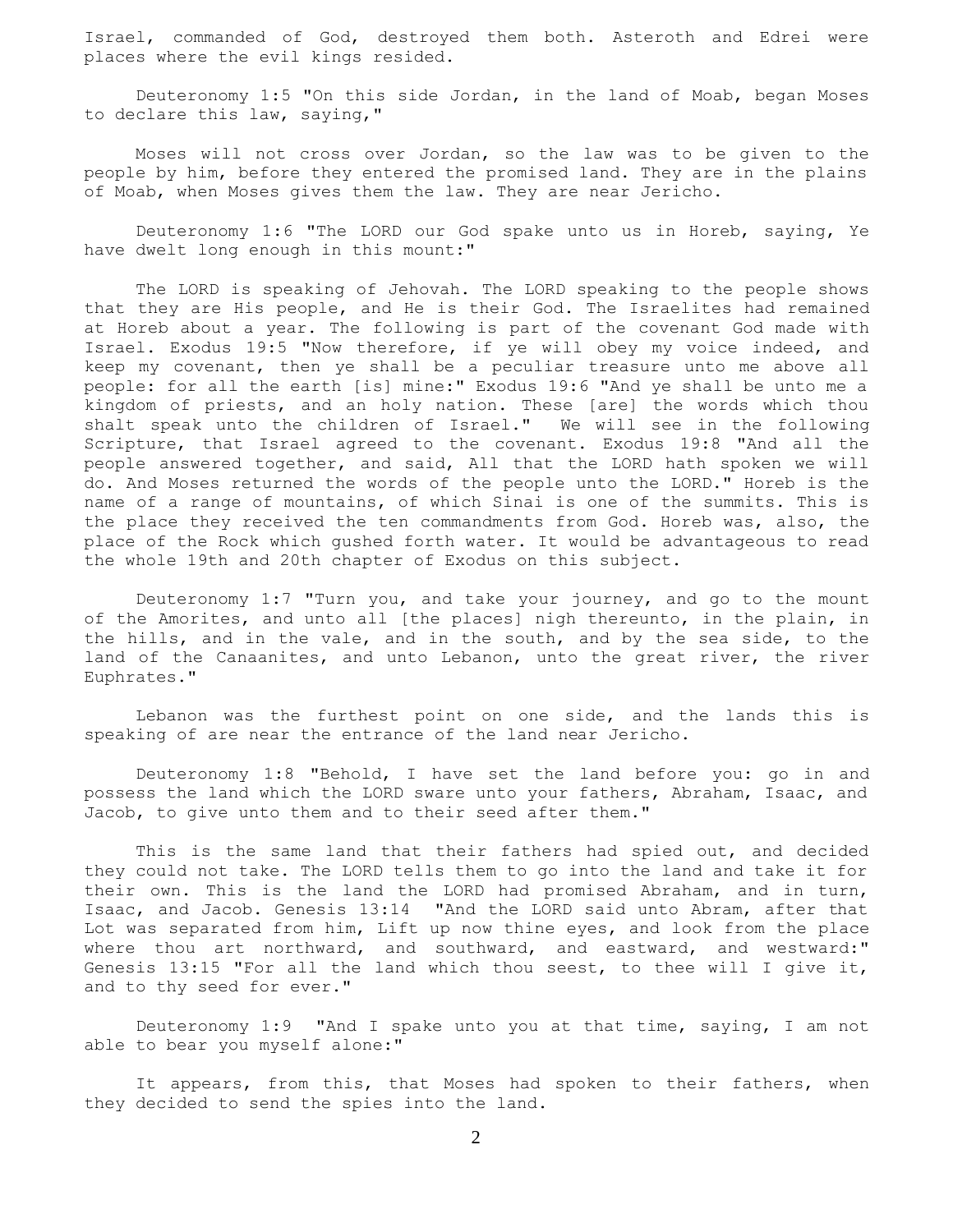Deuteronomy 1:10 "The LORD your God hath multiplied you, and, behold, ye [are] this day as the stars of heaven for multitude."

 God's promise to them was fulfilled in the fact, that they were a large number compared to the number of stars in heaven. Genesis 15:5 "And he brought him forth abroad, and said, Look now toward heaven, and tell the stars, if thou be able to number them: and he said unto him, So shall thy seed be."

 Deuteronomy 1:11 "(The LORD God of your fathers make you a thousand times so many more as ye [are], and bless you, as he hath promised you!)"

 Moses is explaining to them that the near three million people they were now, is nothing to the amount they will increase to. Genesis 22:17 "That in blessing I will bless thee, and in multiplying I will multiply thy seed as the stars of the heaven, and as the sand which [is] upon the sea shore; and thy seed shall possess the gate of his enemies;"

 Deuteronomy 1:12 "How can I myself alone bear your cumbrance, and your burden, and your strife?"

 "Cumbrance" means burden or trouble. The troubles that came on Moses as their leader had been tremendous. It was almost more than one man could bear.

 Deuteronomy 1:13 "Take you wise men, and understanding, and known among your tribes, and I will make them rulers over you."

 These are the men that are to take on the tremendous task that Moses had endured by himself. These men will be their leaders. Jethro has advised Moses to do this, to help him bear the load. The people, themselves, decide who their leaders are.

 Deuteronomy 1:14 "And ye answered me, and said, The thing which thou hast spoken [is] good [for us] to do."

 This greatly pleased the people, because they had not liked many of the decisions Moses had made.

 Deuteronomy 1:15 "So I took the chief of your tribes, wise men, and known, and made them heads over you, captains over thousands, and captains over hundreds, and captains over fifties, and captains over tens, and officers among your tribes."

 It appears, each tribe chose their own leaders. Moses approved their choices and set them over hundreds, or thousands, as their ability warranted.

 Deuteronomy 1:16 "And I charged your judges at that time, saying, Hear [the causes] between your brethren, and judge righteously between [every] man and his brother, and the stranger [that is] with him."

 The judges of these people were to judge them on most matters. The only time something was to be settled by Moses, was if it were of great magnitude. These judges were like the lower court of our day, and Moses was like the higher court.

3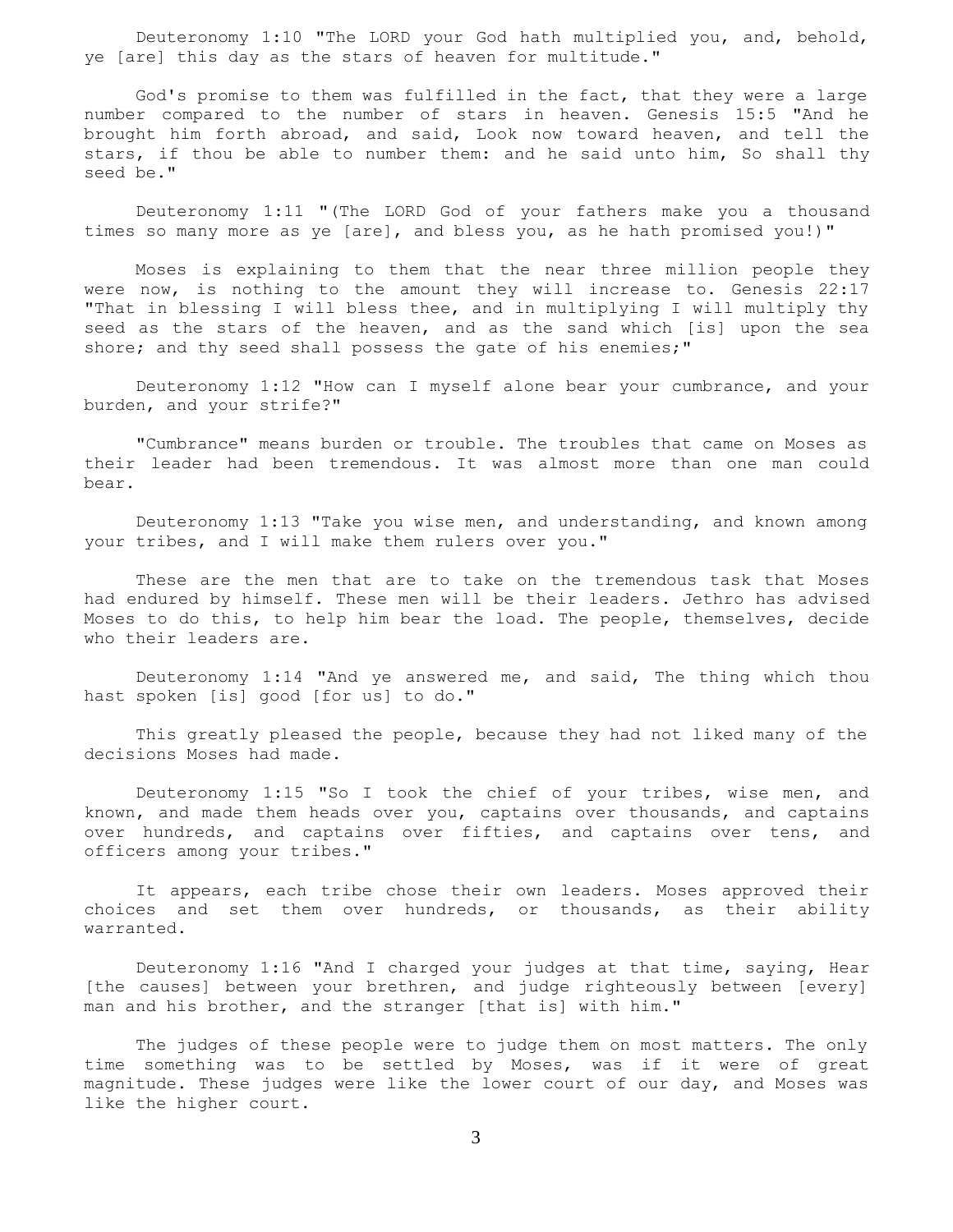Deuteronomy 1:17 "Ye shall not respect persons in judgment; [but] ye shall hear the small as well as the great; ye shall not be afraid of the face of man; for the judgment [is] God's: and the cause that is too hard for you, bring [it] unto me, and I will hear it."

 These judges were responsible to God for the decisions they made. They were to judge the rich and the poor in the same manner. They were not to respect the person, because of his wealth or position. The major things, they could not decide, they brought to Moses. This would take the trivial problems off Moses.

 Deuteronomy 1:18 "And I commanded you at that time all the things which ye should do."

 There really was no question what they were to do. God had given commandment covering every aspect of their lives.

 Deuteronomy 1:19 "And when we departed from Horeb, we went through all that great and terrible wilderness, which ye saw by the way of the mountain of the Amorites, as the LORD our God commanded us; and we came to Kadeshbarnea."

 This is speaking of that nearly 40 years of wanderings, where there was very little grass for the animals, and very little water. This could easily be called a desert land. God fed them miraculously, and when they were out of water, He provided water. The terribleness of this journey had to do with the hardships they endured. We must remember, they would not have had these hardships had they been obedient to God.

 Deuteronomy 1:20 "And I said unto you, Ye are come unto the mountain of the Amorites, which the LORD our God doth give unto us."

 This was a welcome relief from the desert land they had endured. Notice the statement, "The LORD our God". As long as they remember He is their God and obey His commandments, they will be blessed of the LORD. They get in trouble, when they do not have faith, and turn from God.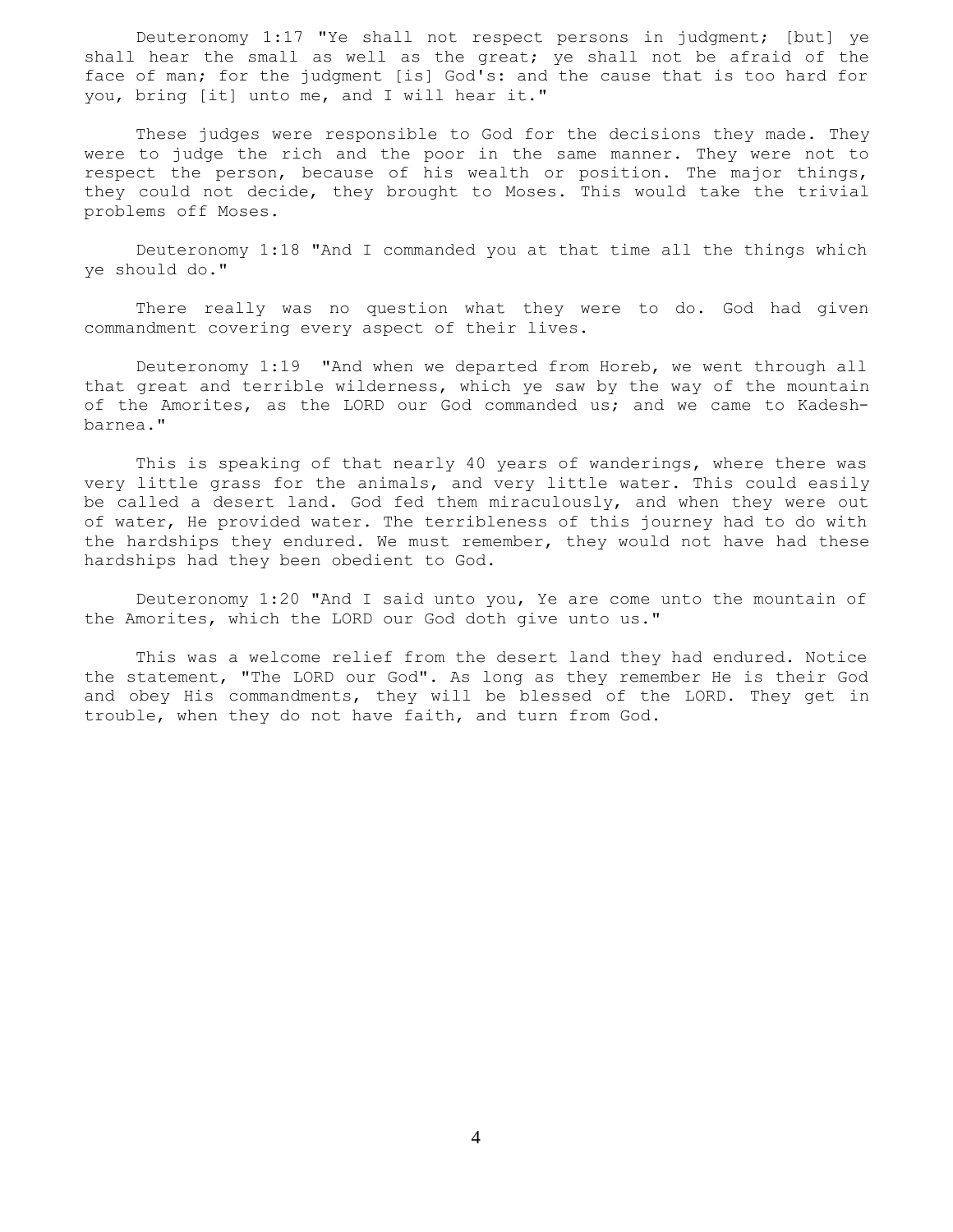1. Who penned the book of Deuteronomy? 2. Explain the name. 3. This is stating the \_\_\_\_\_\_\_\_\_ the \_\_\_\_\_\_\_\_\_ time. 4. Why is the law being stated again? 5. What is stressed by Moses to these people? 6. What must they remember? 7. What are the conditions set forth in the covenant here? 8. Where did Moses speak this from? 9. Who was the law given to? 10. How many days journey is it from Horeb to Kadesh-barnea? 11. Why was there the 40 year delay? 12. How many miles between Horeb and Kadesh-barnea are there? 13. Verse 3 says, Moses spoke to them when? 14. Their eleventh month is similar to our 15. Who had they slain to get this far? 16. Where do we read more detail about the war with these two kings? 17. Where are they, when Moses gives the law? 18. LORD, in verse 6, is who? 19. Quote Exodus chapter 19 verses 5, 6, and 8. 20. What special things happened at Horeb, or mount Sinai? 21. What city were they near?<br>22. God had sworn to \_\_\_, \_\_\_\_\_\_\_\_\_\_, and \_\_\_\_\_\_\_\_\_\_\_\_ that this promised land would be their descendent's? 23. Quote Genesis chapter 13 verses 14 and 15. 24. How many were they for multitude? 25. The LORD God of your fathers make you a \_\_\_\_\_\_\_\_ times so many more as you are. 26. Quote Genesis chapter 22 verse 17. 27. What does "cumbrance" mean? 28. Who advised Moses to get some help? 29. Who decided who the leaders were? 30. Who were made heads over the people? 31. How were they to judge? 32. The judges were like the example court of our day. 33. Who would decide the major things? 34. The great and terrible wilderness was actually a 35. What statement, in verse 20, must we take note of?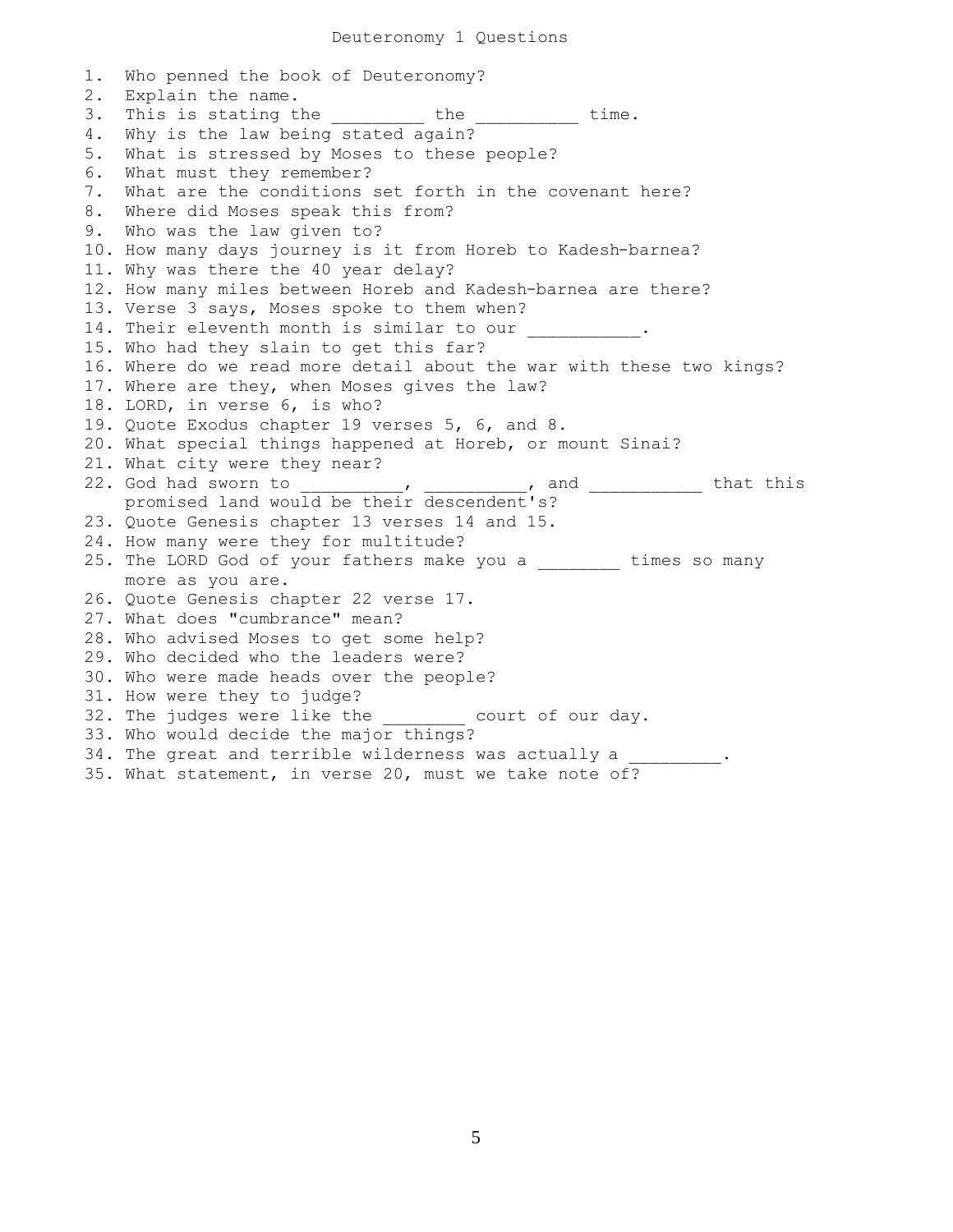We will begin this lesson in Deuteronomy 1:21 "Behold, the LORD thy God hath set the land before thee: go up [and] possess [it], as the LORD God of thy fathers hath said unto thee; fear not, neither be discouraged."

 We see the beginning of the account of their father's failure to possess the land. The commandment from the beginning had been for them to go in and posses the land. They were to have faith in the LORD enough that they would not fear.

 Deuteronomy 1:22 "And ye came near unto me every one of you, and said, We will send men before us, and they shall search us out the land, and bring us word again by what way we must go up, and into what cities we shall come."

 They had influenced Moses into allowing them to go and search out the land, to make sure they could take it. This is a sin, because the LORD had told them to take the land. This showed lack of faith in the Word of the LORD. It is as if they were questioning the wisdom of God.

 Deuteronomy 1:23 "And the saying pleased me well: and I took twelve men of you, one of a tribe:"

 Twelve is a representative number of the whole. These twelve represented the twelve tribes of Israel. Moses agreed to this plan, even though it was not the LORD's commandment.

 Deuteronomy 1:24 "And they turned and went up into the mountain, and came unto the valley of Eshcol, and searched it out."

The spies went by this route.

 Deuteronomy 1:25 "And they took of the fruit of the land in their hands, and brought [it] down unto us, and brought us word again, and said, [It is] a good land which the LORD our God doth give us."

 The land was fertile, as the grapes they brought back proved. He had promised them it would be a land of milk and honey. It was even more than He had promised. It already had vineyards.

 Deuteronomy 1:26 "Notwithstanding ye would not go up, but rebelled against the commandment of the LORD your God:"

 Even though this land was everything God had promised, they became fearful, and would not obey the LORD's command to go in. They feared people, more than they feared the LORD.

 Deuteronomy 1:27 "And ye murmured in your tents, and said, Because the LORD hated us, he hath brought us forth out of the land of Egypt, to deliver us into the hand of the Amorites, to destroy us."

 The murmuring was a continuous problem. This is the same as in Numbers chapter 14 verse 1. Look at the actual complaint in the next two verses. Numbers 14:2 "And all the children of Israel murmured against Moses and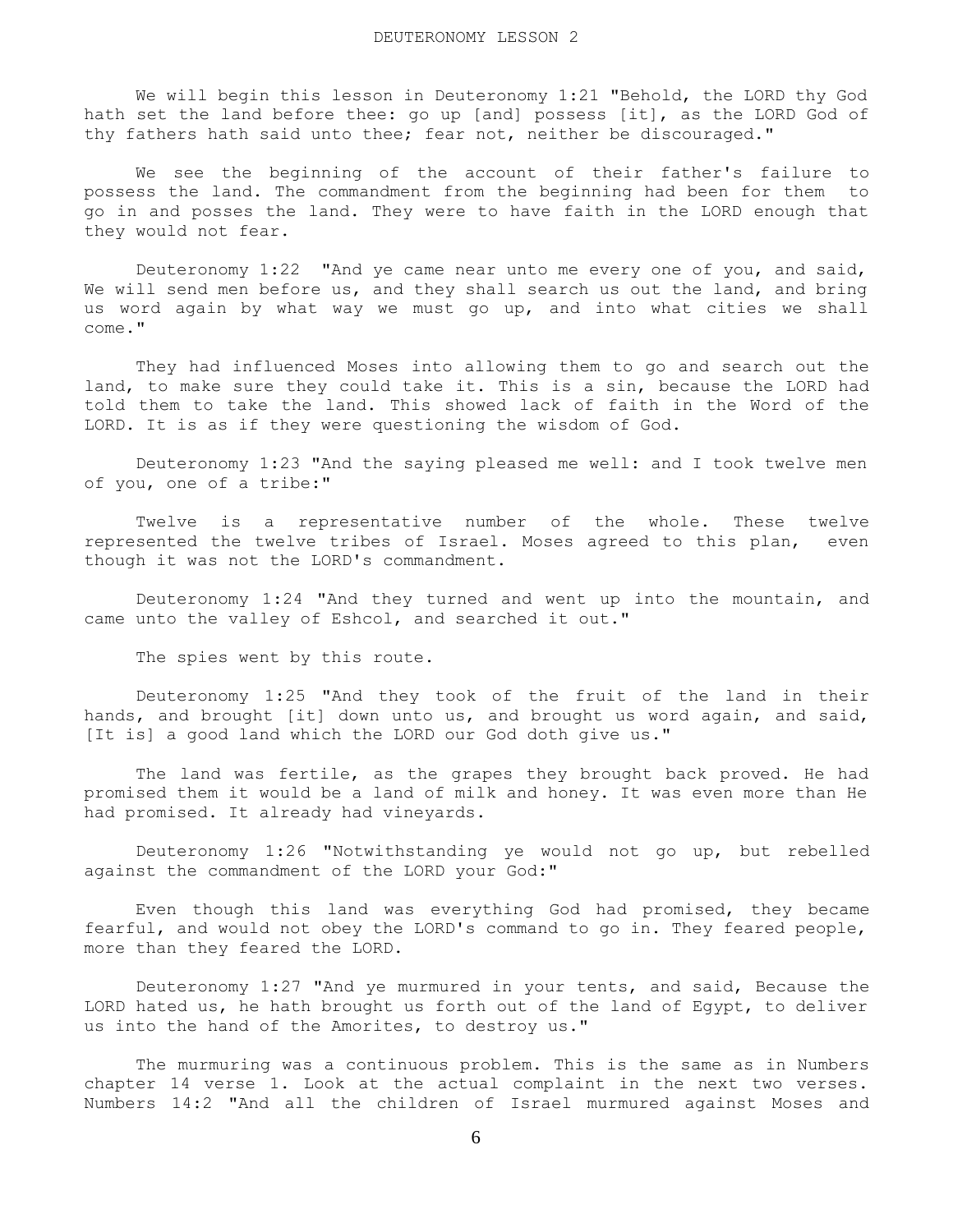against Aaron: and the whole congregation said unto them, Would God that we had died in the land of Egypt! or would God we had died in this wilderness!" Numbers 14:3 "And wherefore hath the LORD brought us unto this land, to fall by the sword, that our wives and our children should be a prey? were it not better for us to return into Egypt?"

 Deuteronomy 1:28 "Whither shall we go up? our brethren have discouraged our heart, saying, The people [is] greater and taller than we; the cities [are] great and walled up to heaven; and moreover we have seen the sons of the Anakims there."

 Fear is the opposite of faith. Their fear of the people was greater than their faith in the LORD. It is difficult for me to believe that the LORD, who opened the Red Sea and destroyed Pharaoh's army, would be so under-rated here. They are looking with their physical eyes at a flesh people, and are afraid. God is the Almighty One. Why do they not trust Him?

 Deuteronomy 1:29 "Then I said unto you, Dread not, neither be afraid of them."

 Moses had tried to reassure them that they had nothing to fear, when the LORD was with them.

 Deuteronomy 1:30 "The LORD your God which goeth before you, he shall fight for you, according to all that he did for you in Egypt before your eyes;"

 The LORD had brought ten plagues on the Egyptians and their false gods to get them released. The LORD, without any loss of people at all, had defeated one of the largest and strongest armies of that day. The LORD had been present with them in the cloud by day, and the fire by night. They knew God was with them. Their fear was lack of faith.

 Deuteronomy 1:31 "And in the wilderness, where thou hast seen how that the LORD thy God bare thee, as a man doth bear his son, in all the way that ye went, until ye came into this place."

 The LORD had not only delivered them from Egypt, and led them through the wilderness, but had miraculously cared for their well being. Their shoes did not wear out. God fed them with Manna from heaven, and gave them water from the Rock. He had cared for them personally. They were His people, and He wanted them to decide on their own to make Him their God.

 Deuteronomy 1:32 "Yet in this thing ye did not believe the LORD your God,"

 Doubt, and fear of the things they saw with their physical eyes, caused them to not have faith in the LORD in their hearts.

 Deuteronomy 1:33 "Who went in the way before you, to search you out a place to pitch your tents [in], in fire by night, to shew you by what way ye should go, and in a cloud by day."

 The LORD was with them on a daily basis. He led them miraculously with His fire and smoke. It would have been a monumental task for them to travel with the near three million people in their company, if the Lord had not led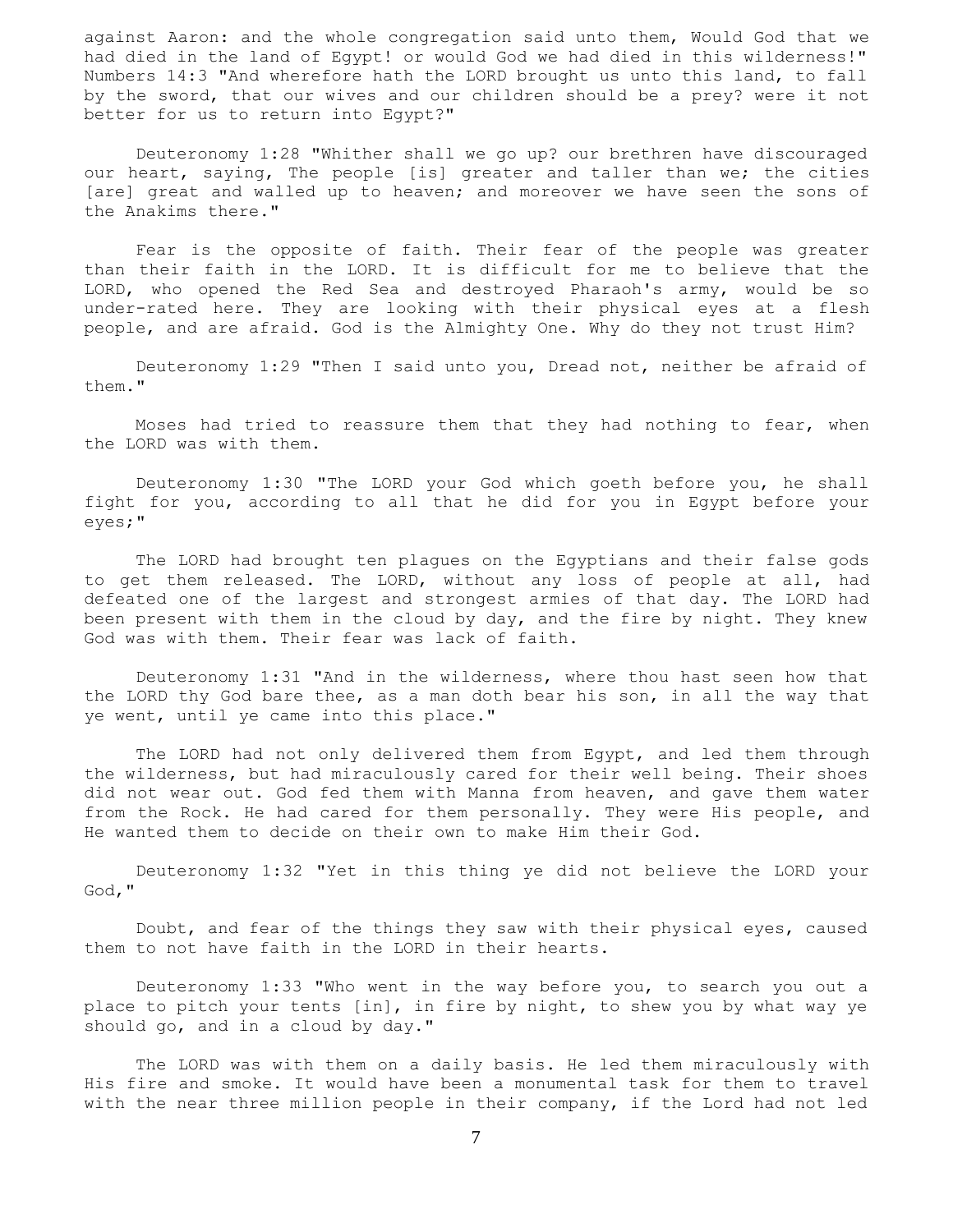them to each camping place. This desert had very little water. God knew where every drop was. This same fire stood between Pharaoh's army and the Israelites, until they could all cross the Red Sea. Their lack of faith astonishes me. It is like miracles we see today, and just take them for granted. The LORD is all powerful now, as He was then. It takes faith to please the LORD.

 Deuteronomy 1:34 "And the LORD heard the voice of your words, and was wroth, and sware, saying,"

 Their murmuring rose to the ears of the LORD. He was disappointed that His people did not trust Him. His wrath came up in His face.

 Deuteronomy 1:35 "Surely there shall not one of these men of this evil generation see that good land, which I sware to give unto your fathers,"

 Their lack of faith in the LORD caused them to wander 38 more years in this wilderness, until the generation of doubters died. He would keep His Word that this land would be their promised land, but their children would be the ones to receive it.

 Deuteronomy 1:36 "Save Caleb the son of Jephunneh; he shall see it, and to him will I give the land that he hath trodden upon, and to his children, because he hath wholly followed the LORD."

 As we discussed in the book of Numbers, Joshua and Caleb were the only two of the twelve spies who brought back a good report. God would allow them to live, and Caleb would receive of the land with His children. Joshua would not receive land, because he was of the Levitical tribe, but he would live and take Moses' place. The LORD always blesses the obedient.

 Deuteronomy 1:37 Also the LORD was angry with me for your sakes, saying, Thou also shalt not go in thither.

 This is speaking of the anger of Moses at these people causing him to strike the Rock {symbolic of Jesus} the second time. God told Moses to speak to the Rock for water. Moses struck the Rock in anger at the people. The LORD did not let Moses enter the promised land.

 Deuteronomy 1:38 "[But] Joshua the son of Nun, which standeth before thee, he shall go in thither: encourage him: for he shall cause Israel to inherit it."

 Just as Moses led the children of Israel out of bondage in Egypt, Joshua will lead them into the promised land. The anointing of Moses has been transferred to Joshua at that time. The people must accept him and follow him. Joshua is the leader God has chosen for this task.

 Deuteronomy 1:39 "Moreover your little ones, which ye said should be a prey, and your children, which in that day had no knowledge between good and evil, they shall go in thither, and unto them will I give it, and they shall possess it."

 Those who were under 20 years of age, when their fathers refused to take the promised land, will be the inheritors. These little ones had not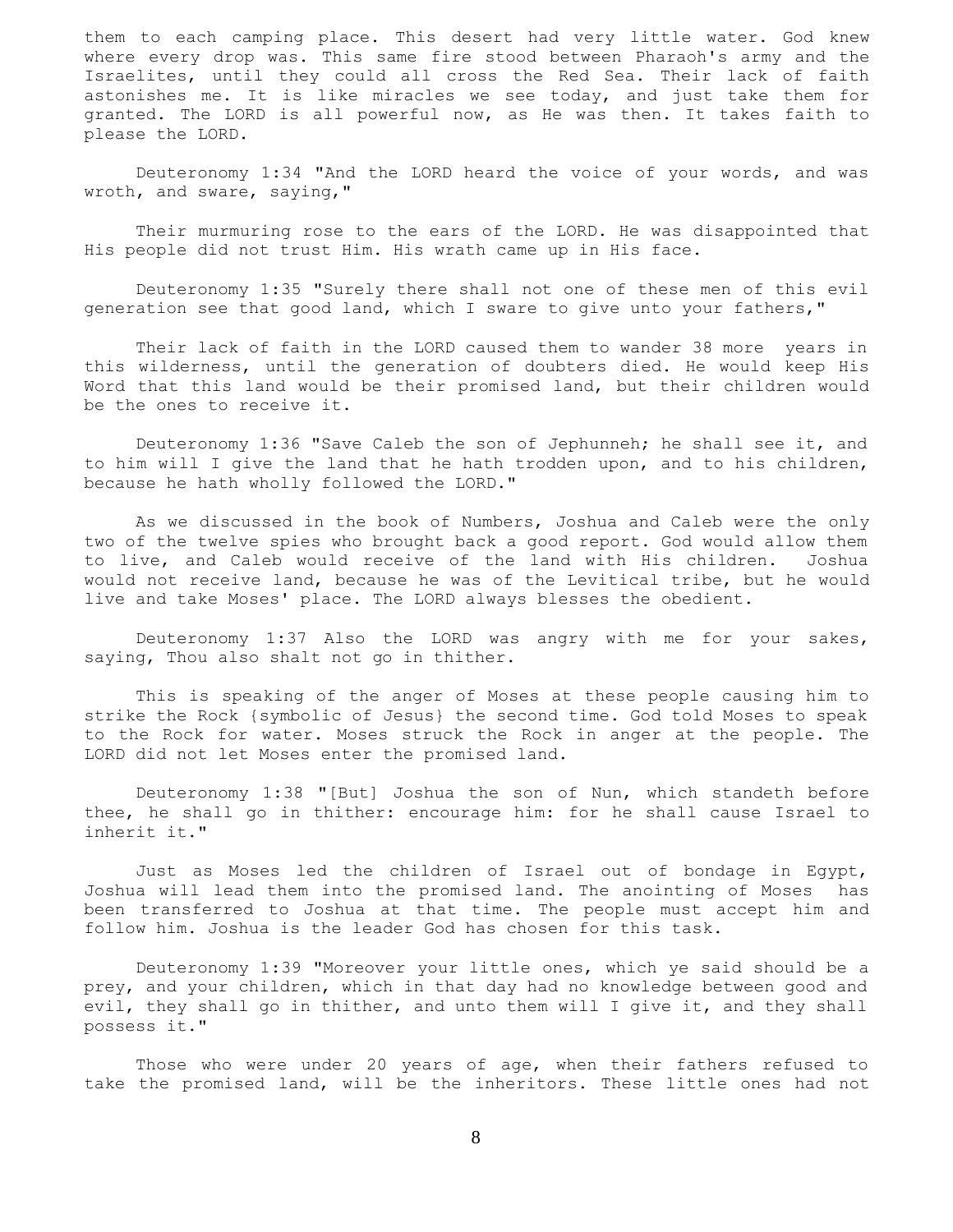been part of the decision to rebel against the LORD. They will receive the long awaited promised land. They had not chosen evil over good.

 Deuteronomy 1:40 "But [as for] you, turn you, and take your journey into the wilderness by the way of the Red sea."

 Moses is retelling the outcome of those who failed to obey God's commands to go into the promised land. They were punished by sending them back into the wilderness, until they died off.

 Deuteronomy 1:41 "Then ye answered and said unto me, We have sinned against the LORD, we will go up and fight, according to all that the LORD our God commanded us. And when ye had girded on every man his weapons of war, ye were ready to go up into the hill."

 As soon as they had heard that God was angry with them, they repented and decided to go into the promised land. They had rather fight, than be banished back to the wilderness. It is too late. God will not help them in battle now.

 Deuteronomy 1:42 "And the LORD said unto me, Say unto them, Go not up, neither fight; for I [am] not among you; lest ye be smitten before your enemies."

 Moses told them, if they went into battle now, they would not be under the protection of God. The LORD would not be with them, because they had doubted His ability to save them. They would certainly fail in their endeavor without the blessing of the LORD.

 Deuteronomy 1:43 "So I spake unto you; and ye would not hear, but rebelled against the commandment of the LORD, and went presumptuously up into the hill."

 Even the fact that they went up into the battle was in defiance of Himself. He would have been with them, if they had immediately gone. Now, they are completely upon their own.

 Deuteronomy 1:44 "And the Amorites, which dwelt in that mountain, came out against you, and chased you, as bees do, and destroyed you in Seir, [even] unto Hormah."

 They were defeated, because God was not with them. The Amorites, in this Scripture, are speaking of the Canaanites. They chased them as bees do. The Amorites slew many of them. Numbers 14:45 "Then the Amalekites came down, and the Canaanites which dwelt in that hill, and smote them, and discomfited them, [even] unto Hormah."

 Deuteronomy 1:45 "And ye returned and wept before the LORD; but the LORD would not hearken to your voice, nor give ear unto you."

 Moses had remained at Kadesh. The people came back to Moses for protection. Their tears were bitter, because of their great loss in the battle. The LORD had stopped hearing their pleas at this time. He would not stop the punishment on them because of their unbelief.

9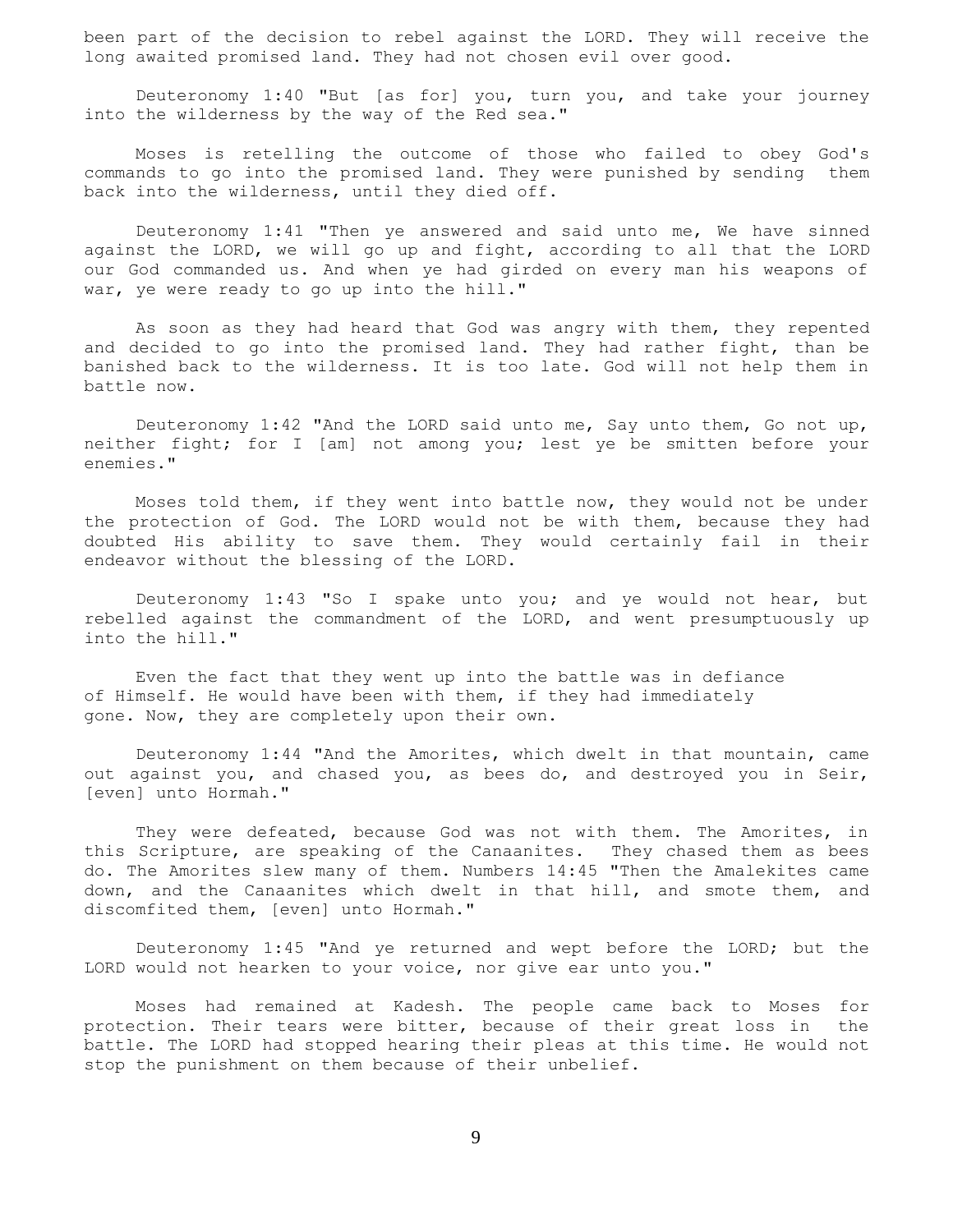Deuteronomy 1:46 "So ye abode in Kadesh many days, according unto the days that ye abode [there]."

 The following Scriptures show that Moses stayed in Kadesh, until God gave orders what they were to do. Numbers 14:25 "(Now the Amalekites and the Canaanites dwelt in the valley.) To morrow turn you, and get you into the wilderness by the way of the Red sea." Numbers 14:34 "After the number of the days in which ye searched the land, [even] forty days, each day for a year, shall ye bear your iniquities, [even] forty years, and ye shall know my breach of promise." We see the severity of the punishment for not believing.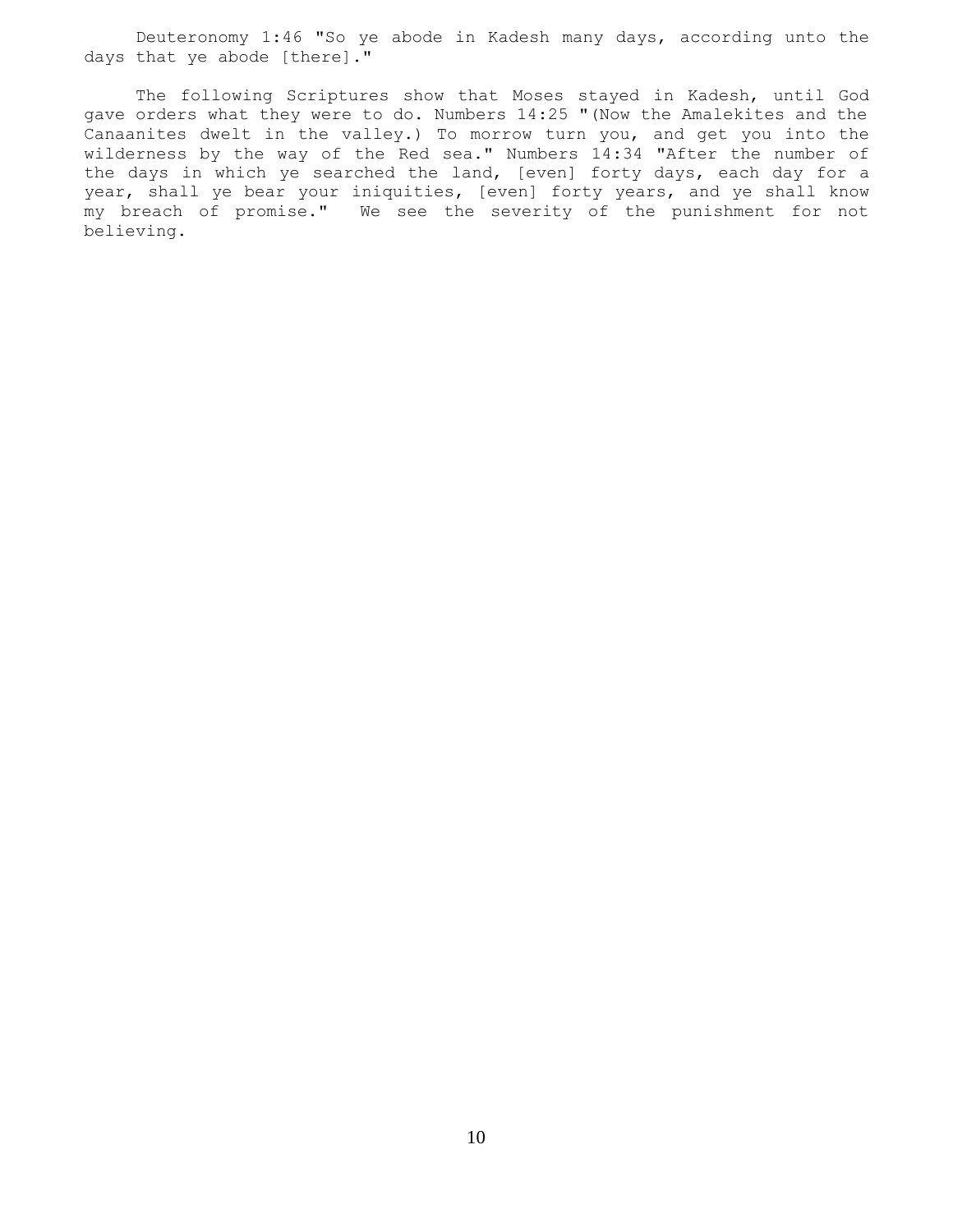## Deuteronomy 2 Questions

1. What had God told them to do, now that they were at the entrance of the land? 2. What did they do, instead of following the wishes of God? 3. This is a way . 4. This showed lack of faith in the  $\frac{1}{2}$  of the 5. It is as if they are questioning the \_\_\_\_\_\_\_ of God. 6. What reaction did Moses have to this? 7. How many men went to search out the land? 8. Who did the represent? 9. What did they bring back, that proved this was, indeed, a land of plentiful food? 10. They refused to obey God's . 11. Where did they murmur? 12. Quote Numbers chapter 14 verses 2 and 3. 13. What excuse did they give for not wanting to take the land? 14. Fear is the opposite of 15. Why does the author find it difficult to believe their fear? 16. What did Moses say to these fearful people? 17. Why does their fear not make any sense? 18. What does, the LORD thy God bare thee, mean? 19. They were His people, and He wanted them to make Him 20. What caused them to not have faith in the LORD in their hearts? 21. How had God led them? 22. What did the fire of God do at the Red Sea, that showed the LORD's tremendous power? 23. Who of the twelve spies would live to inherit land in the promised land? 24. Which other one of the twelve spies had no fear? 25. Why did he not inherit land? 26. Why was Moses not allowed to enter the promised land? 27. Who would lead them into the promised land? 28. Who would inherit the promised land? 29. When they realized they had sinned against God, what did they do? 30. Would God be with them in this battle of their own making? 31. What happened to them? 32. Moses had remained at 33. Quote Numbers chapter 14 verses 25 and 34.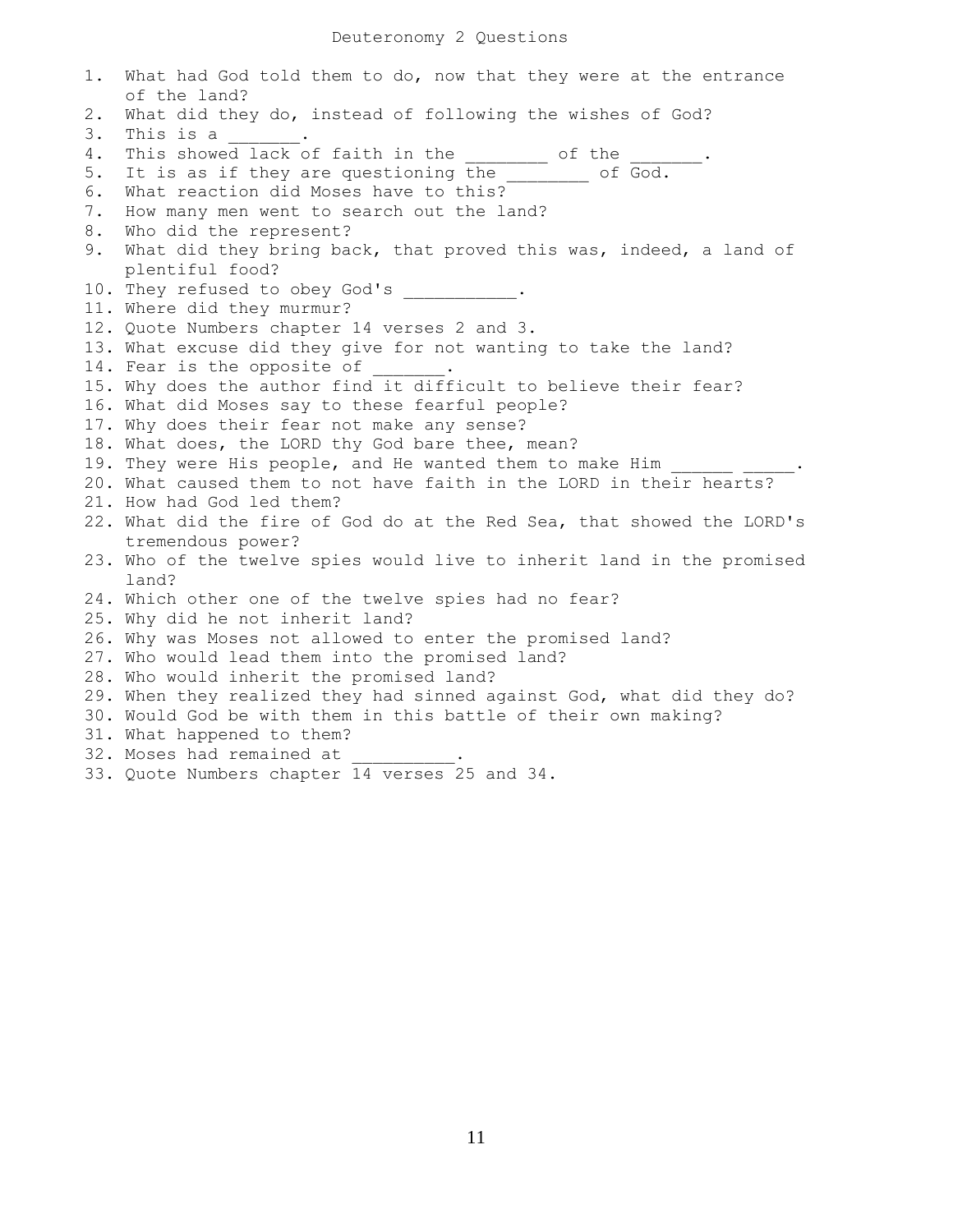We will begin this lesson in Deuteronomy 2:1 "Then we turned, and took our journey into the wilderness by the way of the Red sea, as the LORD spake unto me: and we compassed mount Seir many days."

 This is Moses telling of their turn back into the wilderness at God's command. Moses had not gone in as a spy, but now, he is with them, as they go back into the wilderness. The many days, covered in the verse above, is speaking of the 38 more years of their wandering in the wilderness.

Deuteronomy 2:2 "And the LORD spake unto me, saying,"

 This is toward the end of the 38 years of wandering. The LORD speaks to Moses.

 Deuteronomy 2:3 "Ye have compassed this mountain long enough: turn you northward."

 "Compassed" means to revolve around, or circle. They had apparently been circling around. Now, God says, it is enough and turns them northward.

 Deuteronomy 2:4 "And command thou the people, saying, Ye [are] to pass through the coast of your brethren the children of Esau, which dwell in Seir; and they shall be afraid of you: take ye good heed unto yourselves therefore:"

 We remember from our lessons in Numbers, that the children of Esau refused passage to the Israelites. The Israelites never did go through the land of Edom, but just skirted around their land. They remained enemies of Israel. The LORD cautioned them to be careful of them.

 Deuteronomy 2:5 "Meddle not with them; for I will not give you of their land, no, not so much as a foot breadth; because I have given mount Seir unto Esau [for] a possession."

 Even though the LORD was angry with Esau for not letting the children of Israel cross, He will not take their land. The land was given to them by the LORD. He would not take it back. Mount Seir was Esau's possession, like the promised land was the possession of the Israelites.

 Deuteronomy 2:6 "Ye shall buy meat of them for money, that ye may eat; and ye shall also buy water of them for money, that ye may drink."

They were not to take anything from Esau. The things they needed, they were to buy from them.

 Deuteronomy 2:7 "For the LORD thy God hath blessed thee in all the works of thy hand: he knoweth thy walking through this great wilderness: these forty years the LORD thy God [hath been] with thee; thou hast lacked nothing."

 God had been their constant provider. It appears, he had blessed them financially, as well as providing food and water for them. They could buy whatever they needed.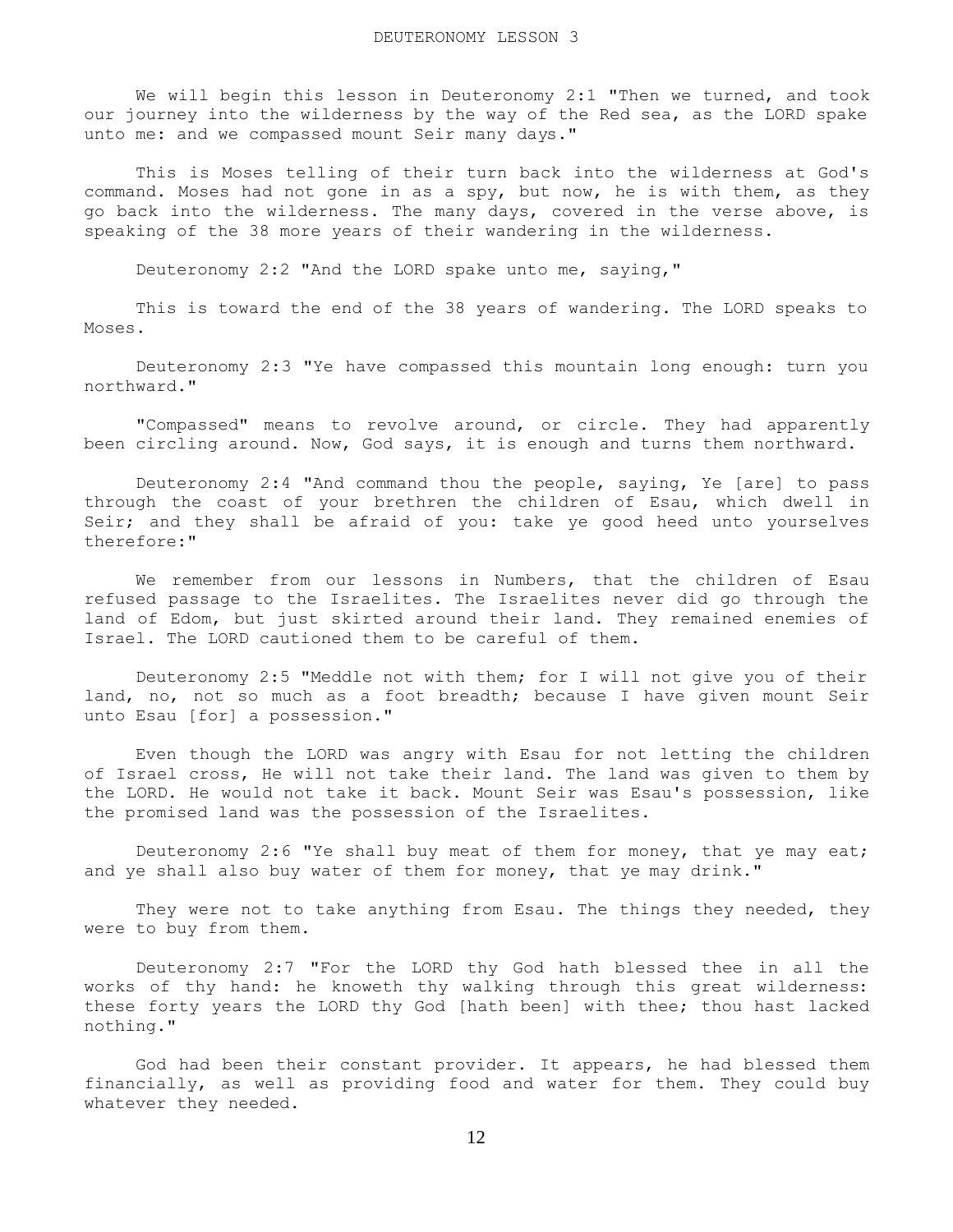Deuteronomy 2:8 "And when we passed by from our brethren the children of Esau, which dwelt in Seir, through the way of the plain from Elath, and from Ezion-gaber, we turned and passed by the way of the wilderness of Moab."

 We find that the children of Israel were obedient to God. They did not go to battle with the Edomites. They went around their land, instead of through it. They wound up in the wilderness of Moab.

 Deuteronomy 2:9 "And the LORD said unto me, Distress not the Moabites, neither contend with them in battle: for I will not give thee of their land [for] a possession; because I have given Ar unto the children of Lot [for] a possession."

 Lot was the nephew of Abraham. This land had been given to him for his descendents. They were distant relatives of the Israelites. God commands them to leave them alone at this time.

 Deuteronomy 2:10 "The Emims dwelt therein in times past, a people great, and many, and tall, as the Anakims;" Deuteronomy 2:11 "Which also were accounted giants, as the Anakims; but the Moabites call them Emims."

 The word "Emims" means terrors, or frightful. They seemed to be people of very large stature. They were thought of as giants. The Anakims and Emims were the same people. They were Moabites, or Canaanites.

 Deuteronomy 2:12 "The Horims also dwelt in Seir beforetime; but the children of Esau succeeded them, when they had destroyed them from before them, and dwelt in their stead; as Israel did unto the land of his possession, which the LORD gave unto them."

 This is just telling them that the Horites were cave dwellers there before the Emims. Some believe these cave dwellers brought about the city of Petra.

 Deuteronomy 2:13 "Now rise up, [said I], and get you over the brook Zered. And we went over the brook Zered."

This brook served as a boundary line between Moab and Edom.

 Deuteronomy 2:14 "And the space in which we came from Kadesh-barnea, until we were come over the brook Zered, [was] thirty and eight years; until all the generation of the men of war were wasted out from among the host, as the LORD sware unto them."

 This states, again, that they wandered in the wilderness 38 years, after their first attempt to enter the promised land. The total time, from the time they left Egypt until the actual entering the promised land, was 40 years.

 Deuteronomy 2:15 "For indeed the hand of the LORD was against them, to destroy them from among the host, until they were consumed."

 This is primarily speaking of judgements of God that came upon them. Numbers 26:64 "But among these there was not a man of them whom Moses and Aaron the priest numbered, when they numbered the children of Israel in the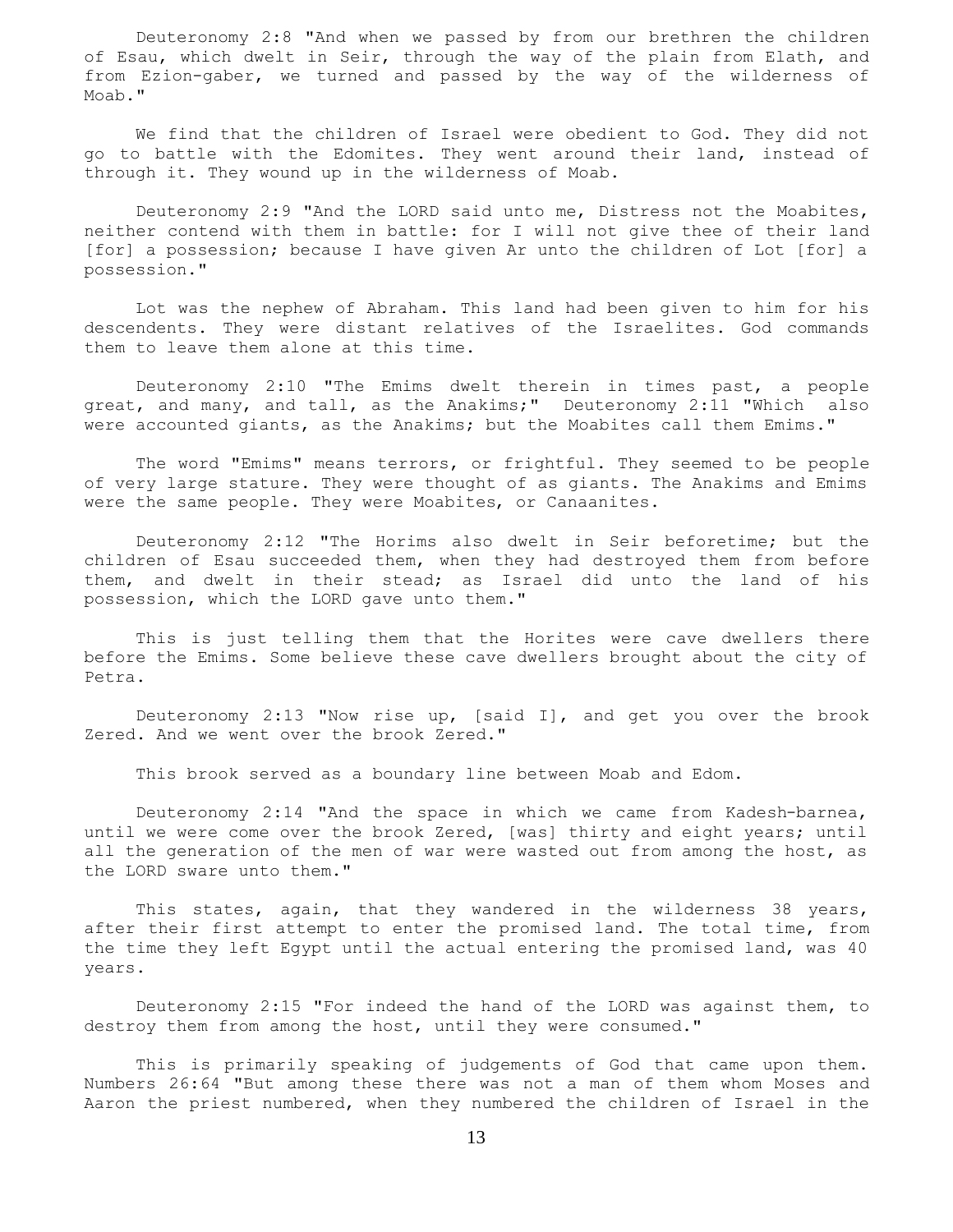wilderness of Sinai." Numbers 26:65 "For the LORD had said of them, They shall surely die in the wilderness. And there was not left a man of them, save Caleb the son of Jephunneh, and Joshua the son of Nun." All of the men who were twenty years old, when they disobeyed God by not going into the promised land, were destroyed during this 38 years, except for Caleb and Joshua.

 Deuteronomy 2:16 "So it came to pass, when all the men of war were consumed and dead from among the people," Deuteronomy 2:17 "That the LORD spake unto me, saying,"

 When God saw that His punishment of the faithless had been accomplished, He spoke to Moses.

 Deuteronomy 2:18 "Thou art to pass over through Ar, the coast of Moab, this day:"

The coast of Moab was at the river Arnon.

 Deuteronomy 2:19 "And [when] thou comest nigh over against the children of Ammon, distress them not, nor meddle with them: for I will not give thee of the land of the children of Ammon [any] possession; because I have given it unto the children of Lot [for] a possession."

 The Ammonites were descendents of Lot and his younger daughter. This land had been given to them by the LORD. We mentioned before, that Lot was the nephew of Abraham.

 Deuteronomy 2:20 "(That also was accounted a land of giants: giants dwelt therein in old time; and the Ammonites call them Zamzummims;" Deuteronomy 2:21 "A people great, and many, and tall, as the Anakims; but the LORD destroyed them before them; and they succeeded them, and dwelt in their stead:"

 We see in this, that Moses is stating that even though there were giants in the land, God had destroyed the giants and given the land to the Ammonites.

 Deuteronomy 2:22 "As he did to the children of Esau, which dwelt in Seir, when he destroyed the Horims from before them; and they succeeded them, and dwelt in their stead even unto this day:"

 God destroyed the Horims, and gave their land to Esau's descendents. God gives each person his rightful inheritance.

 Deuteronomy 2:23 "And the Avims which dwelt in Hazerim, [even] unto Azzah, the Caphtorims, which came forth out of Caphtor, destroyed them, and dwelt in their stead.)"

 This land was, also, taken from a stronger nation, and given to those God had chosen to have it. The lesson in these last few lessons is that God can take away from the strongest and give to the weakest, if that is His desire. To doubt the ability of God to do as He wishes is sin.

 Deuteronomy 2:24 "Rise ye up, take your journey, and pass over the river Arnon: behold, I have given into thine hand Sihon the Amorite, king of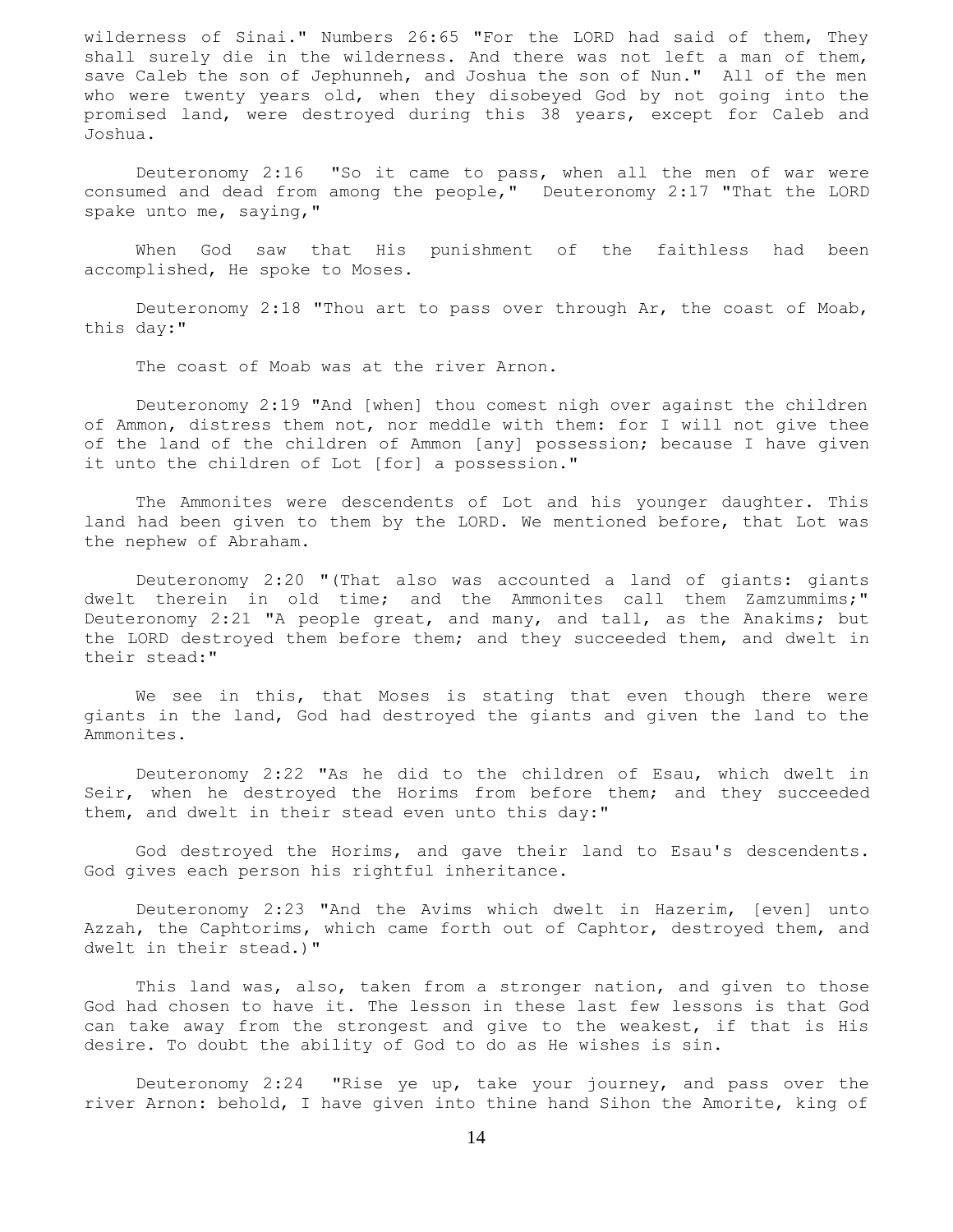Heshbon, and his land: begin to possess [it], and contend with him in battle."

 The above examples were given, to bolster the courage of the Israelites to go in and possess the land God has chosen for them. God has given them Sihon, the Amorite. Now, go in and possess it. {They must battle for the land God has given them.}

 Deuteronomy 2:25 "This day will I begin to put the dread of thee and the fear of thee upon the nations [that are] under the whole heaven, who shall hear report of thee, and shall tremble, and be in anguish because of thee."

 Their victory, in this battle with Sihon, will cause the nations around to fear the Israelites. They will hear of this battle and fear for their own safety. The fear is not so much of the Israelites, themselves, as it is of the God of Israel. Their anguish will be in wondering, if they will be the next to be conquered by Israel.

 Deuteronomy 2:26 "And I sent messengers out of the wilderness of Kedemoth unto Sihon king of Heshbon with words of peace, saying,"

We see in this, that Moses had given them the option of peace.

 Deuteronomy 2:27 "Let me pass through thy land: I will go along by the high way, I will neither turn unto the right hand nor to the left."

Really, all they had wanted of Sihon was passage through their land.

 Deuteronomy 2:28 "Thou shalt sell me meat for money, that I may eat; and give me water for money, that I may drink: only I will pass through on my feet;"

 They had money to buy what they needed from Sihon. They did not even want to set up camp; they would pass through on their feet.

 Deuteronomy 2:29 "(As the children of Esau which dwell in Seir, and the Moabites which dwell in Ar, did unto me;) until I shall pass over Jordan into the land which the LORD our God giveth us."

 Moses plainly tells them, this is not land that they really want. They are headed for their promised land by the Jordan River. They passed by Edom and Moab, without having war with them.

 Deuteronomy 2:30 "But Sihon king of Heshbon would not let us pass by him: for the LORD thy God hardened his spirit, and made his heart obstinate, that he might deliver him into thy hand, as [appeareth] this day."

 Sihon will not let them pass. They go to war, because the LORD hardened the heart of Sihon. This little battle will be a warning to the others they come against, that God is with Israel. Sihon is defeated.

 Deuteronomy 2:31 "And the LORD said unto me, Behold, I have begun to give Sihon and his land before thee: begin to possess, that thou mayest inherit his land."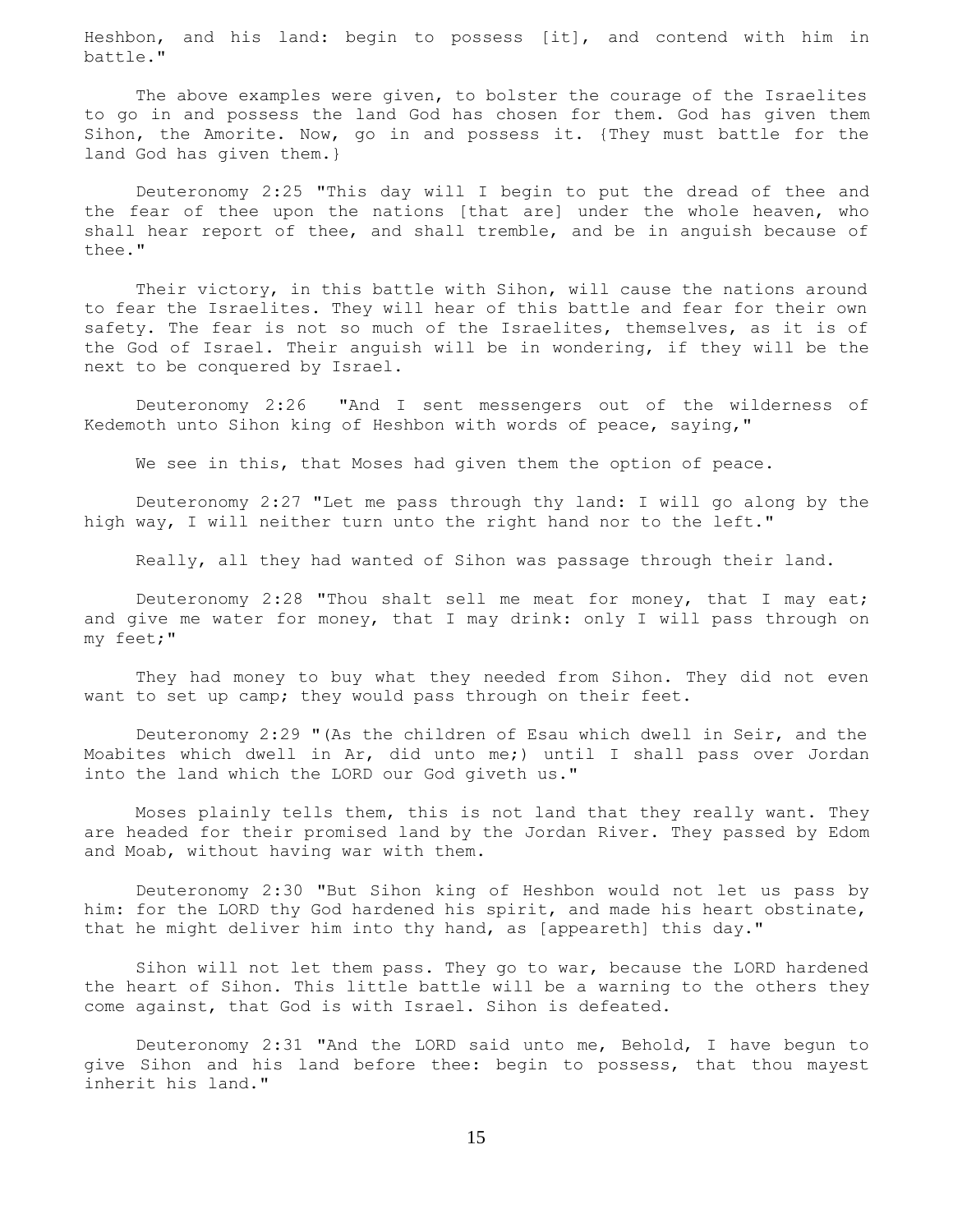It is important for Israel to follow the commands of the Lord here at Heshbon. The children of Israel must fight the actual battle to possess the land, but God is with them, so that they win.

 Deuteronomy 2:32 "Then Sihon came out against us, he and all his people, to fight at Jahaz."

 This is a test to see if Israel will truly fight, and take what God has commanded them to do.

 Deuteronomy 2:33 "And the LORD our God delivered him before us; and we smote him, and his sons, and all his people."

We see, from this, that Sihon and his army are almost helpless in this battle. The LORD fights the battle for Israel. The LORD is with Israel, when they obey Him.

 Deuteronomy 2:34 "And we took all his cities at that time, and utterly destroyed the men, and the women, and the little ones, of every city, we left none to remain:"

 They left no one to lead the Israelites away from their God into idle worship. This area will be part of the land that the tribe of Reuben will receive as their inheritance.

 Deuteronomy 2:35 "Only the cattle we took for a prey unto ourselves, and the spoil of the cities which we took."

 Reuben's tribe were people who raised cattle and sheep. This land had been good for that. They kept the cattle and the other wealth of the cities.

 Deuteronomy 2:36 "From Aroer, which [is] by the brink of the river of Arnon, and [from] the city that [is] by the river, even unto Gilead, there was not one city too strong for us: the LORD our God delivered all unto us:"

 Aroer was an Amorite city near the Arnon River. Gilead, here, is, probably, Mount Gilead. Judges 11:22 "And they possessed all the coasts of the Amorites, from Arnon even unto Jabbok, and from the wilderness even unto Jordan."

 Deuteronomy 2:37 "Only unto the land of the children of Ammon thou camest not, [nor] unto any place of the river Jabbok, nor unto the cities in the mountains, nor unto whatsoever the LORD our God forbad us."

 The country of the Ammonites situated on the eastern side of the upper Jabbok, which God had forbidden to the Israelites, was not taken. They took only the area the Lord commanded them to.

16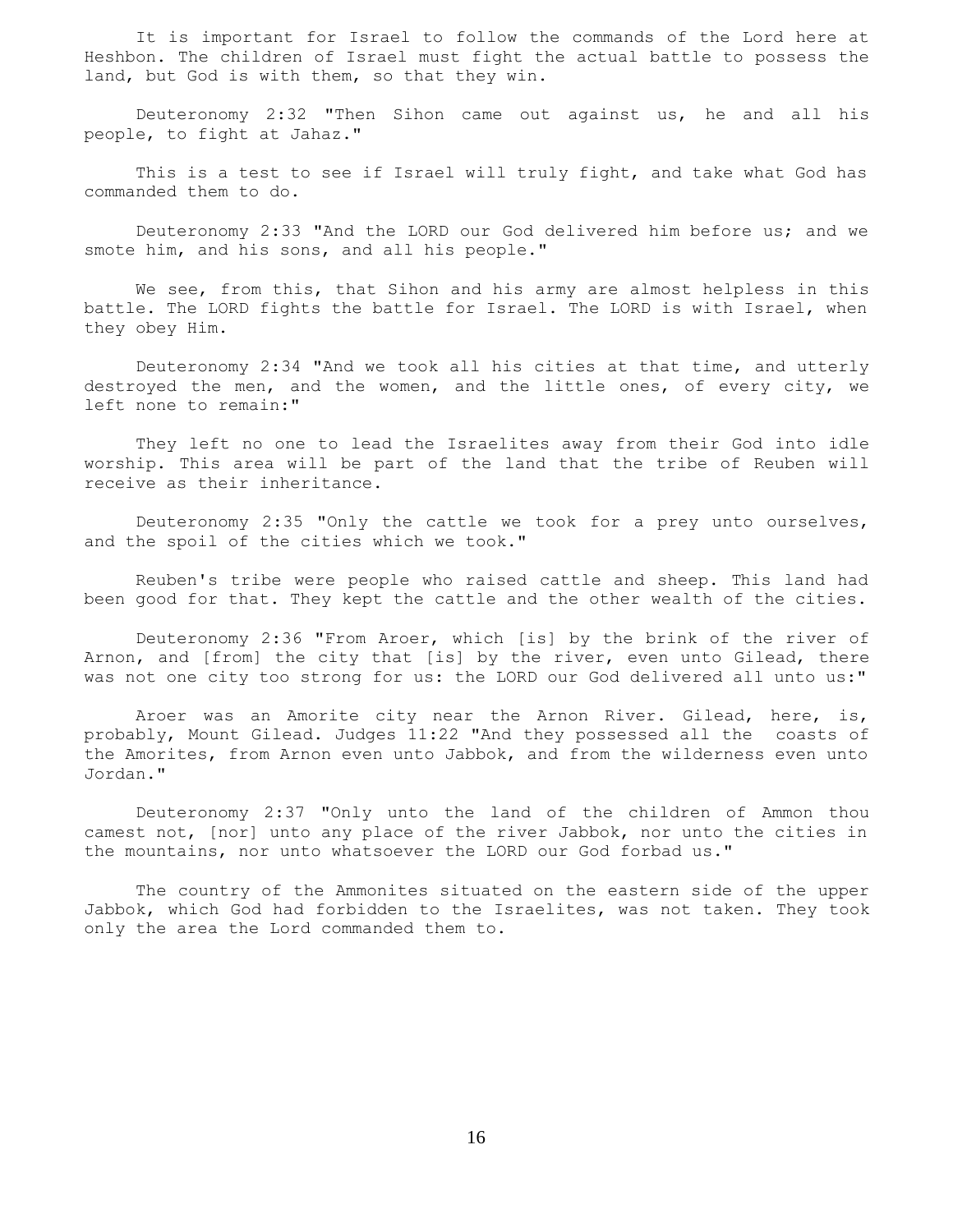Deuteronomy 3 Questions

1. What is verse 1 speaking of? 2. The "many days", in verse 1, is speaking of how much time? 3. What does "Compassed" mean? 4. Where do the children of Esau live? 5. What do we remember, from the lessons on Numbers, that the children of Esau do? 6. Why will God not give them Esau's descendents' land? 7. How were the Israelites to get the needed things from the family of Esau? 8. What had the Israelites lacked for in their wilderness wanderings? 9. Who are the children of Esau called in verse 8? 10. What warning is given the Israelites about the Moabites? 11. Lot was the  $\qquad \qquad$  of Abraham. 12. The word "Emims" means \_\_\_\_\_\_\_\_\_\_\_\_ or \_\_\_\_\_\_\_\_\_\_. 13. Describe these Emims. 14. The Horites were dwellers. 15. What did the brook Zered serve as? 16. What was the purpose of the 38 year wanderings? 17. How many total years, from Egypt to the promised land, did they wander? 18. What is verse 15 primarily speaking of? 19. Quote Numbers chapter 26 verses 64 and 65. 20. Who were the only two, of the twelve spies, spared? 21. Who were the Ammonites? 22. What did the Ammonites call the giants? 23. Who were they compared with for size? 24. Who had God given over into the Israelites hands? 25. What will this cause the other nations to do? 26. What had Moses tried to do with Sihon? 27. Why would he not do it? 28. What happened to all of Sihon's people? 29. Where was the battle of Sihon fought? 30. What did the Israelites take for a prey?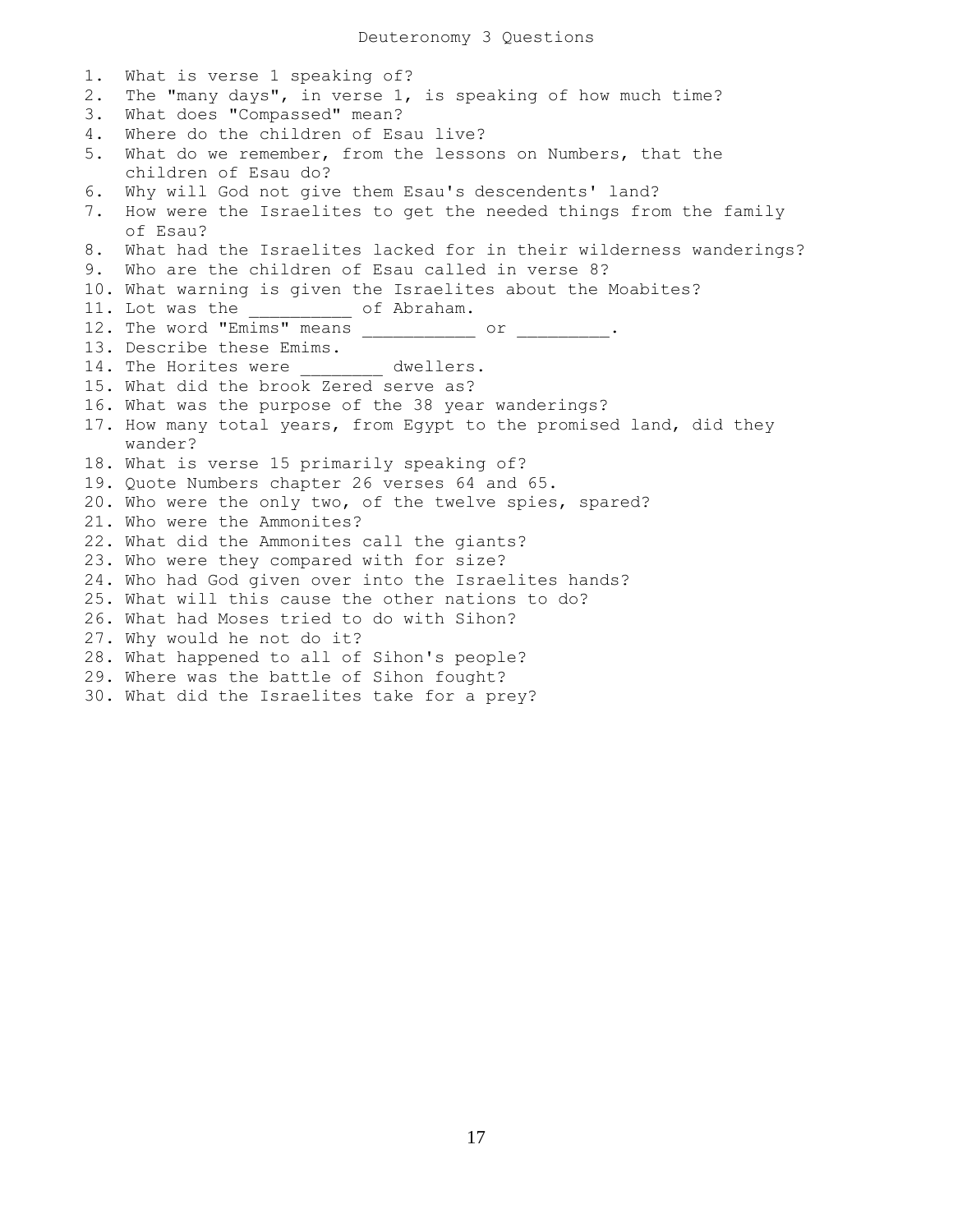We will begin this lesson in Deuteronomy 3:1 "Then we turned, and went up the way to Bashan: and Og the king of Bashan came out against us, he and all his people, to battle at Edrei."

 Og was from the race of giants. He ruled over the northern half of Gilead. This was land that God wanted His Israelites to possess. The Israelites totally annihilate the people of Og. In the process, over 60 cities were taken by Israel.

 Deuteronomy 3:2 "And the LORD said unto me, Fear him not: for I will deliver him, and all his people, and his land, into thy hand; and thou shalt do unto him as thou didst unto Sihon king of the Amorites, which dwelt at Heshbon."

 We see that God encouraged the Israelites not to fear Og and his troops. The Lord takes from those who are disobedient to Him, and gives to them who obey Him. Og was a heathen. He was not a follower of the true God. The same results will be here, as at Sihon.

 Deuteronomy 3:3 "So the LORD our God delivered into our hands Og also, the king of Bashan, and all his people: and we smote him until none was left to him remaining."

The Israelites killed all of the army of Og. They, in fact, killed everyone, including women and children.

 Deuteronomy 3:4 "And we took all his cities at that time, there was not a city which we took not from them, threescore cities, all the region of Argob, the kingdom of Og in Bashan."

 These cities were well fortified, but God gave them into the hands of the Israelites. Bashan and Argob are the same place.

 Deuteronomy 3:5 "All these cities [were] fenced with high walls, gates, and bars; beside unwalled towns a great many."

 There were more cities taken, but the 60 cities had high walls and gates with bars. All of the cities fell to Israel.

 Deuteronomy 3:6 "And we utterly destroyed them, as we did unto Sihon king of Heshbon, utterly destroying the men, women, and children, of every city."

 This seems very cruel, but was done to keep God's people from mixing with these heathen people.

 Deuteronomy 3:7 "But all the cattle, and the spoil of the cities, we took for a prey to ourselves."

The cattle, and all of the material things, were not destroyed. They became the property of Israel.

18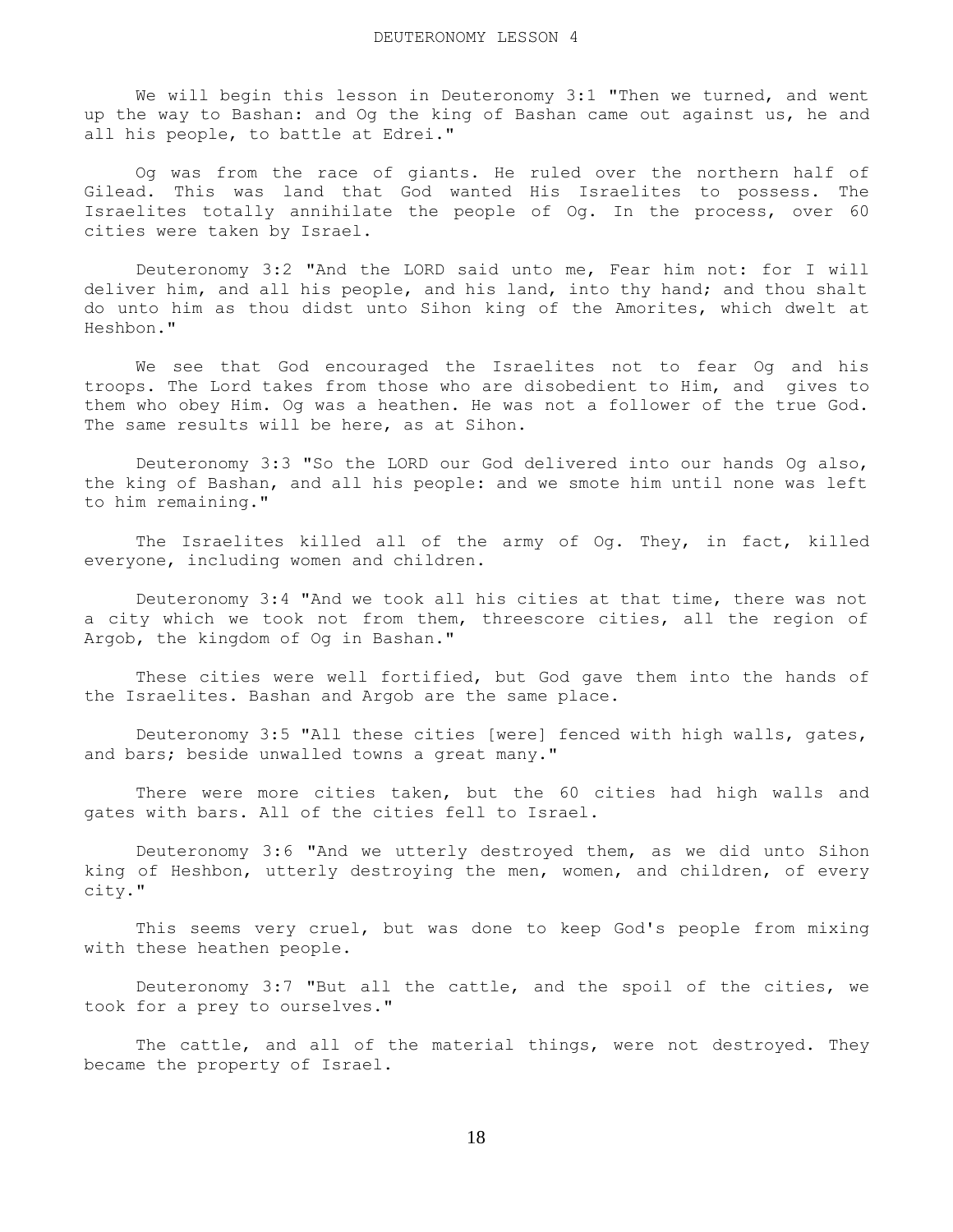Deuteronomy 3:8 "And we took at that time out of the hand of the two kings of the Amorites the land that [was] on this side Jordan, from the river of Arnon unto mount Hermon;"

 The elevation of Hermon is approximately 10,000 feet, and is near the Lebanon border. All this is the land on the eastern side of Jordan which will be inherited by the tribe of Reuben, Gad, and the half tribe of Manasseh.

 Deuteronomy 3:9 "( [Which] Hermon the Sidonians call Sirion; and the Amorites call it Shenir;)"

These are two other names for Mount Hermon.

 Deuteronomy 3:10 "All the cities of the plain, and all Gilead, and all Bashan, unto Salchah and Edrei, cities of the kingdom of Og in Bashan."

 This is a description of the land taken. These are just a few of the cities mentioned.

 Deuteronomy 3:11 "For only Og king of Bashan remained of the remnant of giants; behold, his bedstead [was] a bedstead of iron; [is] it not in Rabbath of the children of Ammon? nine cubits [was] the length thereof, and four cubits the breadth of it, after the cubit of a man."

 It appears, of the giants, Og is the last one. His bed gives some idea of how big he was. It was first of all, made of iron to be strong enough to hold him. It was 13 1/2 feet long and 6 feet wide. We do not know for sure how tall he was. Even if he were 9 feet tall, that would be a giant to a man 6 feet tall. Goliath, who fought David, was just over 9 feet tall, and he was spoken of as a giant.

 Deuteronomy 3:12 "And this land, [which] we possessed at that time, from Aroer, which [is] by the river Arnon, and half mount Gilead, and the cities thereof, gave I unto the Reubenites and to the Gadites."

 This is showing the division of the land on the east side of the Jordan River, that Reuben and Gad receive as an inheritance.

 Deuteronomy 3:13 "And the rest of Gilead, and all Bashan, [being] the kingdom of Og, gave I unto the half tribe of Manasseh; all the region of Argob, with all Bashan, which was called the land of giants."

 As we said earlier, the half tribe of Manasseh received land on the eastern side of the Jordan, just above the land of Gad. The mountain was divided, and Manasseh's descendents received half. The land, that had formerly been the giants, is now Manasseh's descendents' land.

 Deuteronomy 3:14 "Jair the son of Manasseh took all the country of Argob unto the coasts of Geshuri and Maachathi; and called them after his own name, Bashan-havoth-jair, unto this day."

 Jair was a descendent of Manasseh on his mother's side. He was a descendent of Judah on his father's side. "Havoth" is the plural of the word chavvoth, which means life. The name of the region bore the name of Jair, because it belonged to him.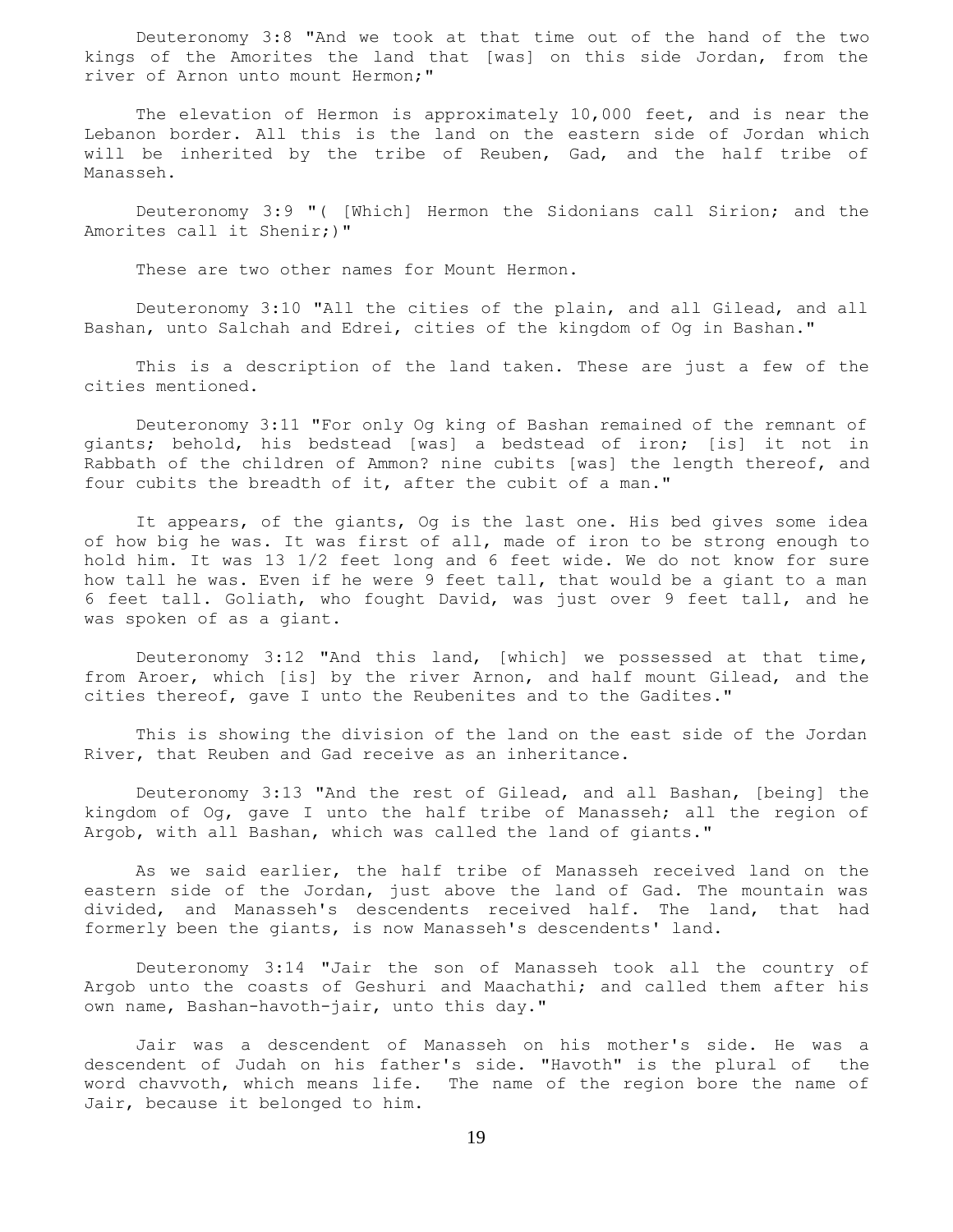Deuteronomy 3:15 "And I gave Gilead unto Machir."

 Numbers 32:39 "And the children of Machir the son of Manasseh went to Gilead, and took it, and dispossessed the Amorite which [was] in it." Numbers 32:40 "And Moses gave Gilead unto Machir the son of Manasseh; and he dwelt therein."

 Deuteronomy 3:16 "And unto the Reubenites and unto the Gadites I gave from Gilead even unto the river Arnon half the valley, and the border even unto the river Jabbok, [which is] the border of the children of Ammon;"

 This is giving the northern and the southern border of the land to Reuben and Gad.

 Deuteronomy 3:17 "The plain also, and Jordan, and the coast [thereof], from Chinnereth even unto the sea of the plain, [even] the salt sea, under Ashdoth-pisgah eastward."

 "Chinnereth" is what we call the sea of Galilee. The coast of the Jordan river on the eastern side is the coast mentioned above. The Dead Sea is the same as the Salt Sea.

 Deuteronomy 3:18 "And I commanded you at that time, saying, The LORD your God hath given you this land to possess it: ye shall pass over armed before your brethren the children of Israel, all [that are] meet for the war."

 The tribes of Reuben, Gad, and Manasseh have inherited their land on the eastern side of the Jordan River. This does not excuse them from going to war to help the other 9 1/2 tribes win their land on the western side of the Jordan River. They shall go to war with their brother tribes. Every man 20 years old, that is fit for war, shall go with them into battle to fight for their promised land.

 Deuteronomy 3:19 "But your wives, and your little ones, and your cattle, ( [for] I know that ye have much cattle,) shall abide in your cities which I have given you;"

 In the book of Numbers, we found that Moses gave them time to build places for their families to live, while they were gone to battle. They were, also, allowed to fix a place for their cattle. The wives and the little ones would stay with the herds, until the war for the promised land is over.

 Deuteronomy 3:20 "Until the LORD have given rest unto your brethren, as well as unto you, and [until] they also possess the land which the LORD your God hath given them beyond Jordan: and [then] shall ye return every man unto his possession, which I have given you."

 All the soldiers of the twelve tribes are needed to subdue their enemies. As soon as they have helped establish the 9 1/2 tribes on the west side of Jordan, they will be free to come back and live on their own land on the eastern side of the Jordan. Numbers 32:22 "And the land be subdued before the LORD: then afterward ye shall return, and be guiltless before the LORD, and before Israel; and this land shall be your possession before the LORD."

20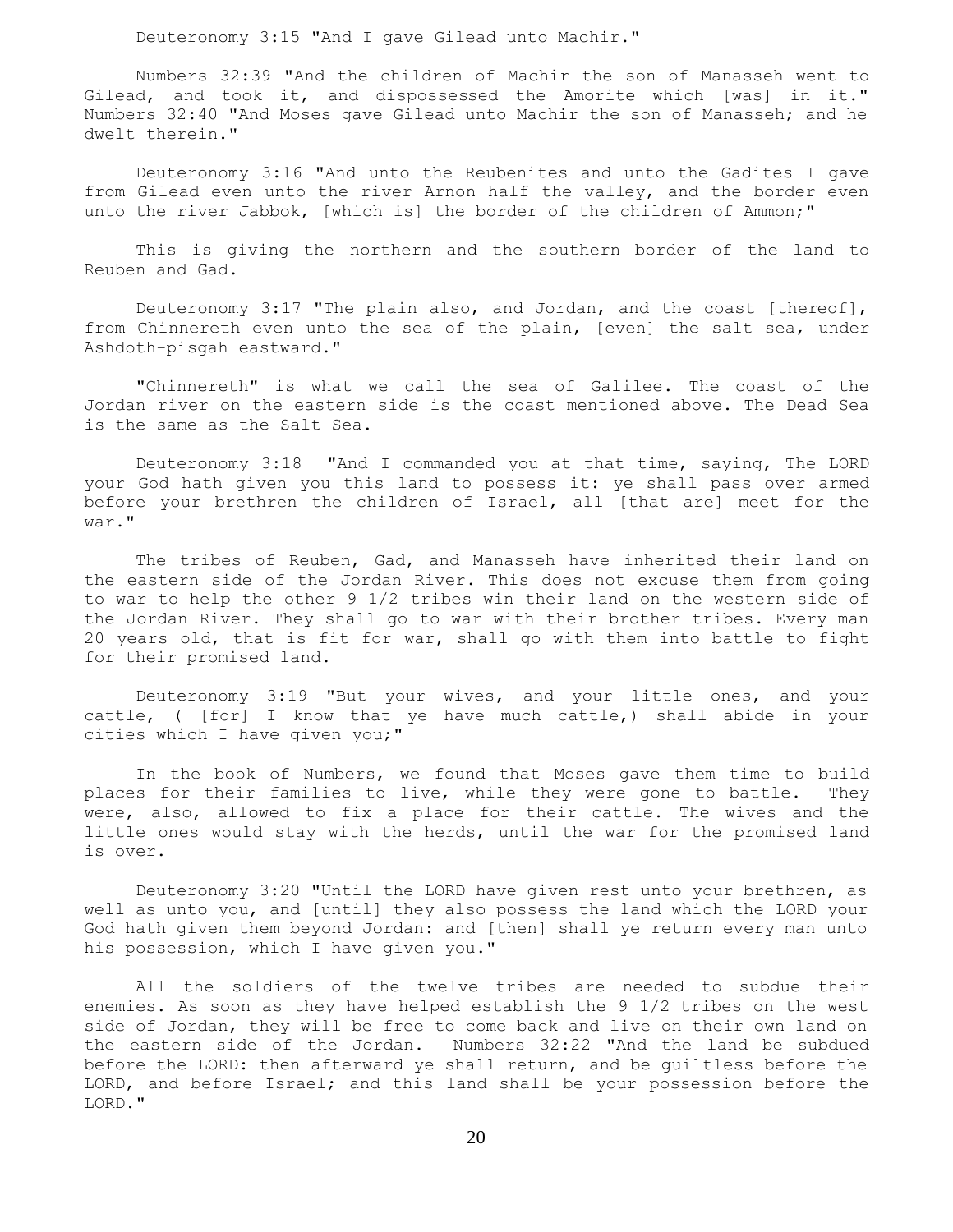Deuteronomy 3:21 "And I commanded Joshua at that time, saying, Thine eyes have seen all that the LORD your God hath done unto these two kings: so shall the LORD do unto all the kingdoms whither thou passest."

 Moses will not cross over the Jordan River. Josua will lead the people. He has seen on the eastern side of the Jordan what God has done to the tribes. Now, he must lead his people to victory on the western side. I am sure he has more confidence in winning, since he saw these victories.

 Deuteronomy 3:22 "Ye shall not fear them: for the LORD your God he shall fight for you."

 Without faith, it is impossible to please God. Fear is the opposite of faith. He should be assured that the LORD will fight for them.

 Deuteronomy 3:23 "And I besought the LORD at that time, saying," Deuteronomy 3:24 "O Lord GOD, thou hast begun to shew thy servant thy greatness, and thy mighty hand: for what God [is there] in heaven or in earth, that can do according to thy works, and according to thy might?"

 This is the beginning of a prayer by Moses. Notice, that He elevates God to the very highest level at the beginning of the prayer. Moses realizes the power of Almighty God. He knows more than anyone else that there is none other than God.

 Deuteronomy 3:25 "I pray thee, let me go over, and see the good land that [is] beyond Jordan, that goodly mountain, and Lebanon."

 Moses has led them for 40 years. It is a great disappointment that he might not see the promised land. His prayer has become a plea that he might go over.

 Deuteronomy 3:26 "But the LORD was wroth with me for your sakes, and would not hear me: and the LORD said unto me, Let it suffice thee; speak no more unto me of this matter."

 The LORD's answer to Moses' request was no. Moses had angered the LORD when he smote the Rock {Jesus}, when God told him to speak to it. The LORD tells Moses, He does not want to hear anymore on this subject.

 Deuteronomy 3:27 "Get thee up into the top of Pisgah, and lift up thine eyes westward, and northward, and southward, and eastward, and behold [it] with thine eyes: for thou shalt not go over this Jordan."

 Moses goes to a very high point on Mount Pisgah, and sees the promised land. It reaches actually further than the eye can see in every direction. He did allow Moses to see the promised land, but not to go over into the promised land.

 Deuteronomy 3:28 "But charge Joshua, and encourage him, and strengthen him: for he shall go over before this people, and he shall cause them to inherit the land which thou shalt see."

 The anointing of Moses to lead the people was passed on to Joshua. Joshua would now lead the people over into the promised land. Numbers 27:18 "And the LORD said unto Moses, Take thee Joshua the son of Nun, a man in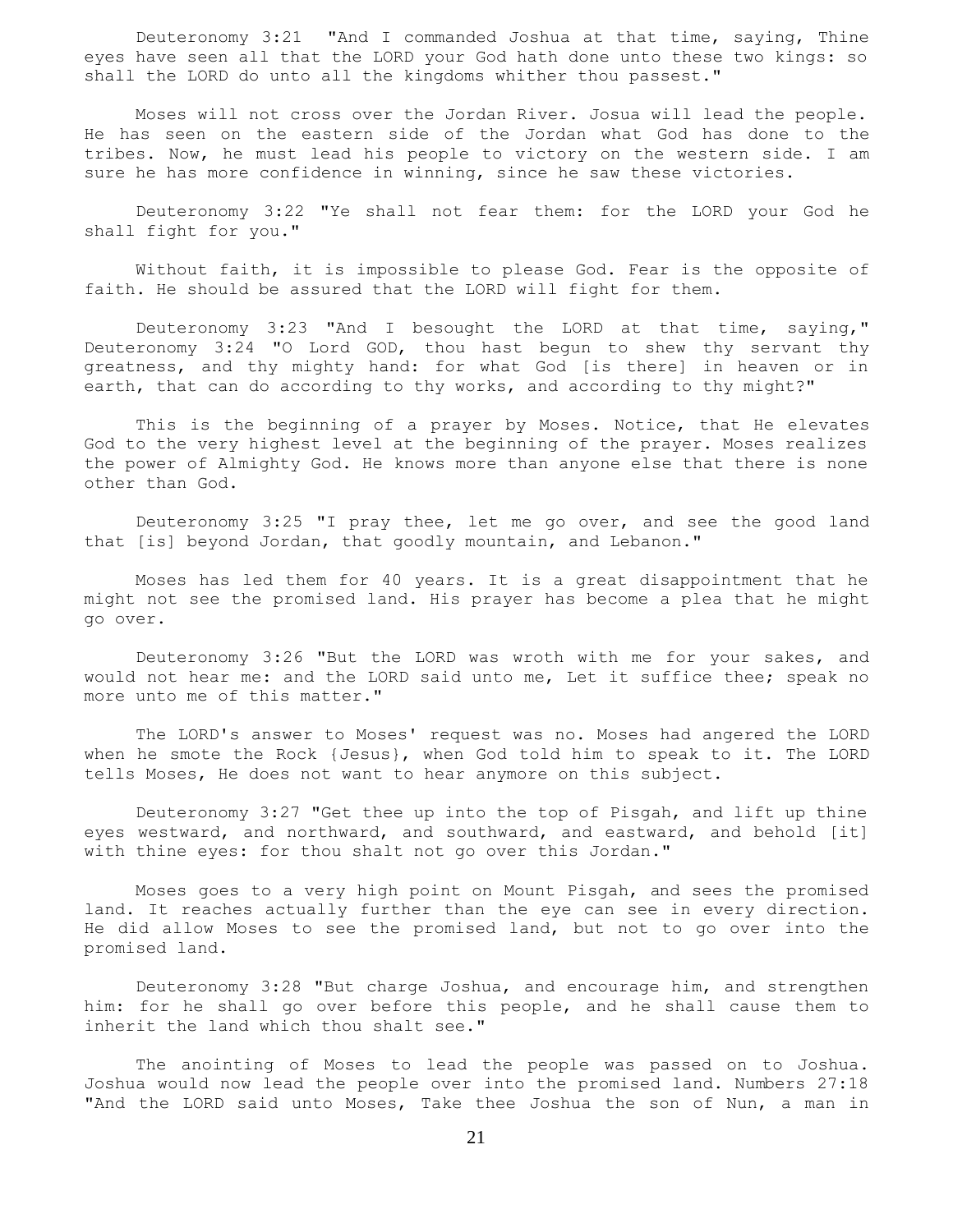whom [is] the spirit, and lay thine hand upon him;" Numbers 27:19 "And set him before Eleazar the priest, and before all the congregation; and give him a charge in their sight." Numbers 27:20 "And thou shalt put [some] of thine honour upon him, that all the congregation of the children of Israel may be obedient." Joshua 3:7 "And the LORD said unto Joshua, This day will I begin to magnify thee in the sight of all Israel, that they may know that, as I was with Moses, [so] I will be with thee."

Deuteronomy 3:29 "So we abode in the valley over against Beth-peor."

 This is in the plains of Moab. This was opposite of Jericho. At the end of this, we see they are poised, ready to take the promised land.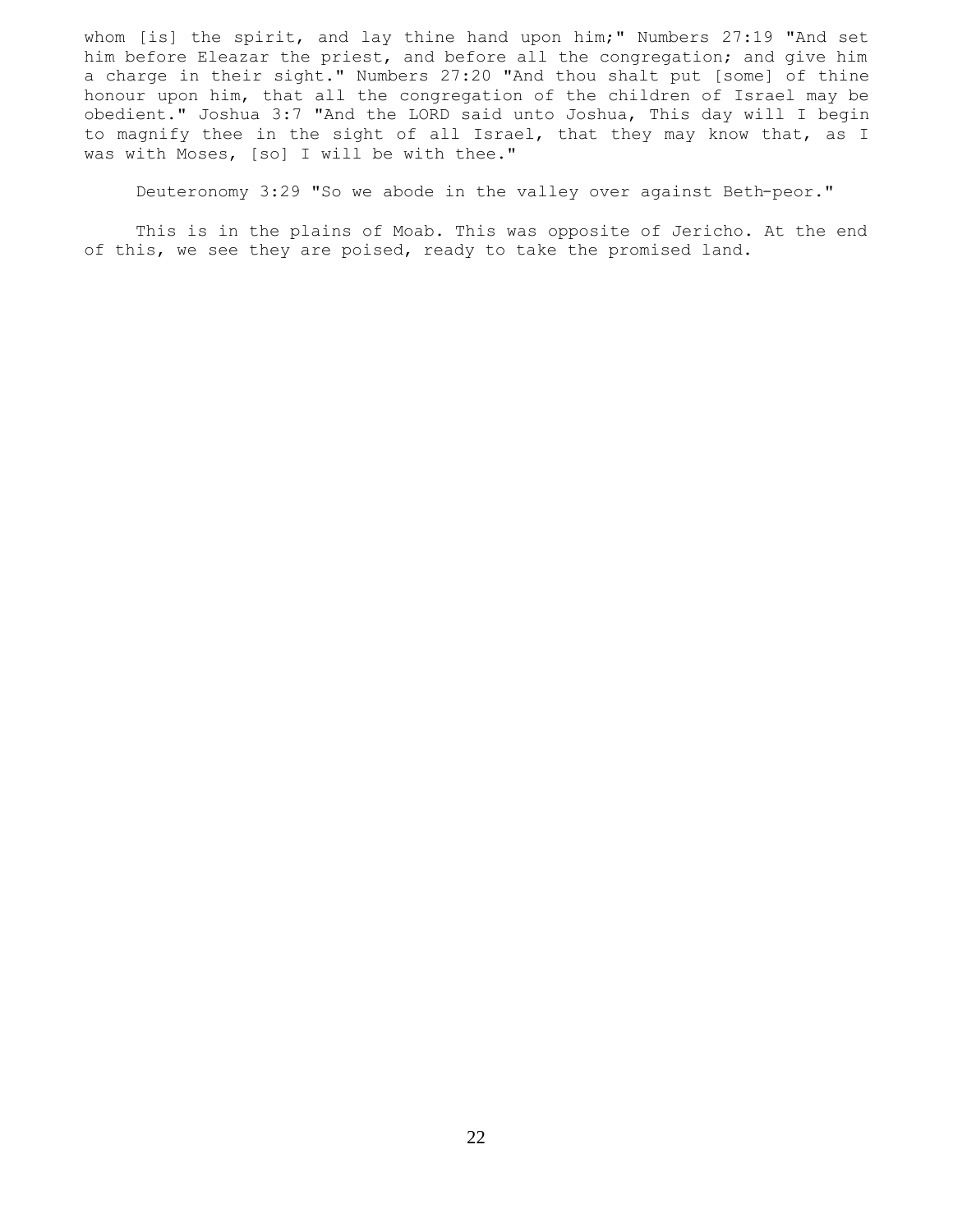1. Who was the king of Bashan? 2. He ruled over the northern half of 3. How many of his cities were taken by Israel? 4. Why did God say not to fear him? 5. Who did they kill, besides Og? 6. What is the same as Bashan? 7. How were the cities fortified? 8. What was kept for spoil? 9. The land they took was from the River and unto mount . 10. How tall is mount Hermon? 11. What were the names of some of the cities taken? 12. Who was the last of the giants? 13. How big was his bed? 14. Who was a giant, who was 9 feet tall? 15. What land do the Reubenites and Gadites receive? 16. What goes to the half tribe of Manasseh? 17. Who was Jair a descendent of? 18. "Havoth" is plural for chavvoth, which means . 19. Who was Gilead given to? 20. What is another name for "Chinnereth"? 21. The Dead Sea is the same as the Sea. 22. Where did the tribe of Reuben, Gad, and the half tribe of Manasseh inherit land? 23. Where do the other tribes inherit land? 24. Where will Reuben's wife and children stay, while he goes to war? 25. When do the men of the tribe of Reuben go home? 26. Moses will not cross the \_\_\_\_\_ 27. Without \_\_\_\_\_\_\_\_\_\_, it is impossible to please God. 28. Where does Moses' prayer begin? 29. What does Moses ask God for? 30. Does God grant his prayer request? 31. Why was the LORD wroth with Moses? 32. Where did the LORD send Moses? 33. Who will go in Moses' place?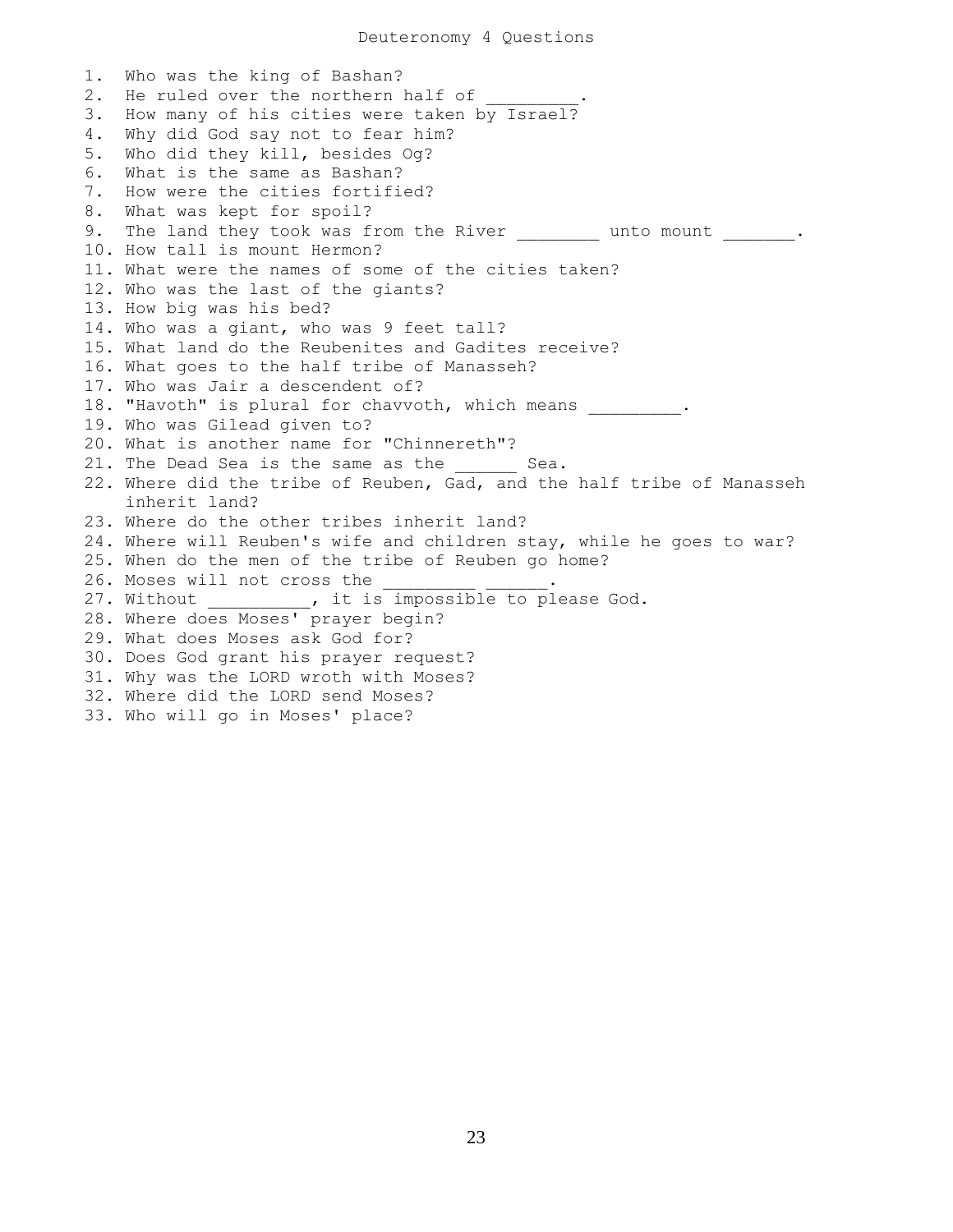We will begin this lesson in Deuteronomy 4:1 "Now therefore hearken, O Israel, unto the statutes and unto the judgments, which I teach you, for to do [them], that ye may live, and go in and possess the land which the LORD God of your fathers giveth you."

 Moses keeps reminding them that their eternal life and their well being on this earth is dependent upon total obedience to the LORD. "Hearken", is saying listen attentively. The statutes and the judgements are for all of the people. Moses will teach them before they enter into the promised land, because he will not go into the promised land with them. They must go in and possess the land of promise. They must obey God.

 Deuteronomy 4:2 "Ye shall not add unto the word which I command you, neither shall ye diminish [ought] from it, that ye may keep the commandments of the LORD your God which I command you."

 This was a warning to them, and is, also, a warning to us. Revelation 22:18 "For I testify unto every man that heareth the words of the prophecy of this book, If any man shall add unto these things, God shall add unto him the plagues that are written in this book:" Revelation 22:19 "And if any man shall take away from the words of the book of this prophecy, God shall take away his part out of the book of life, and out of the holy city, and [from] the things which are written in this book."

 Deuteronomy 4:3 "Your eyes have seen what the LORD did because of Baalpeor: for all the men that followed Baal-peor, the LORD thy God hath destroyed them from among you."

 There is a great deal in the 25th chapter of Numbers on the worship of false gods at Baal-peor. The following Scriptures give us an idea of how God punished for that sin. Numbers 25:3 "And Israel joined himself unto Baalpeor: and the anger of the LORD was kindled against Israel." Numbers 25:4 "And the LORD said unto Moses, Take all the heads of the people, and hang them up before the LORD against the sun, that the fierce anger of the LORD may be turned away from Israel." Numbers 25:5 "And Moses said unto the judges of Israel, Slay ye every one his men that were joined unto Baalpeor."

 Deuteronomy 4:4 "But ye that did cleave unto the LORD your God [are] alive every one of you this day."

 We see that only those who were involved in the sin were killed. Those who stayed true to God lived.

 Deuteronomy 4:5 "Behold, I have taught you statutes and judgments, even as the LORD my God commanded me, that ye should do so in the land whither ye go to possess it."

 Moses wants them to clearly understand, that the statutes and judgements God had given them on the trip, were for their practice in the promised land. They are not to forget about God, and start living pleasing to their own flesh. They are to keep God's commandments and laws.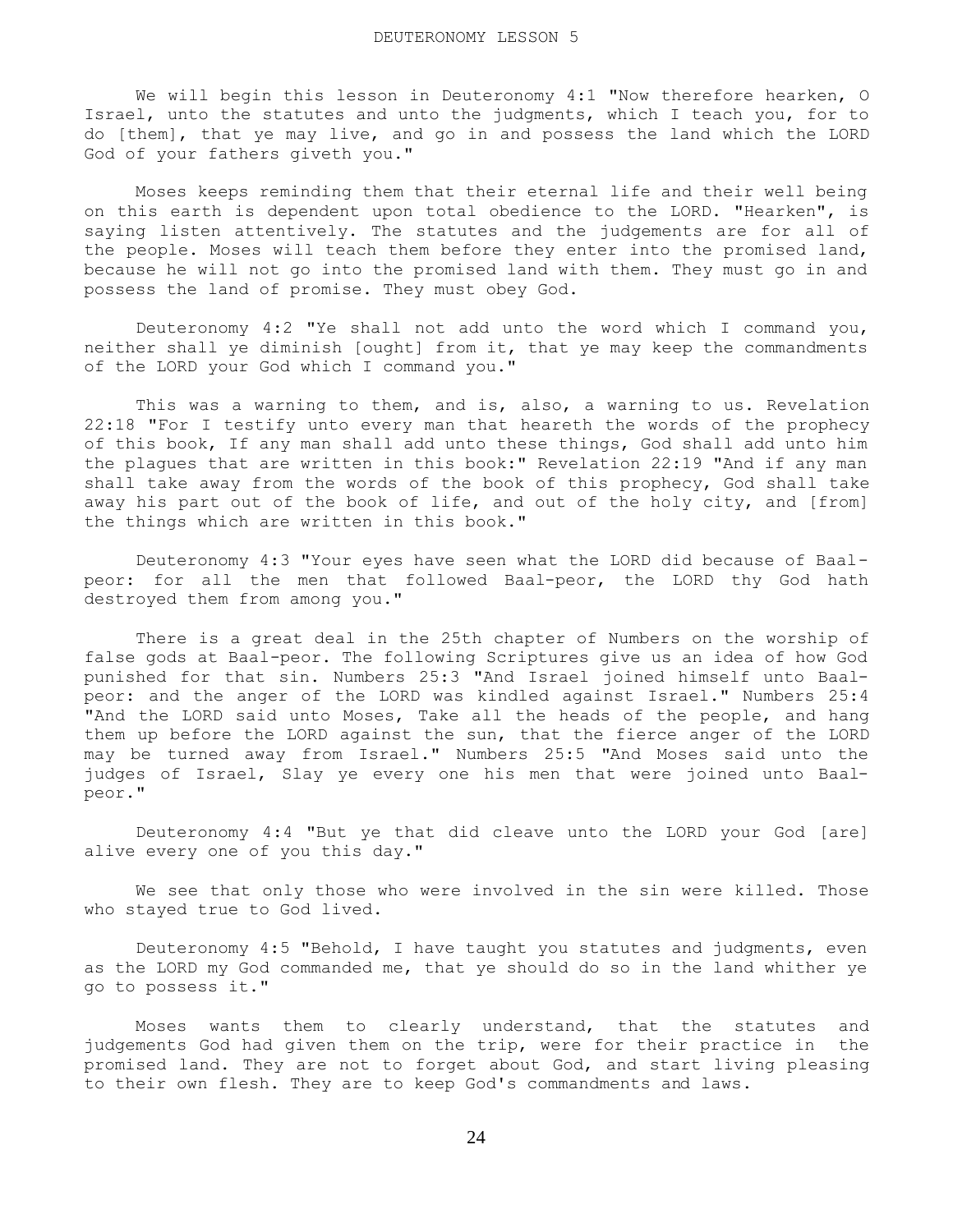Deuteronomy 4:6 "Keep therefore and do [them]; for this [is] your wisdom and your understanding in the sight of the nations, which shall hear all these statutes, and say, Surely this great nation [is] a wise and understanding people."

 The law and the ordinances were given to the Hebrews. The rest of the world did not get the law from God. The one thing that set the Israelites apart from the rest of the world, was their relationship with their God. The people who lived around them thought of them as a great nation, because God was with them, and because He had given them His law. Their wisdom was a gift from God. Righteousness brings life. The wisest man realizes his need for a Saviour. II Timothy 3:15 "And that from a child thou hast known the holy scriptures, which are able to make thee wise unto salvation through faith which is in Christ Jesus."

 Deuteronomy 4:7 "For what nation [is there so] great, who [hath] God [so] nigh unto them, as the LORD our God [is] in all [things that] we call upon him [for]?"

This is the only nation in the world, at the time Moses wrote this, that had the LORD dwelling with them. Exodus 29:45 "And I will dwell among the children of Israel, and will be their God."

 Deuteronomy 4:8 "And what nation [is there so] great, that hath statutes and judgments [so] righteous as all this law, which I set before you this day?"

 All the nations around them lived pleasing to their own flesh. Every man did what was right in his own sight. The law and statutes God had given Israel was not just to please God, but to cause Israel to live uprightly. There were dietary laws, and civil laws, as well as religious laws. There were over 600 instructions given to Israel in the book of Leviticus to help them live righteously before God and man. God did not want them to have an earthly king. He wanted to be their only King. The one thing that set Israel aside, was the fact that God had intrusted them with His law. Romans 3:2 "Much every way: chiefly, because that unto them were committed the oracles of God."

 Deuteronomy 4:9 "Only take heed to thyself, and keep thy soul diligently, lest thou forget the things which thine eyes have seen, and lest they depart from thy heart all the days of thy life: but teach them thy sons, and thy sons' sons;"

 This law is not just for this generation, but for all the generations to come. They must walk in the knowledge God had entrusted them with. They were to keep themselves holy before the LORD. We are all warned to gird up our mind. Sin begins in the heart and mind of men. Sin is the transgression of the law. Sin brings death. They must live by the law that God gave them. We, Christians, must walk in our salvation that we have received. It is important to stay in the Christian walk, after you receive your salvation. It is a dangerous thing to go back to pleasing the flesh.

 Deuteronomy 4:10 "[Specially] the day that thou stoodest before the LORD thy God in Horeb, when the LORD said unto me, Gather me the people together, and I will make them hear my words, that they may learn to fear me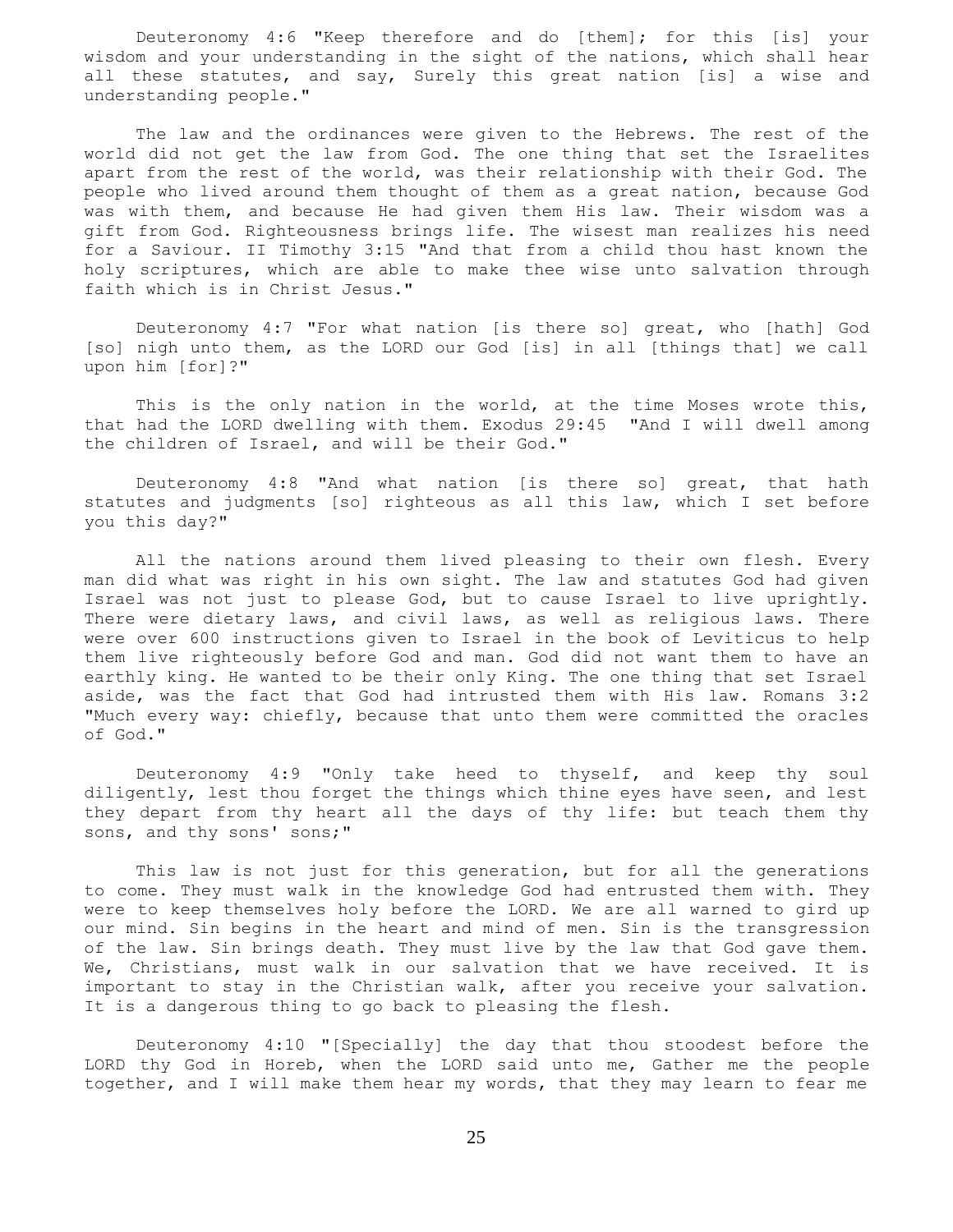all the days that they shall live upon the earth, and [that] they may teach their children."

 The fear is not the terror kind of fear, but reverence toward God and His commandments. God spoke to the people His commandments. Exodus 19:16 "And it came to pass on the third day in the morning, that there were thunders and lightnings, and a thick cloud upon the mount, and the voice of the trumpet exceeding loud; so that all the people that [was] in the camp trembled." Exodus 19:17 "And Moses brought forth the people out of the camp to meet with God; and they stood at the nether part of the mount." Exodus 20:18 "And all the people saw the thunderings, and the lightnings, and the noise of the trumpet, and the mountain smoking: and when the people saw [it], they removed, and stood afar off." Exodus 20:20 "And Moses said unto the people, Fear not: for God is come to prove you, and that his fear may be before your faces, that ye sin not." To fear God enough causes us to teach our children to fear God, as well.

 Deuteronomy 4:11 "And ye came near and stood under the mountain; and the mountain burned with fire unto the midst of heaven, with darkness, clouds, and thick darkness."

This darkness was from the smoke of the fire of God.

 Deuteronomy 4:12 "And the LORD spake unto you out of the midst of the fire: ye heard the voice of the words, but saw no similitude; only [ye heard] a voice."

 Hebrews 12:29 "For our God [is] a consuming fire." No one can see the face of the LORD and live. Generally, when a person encounters God, it is in a fire, or something relating to a fire. The burning bush is a good example of that. The hub of the wheel in the wheel inside of the wheel had a fire burning. Both of these things are the presence of God. They saw no figure of a person. They heard His voice.

 Deuteronomy 4:13 "And he declared unto you his covenant, which he commanded you to perform, [even] ten commandments; and he wrote them upon two tables of stone."

 God first spoke the ten commandments to the children of Israel from the fire we just read about. Moses went on the mountain and stayed 40 days and God wrote the ten commandments on the tables of stone. Exodus 31:18 "And he gave unto Moses, when he had made an end of communing with him upon mount Sinai, two tables of testimony, tables of stone, written with the finger of God."

 Deuteronomy 4:14 "And the LORD commanded me at that time to teach you statutes and judgments, that ye might do them in the land whither ye go over to possess it."

 The covenant that God made with them was dependent upon them keeping God's laws and statutes.

 Deuteronomy 4:15 "Take ye therefore good heed unto yourselves; for ye saw no manner of similitude on the day [that] the LORD spake unto you in Horeb out of the midst of the fire:"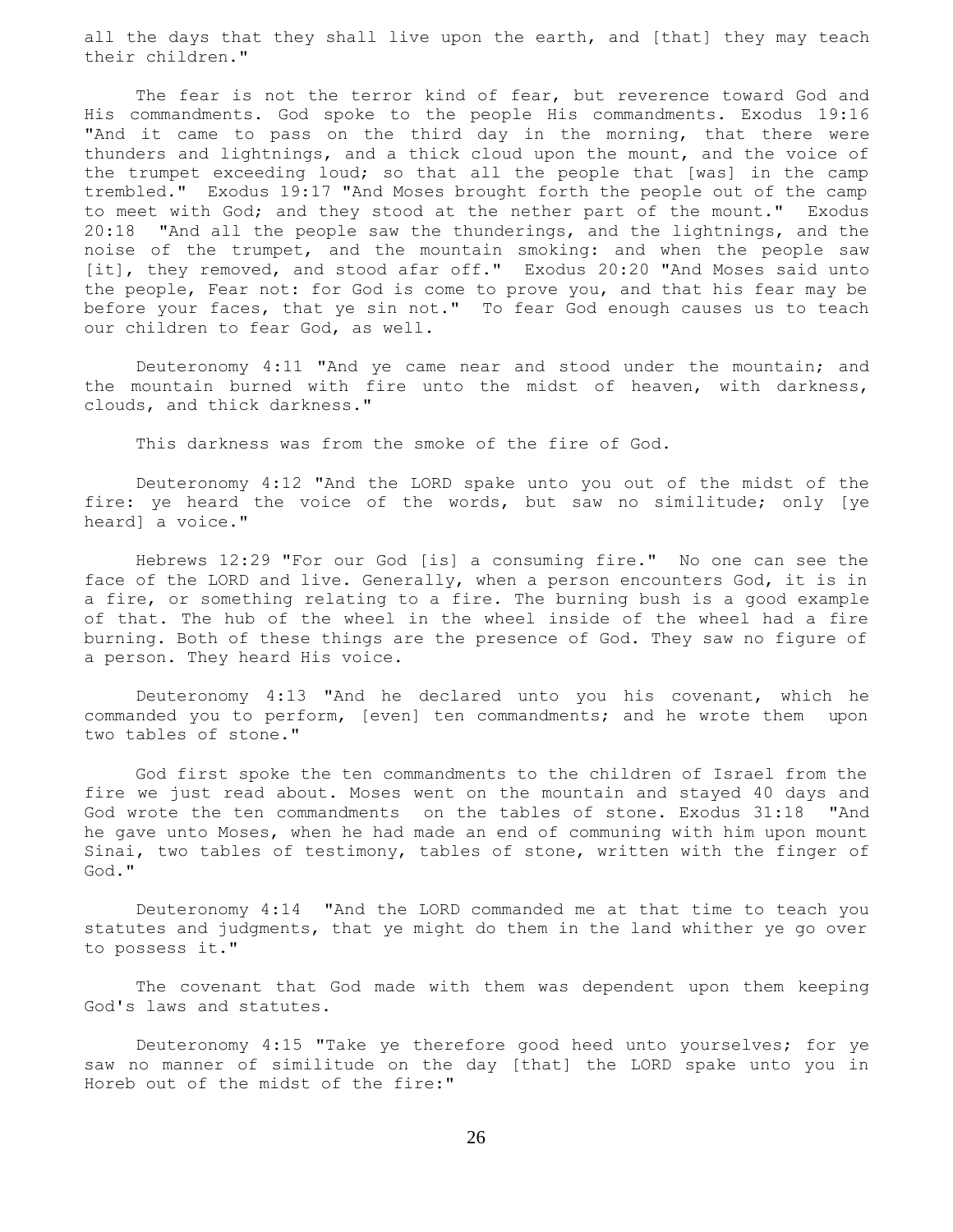This is warning about the worship of idols or false gods. God is a Spirit, and those who worship Him must worship Him in Spirit and in Truth.

 Deuteronomy 4:16 "Lest ye corrupt [yourselves], and make you a graven image, the similitude of any figure, the likeness of male or female,"

 The heathen around them worshipped images of false gods. This is a warning not to make an image of a false god. The worship of false gods is the same thing as spiritual adultery.

 Deuteronomy 4:17 "The likeness of any beast that [is] on the earth, the likeness of any winged fowl that flieth in the air,"

 They had made a golden calf and worshipped it. This is a warning not to worship any of God's created beings. Birds, or animals, are not to be worshipped. They are the creation of God, not the Creator.

 Deuteronomy 4:18 "The likeness of any thing that creepeth on the ground, the likeness of any fish that [is] in the waters beneath the Earth:"

 Again, these things such as fish, or snakes, or anything else that is created of God, are not to be worshipped. God, who created the earth and everything in it, is to be worshipped.

 Deuteronomy 4:19 "And lest thou lift up thine eyes unto heaven, and when thou seest the sun, and the moon, and the stars, [even] all the host of heaven, shouldest be driven to worship them, and serve them, which the LORD thy God hath divided unto all nations under the whole heaven."

The sun, moon, and stars are, also, part of the creation of God. They are not the Creator. They are His handiwork. All the host of heaven, including angels, are part of God's great creative acts. God, alone, is to be worshipped. Genesis 1:14 "And God said, Let there be lights in the firmament of the heaven to divide the day from the night; and let them be for signs, and for seasons, and for days, and years:" The following Scripture says it well. Romans 1:25 "Who changed the truth of God into a lie, and worshipped and served the creature more than the Creator, who is blessed for ever. Amen." We must worship the Creator, and not His creation.

 Deuteronomy 4:20 "But the LORD hath taken you, and brought you forth out of the iron furnace, [even] out of Egypt, to be unto him a people of inheritance, as [ye are] this day."

They had been in heavy bondage in Egypt. God, Himself, delivered them out of Egypt {the world}. He had chosen them as His special people to glorify His name to the whole world. He thought of Israel as His wife.

 Deuteronomy 4:21 "Furthermore the LORD was angry with me for your sakes, and sware that I should not go over Jordan, and that I should not go in unto that good land, which the LORD thy God giveth thee [for] an inheritance:"

 Moses is still speaking of them causing him to strike the Rock {which symbolized Jesus}, when God had told him to speak to it. They had grieved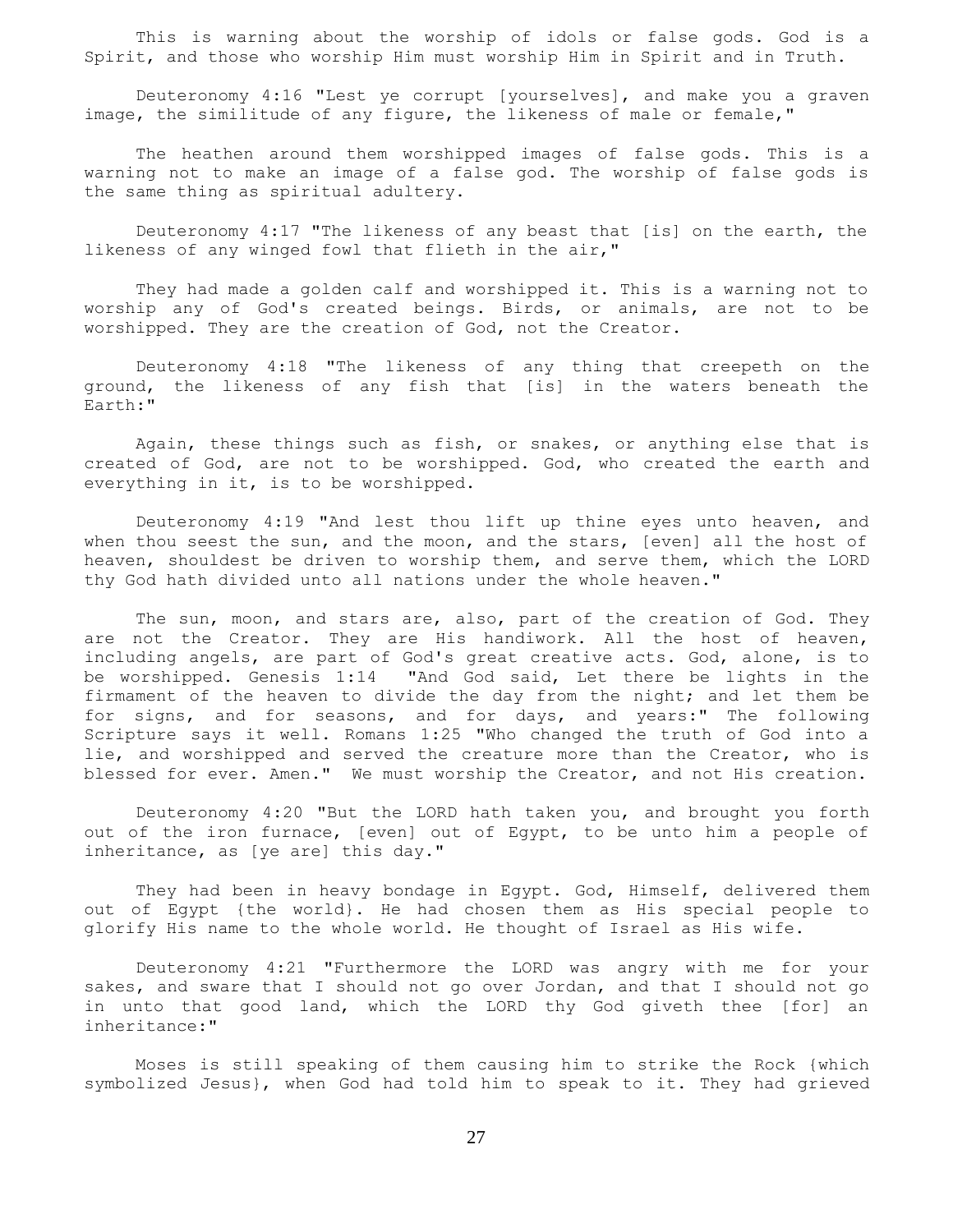Moses over and over. Moses lost his chance to go to the promised land, because in his anger at the Israelites, he disobeyed God.

 Deuteronomy 4:22 "But I must die in this land, I must not go over Jordan: but ye shall go over, and possess that good land."

 Moses had led them to the door of the promised land, and yet, would not be allowed to go in. He keeps reminding them how important it is to obey the commands of God. It is as if he is saying, "Look at me, I disobeyed God once, and lost my place".

 Deuteronomy 4:23 "Take heed unto yourselves, lest ye forget the covenant of the LORD your God, which he made with you, and make you a graven image, [or] the likeness of any [thing], which the LORD thy God hath forbidden thee."

 The graven image of a false god would greatly anger God. Moses keeps reminding them not to do that. They must keep the covenant of God, to be blessed in their land.

 Deuteronomy 4:24 "For the LORD thy God [is] a consuming fire, [even] a jealous God."

 Almost every appearance of the LORD was in the midst of a fire. Exodus 24:17 "And the sight of the glory of the LORD [was] like devouring fire on the top of the mount in the eyes of the children of Israel." God will not share His people with a false god. Exodus 34:14 "For thou shalt worship no other god: for the LORD, whose name [is] Jealous, [is] a jealous God:"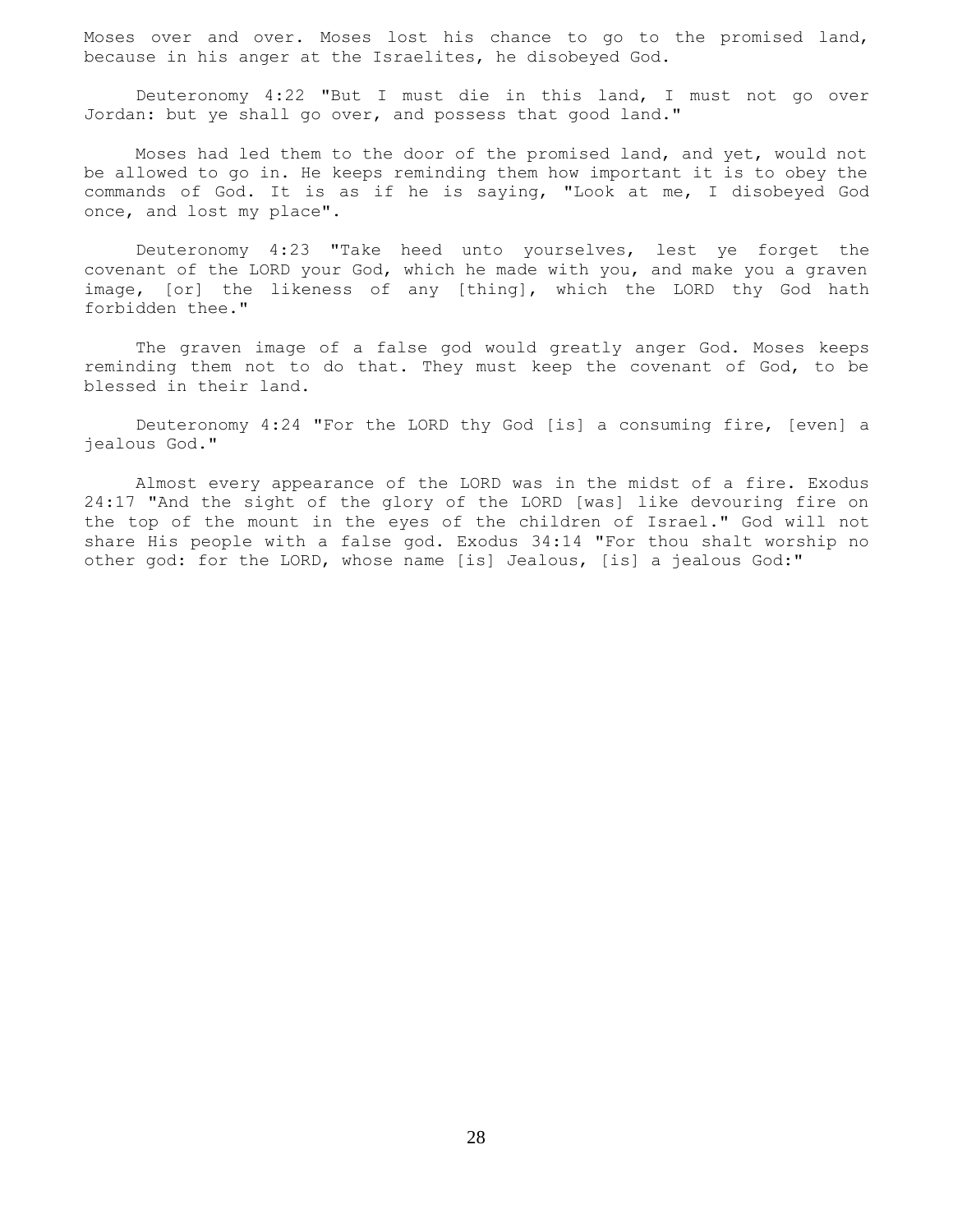1. Hearken, O Israel, unto the and ... 2. Why must Israel do this? 3. What does "hearken" mean? 4. What does verse 2 warn of? 5. Quote Revelation chapter 22 verses 18 and 19. 6. What happened to the men who followed Baal-peor? 7. Quote Numbers chapter 25 verses 4 and 5. 8. What happened to those who did cleave to the LORD? 9. What statutes and judgements had Moses taught? 10. Who were the only people to receive the law and judgements? 11. What set Israel aside from all other nations? 12. Righteousness brings 13. Quote Exodus chapter 29 verse 45. 14. How did the nations around them live? 15. What, other than religious laws, did God give them? 16. Quote Romans chapter 3 verse 2. 17. How long were these laws to be kept? 18. What is important for Christians to do, after they are saved? 19. What kind of fear is verse 10 speaking of? 20. Quote Exodus chapter 19 verses 16, 17, 18, and 20. 21. How did God appear to them at the mountain? 22. Quote Deuteronomy chapter 4 verse 12. 23. Our God is a consuming 24. What are some examples of seeing God in fire? 25. How were the tables of testimony written? 26. What did the covenant with God depend on? 27. What is verse 15 warning of? 28. Quote Deuteronomy chapter 4 verse 16. 29. They were not to worship any of God's beings. 30. What, in the heavens, is part of God's handiwork? 31. Quote Genesis chapter 1 verse 14. 32. Quote Romans chapter 1 verse 25. 33. What is Egypt called in verse 20? 34. God thought of Israel as His 35. Why could Moses not go into the promised land? 36. The LORD thy God is a \_\_\_\_\_\_\_\_\_\_\_\_, even a jealous God. 37. Quote Exodus chapter 24 verse 17. 38. What is one of God's names in Exodus chapter 34 verse 14?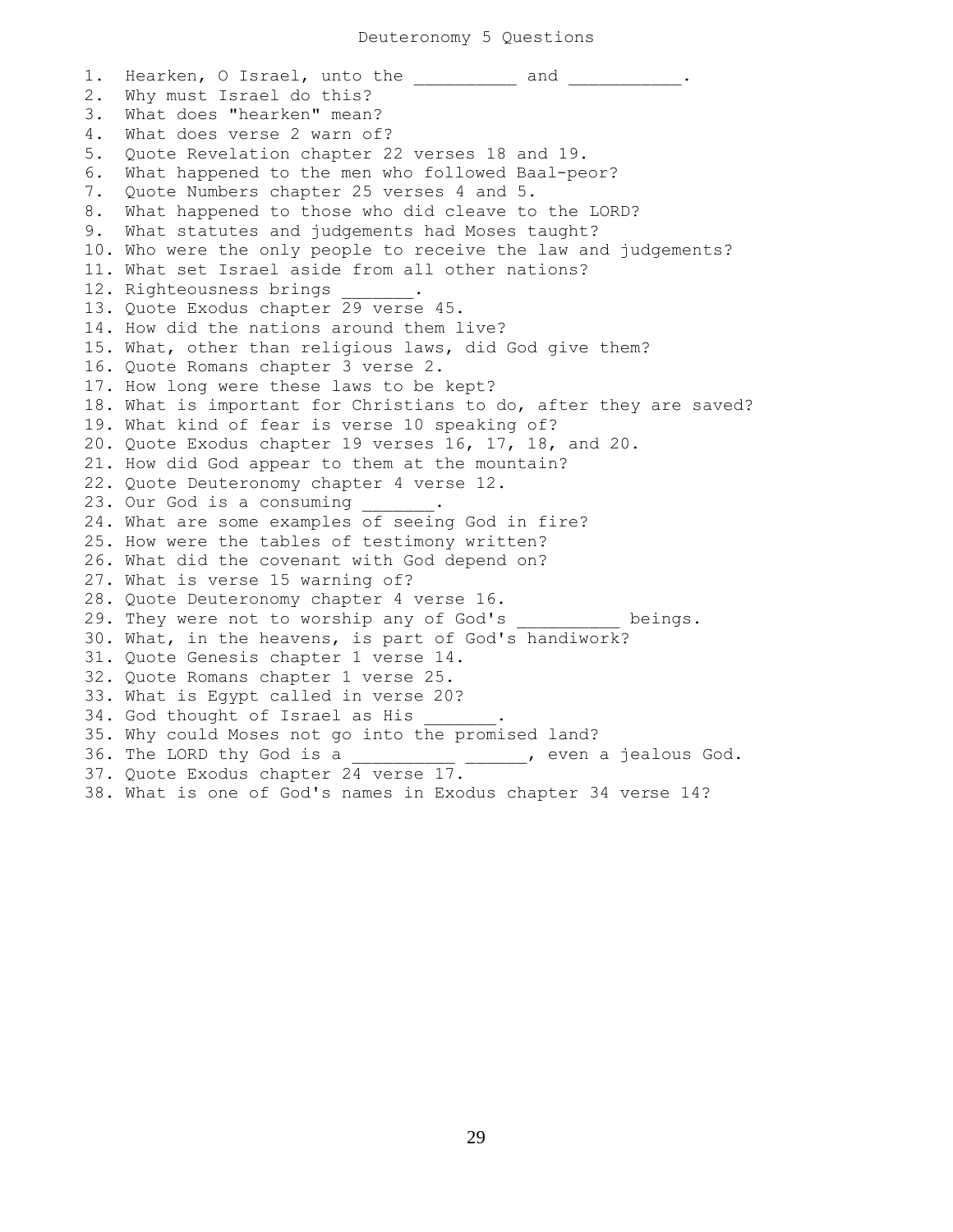We will begin this lesson in Deuteronomy 4:25 "When thou shalt beget children, and children's children, and ye shall have remained long in the land, and shall corrupt [yourselves], and make a graven image, [or] the likeness of any [thing], and shall do evil in the sight of the LORD thy God, to provoke him to anger:"

 This is speaking of those who start out with God, and over a period of time, slip into idolatry. This is warning them against gradually drifting away from God and His teachings. To worship anything made with human hands, is idolatry, and strictly forbidden.

 Deuteronomy 4:26 "I call heaven and earth to witness against you this day, that ye shall soon utterly perish from off the land whereunto ye go over Jordan to possess it; ye shall not prolong [your] days upon it, but shall utterly be destroyed."

 God is a Jealous God. He will not share His people with any false god. This is one sin that brings quick punishment from God on His people. The condition of their inheritance of the land, is if they keep God's commandments. Calling heaven and earth to witness is like saying all of God's creation witnesses to that.

 Deuteronomy 4:27 "And the LORD shall scatter you among the nations, and ye shall be left few in number among the heathen, whither the LORD shall lead you."

 This is speaking of things like the Babylonian captivity. Every time they seem to get careless about keeping God's law, and seek other Gods to worship, God brings disaster to them. Usually, it is in the form of captivity.

 Deuteronomy 4:28 "And there ye shall serve gods, the work of men's hands, wood and stone, which neither see, nor hear, nor eat, nor smell."

The lands that capture Israel are the heathen countries around them, and they do worship idols of all kinds. We have mentioned before that, the Creator of everything is the only one to worship. His creation, whether people or things, are not to be worshipped.

 Deuteronomy 4:29 "But if from thence thou shalt seek the LORD thy God, thou shalt find [him], if thou seek him with all thy heart and with all thy soul."

 As long as they have breath in their bodies, regardless of where they are, they can cry out to God, and He will hear. True belief in God originates in the heart. Look at what Jesus said about this very thing. Mark 12:30 "And thou shalt love the Lord thy God with all thy heart, and with all thy soul, and with all thy mind, and with all thy strength: this [is] the first commandment."

 Deuteronomy 4:30 "When thou art in tribulation, and all these things are come upon thee, [even] in the latter days, if thou turn to the LORD thy God, and shalt be obedient unto his voice;"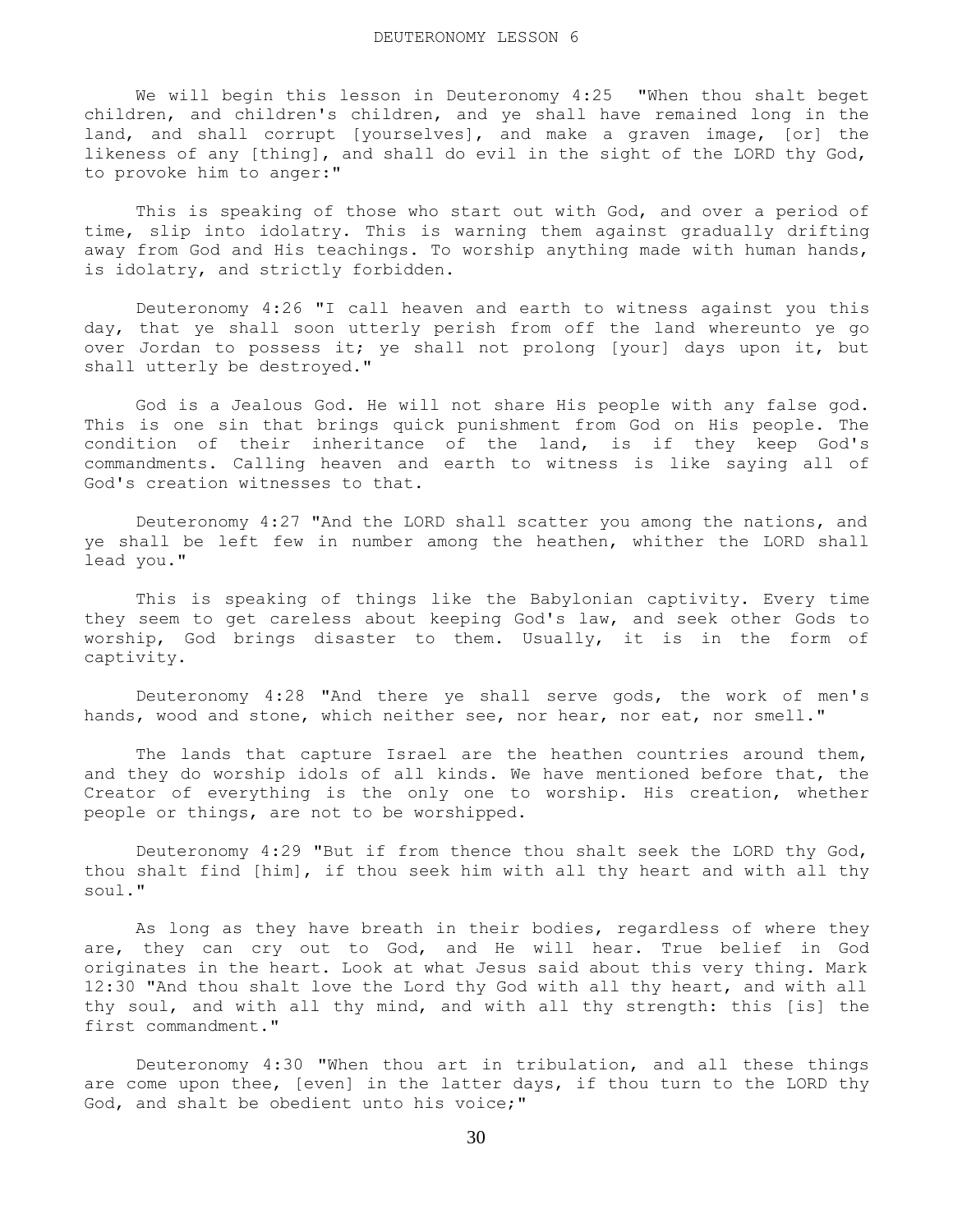The latter days are, many times, speaking of the time of the second coming of Christ. At that time, there shall be great tribulation. Matthew 24:21 "For then shall be great tribulation, such as was not since the beginning of the world to this time, no, nor ever shall be." In the following verse, we see that some people are taken out of this great tribulation to be with the LORD. Revelation 7:14 "And I said unto him, Sir, thou knowest. And he said to me, These are they which came out of great tribulation, and have washed their robes, and made them white in the blood of the Lamb." To turn to the LORD is speaking of repenting of a life of sin and obeying the will of God.

 Deuteronomy 4:31 "(For the LORD thy God [is] a merciful God;) he will not forsake thee, neither destroy thee, nor forget the covenant of thy fathers which he sware unto them."

 His mercy endureth forever. I Chronicles 16:34 "O give thanks unto the LORD; for [he is] good; for his mercy [endureth] for ever." Hebrews 13:5 "[Let your] conversation [be] without covetousness; [and be] content with such things as ye have: for he hath said, I will never leave thee, nor forsake thee." We may forsake God, but He never forsakes His own. His mercy extends to whosever will dare to believe. The covenant is an everlasting covenant. God will never forget.

 Deuteronomy 4:32 "For ask now of the days that are past, which were before thee, since the day that God created man upon the earth, and [ask] from the one side of heaven unto the other, whether there hath been [any such thing] as this great thing [is], or hath been heard like it?"

 Moses is explaining here, that God had chosen them of all the people in the world, and made them His. They are a unique people. God had actually dwelt with them, and miraculously protected them, and fed them for these 40 years. There had never before been a people that God had blessed like Israel.

 Deuteronomy 4:33 "Did [ever] people hear the voice of God speaking out of the midst of the fire, as thou hast heard, and live?"

 This is one of the miraculous things that happened to them, when God spoke the ten commandments to them from the fire on the mountain.

 Deuteronomy 4:34 "Or hath God assayed to go [and] take him a nation from the midst of [another] nation, by temptations, by signs, and by wonders, and by war, and by a mighty hand, and by a stretched out arm, and by great terrors, according to all that the LORD your God did for you in Egypt before your eyes?"

 The word "assayed" means test, or attempt. God did take Israel from the grip of Egypt. The ten plagues that God brought on Egypt and the Egyptian gods caused them to release the Israelites. God, Himself, fought Pharaoh's army at the Red Sea. The Israelites saw all of this with their very own eyes.

 Deuteronomy 4:35 "Unto thee it was shewed, that thou mightest know that the LORD he [is] God; [there is] none else beside him."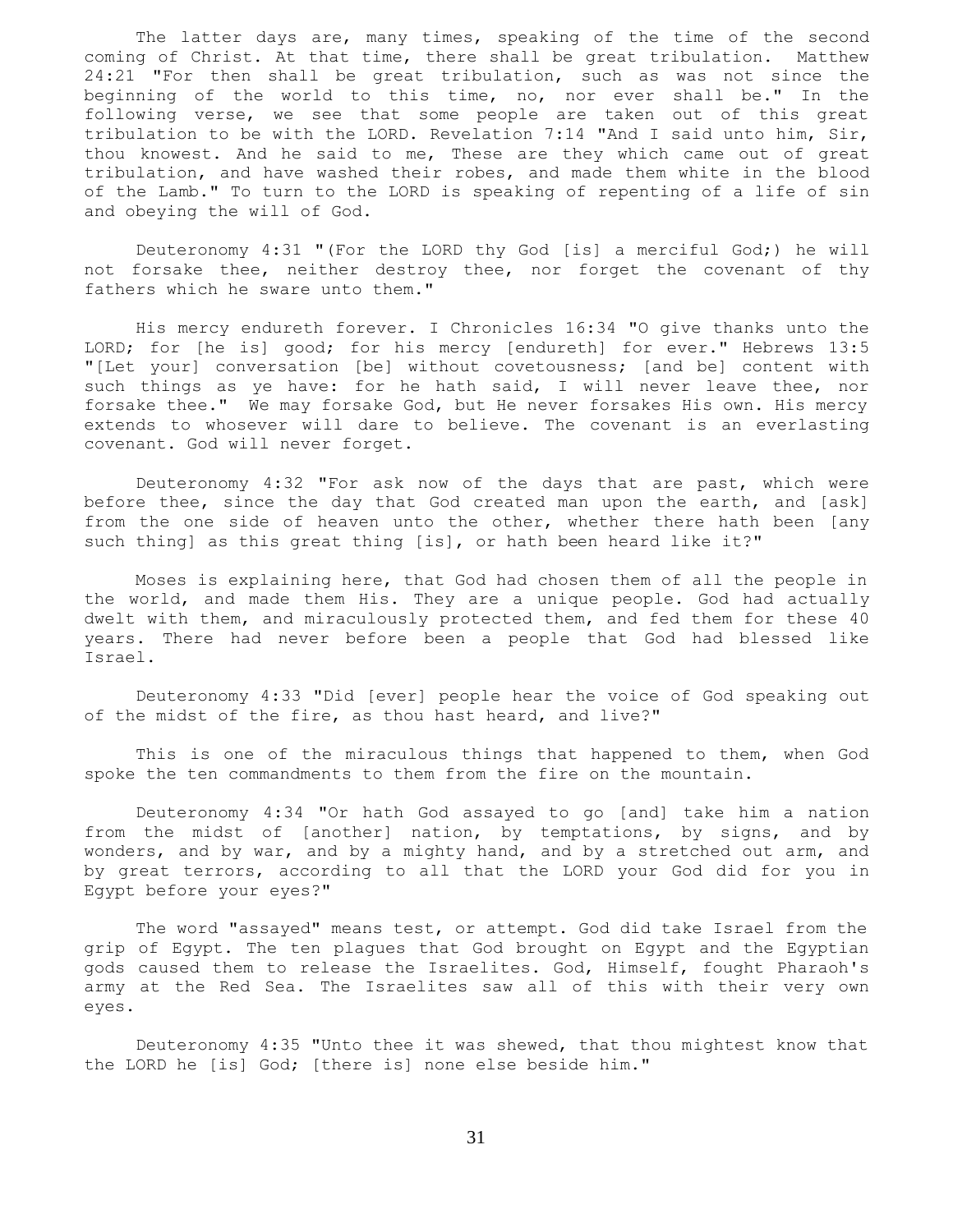God did all of this in Egypt and, also, all of the miracles, like the water coming from the Rock, for the benefit of Israel. There could be no doubt that the LORD, He is God. The false gods of Egypt were unable to do anything. God defamed all of the Egyptian false gods.

 Deuteronomy 4:36 "Out of heaven he made thee to hear his voice, that he might instruct thee: and upon earth he shewed thee his great fire; and thou heardest his words out of the midst of the fire."

 God's voice was heard by all of the Israelites, when He spoke to them from heaven. The voice actually came from the fire.

 Deuteronomy 4:37 "And because he loved thy fathers, therefore he chose their seed after them, and brought thee out in his sight with his mighty power out of Egypt;"

 Thy fathers, mentioned here, are speaking of Abraham, Isaac, and Jacob. Genesis 17:8 "And I will give unto thee, and to thy seed after thee, the land wherein thou art a stranger, all the land of Canaan, for an everlasting possession; and I will be their God." Exodus 13:14 "And it shall be when thy son asketh thee in time to come, saying, What [is] this? that thou shalt say unto him, By strength of hand the LORD brought us out from Egypt, from the house of bondage:"

 Deuteronomy 4:38 "To drive out nations from before thee greater and mightier than thou [art], to bring thee in, to give thee their land [for] an inheritance, as [it is] this day."

 They had just seen this, when the mighty army of Og was defeated before them. The LORD goes before them in the smoke by day, and the fire by night. Exodus 23:27 "I will send my fear before thee, and will destroy all the people to whom thou shalt come, and I will make all thine enemies turn their backs unto thee." Exodus 23:28 "And I will send hornets before thee, which shall drive out the Hivite, the Canaanite, and the Hittite, from before thee."

 Deuteronomy 4:39 "Know therefore this day, and consider [it] in thine heart, that the LORD he [is] God in heaven above, and upon the earth beneath: [there is] none else."

 Mark 12:32 "And the scribe said unto him, Well, Master, thou hast said the truth: for there is one God; and there is none other but he:" Colossians 1:16 "For by him were all things created, that are in heaven, and that are in earth, visible and invisible, whether [they be] thrones, or dominions, or principalities, or powers: all things were created by him, and for him:"

 Deuteronomy 4:40 "Thou shalt keep therefore his statutes, and his commandments, which I command thee this day, that it may go well with thee, and with thy children after thee, and that thou mayest prolong [thy] days upon the earth, which the LORD thy God giveth thee, for ever."

 John 14:15 "If ye love me, keep my commandments." John 14:21 "He that hath my commandments, and keepeth them, he it is that loveth me: and he that loveth me shall be loved of my Father, and I will love him, and will manifest myself to him." The blessings of God are upon those who live for Him.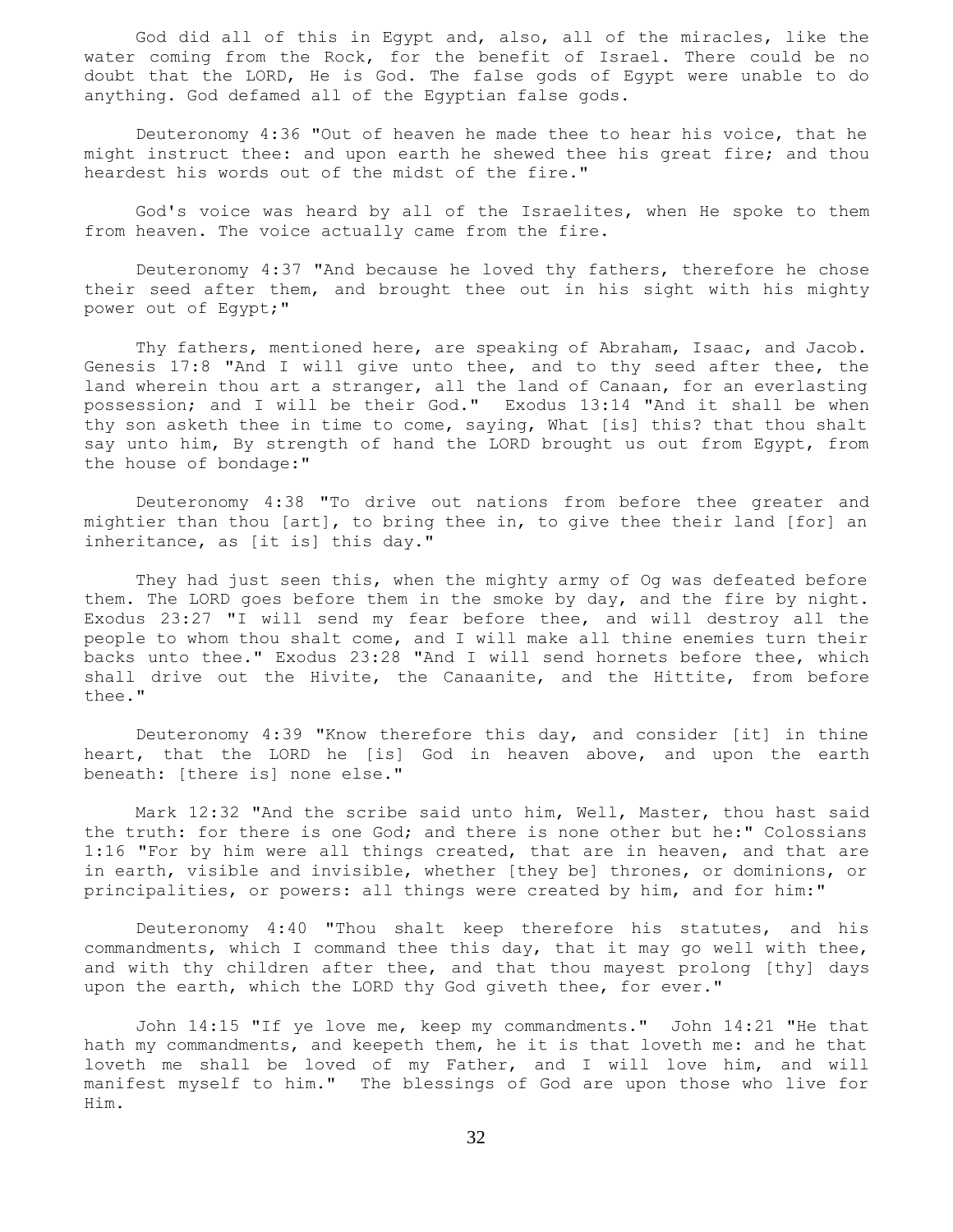Deuteronomy 4:41 "Then Moses severed three cities on this side Jordan toward the sun rising;"

 These three cities on the eastern side of the Jordan were separated out for the purposes of God.

 Deuteronomy 4:42 "That the slayer might flee thither, which should kill his neighbour unawares, and hated him not in times past; and that fleeing unto one of these cities he might live:"

 This city of refuge is a place of safety for those who unintentionally kill someone. They will not be harmed, as long as they stay in this city. In the book of Numbers, we saw the law pertaining to this. Numbers 35:11 "Then ye shall appoint you cities to be cities of refuge for you; that the slayer may flee thither, which killeth any person at unawares."

 Deuteronomy 4:43 "[Namely], Bezer in the wilderness, in the plain country, of the Reubenites; and Ramoth in Gilead, of the Gadites; and Golan in Bashan, of the Manassites."

 The cities of refuge are named in the verse above. We see that each of the tribes had their city of refuge.

 Deuteronomy 4:44 "And this [is] the law which Moses set before the children of Israel:"

 Moses was more familiar with this law of God than anyone else. He has reminded the people of this law, before this later generation goes in to occupy the promised land. Sometimes, this law is spoken of as Moses' law.

 Deuteronomy 4:45 "These [are] the testimonies, and the statutes, and the judgments, which Moses spake unto the children of Israel, after they came forth out of Egypt,"

We see from this, that there are several categories to this. Testimonies, statutes, and judgements are all actually part of the law. This is the second time Moses has given this law.

 Deuteronomy 4:46 "On this side Jordan, in the valley over against Bethpeor, in the land of Sihon king of the Amorites, who dwelt at Heshbon, whom Moses and the children of Israel smote, after they were come forth out of Egypt:"

 This is explaining that this law is given to the people by Moses, before they go into the promised land. Beth-peor is just across from Jericho, where they will enter the promised land. Sihon, king of the Amorites, was miraculously defeated by God for these people. This was a show from God that they will not have any difficulty defeating the armies in Canaan. When God is with them, they cannot lose.

 Deuteronomy 4:47 "And they possessed his land, and the land of Og king of Bashan, two kings of the Amorites, which [were] on this side Jordan toward the sun rising;"

 Og was the last of the giants. The land that was taken from them was given to the tribes of Reuben, Gad, and the half tribe of Manasseh.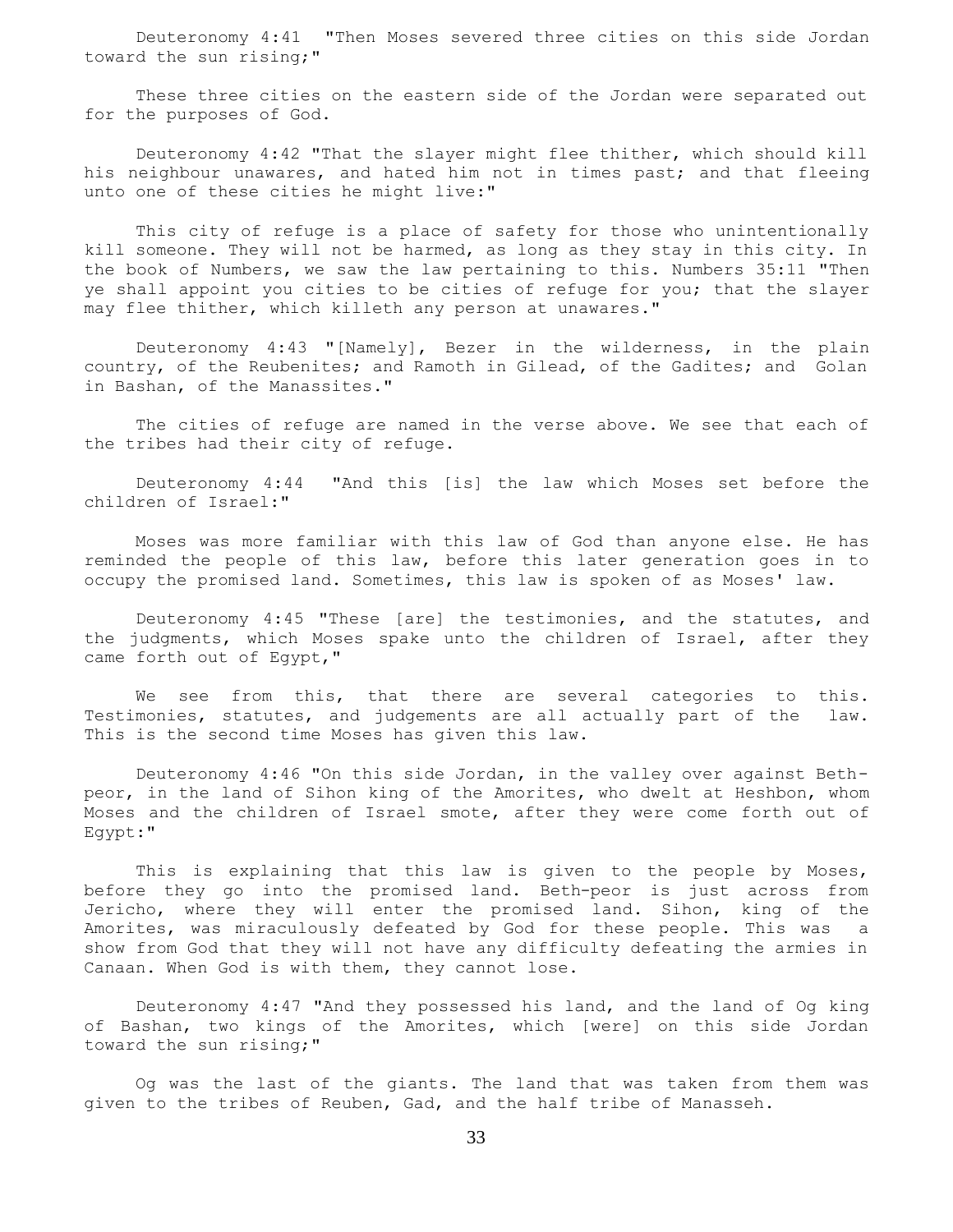Deuteronomy 4:48 "From Aroer, which [is] by the bank of the river Arnon, even unto mount Sion, which [is] Hermon,"

 Deuteronomy 2:36 "From Aroer, which [is] by the brink of the river of Arnon, and [from] the city that [is] by the river, even unto Gilead, there was not one city too strong for us: the LORD our God delivered all unto us:" Joshua 12:1 "Now these [are] the kings of the land, which the children of Israel smote, and possessed their land on the other side Jordan toward the rising of the sun, from the river Arnon unto mount Hermon, and all the plain on the east:"

 Deuteronomy 4:49 "And all the plain on this side Jordan eastward, even unto the sea of the plain, under the springs of Pisgah."

 All of this area mentioned is part of the land taken on the eastern side of the Jordan. Deuteronomy 34:1 "And Moses went up from the plains of Moab unto the mountain of Nebo, to the top of Pisgah, that [is] over against Jericho. And the LORD shewed him all the land of Gilead, unto Dan,"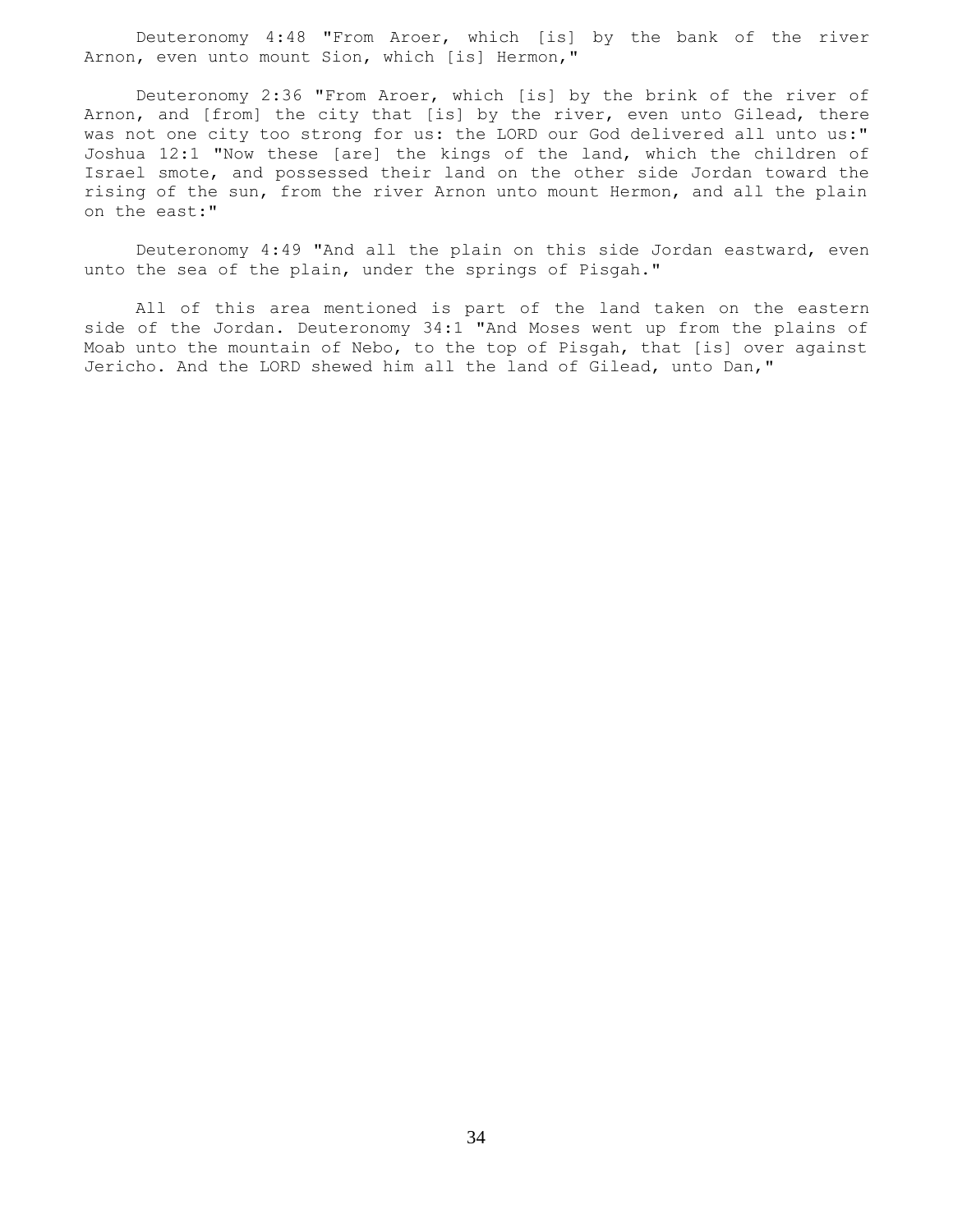1. Who is verse 25 speaking of? 2. What will happen to them, if they fall into idolatry? 3. What condition is placed on their inheritance? 4. The Lord shall scatter you among the  $\qquad \qquad$ 5. Who is a good example of this? 6. The lands that capture them will be \_\_\_\_\_\_\_\_\_\_\_ countries. 7. If thou shalt seek the LORD, thou shalt \_\_\_\_\_\_\_\_ \_\_\_. 8. Quote Mark chapter 12 verse 30. 9. What time is verse 30 speaking of? 10. Quote Matthew chapter 24 verse 21. 11. Who are dressed in white in Revelation chapter 7 verse 14? 12. Quote 1 Chronicles chapter 16 verse 34. 13. What promise did God make us in Hebrews chapter 13 verse 5? 14. Quote Deuteronomy chapter 4 verse 32. 15. Has any one nation, other than Israel, ever heard the voice of God and lived? 16. When did God speak to them? 17. What does "assayed" mean? 18. What caused the release of the Israelites from Egypt? 19. What had they seen with their own eyes in the way of miracles? 20. Did they see God, when He spoke to them from the fire? 21. Quote Genesis chapter 17 verse 8. 22. Exodus chapter 13 verse 14 tells us God brought them out, how? 23. God drove out before them. 24. Where is God in power? 25. Quote Mark chapter 12 verse 32. 26. Quote Colossians chapter 1 verse 16. 27. Jesus said, if you love me, \_\_\_\_\_\_\_\_\_\_ \_\_\_\_ \_\_\_\_\_\_\_\_\_\_. 28. Quote John chapter 14 verse 21. 29. What were the three cities that Moses separated out to be used for? 30. Whose tribes were they chosen out of? 31. What are the categories of the law in verse 45? 32. Who was the last of the giants? 33. Quote Deuteronomy chapter 34 verse 1.

35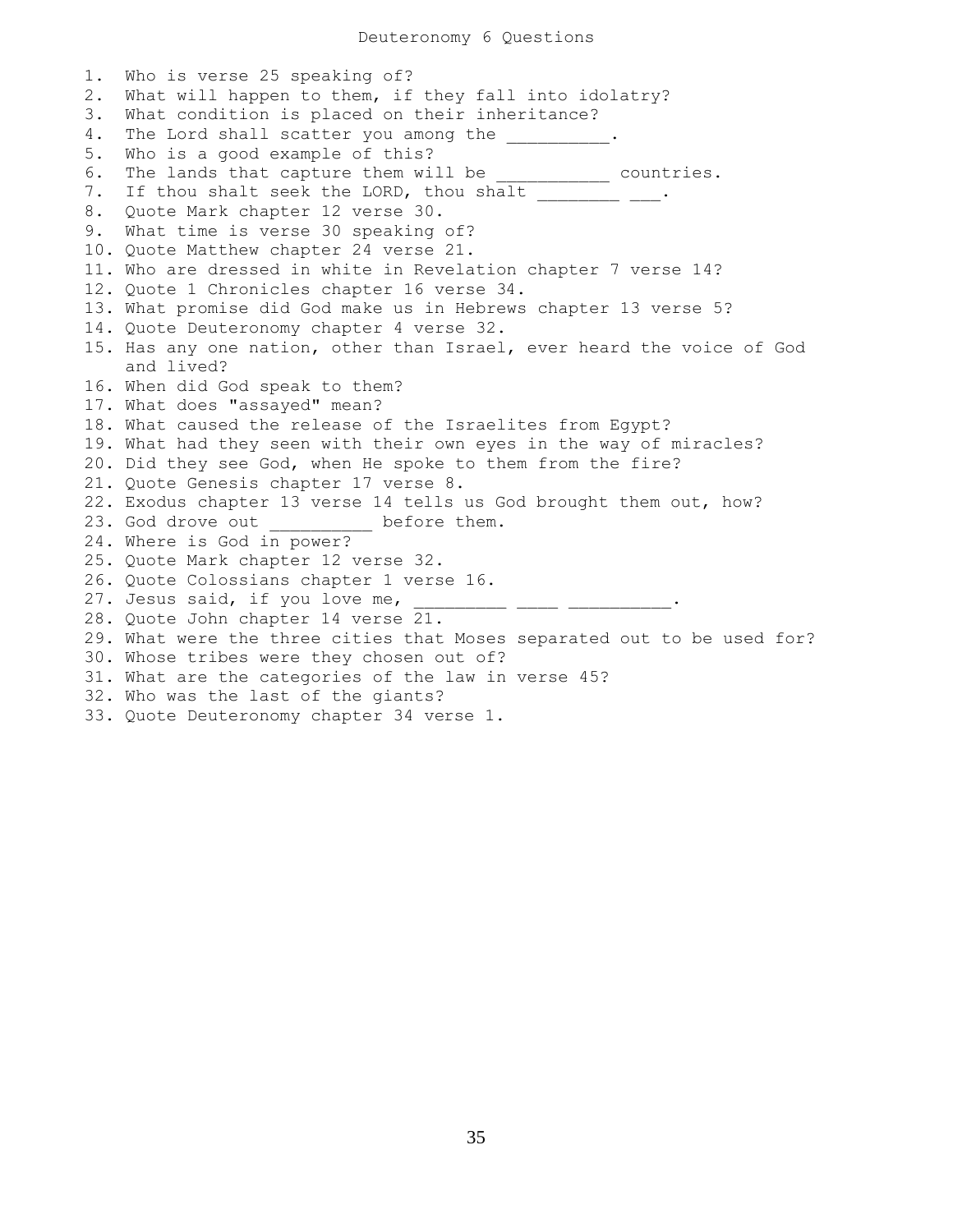We will begin this lesson in Deuteronomy 5:1 "And Moses called all Israel, and said unto them, Hear, O Israel, the statutes and judgments which I speak in your ears this day, that ye may learn them, and keep, and do them."

 Moses has called all of the people together for a re-stating of the law. The law was first given at Horeb, where the voice of God came from the fire. Moses knows that many of those who were present that day are dead. The 40 years in the wilderness has caused many of the older people to die. Moses will repeat the law and judgements to them again, so they will be without excuse.

Deuteronomy 5:2 "The LORD our God made a covenant with us in Horeb."

 Moses immediately explains who God is. He is every individual's personal LORD and God. The covenant He made with the people was conditional. If they keep His commandments, He will bless them. If they do not keep them, He will curse them.

 Deuteronomy 5:3 "The LORD made not this covenant with our fathers, but with us, [even] us, who [are] all of us here alive this day."

 The covenant is for the living, not for the dead. This is the covenant that God made with them as a people at Mount Sinai. The nation of Israel had gone into agreement with God. The older people who were involved in that agreement are dead. Moses, Caleb, and Joshua remain of the leaders who met with the Lord at Sinai. The covenant was not made with individuals, but with the nation. This new generation is now Israel. The covenant, then, is with them.

 Deuteronomy 5:4 "The LORD talked with you face to face in the mount out of the midst of the fire,"

 Moses had gathered the people to the side of the mountain, and God had spoken to them from the fire on the mountain.

 Deuteronomy 5:5 "(I stood between the LORD and you at that time, to shew you the word of the LORD: for ye were afraid by reason of the fire, and went not up into the mount;) saying,"

We can see, in the next verses, the fear the people had of the LORD, and also, the fact that Moses spoke to God for them. Exodus 20:18 "And all the people saw the thunderings, and the lightnings, and the noise of the trumpet, and the mountain smoking: and when the people saw [it], they removed, and stood afar off." Exodus 20:19 "And they said unto Moses, Speak thou with us, and we will hear: but let not God speak with us, lest we die."

 Deuteronomy 5:6 "I [am] the LORD thy God, which brought thee out of the land of Egypt, from the house of bondage."

 He is the great I AM. He is the One who eternally exists. It was actually God that brought them out of Egypt. Moses led them under the

36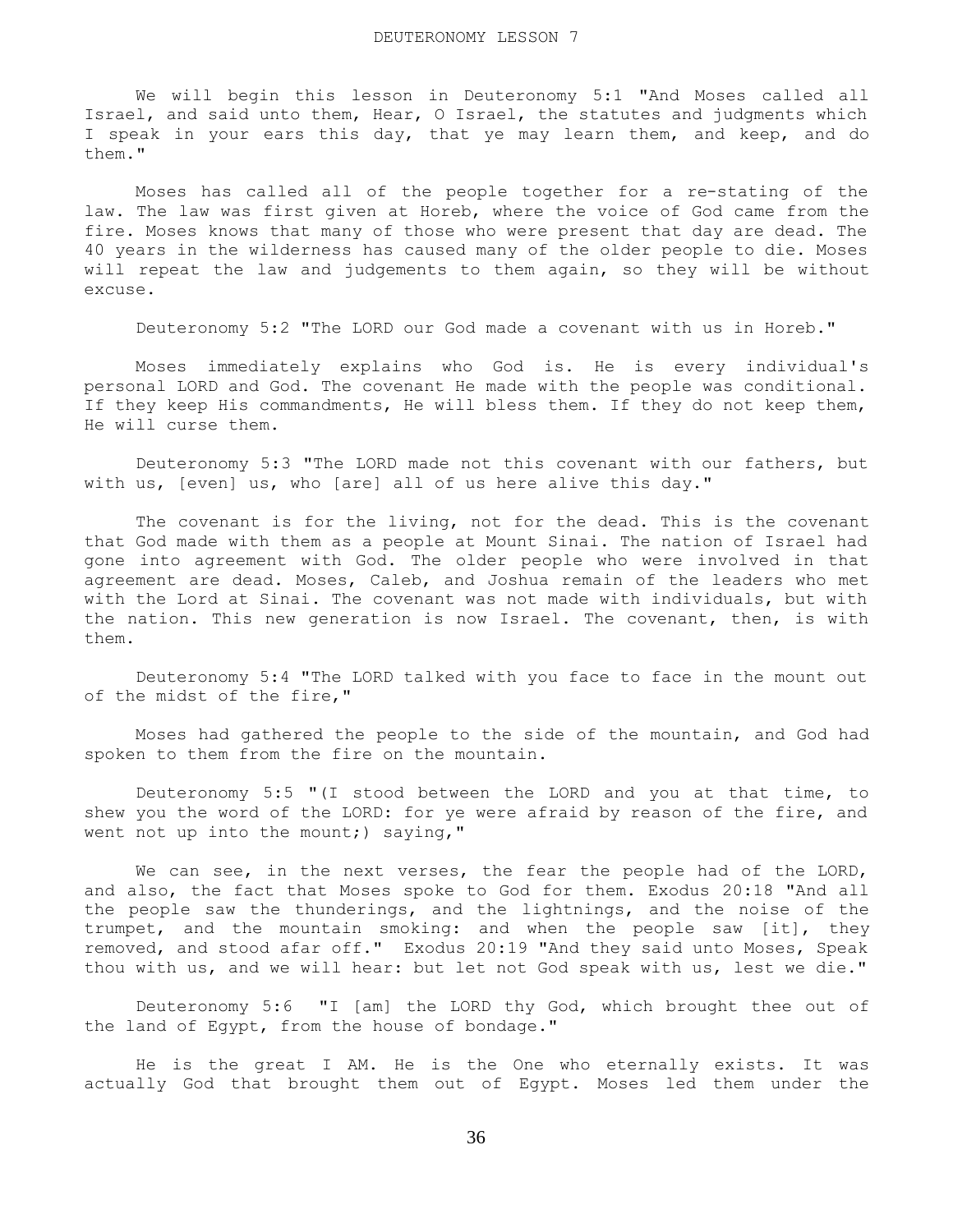direction of the LORD. The rules for all men to live by must come from God. Man's law is not unfailing.

Deuteronomy 5:7 "Thou shalt have none other gods before me."

 This is the first of the ten commandments. We see in this very first commandment, that there is One God. The worship of false gods would break the first commandment of God.

 Deuteronomy 5:8 "Thou shalt not make thee [any] graven image, [or] any likeness [of any thing] that [is] in heaven above, or that [is] in the earth beneath, or that [is] in the waters beneath the earth:"

 Any image would not be God. God is Spirit. John 4:24 "God [is] a Spirit: and they that worship him must worship [him] in spirit and in truth." Graven images are idol worship.

 Deuteronomy 5:9 "Thou shalt not bow down thyself unto them, nor serve them: for I the LORD thy God [am] a jealous God, visiting the iniquity of the fathers upon the children unto the third and fourth [generation] of them that hate me,"

 We know the Jews had been easily influenced by the heathen women to bow down to their false gods. This is the one sin that God will not overlook. This is spiritual adultery, when they are unfaithful to God. This is strictly forbidden.

 Deuteronomy 5:10 "And shewing mercy unto thousands of them that love me and keep my commandments."

 The mercy of God is forever. Deuteronomy 7:9 "Know therefore that the LORD thy God, he [is] God, the faithful God, which keepeth covenant and mercy with them that love him and keep his commandments to a thousand generations;" James 5:11 "Behold, we count them happy which endure. Ye have heard of the patience of Job, and have seen the end of the Lord; that the Lord is very pitiful, and of tender mercy."

 Deuteronomy 5:11 "Thou shalt not take the name of the LORD thy God in vain: for the LORD will not hold [him] guiltless that taketh his name in vain."

 This is speaking of all profanity that uses the name of the LORD. It is strictly forbidden to misuse the name of the LORD. James 5:12 "But above all things, my brethren, swear not, neither by heaven, neither by the earth, neither by any other oath: but let your yea be yea; and [your] nay, nay; lest ye fall into condemnation." What comes out of the mouth, begins in the heart. Those who profane the name of the LORD, have profanity in their hearts.

 Deuteronomy 5:12 "Keep the sabbath day to sanctify it, as the LORD thy God hath commanded thee."

 The sabbath is the 7th day of the week, or Saturday. Christians practice firstfruits, which is Sunday. Those under the law must practice sabbath, or Saturday.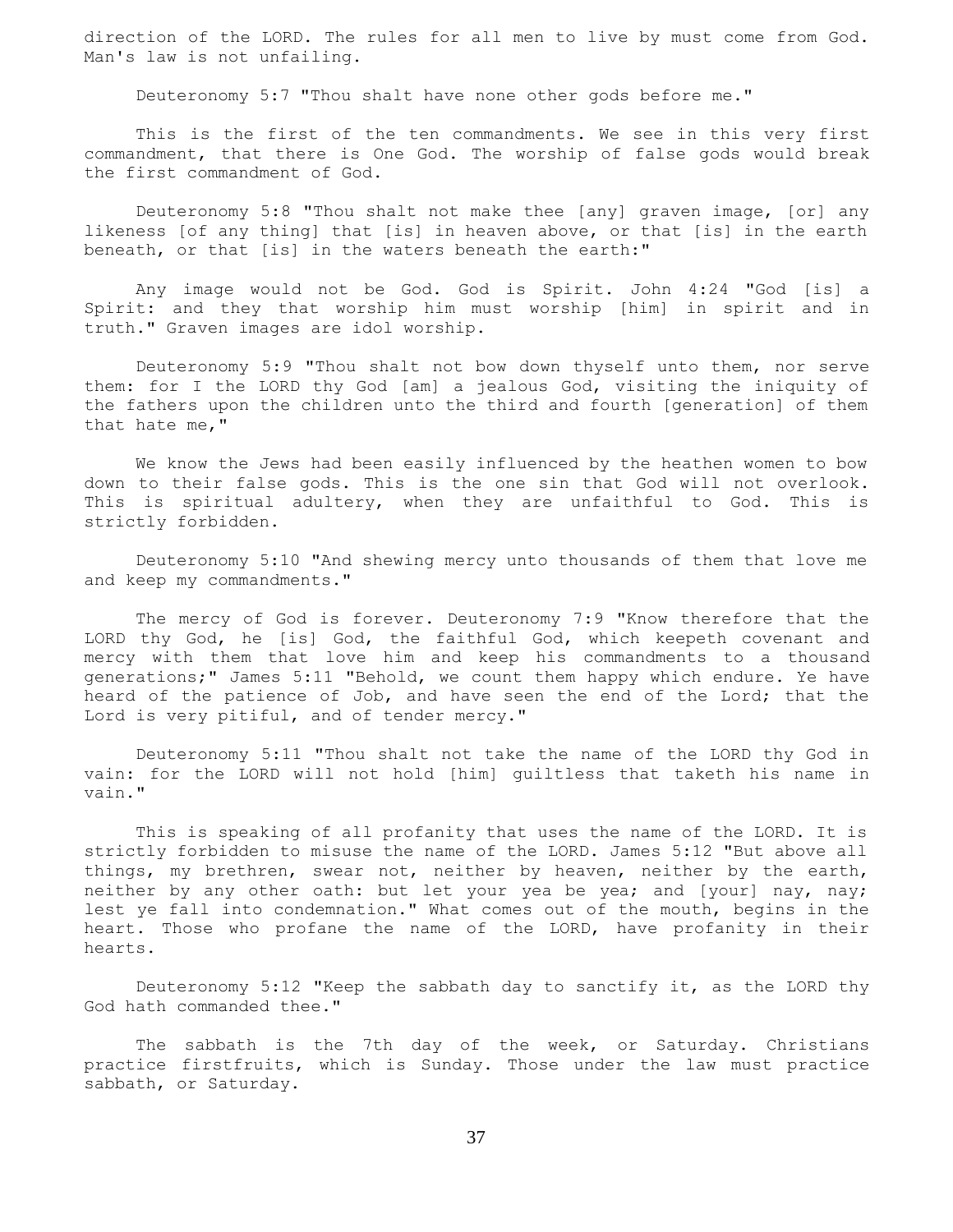Deuteronomy 5:13 "Six days thou shalt labour, and do all thy work:"

 Sabbath is a time for rest. Jesus said it best in the following Scripture. Mark 2:27 "And he said unto them, The sabbath was made for man, and not man for the sabbath:" Man is to work 6 days, and rest 1 day.

 Deuteronomy 5:14 "But the seventh day [is] the sabbath of the LORD thy God: [in it] thou shalt not do any work, thou, nor thy son, nor thy daughter, nor thy manservant, nor thy maidservant, nor thine ox, nor thine ass, nor any of thy cattle, nor thy stranger that [is] within thy gates; that thy manservant and thy maidservant may rest as well as thou."

 The sabbath is actually a time set aside from all physical labor. It is a time of refreshing in the LORD. Every man and animal need a time to rest their body and their mind. This special time was set aside for man by the LORD, to give him a time of refreshing. Even though this day is set aside for worship, it is for the benefit of man.

 Deuteronomy 5:15 "And remember that thou wast a servant in the land of Egypt, and [that] the LORD thy God brought thee out thence through a mighty hand and by a stretched out arm: therefore the LORD thy God commanded thee to keep the sabbath day."

 This day of rest {sabbath} is not an option, it is a commandment of the LORD. God rested from His labors, and man is to rest one day in seven from his labors.

 Deuteronomy 5:16 "Honour thy father and thy mother, as the LORD thy God hath commanded thee; that thy days may be prolonged, and that it may go well with thee, in the land which the LORD thy God giveth thee."

 Matthew 15:4 "For God commanded, saying, Honour thy father and mother: and, He that curseth father or mother, let him die the death." Our father and mother, actually, are responsible for our birth. God gives us life. He uses our fathers and mothers to bring us to life. We should have great respect for the parents who brought us into the world. God should be first in our lives, but we should have respect for our parents.

Deuteronomy 5:17 "Thou shalt not kill."

This is speaking of premeditated murder.

Deuteronomy 5:18 "Neither shalt thou commit adultery."

 Adultery, in the physical sense, is participating in sex with someone you are not married to. Adultery, in the spiritual sense, is speaking of the worship of false gods. Adultery of all kinds is strictly forbidden.

Deuteronomy 5:19 "Neither shalt thou steal."

 To take anything that does not belong to you is stealing. Employees even steal from their employers, when they do not give them a full day's work for a full day's pay.

 Deuteronomy 5:20 "Neither shalt thou bear false witness against thy neighbour."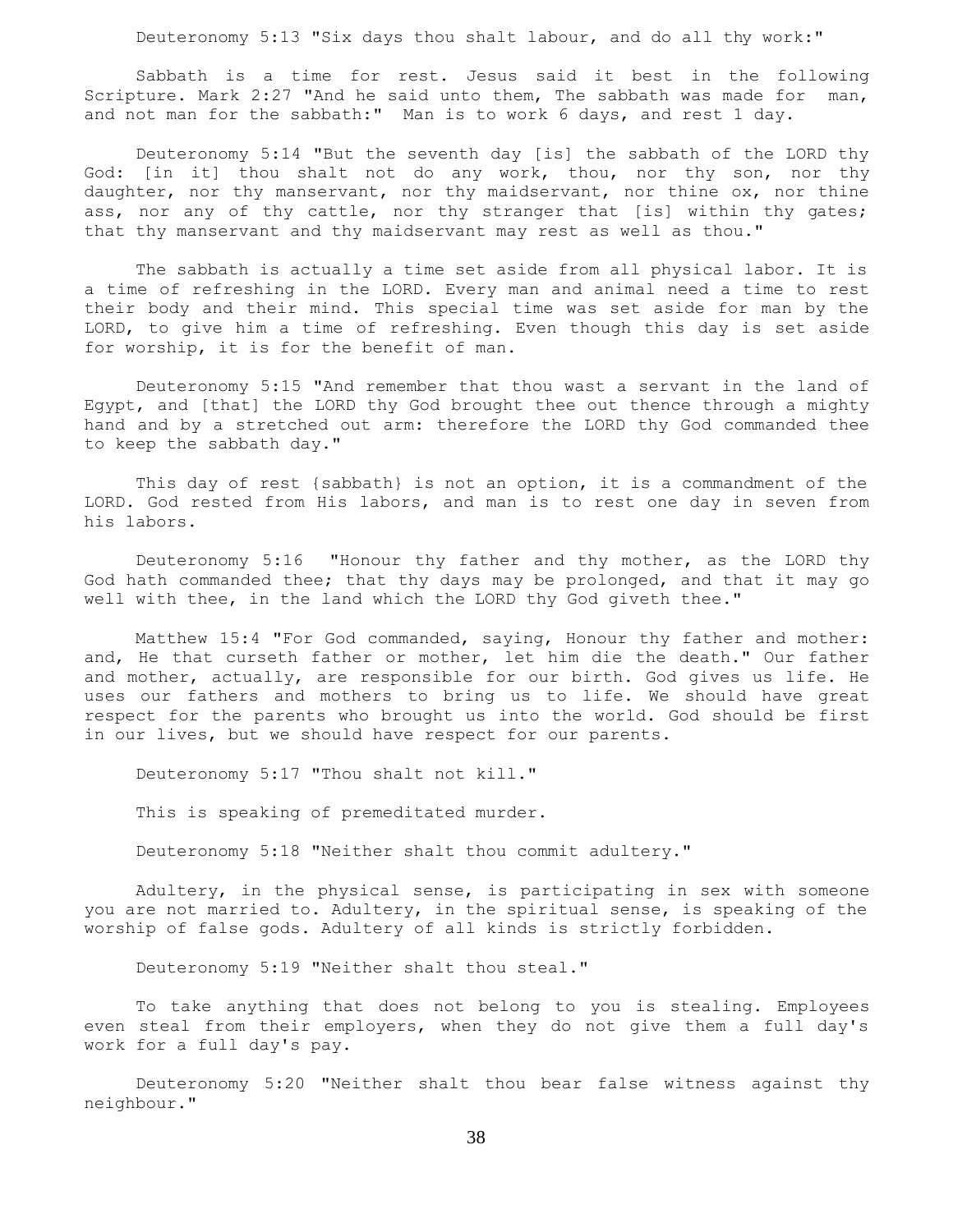This is a very cruel thing to do. It does not build your position up, to tear someone else down. At all times, we are required to speak the truth, if we are believers in the LORD. We should build our neighbors up, and not tear them down.

 Deuteronomy 5:21 "Neither shalt thou desire thy neighbour's wife, neither shalt thou covet thy neighbour's house, his field, or his manservant, or his maidservant, his ox, or his ass, or any [thing] that [is] thy neighbour's."

 We should rejoice in the fact that our neighbor has these things. It is coveting to want anything that belongs to someone else. Luke 12:15 "And he said unto them, Take heed, and beware of covetousness: for a man's life consisteth not in the abundance of the things which he possesseth." All of the ten commandments are covered in the following two that Jesus gave. Matthew 22:37 "Jesus said unto him, Thou shalt love the Lord thy God with all thy heart, and with all thy soul, and with all thy mind." Matthew 22:38 "This is the first and great commandment." Matthew 22:39 "And the second [is] like unto it, Thou shalt love thy neighbour as thyself." God first, neighbor second, and self third covers all of the ten commandments.

 Deuteronomy 5:22 "These words the LORD spake unto all your assembly in the mount out of the midst of the fire, of the cloud, and of the thick darkness, with a great voice: and he added no more. And he wrote them in two tables of stone, and delivered them unto me."

 The same message was spoken to the people that the message the fiery finger of God wrote on the tablets. They are the decalogue, or the ten commandments. "Decalogue" means ten words.

 Deuteronomy 5:23 "And it came to pass, when ye heard the voice out of the midst of the darkness, (for the mountain did burn with fire,) that ye came near unto me, [even] all the heads of your tribes, and your elders;"

 Moses had built a fence around the bottom of the mountain to keep them from touching the mountain, while the presence of God was on it. If they had touched the mountain, they would have died. The fire, smoke, and the voice out of the fire were all they could stand. They ran back from the mountain, when God began to speak in the fire.

 Deuteronomy 5:24 "And ye said, Behold, the LORD our God hath shewed us his glory and his greatness, and we have heard his voice out of the midst of the fire: we have seen this day that God doth talk with man, and he liveth."

 God has revealed Himself to them, so they will realize these ten commandments are from Him, and not Moses. They are amazed that any man can hear the voice of God and live.

 Deuteronomy 5:25 "Now therefore why should we die? for this great fire will consume us: if we hear the voice of the LORD our God any more, then we shall die."

 God's presence is more than they can bare. Fear of death overwhelms them.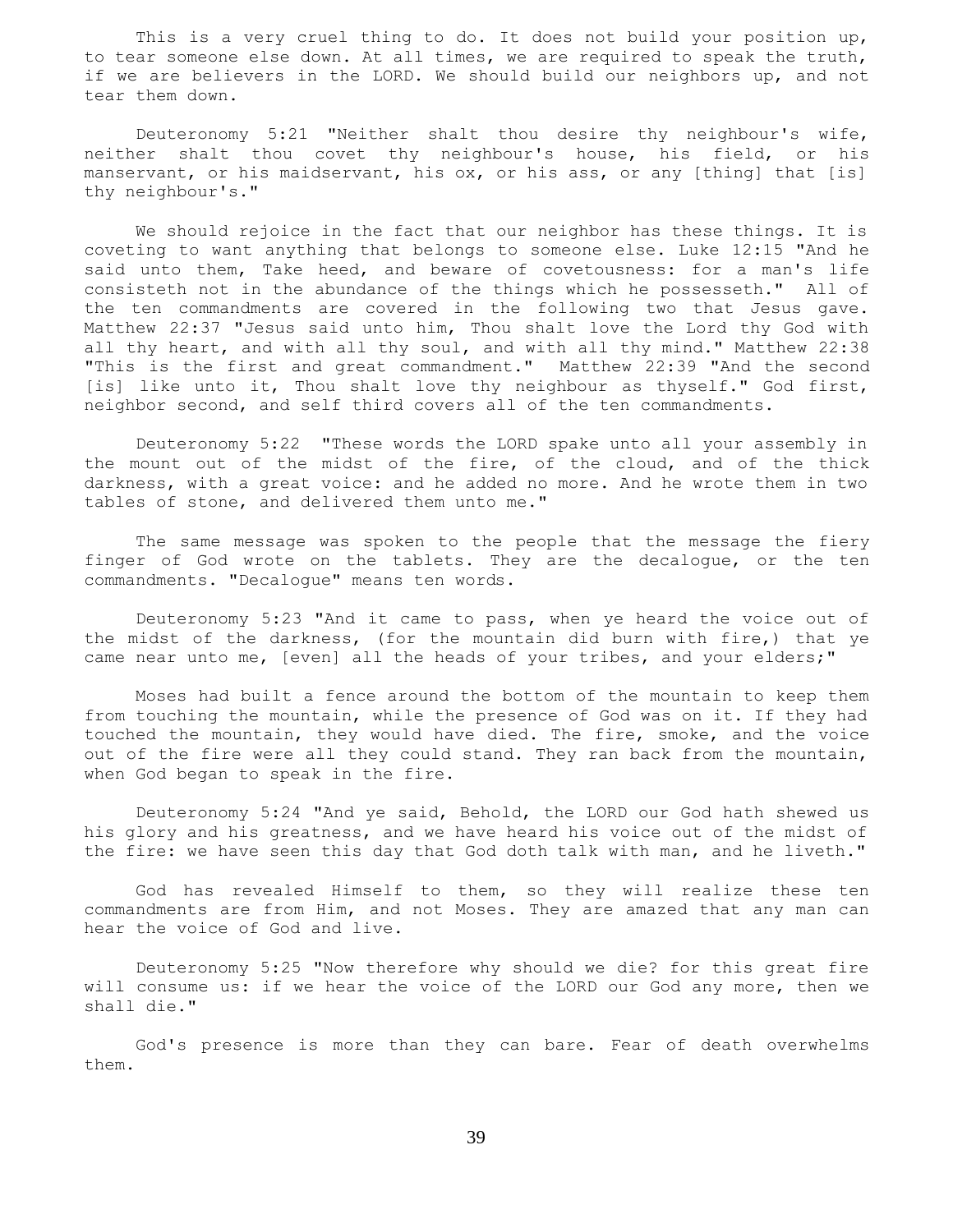Deuteronomy 5:26 "For who [is there of] all flesh, that hath heard the voice of the living God speaking out of the midst of the fire, as we [have], and lived?"

 This does set them aside as a very special people. They are His chosen people. It is not unnatural for men to fear the presence of God. In fact, terror is a closer description than fear. They are amazed they are still alive.

 Deuteronomy 5:27 "Go thou near, and hear all that the LORD our God shall say: and speak thou unto us all that the LORD our God shall speak unto thee; and we will hear [it], and do [it]."

 They are aware, now, that Moses has a special relationship with the LORD. They ask Moses to communicate with God for them, and then, bring His message to them. They promise to accept the message, and do it.

 Deuteronomy 5:28 "And the LORD heard the voice of your words, when ye spake unto me; and the LORD said unto me, I have heard the voice of the words of this people, which they have spoken unto thee: they have well said all that they have spoken."

 The LORD heard them ask Moses to be their representative to Him. The Lord is pleased with that request. The LORD is aware that to speak to them directly would cause problems for them.

 Deuteronomy 5:29 "O that there were such an heart in them, that they would fear me, and keep all my commandments always, that it might be well with them, and with their children for ever!"

 God knows their hearts, and knows the words they spoke were just promises they would not keep. As soon as Moses goes up the mountain for 40 days, they fall into great sin. The covenant depended upon them keeping God's commandments.

Deuteronomy 5:30 "Go say to them, Get you into your tents again."

 They were to return to their tents, while Moses communed with God for them. Moses would receive instructions from God for them, and then deliver the message to the people.

 Deuteronomy 5:31 "But as for thee, stand thou here by me, and I will speak unto thee all the commandments, and the statutes, and the judgments, which thou shalt teach them, that they may do [them] in the land which I give them to possess it."

 God taught Moses His ways. He gave him, not only the ten commandments, but all of the statutes and judgements for the people. It was, then, the obligation of Moses to teach them to the people. Exodus 24:3 "And Moses came and told the people all the words of the LORD, and all the judgments: and all the people answered with one voice, and said, All the words which the LORD hath said will we do."

 Deuteronomy 5:32 "Ye shall observe to do therefore as the LORD your God hath commanded you: ye shall not turn aside to the right hand or to the left."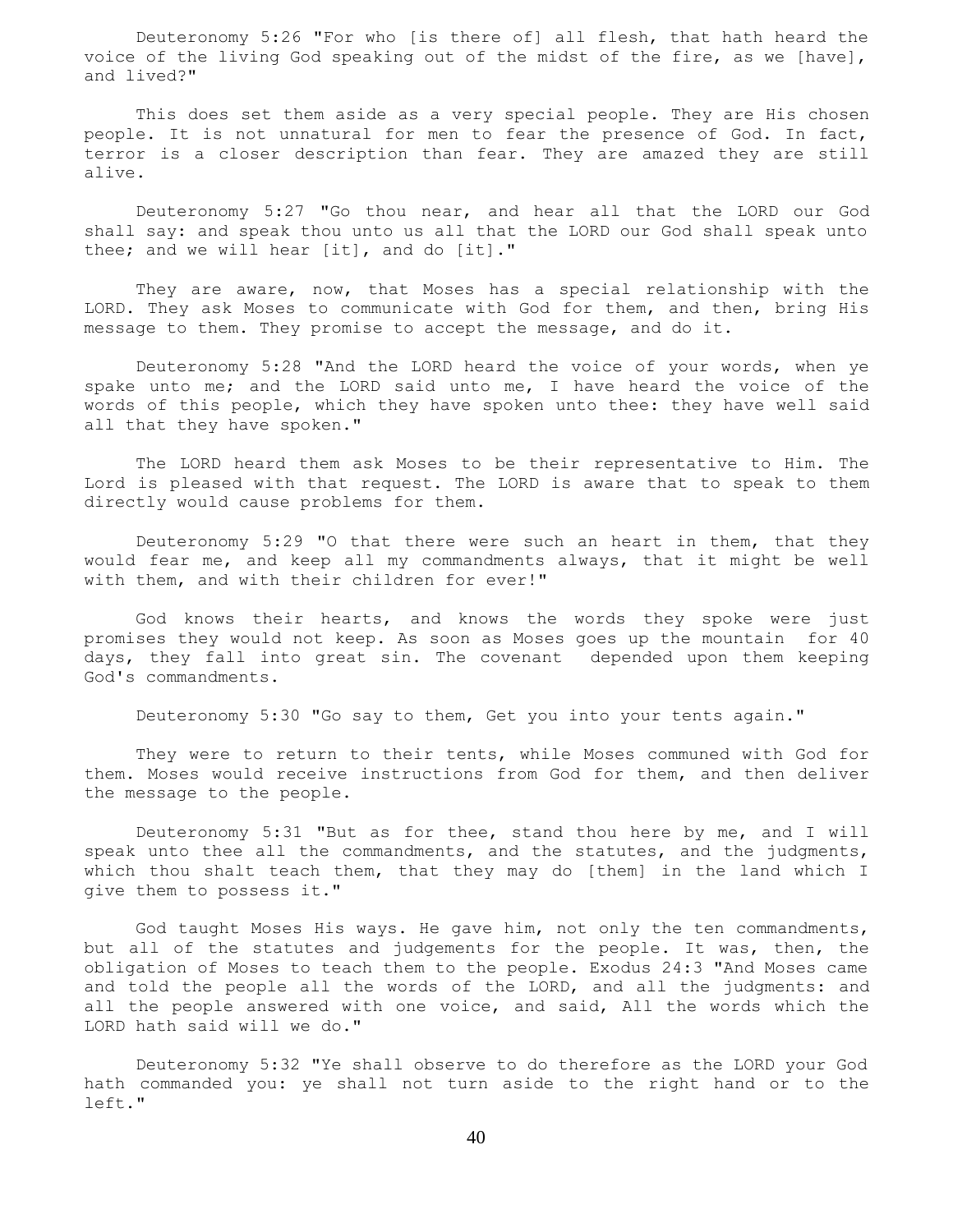This is a warning from Moses, that they must keep the commandments that God has sent them. They must not wander out of the straight and narrow path He has set before them. They are not to look to the world for answers. They must keep their eyes straight ahead on God.

 Deuteronomy 5:33 "Ye shall walk in all the ways which the LORD your God hath commanded you, that ye may live, and [that it may be] well with you, and [that] ye may prolong [your] days in the land which ye shall possess."

 God had promised to bless them on the earth, in the land He has given them, if they keep His commandments. Ephesians 2:10 "For we are his workmanship, created in Christ Jesus unto good works, which God hath before ordained that we should walk in them."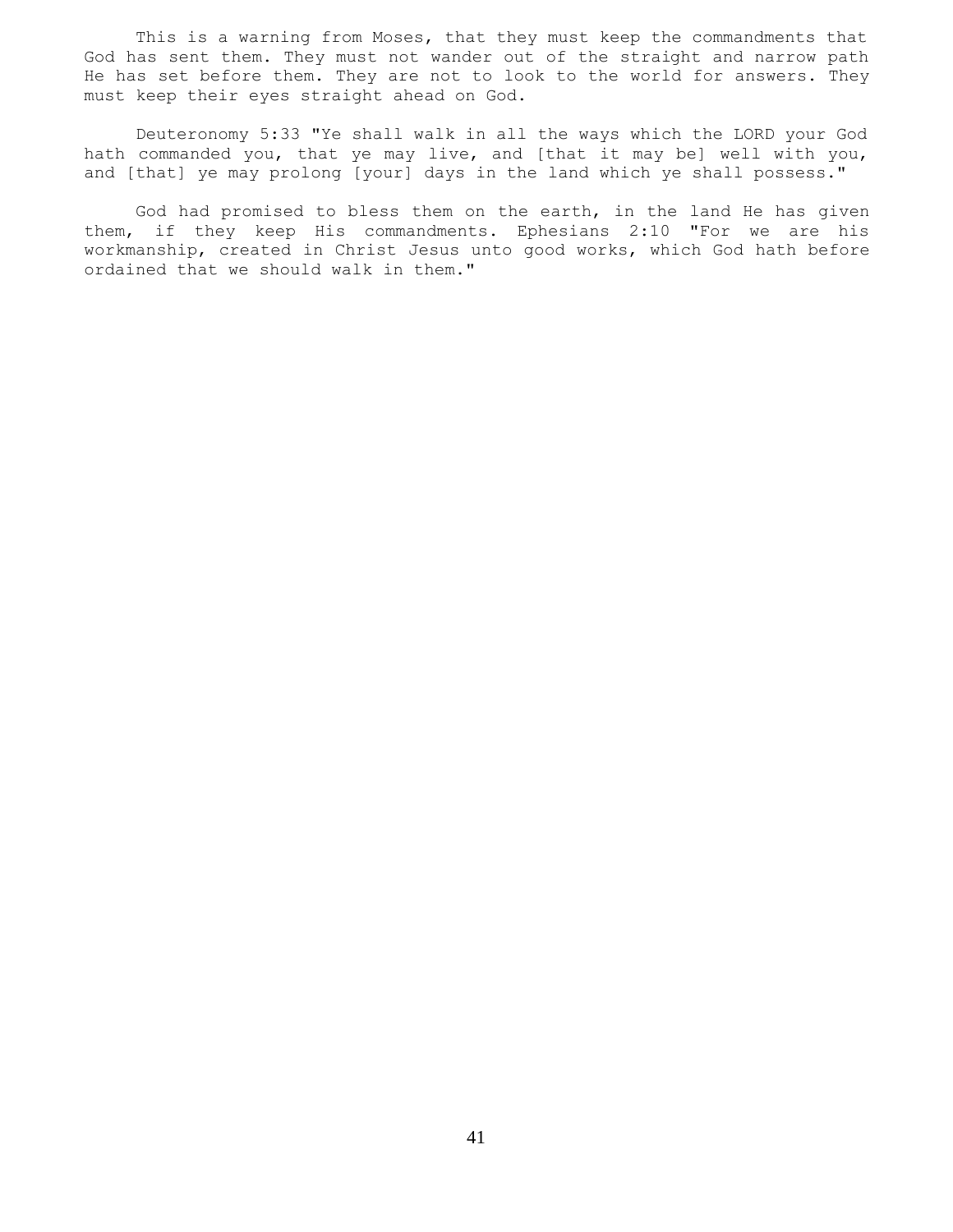Deuteronomy 7 Questions

1. What had Moses called all Israel together for? 2. Where was the law first given? 3. Who had made a covenant with Israel? 4. The covenant was \_\_\_\_\_\_\_\_\_\_. 5. Why does Moses say, this covenant was made with them? 6. The  $\qquad$  of Israel had gone into covenant with God. 7. Who had been present, when God had spoken from the fire to them? 8. Face to face is speaking of what? 9. Why were they afraid? 10. Quote Exodus chapter 20 verses 18 and 19. 11. Who had brought them out of Egypt? 12. He is the great I AM. The One who \_\_\_\_\_\_\_\_\_\_\_\_\_\_\_\_\_\_\_\_\_.. 13. What is the first commandment? 14. Any image would not be 15. Quote John chapter 4 verse 24. 16. How many generations will God visit the iniquity to? 17. What is the worship of false gods? 18. Quote James chapter 5 verse 11. 19. What is verse 11 speaking of? 20. Quote James chapter 5 verse 12. 21. What day is sabbath? 22. What do Christians practice? 23. Quote Mark chapter 2 verse 27. 24. Who celebrates sabbath, besides the head of the family? 25. Honour thy \_\_\_\_\_\_\_ and thy \_\_\_\_\_\_\_\_\_\_. 26. What is meant by kill in verse 17? 27. What two kinds of adultery are there? 28. What is stealing? 29. Quote Luke chapter 12 verse 15. 30. What two commandments did Jesus give, that covers the ten commandments? 31. What is another name for the ten commandments? 32. What did the people ask Moses to do for them? 33. God wished for their hearts to be like what?

42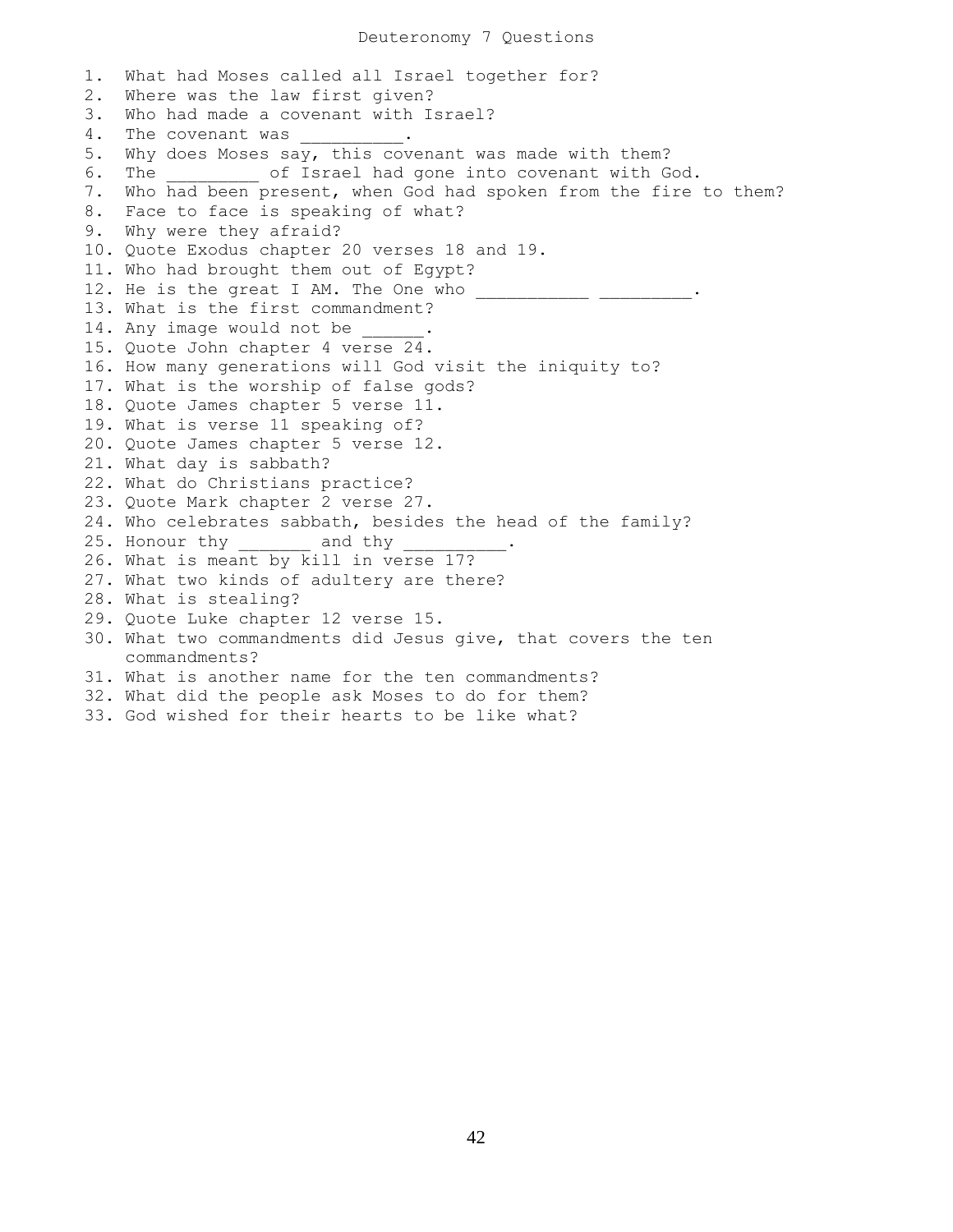We will begin in Deuteronomy 6:1 "Now these [are] the commandments, the statutes, and the judgments, which the LORD your God commanded to teach you, that ye might do [them] in the land whither ye go to possess it:"

 God had founded a new nation in the Israelites. God, Himself, had released them from bondage in Egypt. This nation was to be different from their neighbors around them. They would have no earthly king. Their King was the LORD. Their laws were not man made, they were laws, judgements, and statutes established by God. They were to live on this earth under the direct leadership of God. Moses was to teach these people these things that God had set down for them to live by. They were to establish their new land on these principles of God. Notice, Moses says, "your God".

 Deuteronomy 6:2 "That thou mightest fear the LORD thy God, to keep all his statutes and his commandments, which I command thee, thou, and thy son, and thy son's son, all the days of thy life; and that thy days may be prolonged."

 The agreement, or covenant, that God had made with them was conditional on their obedience to God. Fear, in the verse above, is speaking of their respecting God and being reverent toward Him. God had not left out any aspect of their lives. He had taught them how to please God, and stay at peace with those around them.

 Deuteronomy 6:3 "Hear therefore, O Israel, and observe to do [it]; that it may be well with thee, and that ye may increase mightily, as the LORD God of thy fathers hath promised thee, in the land that floweth with milk and honey."

 They had truly grown from a family of Jacob of just over seventy people, to a nation of Israel close to three million strong. They had increased mightily in Egypt, because God had blessed them in this manner. They would continue to increase, as long as they were obedient to God and His Word. God had promised Abraham, Isaac, and Jacob the land of promise, which was the land of milk and honey. They are, now, on the threshold of entering into this land. God will bless them in their growth and in their prosperity, as long as they obey Him.

Deuteronomy 6:4 "Hear, O Israel: The LORD our God [is] one LORD:"

 Israel is warned, from the beginning, to remember there is One God. The heathens around them worship many false gods. We see from the following Scripture that the Father, Word, and the Holy Ghost are one in the Spirit. I John 5:7 "For there are three that bear record in heaven, the Father, the Word, and the Holy Ghost: and these three are one." Moses is telling them to remember this fact, when he says, hear.

 Deuteronomy 6:5 "And thou shalt love the LORD thy God with all thine heart, and with all thy soul, and with all thy might."

 I have said many times, we are what our hearts are. If our hearts are pure and stayed upon the things of God, good things will come out of our mouth. Luke 6:45 "A good man out of the good treasure of his heart bringeth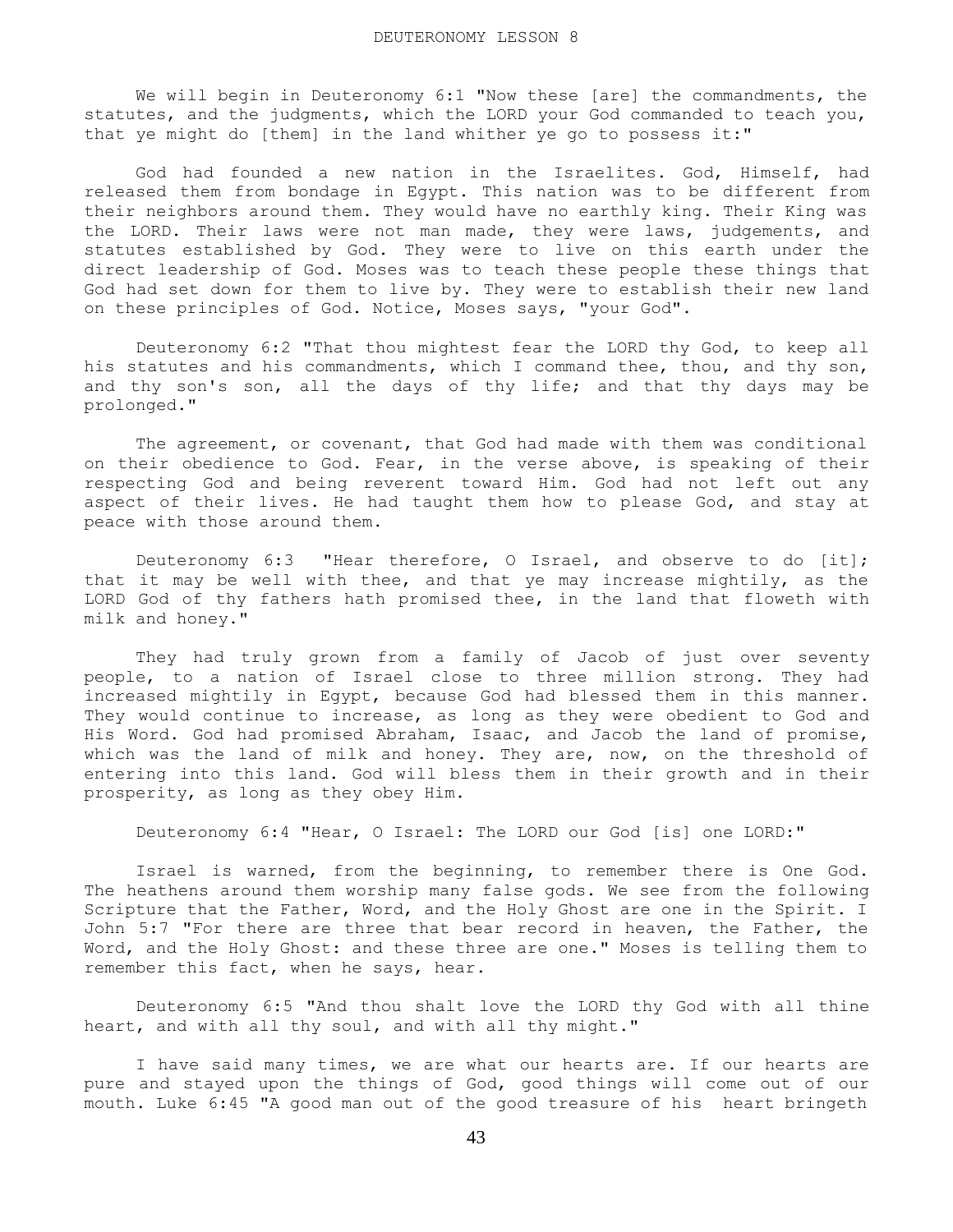forth that which is good; and an evil man out of the evil treasure of his heart bringeth forth that which is evil: for of the abundance of the heart his mouth speaketh." For us to love the LORD with our heart, soul, and with all our might, we must be submitted to the will of God. Notice, what Jesus says about this very thing. Mark 12:30 "And thou shalt love the Lord thy God with all thy heart, and with all thy soul, and with all thy mind, and with all thy strength: this [is] the first commandment."

 Deuteronomy 6:6 "And these words, which I command thee this day, shall be in thine heart:"

 Those things stored in the heart cannot be taken away from you. God's Words must be stamped into the fleshly parts of our heart, for us to truly love Him. John 15:10 "If ye keep my commandments, ye shall abide in my love; even as I have kept my Father's commandments, and abide in his love." Someday God's laws will be written on the hearts of His people. II Corinthians 3:3 "[Forasmuch as ye are] manifestly declared to be the epistle of Christ ministered by us, written not with ink, but with the Spirit of the living God; not in tables of stone, but in fleshy tables of the heart."

 Deuteronomy 6:7 "And thou shalt teach them diligently unto thy children, and shalt talk of them when thou sittest in thine house, and when thou walkest by the way, and when thou liest down, and when thou risest up."

When God's laws are talked about constantly, those listening are receiving them into that computer we call our brain. Teach the children of God and His Ways, and when they are old they will come back to that teaching. All of this talking of these godly things gives no time for worldliness to creep in.

 Deuteronomy 6:8 "And thou shalt bind them for a sign upon thine hand, and they shall be as frontlets between thine eyes."

 This is not actually speaking of wearing a box with God's laws on the front of your head. It is speaking of it being in your mind at all times. The binding on the hand is speaking of taking God's Words with you, wherever you go. It is like our Bible, which should be our constant companion.

 Deuteronomy 6:9 "And thou shalt write them upon the posts of thy house, and on thy gates."

 The writing on the gates and the posts was speaking of them being constantly before them, wherever they went.

 Deuteronomy 6:10 "And it shall be, when the LORD thy God shall have brought thee into the land which he sware unto thy fathers, to Abraham, to Isaac, and to Jacob, to give thee great and goodly cities, which thou buildedst not,"

 Notice the word "when". It is not if, but when. God promised to bring them into this land, and God keeps His Word. Moses reminds them that this is a fulfillment of those promises.

 Deuteronomy 6:11 "And houses full of all good [things], which thou filledst not, and wells digged, which thou diggedst not, vineyards and olive trees, which thou plantedst not; when thou shalt have eaten and be full;"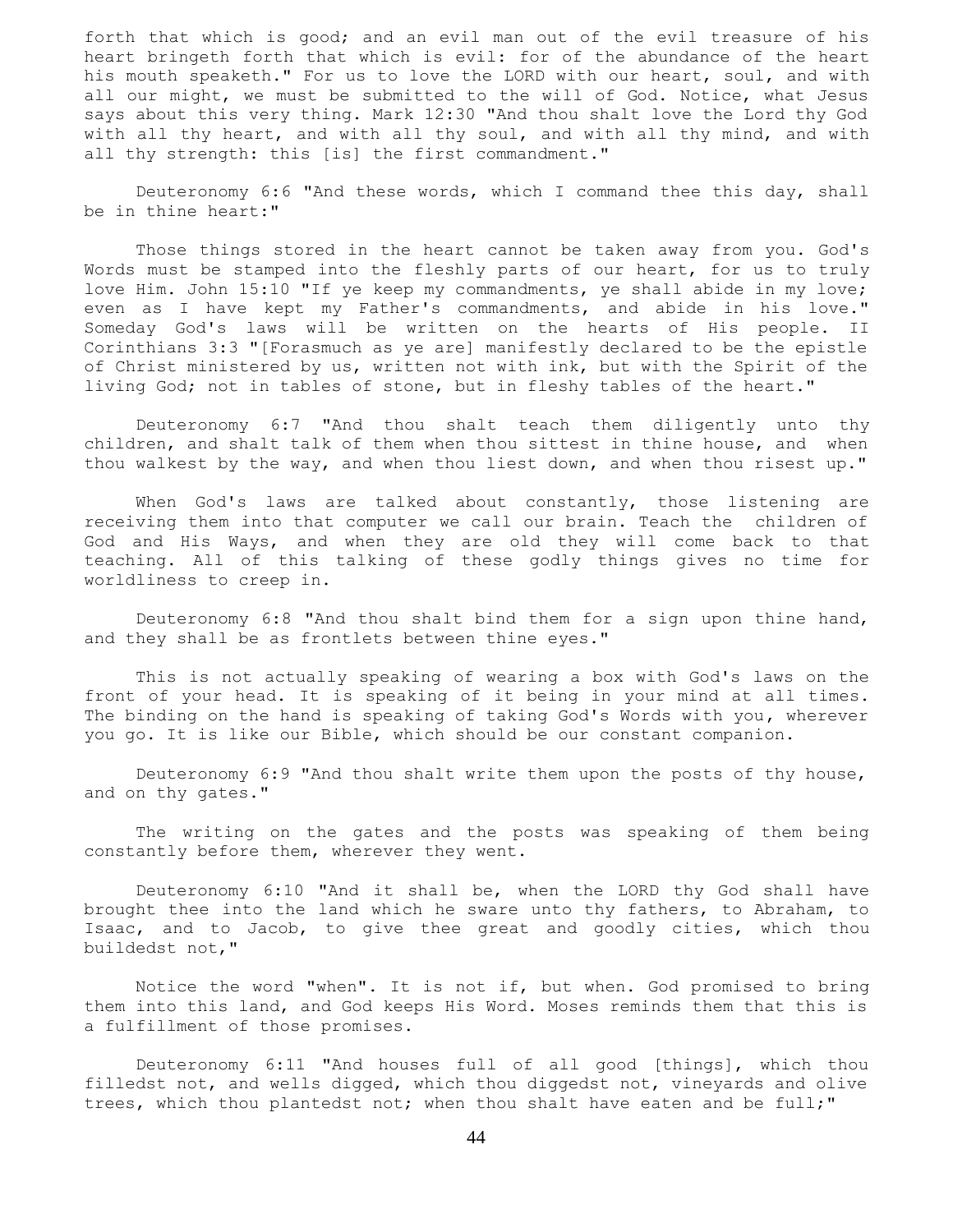This is saying, everything there for them is a gift from God. They did not work to dig the wells, nor did they work for any of these things. All of it is a free gift from God. It is almost like paradise. The vineyards and the olive trees are already there. They just move in with everything provided for them. This reminds me of the fact that God created the earth, and everything in it, for the use of mankind. He did not create man, until He had made provision for him.

 Deuteronomy 6:12 "[Then] beware lest thou forget the LORD, which brought thee forth out of the land of Egypt, from the house of bondage."

 Having too much too fast, sometimes, causes a person to begin to take things for granted. They must remember where their blessings came from, and be thankful. They must not forget their former condition in Egypt. They must remember God in this.

 Deuteronomy 6:13 "Thou shalt fear the LORD thy God, and serve him, and shalt swear by his name."

 This fear is reverence. It is speaking of having tremendous respect for the person of the LORD. This sort of reverence would cause one to serve Him. There is no greater name. God, Himself, swore by His own name, because there was none greater. This swear means to take great confidence in His name.

 Deuteronomy 6:14 "Ye shall not go after other gods, of the gods of the people which [are] round about you;"

 One of the main reasons that God did not want His people marrying the heathen around them, was because of their false gods. A husband, or a wife, can cause a person to, sometimes, wander away from God. We know the downfall of Solomon was when he built places of worship of false gods for his wives. The gods of this world are not to be worshipped. Worship the Creator, not anything, or anyone, of His creation.

 Deuteronomy 6:15 "(For the LORD thy God [is] a jealous God among you) lest the anger of the LORD thy God be kindled against thee, and destroy thee from off the face of the earth."

 There have been several demonstrations of the Lord's anger against those who bow down to false gods. They had a recent example, when the men married strange wives who worshipped false gods. God destroyed everyone involved. This is one sin God will destroy them for. They must guard against being unfaithful to God, if they want to live. God will destroy those who dishonor Him with false gods.

 Deuteronomy 6:16 "Ye shall not tempt the LORD your God, as ye tempted [him] in Massah."

 "Massah" means trial, or temptation. In this particular place, it is speaking of the place where they murmured about the lack of water. Another name for this place is Meribah. Exodus 17:7 "And he called the name of the place Massah, and Meribah, because of the chiding of the children of Israel, and because they tempted the LORD, saying, Is the LORD among us, or not?"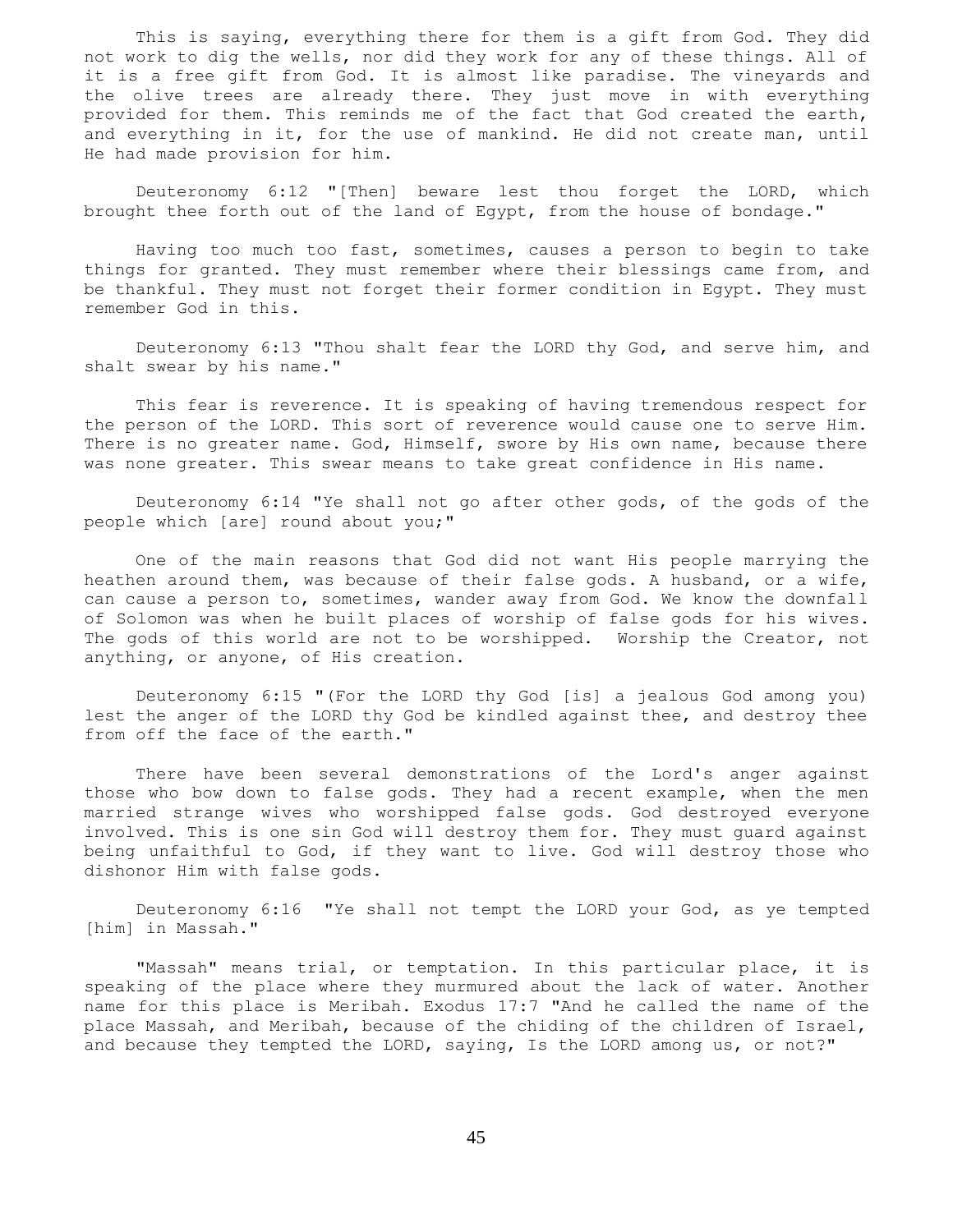Deuteronomy 6:17 "Ye shall diligently keep the commandments of the LORD your God, and his testimonies, and his statutes, which he hath commanded thee."

 The word "diligently" shows us they will work at keeping the testimonies, statutes, and commandments. It must stay uppermost in their minds. Their welfare depends upon them keeping them

 Deuteronomy 6:18 "And thou shalt do [that which is] right and good in the sight of the LORD: that it may be well with thee, and that thou mayest go in and possess the good land which the LORD sware unto thy fathers,"

 This means they must desire in their hearts to do the will of God. God will bless them far above what they could ask, or even think, if they are obedient to His will. Ephesians 5:8 "For ye were sometimes darkness, but now [are ye] light in the Lord: walk as children of light:"

 Deuteronomy 6:19 "To cast out all thine enemies from before thee, as the LORD hath spoken."

 They must go into the land of promise, to receive these blessings God had promised their forefathers. They must go into the land, and receive these blessings with the faith that God will take care of them. The Lord is with them, when they have faith in Him.

 Deuteronomy 6:20 "[And] when thy son asketh thee in time to come, saying, What [mean] the testimonies, and the statutes, and the judgments, which the LORD our God hath commanded you?"

 Generations to come may not understand the special relationship that God has with Israel. The fathers must tell the sons of the meanings. God commanded these things for the well being of His people. They are different from the countries around them, because their worship of the One True God.

 Deuteronomy 6:21 "Then thou shalt say unto thy son, We were Pharaoh's bondmen in Egypt; and the LORD brought us out of Egypt with a mighty hand:"

 The miracle release of the Israelites from the servitude of Pharaoh is a phenomenon. The Lord brought ten plagues on Egypt and the Egyptian false gods. At the end of the tenth plague, Pharaoh let them go. God, Himself, delivered the people of Israel. The death of the firstborn of all Egypt was the tenth plague that caused their release.

 Deuteronomy 6:22 "And the LORD shewed signs and wonders, great and sore, upon Egypt, upon Pharaoh, and upon all his household, before our eyes:"

 Some of the signs and wonders were the water turning to blood, the plague of frogs, the darkness that covered the land. Half of the plagues did not touch the Hebrews at all. They saw them, but were not affected by them.

 Deuteronomy 6:23 "And he brought us out from thence, that he might bring us in, to give us the land which he sware unto our fathers."

 Egypt was a type of the world. God brought them out of Egypt. It took God quite a long time to get Egypt out of them. The 40 years wandering in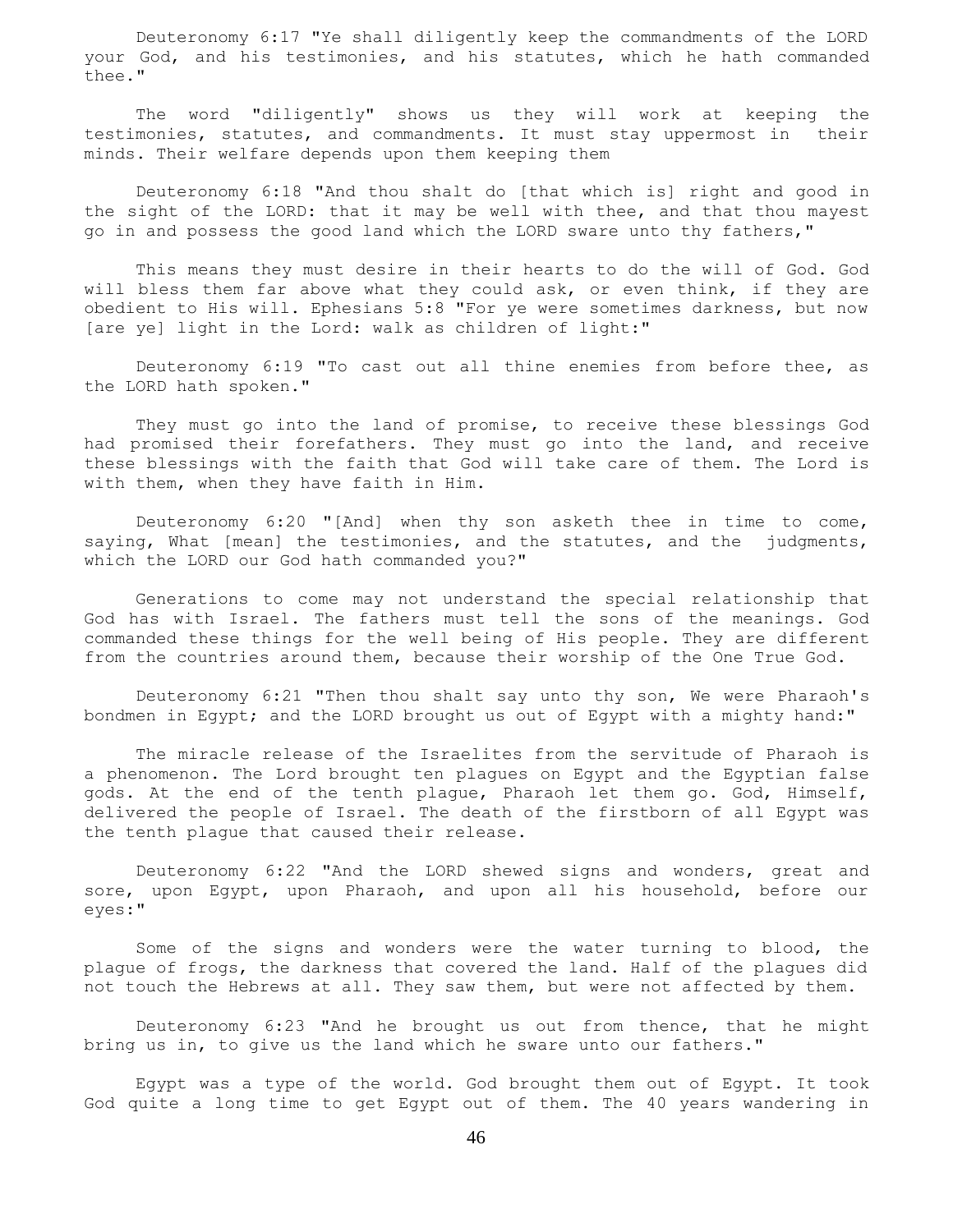the wilderness was for that purpose. God has brought them to the edge of their promised land. Now, they must go in.

 Deuteronomy 6:24 "And the LORD commanded us to do all these statutes, to fear the LORD our God, for our good always, that he might preserve us alive, as [it is] at this day."

 One thing that set these people aside from the rest of the world around them, was the fact God had entrusted them with His law and commandments. They were to be an example of holy living to the rest of the world.

 Deuteronomy 6:25 "And it shall be our righteousness, if we observe to do all these commandments before the LORD our God, as he hath commanded us."

 Abraham's faith was counted unto him for righteousness. To be righteous means you are in right standing with God. Jesus gave all believers His righteousness. We gave Him our sin, and He clothed us in His righteousness. This, above, is saying they will be in right standing with God, if they keep His commandments. One of the greatest things in life we can have, is to be in right standing with our God.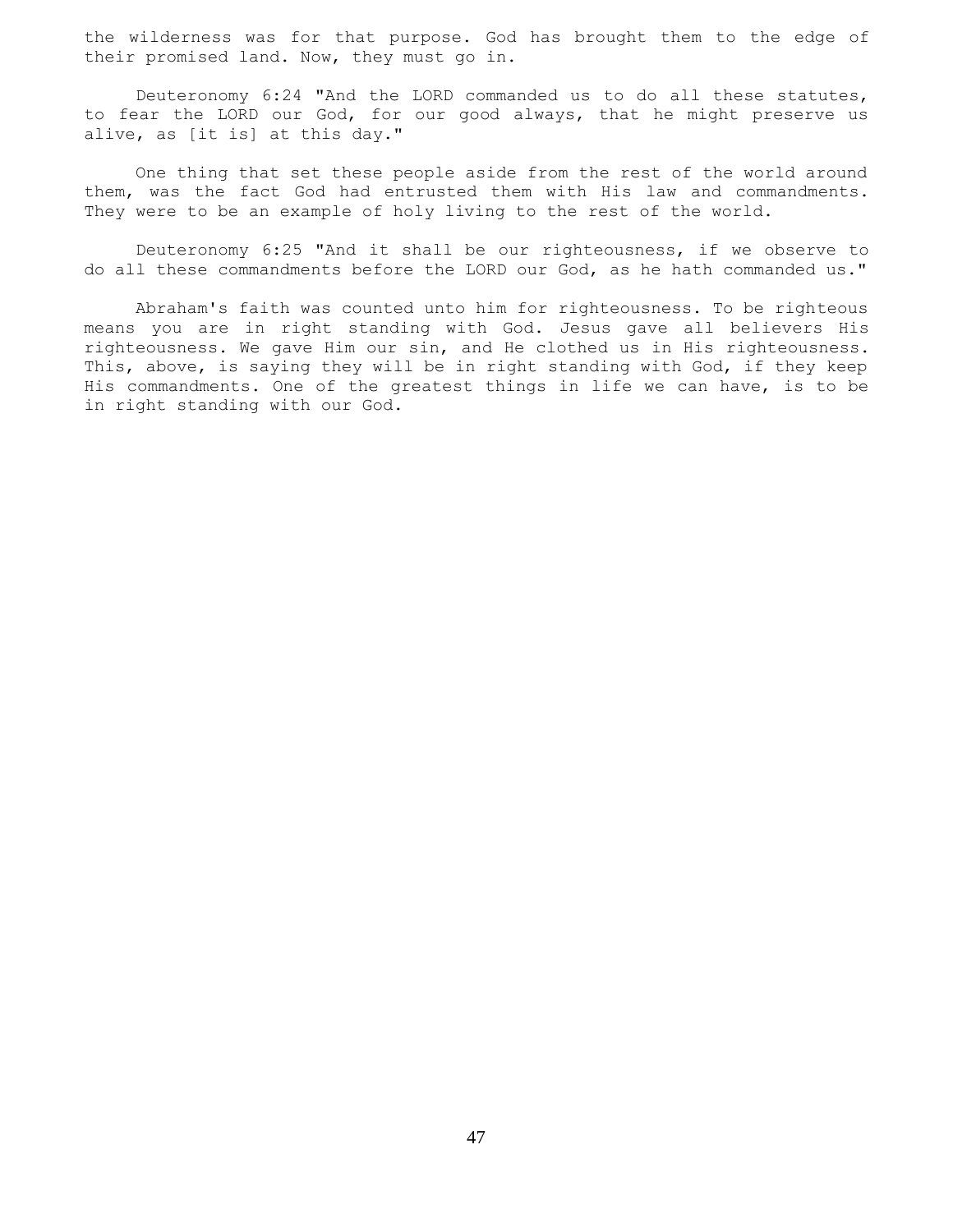1. God had founded a new nation in the 2. **had released them from their bondage in Egypt.** 3. Their King was the 4. The nations around them had what kind of laws? 5. Where had they gotten their law? 6. What does Moses call God in verse 1? 7. What was another name for the agreement they had made with God? 8. What is fear, in verse 2, speaking of? 9. They had grown from a small family of Jacob, to close to people. 10. How long would they continue to increase? 11. What three patriarchs had God promised the land of milk and honey to? 12. Quote Deuteronomy chapter 6 verse 4. 13. Quote 1 John chapter 5 verse 7. 14. How were they to love the LORD their God? 15. Quote Luke chapter 6 verse 45. 16. Quote 2 Corinthians chapter 3 verse 3. 17. What is meant by the "frontlets between thine eyes"? 18. What does the author say to notice in verse 10? 19. What is verse 11 saying to them? 20. What, sometimes, causes a person to take something for granted? 21. Why did God swear by His own name? 22. What does God do to those who get involved with false gods? 23. What does "Massah" mean? 24. What is another name for Massah? 25. What does "diligently", in verse 17, show us? 26. Quote Ephesians chapter 5 verse 8. 27. When generations to come ask of these things, what shall they tell them? 28. The LORD showed \_\_\_\_\_\_\_\_ and \_\_\_\_\_\_\_, great and sore, upon Egypt. 29. Egypt was a type of the 30. What was the 40 years of wandering for? 31. Abraham's \_\_\_\_\_\_\_ was counted unto him for righteousness. 32. To be righteous means you are in \_\_\_\_\_\_\_\_ \_\_\_\_\_\_\_\_\_\_ with God. 33. What is one of the greatest things we can have in life?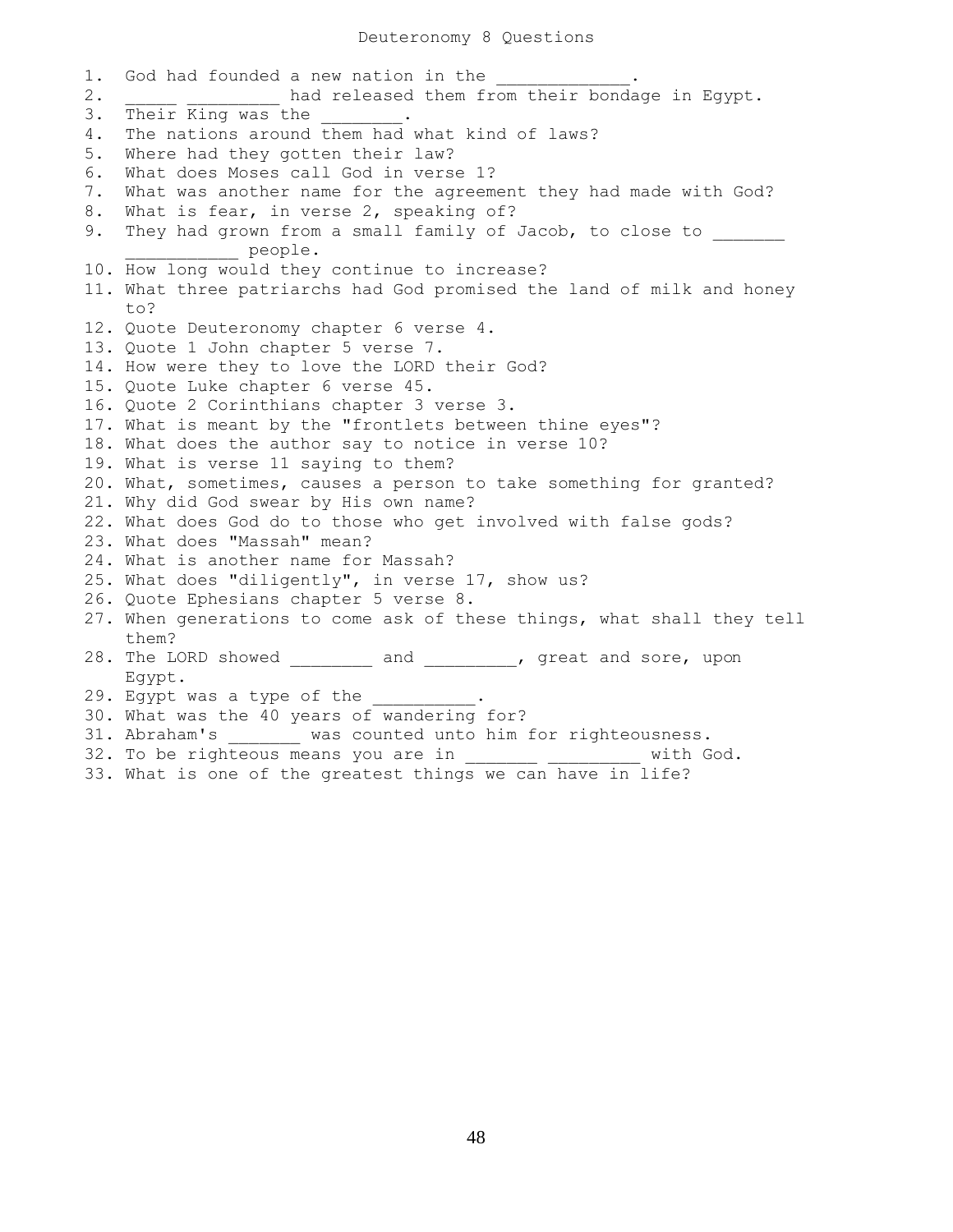We will begin this lesson in Deuteronomy 7:1 "When the LORD thy God shall bring thee into the land whither thou goest to possess it, and hath cast out many nations before thee, the Hittites, and the Girgashites, and the Amorites, and the Canaanites, and the Perizzites, and the Hivites, and the Jebusites, seven nations greater and mightier than thou;"

 All of these people from these 7 nations are idolaters. They may be physically strong, but they are no match for God. Notice, who cast out the nations before them. It is the LORD. Not only are there 7 nations, but they are mightier physically than the Israelites. God had promised Abraham 10 nations. Some of them were the Kenites, Kenizites, Kadmonites and Rephadim. They had destroyed Rephadim with Og. The others, here, will fall with the exploits of Joshua.

 Deuteronomy 7:2 "And when the LORD thy God shall deliver them before thee; thou shalt smite them, [and] utterly destroy them; thou shalt make no covenant with them, nor shew mercy unto them:"

 It seems cruel for them to be totally run out of this country, but that is necessary to keep the Israelites from mixing with them, and worshipping their false gods. They must not make a covenant with the world. They are not people who would honor a covenant, since they know not God.

 Deuteronomy 7:3 "Neither shalt thou make marriages with them; thy daughter thou shalt not give unto his son, nor his daughter shalt thou take unto thy son."

 The sad part of this is what we said above, they are idolaters, and would cause their spouses to become idolaters, also. They must not marry these people, because they must stay faithful to God. A believer should never marry a non-believer. That is being unequally yoked.

 Deuteronomy 7:4 "For they will turn away thy son from following me, that they may serve other gods: so will the anger of the LORD be kindled against you, and destroy thee suddenly."

 This had already happened, when Balaam tricked them. God destroyed all who were involved in the unfaithfulness. Thousands had died. It is strange, but the worshipper of the false gods usually turn the worshipper of God, instead of the other way around. It is better to marry within your own faith.

 Deuteronomy 7:5 "But thus shall ye deal with them; ye shall destroy their altars, and break down their images, and cut down their groves, and burn their graven images with fire."

 Their altars, images, groves, and graven images were all associated with the worship of their false gods. They were to be totally destroyed, for a reminder to not get involved in this sin. They were not to just tear them down, but totally destroy them with fire, as well.

49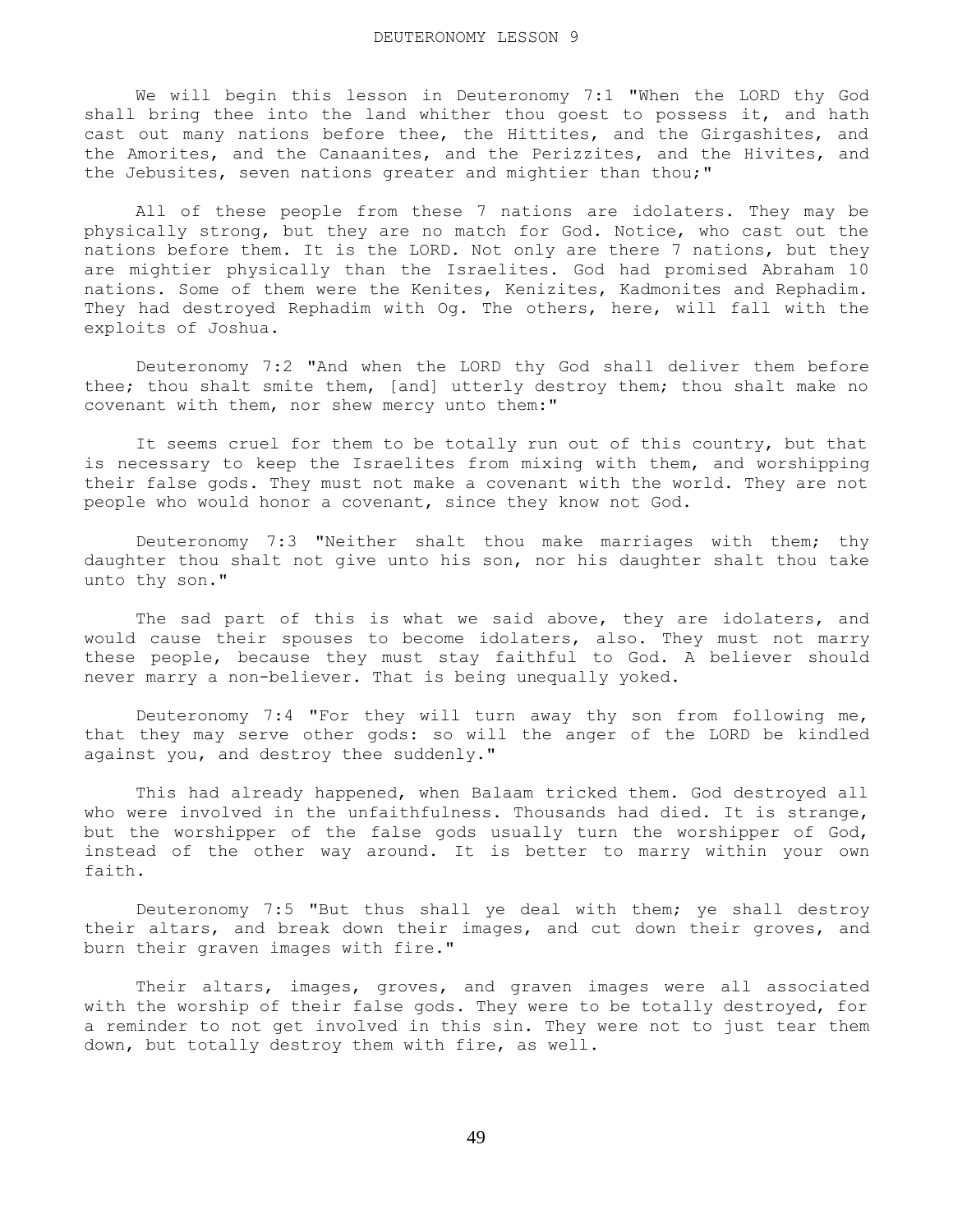Deuteronomy 7:6 "For thou [art] an holy people unto the LORD thy God: the LORD thy God hath chosen thee to be a special people unto himself, above all people that [are] upon the face of the earth."

 The thing that made Israel different, was their relationship with their God. God had chosen them out of all the people on the earth to be His. God had given Him their law. He wanted them to be holy, as He is holy. They are to be a representative for God upon the earth.

 Deuteronomy 7:7 "The LORD did not set his love upon you, nor choose you, because ye were more in number than any people; for ye [were] the fewest of all people:"

 God chose the smallest country in the world, so His greatness could show through them. He set His love upon them. They did not earn His love. He gave it to them.

 Deuteronomy 7:8 "But because the LORD loved you, and because he would keep the oath which he had sworn unto your fathers, hath the LORD brought you out with a mighty hand, and redeemed you out of the house of bondmen, from the hand of Pharaoh king of Egypt."

 God's great love for mankind is hard to understand. It is even more difficult to understand His immense love for this ungrateful people. The God kind of love {agape} is the greatest love there is. He does not love them because of something they have done, but in spite of what they have done. He had sworn to Abraham, Isaac, and Jacob {their fathers}. God brought them out of Egypt, not by any great feat of man. He brought them out with the ten plagues He sent on Egypt. They had been slaves to Pharaoh, now, they are God's wife.

 Deuteronomy 7:9 "Know therefore that the LORD thy God, he [is] God, the faithful God, which keepeth covenant and mercy with them that love him and keep his commandments to a thousand generations;"

 The people are warned against rebellion and unfaithfulness. God is faithful and just. He blesses the person who keeps His commandments. He blesses their children, and grandchildren to a thousand generations.

 Deuteronomy 7:10 "And repayeth them that hate him to their face, to destroy them: he will not be slack to him that hateth him, he will repay him to his face."

 This just means that God will not have someone else to do this, He will do it Himself. God will punish him personally.

 Deuteronomy 7:11 "Thou shalt therefore keep the commandments, and the statutes, and the judgments, which I command thee this day, to do them."

The people are reminded, by Moses, to keep God's commandments, if they do not want God to punish them.

 Deuteronomy 7:12 "Wherefore it shall come to pass, if ye hearken to these judgments, and keep, and do them, that the LORD thy God shall keep unto thee the covenant and the mercy which he sware unto thy fathers:"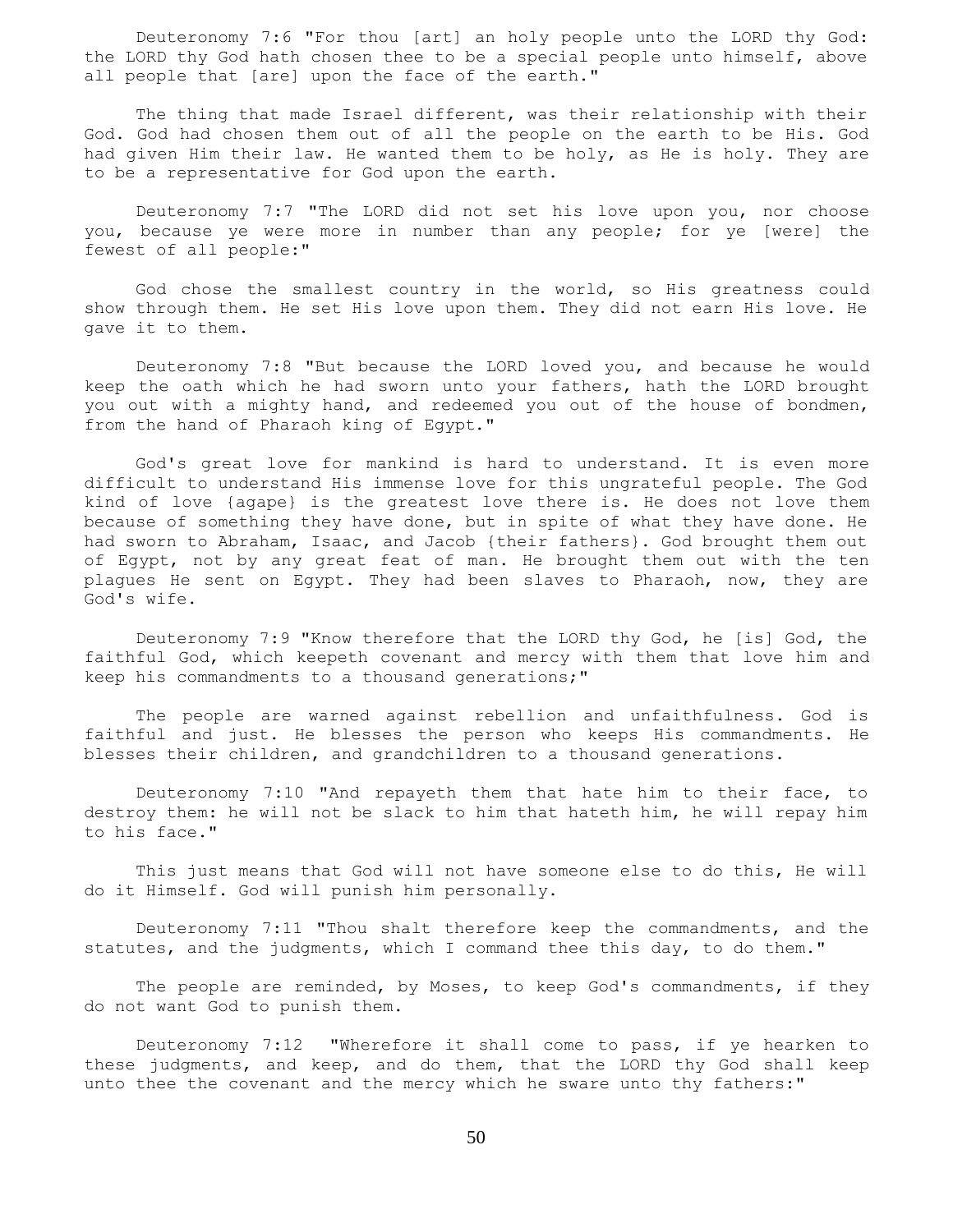Moses reminds them, also, that God will bless them abundantly, if they keep His commandments. There were blessings promised for obedience, and cursings for those who would not obey. God always does exactly what He says. What He promises, He will do. He is a merciful God.

 Deuteronomy 7:13 "And he will love thee, and bless thee, and multiply thee: he will also bless the fruit of thy womb, and the fruit of thy land, thy corn, and thy wine, and thine oil, the increase of thy kine, and the flocks of thy sheep, in the land which he sware unto thy fathers to give thee."

 This is a list of some of the blessings that would come upon them, if they kept their covenant with God. Hebrews considered children as a special blessing from God. They were blessed with big families, plenty of food, and an abundance of cattle and sheep. They would have need for nothing.

 Deuteronomy 7:14 "Thou shalt be blessed above all people: there shall not be male or female barren among you, or among your cattle."

 The Hebrews thought it a curse not to have children. This is a blessing on the people, and their cattle.

 Deuteronomy 7:15 "And the LORD will take away from thee all sickness, and will put none of the evil diseases of Egypt, which thou knowest, upon thee; but will lay them upon all [them] that hate thee."

 Some diseases are caused from sin. The worldly diseases of our day are like the A.I.D.S. Sinful acts, sometimes, cause disease. Sexually transmitted diseases are a good example of that. Not all diseases are sin. We know that, by the blind man that Jesus healed. His disciples asked Him who had sinned, him or his parents. Jesus told them neither of them, it was to glorify God.

 Deuteronomy 7:16 "And thou shalt consume all the people which the LORD thy God shall deliver thee; thine eye shall have no pity upon them: neither shalt thou serve their gods; for that [will be] a snare unto thee."

 The enemy was a strong nation, but God would be with the Israelites. He told them to get rid of the people He had delivered before them. They should have no pity on them, because they served false gods. If they spared them, they might get ensnared by their worship of false gods.

 Deuteronomy 7:17 "If thou shalt say in thine heart, These nations [are] more than I; how can I dispossess them?"

 This would be a terrible thing to think in their hearts. This was the sin their fathers had committed. They must not faint at the size of the people, but have faith in God.

 Deuteronomy 7:18 "Thou shalt not be afraid of them: [but] shalt well remember what the LORD thy God did unto Pharaoh, and unto all Egypt;"

 Pharaoh had a large, well-trained army with many chariots, but God drowned them all in the Red Sea. They must depend on the power of their God, and not on their own power.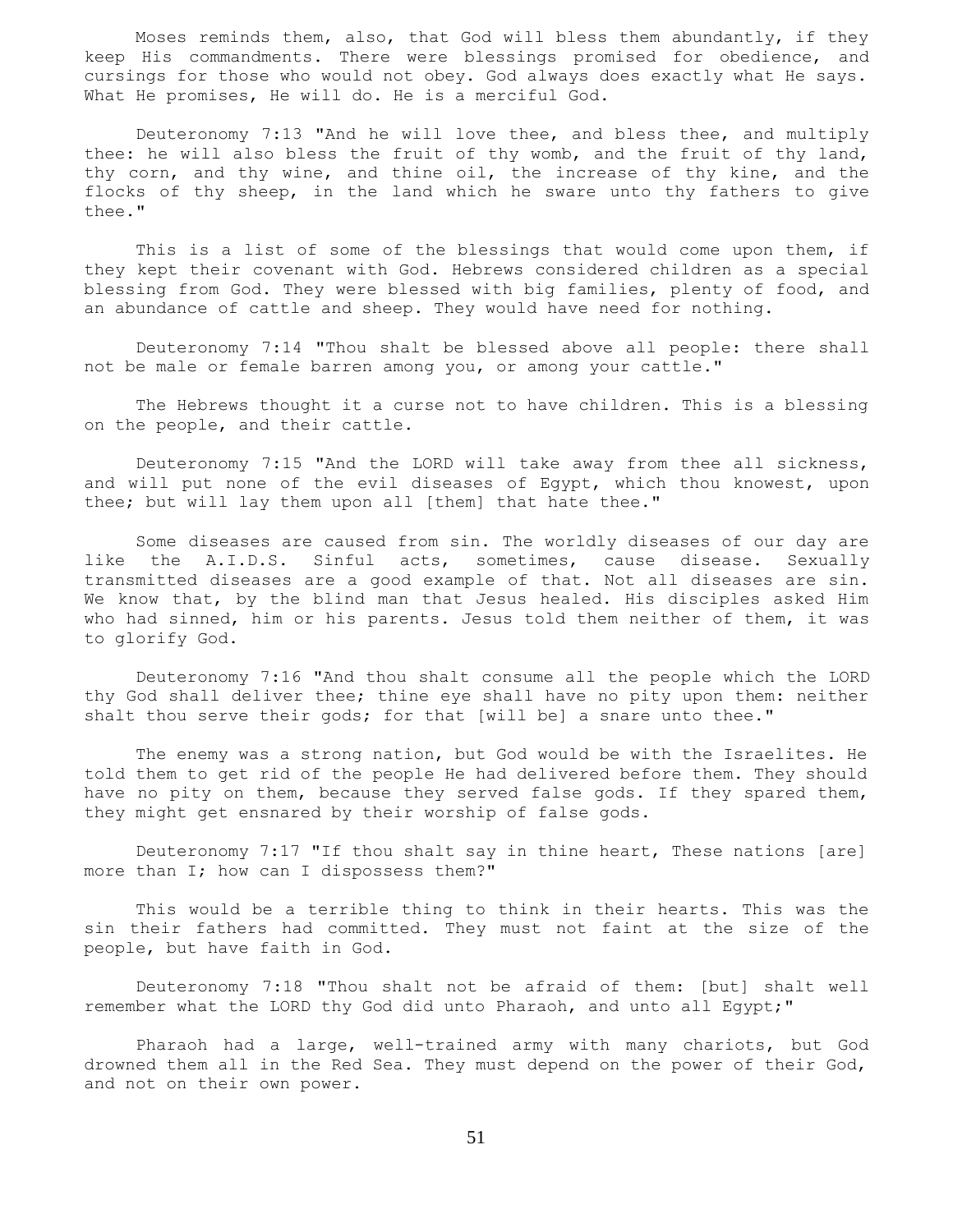Deuteronomy 7:19 "The great temptations which thine eyes saw, and the signs, and the wonders, and the mighty hand, and the stretched out arm, whereby the LORD thy God brought thee out: so shall the LORD thy God do unto all the people of whom thou art afraid."

 The temptation is to look at these people, and be afraid. They must not do that. They must remember the great odds against God bringing them out of Egypt, but He did. They must use all the faith they have, and believe God will deliver these people into their hands.

 Deuteronomy 7:20 "Moreover the LORD thy God will send the hornet among them, until they that are left, and hide themselves from thee, be destroyed."

The people will flee from the hornet sting. Those who refuse to go, will die from the hornet stings.

 Deuteronomy 7:21 "Thou shalt not be affrighted at them: for the LORD thy God [is] among you, a mighty God and terrible."

 Fear is the opposite of faith. They must put their faith and trust in the LORD who is among them. He is a mighty God and terrible.

 Deuteronomy 7:22 "And the LORD thy God will put out those nations before thee by little and little: thou mayest not consume them at once, lest the beasts of the field increase upon thee."

 We see the enemy is not moved out in one night, because there would be too many wild animals left for this group of Israelites to fight. They will take the people, a few at a time, to give them time to build safe places for their own cattle and sheep.

 Deuteronomy 7:23 "But the LORD thy God shall deliver them unto thee, and shall destroy them with a mighty destruction, until they be destroyed."

 God will be with them all the time, that they are fighting these people. God will go before them in every instance, and protect them. God will place them before the Israelites, as they are to fight against them.

 Deuteronomy 7:24 "And he shall deliver their kings into thine hand, and thou shalt destroy their name from under heaven: there shall no man be able to stand before thee, until thou have destroyed them."

 It would be very important to destroy their leaders, so the people would not have someone to lead them in their battles. This seems as if the siege is for quite some time.

 Deuteronomy 7:25 "The graven images of their gods shall ye burn with fire: thou shalt not desire the silver or gold [that is] on them, nor take [it] unto thee, lest thou be snared therein: for it [is] an abomination to the LORD thy God."

The graven images were made mostly of silver and gold. The metal, alone, in them would have been valuable. God tells them not to take the metal, after they have melted these images. Gold and silver could be a temptation to sin.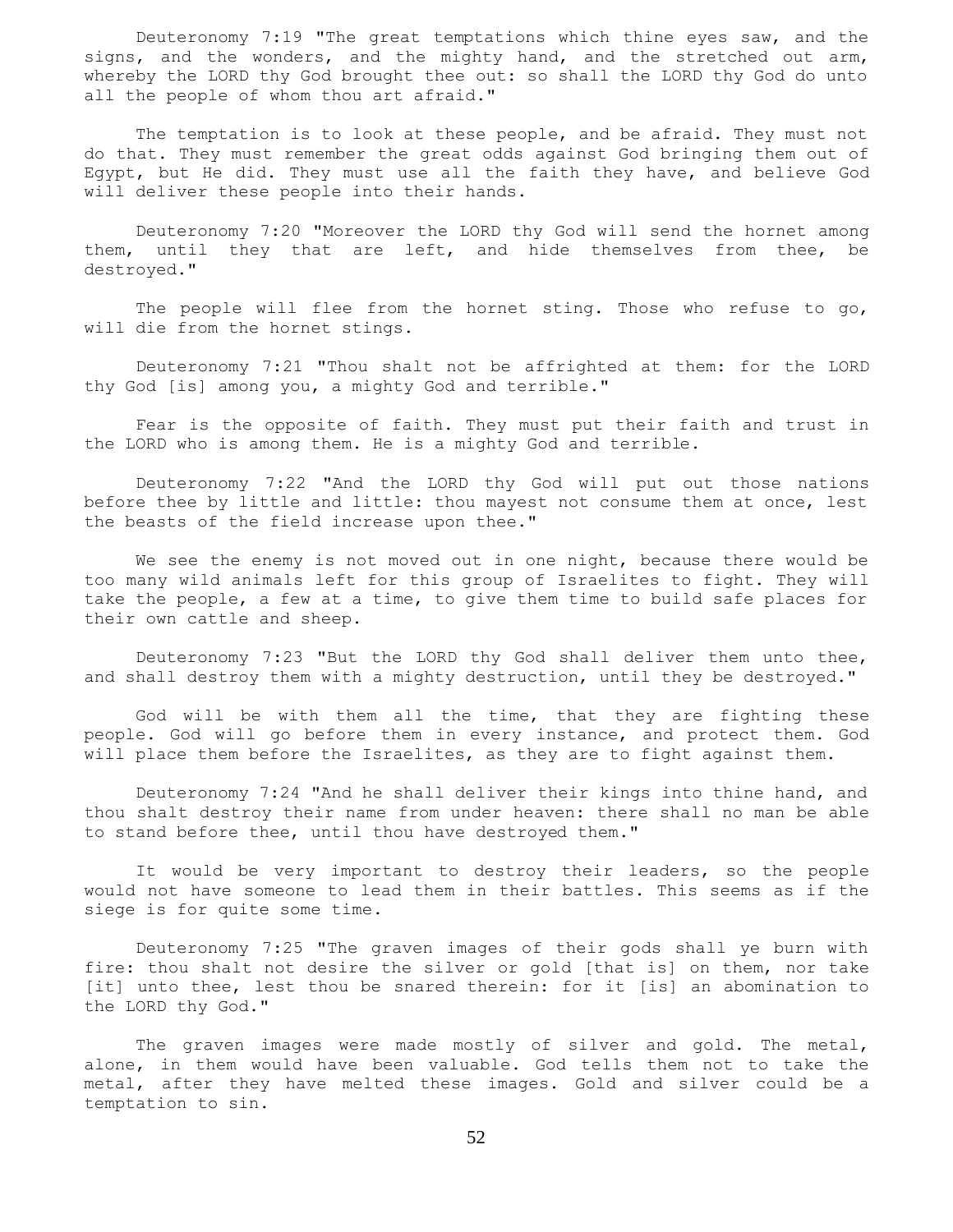Deuteronomy 7:26 "Neither shalt thou bring an abomination into thine house, lest thou be a cursed thing like it: [but] thou shalt utterly detest it, and thou shalt utterly abhor it; for it [is] a cursed thing."

 The gold and silver had been associated with the false god. God tells them not to bring anything into their homes, that are related in any way to the worship of false gods. The things used in false worship are cursed, and could bring the curse to them. These people of God shall hate anything connected to false gods.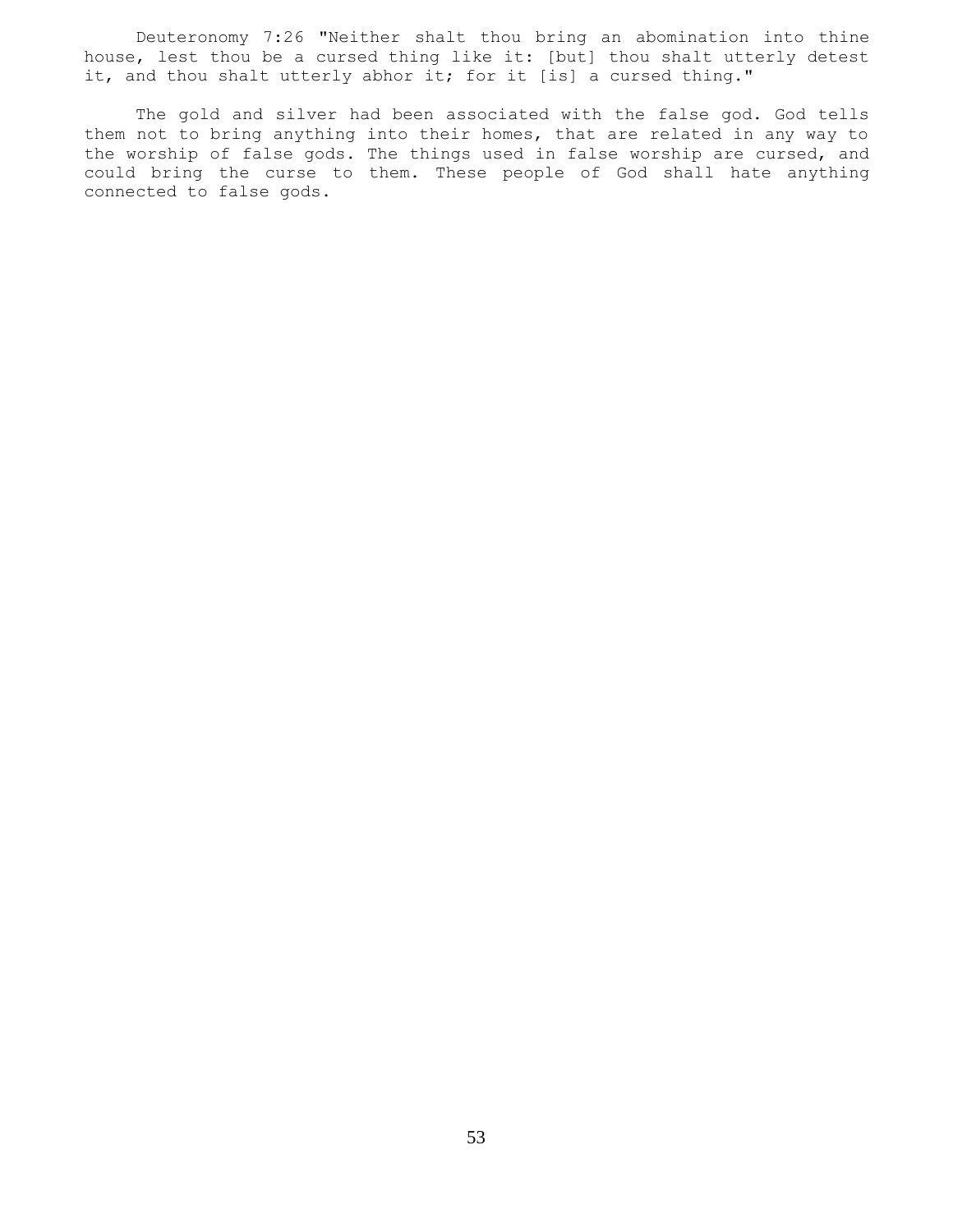1. Who are the people in the land, that will be cast out? 2. All of the people from these 7 nations are 3. God had promised Abraham \_\_\_\_\_\_\_\_ nations would be destroyed. 4. Who were the others? 5. Who was a Rephadim? 6. They were to make no with them. 7. Why is it necessary to run them out totally? 8. Why should they not marry these people? 9. What would happen to those who married these idolaters? 10. What should they do to the altars, and images? 11. What were the altars, images, groves, and graven images associated with? 12. What kind of people are Israel to be? 13. The thing that made Israel different, was their with God. 14. They were not large in number, but ... 15. What is God's kind of love? 16. Who had God sworn to, that they would receive the promised land? 17. How had God brought them out of Egypt? 18. How long will God keep covenant with those who love Him? 19. What was the condition of His covenant with them? 20. What are some of the blessings mentioned in verse 13? 21. The Hebrews thought it a \_\_\_\_\_\_\_\_\_\_ not to have children. 22. What is a disease of our day caused by sin, in most cases? 23. How do we know that all sickness is not from sin? 24. Why did God tell them to have no pity on these people? 25. What is the sin in verse 17? 26. What were they to remember, to help them not be afraid? 27. What will God send among their enemies, to help run them off? 28. Why would it take some time to move all of the enemy out? 29. Why should they not keep the gold and silver from the burned images? 30. The people of God shall hate anything connected to \_\_\_\_\_\_\_\_\_\_\_\_.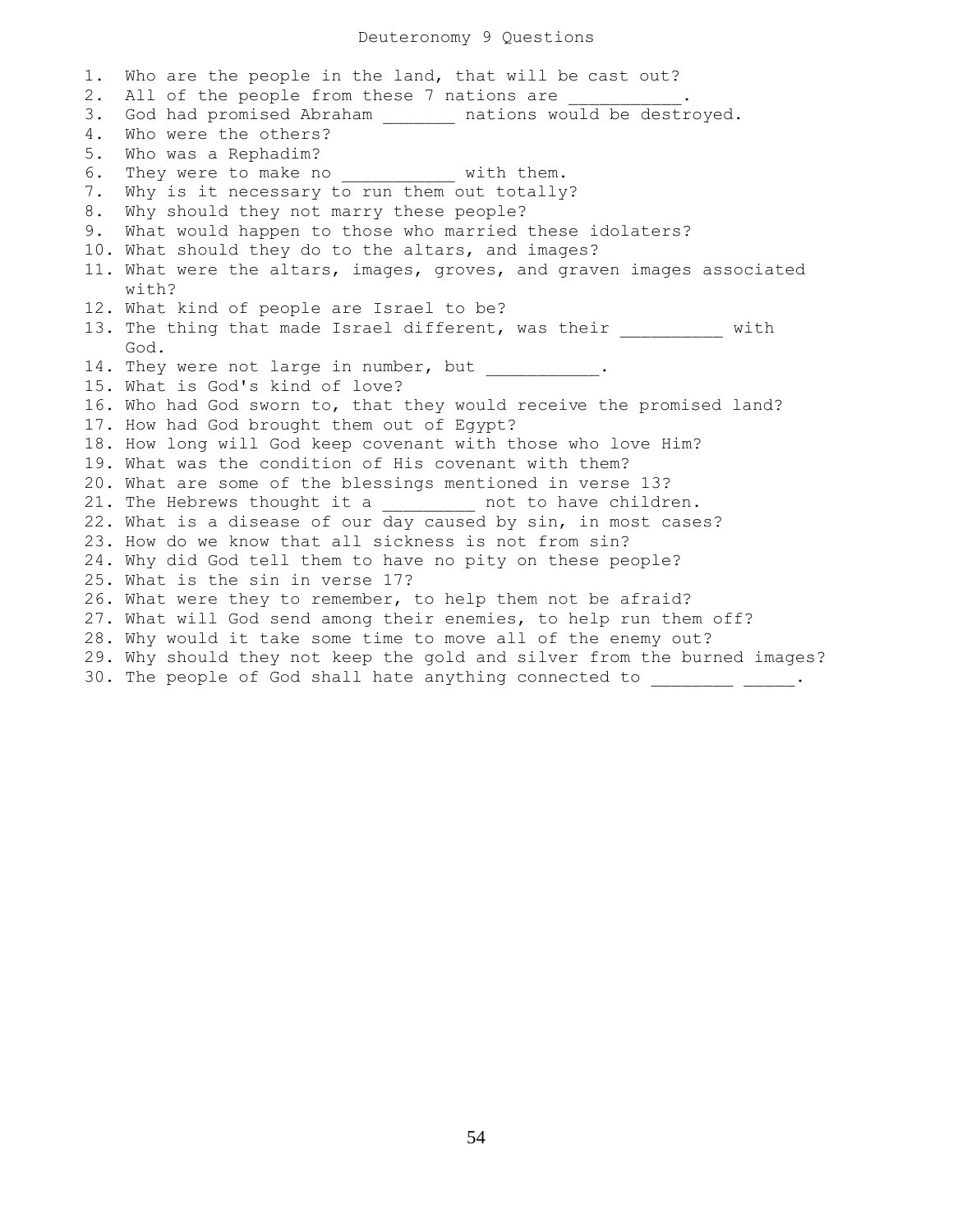We will begin this lesson in Deuteronomy 8:1 "All the commandments which I command thee this day shall ye observe to do, that ye may live, and multiply, and go in and possess the land which the LORD sware unto your fathers."

 This seems to be a continuation of our last lesson. We see, again, the importance of keeping God's commandments. Notice, the word "all". We see to keep part of the commandments, is not enough. They must keep all of them to live. This land is theirs, but they must go in and possess it.

 Deuteronomy 8:2 "And thou shalt remember all the way which the LORD thy God led thee these forty years in the wilderness, to humble thee, [and] to prove thee, to know what [was] in thine heart, whether thou wouldest keep his commandments, or no."

 Now, we see these 40 years were a time of testing. God must humble these proud people. Their hearts must be made pure, and they must conform to the will of God in their lives. The lesson, in this, for us, could be that trials are more easily understood, after they are over. When we are in the midst of a problem, it is seldom easy to see the benefit of it. Romans 5:3 "And not only [so], but we glory in tribulations also: knowing that tribulation worketh patience;" Romans 5:4 "And patience, experience; and experience, hope:" Romans 5:5 "And hope maketh not ashamed; because the love of God is shed abroad in our hearts by the Holy Ghost which is given unto  $\overline{u}$ s."

 Deuteronomy 8:3 "And he humbled thee, and suffered thee to hunger, and fed thee with manna, which thou knewest not, neither did thy fathers know; that he might make thee know that man doth not live by bread only, but by every [word] that proceedeth out of the mouth of the LORD doth man live."

 We find that they were taught that God is their source. When they hungered, He fed them. They did not know what the manna was, just that it kept them from starving. They soon found that God was their provider. The statement, in the verse above, is in the New Testament, too. Matthew 4:4 "But he answered and said, It is written, Man shall not live by bread alone, but by every word that proceedeth out of the mouth of God."

 Deuteronomy 8:4 "Thy raiment waxed not old upon thee, neither did thy foot swell, these forty years."

 This is a tremendous miracle in itself. Ordinarily, clothes do not last 40 years without wearing out. The even greater miracle is that these old people did not have swollen feet from this journey.

 Deuteronomy 8:5 "Thou shalt also consider in thine heart, that, as a man chasteneth his son, [so] the LORD thy God chasteneth thee."

 Those the LORD loves, He chastens. Hebrews 12:6 "For whom the Lord loveth he chasteneth, and scourgeth every son whom he receiveth." Hebrews 12:7 "If ye endure chastening, God dealeth with you as with sons; for what son is he whom the father chasteneth not?" Chastening is for a moment to correct error. Psalms 94:12 "Blessed [is] the man whom thou chastenest, O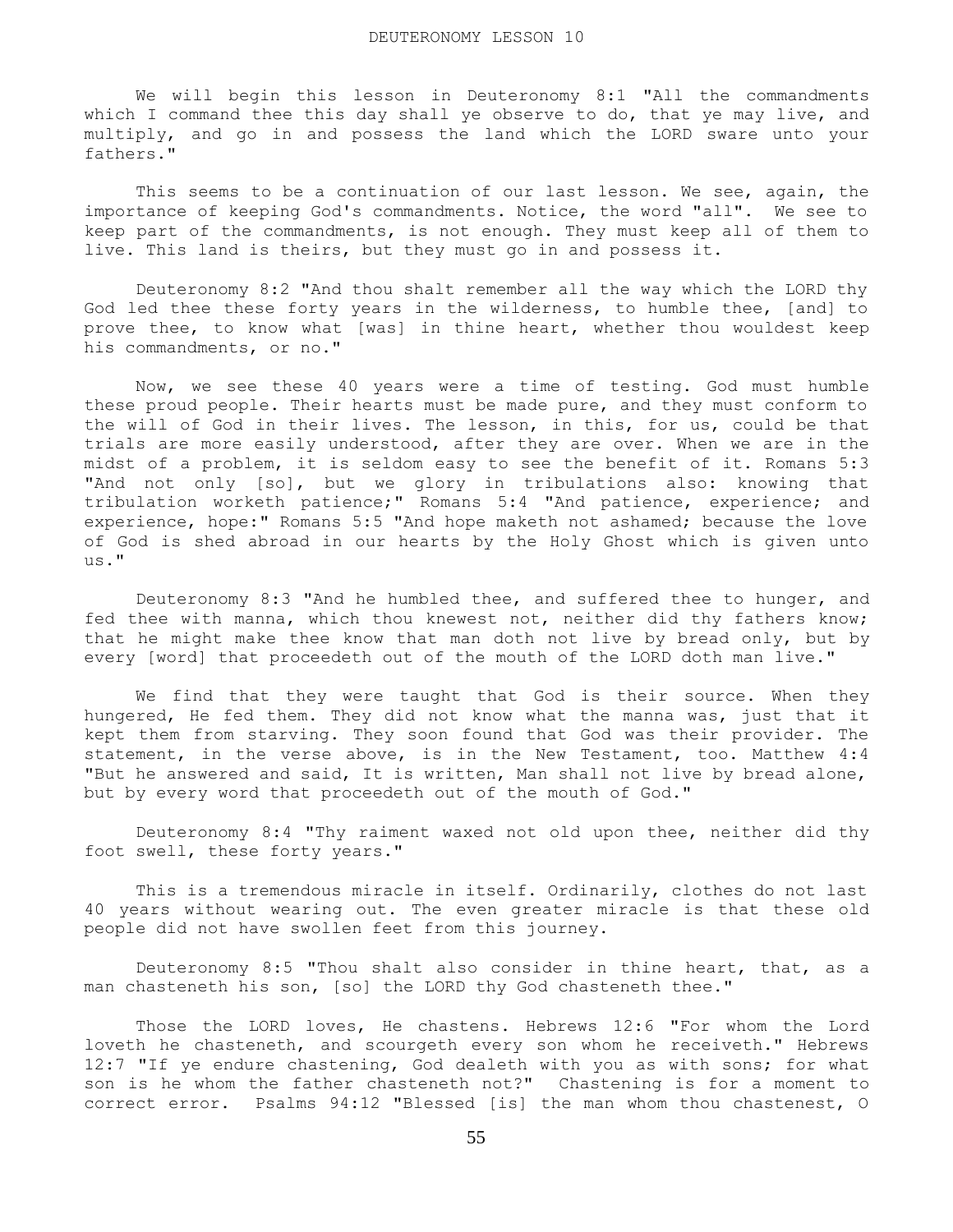LORD, and teachest him out of thy law;" I Corinthians 11:32 "But when we are judged, we are chastened of the Lord, that we should not be condemned with the world."

 Deuteronomy 8:6 "Therefore thou shalt keep the commandments of the LORD thy God, to walk in his ways, and to fear him."

 Exodus 18:20 "And thou shalt teach them ordinances and laws, and shalt shew them the way wherein they must walk, and the work that they must do." Psalms 128:1 "Blessed [is] every one that feareth the LORD; that walketh in his ways."

 Deuteronomy 8:7 "For the LORD thy God bringeth thee into a good land, a land of brooks of water, of fountains and depths that spring out of valleys and hills;"

 Now, Moses is describing the beautiful land of promise to them. This is preparing them to receive the blessings God has for them. This would mean so much to them, because they have just come out of a desert with very little water.

 Deuteronomy 8:8 "A land of wheat, and barley, and vines, and fig trees, and pomegranates; a land of oil olive, and honey;"

 Palestine, even today, is a fertile land where much food grows. This land is fertile, and with plenty of water can grow all of the things mentioned above in abundance. This would be a welcome change to the limited diet they had coming across the desert.

 Deuteronomy 8:9 "A land wherein thou shalt eat bread without scarceness, thou shalt not lack any [thing] in it; a land whose stones [are] iron, and out of whose hills thou mayest dig brass."

 These very metals have been found here. There will be no lack of food. This is a breadbasket for this part of the world.

 Deuteronomy 8:10 "When thou hast eaten and art full, then thou shalt bless the LORD thy God for the good land which he hath given thee."

 The practice of thanking God for the food we eat, has been evident in Israel, since these very days mentioned here. We are told that anything we pray over before we eat it is clean to us.

 Deuteronomy 8:11 "Beware that thou forget not the LORD thy God, in not keeping his commandments, and his judgments, and his statutes, which I command thee this day:"

All of these wonderful blessings showered upon them are conditional. They must remember their LORD. They must keep His commandments to keep these blessings.

 Deuteronomy 8:12 "Lest [when] thou hast eaten and art full, and hast built goodly houses, and dwelt [therein];"

When we are full, it is easy to forget to be thankful for what we have. We all seem to remember to pray, when we are in need.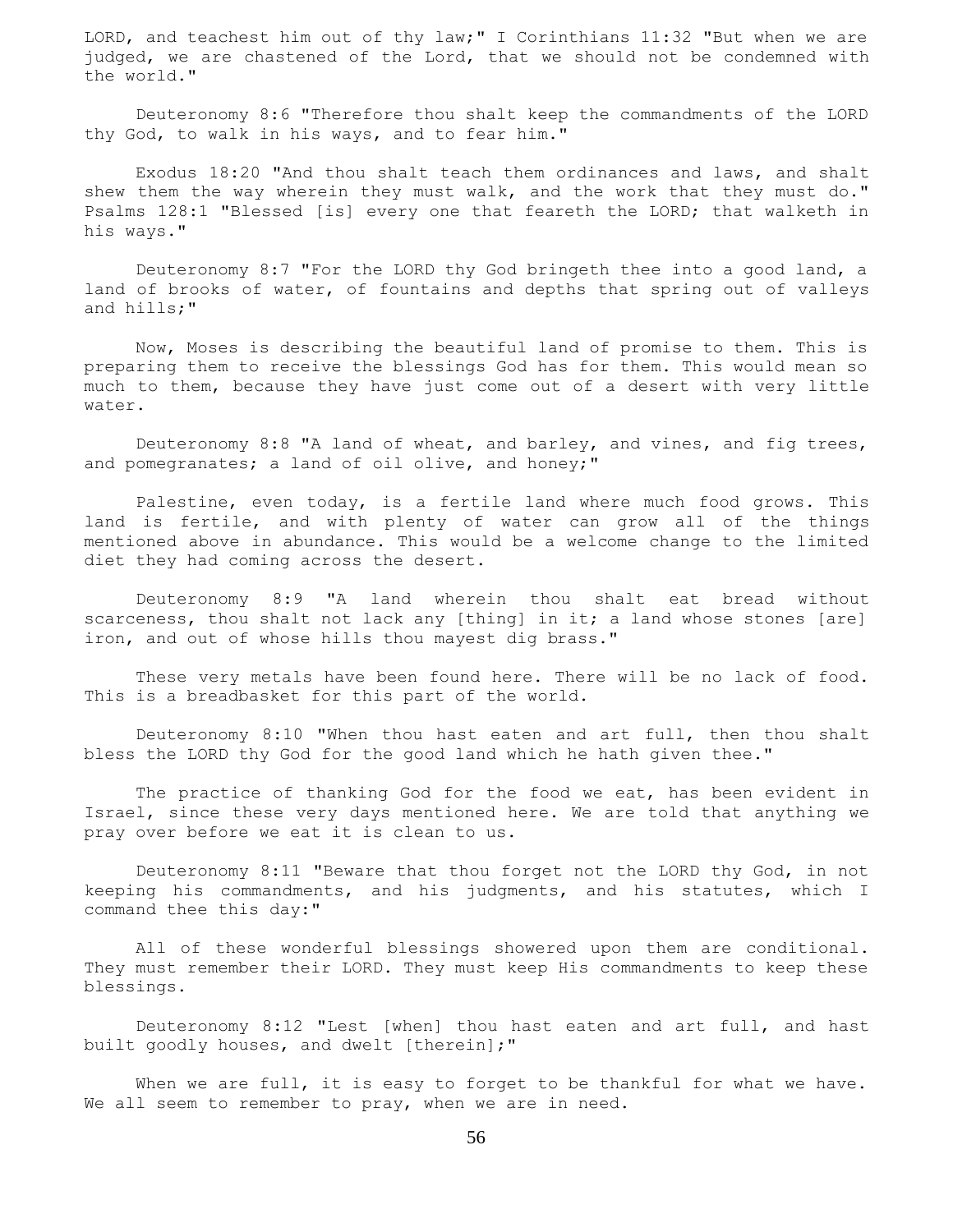Deuteronomy 8:13 "And [when] thy herds and thy flocks multiply, and thy silver and thy gold is multiplied, and all that thou hast is multiplied;"

 This is speaking of a time of prosperity. When all our needs are taken care of, it is easy to forget God who furnished all of it for us. We only appreciate the water, when the well runs dry.

 Deuteronomy 8:14 "Then thine heart be lifted up, and thou forget the LORD thy God, which brought thee forth out of the land of Egypt, from the house of bondage;"

It is so easy to forget the bad times, when they are gone. They must remember where they came from, and how they got where they are. God wants them to remember, He delivered them.

 Deuteronomy 8:15 "Who led thee through that great and terrible wilderness, [wherein were] fiery serpents, and scorpions, and drought, where [there was] no water; who brought thee forth water out of the rock of flint;"

 They must look back and remember the hardships, so they can remember to be thankful to God for bringing them this far.

 Deuteronomy 8:16 "Who fed thee in the wilderness with manna, which thy fathers knew not, that he might humble thee, and that he might prove thee, to do thee good at thy latter end;"

 The LORD had miraculously fed them these 40 years with that heavenly Bread, which symbolizes the Lord Jesus. John 6:50 "This is the bread which cometh down from heaven, that a man may eat thereof, and not die." John 6:51 "I am the living bread which came down from heaven: if any man eat of this bread, he shall live for ever: and the bread that I will give is my flesh, which I will give for the life of the world."

 Deuteronomy 8:17 "And thou say in thine heart, My power and the might of [mine] hand hath gotten me this wealth."

 When they remember the miraculous Bread from heaven, they will know the wealth they have now is, also, a gift from God. They must never forget that all they have is because God gave it to them. It is not their own doing.

 Deuteronomy 8:18 "But thou shalt remember the LORD thy God: for [it is] he that giveth thee power to get wealth, that he may establish his covenant which he sware unto thy fathers, as [it is] this day."

 They must not think their own ability got them this wealth. They must remember God gives all good gifts to those who love and obey Him. James 1:17 "Every good gift and every perfect gift is from above, and cometh down from the Father of lights, with whom is no variableness, neither shadow of turning."

 Deuteronomy 8:19 "And it shall be, if thou do at all forget the LORD thy God, and walk after other gods, and serve them, and worship them, I testify against you this day that ye shall surely perish."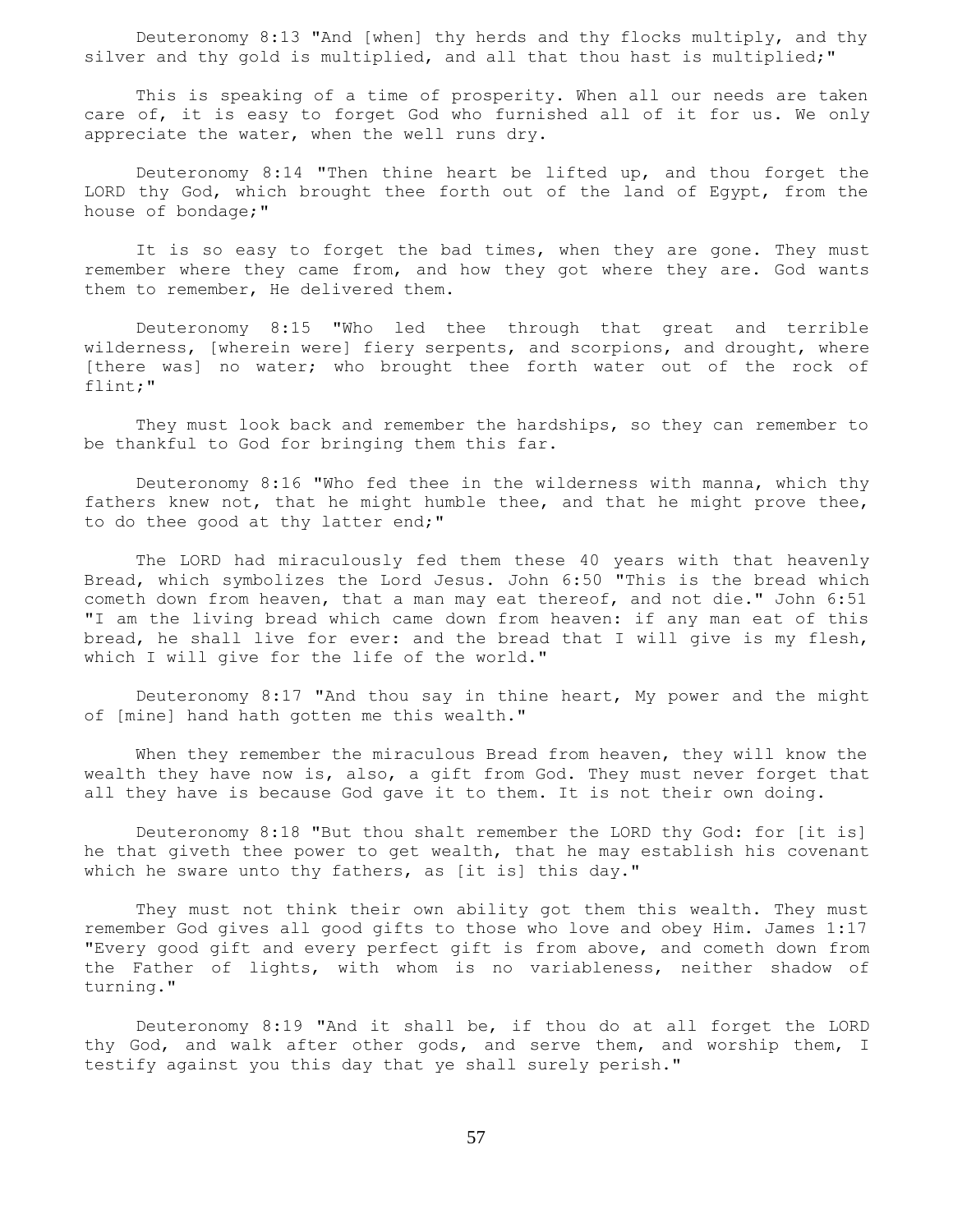Moses reminds them, over and over, that they must not get filled up with pride, because God has blessed them so greatly. The next thing after pride is to forget God. To forget God who blessed them, would bring certain disaster. To walk after false gods, is to commit spiritual adultery. That is not only being unfaithful to God, but shaming Him, as well.

 Deuteronomy 8:20 "As the nations which the LORD destroyeth before your face, so shall ye perish; because ye would not be obedient unto the voice of the LORD your God."

 If they act like the heathens, they will be treated like the heathens. God destroyed the nations before Israel, because they worshipped false gods. It would be no different for them, if they turn away from the Living God.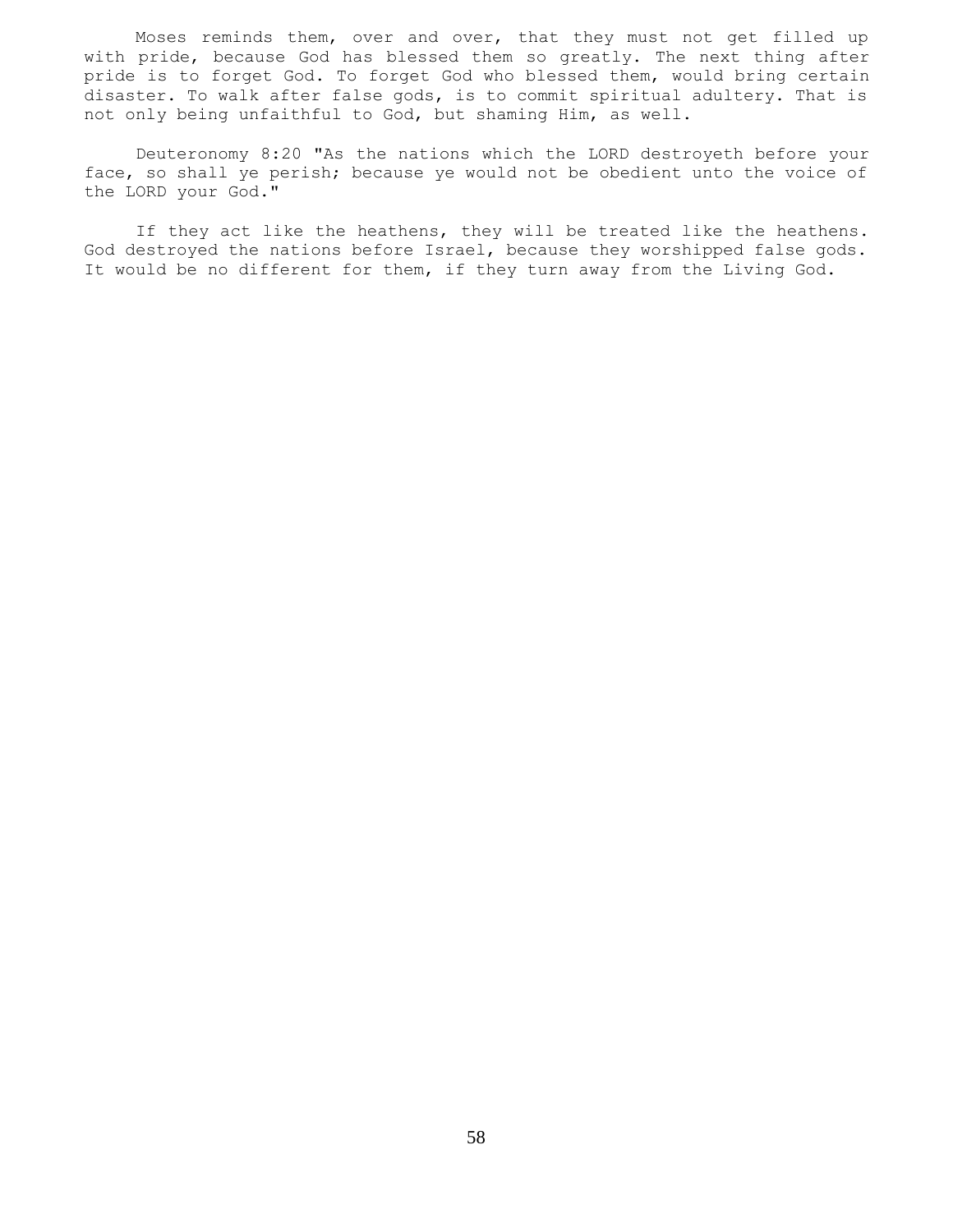1. Why is it important for them to keep the commandments? 2. How many are they to keep? 3. What was the purpose of the 40 years of wandering? 4. Quote Romans chapter 5 verses 3 through 5. 5. How had God fed them? 6. Why were they fed this way? 7. Quote Matthew chapter 4 verse 4. 8. What was miraculous about their clothing, and their feet on this journey? 9. Those the LORD loves, He 10. Quote Hebrews chapter 12 verse 6. 11. We are chastened of the Lord, that we should not be with the world. 12. Quote Exodus chapter 18 verse 20. 13. Blessed is every one that the LORD. 14. What kind of land has God given them? 15. Why will there be no lack of food for them? 16. What metals will be found there? 17. What did Moses tell them to beware of? 18. We all remember to pray when we are \_\_\_\_\_\_\_\_\_\_\_\_ 19. What is speaking of prosperity? 20. When is it easy to forget where the blessings come from? 21. What does verse 15 say was in the wilderness? 22. Quote John chapter 6 verses 50 and 51. 23. In verse 17, they think what has gotten them this wealth? 24. Quote James chapter 1 verse 17. 25. If they worship false gods, what will happen to them? 26. To walk after false gods, is to commit \_\_\_\_\_\_\_\_\_\_ \_\_ 27. If they act like heathens, they will be \_\_\_\_\_\_\_\_\_\_ like heathens.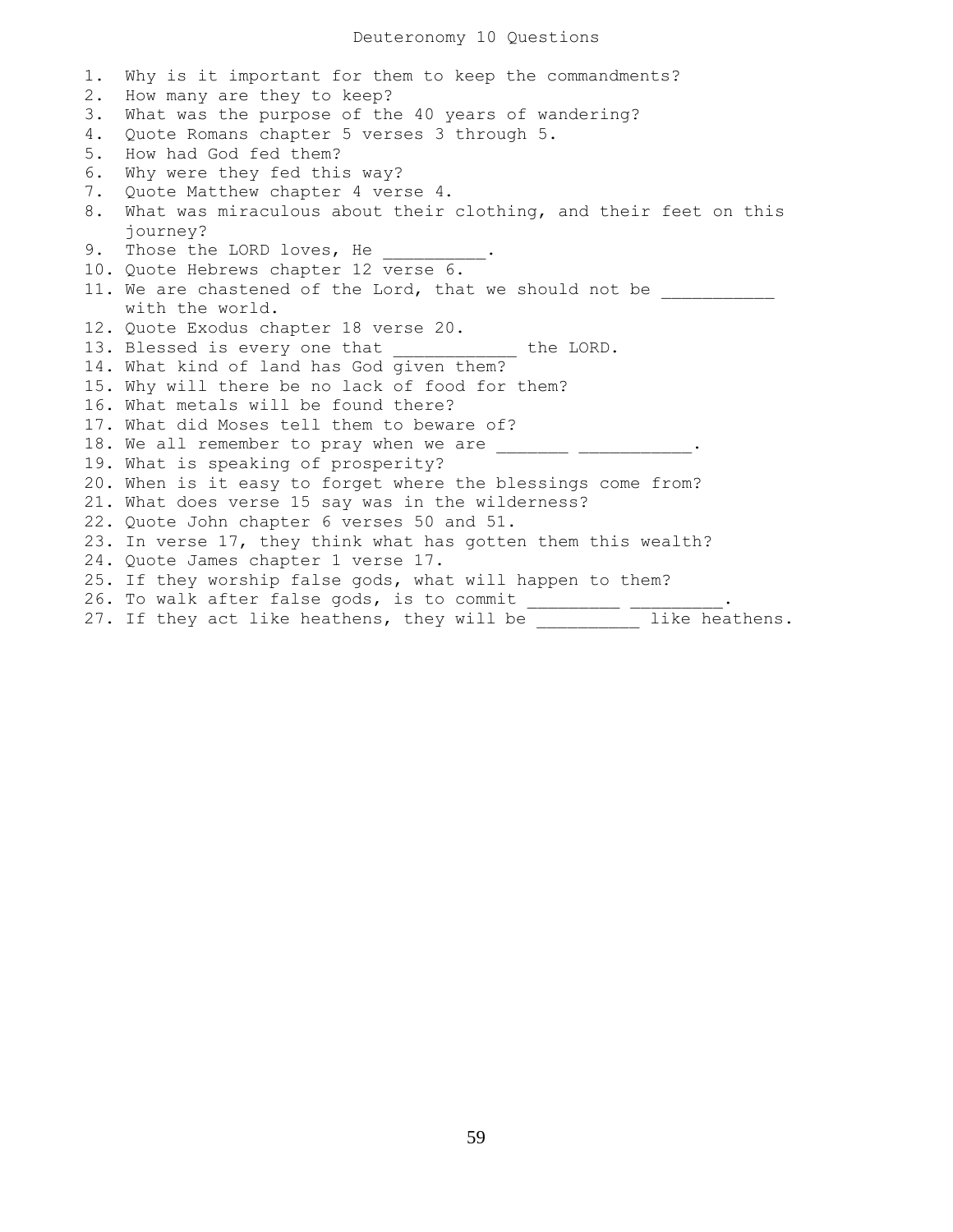We will begin this lesson in Deuteronomy 9:1 "Hear, O Israel: Thou [art] to pass over Jordan this day, to go in to possess nations greater and mightier than thyself, cities great and fenced up to heaven,"

 Moses continues to bring before them the fact that they are led of God. They must listen carefully and obey. "This Day" means in the very near future. The people in the lands they are about to possess are not weak in the physical sense. In fact, they are very strong physically. God is removing them, because of the magnitude of the sins in their lives. They are idolatrous, which God will not permit. They do have strong world fortifications, but none of this can stop God.

 Deuteronomy 9:2 "A people great and tall, the children of the Anakims, whom thou knowest, and [of whom] thou hast heard [say], Who can stand before the children of Anak!"

 They were much larger people than the Israelites. Just as this was no problem with Og, it will be no problem here. Instead of saying, "who can stand before the sons of Anak", they should say, "who can stand before God". There is no power on earth strong enough to withstand God.

 Deuteronomy 9:3 "Understand therefore this day, that the LORD thy God [is] he which goeth over before thee; [as] a consuming fire he shall destroy them, and he shall bring them down before thy face: so shalt thou drive them out, and destroy them quickly, as the LORD hath said unto thee."

 The Israelites must not hesitate to go into the land, but they must not depend on their own strength to defeat these people. God will go before them. He is their strength. Psalms 140:7 "O GOD the Lord, the strength of my salvation, thou hast covered my head in the day of battle." The Scripture that helps me, when I feel I cannot go on is the following. Isaiah 12:2 "Behold, God [is] my salvation; I will trust, and not be afraid: for the LORD JEHOVAH [is] my strength and [my] song; he also is become my salvation."

 Deuteronomy 9:4 "Speak not thou in thine heart, after that the LORD thy God hath cast them out from before thee, saying, For my righteousness the LORD hath brought me in to possess this land: but for the wickedness of these nations the LORD doth drive them out from before thee."

 It is not the righteousness of Israel that causes God to do this for them, but the wickedness of their enemies. God loves Israel, and wants them to return that love in obedience to Him. They are not perfect, just loved.

 Deuteronomy 9:5 "Not for thy righteousness, or for the uprightness of thine heart, dost thou go to possess their land: but for the wickedness of these nations the LORD thy God doth drive them out from before thee, and that he may perform the word which the LORD sware unto thy fathers, Abraham, Isaac, and Jacob."

 Abraham was counted righteous, because of his great faith. The blessings that were coming upon Israel were because of the promises God had made to Abraham, and in turn to Isaac, and Jacob. The lack of faith is the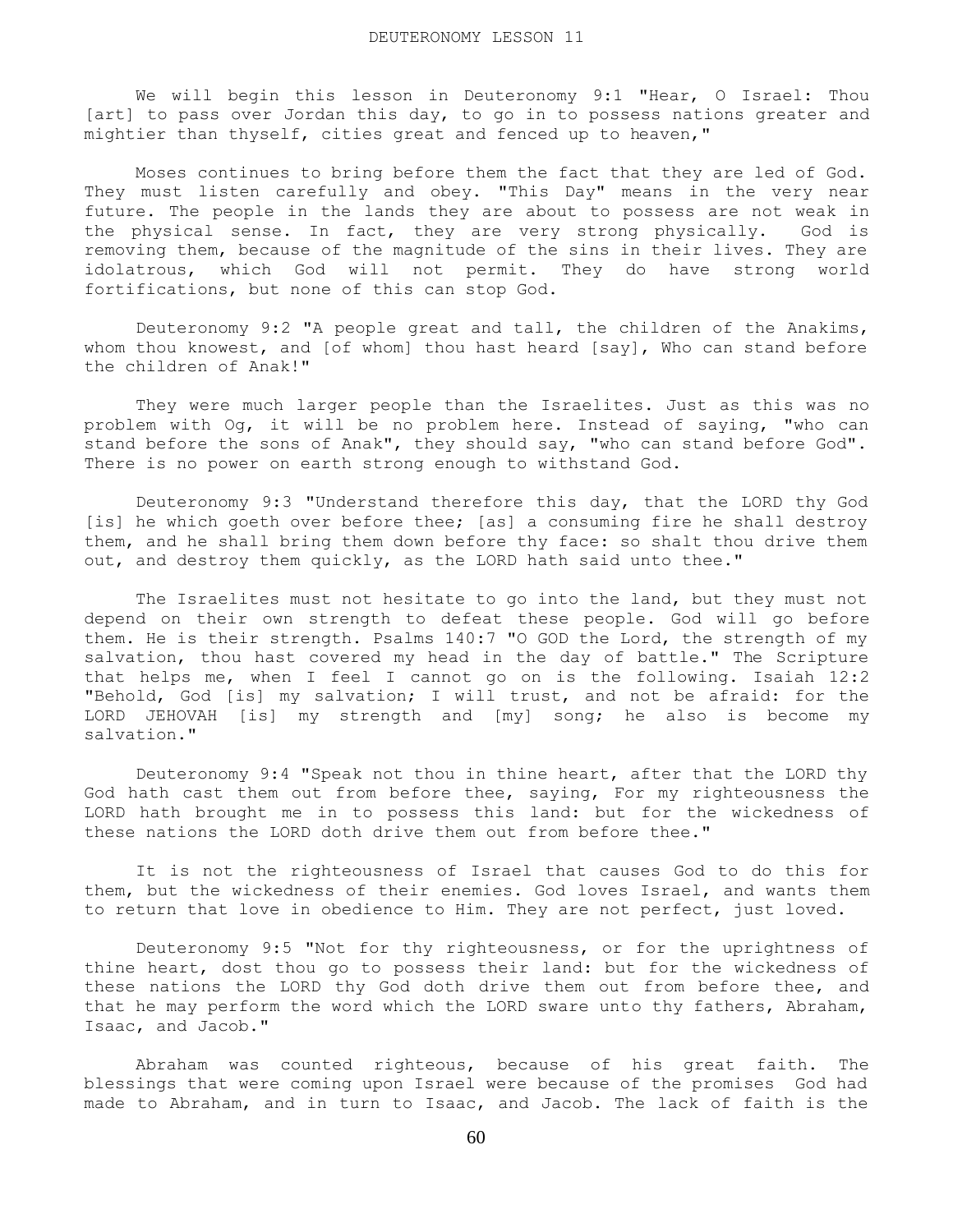very thing that caused the Israelite fathers not to enter the promised land, but wander 40 years. Now, this generation has a chance to enter, if they have enough faith.

 Deuteronomy 9:6 "Understand therefore, that the LORD thy God giveth thee not this good land to possess it for thy righteousness; for thou [art] a stiffnecked people."

 "Stiffnecked" means obstinate, rebellious, stubborn. Moses would have them understand their righteousness is not what got them the land. They receive the land on faith, because of their ancestor Abraham. God is keeping His promise to Abraham.

 Deuteronomy 9:7 "Remember, [and] forget not, how thou provokedst the LORD thy God to wrath in the wilderness: from the day that thou didst depart out of the land of Egypt, until ye came unto this place, ye have been rebellious against the LORD."

 They had been a people who were never satisfied. They had murmured against God, Moses, and Aaron. They had made the golden calf. They had sinned with false gods. They were a people who did not want to be ruled of God. Over and over, the LORD had been angered by their sins.

 Deuteronomy 9:8 "Also in Horeb ye provoked the LORD to wrath, so that the LORD was angry with you to have destroyed you."

 I suppose their very worst sin had been when they made the golden calf and worshipped it, while Moses was gone up the mountain to receive the two tables of stone with the ten commandments graven in them. They were without excuse, because God had spoken the ten commandments from the fire on the mountain, and they had all heard. They, also, had agreed to keep the commandments of God. The LORD would have destroyed them all, had not Moses begged for their lives.

 Deuteronomy 9:9 "When I was gone up into the mount to receive the tables of stone, [even] the tables of the covenant which the LORD made with you, then I abode in the mount forty days and forty nights, I neither did eat bread nor drink water:"

 Moses had fasted for forty days and nights, while on the mountain top with God. He had been in the near presence of God. His head shone so brightly, when he came down the mountain, that he had to wear a veil to keep from blinding the people.

 Deuteronomy 9:10 "And the LORD delivered unto me two tables of stone written with the finger of God; and on them [was written] according to all the words, which the LORD spake with you in the mount out of the midst of the fire in the day of the assembly."

 The main thing we must see in this, is that the fiery finger of God wrote the commandments on the stones. This was the first set of stones God prepared for Moses to bring and present to the people. These were the same commandments God had spoken to them at the mount.

61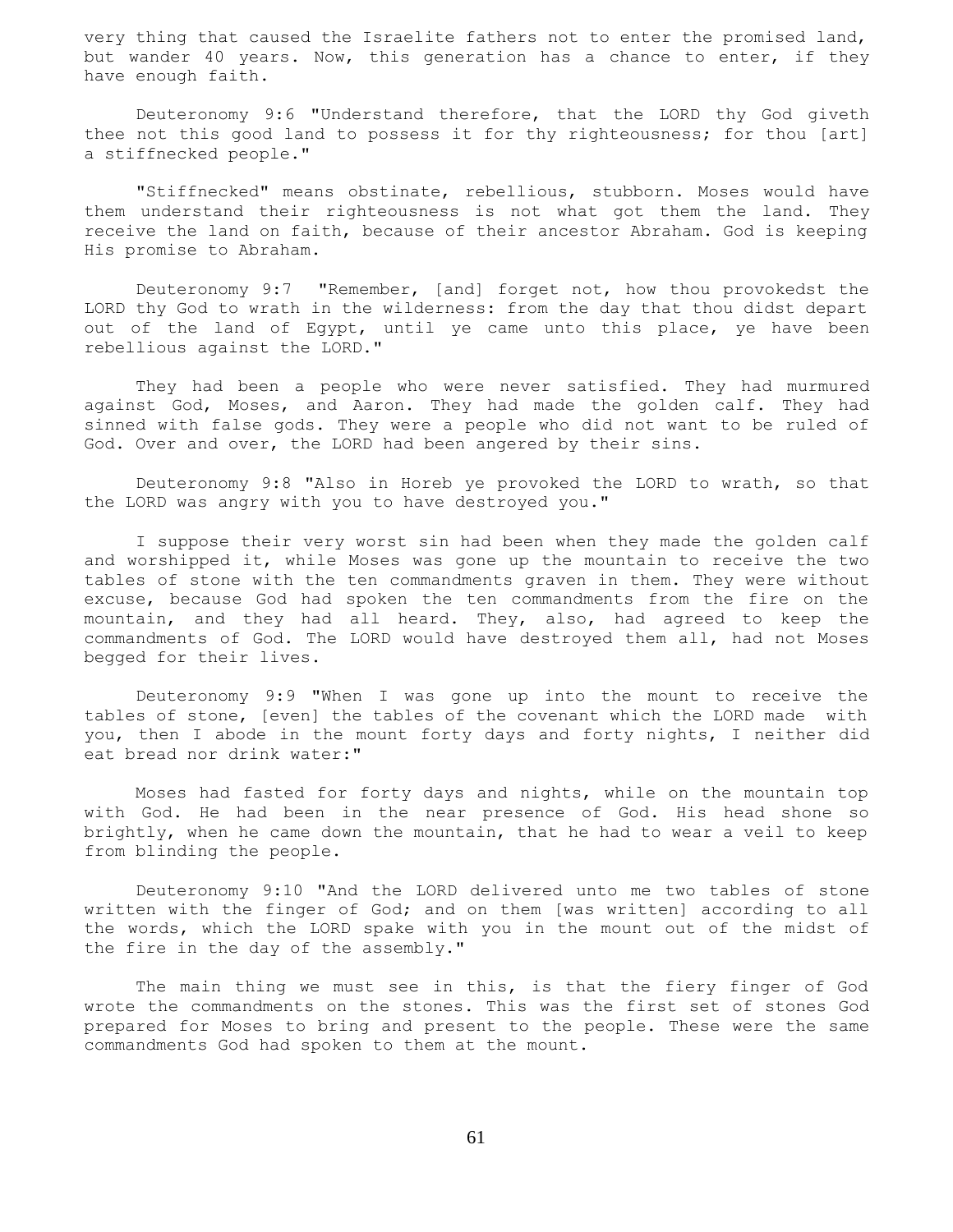Deuteronomy 9:11 "And it came to pass at the end of forty days and forty nights, [that] the LORD gave me the two tables of stone, [even] the tables of the covenant."

 Moses stayed on the mountain, until the LORD told him to go. We see total obedience on the part of Moses. The tables of stone with the ten commandments are given to Moses.

 Deuteronomy 9:12 "And the LORD said unto me, Arise, get thee down quickly from hence; for thy people which thou hast brought forth out of Egypt have corrupted [themselves]; they are quickly turned aside out of the way which I commanded them; they have made them a molten image."

We see they had quickly forgotten the ten commandments, God had spoken to them. Not only had God forbidden them to make a golden image, but He had forbidden worship of it, too. It had been just a short time since they had heard the voice of God, and yet they have turned to idols.

 Deuteronomy 9:13 "Furthermore the LORD spake unto me, saying, I have seen this people, and, behold, it [is] a stiffnecked people:"

 They are a people who want to do what pleases themselves. They do not want to obey anyone. They have rebelled against God.

 Deuteronomy 9:14 "Let me alone, that I may destroy them, and blot out their name from under heaven: and I will make of thee a nation mightier and greater than they."

 The LORD, at this point in time, wants to destroy them all, and start all over with Moses. He is already grieved that He chose them to be His people. Moses actually pleads with God for their lives. God does not destroy them, because of Moses' request.

 Deuteronomy 9:15 "So I turned and came down from the mount, and the mount burned with fire: and the two tables of the covenant [were] in my two hands."

 God remained on the mount. He was present in the fire on the mount. Moses came down the mountain alone with the two tables containing the ten commandments.

 Deuteronomy 9:16 "And I looked, and, behold, ye had sinned against the LORD your God, [and] had made you a molten calf: ye had turned aside quickly out of the way which the LORD had commanded you."

 Actually, they had convinced Aaron to make the golden calf. They had so quickly turned aside to this golden calf to worship. They wanted something they could see with their physical eyes. God is a Spirit. The true God is Creator of all the world. He cannot be seen with physical eyes.

 Deuteronomy 9:17 "And I took the two tables, and cast them out of my two hands, and brake them before your eyes."

When Moses threw the stones to the ground and broke them, it showed that their agreement with God had been broken by them. They had turned from the One True God to the worship of an image.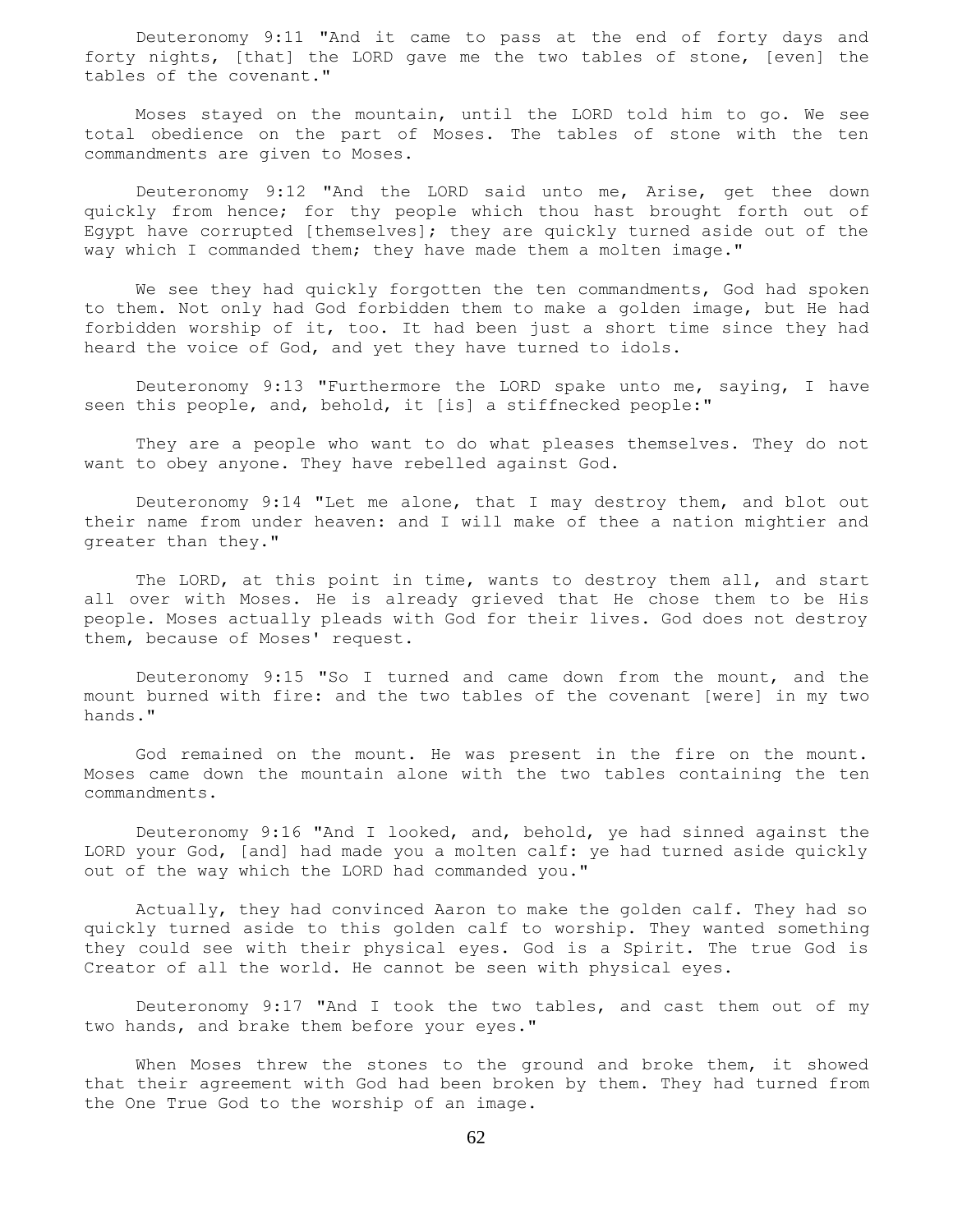Deuteronomy 9:18 "And I fell down before the LORD, as at the first, forty days and forty nights: I did neither eat bread, nor drink water, because of all your sins which ye sinned, in doing wickedly in the sight of the LORD, to provoke him to anger."

 Moses went back up on the mountain where the presence of God was. He stayed on the mountain another 40 days and 40 nights, without eating, or drinking water. They had provoked God to anger, and Moses interceded for them.

 Deuteronomy 9:19 "For I was afraid of the anger and hot displeasure, wherewith the LORD was wroth against you to destroy you. But the LORD hearkened unto me at that time also."

The LORD spared them, because of Moses' prayers for them.

 Deuteronomy 9:20 "And the LORD was very angry with Aaron to have destroyed him: and I prayed for Aaron also the same time."

 The mention of God being extremely angry with Aaron is not mentioned in Exodus, but we can surely see why God would have been angry with him. Perhaps, this is mentioned here, to show that even the highest official in the church can, also, anger God. Just because a person is a pastor of a church, does not exempt him from the penalty for sin.

 Deuteronomy 9:21 "And I took your sin, the calf which ye had made, and burnt it with fire, and stamped it, [and] ground [it] very small, [even] until it was as small as dust: and I cast the dust thereof into the brook that descended out of the mount."

 The following Scripture tells a little more clearly why Moses strewed the gold dust from the calf in the brook. Exodus 32:20 "And he took the calf which they had made, and burnt [it] in the fire, and ground [it] to powder, and strawed [it] upon the water, and made the children of Israel drink [of it]." In a sense, they drank of their own sin.

 Deuteronomy 9:22 "And at Taberah, and at Massah, and at Kibrothhattaavah, ye provoked the LORD to wrath."

 At Taberah, they murmured against God. At Massah, they complained of lack of water, until God miraculously provided good water for them to drink. At Kibroth-hattaavah they complained of the manna which fed them. They were complaining about something all the time. God would punish them, they would repent and then a short time later, it would begin again.

 Deuteronomy 9:23 "Likewise when the LORD sent you from Kadesh-barnea, saying, Go up and possess the land which I have given you; then ye rebelled against the commandment of the LORD your God, and ye believed him not, nor hearkened to his voice."

 This is speaking of the twelve spies who went for forty days into the promised land, to see if they could take it. God did not tell them to question whether they could take it, or not. He told them to take it. Only two spies, Joshua and Caleb, came back with a good report. The others convinced the people not to go in. They were punished by wandering in the wilderness, until the doubters died.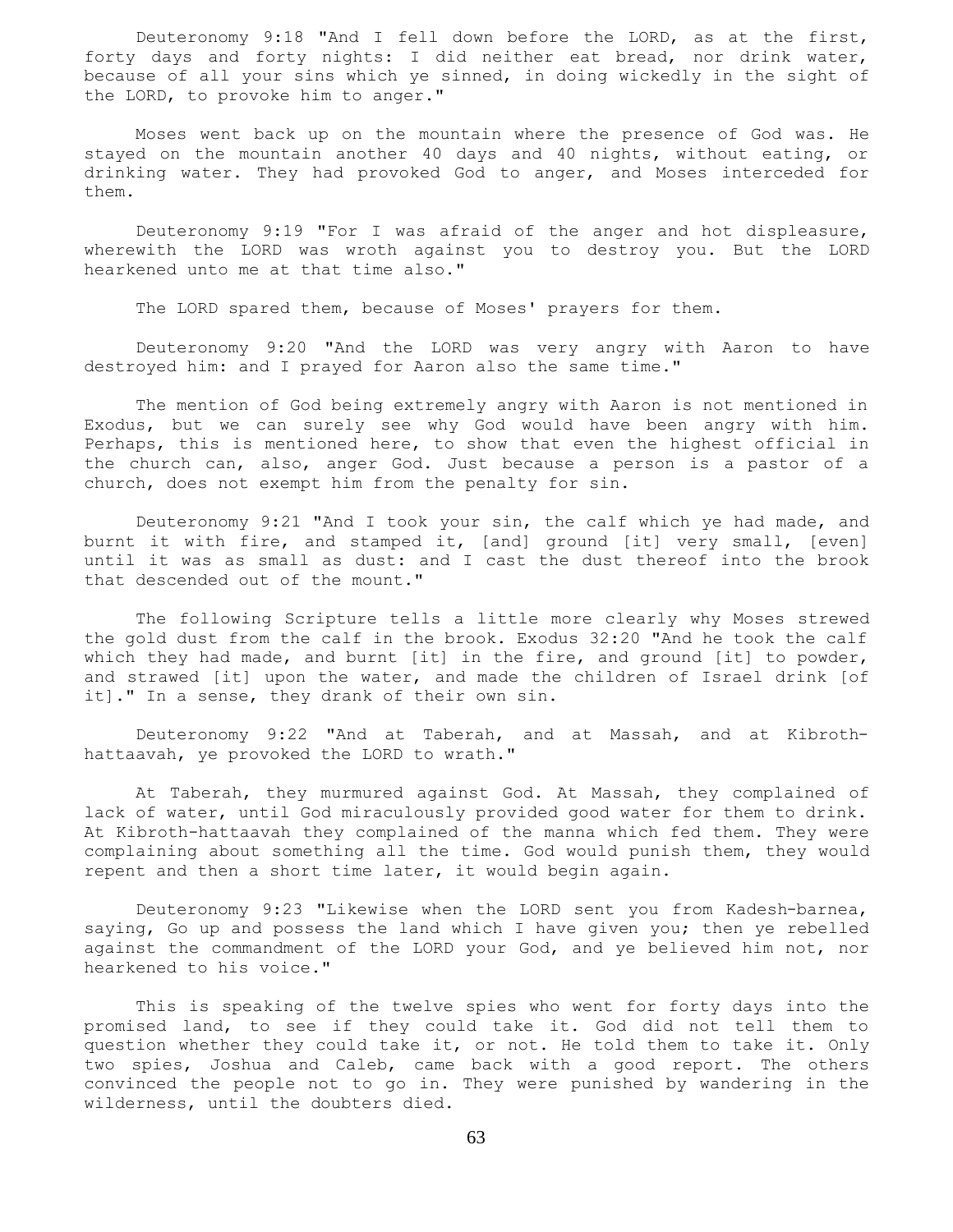Deuteronomy 9:24 "Ye have been rebellious against the LORD from the day that I knew you."

 Moses had trouble with them, even before they left Egypt. They had complained the entire 40 years. Moses is trying to make them realize, they have not been acting in faith toward God.

 Deuteronomy 9:25 "Thus I fell down before the LORD forty days and forty nights, as I fell down [at the first]; because the LORD had said he would destroy you."

 This 40 days was in addition to the first 40 days. This time Moses has to prepare the stones himself for God to write on. He is pleading with God for their lives.

 Deuteronomy 9:26 "I prayed therefore unto the LORD, and said, O Lord GOD, destroy not thy people and thine inheritance, which thou hast redeemed through thy greatness, which thou hast brought forth out of Egypt with a mighty hand."

 Moses reminds God that He chose these people. These are the people of the inheritance. God miraculously freed them from Egypt, Himself. He destroyed Pharaoh's army for them. He must not give up on them now.

 Deuteronomy 9:27 "Remember thy servants, Abraham, Isaac, and Jacob; look not unto the stubbornness of this people, nor to their wickedness, nor to their sin:"

 Moses reminds God of His promises to Abraham, Isaac, and Jacob. He is saying, "Do this because you promised them, not because of these stubborn people. They were a wicked, sinful, stubborn people. God had delivered them from the clutches of Egypt. Now, He is having difficulty getting Egypt out of them. They had lived in a heathen nation. They had picked up many of the ways of the world. God does not destroy them for Abraham's sake.

 Deuteronomy 9:28 "Lest the land whence thou broughtest us out say, Because the LORD was not able to bring them into the land which he promised them, and because he hated them, he hath brought them out to slay them in the wilderness."

 All of the people in the lands around them knew that God was with this people. They knew of the ten plagues that freed them from Egypt. They knew that God had parted the Red Sea for them to cross. They knew God destroyed Pharaoh's army for these people. They were aware that God was leading them with a fire by night, and a smoke by day. If He destroys then now, it will appear God is lacking in power. Moses has made a good point.

 Deuteronomy 9:29 "Yet they [are] thy people and thine inheritance, which thou broughtest out by thy mighty power and by thy stretched out arm."

 The best statement of all is, perhaps, the fact that they are God's people. He has chosen them. As bad as they are, they are His. They do not deserve to be saved. God saved them in spite of that fact. It sounds familiar doesn't it. We do not deserve to be saved either. God saves, us because He loves us, not because we deserve it.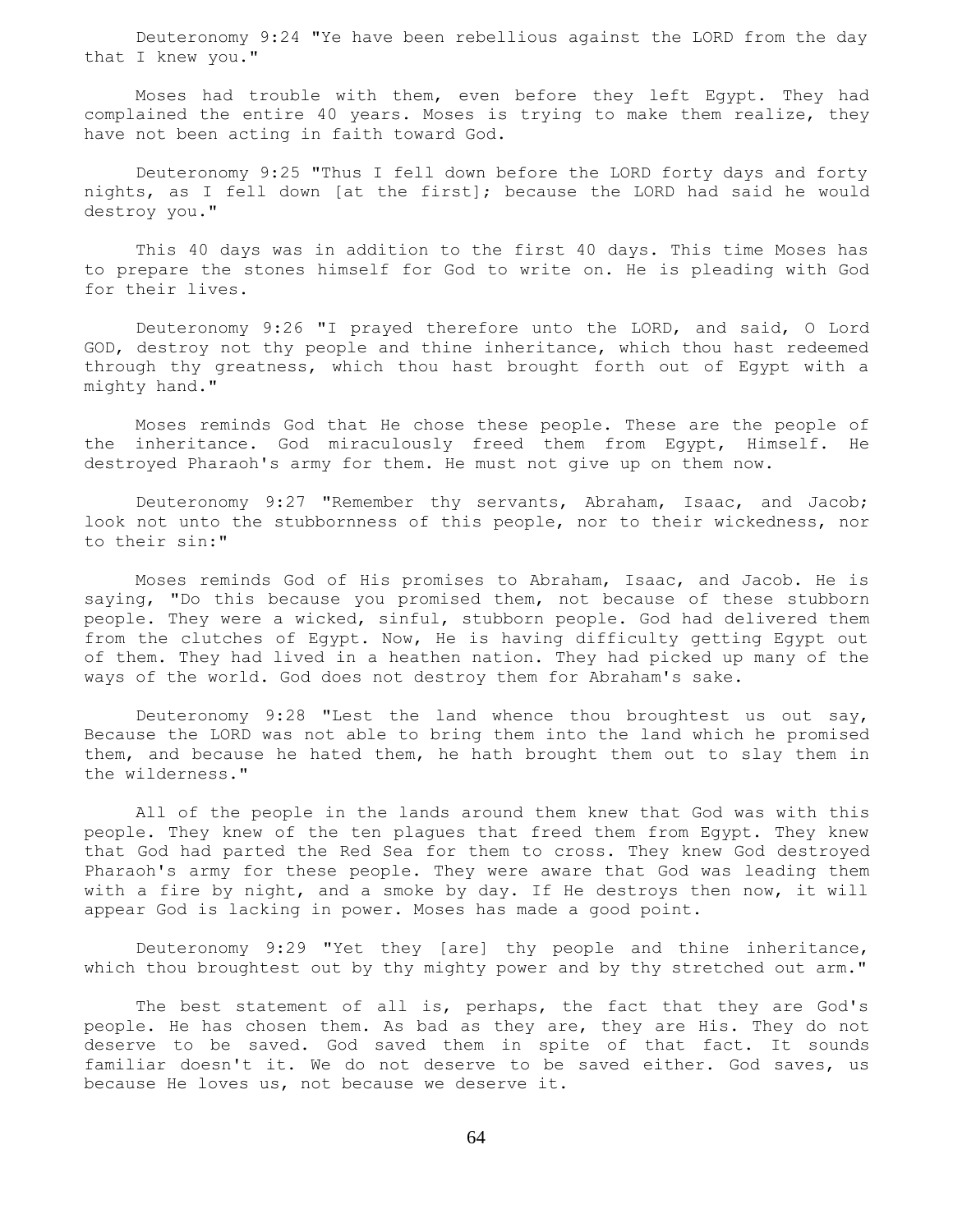Deuteronomy 11 Questions

1. What does "this day", in verse 1, mean? 2. What kind of people will Israel face? 3. Why is God moving these people out for Israel? 4. Their cities were said to be fenced up to \_\_\_\_\_\_\_\_. 5. These people were tall like the 6. Instead of saying "Who can stand before the sons of Anak" they should say what? 7. How will God destroy their enemies? 8. Quote Psalms chapter 140 verse 7. 9. Quote Isaiah chapter 12 verse 2. 10. It is not the righteousness of Israel, but the \_\_\_\_\_\_\_\_\_\_ of their enemies that causes God to drive them out. 11. Who had God given His Word to about this land? 12. Abraham was counted righteous, because of his 13. What had caused the Israelite fathers not to go into the promised land? 14. What does "stiffnecked" mean? 15. God is keeping His promise to 16. What terrible thing had they done at Horeb? 17. Why were they without excuse? 18. The LORD would have destroyed them all, had not \_\_\_\_\_\_\_\_ begged for their lives. 19. How long did Moses fast on the mountain? 20. How were the tables of stone written? 21. Why did God tell Moses to get down quickly to the people? 22. What did God want to do, when He saw the golden calf? 23. What did Moses find, when he came down the mount? 24. What reaction did Moses have? 25. Where did Moses go then? 26. The LORD spared the people, because of Moses' for them. 27. How did God feel toward Aaron? 28. Why did He not kill Aaron? 29. Quote Exodus chapter 32 verse 20. 30. What had happened at Taberah? 31. What had happened at Massah? 32. What had happened at Kibroth-hattaavah? 33. What had they done wrong at Kadesh-barnea? 34. Who were the only two spies, who came back with a good report? 35. When had Moses started having trouble with the people of Israel? 36. What was different about the ten commandments on the tables of stone, the second time Moses got them? 37. Who did Moses tell God to remember? 38. What would the nations around think, if God killed the Israelites? 39. Who do these people really belong to? 40. How are we, Christians, like the Israelites?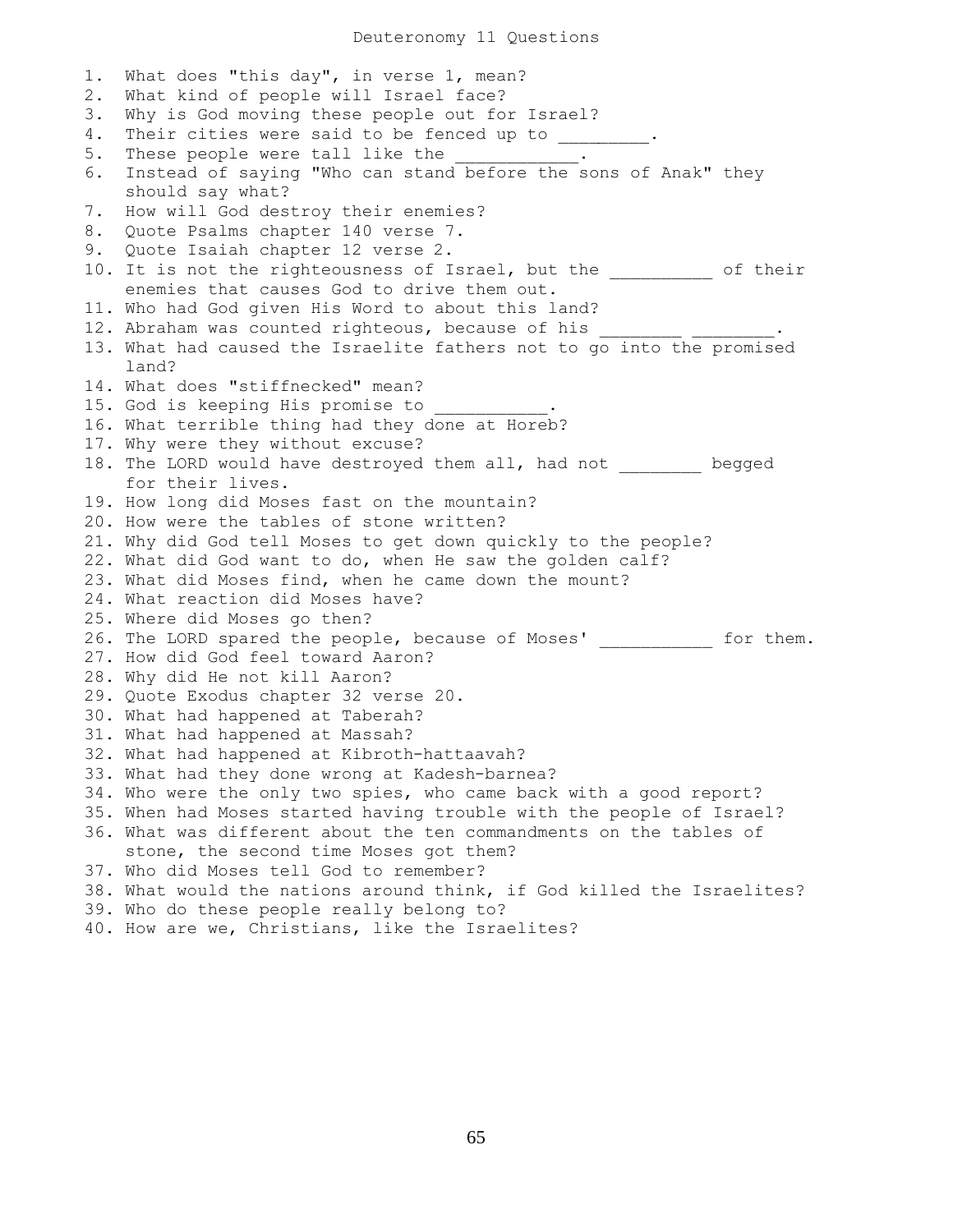We will begin this lesson in Deuteronomy 10:1 "At that time the LORD said unto me, Hew thee two tables of stone like unto the first, and come up unto me into the mount, and make thee an ark of wood."

 Notice, in this, that Moses hews the second set of stones. God prepared them the first time. These stones were to be housed in the ark of the covenant. The plans for the ark were given Moses on the mount. The ark was built, and put into the tabernacle in the wilderness at a later time. The ark was to be made of shittim wood and overlayed with gold.

 Deuteronomy 10:2 "And I will write on the tables the words that were in the first tables which thou brakest, and thou shalt put them in the ark."

 We read in a previous lesson, that the finger of God wrote on the tables of stone. It will be the responsibility of Moses to care for the tables of stone, until the tabernacle is built, and they are placed in the ark in the holy of holies.

 Deuteronomy 10:3 "And I made an ark [of] shittim wood, and hewed two tables of stone like unto the first, and went up into the mount, having the two tables in mine hand."

 Moses hewing the stones, instead of God, shows that there must be some effort on man's part to renew the covenant with God. Perhaps, there was a short period of time between the time Moses came down with the first tables, and the time he re-enters the mount with the tables for God to write on the second time. Chapter 25 in Exodus reveals a more detailed explanation of this.

 Deuteronomy 10:4 "And he wrote on the tables, according to the first writing, the ten commandments, which the LORD spake unto you in the mount out of the midst of the fire in the day of the assembly: and the LORD gave them unto me."

 You can find the ten commandments in Exodus chapter 20. Their first knowledge of the ten commandments was when God spoke them aloud to the whole camp. Moses went to the mount two separate times, and received two different sets of the same commandments.

 Deuteronomy 10:5 "And I turned myself and came down from the mount, and put the tables in the ark which I had made; and there they be, as the LORD commanded me."

 The tables were actually put into the ark, after the tabernacle had been dedicated to the LORD. Moses kept the commandments, until that time. In a summary, such as this, sometimes one sentence covers a period of time.

 Deuteronomy 10:6 "And the children of Israel took their journey from Beeroth of the children of Jaakan to Mosera: there Aaron died, and there he was buried; and Eleazar his son ministered in the priest's office in his stead."

66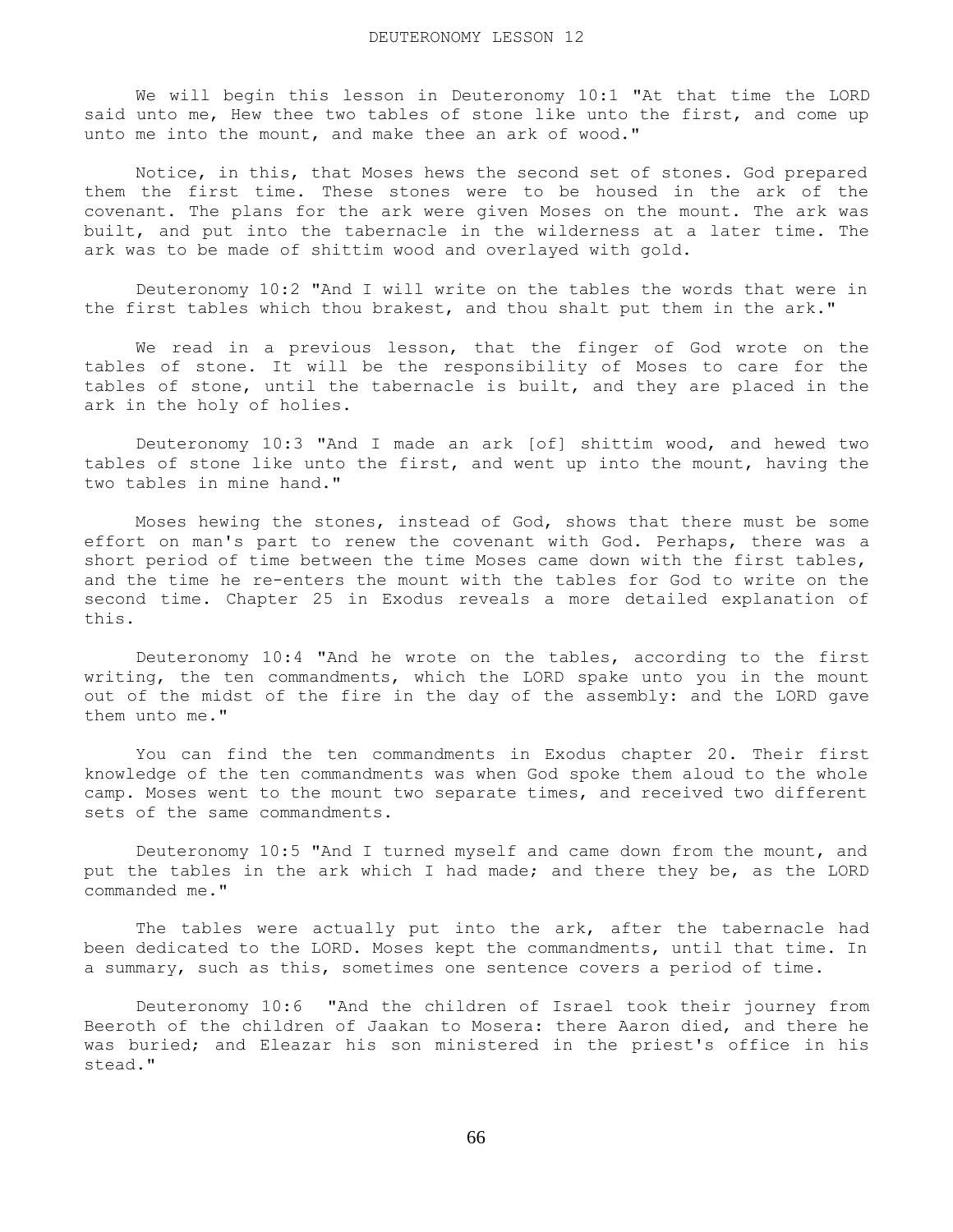We see that this has jumped many years forward. God forgave Aaron and the congregation of Israel, for their worship of the golden calf. In the verse above, we see that God continued the office of high priest in the son of Aaron, Eleazar.

 Deuteronomy 10:7 "From thence they journeyed unto Gudgodah; and from Gudgodah to Jotbath, a land of rivers of waters."

 Gudgodah was associated with the cave of Gilead. Jotbath seemed to be a place, where the water was plentiful in streams. Water had been a major problem with the Israelites on their desert journey. Neither of the places here are well known. They were, probably, mentioned by Moses, because of the abundance of water there.

 Deuteronomy 10:8 "At that time the LORD separated the tribe of Levi, to bear the ark of the covenant of the LORD, to stand before the LORD to minister unto him, and to bless in his name, unto this day."

 This happened back where God had restored the covenant with the two new tables of stone. At the building of the tabernacle in the wilderness, God appointed the Levites for work with the holy things. The tribe of Levi actually substituted for the firstborn of each family. The Levitical tribe was to keep this separated condition, even after they came into the land of promise.

 Deuteronomy 10:9 "Wherefore Levi hath no part nor inheritance with his brethren; the LORD [is] his inheritance, according as the LORD thy God promised him."

 In the separation of the land of promise, the tribe of Levi did not inherit. They belonged to the LORD. They were to live of the gifts of the altar. The tribe of Joseph got two portions instead of one, and Levi was removed from the land portions. Levites lived and worked in the service of the LORD. They received cities for their families to live in. Numbers 18:24 "But the tithes of the children of Israel, which they offer [as] an heave offering unto the LORD, I have given to the Levites to inherit: therefore I have said unto them, Among the children of Israel they shall have no inheritance."

 Deuteronomy 10:10 "And I stayed in the mount, according to the first time, forty days and forty nights; and the LORD hearkened unto me at that time also, [and] the LORD would not destroy thee."

 This reverts back to Moses' second trip up the mount for the second set of the tables of the ten commandments. This is summing up the results of God forgiving them for their transgression.

 Deuteronomy 10:11 "And the LORD said unto me, Arise, take [thy] journey before the people, that they may go in and possess the land, which I sware unto their fathers to give unto them."

 This is not looking back. Moses is told of God, for the children of Israel to go in and possess the land, that their father's should have gone in and taken.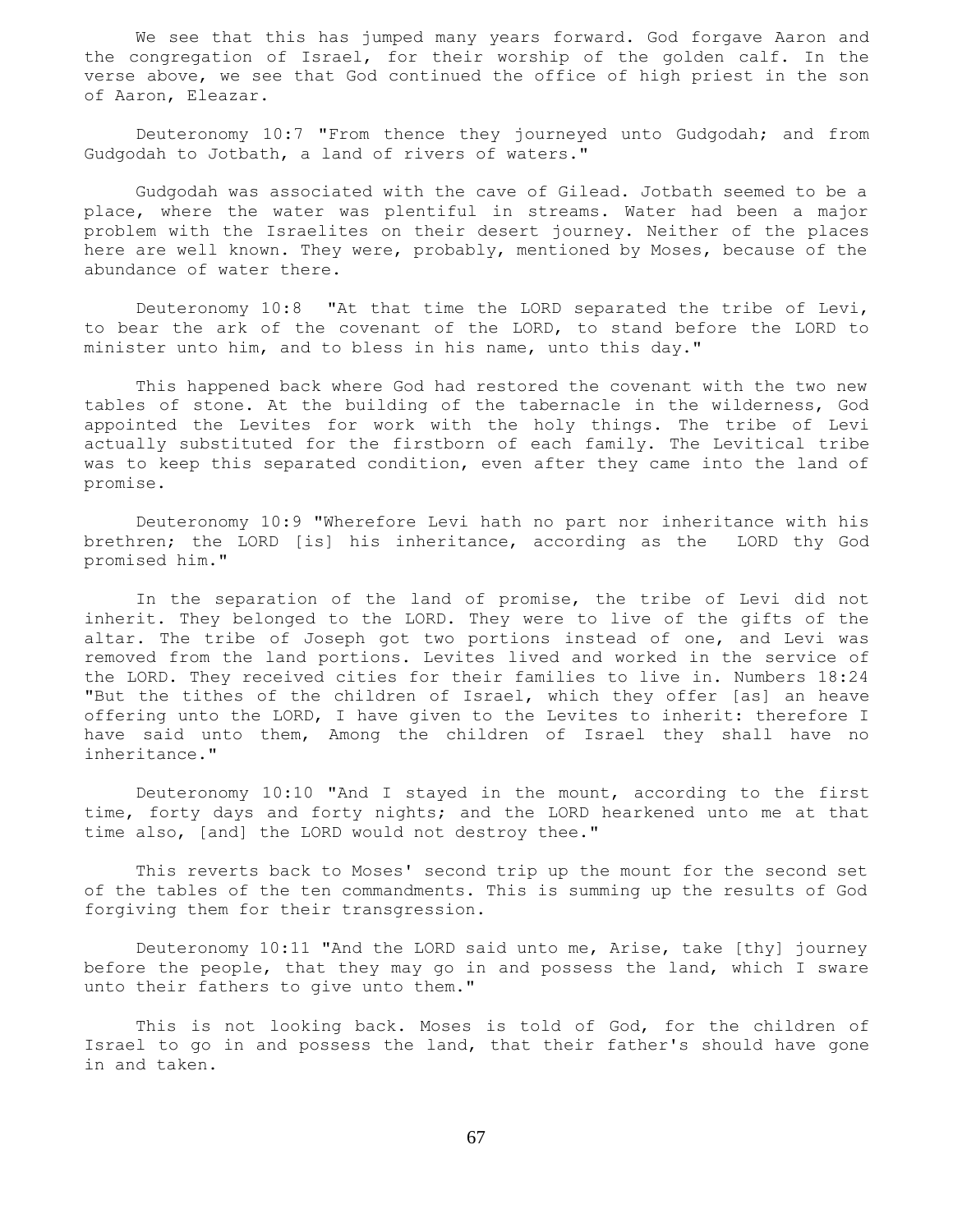Deuteronomy 10:12 "And now, Israel, what doth the LORD thy God require of thee, but to fear the LORD thy God, to walk in all his ways, and to love him, and to serve the LORD thy God with all thy heart and with all thy soul,"

 To retain all that God has given them, requires them to fear the LORD enough that they will obey Him and walk in His ways. He must be first in their hearts, souls, and minds. Jesus says it best in the following Scripture. John 14:15 "If ye love me, keep my commandments."

 Deuteronomy 10:13 "To keep the commandments of the LORD, and his statutes, which I command thee this day for thy good?"

 The commandments and the statutes of God are for the benefit of man. The blessings of God upon them, depend entirely upon them keeping God's commandments.

 Deuteronomy 10:14 "Behold, the heaven and the heaven of heavens [is] the LORD'S thy God, the earth [also], with all that therein [is]."

 This is saying, it is not just the earth that belongs to God, but all of the universe, as well. Everything, and everyone in the universe, belong to God. It is amazing to Moses that God would have chosen Israel to be His, out of all the peoples of the world. I Corinthians 10:26 "For the earth [is] the Lord's, and the fullness thereof."

 Deuteronomy 10:15 "Only the LORD had a delight in thy fathers to love them, and he chose their seed after them, [even] you above all people, as [it is] this day."

 This is actually speaking of Abraham, who greatly pleased God. The blessings that came to this family, were because of God's love for Abraham. Israel was honored above all nations with God's great love for them. They had nothing to give God in return, but their love. Even the long stay in Egypt was a conditioning of these people to receive the blessings of God.

 Deuteronomy 10:16 "Circumcise therefore the foreskin of your heart, and be no more stiffnecked."

 The circumcision was an outward sign of the keeping of the covenant agreement. Moses is explaining to them here, that the cutting away of the worldliness from their hearts was the true circumcision. The condition of the heart is more important to God than the condition of their flesh. We, Christians, must realize that Christianity is a relationship with Christ, and not a form of religion.

 Deuteronomy 10:17 "For the LORD your God [is] God of gods, and Lord of lords, a great God, a mighty, and a terrible, which regardeth not persons, nor taketh reward:"

 The nations around them worship false gods. The True God is the only God. He proved that over and over. One of the purposes of the ten plagues on Egypt, was to defame the false gods of Egypt. God showed His supreme power over nature, when He parted the Red Sea at His command. He showed His power over all provisions, when He caused water to flow from the Rock. He needs nothing at all. He wants our love and respect.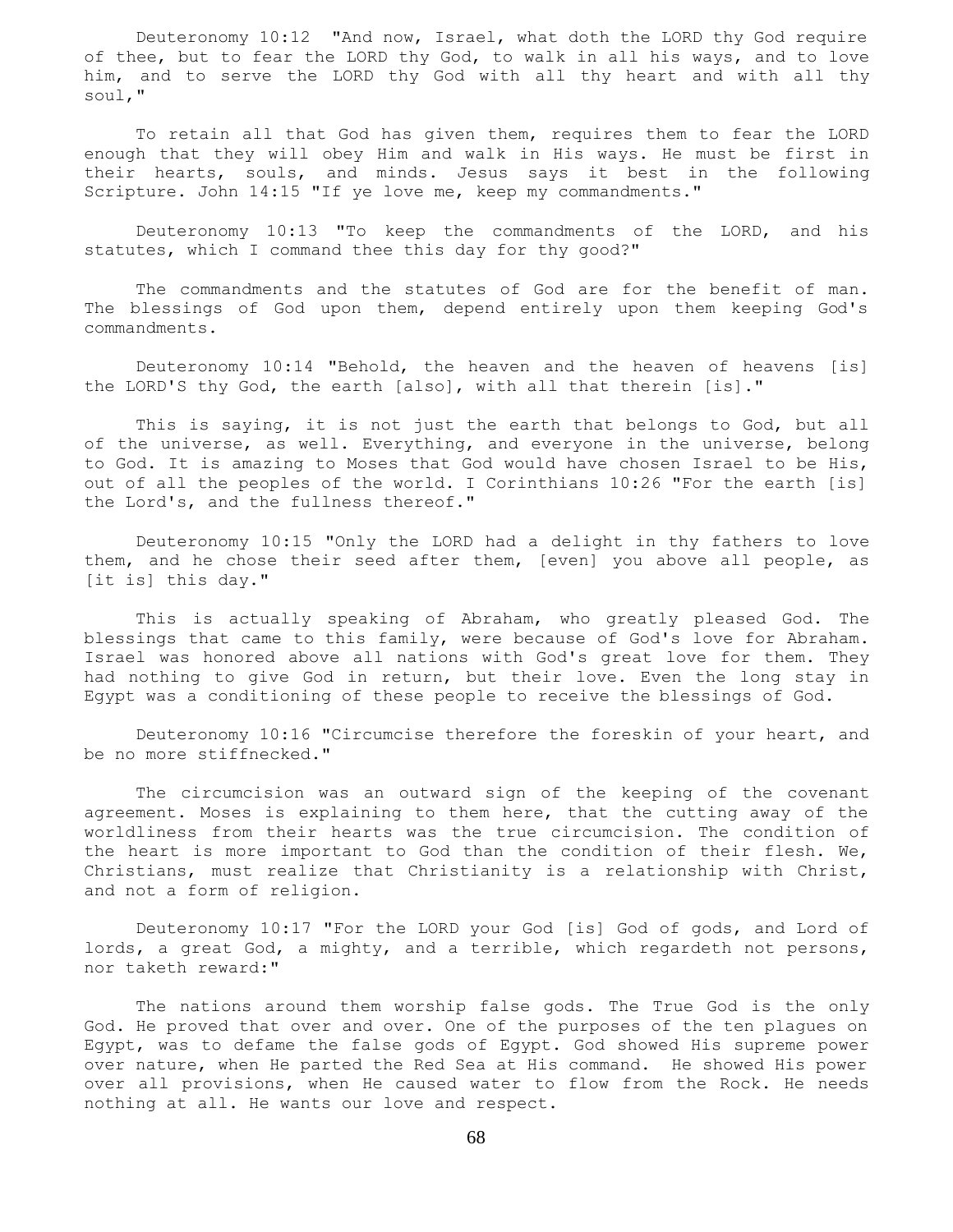Deuteronomy 10:18 "He doth execute the judgment of the fatherless and widow, and loveth the stranger, in giving him food and raiment."

 He is the Provider of those who trust Him. God cares for those who are unable to care for themselves. He is Father to the fatherless, and takes up the gap for the widow, as well. He provides food for those who are His, even if He has to rain it down from heaven. He provides their robe of righteousness to all who believe.

 Deuteronomy 10:19 "Love ye therefore the stranger: for ye were strangers in the land of Egypt."

 If a person has experienced the same problem as another person, he can relate to him better. They were strangers. They should love the stranger, because they understand him.

 Deuteronomy 10:20 "Thou shalt fear the LORD thy God; him shalt thou serve, and to him shalt thou cleave, and swear by his name."

 The greatest fear these Israelites had known, was at the mount when the LORD spoke from the fire to them. The fear, this is speaking of, is a reverence and an awe of someone so great. A person must choose who they will serve in this life. You cannot serve God and man. Joshua 24:15 "And if it seem evil unto you to serve the LORD, choose you this day whom ye will serve; whether the gods which your fathers served that [were] on the other side of the flood, or the gods of the Amorites, in whose land ye dwell: but as for me and my house, we will serve the LORD." There is a time when every person must make this decision. Acts 4:12 "Neither is there salvation in any other: for there is none other name under heaven given among men, whereby we must be saved." The decision of these Israelites is the same as you and I must make. Who do I fear enough to worship? Do I love Him enough to serve Him? Will I remain faithful to Him? Is His name the name I swear by, because there is no greater?

 Deuteronomy 10:21 "He [is] thy praise, and he [is] thy God, that hath done for thee these great and terrible things, which thine eyes have seen."

 The LORD, He is God. He is the only One to praise. They have seen miracles beyond the capacity of mankind. He had given them all the room in the world to praise Him. Jeremiah 33:11 "The voice of joy, and the voice of gladness, the voice of the bridegroom, and the voice of the bride, the voice of them that shall say, Praise the LORD of hosts: for the LORD [is] good; for his mercy [endureth] for ever: [and] of them that shall bring the sacrifice of praise into the house of the LORD. For I will cause to return the captivity of the land, as at the first, saith the LORD." The only thing we have to offer God, for all the wonderful provisions He has made for us, is our love, our obedience, and our praise. Hebrews 13:15 "By him therefore let us offer the sacrifice of praise to God continually, that is, the fruit of [our] lips giving thanks to his name."

 Deuteronomy 10:22 "Thy fathers went down into Egypt with threescore and ten persons; and now the LORD thy God hath made thee as the stars of heaven for multitude."

 When the brothers of Joseph found him in Egypt, they brought Jacob and his family into Egypt. Jacob brought 70 people into Egypt and his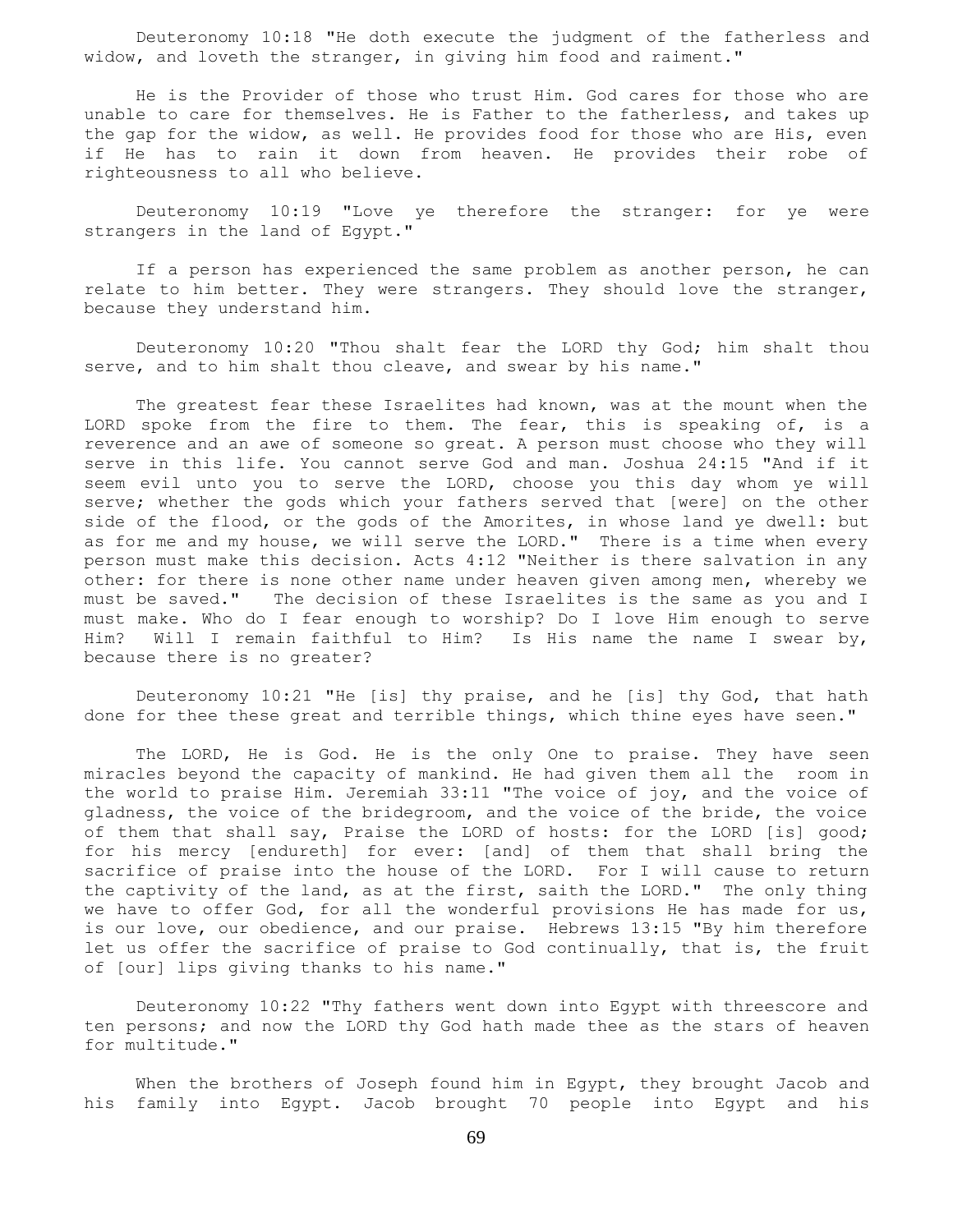descendents came out just over 400 years later with close to 3,000,000 people. God had fulfilled His promise to Abraham, to make his descendents as the stars of heaven for multitude. Genesis 15:5 "And he brought him forth abroad, and said, Look now toward heaven, and tell the stars, if thou be able to number them: and he said unto him, So shall thy seed be."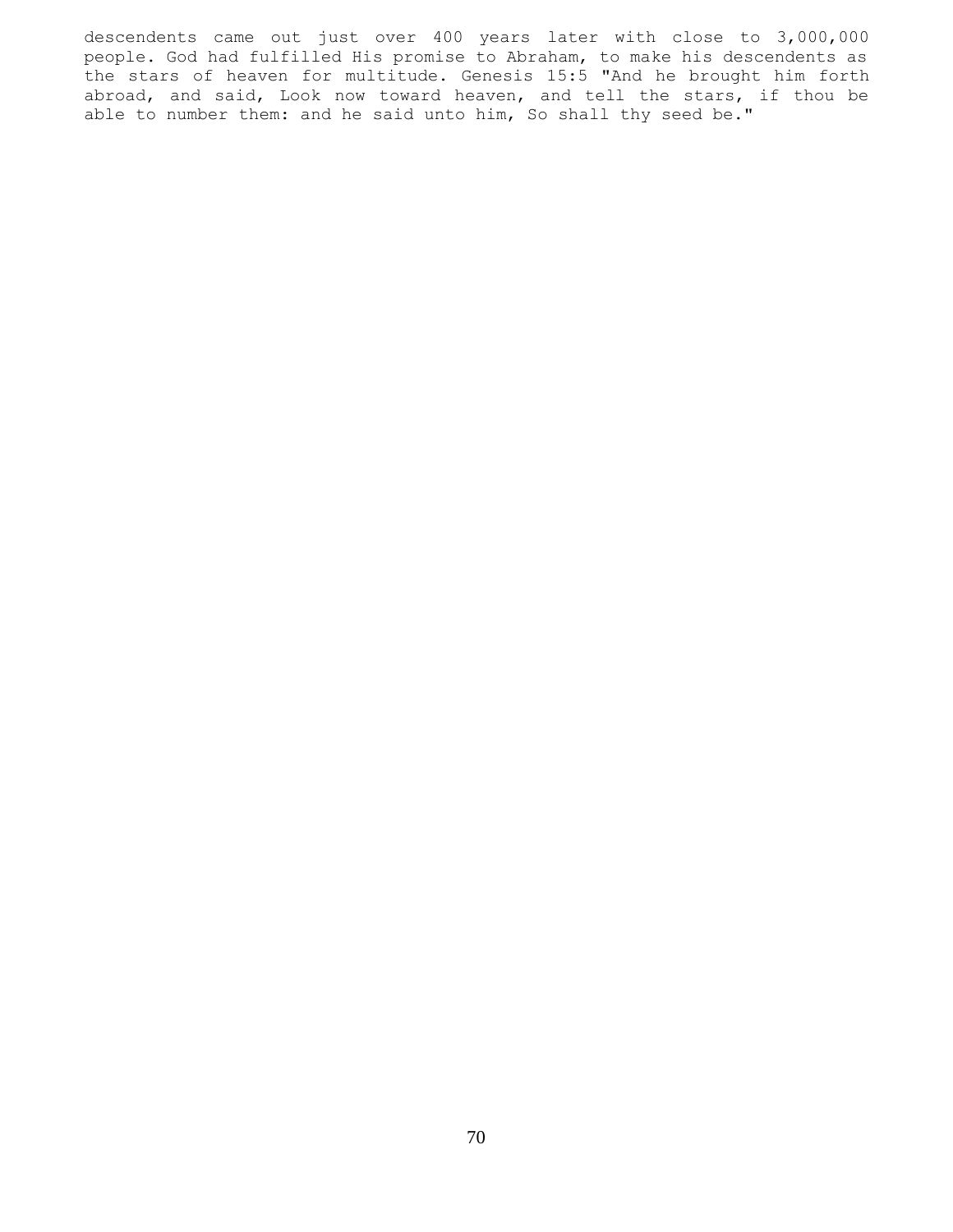1. Who must prepare the two tables of stone this time? 2. When was the ark built? 3. What was the ark made of? 4. What will go on the tables? 5. What wrote on the tables of stone? 6. What is shown by Moses hewing these stones, instead of God? 7. Where can we read more details on this subject? 8. Where had God first given the ten commandments to these people? 9. Where, in Exodus, is there a list of the ten commandments? 10. Where would the tables be stored? 11. Where did Aaron die? 12. Who ministered in Aaron's place? 13. Gudgodah was associated with what? 14. What was the tribe of Levi separated out to do? 15. Who was the tribe of Levi a substitute for? 16. Why did the tribe of Levi not inherit land? 17. Quote Numbers chapter 18 verse 24. 18. How long did Moses stay on the mountain the second time? 19. Why was God willing to still give them the promised land? 20. What does the LORD require of Israel? 21. Quote John chapter 14 verse 15. 22. The commandments are for whose benefit? 23. Quote Deuteronomy chapter 10 verse 14. 24. For the earth is the 25. What was the long stay in Egypt for? 26. They were to circumcise their 27. Christianity is a with Christ. 28. What was one of the purposes of the ten plagues in Egypt? 29. When did God show His supreme power over nature? 30. Why should they love the stranger? 31. Quote Joshua chapter 24 verse 15. 32. Quote Acts chapter 4 verse 12. 33. What is the sacrifice we can offer to God?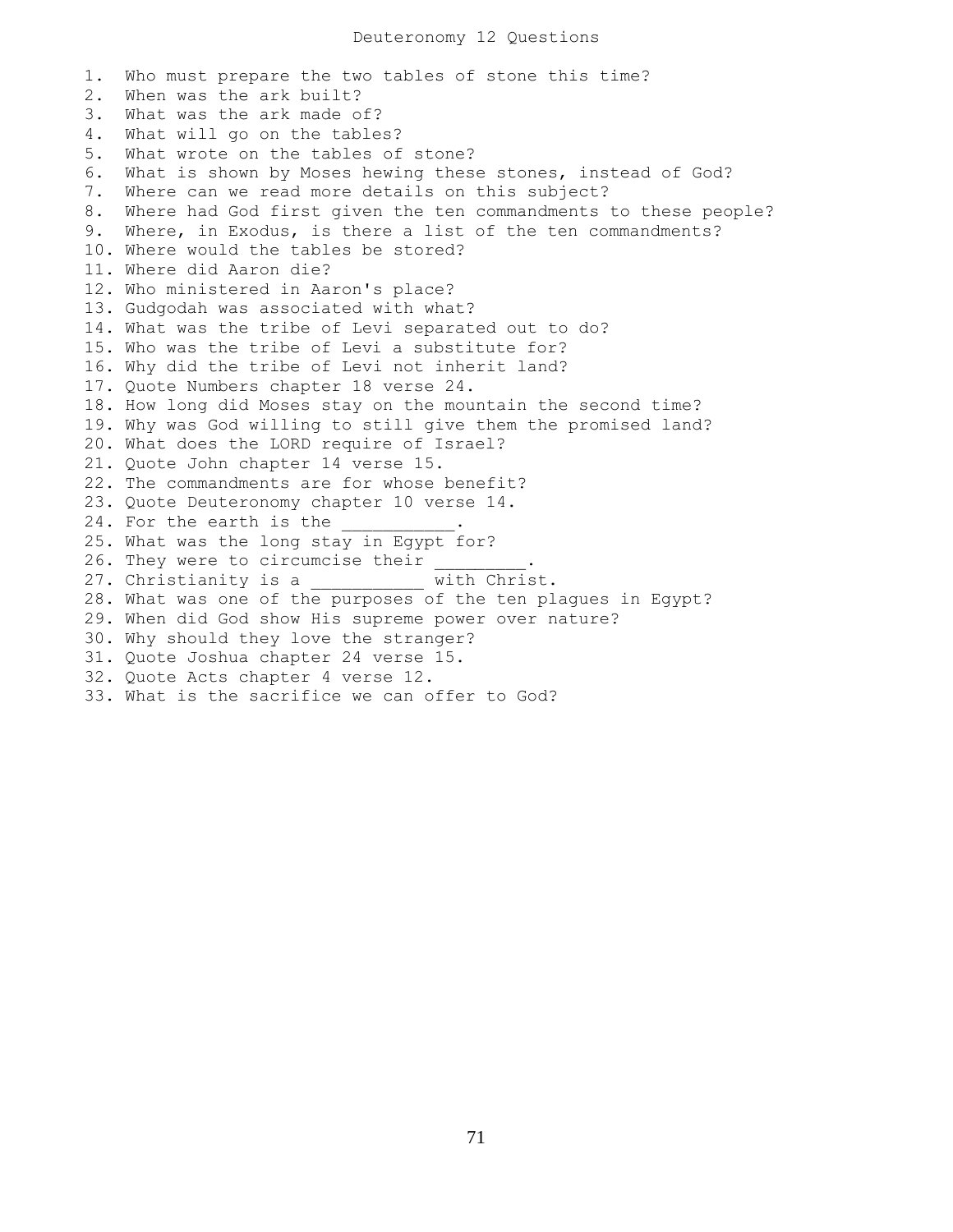We will begin this lesson in Deuteronomy 11:1 "Therefore thou shalt love the LORD thy God, and keep his charge, and his statutes, and his judgments, and his commandments, alway."

 This is very similar to the last lesson. Perhaps, Moses is repeating this to drive home the lesson of how important it is to obey the LORD. They must first know who the LORD is, before they completely turn their will over to the will of the LORD. It is their love for the LORD that will cause them to keep His statutes, judgements, and commandments.

 Deuteronomy 11:2 "And know ye this day: for [I speak] not with your children which have not known, and which have not seen the chastisement of the LORD your God, his greatness, his mighty hand, and his stretched out arm,"

 On this 40 year journey through the wilderness, the LORD had revealed to them His love and His care for them, but He had, also, been teaching them the importance of being faithful to Him. He had shown them His great power, His greatness, and the works of His mighty Right Hand continuously. Even the chastisement of them had been for their learning process. Just as a mother spanks a child to teach it not to run in the road, the Lord taught them what they were not to do. The law taught them the things to observe. The chastisement taught them what they were not to do.

 Deuteronomy 11:3 "And his miracles, and his acts, which he did in the midst of Egypt unto Pharaoh the king of Egypt, and unto all his land;"

 Some of the people had been born on the way to the promised land. They were not in Egypt when God turned the water to blood, or when He sent the plague of frogs, or when darkness filled the land. Moses is repeating these miracles several times, and reminding them of these things. The first few plagues that the LORD sent affected all of Egypt. It even affected the Israelites. The last few plagues had no affect on Israel. They just affected the Egyptians. The last one, of course, killed all the firstborn of Egypt. All of these things were for the benefit of the Israelites.

 Deuteronomy 11:4 "And what he did unto the army of Egypt, unto their horses, and to their chariots; how he made the water of the Red sea to overflow them as they pursued after you, and [how] the LORD hath destroyed them unto this day;"

 In the last few lessons, we have spoken of the LORD opening the Red Sea for the Israelites to walk over on dry land. This is speaking of the destruction of the Egyptian army, their chariots, and their horses, when the LORD let the water come back into the Red Sea and drown them. God had held off the army of the Pharaoh, until all Israel was passed over. When God removed His fire, and allowed the Egyptians to pursue Israel into the Sea, He let the water go, and it drowned all of them.

 Deuteronomy 11:5 "And what he did unto you in the wilderness, until ye came into this place;"

72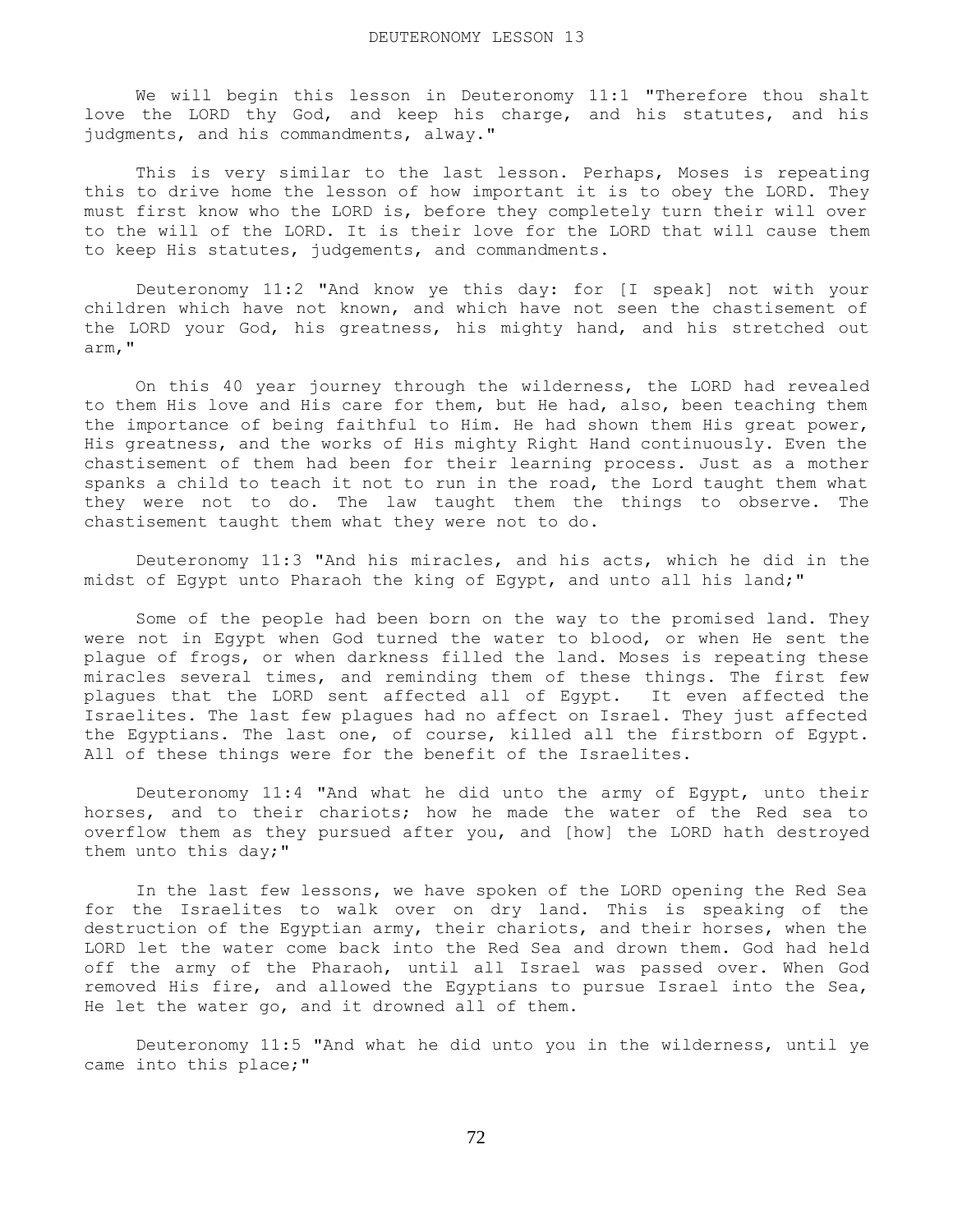The manna that fed them, the water from the Rock that they drank, and all of the other miraculous happenings must be remembered. He even killed some of the people in the wilderness, when they disobeyed Him, and turned to false gods.

 Deuteronomy 11:6 "And what he did unto Dathan and Abiram, the sons of Eliab, the son of Reuben: how the earth opened her mouth, and swallowed them up, and their households, and their tents, and all the substance that [was] in their possession, in the midst of all Israel:"

 They had led an uprising against Moses, Aaron, and the LORD. God was swift in punishing them. They, and all they possessed were swallowed into the pit. This was their families, their tents, and all else they possessed.

 Deuteronomy 11:7 "But your eyes have seen all the great acts of the LORD which he did."

 God has not kept these things secret from His people. He showed them who He is, and what He is capable of doing in all of this. They should fear and obey Him.

 Deuteronomy 11:8 "Therefore shall ye keep all the commandments which I command you this day, that ye may be strong, and go in and possess the land, whither ye go to possess it;"

 Moses has given them a very good reason why they must do this. If they are to go in and possess the land, they must have the power of God within. God will cause them to be victorious, if they love and obey Him.

 Deuteronomy 11:9 "And that ye may prolong [your] days in the land, which the LORD sware unto your fathers to give unto them and to their seed, a land that floweth with milk and honey."

 The land will continue to be theirs, as long as they are faithful to God. The LORD will fulfill His promise to their fathers, when they receive the land. To keep the land will be their responsibility. The land will be theirs, as long as they fear and obey the LORD.

 Deuteronomy 11:10 "For the land, whither thou goest in to possess it, [is] not as the land of Egypt, from whence ye came out, where thou sowedst thy seed, and wateredst [it] with thy foot, as a garden of herbs:"

 In Egypt, the only production of a crop they had was from their own efforts. This land is a gift to them from God. The crops are abundant, because of the blessings of God upon them.

 Deuteronomy 11:11 "But the land, whither ye go to possess it, [is] a land of hills and valleys, [and] drinketh water of the rain of heaven:"

 Egypt was a desert land that had to be artificially watered. The land of promise is a land that God, Himself, waters. It is a green fertile land. The flatlands of the desert had grudgingly grown anything. This land is made up of hills and valleys.

73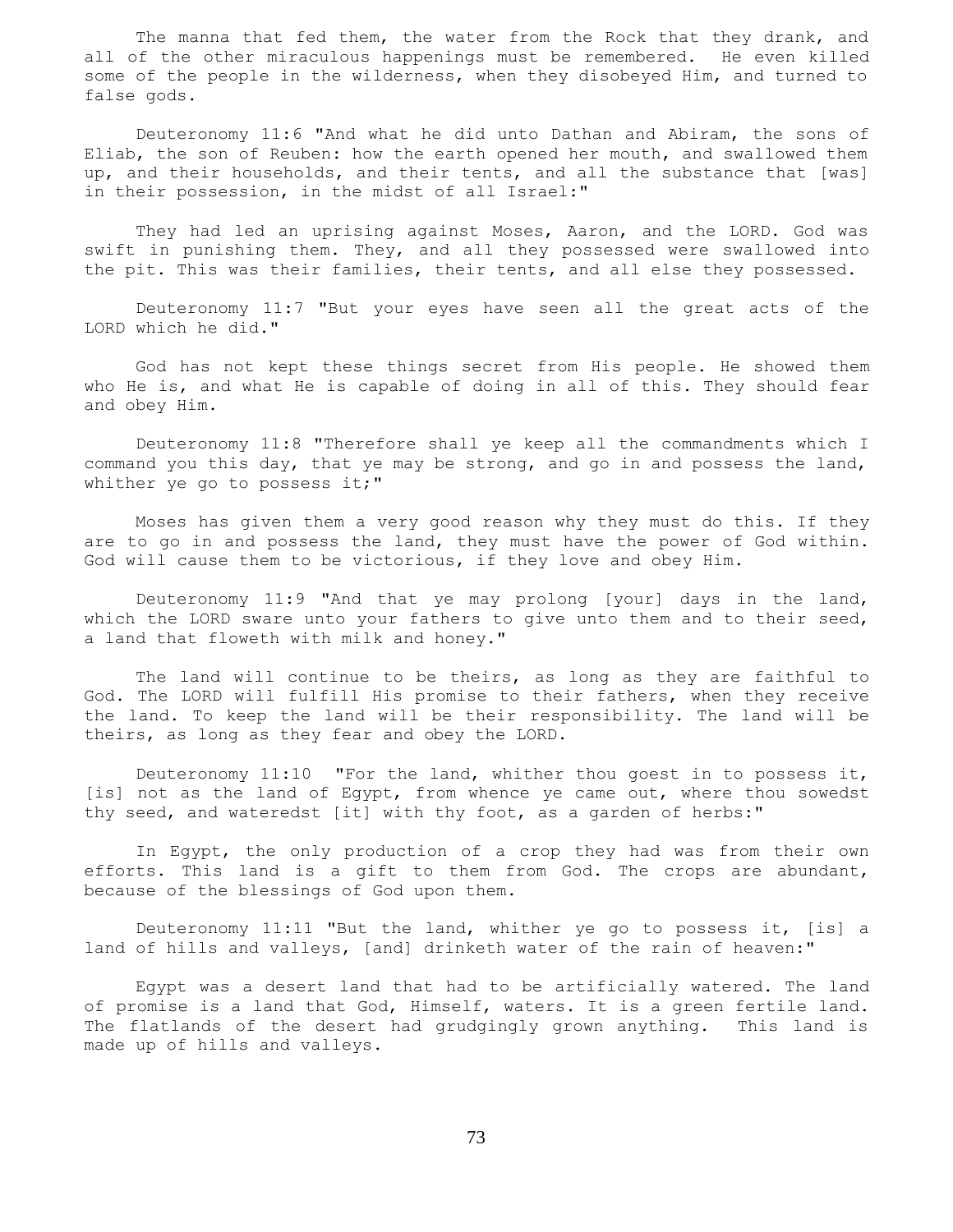Deuteronomy 11:12 "A land which the LORD thy God careth for: the eyes of the LORD thy God [are] always upon it, from the beginning of the year even unto the end of the year."

 This speaks of the special care of God for this land. God actually dwelled in this land, in the temple in Jerusalem. It is a place He has chosen above all the other lands of the world. It is called the Holy Land, because of the presence of God, here. In the Bible, everything is measured from Jerusalem {the city of God}. This land is always in the view of God.

 Deuteronomy 11:13 "And it shall come to pass, if ye shall hearken diligently unto my commandments which I command you this day, to love the LORD your God, and to serve him with all your heart and with all your soul,"

 The condition of God's covenant with them, is they must hearken diligently unto His commandments. They must love the LORD more than anything or anyone else, and serve Him from a pure heart.

 Deuteronomy 11:14 "That I will give [you] the rain of your land in his due season, the first rain and the latter rain, that thou mayest gather in thy corn, and thy wine, and thine oil."

 This is the promise from God. God controls all the elements. He controls the rain. He can send it to whom He wants to, as often as He wants to. The rain is under the command of the LORD. Rain and sunshine at the proper time bring abundant crops. There was an early harvest in the spring, and a later harvest in the fall. To have a really good year, both crops must produce. In other words, they can live, or die, because of the rain. The former and the later rain is, sometimes, speaking spiritually of the out pouring of the Spirit on man. There was a former rain at Pentecost, and there will be an end time pouring of the Spirit in abundance on all flesh.

 Deuteronomy 11:15 "And I will send grass in thy fields for thy cattle, that thou mayest eat and be full."

 God will bless them with plenty to eat, if they follow Him. The grass for the animals, in turn, feeds the people.

 Deuteronomy 11:16 "Take heed to yourselves, that your heart be not deceived, and ye turn aside, and serve other gods, and worship them;"

 They must determine in their hearts to stay faithful to their LORD. It is so easy to be deceived, if they just let themselves get the least bit slack. I Peter 1:13 "Wherefore gird up the loins of your mind, be sober, and hope to the end for the grace that is to be brought unto you at the revelation of Jesus Christ;" They must guard their hearts, as you would a tremendously valuable treasure. The LORD must remain uppermost in their hearts. False gods lead to destruction. It is easy to be deceived.

 Deuteronomy 11:17 "And [then] the LORD'S wrath be kindled against you, and he shut up the heaven, that there be no rain, and that the land yield not her fruit; and [lest] ye perish quickly from off the good land which the LORD giveth you."

 Those who are deceived and follow after false gods, find the LORD'S wrath upon them. The verse above, is the curse that comes, when they follow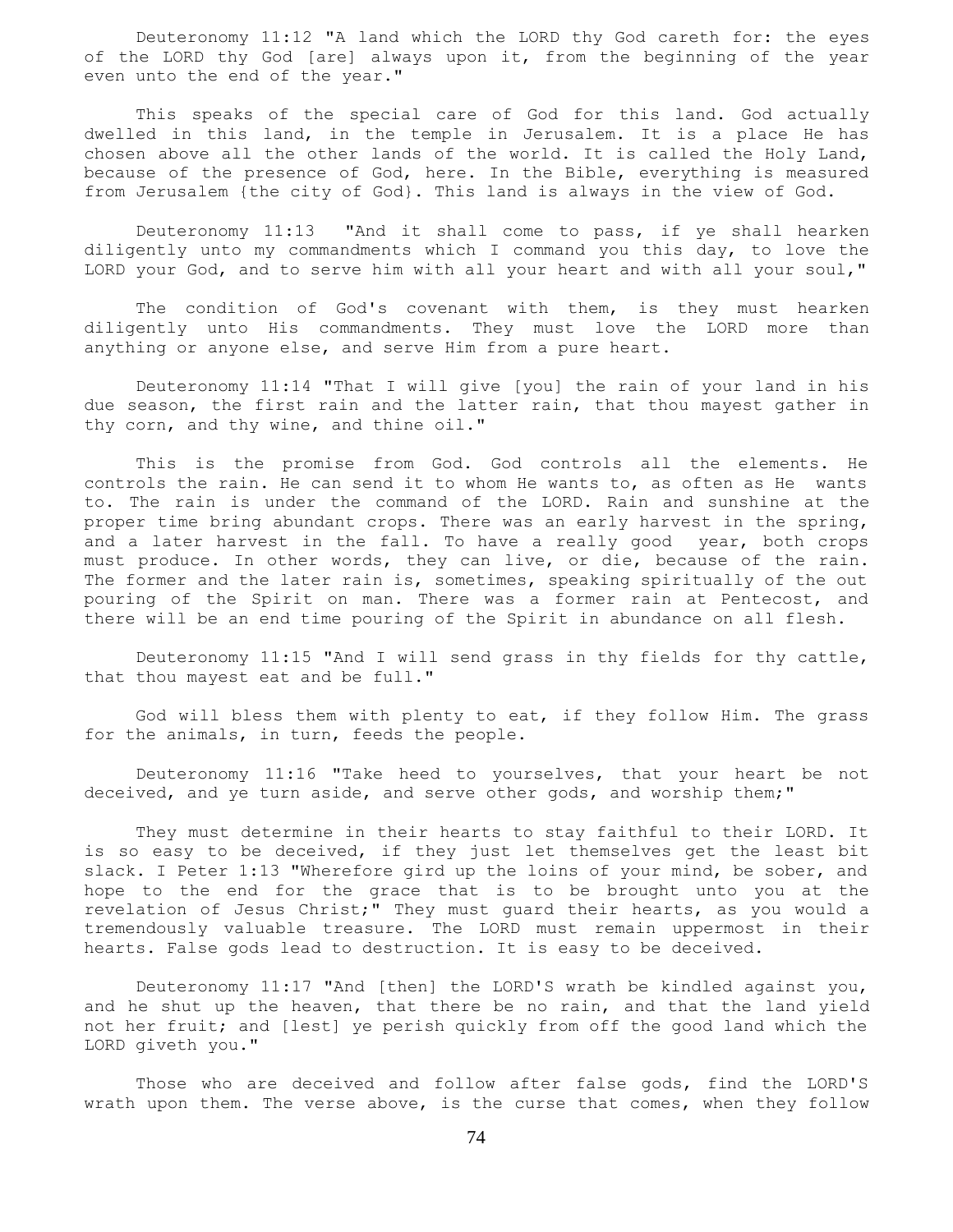false gods. The land will not produce for them, and the land will be taken away from them.

 Deuteronomy 11:18 "Therefore shall ye lay up these my words in your heart and in your soul, and bind them for a sign upon your hand, that they may be as frontlets between your eyes."

 This is just speaking of keeping God's Words ever before them. The Word of God keeps a person from being deceived. We must hide His Word in our hearts and minds to not be deceived. The Word of God {Bible} should be in our hand. We must never be far away from our Bible {God's Word}. It is the Word stamped into our hearts and minds that keeps us believing the right thing.

 Deuteronomy 11:19 "And ye shall teach them your children, speaking of them when thou sittest in thine house, and when thou walkest by the way, when thou liest down, and when thou risest up."

 All parents, not just these Israelites, should teach the Word of God to their children. God's Word should be the subject of our conversation. It should be read aloud to the family on a regular basis. Diligent study of God's Word will keep you in His will. We should not do this just for a few minutes of our day. It should be part of our being.

 Deuteronomy 11:20 "And thou shalt write them upon the door posts of thine house, and upon thy gates:"

The Word of God on the gates is a constant reminder of God, when they are going out or coming in.

 Deuteronomy 11:21 "That your days may be multiplied, and the days of your children, in the land which the LORD sware unto your fathers to give them, as the days of heaven upon the earth."

 This would bring about a peace that generally is only experienced in heaven. The blessings of God would be so great, that it would be like heaven here on the earth, if they did this.

 Deuteronomy 11:22 "For if ye shall diligently keep all these commandments which I command you, to do them, to love the LORD your God, to walk in all his ways, and to cleave unto him;" Deuteronomy 11:23 "Then will the LORD drive out all these nations from before you, and ye shall possess greater nations and mightier than yourselves."

 The word "diligently" speaks of them making a special effort upon their part to keep God's commandments, primarily because of the great love in their hearts for Him. To love Him so much that they want to please Him, brings them great rewards. God will drive out their enemies before them, and set them up instead. The nations living in this land now are powerful, but God will remove them for Israel. All He wants in return is their true love, and devotion, causing them to obey His commandments.

 Deuteronomy 11:24 "Every place whereon the soles of your feet shall tread shall be yours: from the wilderness and Lebanon, from the river, the river Euphrates, even unto the uttermost sea shall your coast be."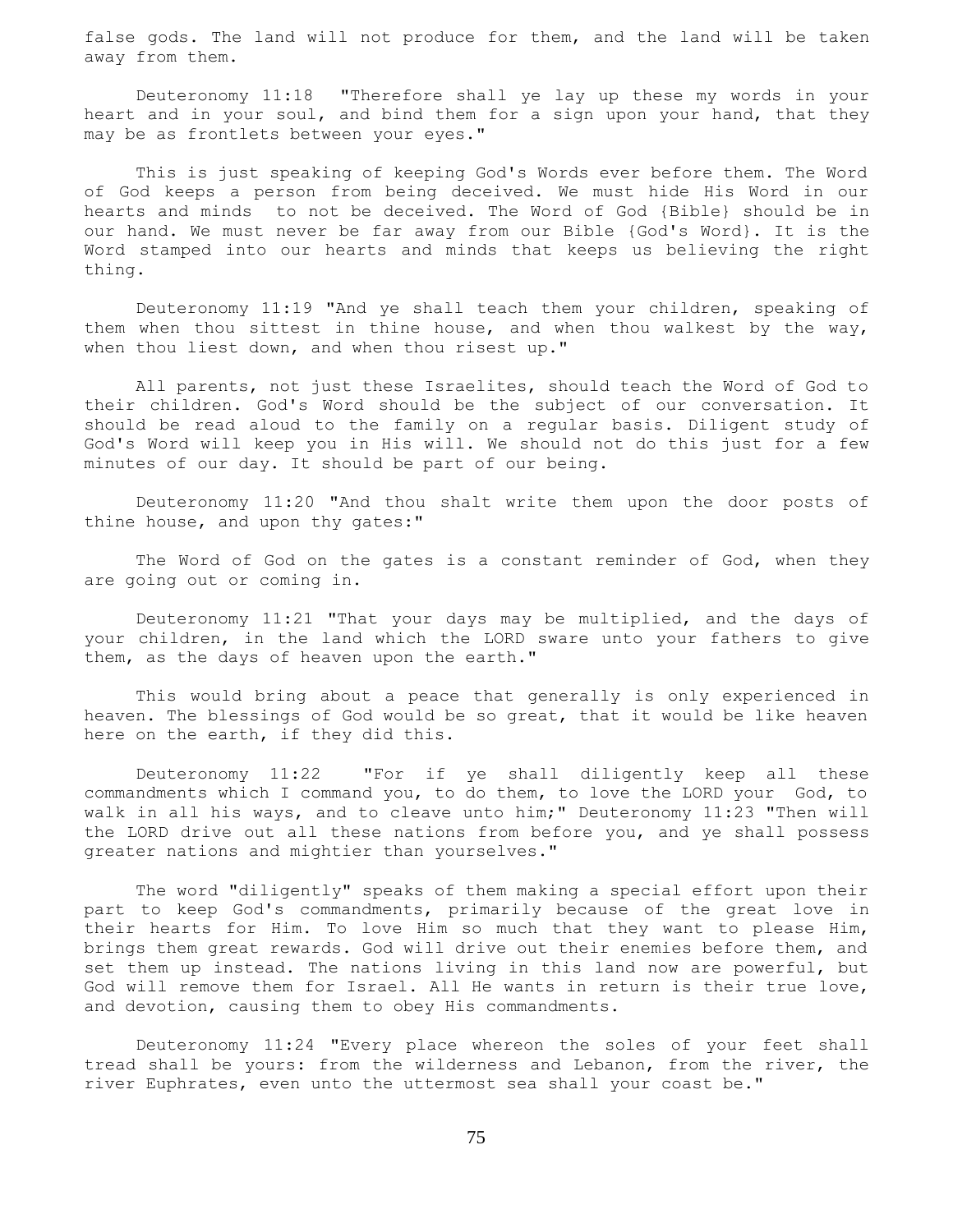These boundaries were set out in a previous lesson. We will not deal with that here. When they stand upon the land of promise {by faith}, it will be their possession. They must stand in faith to receive it.

 Deuteronomy 11:25 "There shall no man be able to stand before you: [for] the LORD your God shall lay the fear of you and the dread of you upon all the land that ye shall tread upon, as he hath said unto you."

We just read that their enemies had larger and better armies, than they did. Then, what makes them fear the Israelites? It is the God of the Israelites they fear. The enemy has seen and heard how God goes before them in battle. They are afraid of Israel's God.

 Deuteronomy 11:26 "Behold, I set before you this day a blessing and a curse;"

 They can take whichever they choose. God will not overrule their will. They must choose to follow Him and be blessed, or they will automatically have chosen the curse.

 Deuteronomy 11:27 "A blessing, if ye obey the commandments of the LORD your God, which I command you this day:"

 The blessing from the LORD can be theirs, but they must choose the blessings, by obeying His commandments.

 Deuteronomy 11:28 "And a curse, if ye will not obey the commandments of the LORD your God, but turn aside out of the way which I command you this day, to go after other gods, which ye have not known."

 To not obey, brings the curse. It is their own choice to make. False gods cannot help anyone. They are nothing. The only thing they can do, is bring a curse upon you from the True God.

 Deuteronomy 11:29 "And it shall come to pass, when the LORD thy God hath brought thee in unto the land whither thou goest to possess it, that thou shalt put the blessing upon mount Gerizim, and the curse upon mount Ebal."

 Mount Gerizim sits on one side of a valley, and mount Ebal sits on the other. Shechem was in the valley between them. Ebal was, probably, used as the mountain of the curse, because it had nothing growing on it. Gerizim was a fertile land with much growth. The two mountains symbolized life {Gerizim} and death {Ebal}. It is their choice to have life, or death.

 Deuteronomy 11:30 "[Are] they not on the other side Jordan, by the way where the sun goeth down, in the land of the Canaanites, which dwell in the champaign over against Gilgal, beside the plains of Moreh?"

 The promised land lay on the west side of the Jordan River. This is explaining that the sun comes up in the east. The land of Canaan was on the west side of the Jordan.

 Deuteronomy 11:31 "For ye shall pass over Jordan to go in to possess the land which the LORD your God giveth you, and ye shall possess it, and dwell therein."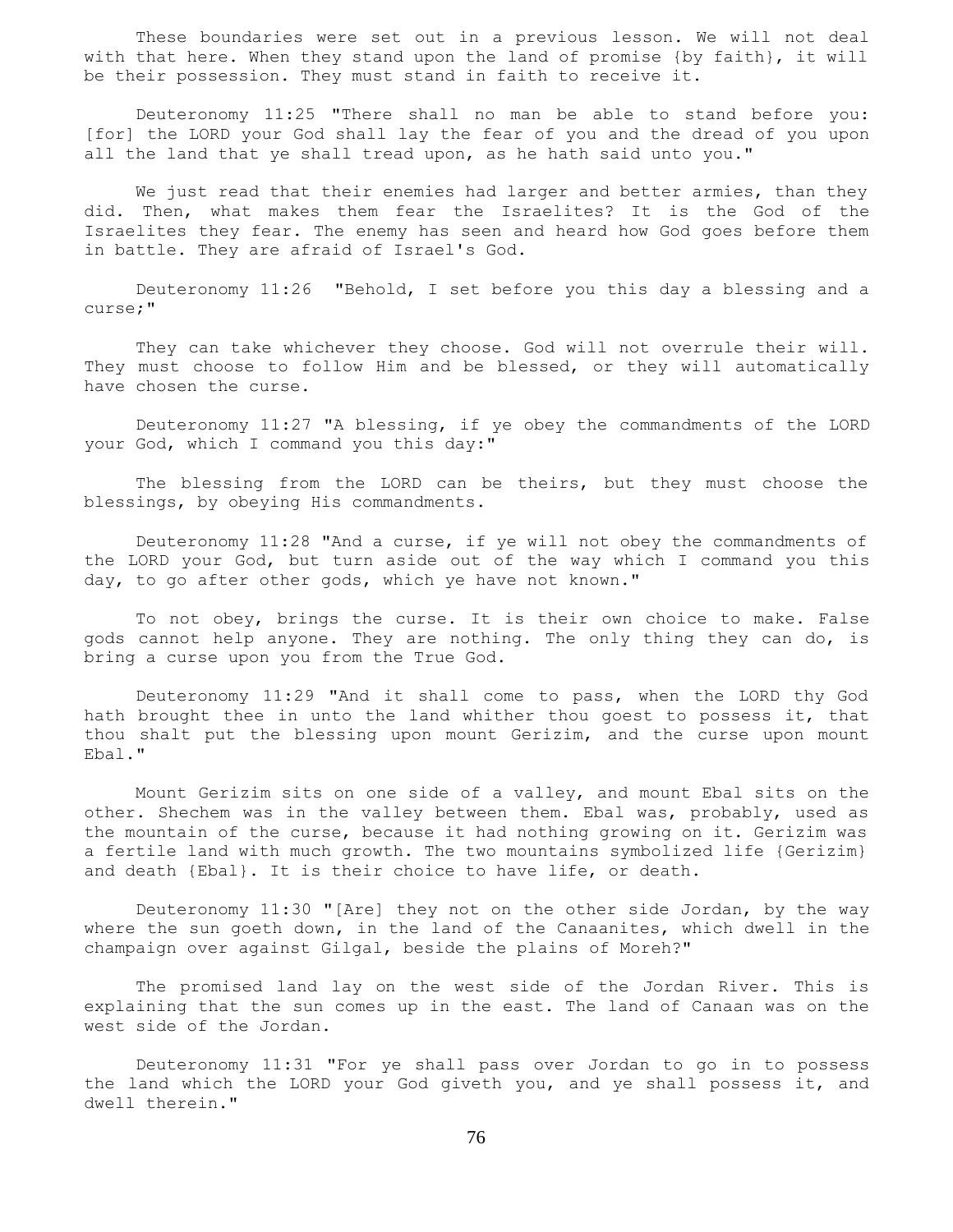We remember, the actual promised land will be inhabited of 9  $\frac{1}{2}$  of the tribes. Reuben, Gad, and the 1/2 tribe of Manasseh will possess land on the east of the Jordan. The promised land, itself, lies on the western side of the Jordan.

 Deuteronomy 11:32 "And ye shall observe to do all the statutes and judgments which I set before you this day."

 We have studied in this lesson, that their possesion of the land is dependent upon their faithfulness to God. They must fear Him and keep His commandments, to be blessed with the land. The message was given to them as a remembrance of God's law by Moses.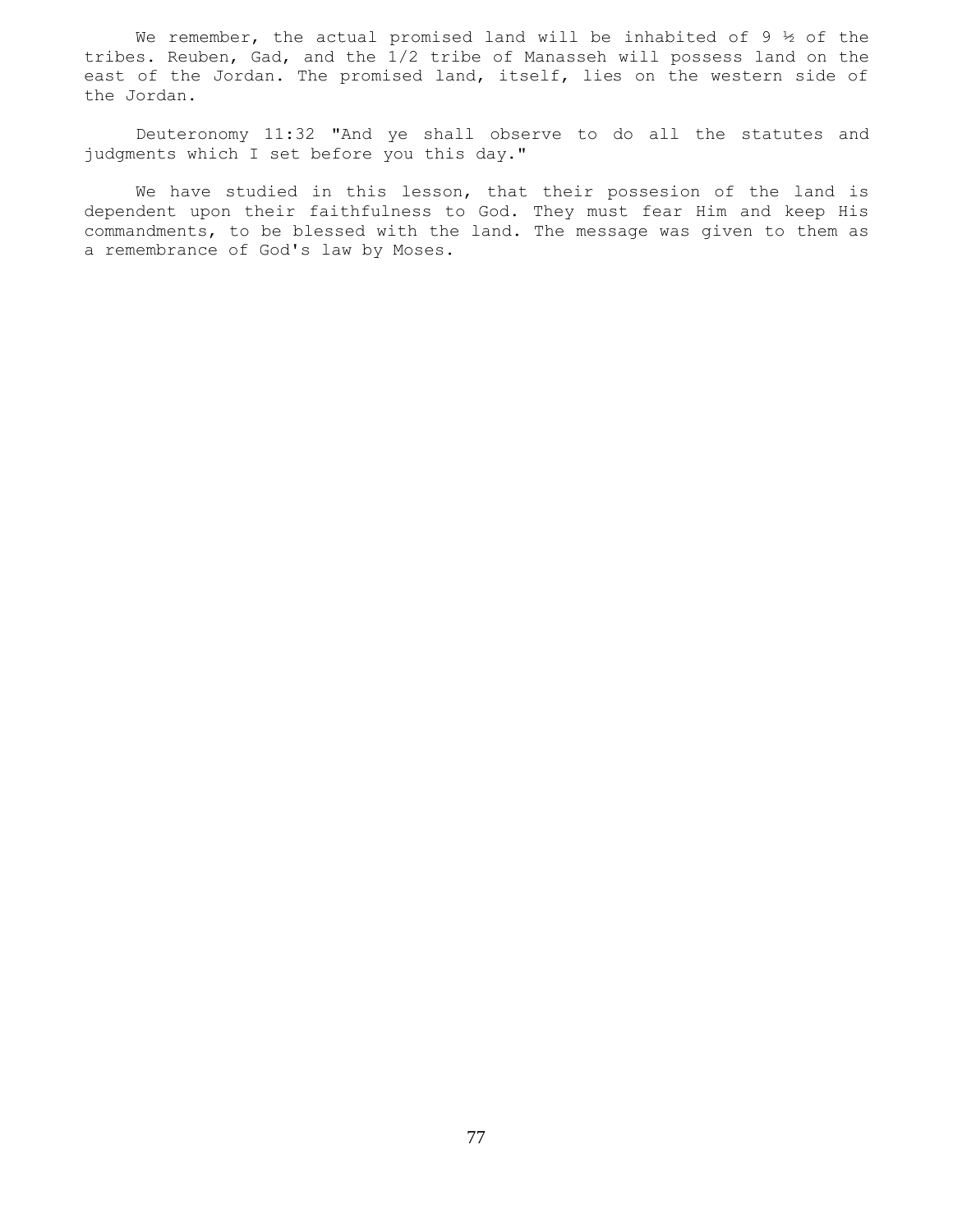1. Quote Deuteronomy chapter 11 verse 1. 2. Why does the author believe Moses is repeating this? 3. What will cause them to keep His statutes, judgements, and commandments? 4. What was the purpose of the 40 year journey? 5. What had His chastisement of them been for? 6. What were some of the things God had done in Egypt, to get the release of Israel? 7. Who was affected by the plagues? 8. What was the tenth, or last, plague on Egypt? 9. What did the Lord do to the army of Egypt? 10. How had they been fed in the wilderness? 11. What was the sin of Abiram and Dathan? 12. What was their punishment? 13. What must they have within, to possess the land? 14. How long will the land be theirs? 15. How were they assured of a crop to eat in Egypt? 16. How did this land differ from Egypt? 17. What is verse 12 speaking of? 18. The conditions of God's covenant with them were what? 19. What special promise was made to them in verse 14? 20. \_\_\_\_\_\_\_ and \_\_\_\_\_\_\_\_\_\_ at the proper time bring abundant crops. 21. What, spiritually, do the former and latter rains mean? 22. Take heed to yourselves, that your \_\_\_\_\_\_\_\_\_ be not deceived. 23. Quote 1 Peter chapter 1 verse 13. 24. The  $\qquad \qquad$  of God keeps a person from being deceived. 25. The Word of God is in our 26. When should we teach God's ways to our children? 27. What will God do to Israel's enemies, if Israel stays faithful to God? 28. What does the word "diligently" mean? 29. If their enemies are larger and greater than Israel, why do they fear Israel? 30. What two things did Moses set before them? 31. How can they choose to be blessed? 32. What two mountains were mentioned in verse 29? 33. Which of them symbolized life?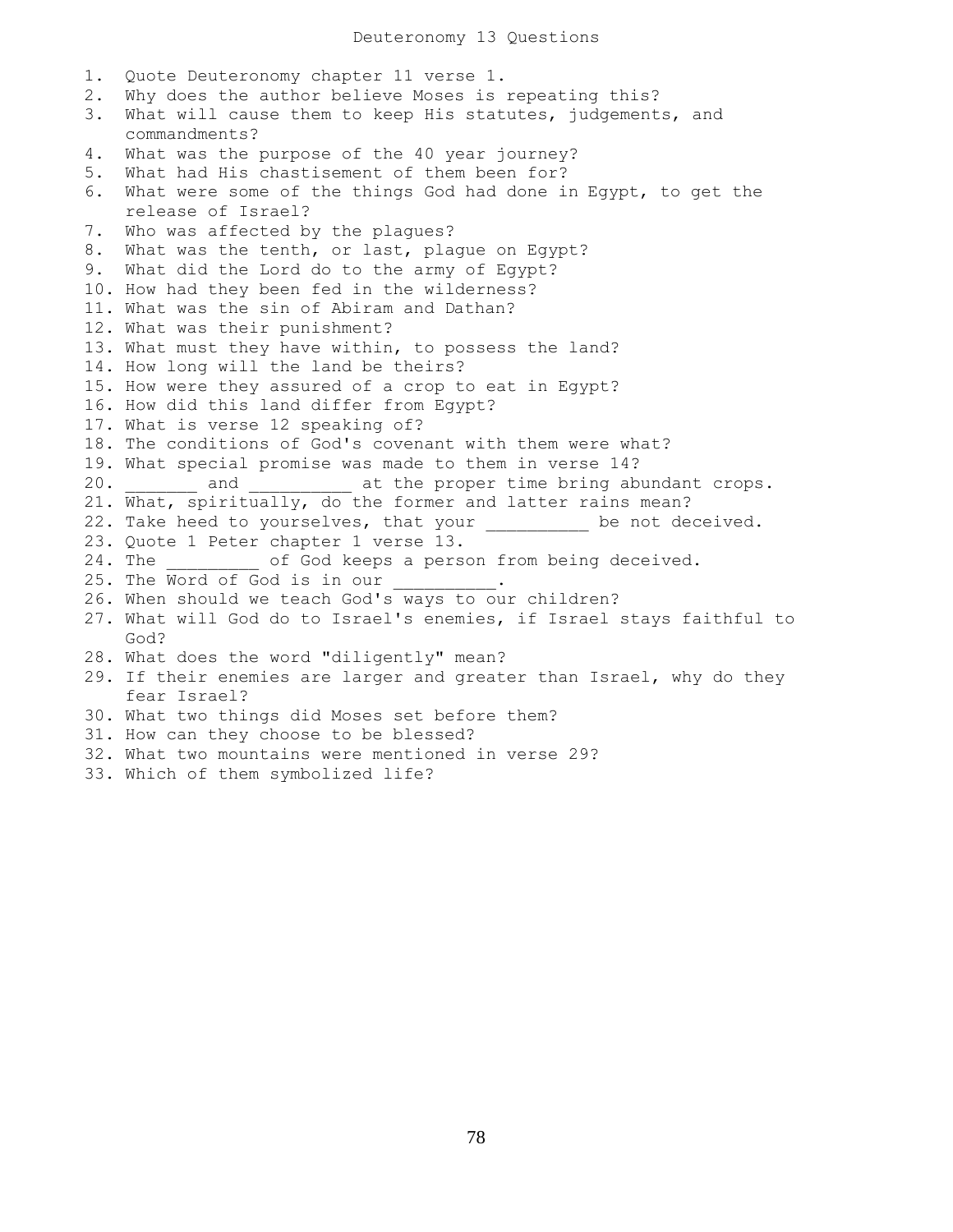We will begin this lesson in Deuteronomy 12:1 "These [are] the statutes and judgments, which ye shall observe to do in the land, which the LORD God of thy fathers giveth thee to possess it, all the days that ye live upon the earth."

 Moses has already given the ten commandments, again, to these people. The chapter, here, is dedicated to giving the Levitical law again. It is a little different from the earlier one in the book of Leviticus, but basically it is the same.

 Deuteronomy 12:2 "Ye shall utterly destroy all the places, wherein the nations which ye shall possess served their gods, upon the high mountains, and upon the hills, and under every green tree:"

 The purpose in utterly destroying these places is so the worship of false gods will not spring up among the Israelites. The false gods of the Canaanites, and their places of worship, must be totally done away with.

 Deuteronomy 12:3 "And ye shall overthrow their altars, and break their pillars, and burn their groves with fire; and ye shall hew down the graven images of their gods, and destroy the names of them out of that place."

 This is a detail of just exactly what was to be done to each of these things. The worship in the high places seemed to be a physical effort on their part, to be nearer their false gods.

Deuteronomy 12:4 "Ye shall not do so unto the LORD your God."

 This is just another way of saying that, the LORD their God was the only One to be worshipped.

 Deuteronomy 12:5 "But unto the place which the LORD your God shall choose out of all your tribes to put his name there, [even] unto his habitation shall ye seek, and thither thou shalt come:"

 God had led them through the wilderness, and each time they stopped was a campsite He had chosen. The LORD, Himself, will choose the spot for His temple to be built. It is interesting when He does choose, it is at the location where Abraham was to offer Isaac in sacrifice.

 Deuteronomy 12:6 "And thither ye shall bring your burnt offerings, and your sacrifices, and your tithes, and heave offerings of your hand, and your vows, and your freewill offerings, and the firstlings of your herds and of your flocks:"

 Their offerings to God could not be made at a place of their choosing. Their offerings to God had to be made at a place He had chosen for that purpose. The place where the offerings were to be made had to be holy in the sight of God. Burnt offerings and sacrifices were brought to the altar. We remember from a previous lesson, that these were offered in conjunction with the meat offerings and the drink offerings. The meat offering was the makings for bread. The tithe was one tenth of whatever they are tithing. The heave offerings were lifted and offered to God. Then, they belonged to the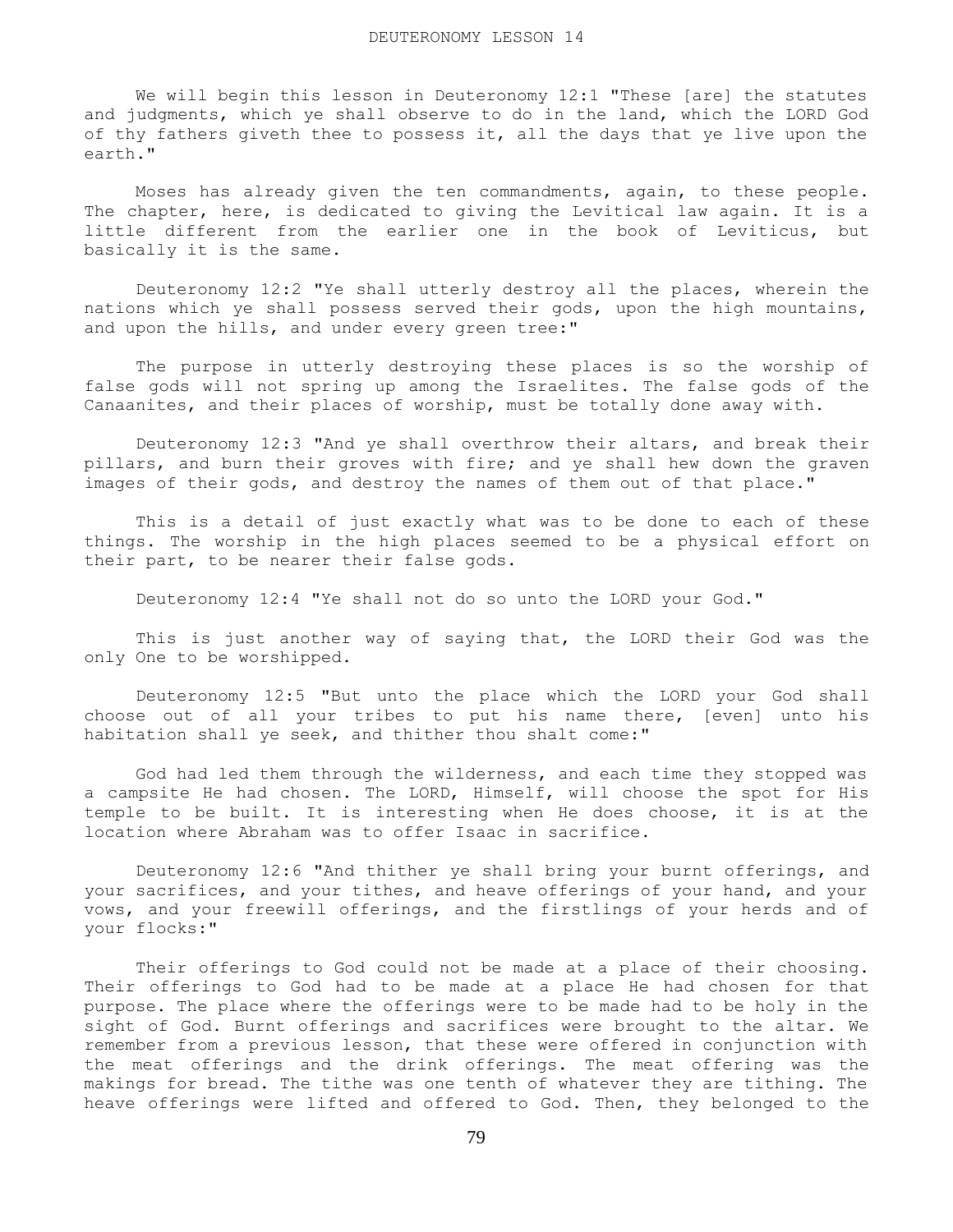priesthood. This and the freewill offerings were not requirements. They were given in loving appreciation. The bloody sacrifices were for sins, and were brought to the temple to sacrifice.

 Deuteronomy 12:7 "And there ye shall eat before the LORD your God, and ye shall rejoice in all that ye put your hand unto, ye and your households, wherein the LORD thy God hath blessed thee."

 They shared with the altar. The priests and the person offering, both, ate of the offering here.

 Deuteronomy 12:8 "Ye shall not do after all [the things] that we do here this day, every man whatsoever [is] right in his own eyes."

 God has given instructions and laws on how they are to live. They had been living as the rest of the world, doing what was right in their own sight, until now. God wants Moses to inform them, they are to begin this new life in the promised land with the law of God as their law. They will be governed by God's law. In the wilderness, it would have been difficult to establish these laws. Now that they are to enter their promised land, they must establish them and keep them.

 Deuteronomy 12:9 "For ye are not as yet come to the rest and to the inheritance, which the LORD your God giveth you."

When Moses is speaking to them, they have not yet crossed over Jordan. This is to be established, when they do go over.

 Deuteronomy 12:10 "But [when] ye go over Jordan, and dwell in the land which the LORD your God giveth you to inherit, and [when] he giveth you rest from all your enemies round about, so that ye dwell in safety;"

 God will keep His promise to take them into the land of promise first. God will cause their enemies to live at peace with them. It is the presence of God which brings the perfect peace mentioned here.

 Deuteronomy 12:11 "Then there shall be a place which the LORD your God shall choose to cause his name to dwell there; thither shall ye bring all that I command you; your burnt offerings, and your sacrifices, your tithes, and the heave offering of your hand, and all your choice vows which ye vow unto the LORD:"

 These offerings are not to be made, until God establishes a place to make them. The vows made to God are not of obligation, but dedication. The burnt offerings, sacrifices, tithes, and heave offerings are dealt with in detail in Leviticus.

 Deuteronomy 12:12 "And ye shall rejoice before the LORD your God, ye, and your sons, and your daughters, and your menservants, and your maidservants, and the Levite that [is] within your gates; forasmuch as he hath no part nor inheritance with you."

 We know that the Levites were not counted among the twelve tribes which inherited land in the promised land. They received cities with boundaries to raise their families. The Levites belonged to God in service. They were not herdsmen, or vineyard keepers. Notice, that all were to worship God. The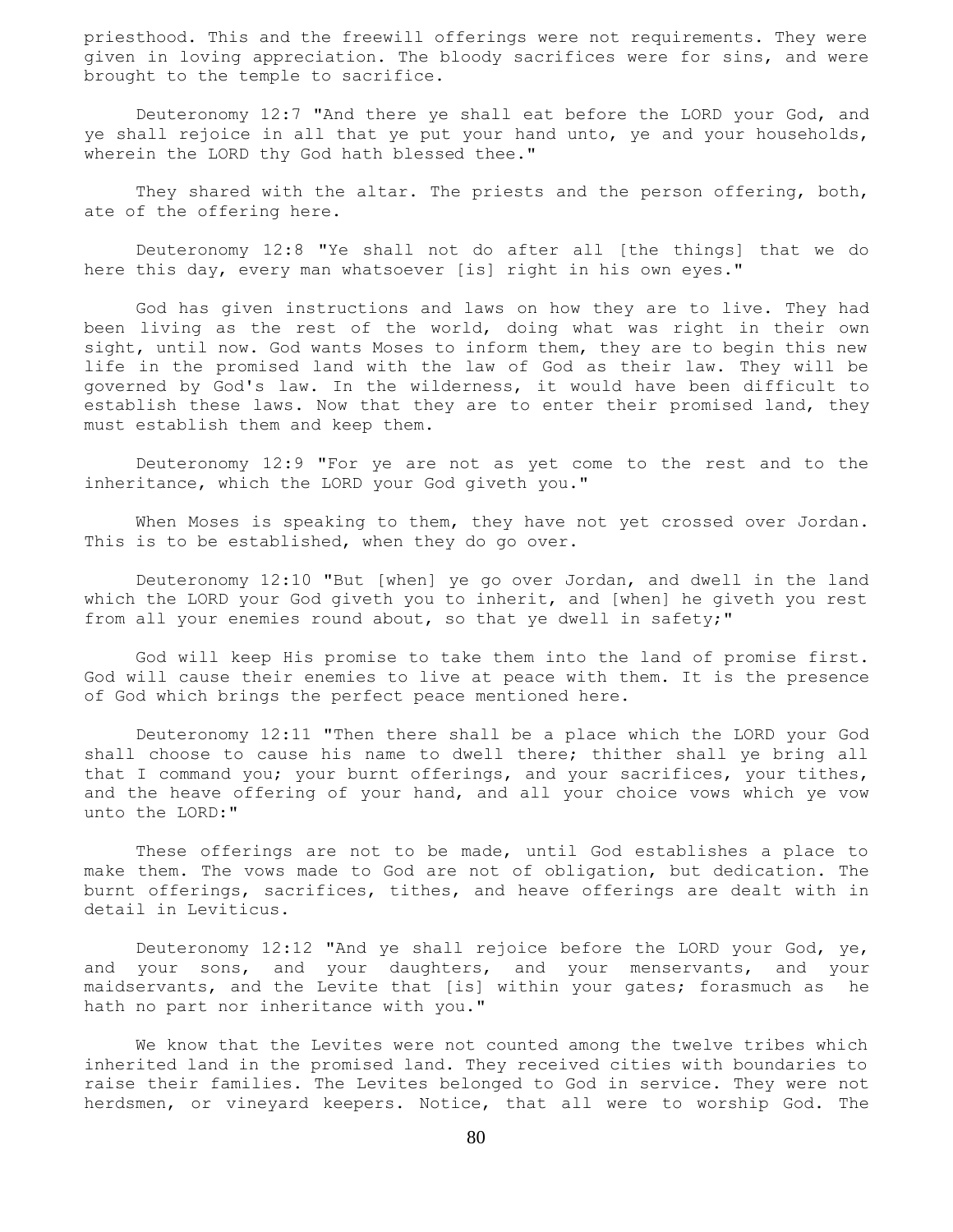women, as well as the men, were expected to join in this worship. To rejoice before the LORD was the obligation of the twelve tribes and the Levitical tribe. We must be thankful for the blessings God bestows upon us.

 Deuteronomy 12:13 "Take heed to thyself that thou offer not thy burnt offerings in every place that thou seest:"

 We see a warning again, about offering places, other than the place God has chosen. Offerings there would not be acceptable to God.

 Deuteronomy 12:14 "But in the place which the LORD shall choose in one of thy tribes, there thou shalt offer thy burnt offerings, and there thou shalt do all that I command thee."

 The place of offering had to be a place where no earthly activity took place. It must be a place that has been set aside and sanctified for this specific purpose by God.

 Deuteronomy 12:15 "Notwithstanding thou mayest kill and eat flesh in all thy gates, whatsoever thy soul lusteth after, according to the blessing of the LORD thy God which he hath given thee: the unclean and the clean may eat thereof, as of the roebuck, and as of the hart."

 It appears from this, that they could eat or drink anything God had blessed them with, and they were thankful for. There was only one restriction to this, as we see in the following verse.

 Deuteronomy 12:16 "Only ye shall not eat the blood; ye shall pour it upon the earth as water."

 Life is in the blood. The LORD specifically forbids the eating, or drinking, of blood. The New Testament commandments given to the Christians forbid the eating and drinking of blood. Acts 21:25 "As touching the Gentiles which believe, we have written [and] concluded that they observe no such thing, save only that they keep themselves from [things] offered to idols, and from blood, and from strangled, and from fornication." The blood of the animal was to be poured upon the ground and covered with the dirt.

 Deuteronomy 12:17 "Thou mayest not eat within thy gates the tithe of thy corn, or of thy wine, or of thy oil, or the firstlings of thy herds or of thy flock, nor any of thy vows which thou vowest, nor thy freewill offerings, or heave offering of thine hand:"

 These are things dedicated to the LORD, that must be eaten in the tabernacle. These are not to stay as part of the wealth of the person offering. They belong to the altar of God.

 Deuteronomy 12:18 "But thou must eat them before the LORD thy God in the place which the LORD thy God shall choose, thou, and thy son, and thy daughter, and thy manservant, and thy maidservant, and the Levite that [is] within thy gates: and thou shalt rejoice before the LORD thy God in all that thou puttest thine hands unto."

 Some of the offerings may be shared with the altar and the Levites. They must first be offered in the temple. Then, the priests give back to the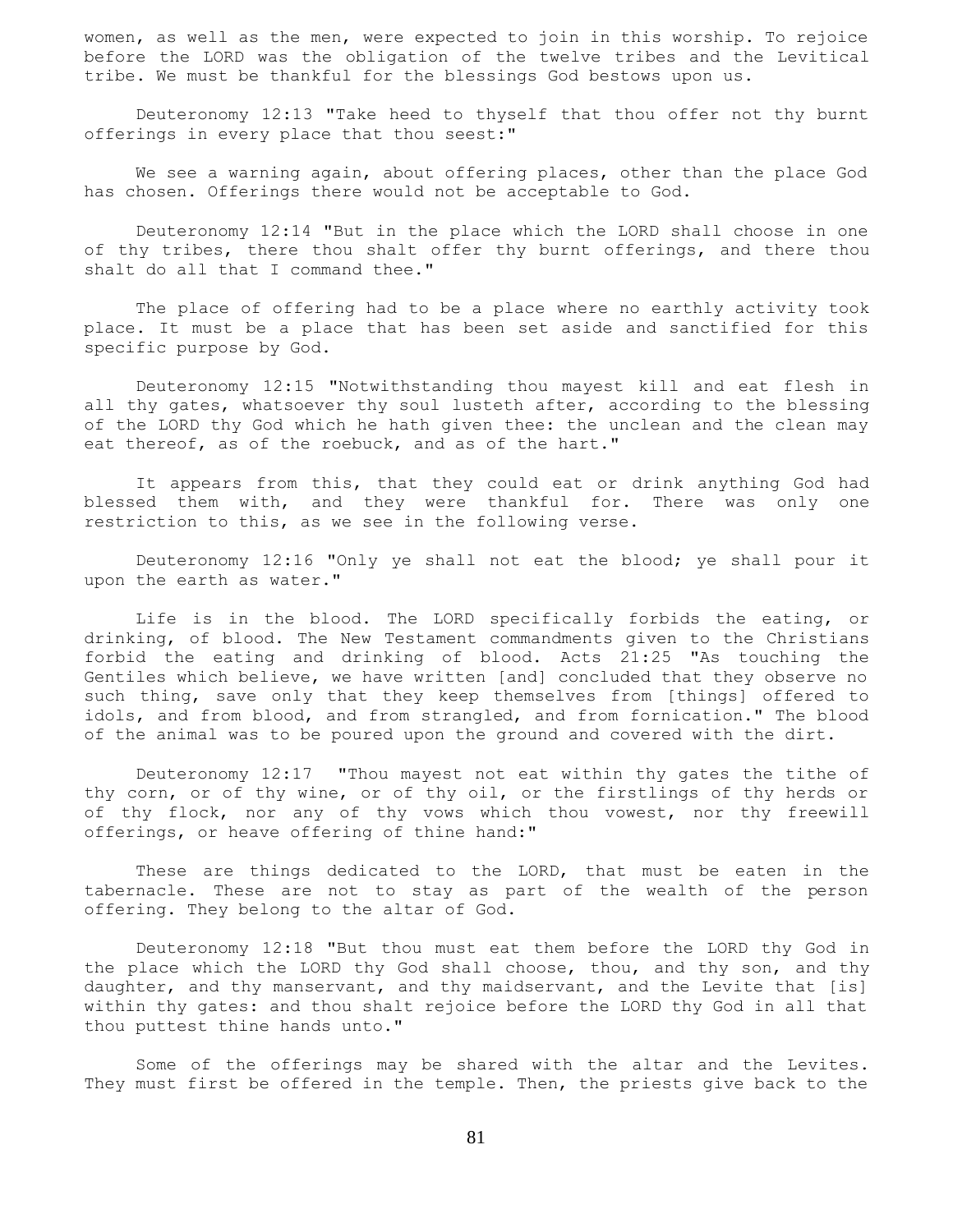people the portion they are allowed to eat. All things offered to God are holy. They must eat it in the order prescribed by God.

 Deuteronomy 12:19 "Take heed to thyself that thou forsake not the Levite as long as thou livest upon the earth."

 The Levite lives of the offerings brought to the church. To forsake them, would leave them without food to sustain them.

 Deuteronomy 12:20 "When the LORD thy God shall enlarge thy border, as he hath promised thee, and thou shalt say, I will eat flesh, because thy soul longeth to eat flesh; thou mayest eat flesh, whatsoever thy soul lusteth after."

 They will be blessed with abundant land. God will allow them to eat flesh, as long as they do not eat the blood.

 Deuteronomy 12:21 "If the place which the LORD thy God hath chosen to put his name there be too far from thee, then thou shalt kill of thy herd and of thy flock, which the LORD hath given thee, as I have commanded thee, and thou shalt eat in thy gates whatsoever thy soul lusteth after."

 The temple in Jerusalem, perhaps, might be too far for them to come. This is a provision made for that instance. Under no circumstances, are they to eat, or drink, blood.

 Deuteronomy 12:22 "Even as the roebuck and the hart is eaten, so thou shalt eat them: the unclean and the clean shall eat [of] them alike."

This seems to allow the eating of the unclean animal, as long as the blood is completely drained, and not eaten.

 Deuteronomy 12:23 "Only be sure that thou eat not the blood: for the blood [is] the life; and thou mayest not eat the life with the flesh."

 Throughout Scripture, the life is spoken of as being in the blood. Abel's blood cried out from the earth, after Cain slew him. Somehow, the blood atones for sin. Perhaps, it is like a life for a life. It was the blood of Jesus which did away with our sin. His blood atoned for our sin. He was our substitute on the cross.

 Deuteronomy 12:24 "Thou shalt not eat it; thou shalt pour it upon the earth as water."

 Even blood that is shed for the killing of an animal to eat, should not be eaten. It must soak into the earth as water does.

 Deuteronomy 12:25 "Thou shalt not eat it; that it may go well with thee, and with thy children after thee, when thou shalt do [that which is] right in the sight of the LORD."

 This is an ordinance that brings blessings to the person who obeys the ordinance. Those, who want to be in the will of the LORD, will observe this.

 Deuteronomy 12:26 "Only thy holy things which thou hast, and thy vows, thou shalt take, and go unto the place which the LORD shall choose."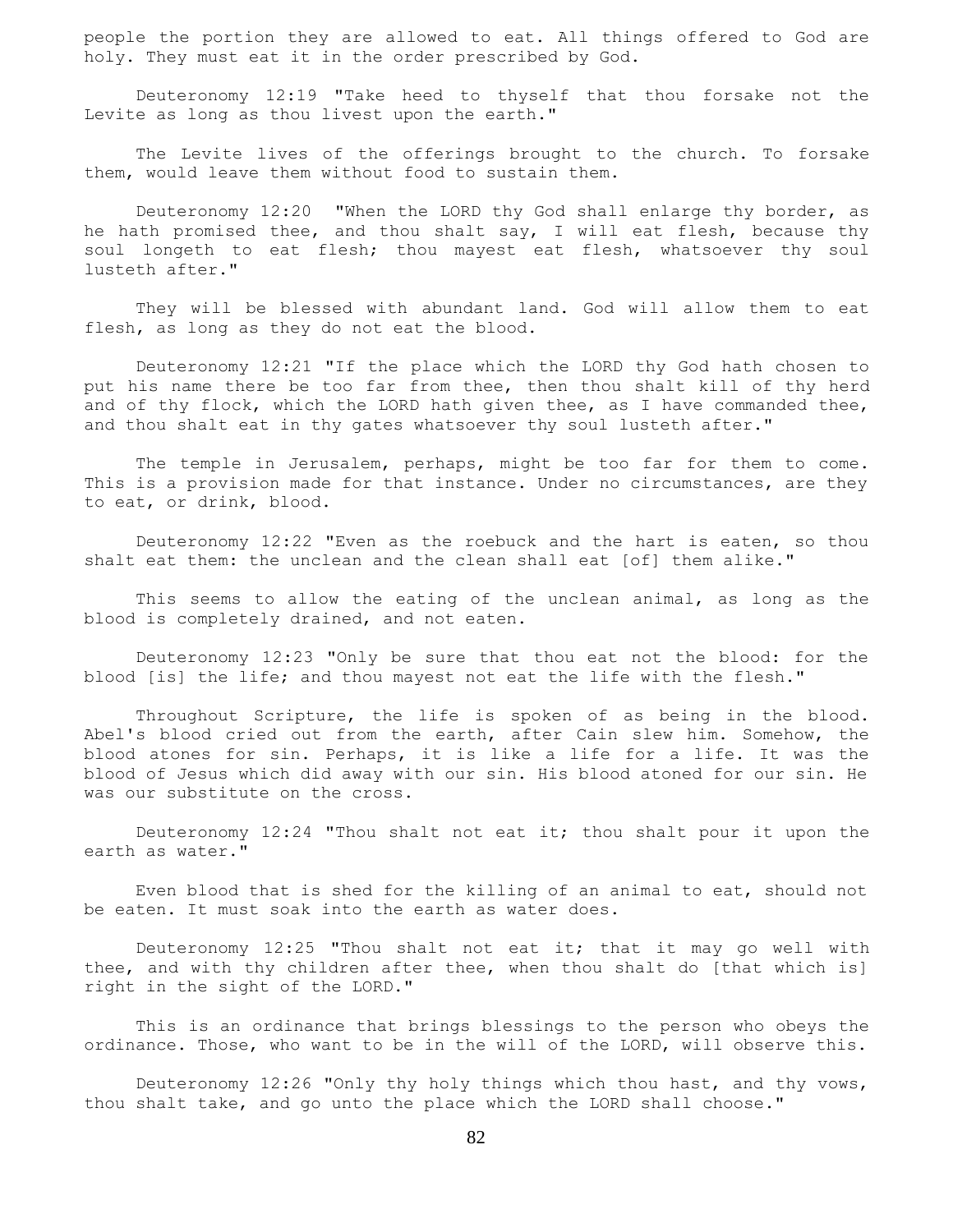A vow, and the holy things, must not be taken lightly. They must go to the place God has designated for this purpose.

 Deuteronomy 12:27 "And thou shalt offer thy burnt offerings, the flesh and the blood, upon the altar of the LORD thy God: and the blood of thy sacrifices shall be poured out upon the altar of the LORD thy God, and thou shalt eat the flesh."

 The burnt offerings must be at the brazen altar in the tabernacle, or temple, that God has designated for this purpose. The blood must be poured on the altar of the LORD. The person offering can eat of the flesh of the animal, however.

 Deuteronomy 12:28 "Observe and hear all these words which I command thee, that it may go well with thee, and with thy children after thee for ever, when thou doest [that which is] good and right in the sight of the LORD thy God."

 To be blessed of God, is conditional. They must be obedient to God, to receive of His blessings. To keep the commandments of God, brings abundant blessings. To break the commandments of God, brings curses.

 Deuteronomy 12:29 "When the LORD thy God shall cut off the nations from before thee, whither thou goest to possess them, and thou succeedest them, and dwellest in their land;"

 When the ark of the covenant went with them into battles that the Lord had sent them into, God blessed them. The enemies fled before them, or were killed. God removes nations before Israel, so that Israel can receive the land promised to Abraham, Isaac, and Jacob.

 Deuteronomy 12:30 "Take heed to thyself that thou be not snared by following them, after that they be destroyed from before thee; and that thou inquire not after their gods, saying, How did these nations serve their gods? even so will I do likewise."

 We see Moses is warning the people not to take any interest at all in the false gods of these Canaanites. Usually, it is not good to delve into other religions. It seems, we forget which is real, and pick up some of the false religion, when we inquire. Christianity is like a marriage to one husband. Being interested in someone else, brings problems.

 Deuteronomy 12:31 "Thou shalt not do so unto the LORD thy God: for every abomination to the LORD, which he hateth, have they done unto their gods; for even their sons and their daughters they have burnt in the fire to their gods."

 It appears, their evil worship had included human sacrifice. The things that were an abomination before God were some of the very things they were involved in. The worship of false gods is spiritual adultery.

 Deuteronomy 12:32 "What thing soever I command you, observe to do it: thou shalt not add thereto, nor diminish from it."

 One of the terrible mistakes these Israelites made, just before their Babylonian captivity, was the addition of the worship of false gods to their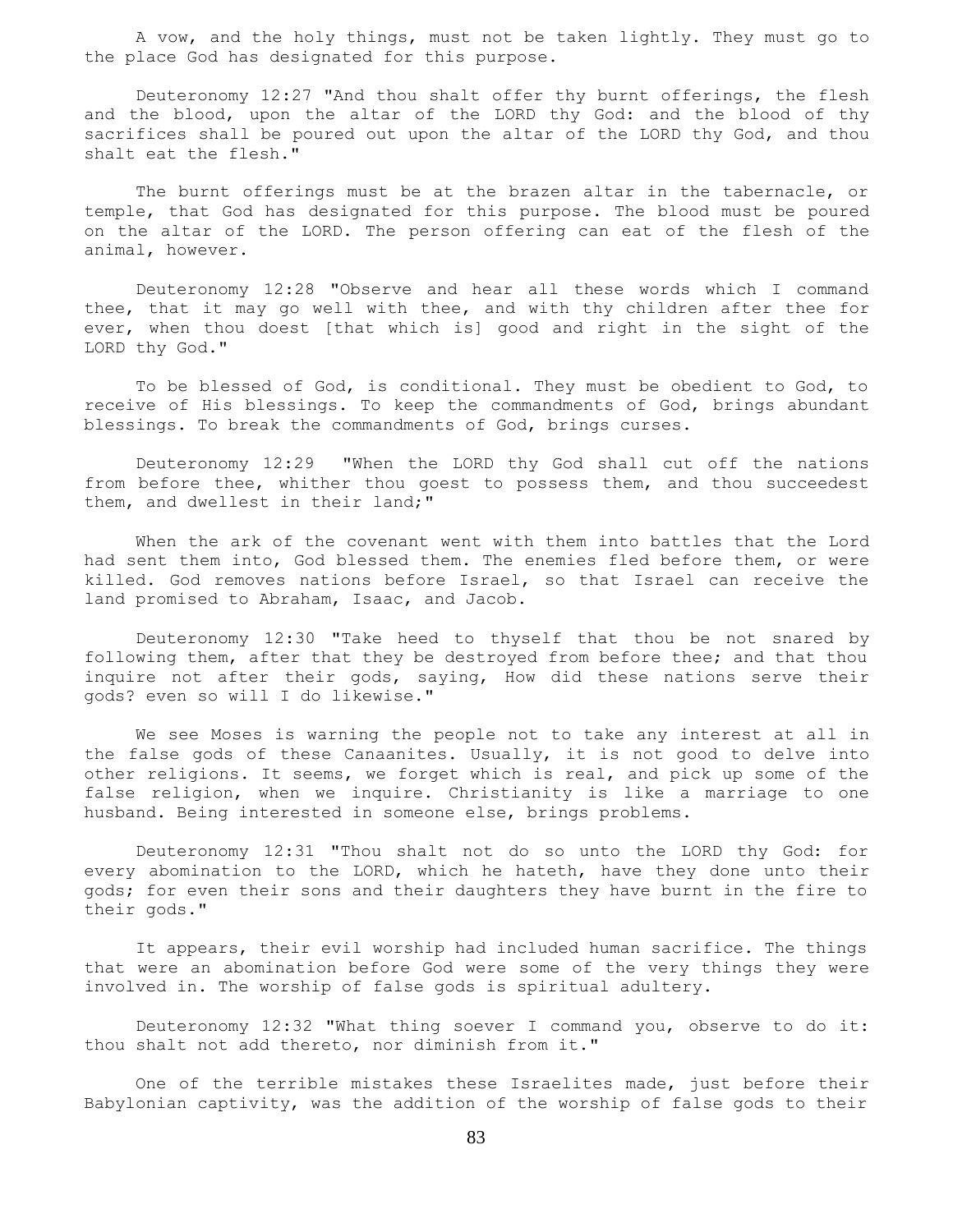worship of the One True God. To add to, or take away from God's teachings, is as if we are saying God made a mistake. We, as well as these Isrraelites, must do exactly as God has commanded, if we are to be blessed of God.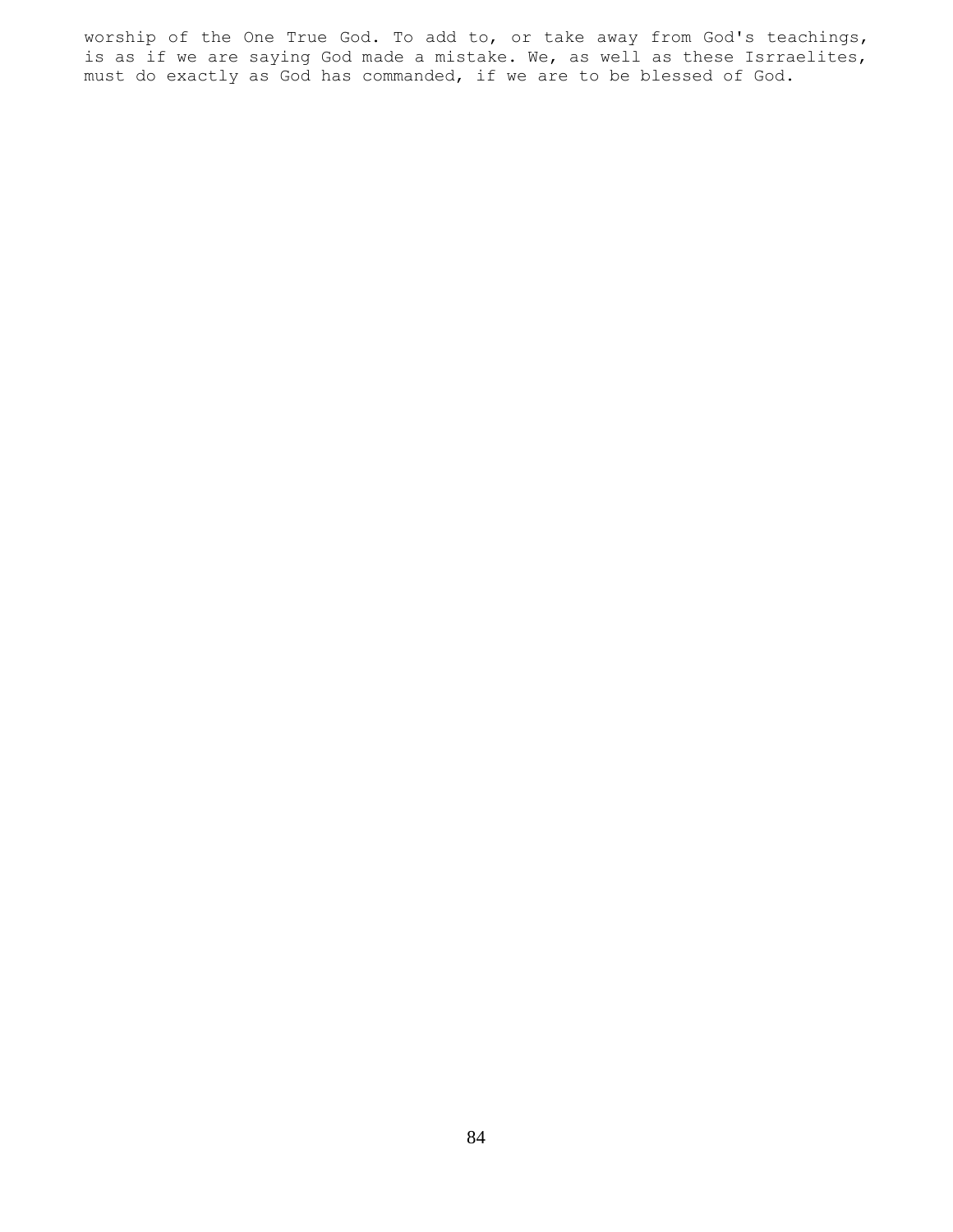1. What is this chapter dedicated to? 2. Where are the law and commandments listed the first time? 3. Why should they utterly destroy the places of worship of the false gods? 4. In verse 3, what details of the destruction is given? 5. Why did they worship in high places? 6. What is verse 4 saying? 7. Where had they camped on their wilderness journey? 8. Who will choose the sight for the worship of God? 9. Where were they to bring their burnt offerings and sacrifices? 10. What were all of the people doing, before they received the law? 11. This new life in the promised land is to be governed by law. 12. When is this law to come into being? 13. The vows are not of obligation, but of \_\_\_\_\_\_\_\_\_\_. 14. Who was to rejoice before the LORD? 15. Why did the Levites not inherit land? 16. What was given to the Levites? 17. Where were they to make their offerings? 18. Is it alright for them to kill and eat their animals? 19. What is forbidden to them to eat or drink? 20. Life is in the \_\_\_\_\_\_\_\_\_. 21. Quote Acts chapter 21 verse 25. 22. In verse 19, they are warned not to forsake the \_\_\_\_\_\_\_\_\_. 23. Abel's cried out from the earth. 24. Blood should be poured upon the earth as \_\_\_\_\_\_\_. 25. Where were the burnt offerings burned? 26. Who cuts off the nations before them? 27. When the \_\_\_\_\_\_\_ of the \_\_\_\_\_\_\_\_ went with them into battle, they won. 28. What is Israel not to inquire of from these people? 29. What was one of the terrible practices of their worship? 30. Quote Deuteronomy chapter 12 verse 32.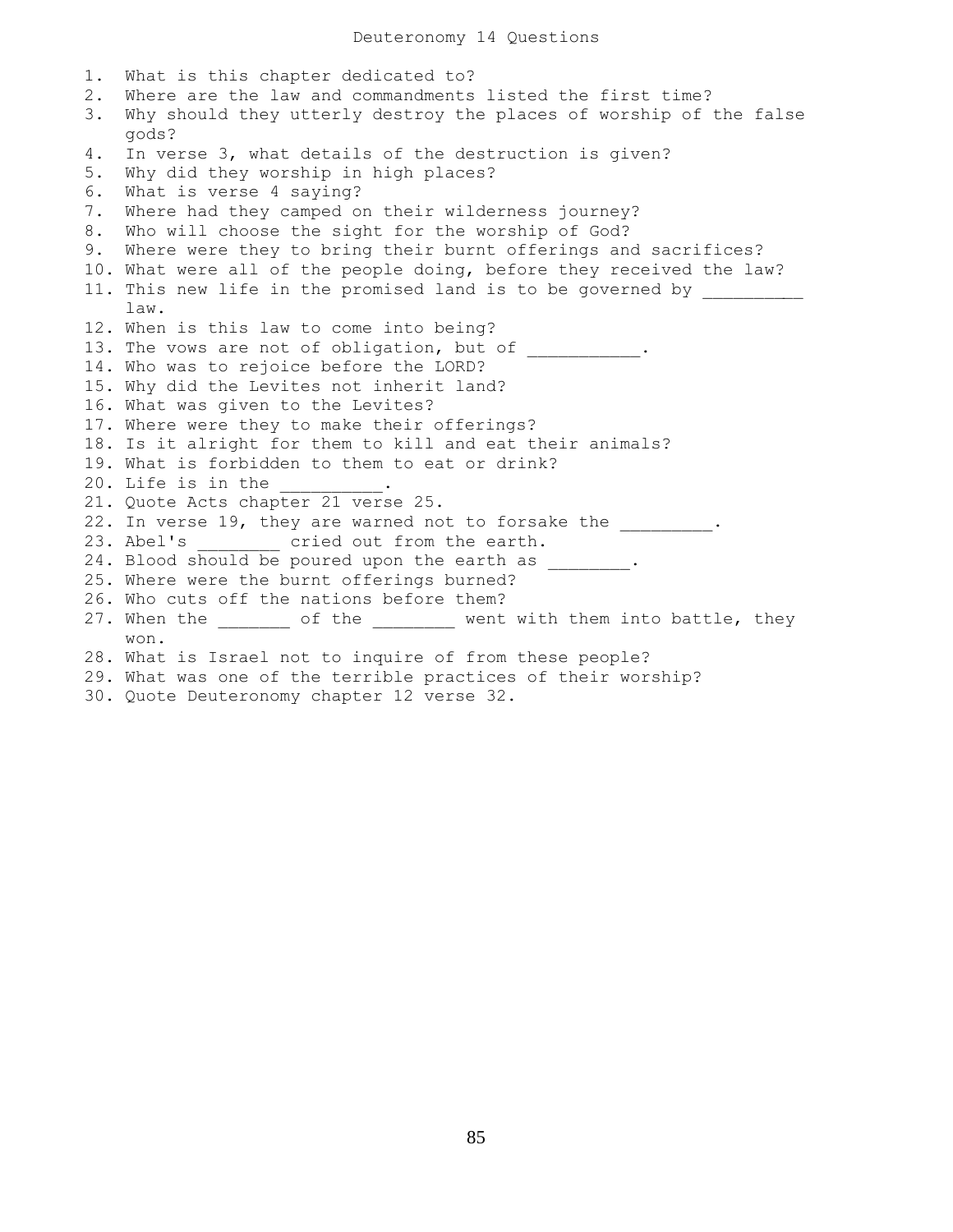We will begin this lesson in Deuteronomy 13:1 "If there arise among you a prophet, or a dreamer of dreams, and giveth thee a sign or a wonder,"

 A true prophet brings messages from God to God's people. He, also, explains the meaning for them. There are false prophets who proclaim to the world that they are prophets. Sometimes, signs follow them. It is interesting, to me, that Pharaoh's magicians could turn their staffs into serpents, the same as Moses' staff turned to a serpent. The difference was that Moses' serpent swallowed their serpents. We must beware. Just signs are not enough to let us know for sure they are not false prophets.

 Deuteronomy 13:2 "And the sign or the wonder come to pass, whereof he spake unto thee, saying, Let us go after other gods, which thou hast not known, and let us serve them;"

This sign the false prophets gave that came true, was to prove their message was true. We must remember that the Antichrist will show the sign of calling down fire from heaven. We must check everything out by the Word of God. If the Word does not bear witness, we must not believe it. Anyone who tries to cause you to worship anything, or anyone other than the LORD God, is a false prophet.

 Deuteronomy 13:3 "Thou shalt not hearken unto the words of that prophet, or that dreamer of dreams: for the LORD your God proveth you, to know whether ye love the LORD your God with all your heart and with all your soul."

 Do not sit under the teaching of anyone who teaches any other doctrine. Matthew 24:24 "For there shall arise false Christs, and false prophets, and shall shew great signs and wonders; insomuch that, if [it were] possible, they shall deceive the very elect." There is only One Truth. Matthew 22:37 "Jesus said unto him, Thou shalt love the Lord thy God with all thy heart, and with all thy soul, and with all thy mind."

 Deuteronomy 13:4 "Ye shall walk after the LORD your God, and fear him, and keep his commandments, and obey his voice, and ye shall serve him, and cleave unto him."

 Micah 6:8 "He hath shewed thee, O man, what [is] good; and what doth the LORD require of thee, but to do justly, and to love mercy, and to walk humbly with thy God?" I Thessalonians 4:1 "Furthermore then we beseech you, brethren, and exhort [you] by the Lord Jesus, that as ye have received of us how ye ought to walk and to please God, [so] ye would abound more and more." I Thessalonians 4:2 "For ye know what commandments we gave you by the Lord Jesus." The Christians, as well as these Israelites, must continue to walk in the salvation they have received from God.

 Deuteronomy 13:5 "And that prophet, or that dreamer of dreams, shall be put to death; because he hath spoken to turn [you] away from the LORD your God, which brought you out of the land of Egypt, and redeemed you out of the house of bondage, to thrust thee out of the way which the LORD thy God commanded thee to walk in. So shalt thou put the evil away from the midst of thee."

86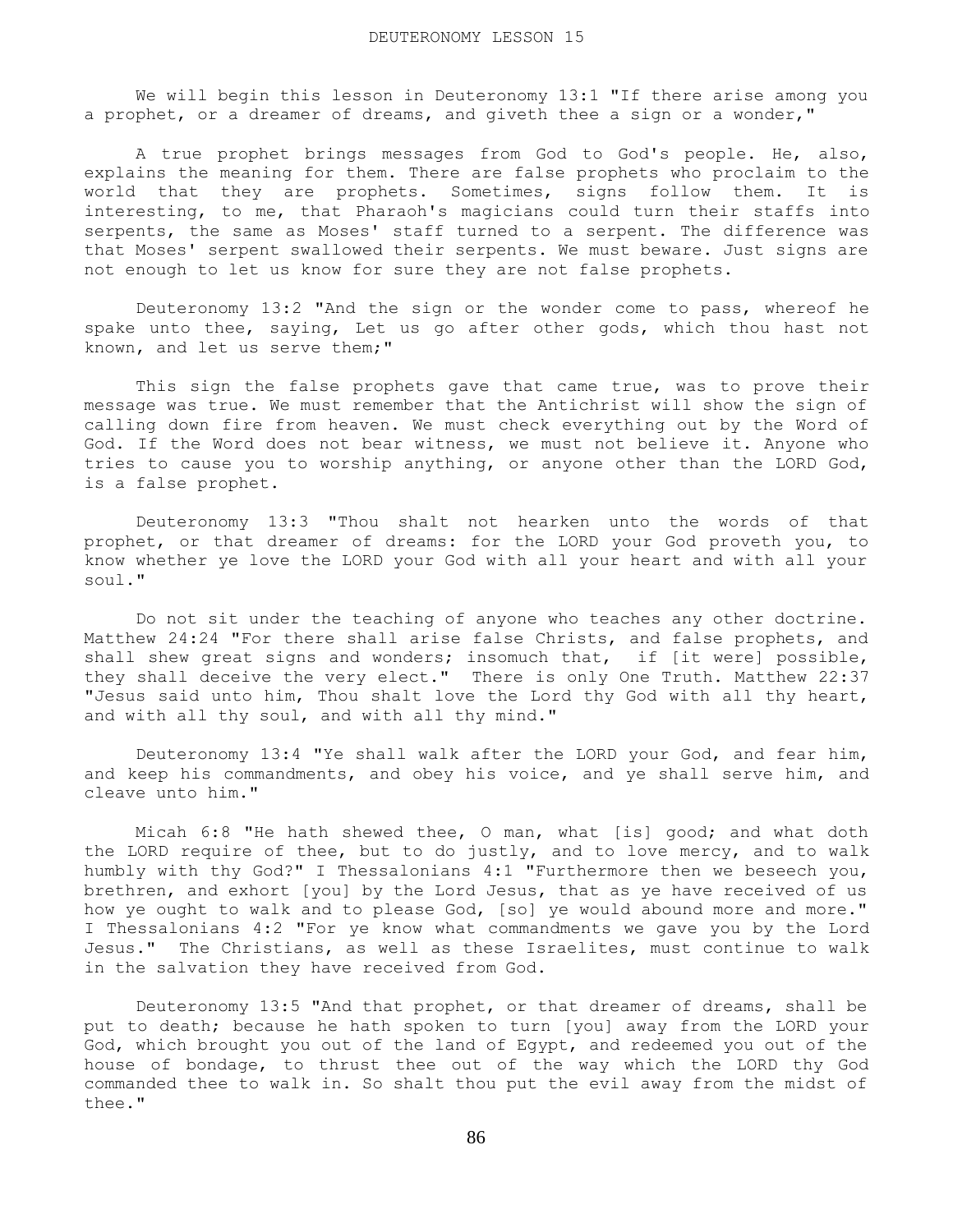The evil among them must be stopped. The way to do that was to kill the one who is leading the evil. They were commanded to kill the false prophets, so the people would continue to follow God.

Deuteronomy 13:6 "If thy brother, the son of thy mother, or thy son, or thy daughter, or the wife of thy bosom, or thy friend, which [is] as thine own soul, entice thee secretly, saying, Let us go and serve other gods, which thou hast not known, thou, nor thy fathers;"

 These are relatives and friends that you love in the flesh. Sometimes, they lead us into temptation. We must treat them as if they were strangers. They should no longer be thought of as your brother, mother, or friend, if they do not the will of God. Even a wife who leads you astray, should be thought of as a stranger.

 Deuteronomy 13:7 "[Namely], of the gods of the people which [are] round about you, nigh unto thee, or far off from thee, from the [one] end of the earth even unto the [other] end of the earth;"

 The people mentioned in verse 6, sometimes, have more influence over us, and can lead us to the wrong teaching. This, again, is warning not to let anyone influence you to worship a false God. The Word of God is truth. Every other teaching is false.

 Deuteronomy 13:8 "Thou shalt not consent unto him, nor hearken unto him; neither shall thine eye pity him, neither shalt thou spare, neither shalt thou conceal him:"

 Even family, or friends that we love so much, should not be spared, if they are leading people to worship of false gods. We would have a tendency to be more lenient on the immediate members of our family and friends. We must treat them as false prophets.

 Deuteronomy 13:9 "But thou shalt surely kill him; thine hand shall be first upon him to put him to death, and afterwards the hand of all the people."

 To show there is no partiality with you, you must throw the first stone. They shall be killed for bringing false messages.

Deuteronomy 13:10 "And thou shalt stone him with stones, that he die; because he hath sought to thrust thee away from the LORD thy God, which brought thee out of the land of Egypt, from the house of bondage."

 There should be nothing more important than your relationship with God. The truly important reason for the killing of such a person, is to keep him from bringing someone else away from God to his false gods.

 Deuteronomy 13:11 "And all Israel shall hear, and fear, and shall do no more any such wickedness as this is among you."

 When they stone a relative, or friend, to death for leading them to worship a false god, this should cause all of Israel to hear about it, and fear the same thing happening to them. The consequences for this sin is so great, they would not be tempted to do this.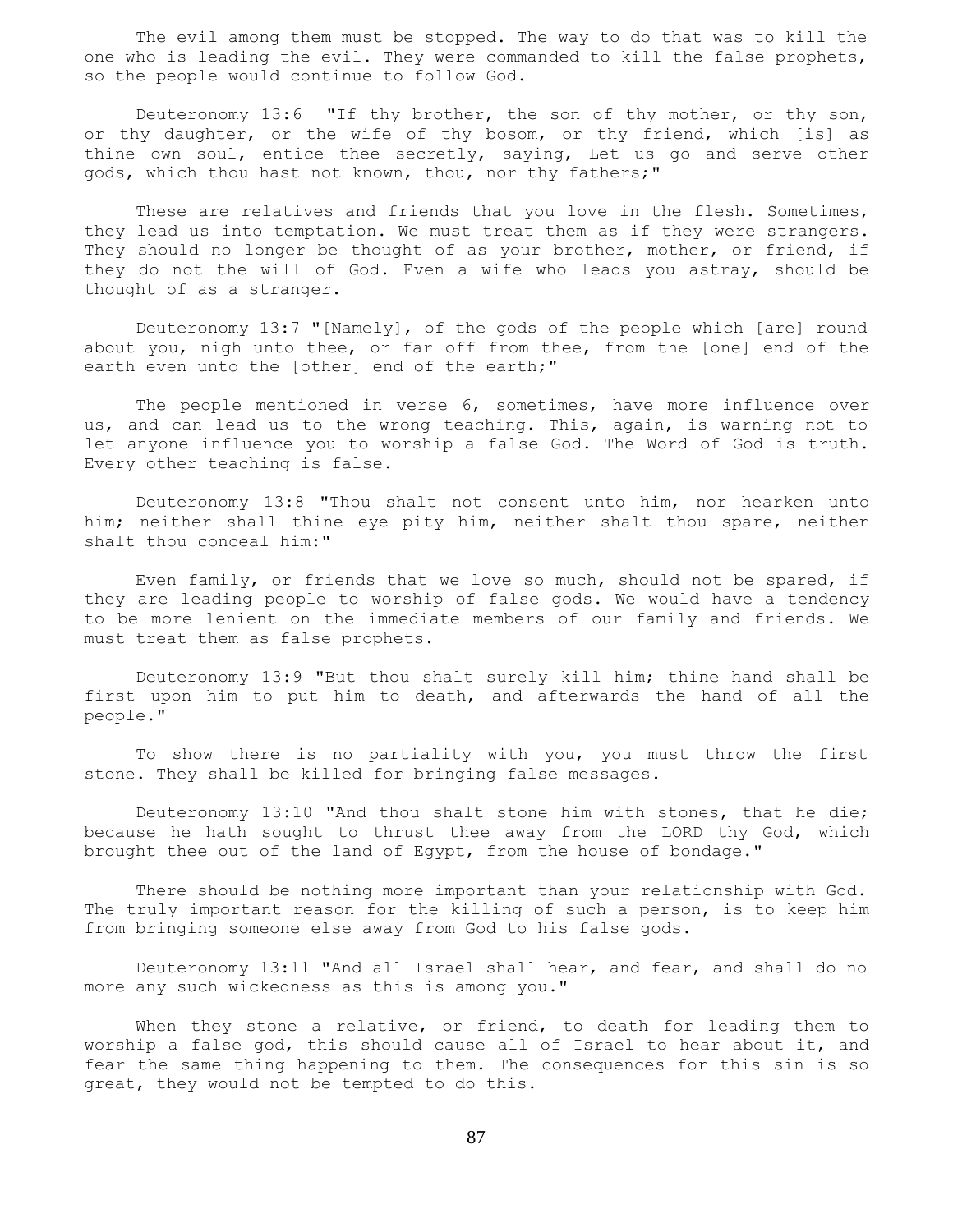Deuteronomy 13:12 "If thou shalt hear [say] in one of thy cities, which the LORD thy God hath given thee to dwell there, saying,"

 The cities that were taken by them had, also, been places of idol worship. They were told to clean all of that influence out, before they took over the city.

 Deuteronomy 13:13 "[Certain] men, the children of Belial, are gone out from among you, and have withdrawn the inhabitants of their city, saying, Let us go and serve other gods, which ye have not known;"

 In a city, sometimes, it is easy for a large group of people to be influenced wrongly at one time. This is what has happened here. One evil leader can take many people with him, if the people listen to the false doctrine. We saw this happen just a few years ago in South America. Literally hundreds committed suicide, because they were following a false teaching. This movement started in California, and then, they all followed the false prophet to South America.

 Deuteronomy 13:14 "Then shalt thou inquire, and make search, and ask diligently; and, behold, [if it be] truth, [and] the thing certain, [that] such abomination is wrought among you;" Deuteronomy 13:15 "Thou shalt surely smite the inhabitants of that city with the edge of the sword, destroying it utterly, and all that [is] therein, and the cattle thereof, with the edge of the sword."

 This city must be destroyed, as was Sodom and Gomorrah. This type of sin cannot go unchecked. It will spread to everyone. The only way to stop it, is to destroy the people involved.

 Deuteronomy 13:16 "And thou shalt gather all the spoil of it into the midst of the street thereof, and shalt burn with fire the city, and all the spoil thereof every whit, for the LORD thy God: and it shall be an heap for ever; it shall not be built again."

 Even all the valuable things they had, must be gathered up and burned with fire, beyond use. The reason for destroying this city was not to get their wealth, but to stamp out the abomination. Anything connected with that, would be evil.

 Deuteronomy 13:17 "And there shall cleave nought of the cursed thing to thine hand: that the LORD may turn from the fierceness of his anger, and shew thee mercy, and have compassion upon thee, and multiply thee, as he hath sworn unto thy fathers;"

 Even though it is silver or gold, they must not keep anything back from the burning. The burning of all of it will show their desire for following God in His will. It will show total disassociation for the evil thing.

 Deuteronomy 13:18 "When thou shalt hearken to the voice of the LORD thy God, to keep all his commandments which I command thee this day, to do [that which is] right in the eyes of the LORD thy God."

 God will bless you, if you keep His commandments, and do everything of His will, and not your own. We must be willing for the will of God to totally rule our lives. To hearken to the will of God is saying, "I will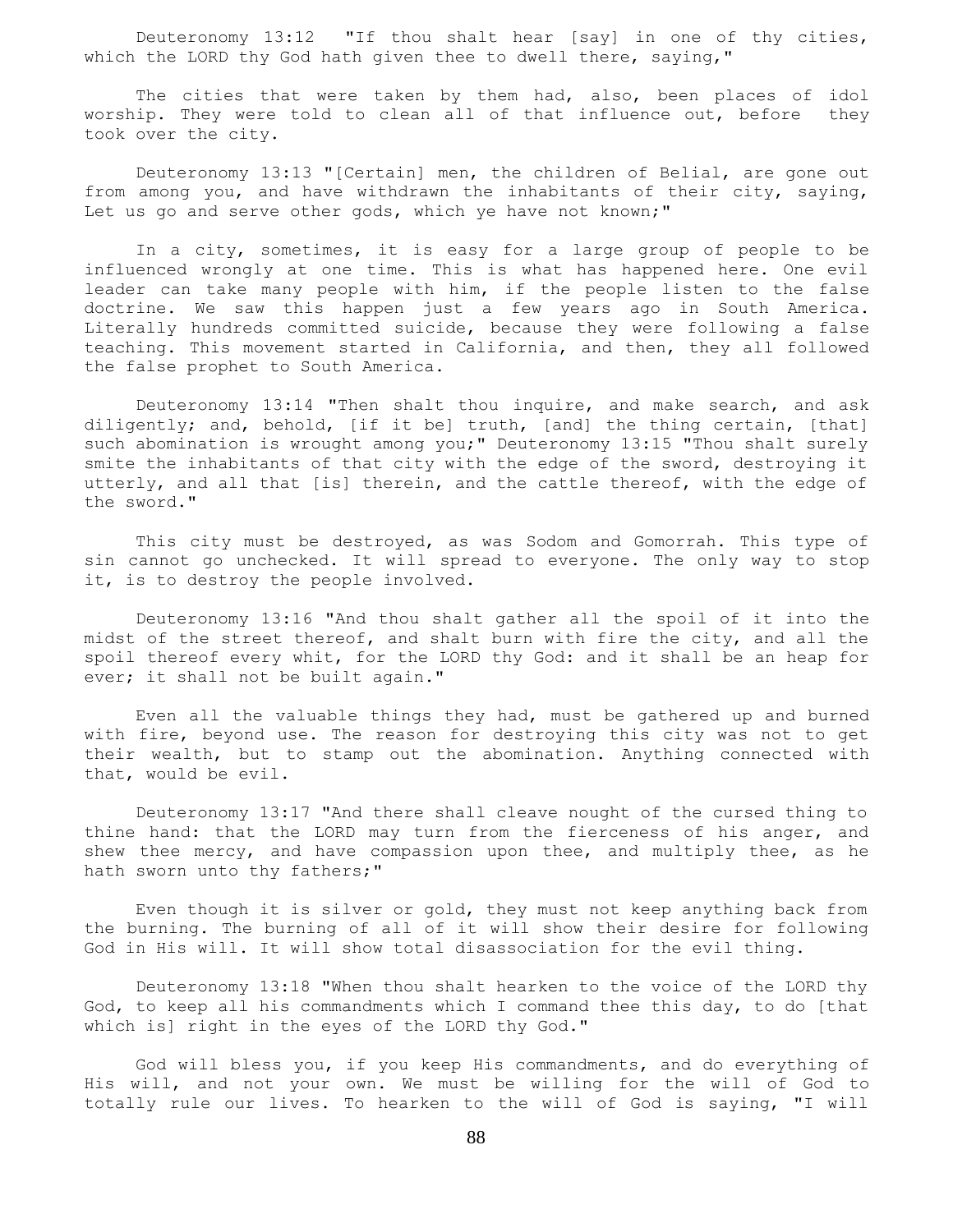conform to your will in my life, LORD". Total obedience to God, brings blessings.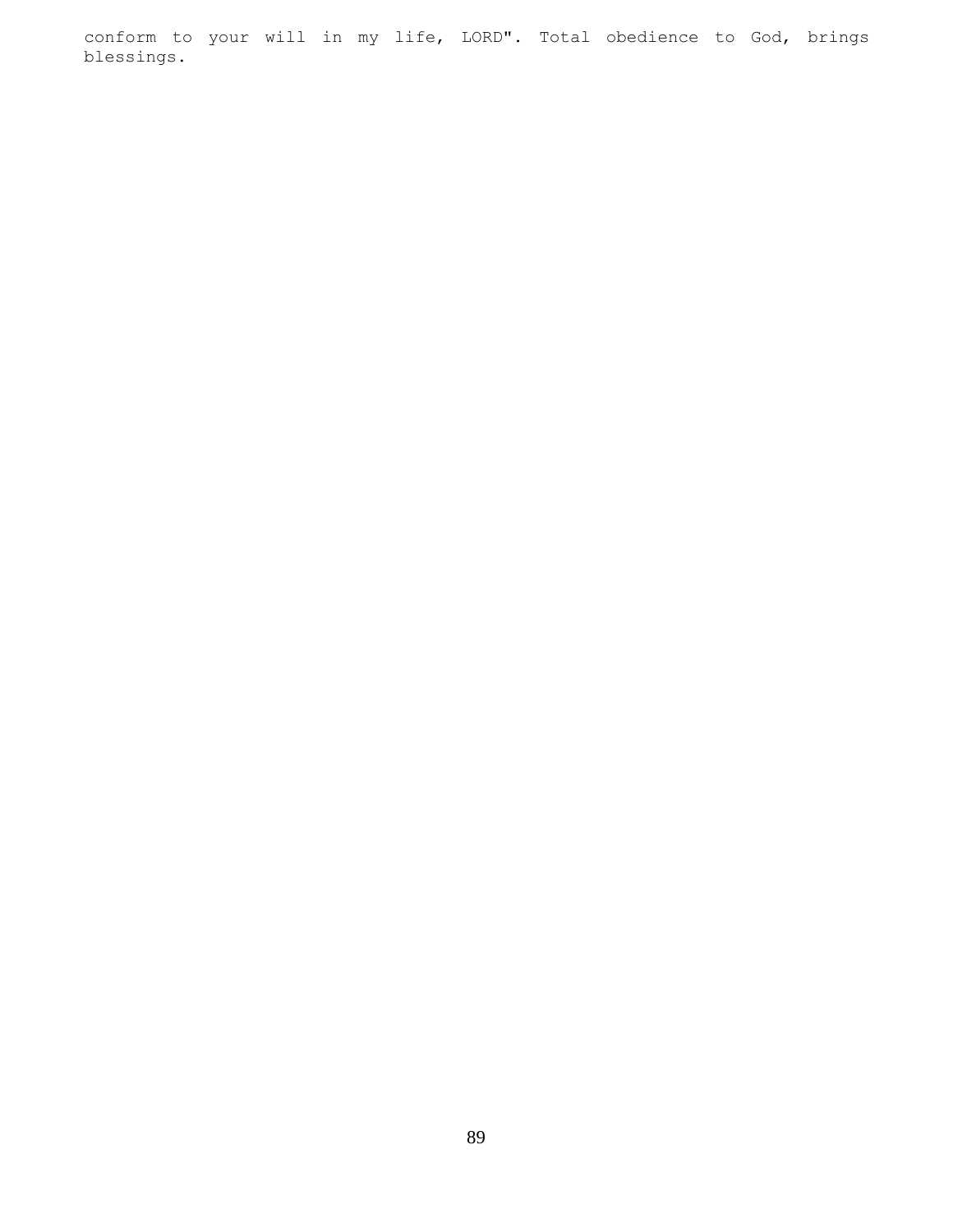1. What does a true prophet do? 2. What does a false prophet do? 3. What was interesting to the author about Pharaoh's magicians? 4. What was the difference in their miracle, and Moses' miracle? 5. What must we remember about the antichrist? 6. How can we tell, if a message is true, or false? 7. Why do these trials arise? 8. Quote Matthew chapter 24 verse 24. 9. There is only One 10. Quote Matthew chapter 22 verse 37. 11. List some of the things you should do in verse 4. 12. In Micah chapter 6 verse 8, what does the LORD require? 13. Quote 1 Thessalonians chapter 4 verses 1 and 2. 14. Verse 5 says, what should happen to the false prophet? 15. Why should this happen? 16. How was the only way to stop the evil among them? 17. Should we make a difference in the punishment, if it is a near relative? 18. Who shall throw the first stone? 19. What will happen to all of Israel, when they see and hear this? 20. One person can lead a whole example astray. 21. What should they do to that city? 22. What was a good example of whole cities being destroyed for their sins? 23. He wants them to gather all the spoil, and do what with it? 24. What will this show? 25. God will bless you, if you do what?

90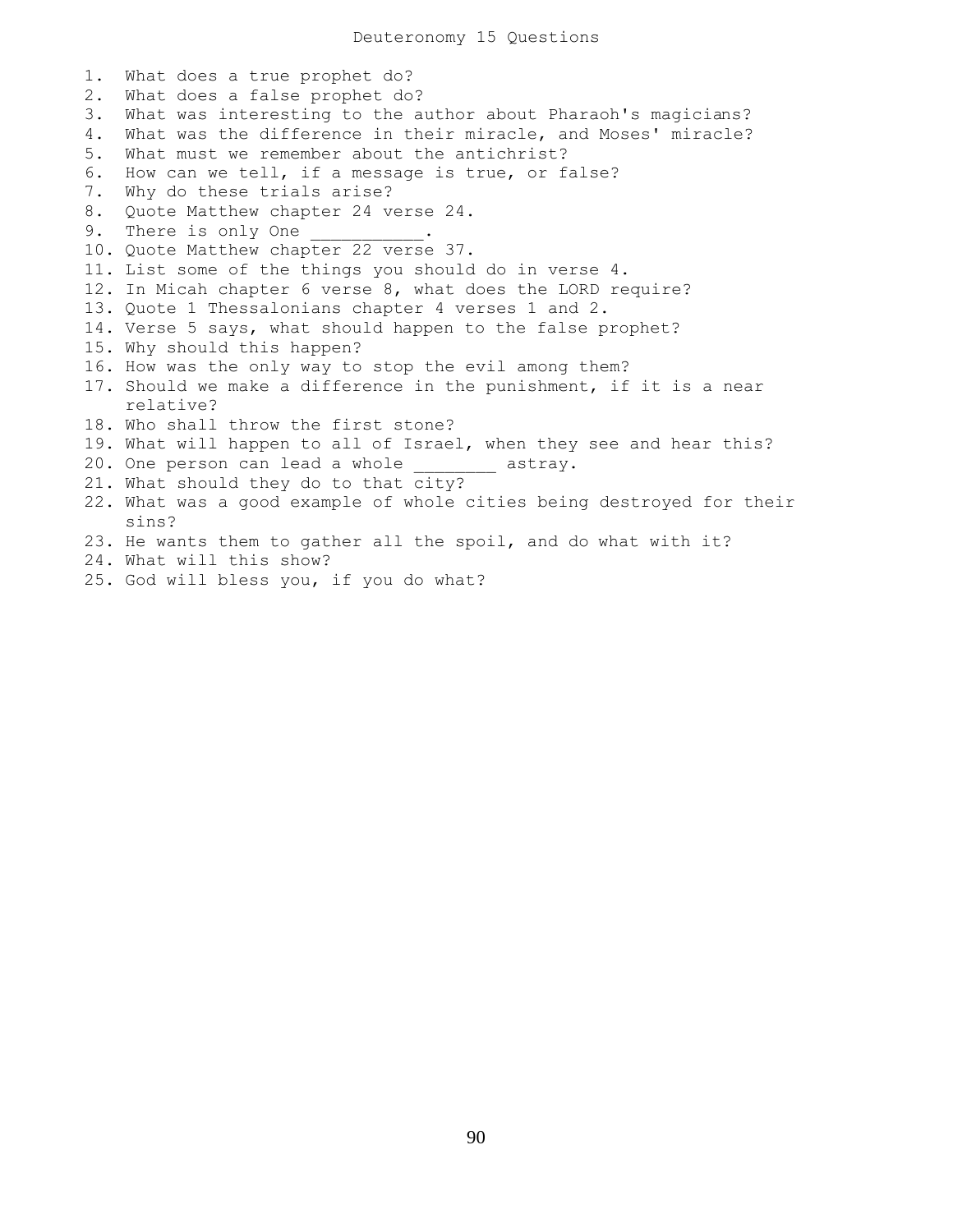We will begin in Deuteronomy 14:1 "Ye [are] the children of the LORD your God: ye shall not cut yourselves, nor make any baldness between your eyes for the dead."

 It was the custom of the heathens around them to cut themselves and shave their heads in mourning for the dead. This is strictly forbidden for God's people. The reason it is forbidden is, because their LORD God is the giver of life. To do this, would show no faith in God. Jesus even said, that we should rejoice at one's death, and mourn at one's birth. Christianity believes in life after death.

 Deuteronomy 14:2 "For thou [art] an holy people unto the LORD thy God, and the LORD hath chosen thee to be a peculiar people unto himself, above all the nations that [are] upon the earth."

They have been given God's law, and they are to set an example for the rest of the world. The world is to know these are God's chosen. Their lives are to reveal their relationship with the LORD. "Peculiar" is speaking of their being different. They are set aside to show the world the grace of God.

Deuteronomy 14:3 "Thou shalt not eat any abominable thing."

 This separation of themselves from things God had forbidden to the Jews to eat, separates them from other people. We see a Scripture in the New Testament, which shows this was just for the Jews. I Timothy 4:4 "For every creature of God [is] good, and nothing to be refused, if it be received with thanksgiving:" I Timothy 4:5 "For it is sanctified by the word of God and prayer." The separation for the Jews of these things was to teach them holiness in the LORD. Romans 14:14 "I know, and am persuaded by the Lord Jesus, that [there is] nothing unclean of itself: but to him that esteemeth any thing to be unclean, to him [it is] unclean." The abominable food the Jews eat are abominable, because God forbid them to eat it. They are being disobedient to God, when they eat it.

Deuteronomy 14:4 "These [are] the beasts which ye shall eat: the  $\alpha x$ , the sheep, and the goat," Deuteronomy 14:5 "The hart, and the roebuck, and the fallow deer, and the wild goat, and the pygarg, and the wild ox, and the chamois." Deuteronomy 14:6 "And every beast that parteth the hoof, and cleaveth the cleft into two claws, [and] cheweth the cud among the beasts, that ye shall eat."

 The three verses above, are a re-stating from Leviticus of the meat that is permitted the Israelite to eat. Perhaps, for health reasons, we would feel better, if we followed these rules ourselves. The above would be classified as clean animals. "Pygarg" is an antelope.

 Deuteronomy 14:7 "Nevertheless these ye shall not eat of them that chew the cud, or of them that divide the cloven hoof; [as] the camel, and the hare, and the coney: for they chew the cud, but divide not the hoof; [therefore] they [are] unclean unto you."

91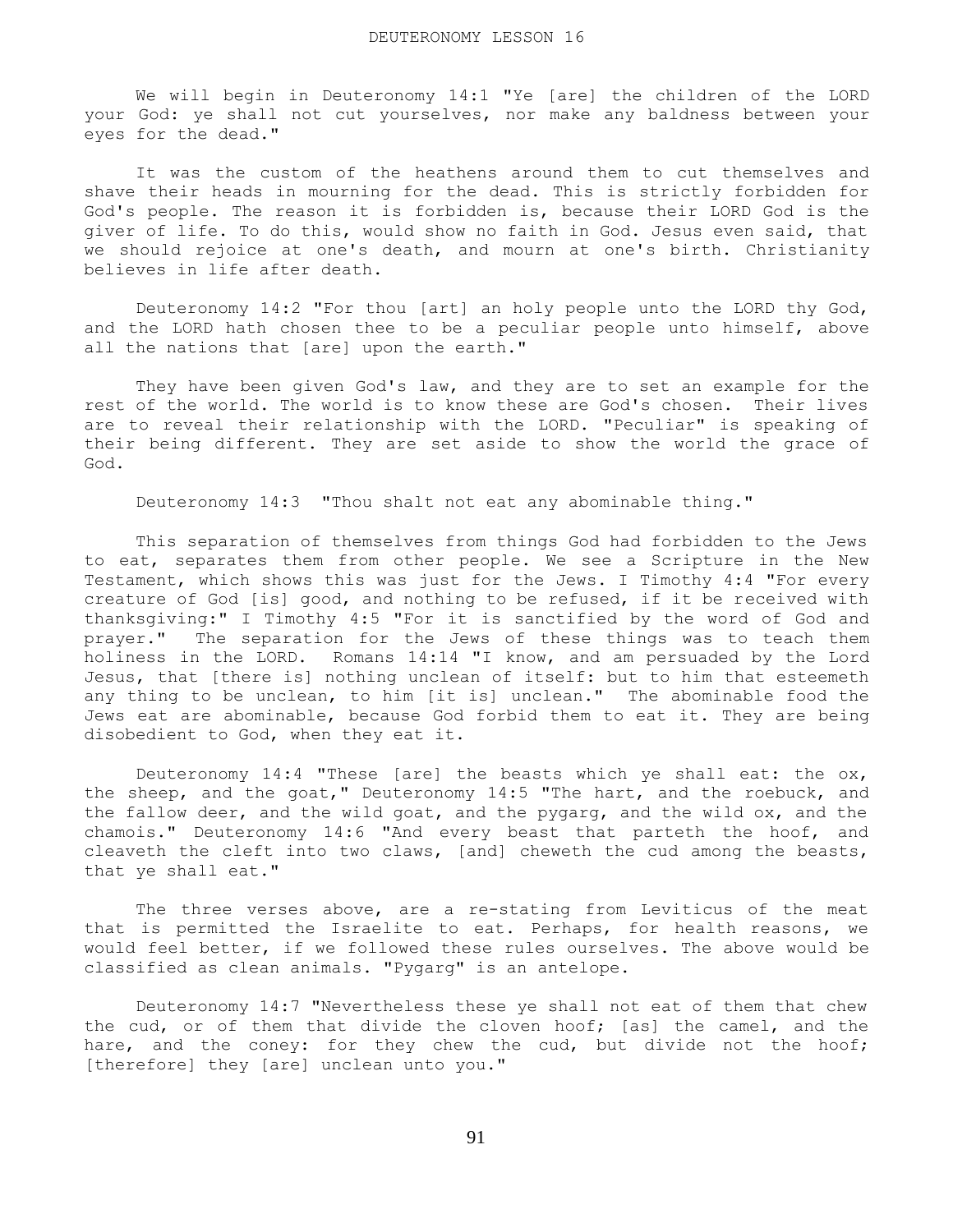We see the reason these are forbidden to eat, is that they do not follow both the cloven hoof and chewing the cud.

 Deuteronomy 14:8 "And the swine, because it divideth the hoof, yet cheweth not the cud, it [is] unclean unto you: ye shall not eat of their flesh, nor touch their dead carcase."

 We went into detail on this in Leviticus. We will just state here, that pork that is not well cooked can make you very sick. This is a law of preservation for the Jews. You might list it as a dietery law. A swine is a scavenger. This is why it is forbidden.

 Deuteronomy 14:9 "These ye shall eat of all that [are] in the waters: all that have fins and scales shall ye eat:" Deuteronomy 14:10 "And whatsoever hath not fins and scales ye may not eat; it [is] unclean unto you."

 Again, the separation here is of those fish which are scavengers and eat anything. The fish without fins have no discretion about what they eat. They are blood eaters.

 Deuteronomy 14:11 "[Of] all clean birds ye shall eat." Deuteronomy 14:12 "But these [are they] of which ye shall not eat: the eagle, and the ossifrage, and the osprey," Deuteronomy 14:13 "And the glede, and the kite, and the vulture after his kind," Deuteronomy 14:14 "And every raven after his kind," Deuteronomy 14:15 "And the owl, and the night hawk, and the cuckoo, and the hawk after his kind," Deuteronomy 14:16 "The little owl, and the great owl, and the swan," Deuteronomy 14:17 "And the pelican, and the gier eagle, and the cormorant," Deuteronomy 14:18 "And the stork, and the heron after her kind, and the lapwing, and the bat." Deuteronomy 14:19 "And every creeping thing that flieth [is] unclean unto you: they shall not be eaten." Deuteronomy 14:20 "[But of] all clean fowls ye may eat."

 These regulations, again, are dietary laws. The birds that are forbidden here, on the whole are "scavengers", and live of dead things. They are part of God's system of cleaning up the dead things on the earth. The most important thing about these things, is God's care for His people. We see that God wants them to learn to obey His commands without questioning why.

 Deuteronomy 14:21 "Ye shall not eat [of] any thing that dieth of itself: thou shalt give it unto the stranger that [is] in thy gates, that he may eat it; or thou mayest sell it unto an alien: for thou [art] an holy people unto the LORD thy God. Thou shalt not see the a kid in his mother's milk."

We see in this that, the stranger {heathen} has no such ordinance. He can eat whatever is available. He is not a circumcised person, so does not obey the dietary laws. The Hebrew's holiness in the Lord would keep them from eating it. A Hebrew will not serve milk and meat at the same meal. This is, possibly, the extreme of the statement above. "Seething" is a form of boiling. The only reason for this would be sympathy for the animals, I suppose.

 Deuteronomy 14:22 "Thou shalt truly tithe all the increase of thy seed, that the field bringeth forth year by year."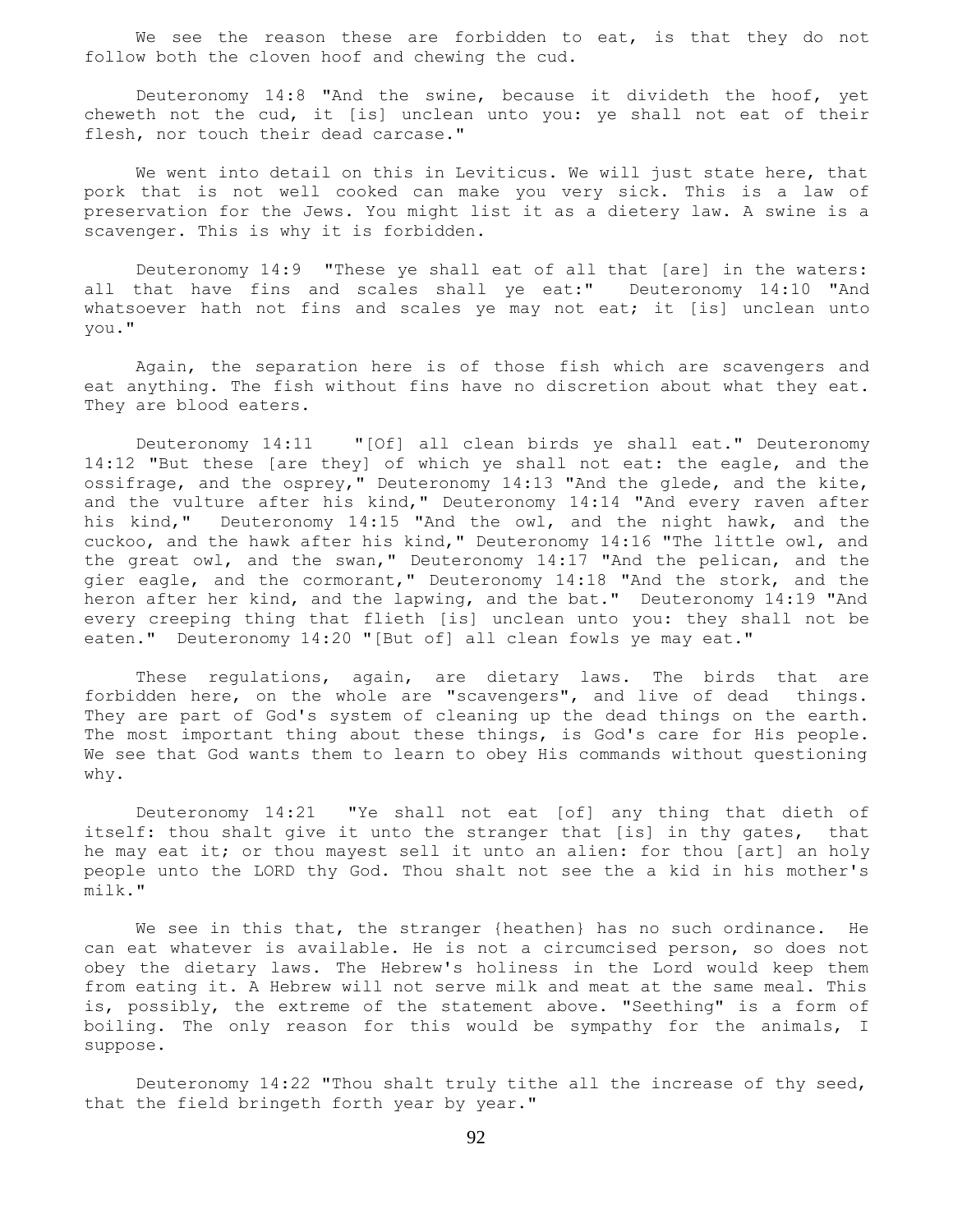A "tithe" is 1/10 of their increase. Seed refers to everything grown by that seed. It appears, they take the 1/10 to the place of worship, and prepare it as food there. The eating of these holy things, in a sense, makes them partakers of holiness.

 Deuteronomy 14:23 "And thou shalt eat before the LORD thy God, in the place which he shall choose to place his name there, the tithe of thy corn, of thy wine, and of thine oil, and the firstlings of thy herds and of thy flocks; that thou mayest learn to fear the LORD thy God always."

 This meal is to be a holy communion with the LORD. This being brought to the holy place, shows that this no longer belongs to the person bringing it. The fact that he eats of that which is the LORD's, shows he is actually partaking of the LORD. This eating shows obedience to the LORD. Had he eaten this 1/10 at home, it would have been sin. All of this shows he is interested in pleasing the LORD.

 Deuteronomy 14:24 "And if the way be too long for thee, so that thou art not able to carry it; [or] if the place be too far from thee, which the LORD thy God shall choose to set his name there, when the LORD thy God hath blessed thee:"

 Jerusalem would be chosen as the place of worship. Some of the places are pretty far away from there. This is to cover the inconvenience of going many miles to keep this. There must be an offering, to show their gratitude for the LORD blessing them.

 Deuteronomy 14:25 "Then shalt thou turn [it] into money, and bind up the money in thine hand, and shalt go unto the place which the LORD thy God shall choose:"

 The 1/10 that belongs to the LORD is not to be eaten in regular meals at home. This must be sold for money. He must take the money to the place the Lord has chosen for him to worship. He still makes the trip to the LORD's house, but is not weighted down with the animals.

 Deuteronomy 14:26 "And thou shalt bestow that money for whatsoever thy soul lusteth after, for oxen, or for sheep, or for wine, or for strong drink, or for whatsoever thy soul desireth: and thou shalt eat there before the LORD thy God, and thou shalt rejoice, thou, and thine household,"

 They actually use the money to buy what they are taking to the LORD's house. They carry whatever they have purchased, and eat it in the presence of the LORD. This is the same as before, the only difference is they buy their offering.

 Deuteronomy 14:27 "And the Levite that [is] within thy gates; thou shalt not forsake him; for he hath no part nor inheritance with thee."

 We have discussed before that, the Levites live of the offerings that are brought to the church.

 Deuteronomy 14:28 "At the end of three years thou shalt bring forth all the tithe of thine increase the same year, and shalt lay [it] up within thy gates:"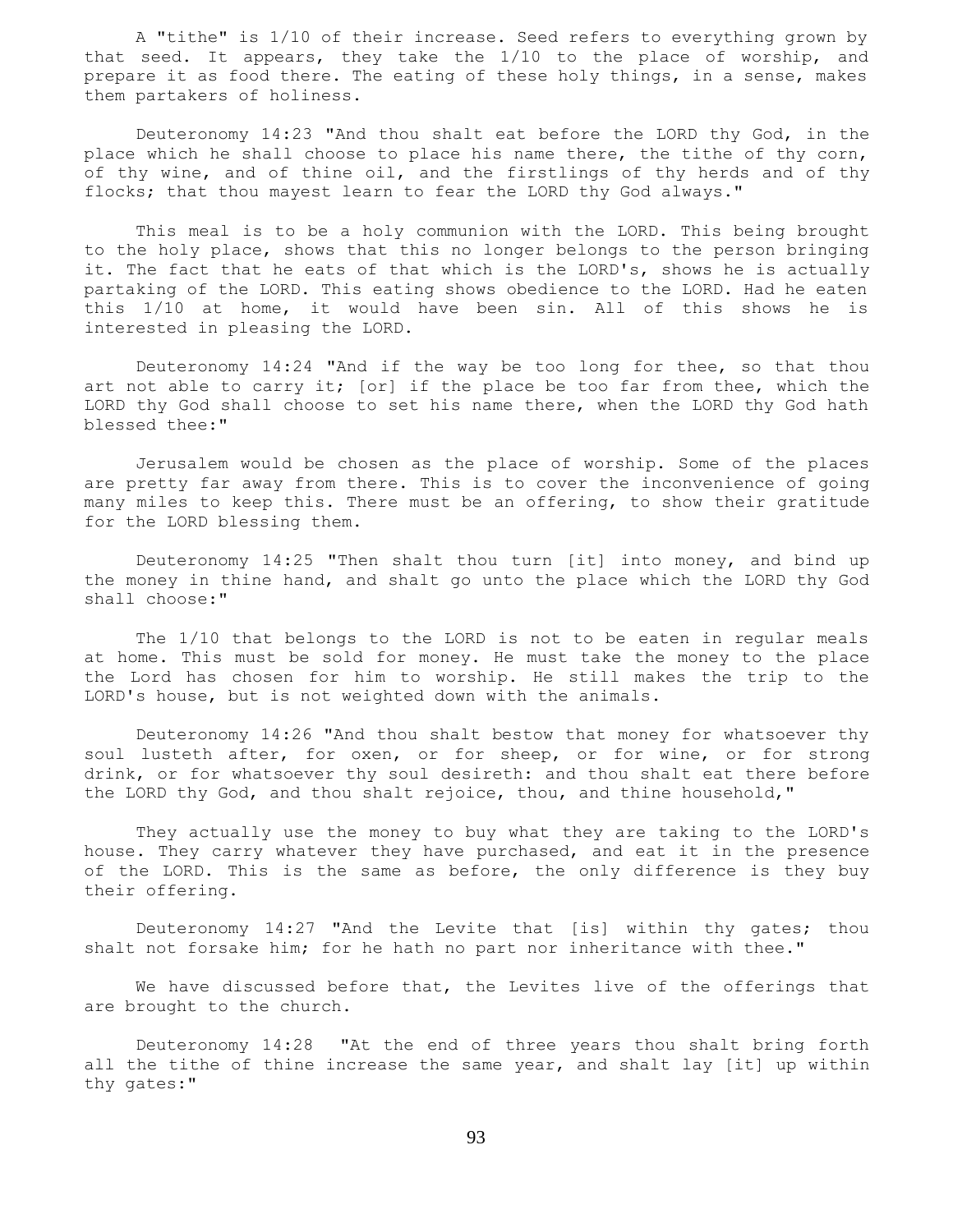This is speaking of that portion which is set aside for the Levite and the stranger. This is separated out from their own food. It is kept for the necessities we see in the next verse.

 Deuteronomy 14:29 "And the Levite, (because he hath no part nor inheritance with thee,) and the stranger, and the fatherless, and the widow, which [are] within thy gates, shall come, and shall eat and be satisfied; that the LORD thy God may bless thee in all the work of thine hand which thou doest."

The portion that is set aside is specifically for the Levite, but is, also, used to feed the hungry sranger, or widow, or orphans. This is for those who have nothing of their own. The Hebrew must always care for those less fortunate than himself. This is one thing that made him like his God. When he does help the helpless, God will abundantly bless him.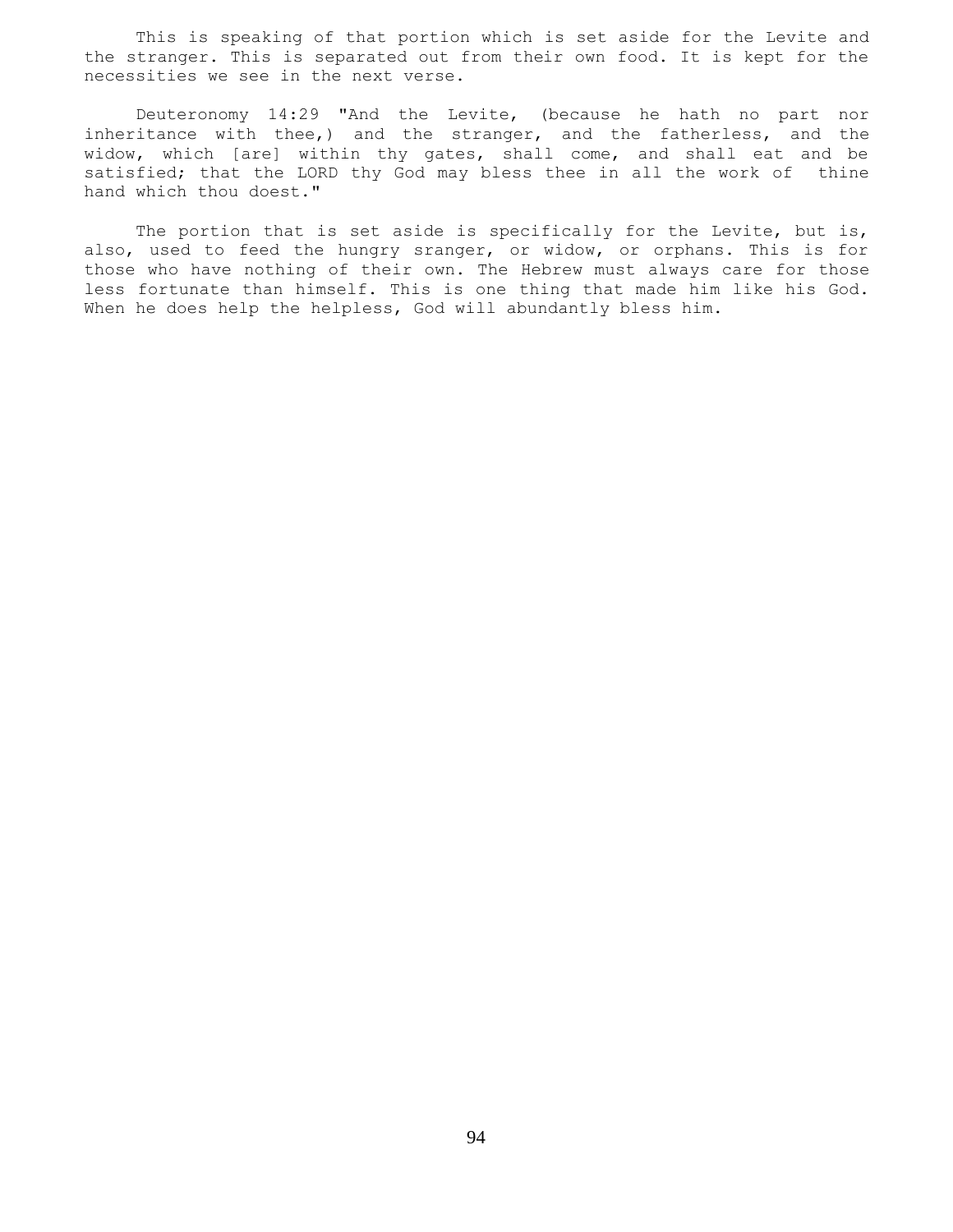1. Why were they not to cut themselves for the dead? 2. What did Jesus say about birth and death? 3. Who were they to set an example for? 4. What kind of people were they called in verse 2? 5. What is different about them? 6. Thou shalt not eat any \_\_\_\_\_\_\_\_\_\_\_ thing. 7. Quote 1 Timothy chapter 4 verses 4 and 5. 8. What are the beasts they can eat? 9. "Pygarg" is an 10. What are some of the animals they cannot eat? 11. Why was pork specifically forbidden? 12. What kind of law is covered here? 13. What fish can be eaten? 14. What fish are forbidden? 15. What are some birds strictly forbidden to eat? 16. "Scavengers" live of things. 17. Who can eat of things that die of themselves? 18. What is "seething"? 19. What is a "tithe"? 20. Where shall they eat the holy things? 21. What is this meal in verse 23? 22. What is the exception in verse 24? 23. Explain what the person far off does to fulfill this? 24. Where must they eat the offering? 25. What do the Levites live of? 26. What is verse 28 speaking of? 27. What is the one thing that makes these Israelites like God?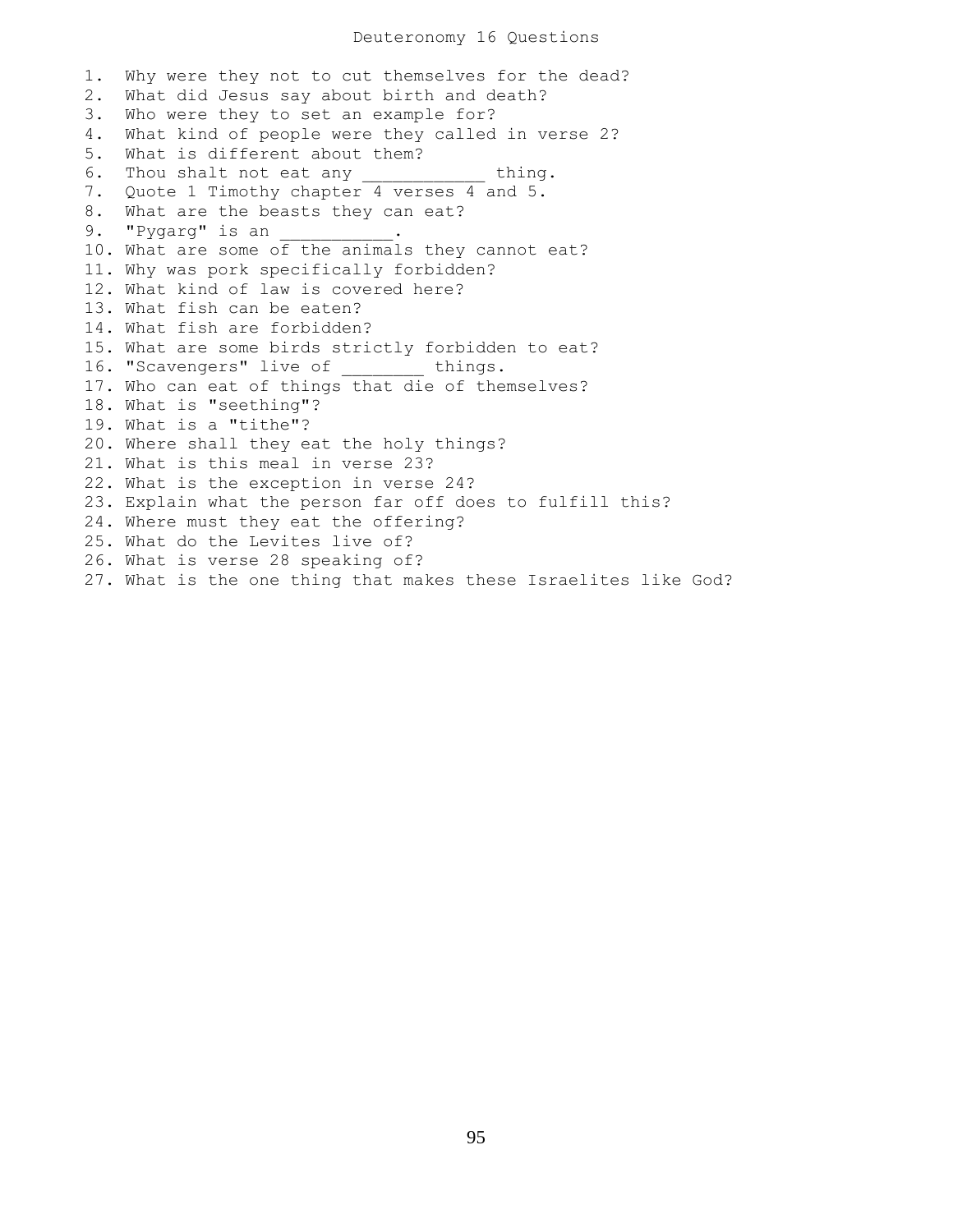We will begin this lesson in Deuteronomy 15:1 "At the end of [every] seven years thou shalt make a release."

 This release seems to be a year that the creditor is to not exact the payment from the borrower. The borrower would, probably, not be able to pay, because of letting the land rest for a year.

 Deuteronomy 15:2 "And this [is] the manner of the release: Every creditor that lendeth [ought] unto his neighbour shall release [it]; he shall not exact [it] of his neighbour, or of his brother; because it is called the LORD'S release."

This is a sabbath for the land, and, also, a sabbath for the borrower. It is a time when labor is to cease. The creditor received his money in payments from the labor of the borrower. If the borrower did not labor that year, he would have nothing to pay with. This is the LORD"s requirement. The lender should take this into consideration, when he loans.

 Deuteronomy 15:3 "Of a foreigner thou mayest exact [it again]: but [that] which is thine with thy brother thine hand shall release;"

 The foreigner would be able to work, and earn money that year. He could, therefore, be required to pay. The release is for those who respect sabbath.

 Deuteronomy 15:4 "Save when there shall be no poor among you; for the LORD shall greatly bless thee in the land which the LORD thy God giveth thee [for] an inheritance to possess it:"

This is saying, that the blessings of God upon them will be so great, that his brother would not need to borrow. This is speaking of there being no poor in the land. In the chance that he loans to his brother, God will bless the lender, if he follows the release of his brother.

 Deuteronomy 15:5 "Only if thou carefully hearken unto the voice of the LORD thy God, to observe to do all these commandments which I command thee this day."

Blessings from God come upon them only, when they keep His commandments.

 Deuteronomy 15:6 "For the LORD thy God blesseth thee, as he promised thee: and thou shalt lend unto many nations, but thou shalt not borrow; and thou shalt reign over many nations, but they shall not reign over thee."

 If they keep God's commandments, the Israelites will not have need to borrow from anyone. They will be the lender to the rest of the world. They will not have an earthly ruler. Their King is God. They will not be ruled by other nations, but they will rule other nations.

 Deuteronomy 15:7 "If there be among you a poor man of one of thy brethren within any of thy gates in thy land which the LORD thy God giveth

96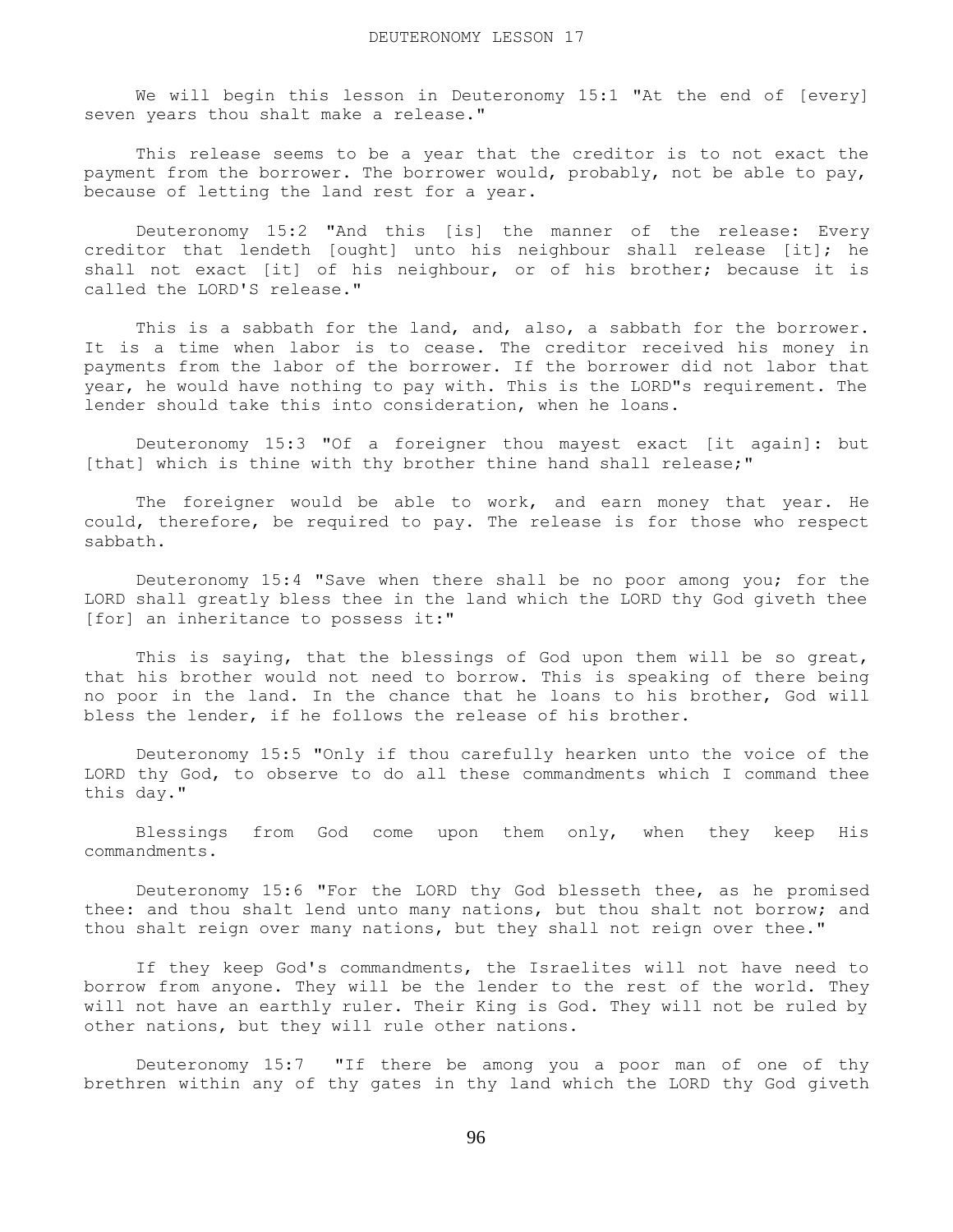thee, thou shalt not harden thine heart, nor shut thine hand from thy poor brother:"

This is an encouragement to lend to their poor brothers, to help them get started. The person who has plenty, and does not need to borrow, must have compassion on those less fortunate, and be willing to lend to them.

 Deuteronomy 15:8 "But thou shalt open thine hand wide unto him, and shalt surely lend him sufficient for his need, [in that] which he wanteth."

 The person lending must not be tight-fisted. They must be open-handed to lend to those who need. Those who are blessed with wealth, must be quick to lend to those who have needs and wants.

 Deuteronomy 15:9 "Beware that there be not a thought in thy wicked heart, saying, The seventh year, the year of release, is at hand; and thine eye be evil against thy poor brother, and thou givest him nought; and he cry unto the LORD against thee, and it be sin unto thee."

 This is saying, that just because the year of release is near, is not a reason {in the sight of the LORD} not to lend to the needy. The heart full of greed is, also, a heart full of sin. God judges the heart of man.

 Deuteronomy 15:10 "Thou shalt surely give him, and thine heart shall not be grieved when thou givest unto him: because that for this thing the LORD thy God shall bless thee in all thy works, and in all that thou puttest thine hand unto."

 To receive blessings of abundance from God, they must bless those in need around them. Let's look at what is said in the New Testament about this very thing. I Timothy 6:17 "Charge them that are rich in this world, that they be not highminded, nor trust in uncertain riches, but in the living God, who giveth us richly all things to enjoy;" I Timothy 6:18 "That they do good, that they be rich in good works, ready to distribute, willing to communicate;" I Timothy 6:19 "Laying up in store for themselves a good foundation against the time to come, that they may lay hold on eternal life."

 Deuteronomy 15:11 For the poor shall never cease out of the land: therefore I command thee, saying, Thou shalt open thine hand wide unto thy brother, to thy poor, and to thy needy, in thy land.

 Look what Jesus said about the poor. Mark 14:7 "For ye have the poor with you always, and whensoever ye will ye may do them good: but me ye have not always." We must always help those who cannot help themselves.

 Deuteronomy 15:12 "[And] if thy brother, an Hebrew man, or an Hebrew woman, be sold unto thee, and serve thee six years; then in the seventh year thou shalt let him go free from thee."

 Poverty, in the day this was written, was one of the reasons for slavery. If a person could not pay what he owed, he worked the debt out as a slave. Proverbs 22:7 "The rich ruleth over the poor, and the borrower [is] servant to the lender." The Hebrew slave was to be released on the seventh year. Other slaves were not released, until jubilee.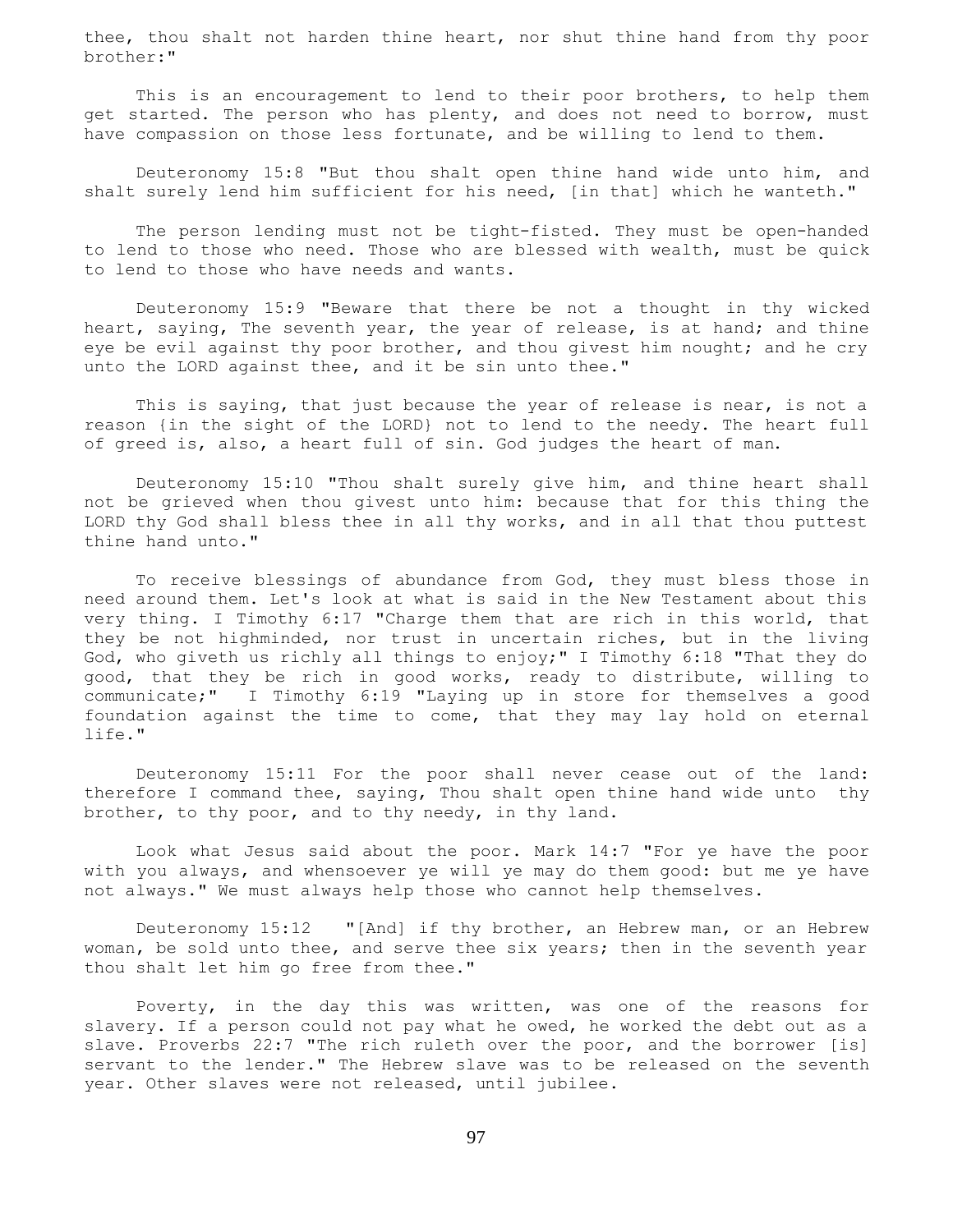Deuteronomy 15:13 "And when thou sendest him out free from thee, thou shalt not let him go away empty:"

 This is saying, they should give them something to get started with, so they will not be right back in slavery, again.

 Deuteronomy 15:14 "Thou shalt furnish him liberally out of thy flock, and out of thy floor, and out of thy winepress: [of that] wherewith the LORD thy God hath blessed thee thou shalt give unto him."

This goes further into detail about what they should give the slave, when he, or she, is released. Remember, they are fellow Hebrews. This means he gave him, or her, enough to start up their own household.

 Deuteronomy 15:15 "And thou shalt remember that thou wast a bondman in the land of Egypt, and the LORD thy God redeemed thee: therefore I command thee this thing to day."

 This should not be difficult for them to do, when they remembered they were slaves in Egypt and God delivered them. He did not deliver them empty handed either. They spoiled the Egyptians, and carried provisions with them into the wilderness. Every time they kept this commandment, they could remember how God helped them get out of bondage.

 Deuteronomy 15:16 "And it shall be, if he say unto thee, I will not go away from thee; because he loveth thee and thine house, because he is well with thee;"

The slave may choose to stay, after the master had released him. This may have become home for the slave, and he learned to love the family so much, he does not want to leave. He must not be forced to leave against his will.

 Deuteronomy 15:17 "Then thou shalt take an awl, and thrust [it] through his ear unto the door, and he shall be thy servant for ever. And also unto thy maidservant thou shalt do likewise."

This servant has chosen to belong to this family forever. In this case, the he, or she, is marked with an awl. This makes them part of this family forever. They will serve them as they did in the past, but forever.

 Deuteronomy 15:18 "It shall not seem hard unto thee, when thou sendest him away free from thee; for he hath been worth a double hired servant [to thee], in serving thee six years: and the LORD thy God shall bless thee in all that thou doest."

 In 6 years time, they should have grown fond of the servant. They would be happy for his release, to start a new life on his own. This is speaking of the servant who wants to be released. The master should not hold a grudge against him.

 Deuteronomy 15:19 "All the firstling males that come of thy herd and of thy flock thou shalt sanctify unto the LORD thy God: thou shalt do no work with the firstling of thy bullock, nor shear the firstling of thy sheep."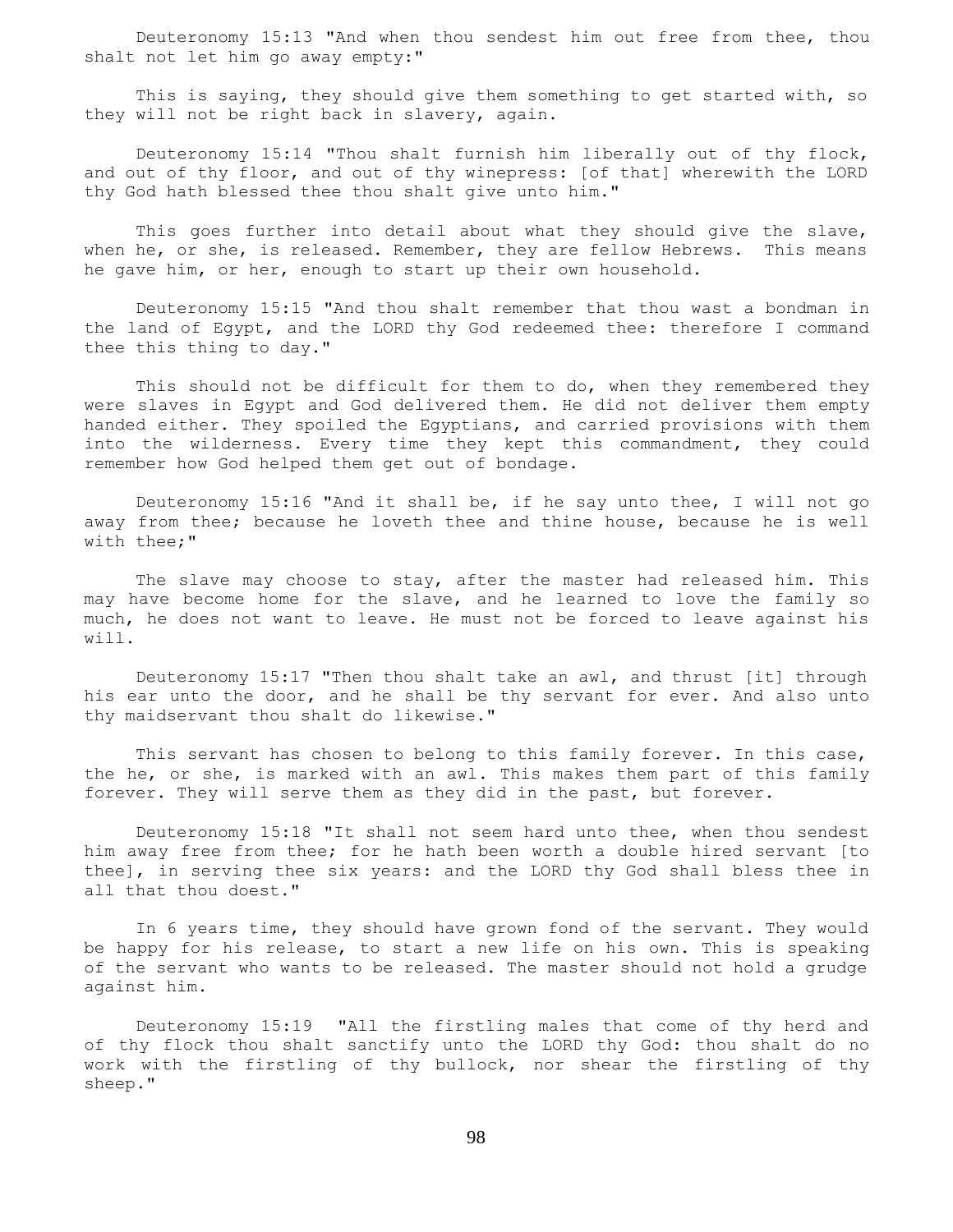They are to get no profit from the firstling of the flock, because they belong to God. The first of the flock was to be carried to the temple, or the place of worship, and offered to God.

 Deuteronomy 15:20 "Thou shalt eat [it] before the LORD thy God year by year in the place which the LORD shall choose, thou and thy household."

They were first offered in sacrifice, and then eaten, while they were in the sanctuary. Once a year, they were to do this.

 Deuteronomy 15:21 "And if there be [any] blemish therein, [as if it be] lame, or blind, [or have] any ill blemish, thou shalt not sacrifice it unto the LORD thy God."

 This is stating that any blemish at all on the animal, would make it unacceptable as a sacrifice to God. It symbolized the body of the Lord Jesus, so it had to be without spot, or wrinkle.

 Deuteronomy 15:22 "Thou shalt eat it within thy gates: the unclean and the clean [person shall eat it] alike, as the roebuck, and as the hart."

 Since it was not sacrificed, all who desired to, could eat of it, as they did with any other meat they cooked.

 Deuteronomy 15:23 "Only thou shalt not eat the blood thereof; thou shalt pour it upon the ground as water."

 The blood was to be soaked up by the earth, as water is on the ground. They were forbidden to eat blood at all.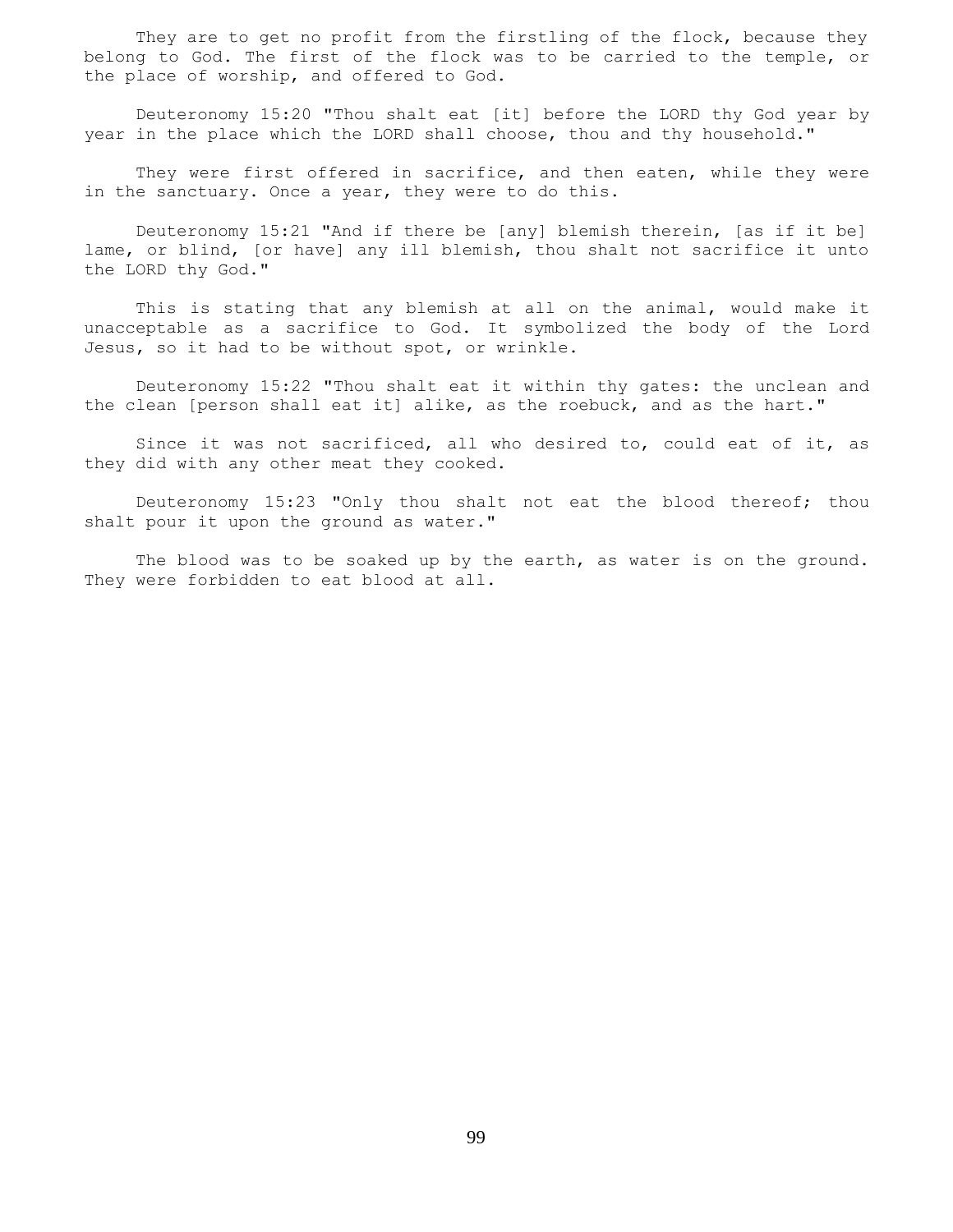1. How often were they to make a release? 2. What is the release speaking of? 3. This is the sabbath of rest for the 4. Who requires this release? 5. Why is it alright to require a stranger to pay that year? 6. What time is verse 4 speaking of? 7. Blessings from God come upon them only, when they keep His  $\overline{\phantom{a}}$  ,  $\overline{\phantom{a}}$  ,  $\overline{\phantom{a}}$  ,  $\overline{\phantom{a}}$  ,  $\overline{\phantom{a}}$  ,  $\overline{\phantom{a}}$  ,  $\overline{\phantom{a}}$  ,  $\overline{\phantom{a}}$  ,  $\overline{\phantom{a}}$  ,  $\overline{\phantom{a}}$  ,  $\overline{\phantom{a}}$  ,  $\overline{\phantom{a}}$  ,  $\overline{\phantom{a}}$  ,  $\overline{\phantom{a}}$  ,  $\overline{\phantom{a}}$  ,  $\overline{\phantom{a}}$ 8. They shall lend to many 9. How shall they feel about their poor brothers? 10. A person lending must not be 11. What were they warned against thinking in verse 9? 12. God judges the of man. 13. How will they receive abundant blessings from God? 14. Quote 1 Timothy chapter 6 verses 17 and 18. 15. What did Jesus say about the poor in Mark chapter 14 verse 7? 16. If they buy a Hebrew man, or woman, to serve them, how long shall they serve? 17. What shall they do with them in the seventh year? 18. What shall they do for this servant, when they release them? 19. What shall they remember about their bondage in Egypt? 20. What if the servant does not want to go, does he have to leave? 21. What will be done, to show that he is to stay longer than the 6 years? 22. Whose choice is this? 23. How should they feel about the servant that desires to leave? 24. Who do all of the firstling males of the flock belong to? 25. After they are sacrificed, who eats them? 26. What happens to the firstling, that is not perfect?

27. What is the one restriction about eating it?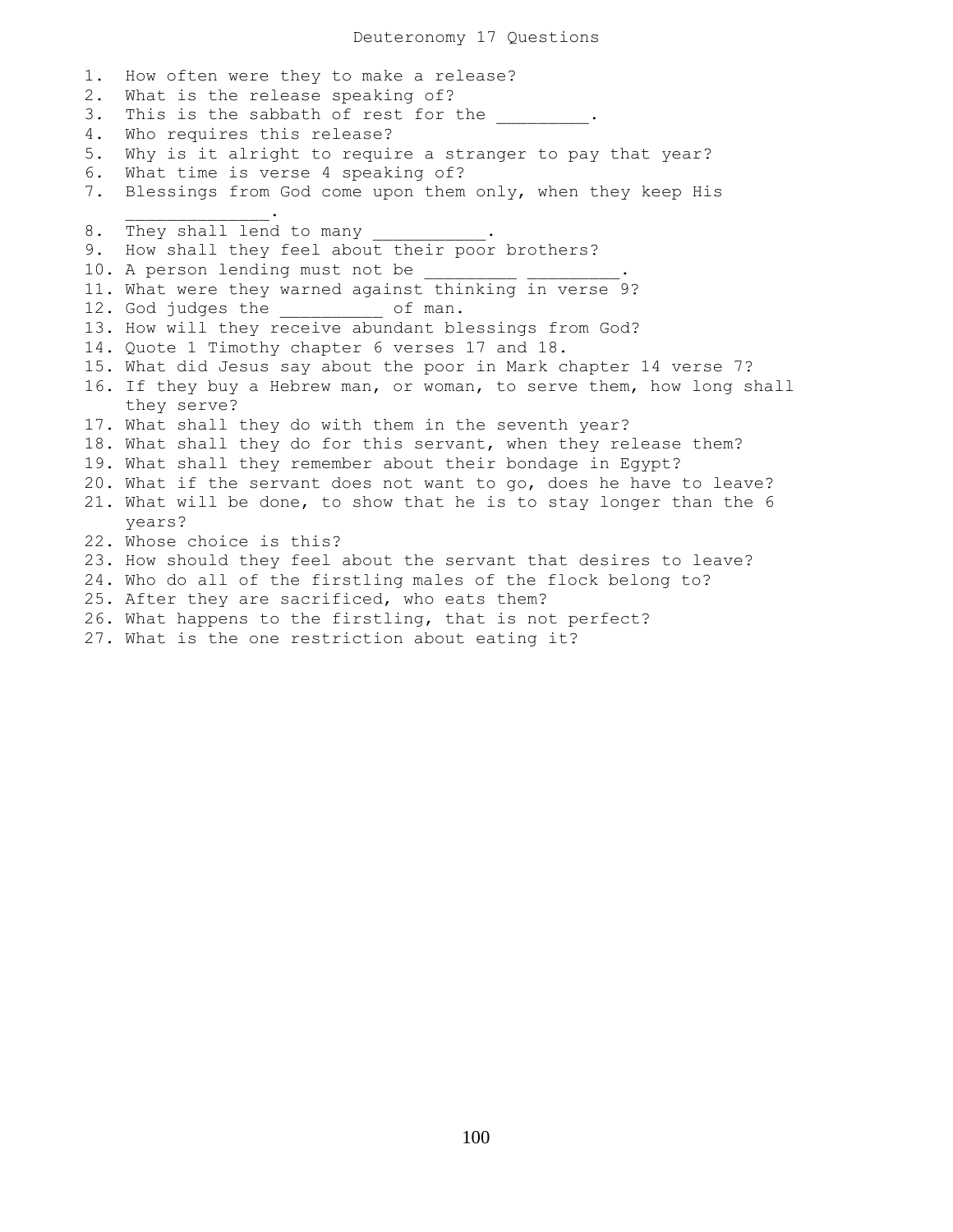We will begin this lesson in Deuteronomy 16:1 "Observe the month of Abib, and keep the passover unto the LORD thy God: for in the month of Abib the LORD thy God brought thee forth out of Egypt by night."

 Abib is the first month of the Hebrew year. It is very similar in time to our April. The Passover is a remembrance of the night that death passed over the Hebrew homes with the blood on their doors. The paschal lamb was to be prepared in memory of that night. The paschal lamb had to be a yearling of the first year from the sheep, or goats. It had to be a male without blemish. It had to be consumed by the family, so the size the family could eat at one sitting had to be taken into consideration when choosing it.

 Deuteronomy 16:2 "Thou shalt therefore sacrifice the Passover unto the LORD thy God, of the flock and the herd, in the place which the LORD shall choose to place his name there."

This had to be at the chosen place of the LORD.

 Deuteronomy 16:3 "Thou shalt eat no leavened bread with it; seven days shalt thou eat unleavened bread therewith, [even] the bread of affliction; for thou camest forth out of the land of Egypt in haste: that thou mayest remember the day when thou camest forth out of the land of Egypt all the days of thy life."

 This is speaking of the Feast of Unleavened Bread. It overlapped the time of the Passover. Unleavened bread symbolizes the sinless body of our Lord Jesus Christ. They were to eat this bread without leavening, and remember the bitter affliction of their stay in Egypt. They came out of Egypt quickly, and there was no time for bread to rise. The unleavened bread helps them remember for all generations.

 Deuteronomy 16:4 "And there shall be no leavened bread seen with thee in all thy coast seven days; neither shall there [any thing] of the flesh, which thou sacrificedst the first day at even, remain all night until the morning."

 The number 7 means spiritually complete. We see that this feast of unleavened bread lasted 7 days. The passover animal that was sacrificed, shall all be eaten up in one night by the family that offered it. Exodus 12:10 "And ye shall let nothing of it remain until the morning; and that which remaineth of it until the morning ye shall burn with fire." Exodus 12:15 "Seven days shall ye eat unleavened bread; even the first day ye shall put away leaven out of your houses: for whosoever eateth leavened bread from the first day until the seventh day, that soul shall be cut off from Israel."

 Deuteronomy 16:5 "Thou mayest not sacrifice the passover within any of thy gates, which the LORD thy God giveth thee:"

 This sacrificial lamb was symbolic of the sacrifice that Jesus made for us all at Calvary. He was crucified outside the city wall. The sacrificial animal must, also, be sacrificed outside the gates.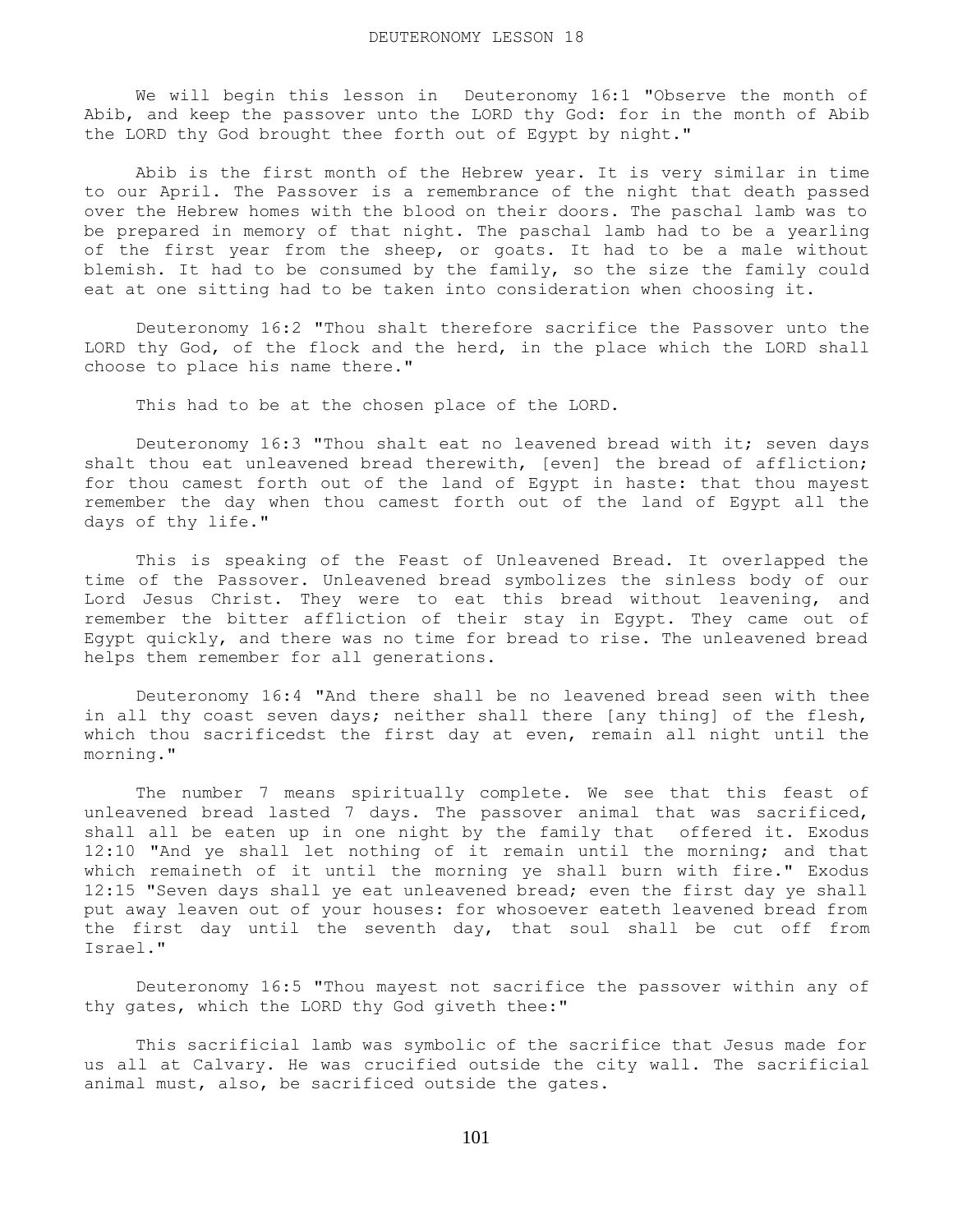Deuteronomy 16:6 "But at the place which the LORD thy God shall choose to place his name in, there thou shalt sacrifice the Passover at even, at the going down of the sun, at the season that thou camest forth out of Egypt."

 The sacrificial lamb must not be sacrificed in the home, it must be done outside the city of the LORD's choosing. The city of God is Jerusalem.

 Deuteronomy 16:7 "And thou shalt roast and eat [it] in the place which the LORD thy God shall choose: and thou shalt turn in the morning, and go unto thy tents."

 This really is speaking of all sorts of cooking. Many times the meat was boiled. This offering was to be eaten at the place of sacrifice. Then, they were to return home.

 Deuteronomy 16:8 "Six days thou shalt eat unleavened bread: and on the seventh day [shall be] a solemn assembly to the LORD thy God: thou shalt do no work [therein]."

 The Unleavened Bread Feast overlapped the Passover. It appears at the end of the Feast of Unleavened Bread, they had a holy convocation. They came together and worshipped God.

 Deuteronomy 16:9 "Seven weeks shalt thou number unto thee: begin to number the seven weeks from [such time as] thou beginnest [to put] the sickle to the corn."

 This is called the Feast of Weeks. They begin counting from the second day of the Passover. They counted it from the beginning of the corn harvest. The 50th day of this feast winds up at Pentecost. Pentecost occured 50 days after the resurrection of Jesus.

 Deuteronomy 16:10 "And thou shalt keep the feast of weeks unto the LORD thy God with a tribute of a freewill offering of thine hand, which thou shalt give [unto the LORD thy God], according as the LORD thy God hath blessed thee:"

 This freewill offering was an offering made of love and appreciation, and not of obligation. These were voluntary offerings from the people. They gave as the LORD had blessed them. These were given in addition to the burnt, meat, and drink offerings.

 Deuteronomy 16:11 "And thou shalt rejoice before the LORD thy God, thou, and thy son, and thy daughter, and thy manservant, and thy maidservant, and the Levite that [is] within thy gates, and the stranger, and the fatherless, and the widow, that [are] among you, in the place which the LORD thy God hath chosen to place his name there."

 This rejoicing had to do with praise and thanksgiving. This was, possibly, done by songs and various other types of worship. It seemed, they all entered into this worship. Their rejoicing was at the place the LORD had chosen for worship and praise.

 Deuteronomy 16:12 "And thou shalt remember that thou wast a bondman in Egypt: and thou shalt observe and do these statutes."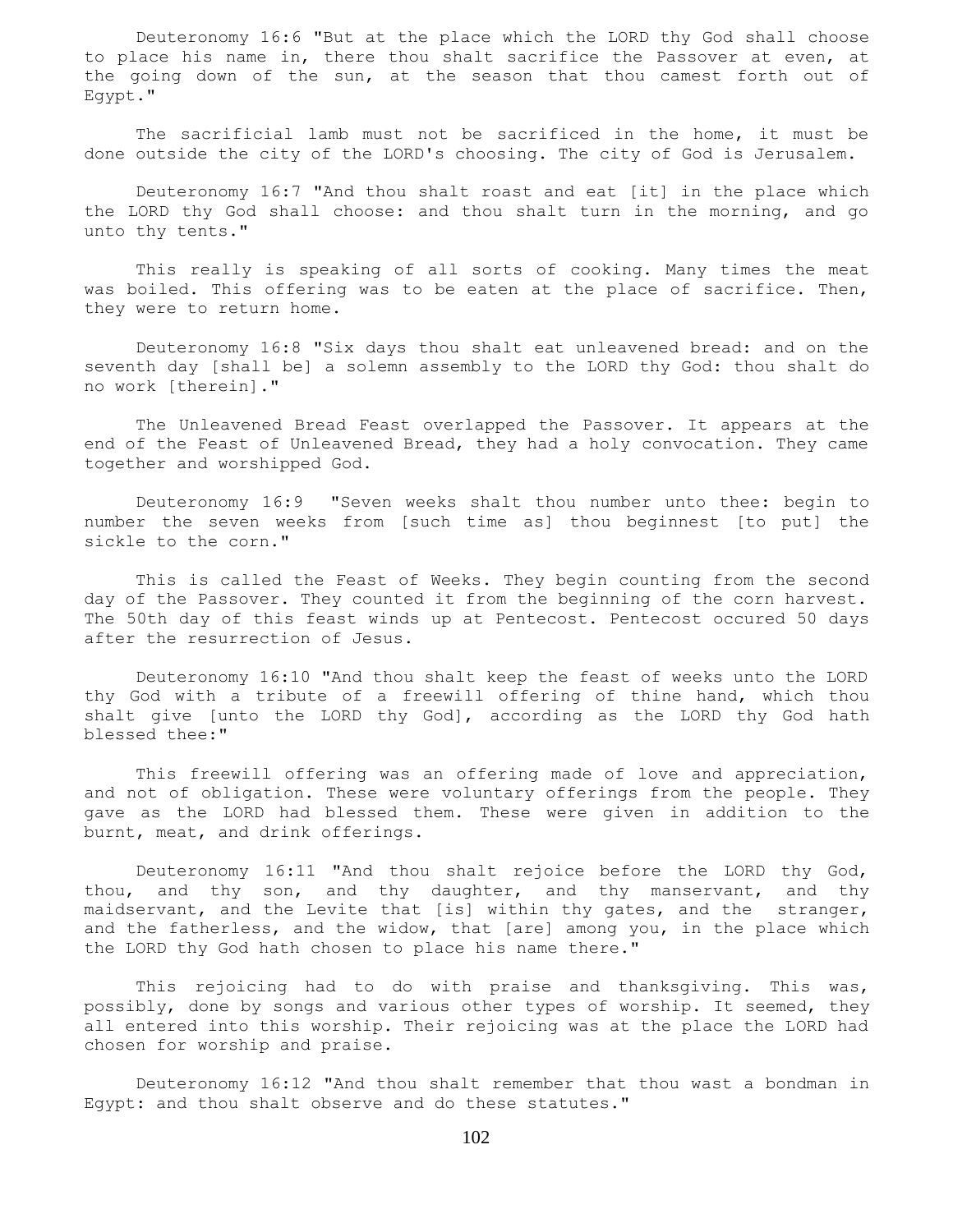Some of the thanks and praise should be directed to the fact that they were now free. They must remember, they had been in bondage in Egypt. Now, they are free, and should praise the LORD continually for setting them free. They must obey the will of the LORD to stay free.

 Deuteronomy 16:13 "Thou shalt observe the feast of tabernacles seven days, after that thou hast gathered in thy corn and thy wine:"

 "Tabernacles" were the same as the booths, in this instance. Feast of Tabernacles occurs after the Day of Atonement. This seven day celebration is, sometimes, thought of as the time the Christians are tabernacled in heaven with God, while the wrath of God falls upon the earth. Others believe it to symbolize the Millenial reign of Jesus Christ on the earth. Seven shows spiritual completeness. It is to last seven days. This is a time of extreme rejoicing. This feast is, sometimes, called the Feast of Ingathering.

 Deuteronomy 16:14 "And thou shalt rejoice in thy feast, thou, and thy son, and thy daughter, and thy manservant, and thy maidservant, and the Levite, the stranger, and the fatherless, and the widow, that [are] within thy gates."

 We find this special time of rejoicing is for everyone. It is even specifically mentioned that the Levites should rejoice, too. This is everyone who lives in the gates.

 Deuteronomy 16:15 "Seven days shalt thou keep a solemn feast unto the LORD thy God in the place which the LORD shall choose: because the LORD thy God shall bless thee in all thine increase, and in all the works of thine hands, therefore thou shalt surely rejoice."

 It seems, there is no time for anything, but rejoicing, during this time. If this is the time of the rapture of the church, this would certainly be reason for rejoicing. If it symbolizes the reign of Jesus on the earth, there would be tremendous reason to rejoice.

 Deuteronomy 16:16 "Three times in a year shall all thy males appear before the LORD thy God in the place which he shall choose; in the feast of unleavened bread, and in the feast of weeks, and in the feast of tabernacles: and they shall not appear before the LORD empty:"

 Some of the times of worship are optional. It appears, the three times, mentioned in the verse above, are the times very important to practice feast and sacrifices. Unleavened Bread Feast overlaps the Feast of Tabernacles. There were really three harvests. The first of the harvest was at Passover, or Unleavened Bread. The second harvest was at Pentecost, or Feast of weeks. The fall harvest was Tabernacles. These three must be kept, to remain in good standing with God. We, Christians, will be on that wilderness journey until we find our eternal home in heaven with God.

 Deuteronomy 16:17 "Every man [shall give] as he is able, according to the blessing of the LORD thy God which he hath given thee."

The poor give less and the rich give more, but they all give.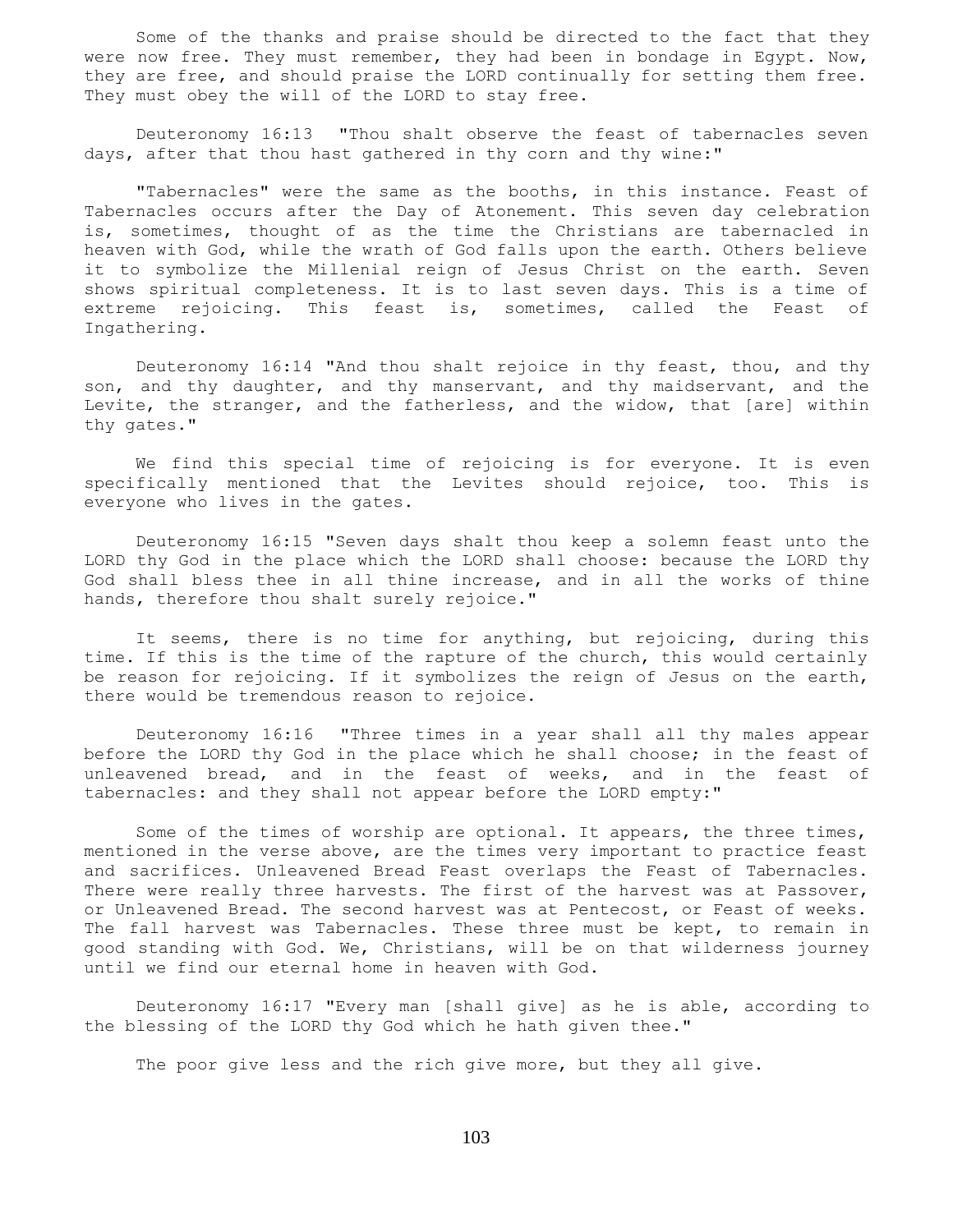Deuteronomy 16:18 "Judges and officers shalt thou make thee in all thy gates, which the LORD thy God giveth thee, throughout thy tribes: and they shall judge the people with just judgment."

 These judges and officers are to decide in civil matters. They must be chosen carefully, and must judge justly among the people. On spiritual matters, the priests and the high priest decide.

 Deuteronomy 16:19 "Thou shalt not wrest judgment; thou shalt not respect persons, neither take a gift: for a gift doth blind the eyes of the wise, and pervert the words of the righteous."

 They must judge with no outside persuasion. They must be of high character, so they cannot be bribed. They must not give advantage to anyone, because of their station in life. They must judge righteously, because they have a judge in heaven that will judge them someday. They are greatly honored to be made judges. With greatness, goes great responsibility.

 Deuteronomy 16:20 "That which is altogether just shalt thou follow, that thou mayest live, and inherit the land which the LORD thy God giveth thee."

 God wants His people to live righteous lives. They are to live by the law He gave them. If they are to be His then they must be honest and just in all they do. They must set an example for the heathen world around them.

 Deuteronomy 16:21 "Thou shalt not plant thee a grove of any trees near unto the altar of the LORD thy God, which thou shalt make thee."

 Much worship of false gods took place in groves. The altar of God is never to be associated with anything like that. The groves must not be near the holy altar. The fire of God is near the altar. God would even burn the trees up, if they were near. They must not be near, because they are evil.

 Deuteronomy 16:22 "Neither shalt thou set thee up [any] image; which the LORD thy God hateth."

 Images are things made with hands. God is Spirit. Things you can see with physical eyes, or touch with physical hands, are forbidden. They are not God. God is the Creator of everything and everyone.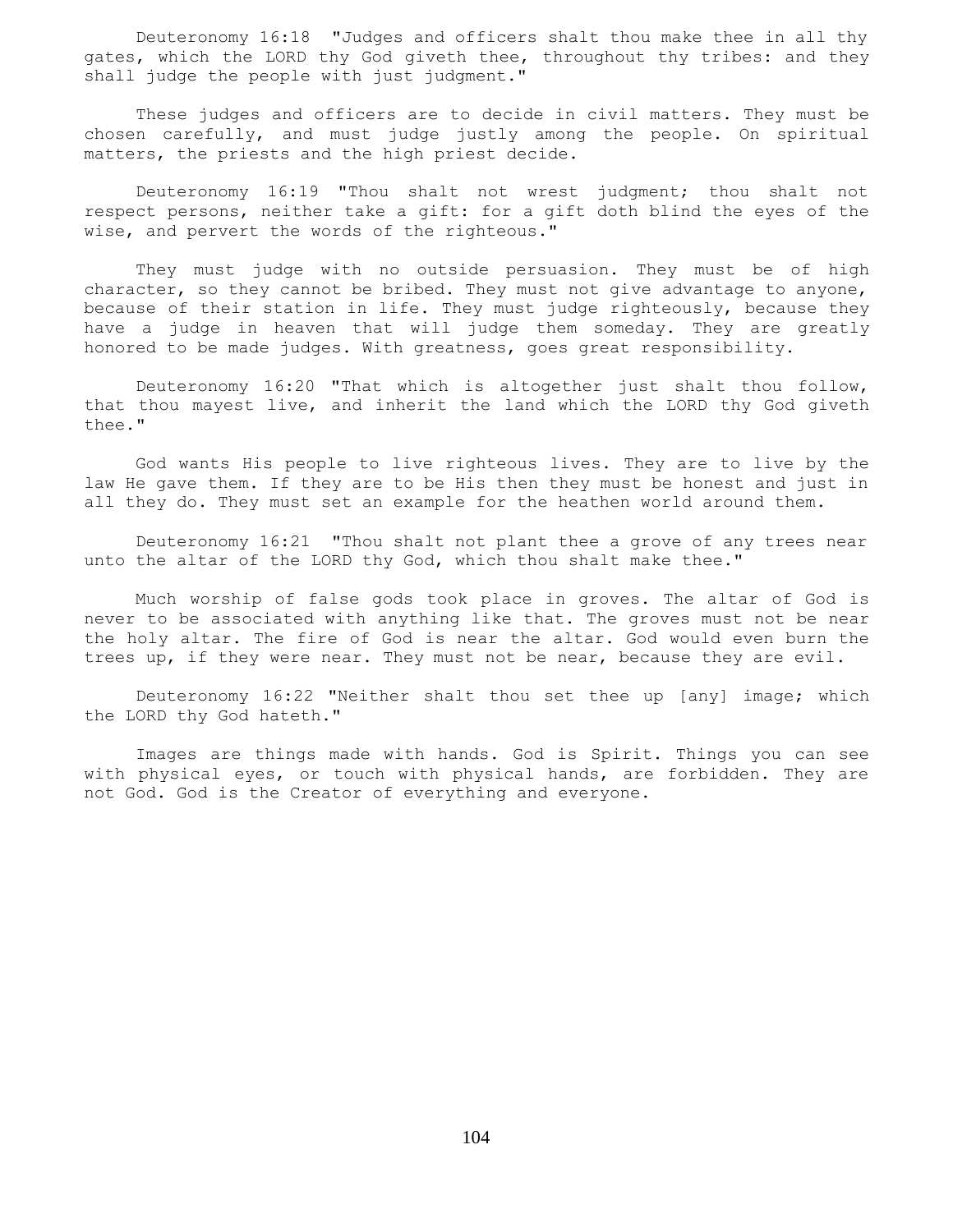1. Observe the month of  $\qquad \qquad$  , and keep the Passover unto the LORD God. 2. What month is this on the Hebrew calendar? 3. What is Passover remembering? 4. Describe the paschal lamb. 5. Where will the Passover be sacrificed? 6. What kind of bread is to be eaten with it? 7. How many days is unleavened bread to be eaten? 8. What is this in remembrance of? 9. What does the unleavened bread symbolize? 10. What does the number 7 mean? 11. Quote Exodus chapter 12 verse 10. 12. What happens to those who eat leavend bread during this time? 13. Why must they not sacrifice the passover inside the gate? 14. The city of God is \_\_\_\_\_ 15. What type of cooking is spoken of in verse 7? 16. On the seventh day of Unleavened Bread, what do they do? 17. What are the seven weeks, in verse 9, called? 18. When do they begin counting the weeks? 19. The 50th day of this feast winds up at  $\frac{1}{\sqrt{2}}$ 20. The freewill offering is not of \_\_\_\_\_\_\_\_\_\_\_\_, but love and appreciation. 21. Who is to rejoice before the LORD God? 22. What must they do to stay free? 23. "Tabernacles", in verse 13, were the same as \_\_\_\_\_\_\_\_\_\_. 24. Feast of Tabernacles occurs after the 25. How long is the Feast of Tabernacles to last? 26. How many times a year must all males appear before the LORD God? 27. How much shall each person give? 28. How must the judges and officers judge? 29. How does God want His people to live? 30. Why are groves forbidden to be near the altar? 31. God is \_\_\_\_\_\_\_.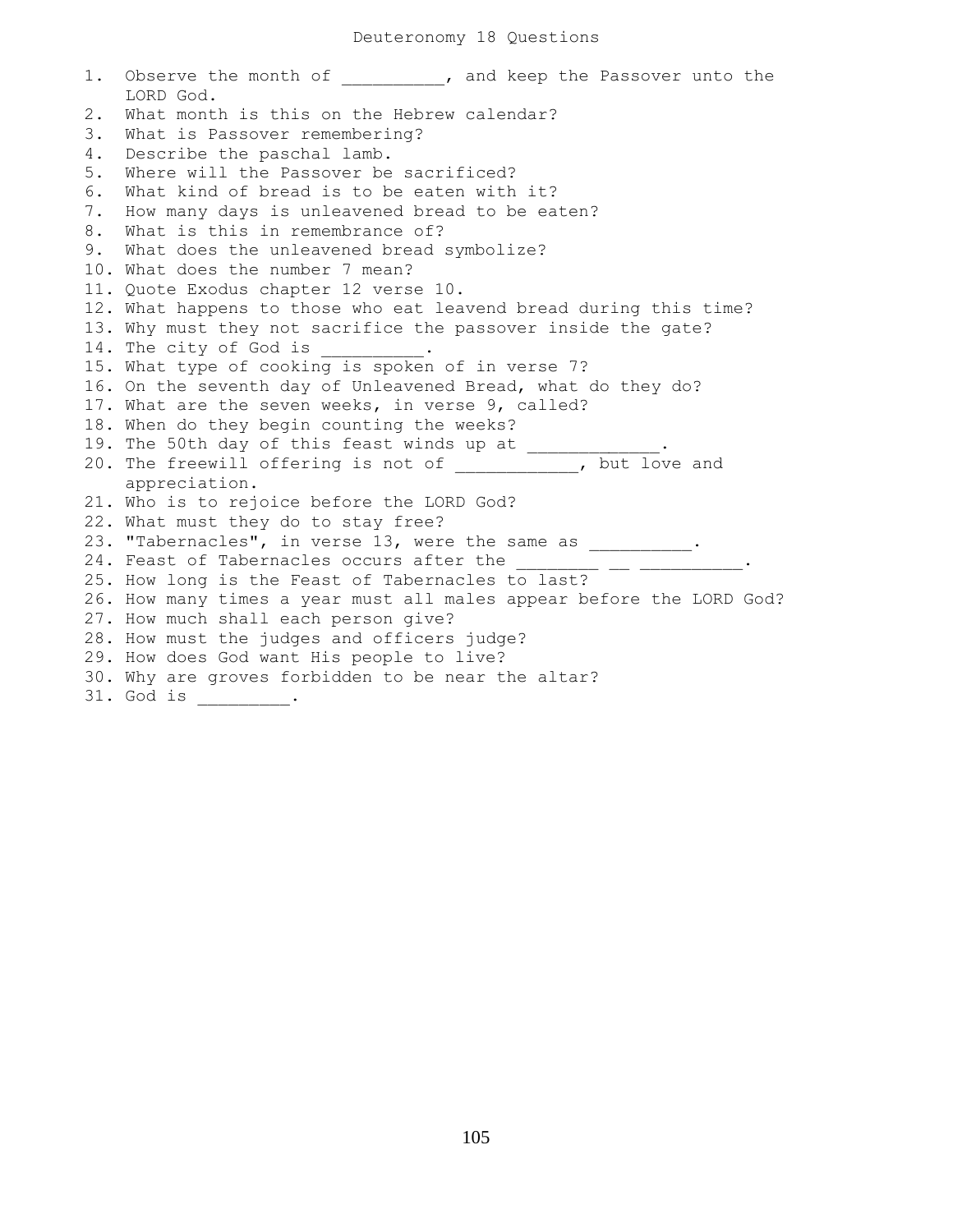We will begin this lesson in Deuteronomy 17:1 "Thou shalt not sacrifice unto the LORD thy God [any] bullock, or sheep, wherein is blemish, [or] any evilfavouredness: for that [is] an abomination unto the LORD thy God."

 "Evilfavouredness" means bad, or evil. The reason the sacrifice must not have a blemish is, because it symbolizes the perfect Lamb of God {Jesus Christ}. The Lord Jesus Christ was without spot or blemish. The animal must be a male, which has never been with a female. It must be perfect in its body, just as Jesus was perfect. Anything less than the very best, would defame the Lord Jesus.

 Deuteronomy 17:2 "If there be found among you, within any of thy gates which the LORD thy God giveth thee, man or woman, that hath wrought wickedness in the sight of the LORD thy God, in transgressing his covenant,"

The blessings of God came upon them, when they kept covenant with Him. When they did not keep covenant with them, it brought curses. The wickedness, here, is speaking of spiritual adultery. Any worship, aside from the worship of the One True God, was wickedness.

 Deuteronomy 17:3 "And hath gone and served other gods, and worshipped them, either the sun, or moon, or any of the host of heaven, which I have not commanded;"

 Men and women have, throughout the ages, worshipped the sun. They really are impressed by the light in the sun. The sun and the moon are just containers for the light. They are creations of God. They are not God. The Light of the world is really Jesus Christ our Lord. Again, we must remember, we are not to worship any of God's creation. We are to worship the Creator of it all.

 Deuteronomy 17:4 "And it be told thee, and thou hast heard [of it], and inquired diligently, and, behold, [it be] true, [and] the thing certain, [that] such abomination is wrought in Israel:"

 This is saying, they did not listen to someone saying they worshipped the moon or sun. They inquired, and found out for themselves. They were absolutely sure of their worship of the sun and moon. Now, they must act upon it.

 Deuteronomy 17:5 "Then shalt thou bring forth that man or that woman, which have committed that wicked thing, unto thy gates, [even] that man or that woman, and shalt stone them with stones, till they die."

 They must stone them till they die, to keep Israel from getting involved in this type of worship of false gods. Always, the stoning to death took place just outside the city wall. You remember on the wilderness wanderings, they were killed outside the camp.

 Deuteronomy 17:6 "At the mouth of two witnesses, or three witnesses, shall he that is worthy of death be put to death; [but] at the mouth of one witness he shall not be put to death."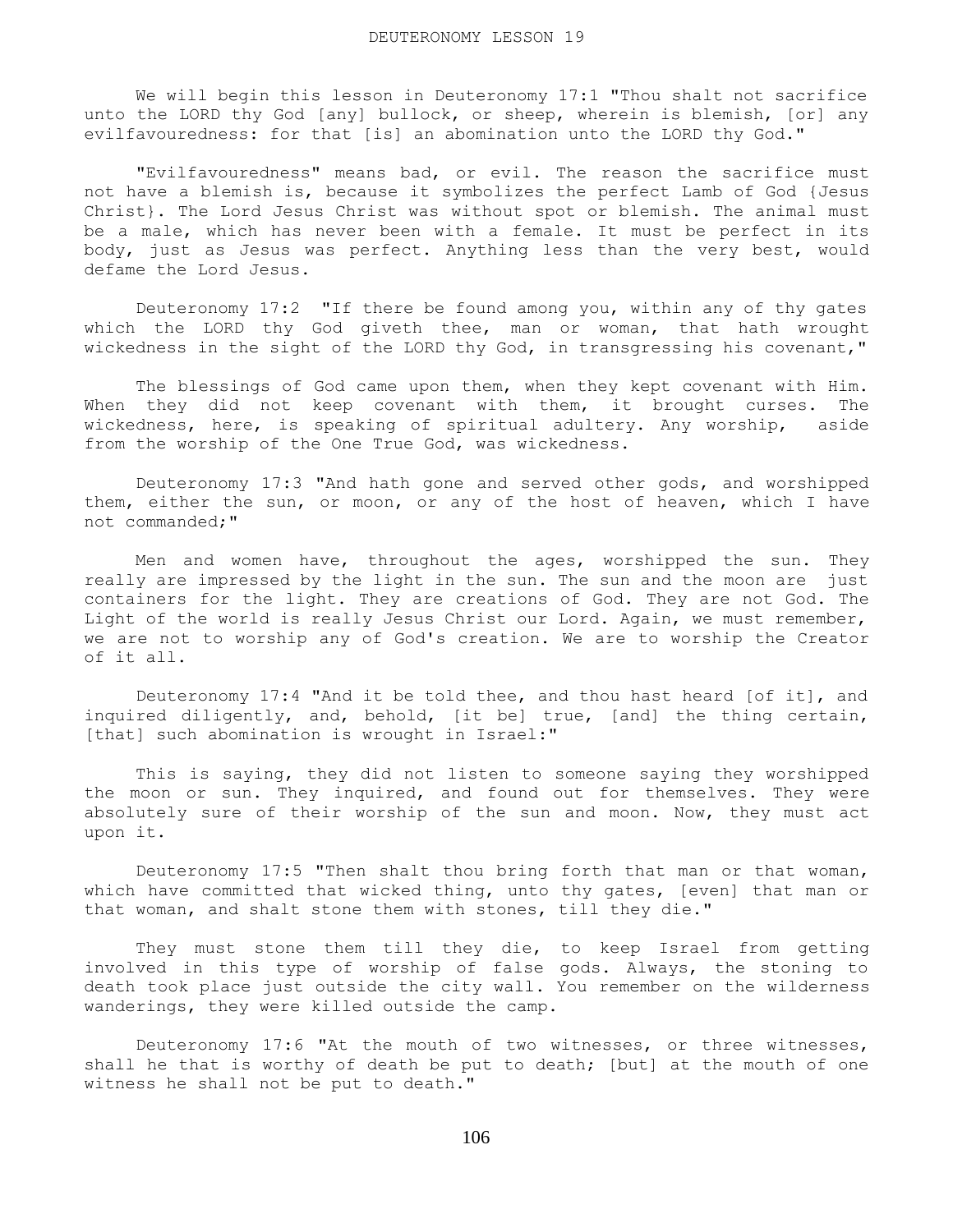The number "two" means establish. One person could be telling this for personal reasons. It is not likely that two, or three, would tell the same story to get someone stoned to death. By two, a thing shall be established. One witness is not enough to stone someone. This is a serious offence, and must be proved beyond doubt.

 Deuteronomy 17:7 "The hands of the witnesses shall be first upon him to put him to death, and afterward the hands of all the people. So thou shalt put the evil away from among you."

The first stone must be thrown by the accuser. Then, all the people shall stone the person to death. Jesus spoke to the people about to stone a woman to death. The following is what He said. John 8:7 "So when they continued asking him, he lifted up himself, and said unto them, He that is without sin among you, let him first cast a stone at her." This is pretty interesting, because they all turned and walked away. They knew they all had sinned in some way, or another.

 Deuteronomy 17:8 "If there arise a matter too hard for thee in judgment, between blood and blood, between plea and plea, and between stroke and stroke, [being] matters of controversy within thy gates: then shalt thou arise, and get thee up into the place which the LORD thy God shall choose;"

 There are some situations, where it cannot be determined who is right, and who is wrong. This should not be decided without consulting with the LORD. Disputes sometimes arise, and it is difficult to tell who is right, and who is wrong. This is a matter for God to settle. They must all go to a place chosen of God for this purpose. This chosen place will be the temple, after it is built.

 Deuteronomy 17:9 "And thou shalt come unto the priests the Levites, and unto the judge that shall be in those days, and inquire; and they shall show thee the sentence of judgment:"

 This is like taking the matter to a higher court. In this instance, it must be decided by the spiritual and civic leader together.

 Deuteronomy 17:10 "And thou shalt do according to the sentence, which they of that place which the LORD shall choose shall shew thee; and thou shalt observe to do according to all that they inform thee:"

 They must live by the decision the judge and the priest make. There will be no appeal of the matter. Whatever they decide, must be done. A true judge and priest are guided by God in their decisions.

 Deuteronomy 17:11 "According to the sentence of the law which they shall teach thee, and according to the judgment which they shall tell thee, thou shalt do: thou shalt not decline from the sentence which they shall shew thee, [to] the right hand, nor [to] the left."

 The priest speaks as an oracle of God. Whatever sentence he hands down, must be complied with. They must do exactly as they are sentenced. They must not lean to the right, or the left.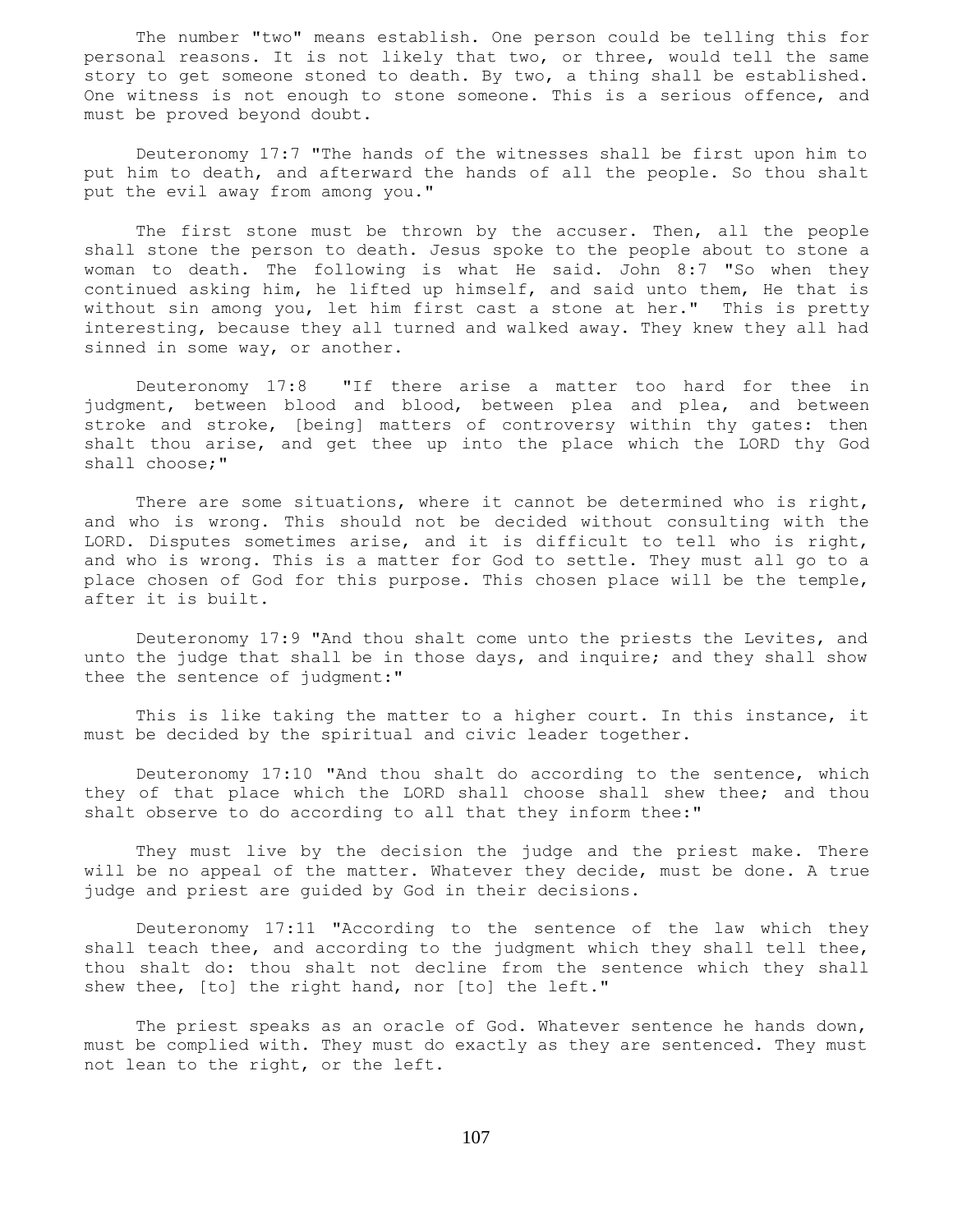Deuteronomy 17:12 "And the man that will do presumptuously, and will not hearken unto the priest that standeth to minister there before the LORD thy God, or unto the judge, even that man shall die: and thou shalt put away the evil from Israel."

 If the person who is being judged does not accept the judgement, he will be put to death. He must learn not to rebel against the authority the LORD has set up. The priest is representing God. To go against his decision, is to go against God.

 Deuteronomy 17:13 "And all the people shall hear, and fear, and do no more presumptuously."

 The punishment inflicted upon this person is a warning to others. They will think twice, before they commit the same crime.

 Deuteronomy 17:14 "When thou art come unto the land which the LORD thy God giveth thee, and shalt possess it, and shalt dwell therein, and shalt say, I will set a king over me, like as all the nations that [are] about me;"

 We must remember that, God did not want them to be like the nations around them. He was their King. They were not to have an earthly king. Trying to be like others, can cause many problems.

 Deuteronomy 17:15 "Thou shalt in any wise set [him] king over thee, whom the LORD thy God shall choose: [one] from among thy brethren shalt thou set king over thee: thou mayest not set a stranger over thee, which [is] not thy brother."

 God will finally allow them to choose someone to be their earthly king, because they continually want one. He warns them not to choose someone who is not a Hebrew brother, ruled by God. God will choose their king for them. They must accept the one the Lord chooses.

 Deuteronomy 17:16 "But he shall not multiply horses to himself, nor cause the people to return to Egypt, to the end that he should multiply horses: forasmuch as the LORD hath said unto you, Ye shall henceforth return no more that way."

 The promised land is to be their everlasting inheritance. They are not to go back to Egypt {symbolic of the world}. They must remain in the land God promised them. God does not want them to have large numbers of horses. They might decide to return to Egypt.

 Deuteronomy 17:17 "Neither shall he multiply wives to himself, that his heart turn not away: neither shall he greatly multiply to himself silver and gold."

 God intended for one man to marry one woman. Many wives cause jealousy and heartache. The wives, specifically spoken of here, are heathen wives that worship false gods. His heart must stay upon God. Silver and gold are earthly treasures. They, perhaps, would cause a king to have too much pride.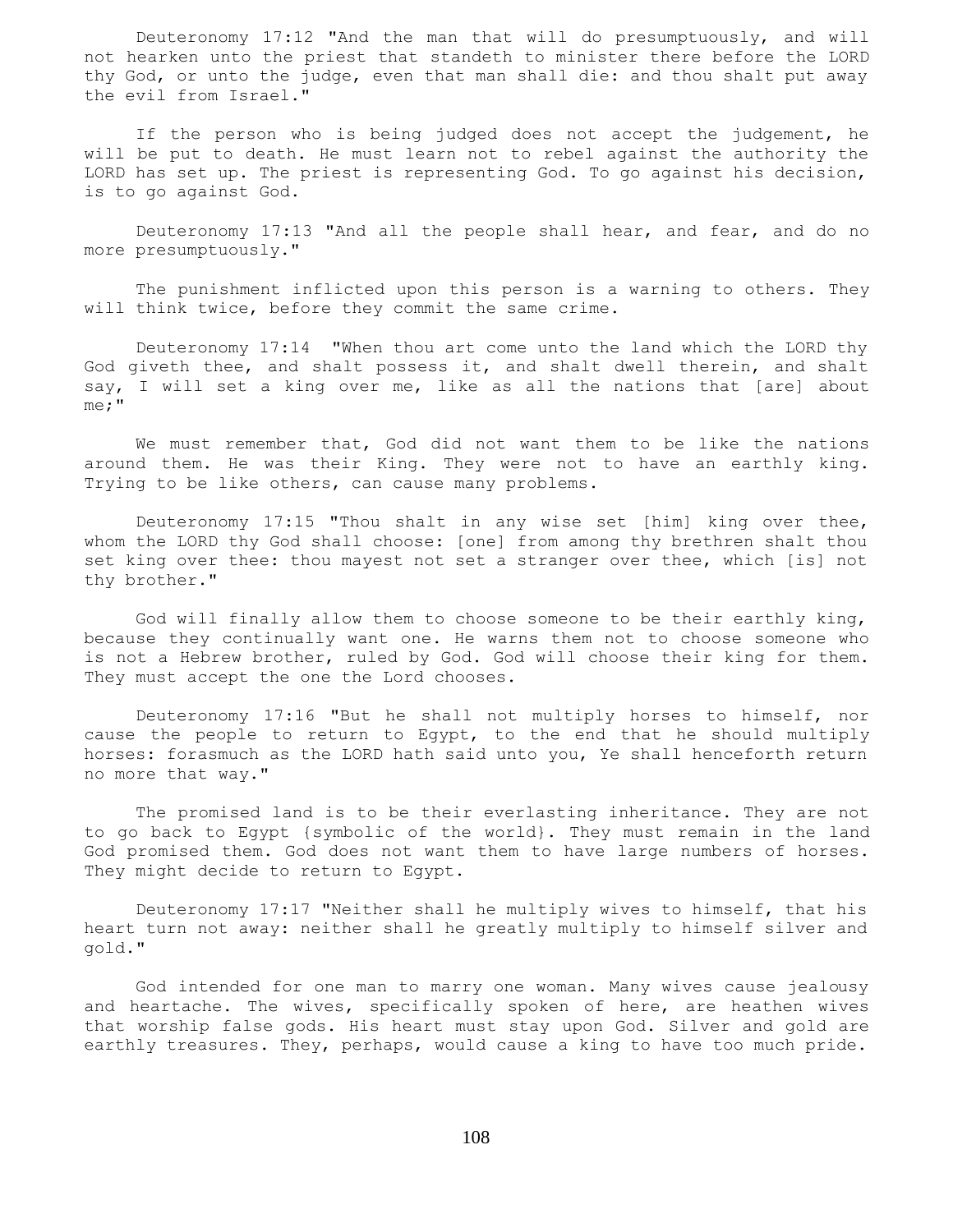Deuteronomy 17:18 "And it shall be, when he sitteth upon the throne of his kingdom, that he shall write him a copy of this law in a book out of [that which is] before the priests the Levites:"

 God has given all the law they need to live by. His law in Leviticus is sufficient to cover all civil matters. There is no need for another law. He must have a copy of the law God gave, and go by it. He must learn it well, and govern by it. We, Christians, here in the United States, must realize that our constitution was founded upon Bible principles. It is a dangerous thing to live by laws made by man.

 Deuteronomy 17:19 "And it shall be with him, and he shall read therein all the days of his life: that he may learn to fear the LORD his God, to keep all the words of this law and these statutes, to do them:"

 To be king, carries with it great responsibility. The king is answerable to God. He must learn well God's law, and live, and rule by those laws.

 Deuteronomy 17:20 "That his heart be not lifted up above his brethren, and that he turn not aside from the commandment, [to] the right hand, or [to] the left: to the end that he may prolong [his] days in his kingdom, he, and his children, in the midst of Israel."

 A man is king, because God chose him to be king. He is not better than anyone else, just chosen. He must continuously realize his power is in God, and not in himself. He must live by the same law as the people. He must set an example. He is not above the law, because of his elevated position. It appears, from this, that the kingship was to go from father to son. The father, who is king, must teach his son of the ways of God, so he will be ready to take over, when the father dies.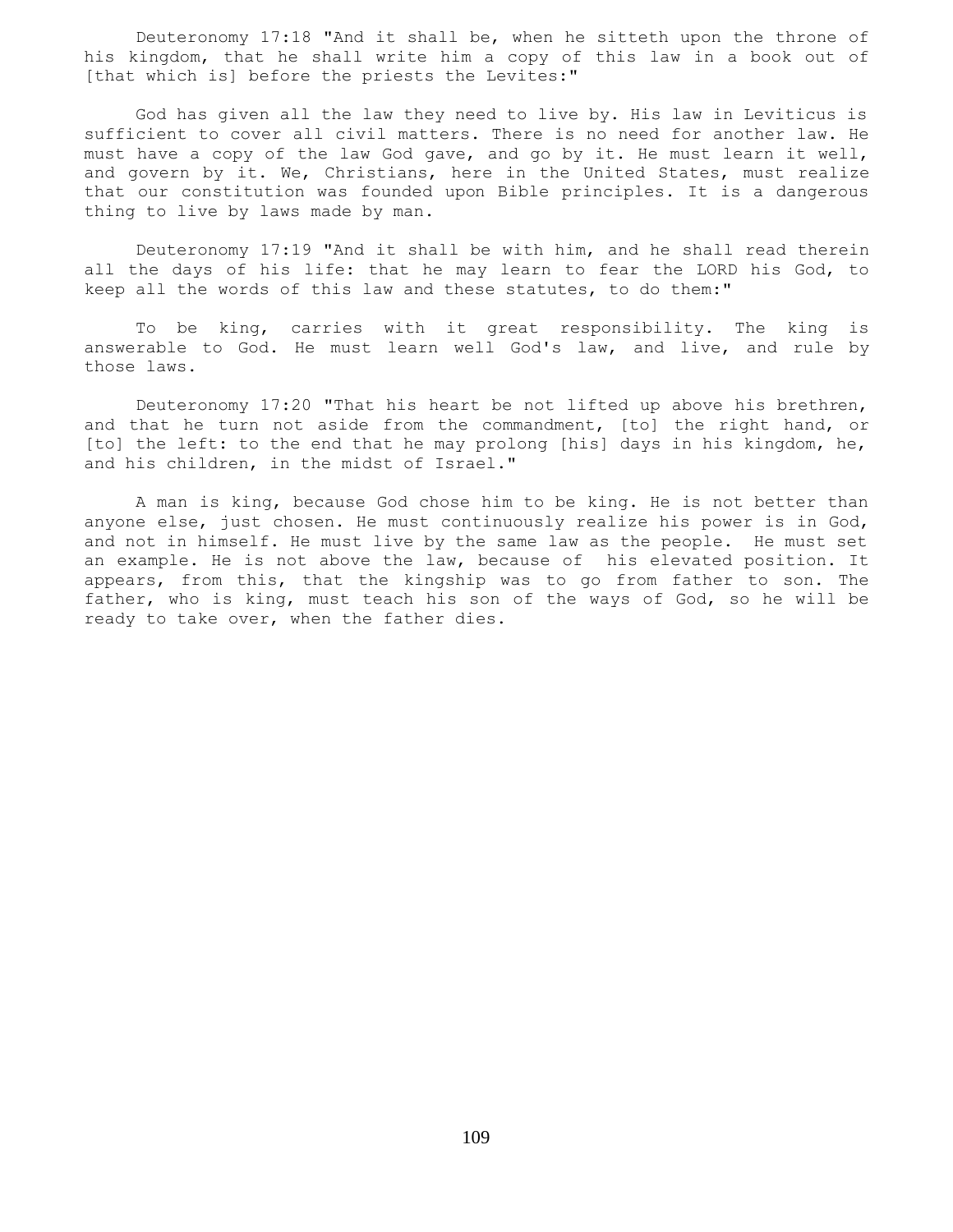1. The sheep used in sacrifice must be without . 2. Why is this necessary? 3. "Evilfavouredness" means , or 4. When did the blessings of God come upon them? 5. When did the curse of God come? 6. Wickedness, in verse 2, is speaking of what? 7. What causes people to worship the sun? 8. The sun and the moon are  $\qquad \qquad$  of God. 9. Who is the Light of the world? 10. What is verse 4 warning against? 11. What should be done to those who worship the sun and the moon? 12. What does the number "two" mean? 13. How many witnesses are necessary, before some one is to be stoned to death? 14. Who throws the first stone? 15. What lesson did Jesus teach about stoning? 16. What do they do, if the matter is too hard for them to decide. 17. What is happening, when they take the matter to the priest? 18. What if they do not like the sentence handed down by the priest? 19. The priest speaks as an  $\qquad \qquad$  of God. 20. Who is truly King of all believers? 21. What earthly king is the only one God will accept for them? 22. Why must their earthly king not multiply horses? 23. What is Egypt symbolic of? 24. Why should the earthly king not multiply wives unto himself? 25. What is wrong with him having much gold and silver? 26. What law shall the king rule by? 27. To be king, carries with it great \_\_\_\_\_\_\_\_\_\_\_\_\_\_. 28. The king is answerable to \_\_\_\_\_. 29. Why is a man king? 30. The kingship was to go from \_\_\_\_\_\_\_\_\_\_ to \_\_\_\_\_.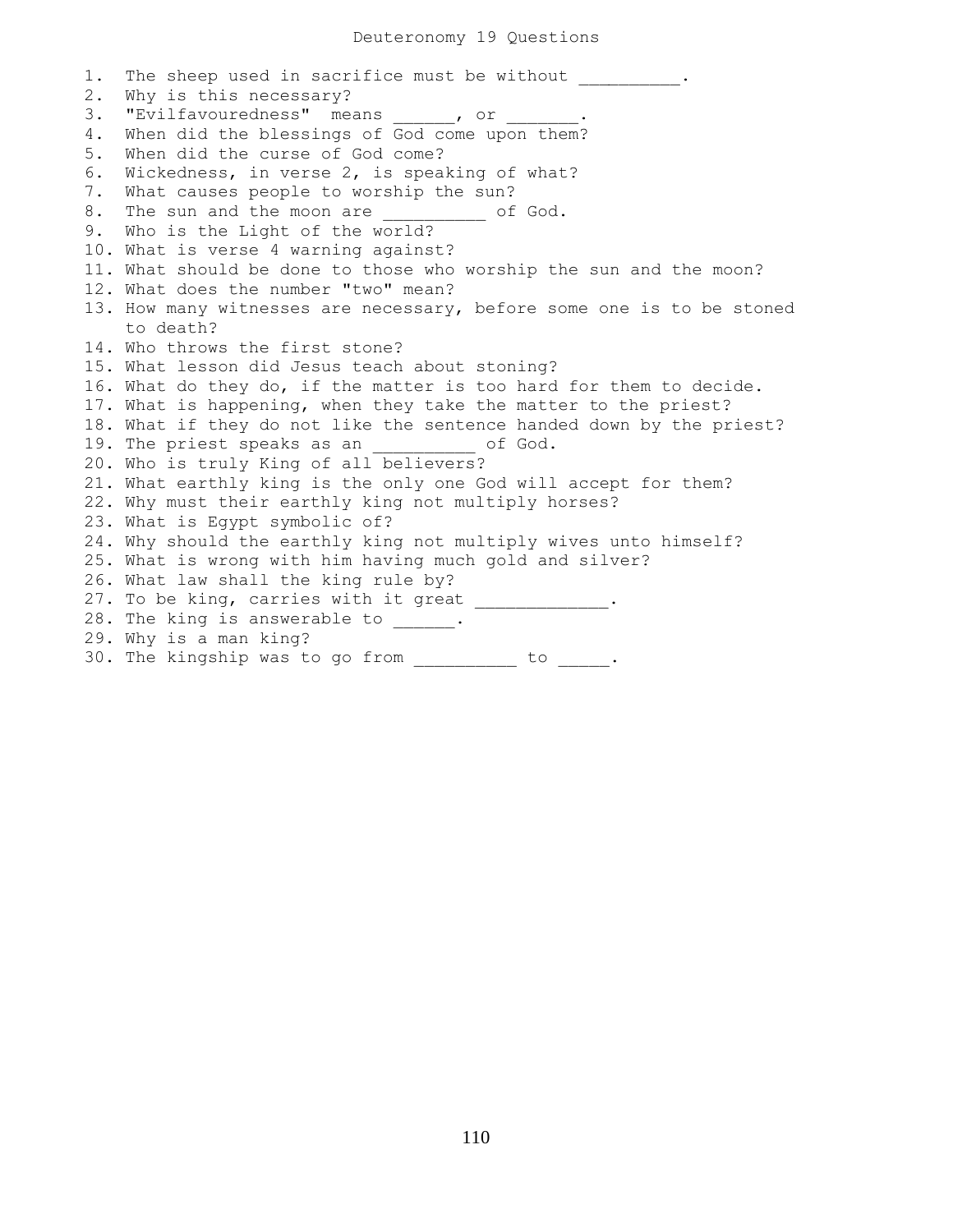We will begin this lesson in Deuteronomy 18:1 "The priests the Levites, [and] all the tribe of Levi, shall have no part nor inheritance with Israel: they shall eat the offerings of the LORD made by fire, and his inheritance."

The Levitical tribe belongs to God, in place of the firstborn of each family. They do not inherit land with the other tribes, because they live of things offered in the temple. They are to share with the altar. The Levites were not all priests, but were in the service of God in some manner. The meal offering, the sin offering, and the trespass offering are what is meant by the offerings above. The things appropriated to the LORD are, also, to be used by the Levites. This included the tithes and offerings.

 Deuteronomy 18:2 "Therefore shall they have no inheritance among their brethren: the LORD [is] their inheritance, as he hath said unto them."

 They do not live by raising crops, or animals. Their livelihood comes from God. The things offered to the Lord, in turn, are used to support the Levites.

 Deuteronomy 18:3 "And this shall be the priest's due from the people, from them that offer a sacrifice, whether [it be] ox or sheep; and they shall give unto the priest the shoulder, and the two cheeks, and the maw."

 These parts, mentioned here, are the shoulder, the two jaw bones {two cheeks} and the paunch, or first stomach {maw}. They bring the animal to sacrifice, and this is the portion of the priest.

 Deuteronomy 18:4 "The firstfruit [also] of thy corn, of thy wine, and of thine oil, and the first of the fleece of thy sheep, shalt thou give him."

 In the 18th chapter of Numbers, we read of the first of the fruit, corn, wine, and oil. In this, we see the first of the fleece of the sheep added.

 Deuteronomy 18:5 "For the LORD thy God hath chosen him out of all thy tribes, to stand to minister in the name of the LORD, him and his sons for ever."

 The Levitical tribe was trained in spiritual things. The priest represented the people to God, and God to the people. When he had on the priestly garment, he was speaking in the power and authority of God. He was God's representative on the earth. They were a separate people, because the oil of anointing was upon them.

 Deuteronomy 18:6 "And if a Levite come from any of thy gates out of all Israel, where he sojourned, and come with all the desire of his mind unto the place which the LORD shall choose;" Deuteronomy 18:7 "Then he shall minister in the name of the LORD his God, as all his brethren the Levites [do], which stand there before the LORD."

111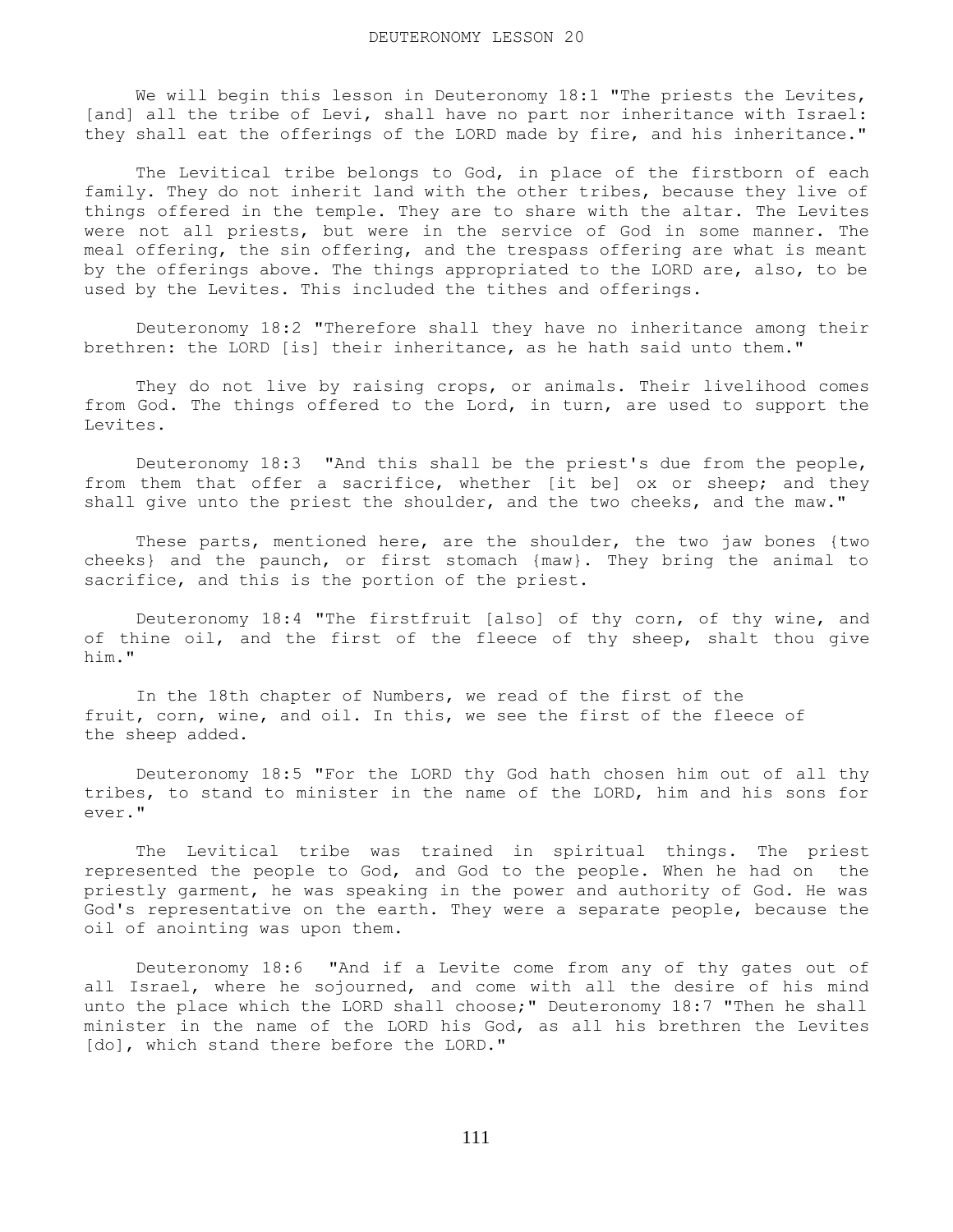All of the Levites were a separate people to the service of God. They could all minister, when they came to the sanctuary. They all lived of the gifts given in the temple.

 Deuteronomy 18:8 "They shall have like portions to eat, beside that which cometh of the sale of his patrimony."

 There would have been far too much meat for just the priest's and the high priest's families from the offerings. The foodstuff was to be shared with the entire Levitical tribe. "Patrimony" means his price upon the house of his fathers. This means they were to live of the things of the temple.

 Deuteronomy 18:9 "When thou art come into the land which the LORD thy God giveth thee, thou shalt not learn to do after the abominations of those nations."

 One reason God had them to kill, or drive out the people, was so they would not follow the ways of the people of the land. They were to remain a holy people. These people worshipped false gods, which were abominations to God.

 Deuteronomy 18:10 "There shall not be found among you [any one] that maketh his son or his daughter to pass through the fire, [or] that useth divination, [or] an observer of times, or an enchanter, or a witch,"

 The worship of Molech involved causing the children to walk through fire. This was strictly forbidden. "Divination" is the same as witchcraft. "Observers of times" are people who read their horoscopes. "Enchanters" are people who cast spells, such as a hypnotist. All of these, including a witch, are things or people who the person puts his trust in, rather than in God. Their power comes from the devil, and not God.

 Deuteronomy 18:11 "Or a charmer, or a consulter with familiar spirits, or a wizard, or a necromancer."

 Persons, such as palm readers, all sorts of mind control, and even the martial arts fall into this category. A "necromancer" is someone who has sex with a dead body, or someone who is mind conscious. The sad thing is that much of this is a part of our society today.

 Deuteronomy 18:12 "For all that do these things [are] an abomination unto the LORD: and because of these abominations the LORD thy God doth drive them out from before thee."

 An "abomination" is not just a sin, but a revolting sin. These are totally unpermissable. God wants your total loyalty. He does not want anyone, or anything else, in control of your will.

Deuteronomy 18:13 "Thou shalt be perfect with the LORD thy God."

 To be perfect with the LORD thy God, does not mean that you will be perfect as far as the world is concerned. In fact, if you try to live perfect before the Lord, you will be an outcast of the world.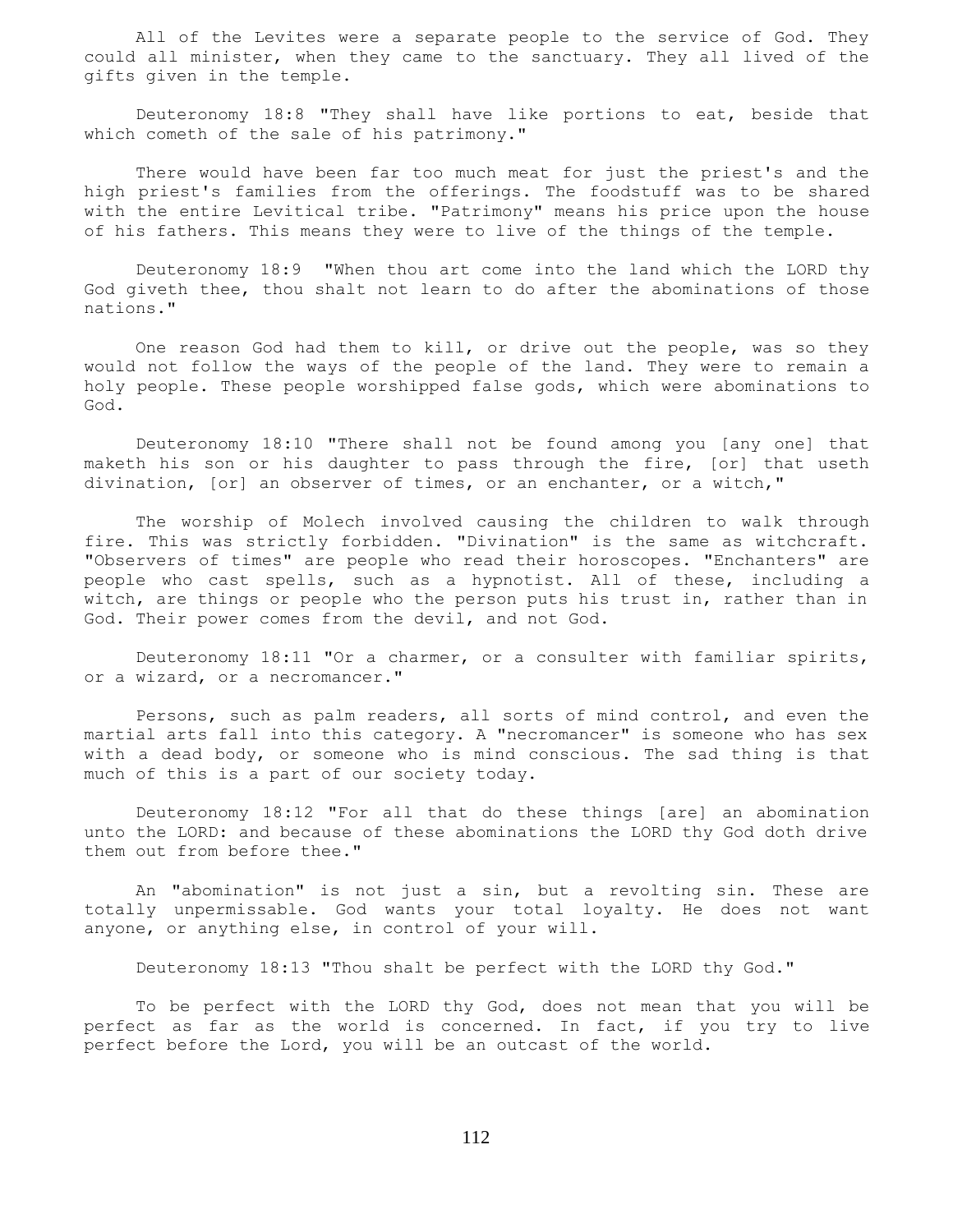Deuteronomy 18:14 "For these nations, which thou shalt possess, hearkened unto observers of times, and unto diviners: but as for thee, the LORD thy God hath not suffered thee so [to do]."

The nations being driven out, had placed their faith in these abominable things. You can see what happened to them. God has forbidden this. He requires our total loyalty to Him.

 Deuteronomy 18:15 "The LORD thy God will raise up unto thee a Prophet from the midst of thee, of thy brethren, like unto me; unto him ye shall hearken;"

 All of the abominations mentioned are pertaining to the spiritual side of mankind. They are not civil matters. The spiritual side will be taken care of by a prophet, whom God will raise up to train them. When Moses dies, we already know that Joshua will be the mouth of God to these people. He will be the next prophet.

 Deuteronomy 18:16 "According to all that thou desiredst of the LORD thy God in Horeb in the day of the assembly, saying, Let me not hear again the voice of the LORD my God, neither let me see this great fire any more, that I die not."

 It was by their own choice that God not speak directly to them any more. They wanted a prophet, who would tell them God's will for their lives. In Horeb, God had spoken to them the ten commandments from the fire. They were so frightened, they asked Moses to talk to God for them. They were afraid of the presence of God in the fire.

 Deuteronomy 18:17 "And the LORD said unto me, They have well [spoken that] which they have spoken."

 The LORD was pleased with their decision. He could not look upon sin, and they were a sinful nation. He, possibly, would have destroyed them.

 Deuteronomy 18:18 "I will raise them up a Prophet from among their brethren, like unto thee, and will put my words in his mouth; and he shall speak unto them all that I shall command him."

 Prophets are like ambassadors. They do not speak their own words, but the Words God places in their mouth. They are, in a sense, a mouthpiece for God. Moses had been a mouthpiece for God to them for over 40 years. Now, God will raise another to take Moses' place.

 Deuteronomy 18:19 "And it shall come to pass, [that] whosoever will not hearken unto my words which he shall speak in my name, I will require [it] of him."

 The Words that come from the prophet's mouth are not to be taken lightly. They are Words of God. To not listen to the prophet, would be to refuse to hear from God. The people would be guilty, in this case.

 Deuteronomy 18:20 "But the prophet, which shall presume to speak a word in my name, which I have not commanded him to speak, or that shall speak in the name of other gods, even that prophet shall die."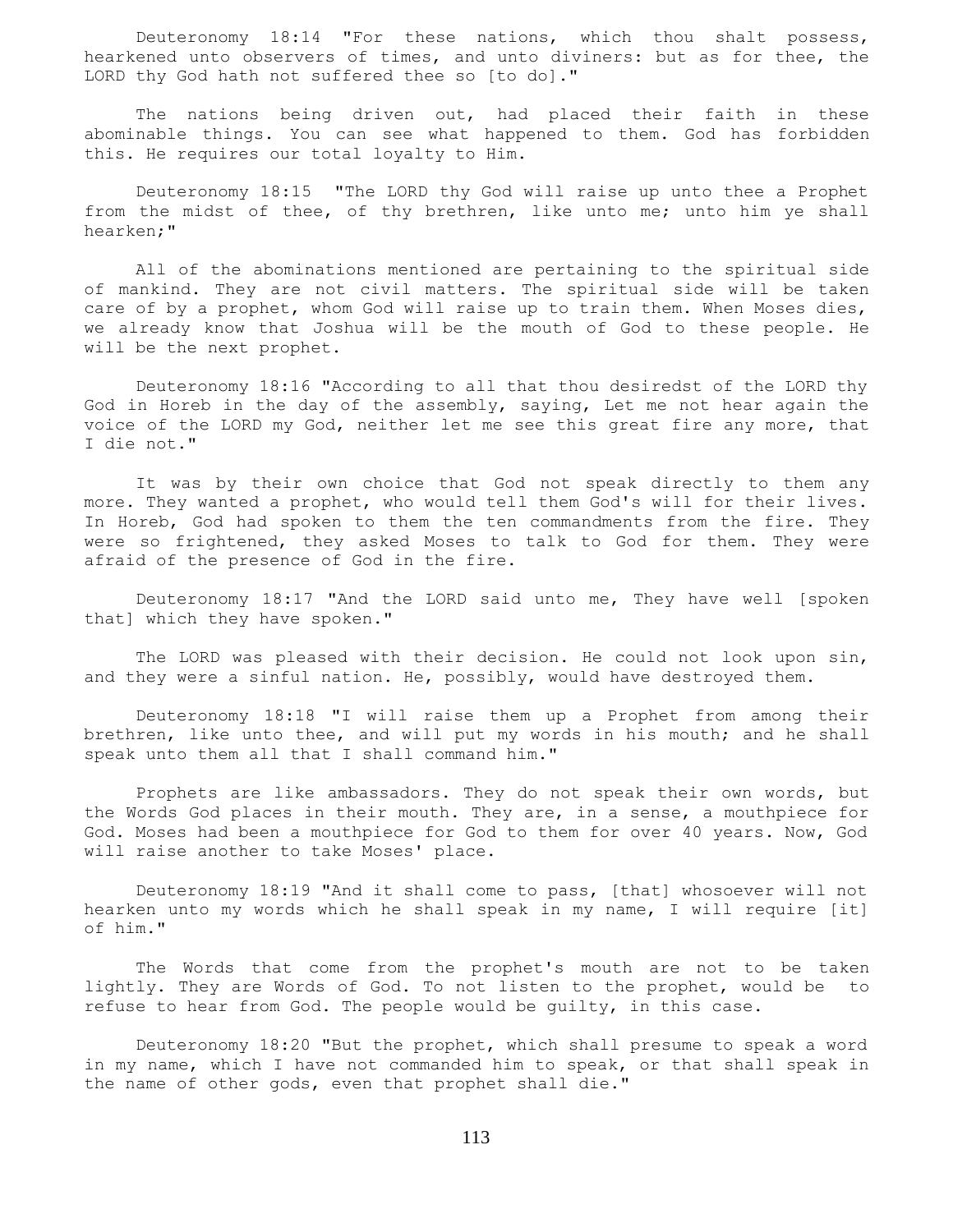A prophet, who speaks on his own, his own message, and not God's message, is guilty of sin, and God will kill him. Anyone who is a false prophet, will be killed of God, as well. A true prophet speaks the Words God has placed in his, or her, mouth, and nothing else.

 Deuteronomy 18:21 "And if thou say in thine heart, How shall we know the word which the LORD hath not spoken?"

 The people are going to say, "How do we know the message is from God"? This is a legitimate question to ask. There are so many false prophets today, we must be careful. The best way to tell today, is if it lines up with the Word of God, or not.

 Deuteronomy 18:22 "When a prophet speaketh in the name of the LORD, if the thing follow not, nor come to pass, that [is] the thing which the LORD hath not spoken, [but] the prophet hath spoken it presumptuously: thou shalt not be afraid of him."

 Really, the only way to know if a prophet is a true prophet or not is to see if his prophecies come true, or not. Those who prophesy things that never happen, are not to be listened to?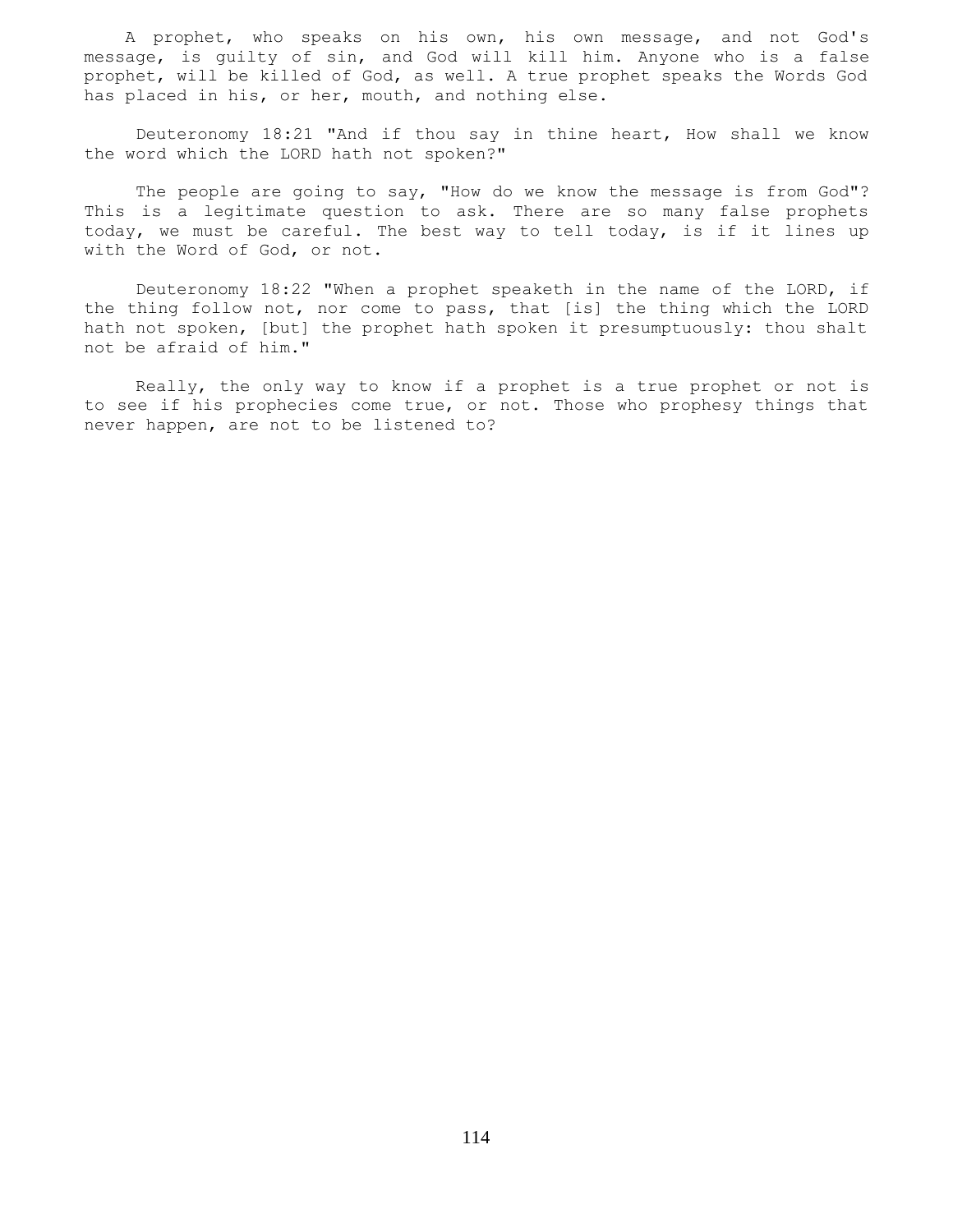1. What Israelites have no part, or inheritance, with Israel? 2. What do they eat of? 3. The Levitical tribe belongs to God, in place of whom? 4. What offerings do the offerings in verse 1 speak of? 5. Their livelihood comes from 6. What parts of the animals sacrificed belong to the priests? 7. In the 18th chapter of Numbers, we read of the firstfruit that was offered, what did Moses add to that here? 8. What had God chosen the Levites out to do? 9. The priest represented the \_\_\_\_\_\_\_\_\_ to \_\_\_\_, and \_\_\_\_ to the  $\mathcal{L}=\mathcal{L}=\mathcal{L}=\mathcal{L}=\mathcal{L}=\mathcal{L}$ 10. By what authority was the priest speaking, when he was in his priestly garment? 11. What did the other Levites, besides the priests, live of? 12. What does "patrimony" mean? 13. What are they warned not to learn, when they come into the land? 14. Why had God had them kill, or run out, the people? 15. What were these people doing, that was an abomination to God? 16. The worship of what false god caused children to walk through fire? 17. "Divination" is the same as 18. What, in our day, is the same as "observers of times"? 19. Who are meant by "enchanters"? 20. Where does this evil power come from? 21. What are modern versions of those mentioned in verse 11? 22. What is a "necromancer"? 23. People who are involved in these evils are an  $\qquad \qquad$  unto the LORD. 24. What is an "abomination"? 25. Does being perfect with God mean you are perfect with the world? 26. All of the sins mentioned, in this lesson, are of a nature. 27. What does a prophet do? 28. Who will take Moses' place as prophet? 29. Why did God not speak directly to the people? 30. A prophet is like an 31. What does a true prophet speak? 32. How long had Moses been a prophet? 33. What happens to false prophets, or prophets who bring their own message, and not God's? 34. What question will the people ask? 35. How can they know a true prophet from a false prophet?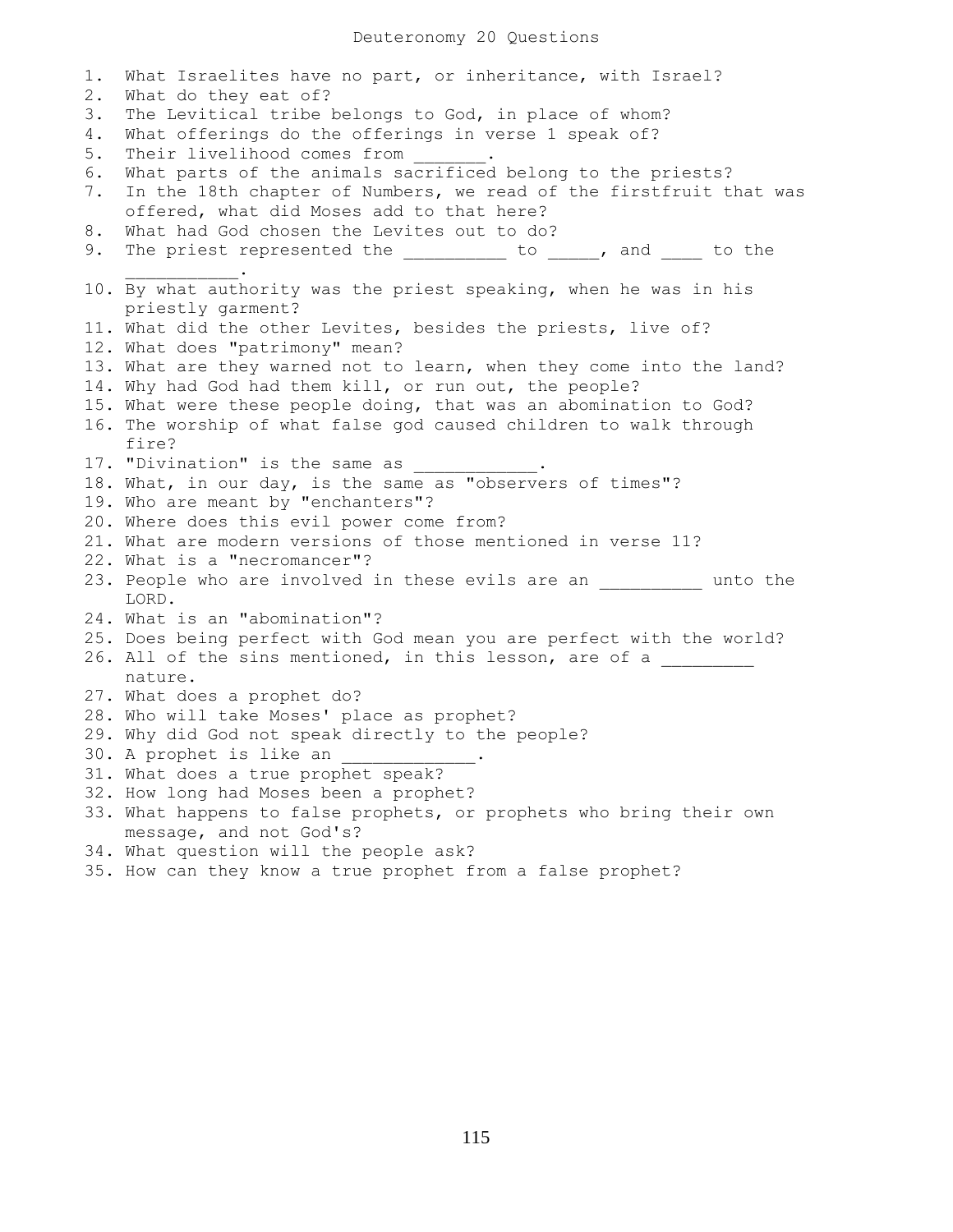We will begin this lesson in Deuteronomy 19:1 "When the LORD thy God hath cut off the nations, whose land the LORD thy God giveth thee, and thou succeedest them, and dwellest in their cities, and in their houses;"

This is, of course, speaking of the land after it is taken by Israel. Notice, it is the LORD that cut off the nations and gave the land to the Israelites.

 Deuteronomy 19:2 "Thou shalt separate three cities for thee in the midst of thy land, which the LORD thy God giveth thee to possess it."

 A few chapters back, we saw the LORD have them cut off three cities on the eastern side of Jordan for the cities of refuge for the manslayer. These are primarily the same instructions for the west side of the Jordan. They must be in the middle of the land, to be quick access to the manslayer.

 Deuteronomy 19:3 "Thou shalt prepare thee a way, and divide the coasts of thy land, which the LORD thy God giveth thee to inherit, into three parts, that every slayer may flee thither."

This is a place of safety they can go to, and not fear the revenger, until it is settled whether this was premeditated murder, or just an accident.

 Deuteronomy 19:4 "And this [is] the case of the slayer, which shall flee thither, that he may live: Whoso killeth his neighbour ignorantly, whom he hated not in time past;"

 This place of safety is for those who have killed someone accidentally. This is not done from hate or anger, but accidentally.

 Deuteronomy 19:5 "As when a man goeth into the wood with his neighbour to hew wood, and his hand fetcheth a stroke with the axe to cut down the tree, and the head slippeth from the helve, and lighteth upon his neighbour, that he die; he shall flee unto one of those cities, and live:"

 This is just one example of how an accidental death could occur. It could be any other occurrence that was accidental. The end of the axe has come off, and accidentally killed his neighbor here. To be safe from the near relative of the man killing him, he must run to the city of refuge.

 Deuteronomy 19:6 "Lest the avenger of the blood pursue the slayer, while his heart is hot, and overtake him, because the way is long, and slay him; whereas he [was] not worthy of death, inasmuch as he hated him not in time past."

 Sometimes, in the short time after the death, the near relative might not believe it was an accident. If the manslayer had to go very far to saftey, the revenger might catch him and kill him. This would be bad for him and the revenger. If he is not guilty of murder, then he has died for no reason. The revenger has, also, killed without a cause.

116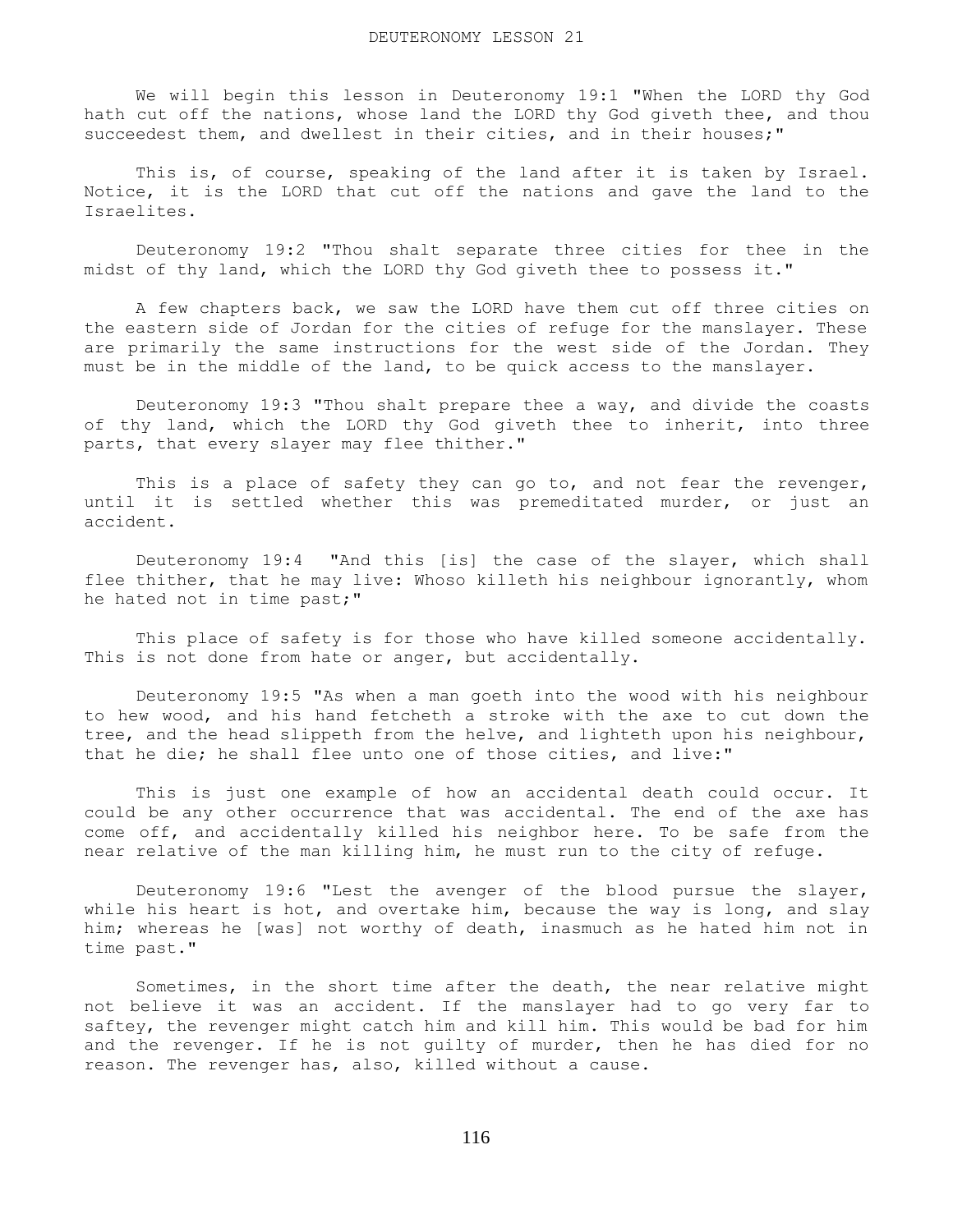Deuteronomy 19:7 "Wherefore I command thee, saying, Thou shalt separate three cities for thee."

 These three cities will be strategically located, so the manslayer will not have too far to run to safety.

 Deuteronomy 19:8 "And if the LORD thy God enlarge thy coast, as he hath sworn unto thy fathers, and give thee all the land which he promised to give unto thy fathers;"

 These three cities are actually for the present land the LORD had promised to them. The idea is for them to be placed, where they are easily reached by all the people.

 Deuteronomy 19:9 "If thou shalt keep all these commandments to do them, which I command thee this day, to love the LORD thy God, and to walk ever in his ways; then shalt thou add three cities more for thee, beside these three:"

 If they keep the commandments of God, He will enlarge their inheritance. In that case, just three cities would not be enough, and they will have to find three more cities to make cities of refuge. The manslayer must have a place of safety close by. The larger the land is, the more cities of refuge that are necessary.

 Deuteronomy 19:10 "That innocent blood be not shed in thy land, which the LORD thy God giveth thee [for] an inheritance, and [so] blood be upon thee."

If the revenger were to catch the manslayer, before he got to the city of refuge and killed him, he might be killing an innocent man. This blood would be on the people's head, because they had not provided a place as God told them.

 Deuteronomy 19:11 "But if any man hate his neighbour, and lie in wait for him, and rise up against him, and smite him mortally that he die, and fleeth into one of these cities:"

 A person who has committed premeditated murder may run to the city of refuge for safety, but he will be treated differently, as we see in the next verse.

 Deuteronomy 19:12 "Then the elders of his city shall send and fetch him thence, and deliver him into the hand of the avenger of blood, that he may die."

The elders of the city decide if he is innocent, or guilty of murder. If he is guilty of murder, they let the avenger have him to kill him.

 Deuteronomy 19:13 "Thine eye shall not pity him, but thou shalt put away [the guilt of] innocent blood from Israel, that it may go well with thee."

 Those who are guilty of premeditated murder, should die by the hand of the avenger. Innocent blood is different. God will not bless Israel, if they do not give protection to those of innocent blood.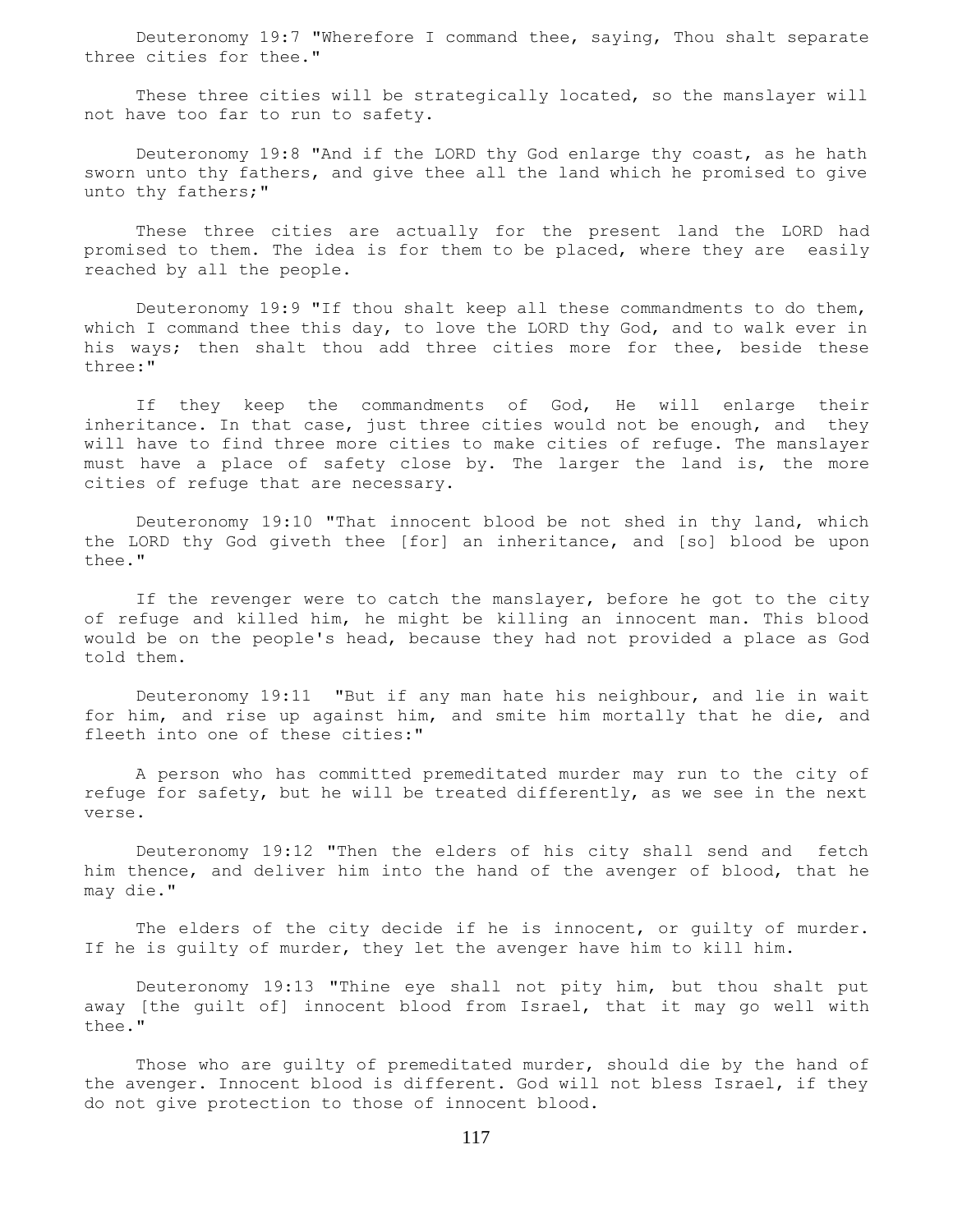Deuteronomy 19:14 "Thou shalt not remove thy neighbour's landmark, which they of old time have set in thine inheritance, which thou shalt inherit in the land that the LORD thy God giveth thee to possess it."

 The landmarks God established are sacred. It is a terrible sin to move a landmark. Those who move landmarks, are cursed by God.

 Deuteronomy 19:15 "One witness shall not rise up against a man for any iniquity, or for any sin, in any sin that he sinneth: at the mouth of two witnesses, or at the mouth of three witnesses, shall the matter be established."

 We saw in an earlier lesson, where the word of one witness was not enough to sentence a person to death. This is the same here. It takes two, or three, witnesses to convict a person. Several witnesses establish the truth of the accusation.

 Deuteronomy 19:16 "If a false witness rise up against any man to testify against him [that which is] wrong;"

 This just means if a man accuses someone of doing something, and the person accused denies the accusation, it must be proven.

 Deuteronomy 19:17 "Then both the men, between whom the controversy [is], shall stand before the LORD, before the priests and the judges, which shall be in those days;"

 We remember the judges and priests are operating in the power and authority of God. Whatever they decide, is final in the matter.

 Deuteronomy 19:18 "And the judges shall make diligent inquisition: and, behold, [if] the witness [be] a false witness, [and] hath testified falsely against his brother;"

 The judges and the priests look for other witnesses to this matter. Diligent inquisition shows that they put out an effort to come to the truth. Perhaps, they will find that the witness is a false witness. We see in the following verses, what happens in that case.

 Deuteronomy 19:19 "Then shall ye do unto him, as he had thought to have done unto his brother: so shalt thou put the evil away from among you."

 The false witness will receive whatever punishment would have been spoken against the one accused. He will have set a trap for himself. His punishment is what he wished for his neighbor.

 Deuteronomy 19:20 "And those which remain shall hear, and fear, and shall henceforth commit no more any such evil among you."

 This will be a good lesson for those who hear and see what went on. If they ever desire to speak false accusations against someone, they will remember this punishment, and not do that evil thing.

 Deuteronomy 19:21 "And thine eye shall not pity; [but] life [shall go] for life, eye for eye, tooth for tooth, hand for hand, foot for foot."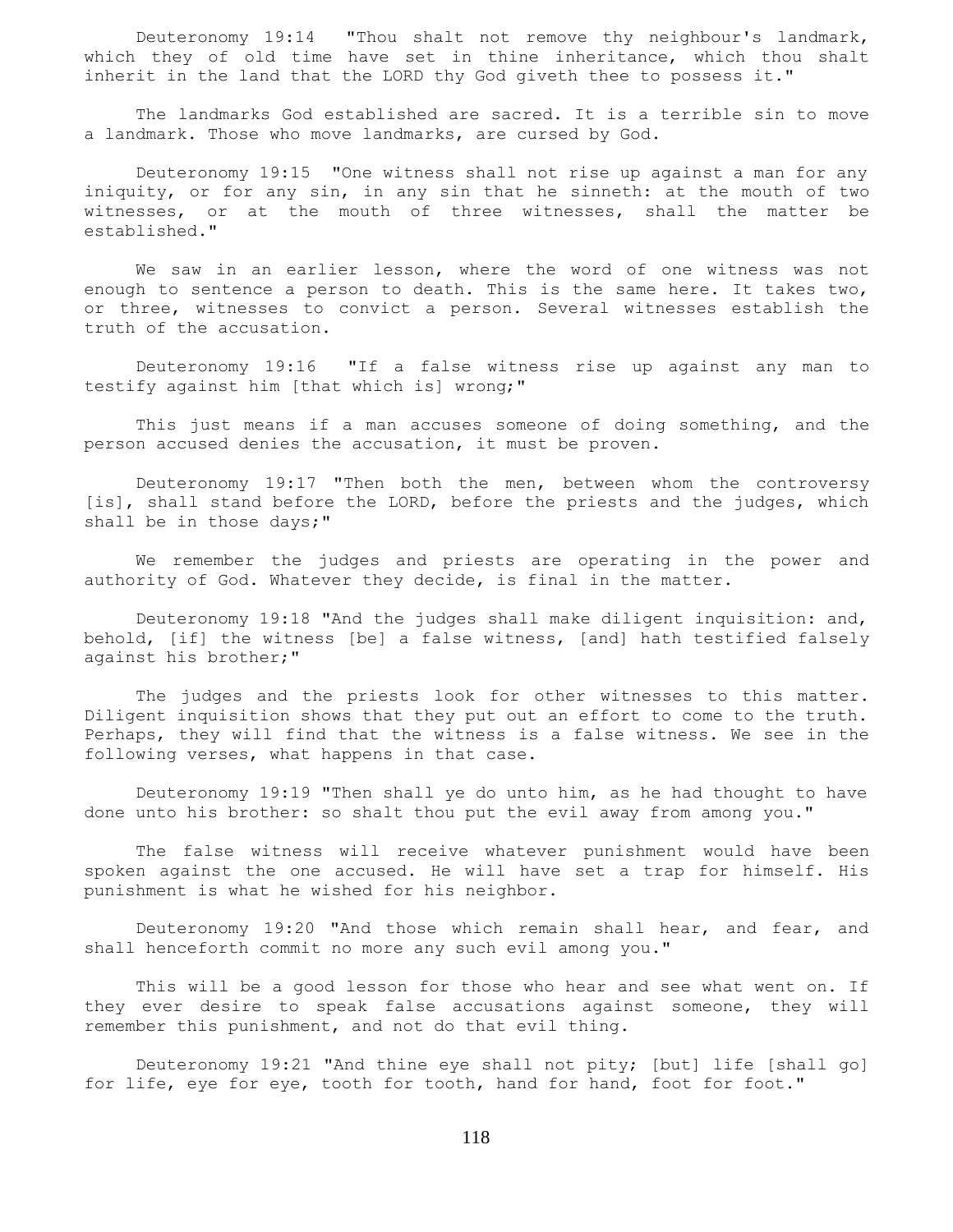If the punishment the false accuser was trying to get for the person he accused was death, then the accuser shall be killed. If the loss was to be an eye, then the accusers eye will be put out. The same is true, if it was a tooth, or a hand. Whatever punishment he wanted for the person he accused, will be the punishment inflicted upon him.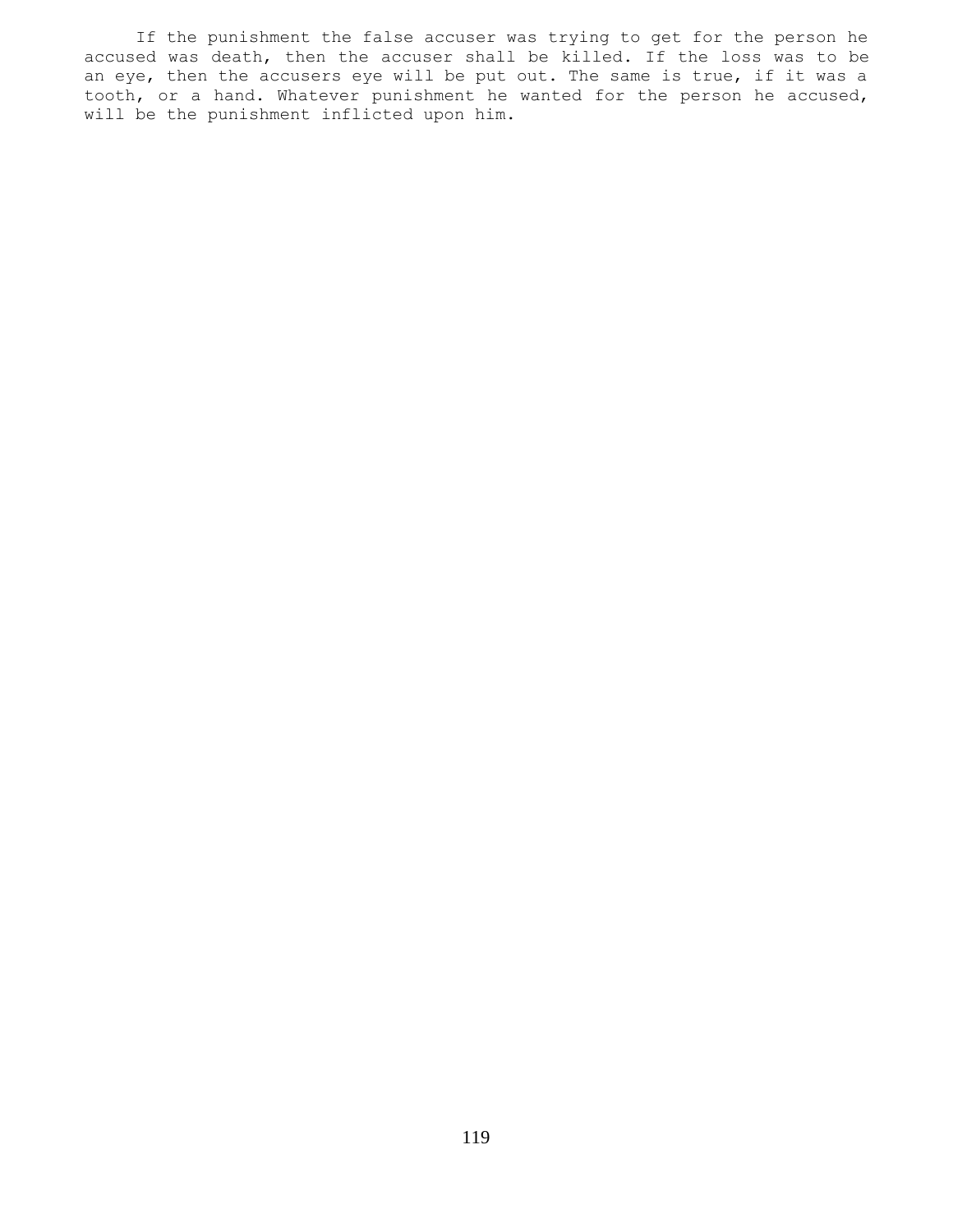| 1. | When is the time they are to do what the LORD told them?             |
|----|----------------------------------------------------------------------|
| 2. | How many cities shall they separate?                                 |
| 3. | Where are they to be located?                                        |
| 4. | Why must they be in the middle of the land?                          |
| 5. | What are the three cities for?                                       |
| 6. | Who, of the manslayers, is to be protected here?                     |
| 7. | What is the example of that type of killing, given here?             |
| 8. | If the way is long, the revenger might __________ the manslayer.     |
|    | 9. If he killed him, he might be killing an __________ man.          |
|    | 10. Is this a request, or a command, of God to separate the cities?  |
|    | 11. What should they do, if their land size increases?               |
|    | 12. What happens to a person, who commits premeditated murder?       |
|    | 13. Who turns him over to the avenger?                               |
|    | 14. Thou shalt not move thy neighbor's _____________.                |
|    | 15. The landmarks God established are __________.                    |
|    |                                                                      |
|    | death?                                                               |
|    | 17. Witnesses establish the truth of the accusation.                 |
|    | 18. What should be done to those who accuse someone falsely?         |
|    | 19. The judges and priests are operating in the and                  |
|    | of God.                                                              |
|    | 20. What should be the false accuser's punishment?                   |
|    | 21. What does the punishment of the false accuser do for the rest of |
|    | the people?                                                          |

22. What are some of the examples of his punishment?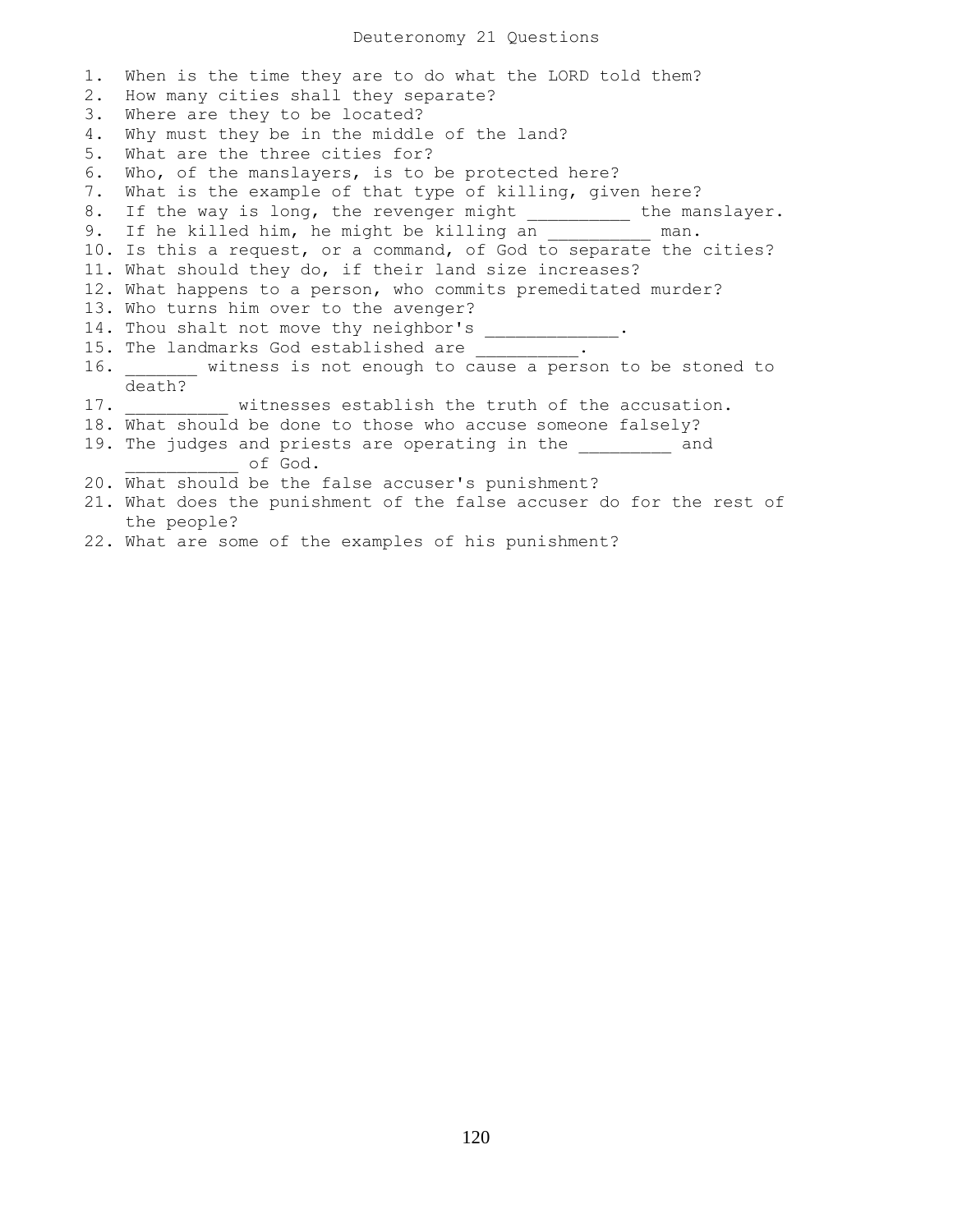We will begin this lesson in Deuteronomy 20:1 "When thou goest out to battle against thine enemies, and seest horses, and chariots, [and] a people more than thou, be not afraid of them: for the LORD thy God [is] with thee, which brought thee up out of the land of Egypt."

 This would be unusual teaching for a nation who belonged to God, but they are about to go in and take the promised land. God wants them to have faith in Him, and not fear the military of the countries they are to fight. Pharaoh had a large army with horses and chariots, and God destroyed them. They must remember that, and go out in faith to battle. They must not be overwhelmed by the physical strength of their enemies. They must have faith that God will fight for them.

 Deuteronomy 20:2 "And it shall be, when ye are come nigh unto the battle, that the priest shall approach and speak unto the people,"

When the priest speaks to the people, it means this is a holy war. This is a war God has sent them to. God will be with them in battle.

 Deuteronomy 20:3 "And shall say unto them, Hear, O Israel, ye approach this day unto battle against your enemies: let not your hearts faint, fear not, and do not tremble, neither be ye terrified because of them;"

 This speech of the priest is to encourage the heart of Israel. They must place their faith in God, not earthly power.

 Deuteronomy 20:4 "For the LORD your God [is] he that goeth with you, to fight for you against your enemies, to save you."

 It is such a shame that many of our later song books have removed the song, Onward Christian Soldiers. That is exactly what Moses is explaining to them here. They are not fighting out of hate, but as a soldier of God. They are carrying out the will of God on the earth. God is leading the battle. A good soldier of the cross will follow Him into battle.

 Deuteronomy 20:5 "And the officers shall speak unto the people, saying, What man [is there] that hath built a new house, and hath not dedicated it? let him go and return to his house, lest he die in the battle, and another man dedicate it."

 This is stating that a man who has just built a house could be exempt from the immediate battle, to go and dedicate the home he built. The officers were the ones who took the roles of the soldiers available, and decided who would fight in each battle. This exemption is for a short time, so the person could enjoy dedicating his own house.

 Deuteronomy 20:6 "And what man [is he] that hath planted a vineyard, and hath not [yet] eaten of it? let him [also] go and return unto his house, lest he die in the battle, and another man eat of it."

 This is the same as the house above. This exemption is for just a short period of time, so he can enjoy his own vineyard.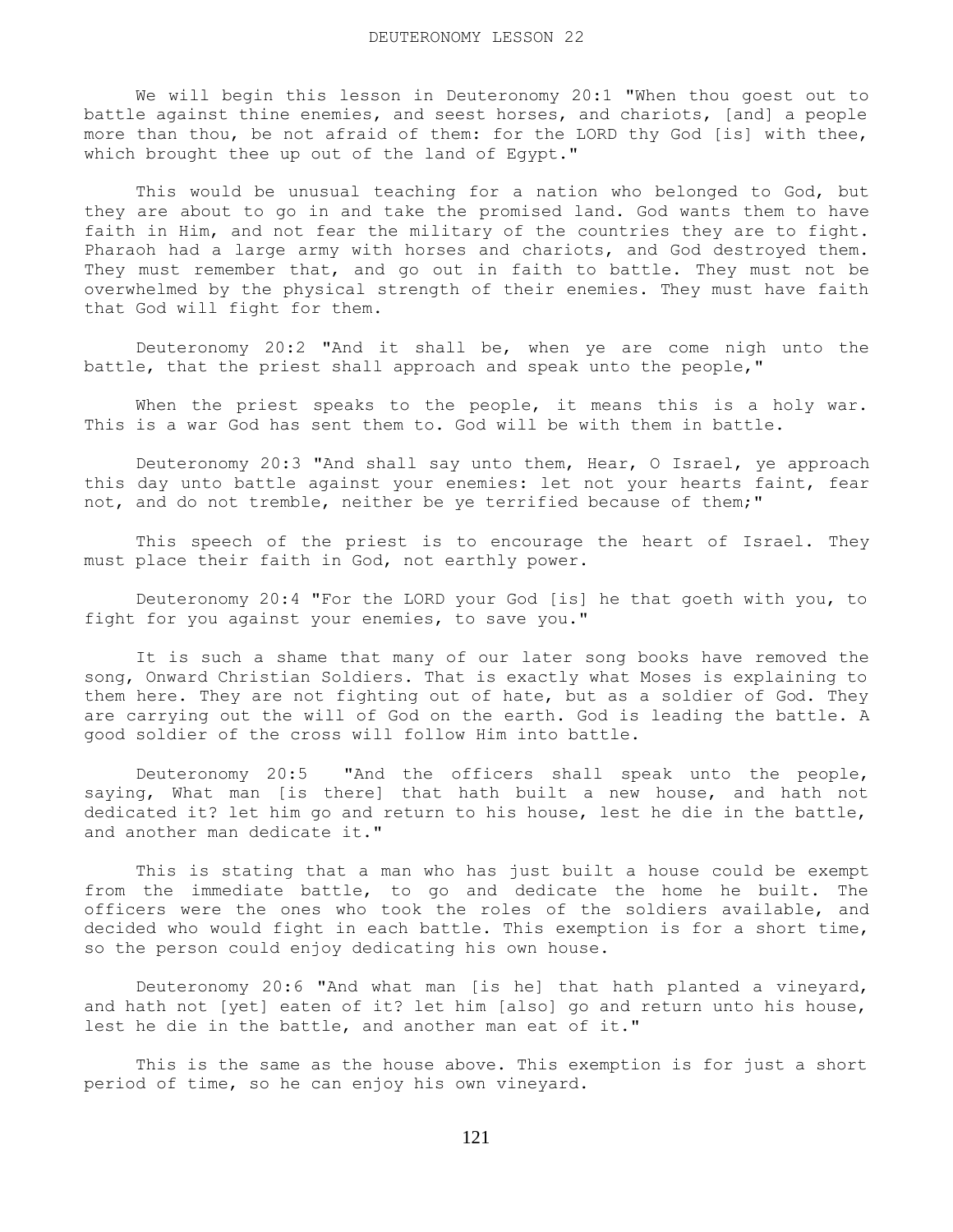Deuteronomy 20:7 "And what man [is there] that hath betrothed a wife, and hath not taken her? let him go and return unto his house, lest he die in the battle, and another man take her."

 In the case of the wife, he was to be exempt from war for the period of one year. Deuteronomy 24:5 "When a man hath taken a new wife, he shall not go out to war, neither shall he be charged with any business: [but] he shall be free at home one year, and shall cheer up his wife which he hath taken."

 Deuteronomy 20:8 "And the officers shall speak further unto the people, and they shall say, What man [is there that is] fearful and fainthearted? let him go and return unto his house, lest his brethren's heart faint as well as his heart."

 God did not want His army to include the fainthearted, or afraid. Notice, this same situation in the following Scriptures about Gideon. Judges 7:2 "And the LORD said unto Gideon, The people that [are] with thee [are] too many for me to give the Midianites into their hands, lest Israel vaunt themselves against me, saying, Mine own hand hath saved me." Judges 7:3 "Now therefore go to, proclaim in the ears of the people, saying, Whosoever [is] fearful and afraid, let him return and depart early from mount Gilead. And there returned of the people twenty and two thousand; and there remained ten thousand." If we were to read on in this book of judges, we would find that God used only 300 brave men for the battle against the thousands, and the Israelites won. God and one is a majority.

 Deuteronomy 20:9 "And it shall be, when the officers have made an end of speaking unto the people, that they shall make captains of the armies to lead the people."

 The officers choose out brave men of each group to lead them in battle. They are made captains.

 Deuteronomy 20:10 "When thou comest nigh unto a city to fight against it, then proclaim peace unto it."

 The first thing they are to do before they enter a city is offer them a peaceful surrender. If they will surrender, they will not die.

 Deuteronomy 20:11 "And it shall be, if it make thee answer of peace, and open unto thee, then it shall be, [that] all the people [that is] found therein shall be tributaries unto thee, and they shall serve thee."

 "Tributaries", in this verse means forced labor. They will be servants to the Israelites, if they surrender peaceably.

 Deuteronomy 20:12 "And if it will make no peace with thee, but will make war against thee, then thou shalt besiege it:"

 If they do not surrender peaceably, then Israel shall fight against them.

 Deuteronomy 20:13 "And when the LORD thy God hath delivered it into thine hands, thou shalt smite every male thereof with the edge of the sword:"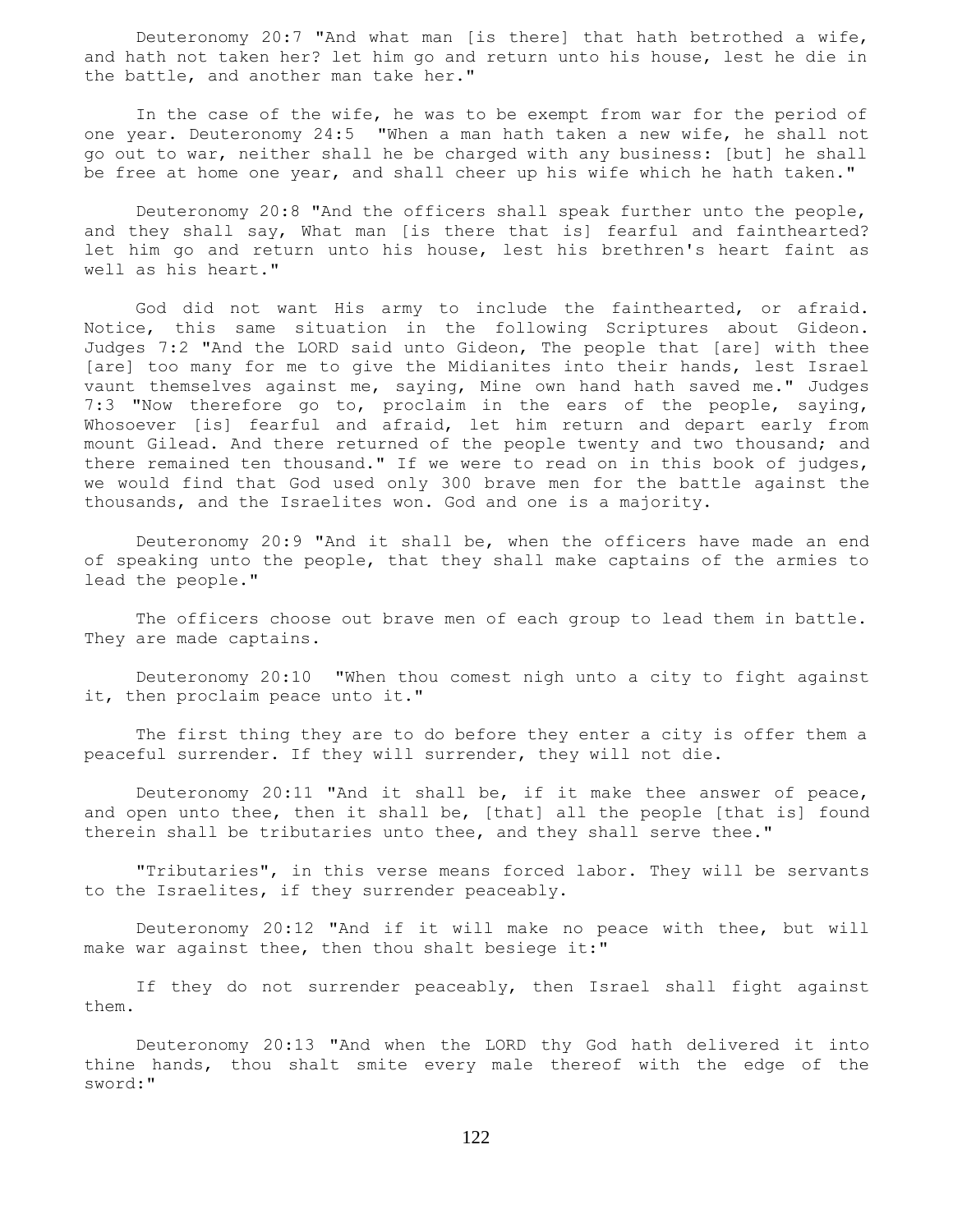Since they did not surrender, but chose to fight, all the men of the city will be killed, when Israel takes the city. The LORD God will deliver everyone of the cities to Israel.

 Deuteronomy 20:14 "But the women, and the little ones, and the cattle, and all that is in the city, [even] all the spoil thereof, shalt thou take unto thyself; and thou shalt eat the spoil of thine enemies, which the LORD thy God hath given thee."

 The women and the children will be spared. The wealth of the land will go into the hands of Israelite. All the spoil will belong to them.

 Deuteronomy 20:15 "Thus shalt thou do unto all the cities [which are] very far off from thee, which [are] not of the cities of these nations."

 Now, we see that the sparing of the women and the children, is only if the cities are far away from the place of inheritance of the Israelites. Perhaps, they would be far enough away that the Israelite men would not take them to wife.

 Deuteronomy 20:16 "But of the cities of these people, which the LORD thy God doth give thee [for] an inheritance, thou shalt save alive nothing that breatheth:"

 The purpose in killing every living thing is to wipe out the false religion in this area. Even the women would bring the worship of false gods to the Israelites, if they were allowed to live. God wants the land of inheritance to be a holy land.

 Deuteronomy 20:17 "But thou shalt utterly destroy them; [namely], the Hittites, and the Amorites, the Canaanites, and the Perizzites, the Hivites, and the Jebusites; as the LORD thy God hath commanded thee:"

 This is a list of the people of the promised land who are to be utterly destroyed. We see in the next verse, why God commanded them to do this.

 Deuteronomy 20:18 "That they teach you not to do after all their abominations, which they have done unto their gods; so should ye sin against the LORD your God."

 We read of their abominations in the last lessons before this one. They practiced things that were worse than sin. The abominations are revolting sins in the sight of God. Israel must stay pure. They must not worship false gods.

 Deuteronomy 20:19 When thou shalt besiege a city a long time, in making war against it to take it, thou shalt not destroy the trees thereof by forcing an axe against them: for thou mayest eat of them, and thou shalt not cut them down (for the tree of the field [is] man's [life]) to employ [them] in the siege:"

We see, in this, that the tree produces food to eat. The tree that produces food is a friend to man. To destroy these trees, would not help win the war. They could certainly be useful to Israel, after they have taken the city, and even before they take the city to sustain them. In that sense, they are the man's life.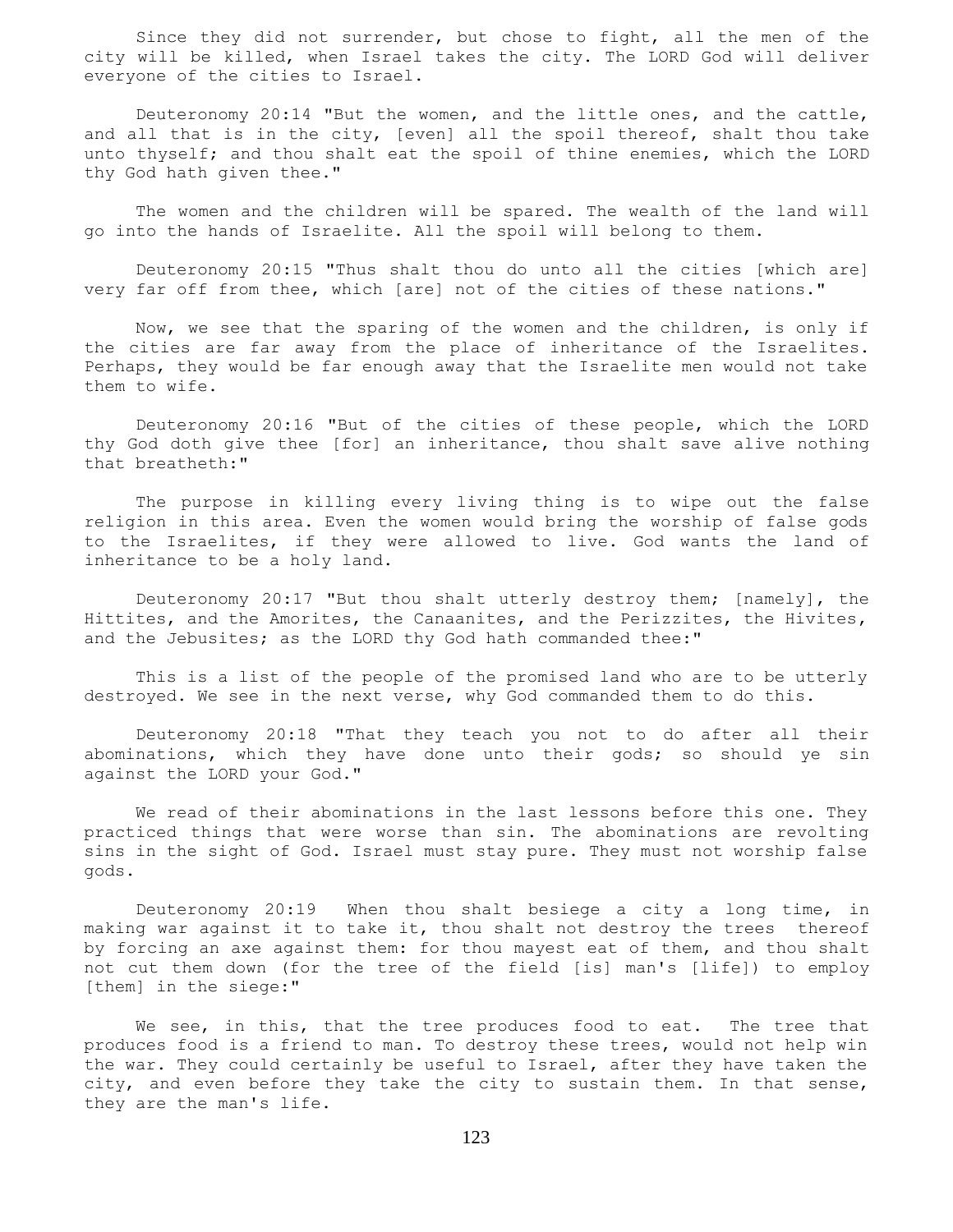Deuteronomy 20:20 "Only the trees which thou knowest that they [be] not trees for meat, thou shalt destroy and cut them down; and thou shalt build bulwarks against the city that maketh war with thee, until it be subdued."

 Trees that do not produce fruit, or nuts of any kind, could be cut down to build bulwarks against the city they are at war with. "Bulwarks", in this verse, mean hemming in. This just means they have stopped their way of escape.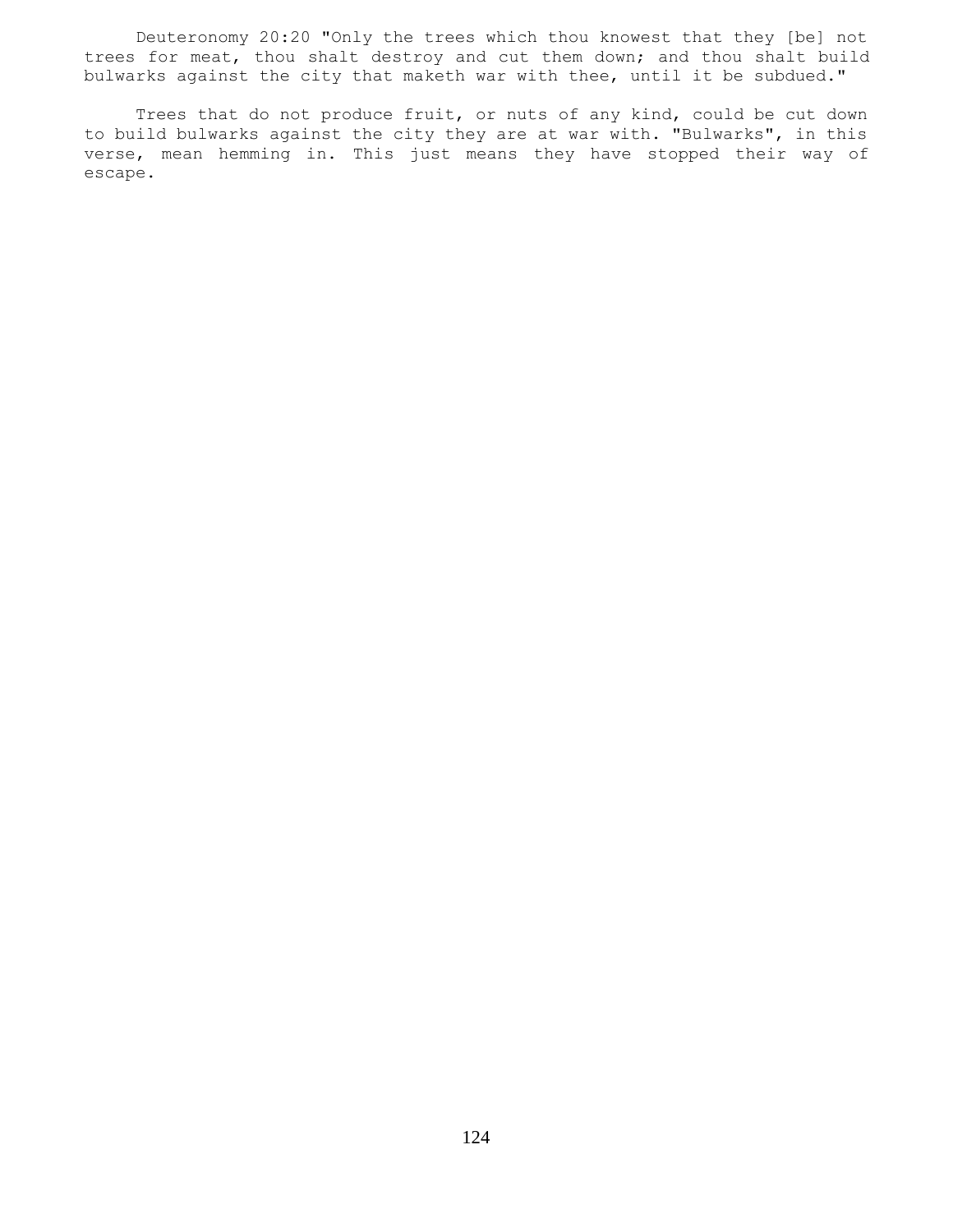1. Quote Deuteronomy chapter 20 verse 1. 2. Why should they not fear? 3. How does it help to remember Egypt? 4. What does it mean, when the priest speaks to the people? 5. The speech of the priest is to \_\_\_\_\_\_\_\_\_\_ the people. 5. The speech of the priest is to \_\_\_\_\_\_\_\_\_\_\_ the peopic.<br>6. What does the author believe is a shame about our song books? 7. What special privilege does someone, who has just built a house, have? 8. Who decided who would go into battle? 9. How long is a man exempt from war, who has taken a wife? 10. Who else will the officer send home, and not go to war? 11. Quote Judges chapter 7 verses 2 and 3. 12. How many brave men with Gideon won the battle? 13. God and \_\_\_\_\_\_ is a majority. 14. Who did the officers set up as leaders? 15. What was the first thing they were to do when they came to a city? 16. What does "tributaries" mean? 17. What is Israel to do, if they do not surrender? 18. Who in the city shall be killed? 19. What is different, if the cities are those of the inheritance? 20. What was the purpose in killing every living thing? 21. Who were some of the people killed? 22. Verse 18 explains why they were utterly destroyed, why was it? 23. Abominations are 24. What must they not destroy, when they besiege a city a long time? 25. Why is this true? 26. What will they do with the trees, which do not produce food? 27. What does "bulwarks" mean?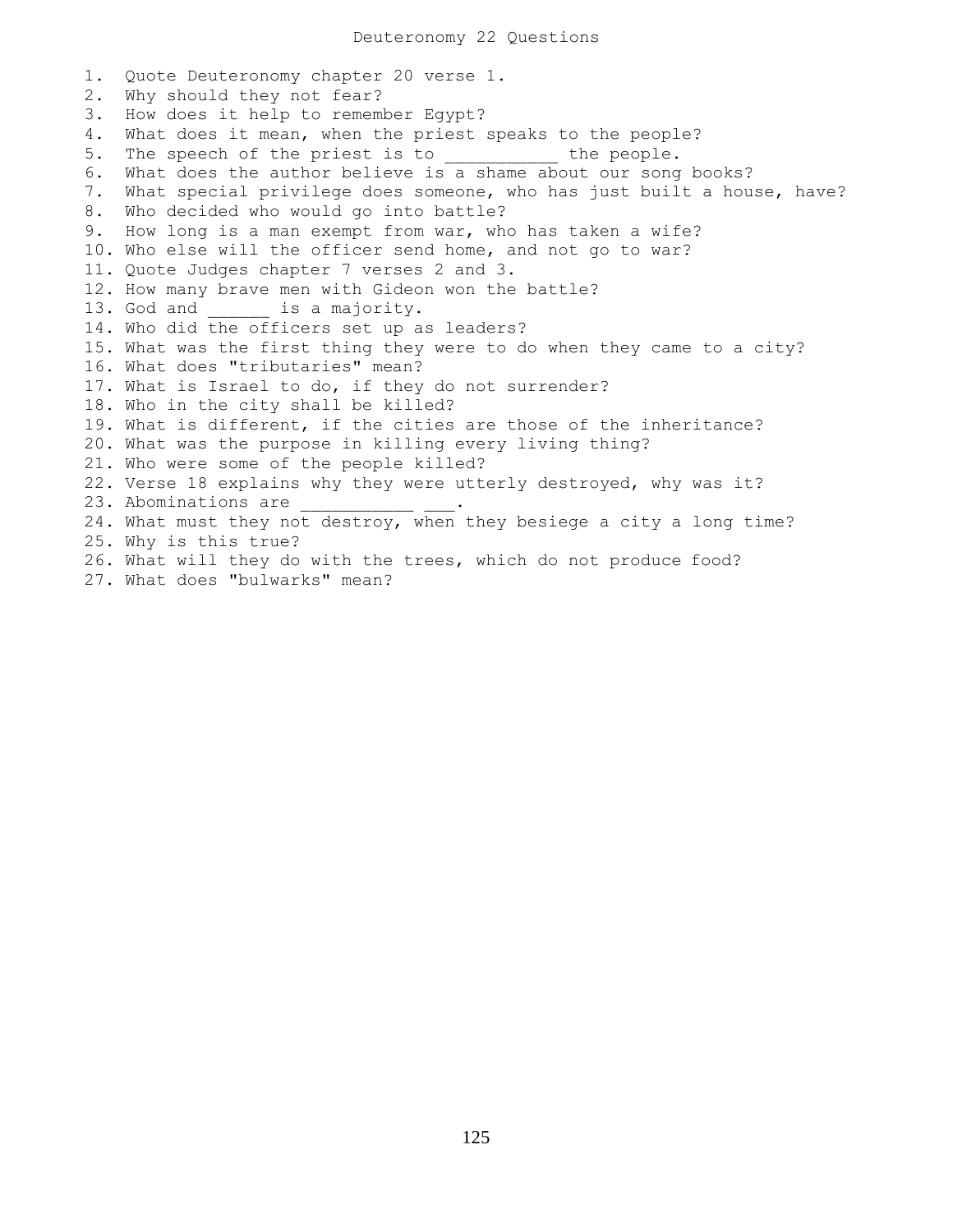We will begin this lesson in Deuteronomy 21:1 "If [one] be found slain in the land which the LORD thy God giveth thee to possess it, lying in the field, [and] it be not known who hath slain him:"

 These next few verses show us the sacredness of human life to God. It appears, this person has been murdered.

 Deuteronomy 21:2 "Then thy elders and thy judges shall come forth, and they shall measure unto the cities which [are] round about him that is slain:"

 This measuring of the distances to the cities, is to find out who is responsible to take care of this. Someone has a responsibility for it. The elders and judges are seeing which city is the closest to the dead body.

 Deuteronomy 21:3 "And it shall be, [that] the city [which is] next unto the slain man, even the elders of that city shall take an heifer, which hath not been wrought with, [and] which hath not drawn in the yoke;"

 This would be a young heifer, which has not been with a bull. The heifer would be young enough that they had never worked her with a yoke either. The heifer must come from the nearest city. The elders will bring the heifer to the sight of the dead body.

 Deuteronomy 21:4 "And the elders of that city shall bring down the heifer unto a rough valley, which is neither eared nor sown, and shall strike off the heifer's neck there in the valley:"

 This has to be a field that is not in cultivation. The elders will cut off the head of the heifer there.

 Deuteronomy 21:5 "And the priests the sons of Levi shall come near; for them the LORD thy God hath chosen to minister unto him, and to bless in the name of the LORD; and by their word shall every controversy and every stroke be [tried]:"

 Taking a life is not just criminal, but is a spiritual sin. The priests are to settle this matter. The whole town would be counted guilty of this sin, if it is not settled.

 Deuteronomy 21:6 "And all the elders of that city, [that are] next unto the slain [man], shall wash their hands over the heifer that is beheaded in the valley:"

 This is like Pilate washing his hands of Jesus' crucifixion. When they wash their hands over the heifer, they are proclaiming their innocence of the shedding of this man's blood.

 Deuteronomy 21:7 "And they shall answer and say, Our hands have not shed this blood, neither have our eyes seen [it]."

They are saying, they have no knowledge of this murder.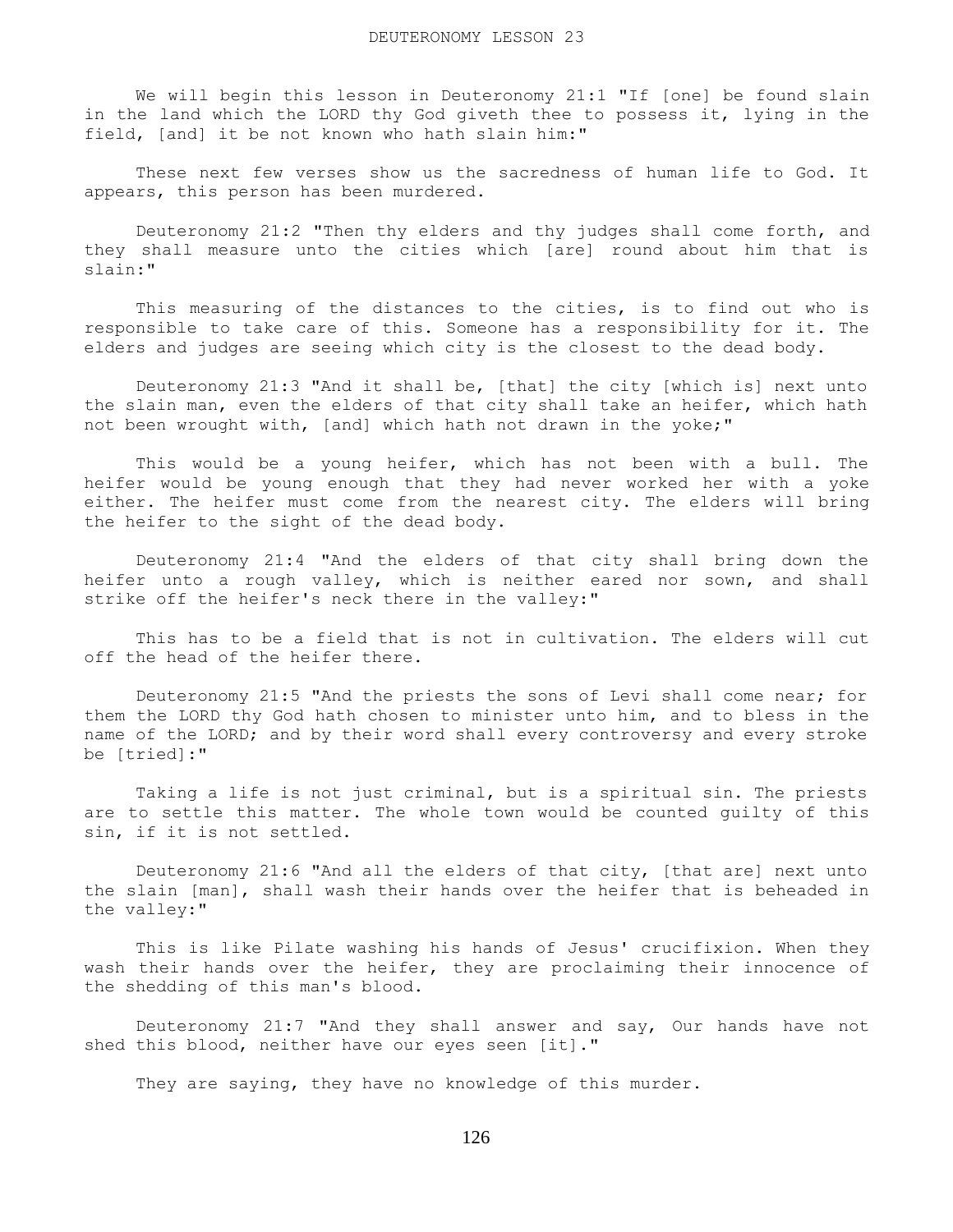Deuteronomy 21:8 "Be merciful, O LORD, unto thy people Israel, whom thou hast redeemed, and lay not innocent blood unto thy people of Israel's charge. And the blood shall be forgiven them."

 This is a plea for God to forgive them of all blame of this innocent blood. The blood of the heifer causes God to believe them, and forgive them.

 Deuteronomy 21:9 "So shalt thou put away the [guilt of] innocent blood from among you, when thou shalt do [that which is] right in the sight of the LORD."

 After they have killed the heifer and washed their hands over her, their conscience is clear. They are forgiven of God.

 Deuteronomy 21:10 "When thou goest forth to war against thine enemies, and the LORD thy God hath delivered them into thine hands, and thou hast taken them captive,"

 This is spoken as if it had already happened. It will happen, because it is the will of God for it to happen. The message they are about to hear is for the time, after they have won the war.

 Deuteronomy 21:11 "And seest among the captives a beautiful woman, and hast a desire unto her, that thou wouldest have her to thy wife;"

 It is likely that this very thing would happen with all of the young men in the war. This speaks of him falling in love with the woman, and wants her to be his wife. It is not speaking of rape.

 Deuteronomy 21:12 "Then thou shalt bring her home to thine house; and she shall shave her head, and pare her nails;"

 This is a sign of extreme mourning. It would also make her not quite as desirable to the man, until her time of mourning is up.

 Deuteronomy 21:13 "And she shall put the raiment of her captivity from off her, and shall remain in thine house, and bewail her father and her mother a full month: and after that thou shalt go in unto her, and be her husband, and she shall be thy wife."

 She shall be permitted a month to mourn her lost loved ones. This month will, also, give her a time to get accustomed to her captor. At the end of the month of mourning, he can take her to wife. She will be treated as a wife, and not a slave.

 Deuteronomy 21:14 "And it shall be, if thou have no delight in her, then thou shalt let her go whither she will; but thou shalt not sell her at all for money, thou shalt not make merchandise of her, because thou hast humbled her."

 If after a short time, he finds that he does not really love this woman, he shall let her go wherever she wants to go. She was his wife. He must treat her with respect. She was not a slave to be bought or sold, but his wife.

127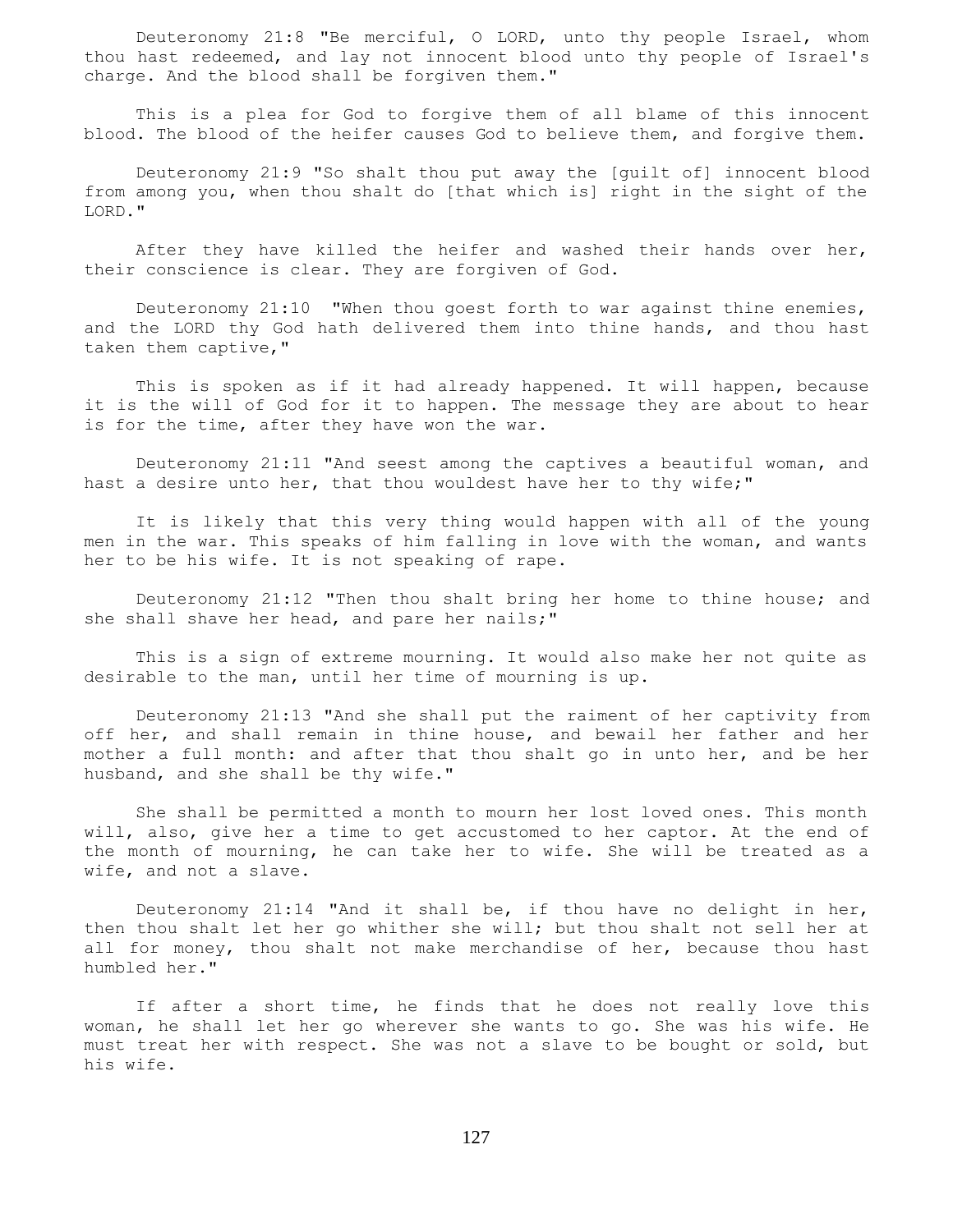Deuteronomy 21:15 "If a man have two wives, one beloved, and another hated, and they have born him children, [both] the beloved and the hated; and [if] the firstborn son be hers that was hated:"

 Jacob found himself in this position with Leah and Rachel. He loved Rachel, his second wife. He did not hate Leah, but he did not choose her as his wife. Both, Rachel and Leah, bore Jacob sons.

 Deuteronomy 21:16 "Then it shall be, when he maketh his sons to inherit [that] which he hath, [that] he may not make the son of the beloved firstborn before the son of the hated, [which is indeed] the firstborn:"

 This is saying that, even though he hates the woman who bore him a son first, he cannot take the firstborn heritage away from the son, and give it to the son of the woman he loves.

 Deuteronomy 21:17 "But he shall acknowledge the son of the hated [for] the firstborn, by giving him a double portion of all that he hath: for he [is] the beginning of his strength; the right of the firstborn [is] his."

 He cannot choose who his firstborn is. God does that. He must give to his son, who was born first, the double portion, which is the heritage of the firstborn son. The firstborn inherited twice as much as any of the other sons. This provision for the firstborn to receive a double portion is not mentioned elsewhere.

 Deuteronomy 21:18 "If a man have a stubborn and rebellious son, which will not obey the voice of his father, or the voice of his mother, and [that], when they have chastened him, will not hearken unto them:"

 Rebellion was thought of as witchcraft. I Samuel 15:23 "For rebellion [is as] the sin of witchcraft, and stubbornness [is as] iniquity and idolatry. Because thou hast rejected the word of the LORD, he hath also rejected thee from [being] king." To have a rebellious son, was a disgrace with the Hebrews. One of the ten commandments was to obey father and mother. It seemed the parents had chastened him, to no improvement.

 Deuteronomy 21:19 "Then shall his father and his mother lay hold on him, and bring him out unto the elders of his city, and unto the gate of his place;"

 This is a place of judgement. It seems, his parents forcefully brought him to be judged.

 Deuteronomy 21:20 "And they shall say unto the elders of his city, This our son [is] stubborn and rebellious, he will not obey our voice; [he is] a glutton, and a drunkard."

 Now, we see more sins added to the fact that he is rebellious. He is a glutton and a drunkard. Glutton, in the verse above, is not just speaking of over-eating, but of him being a prodigal son. He would have to be a very large problem, for his own family to bring him to be judged.

 Deuteronomy 21:21 "And all the men of his city shall stone him with stones, that he die: so shalt thou put evil away from among you; and all Israel shall hear, and fear."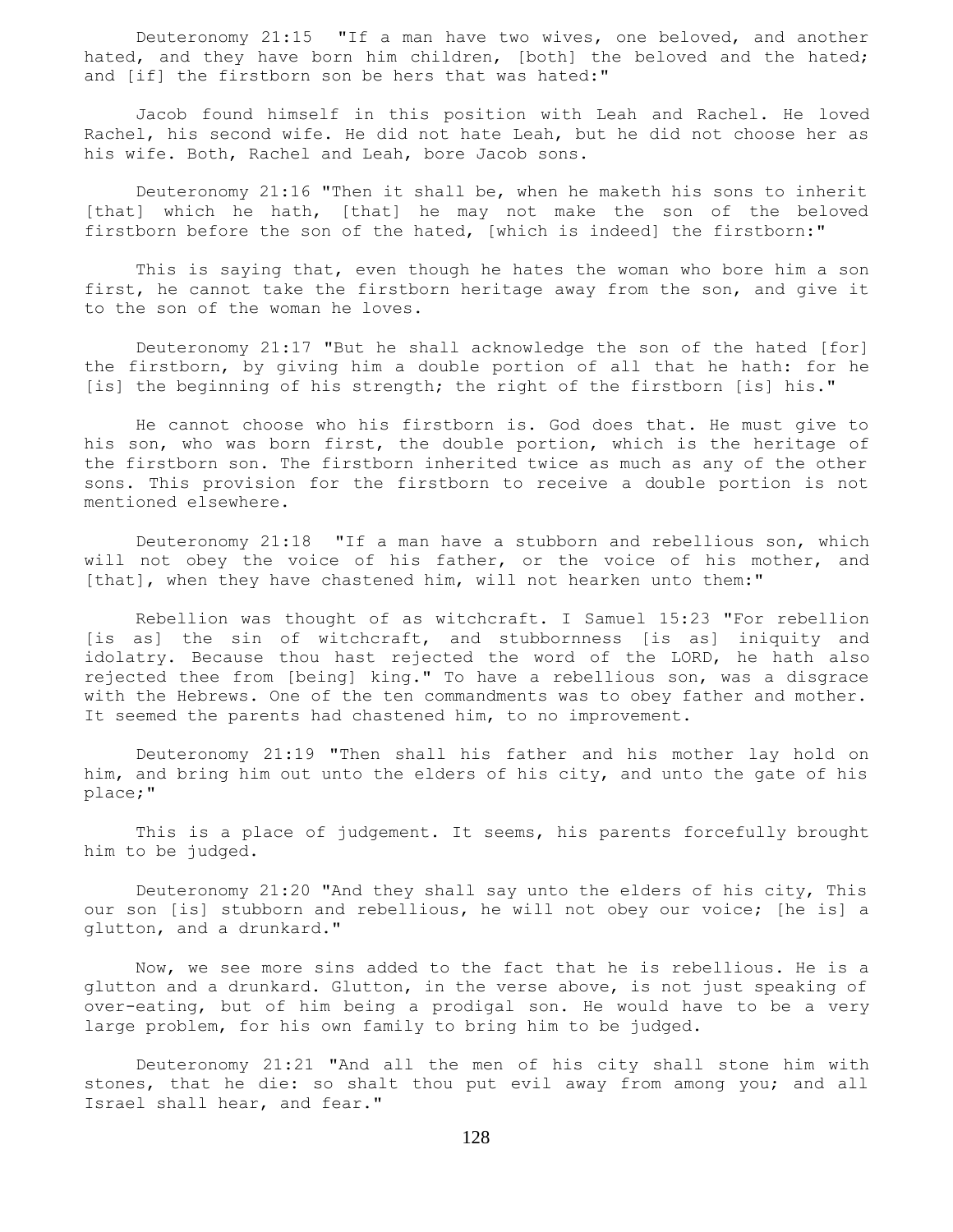The punishment is severe. He is stoned to death by the men of the city. We see no instances of where a loving Hebrew parent has done this. Perhaps, it was given for a warning to the rebellious. The story of the prodigal son in the Bible, is a story of forgiveness of the rebellious son.

 Deuteronomy 21:22 "And if a man have committed a sin worthy of death, and he be to be put to death, and thou hang him on a tree:"

 Hanging was one form of putting someone to death. At a much later time, crucifying was spoken of as hanging on a tree.

 Deuteronomy 21:23 "His body shall not remain all night upon the tree, but thou shalt in any wise bury him that day; (for he that is hanged [is] accursed of God;) that thy land be not defiled, which the LORD thy God giveth thee [for] an inheritance."

 Man is made in the image of God. Then, it would be a terrible thing to hang man on a tree. This cursed thing must be buried in the ground before dark. Galatians 3:13 "Christ hath redeemed us from the curse of the law, being made a curse for us: for it is written, Cursed [is] every one that hangeth on a tree:"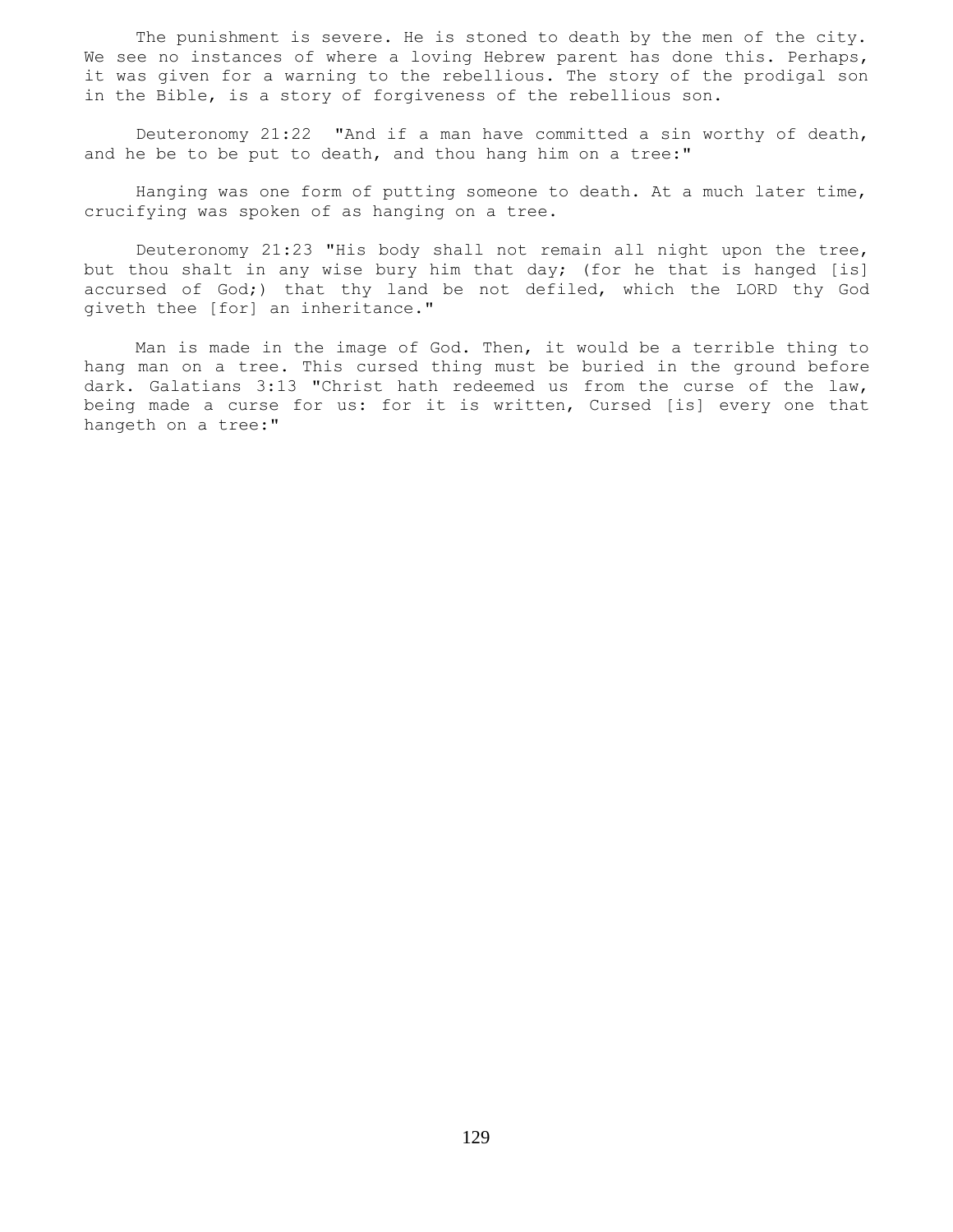1. What have they found in verse 1? 2. It appears this person has been 3. What shall the judges and the elders do? 4. Who is responsible for this? 5. The heifer they brought had not been with a 6. What was another sign this was a young heifer? 7. This is a field that is not in 8. What do they do with the heifer? 9. Who comes near to bless? 10. Taking a life is not just criminal but a \_\_\_\_\_\_\_\_\_\_\_ sin. 11. What shall the elders of the city do to show their innocence? 12. Be merciful, O LORD, unto thy people \_\_\_\_\_\_\_\_. 13. What is verse 8 speaking of? 14. What does the sacrificing of the heifer, and the washing of their hands, do for them? 15. The beautiful woman among the captives, he desired to be his  $\mathcal{L}=\mathcal{L}^{\mathcal{L}}$ 16. What was he to do to her, when he first got her to his house? 17. How long was she allowed to mourn for her relatives? 18. When shall he take her to his wife? 19. What should he do with her, if he does not love her? 20. Why should he not sell her? 21. What happens to the firstborn son, if he does not love his mother? 22. Who chooses who is the firstborn? 23. Rebellion is thought of as 24. Quote 1 Samuel chapter 15 verse 23. 25. What should his mother and father do with the rebellious son? 26. Was there ever an instance of this? 27. The story of the prodigal son is a story of what? 28. What was another type of death that was classified as hanging? 29. Why should the person who is hung not remain on the tree overnight? 30. Quote Galatians chapter 3 verse 13.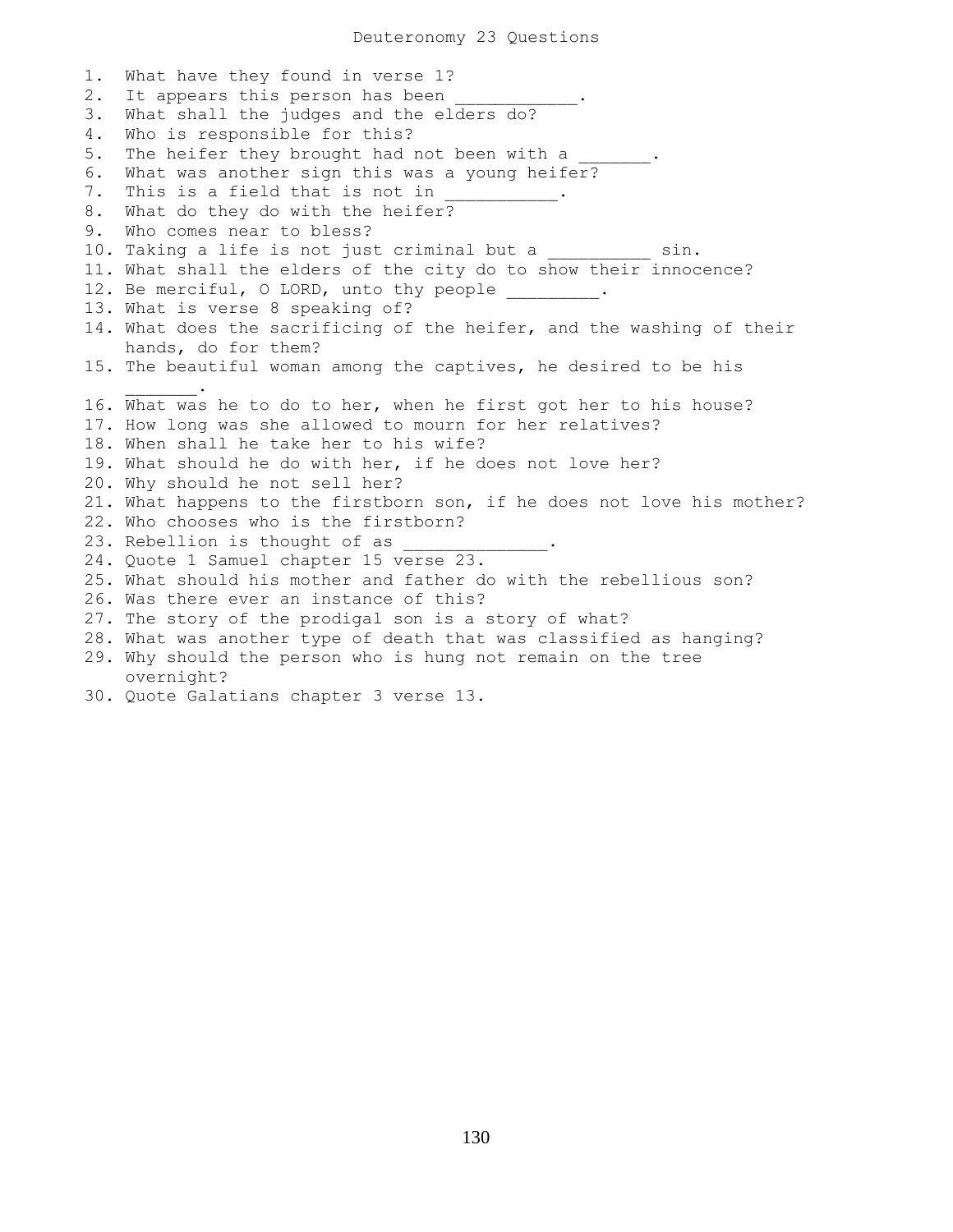We will begin this lesson in Deuteronomy 22:1 "Thou shalt not see thy brother's ox or his sheep go astray, and hide thyself from them: thou shalt in any case bring them again unto thy brother."

 "Brother", here, is not speaking of your immediate family, but all those people of your race. This, is saying that he must think enough of his brother, that he will help him get his animal back. An animal that wanders on your place, still belongs to its owner. If you can catch it, the best thing to do is take it back home. This answers that age old question, "Am I my brother's keeper?" Yes you are. We must do unto others, as we would want them to do unto us.

 Deuteronomy 22:2 "And if thy brother [be] not nigh unto thee, or if thou know him not, then thou shalt bring it unto thine own house, and it shall be with thee until thy brother seek after it, and thou shalt restore it to him again."

 Sometimes, the animal is a stranger, and you have no idea who it belongs to. In that case, you should care for it, until the owner comes looking for it. Then, you should give him his animal gladly.

 Deuteronomy 22:3 "In like manner shalt thou do with his ass; and so shalt thou do with his raiment; and with all lost thing of thy brother's, which he hath lost, and thou hast found, shalt thou do likewise: thou mayest not hide thyself."

 It really makes no difference what the item is, if it is your brothers, you should try to get it back to him. It is not yours, and you should not claim it.

 Deuteronomy 22:4 "Thou shalt not see thy brother's ass or his ox fall down by the way, and hide thyself from them: thou shalt surely help him to lift [them] up again."

 It really does not matter who the animal belongs to, you must help, if you can. In Leviticus, it says you should even help your enemy.

 Deuteronomy 22:5 "The woman shall not wear that which pertaineth unto a man, neither shall a man put on a woman's garment: for all that do so [are] abomination unto the LORD thy God."

 I do not believe this is speaking of women's slacks and that sort of thing, because this was written when men wore long skirts. This is saying, a man should not try to appear as a woman, and a woman should not try to appear as a man. If a woman was the same size as her husband, she should not put on his clothes, and try to be him. Women should be proud they are women, and men should be proud to be men. God made us what He wanted us to be.

 Deuteronomy 22:6 "If a bird's nest chance to be before thee in the way in any tree, or on the ground, [whether they be] young ones, or eggs, and the dam sitting upon the young, or upon the eggs, thou shalt not take the dam with the young:"

131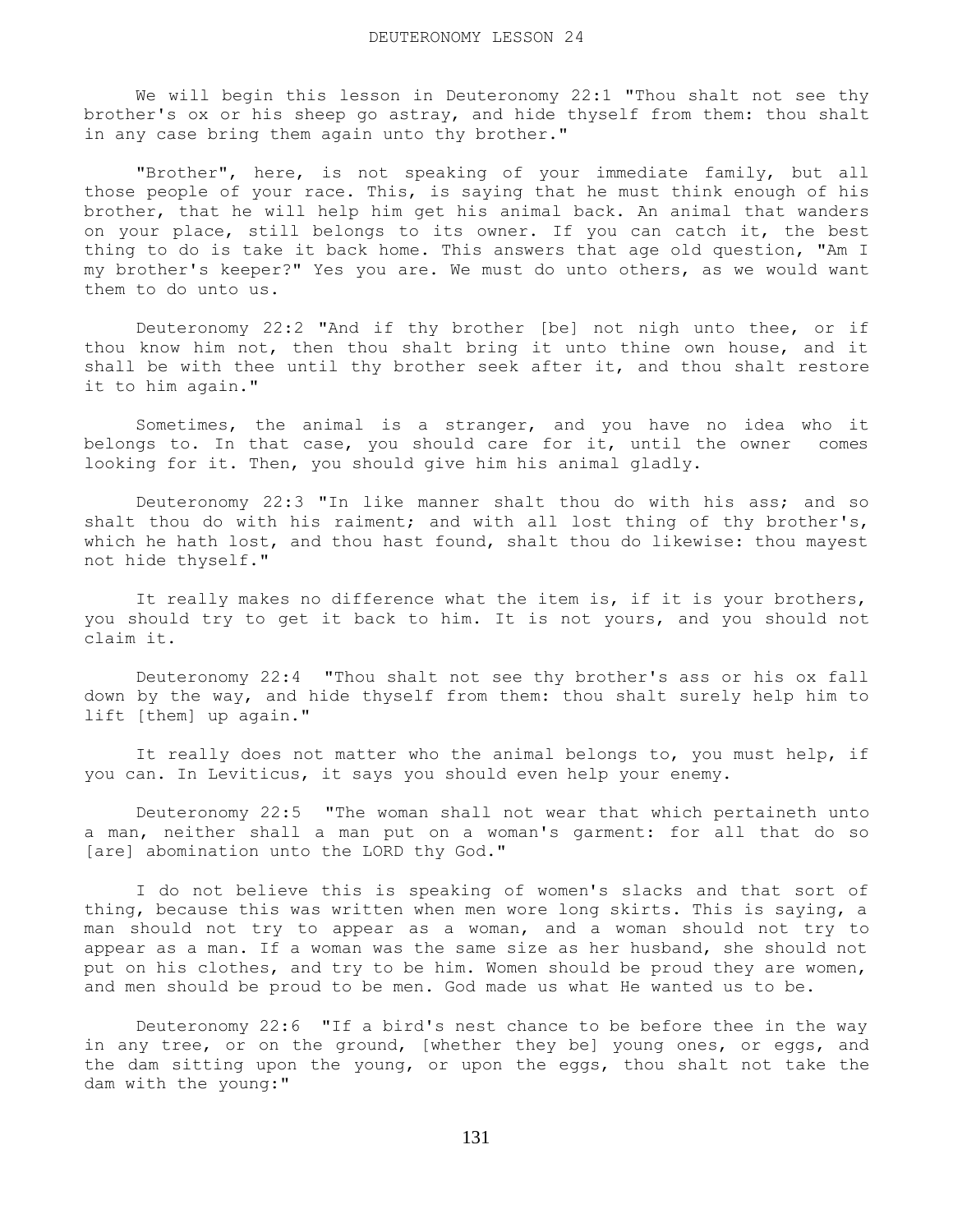This is telling us how to be considerate of the animals and birds around us. This would give the dam a chance to have more birds.

 Deuteronomy 22:7 "[But] thou shalt in any wise let the dam go, and take the young to thee; that it may be well with thee, and [that] thou mayest prolong [thy] days."

 This shows a caring of God's kingdom. A cruel person would kill them all. A kind person would let the mother go, and then, care for the young themselves, until they are old enough to release.

 Deuteronomy 22:8 "When thou buildest a new house, then thou shalt make a battlement for thy roof, that thou bring not blood upon thine house, if any man fall from thence."

 In many of their homes, they had celebrations upon the flat roof of their houses. Someone might step off the edge and be hurt. This is speaking of building some sort of stop around the roof of the houses to keep this from happening. It would be like a small fence.

 Deuteronomy 22:9 "Thou shalt not sow thy vineyard with divers seeds: lest the fruit of thy seed which thou hast sown, and the fruit of thy vineyard, be defiled."

 This is saying, you should not put two different kinds of seed in one planting hole. A row of peas should be peas. It appears, that somehow there might be some sort of crossbreeding, which God forbids.

 Deuteronomy 22:10 "Thou shalt not plow with an ox and an ass together."

 An ox and an ass are of different sizes and different temperaments. They would not work well together. It really would not be fair to the animals to yoke them up with another so different in size. This refers to the following Scripture. II Corinthians 6:14 "Be ye not unequally yoked together with unbelievers: for what fellowship hath righteousness with unrighteousness? and what communion hath light with darkness?"

 Deuteronomy 22:11 "Thou shalt not wear a garment of divers sorts, [as] of woollen and linen together."

 The Hebrews had learned their weaving of various materials from their stay in Egypt. This is symbolic of them being a separate people, not mingled with the world. God allowed them to wear linen, but it must be pure. The same is true of the wool.

 Deuteronomy 22:12 "Thou shalt make thee fringes upon the four quarters of thy vesture, wherewith thou coverest [thyself]."

 Numbers 15:38 "Speak unto the children of Israel, and bid them that they make them fringes in the borders of their garments throughout their generations, and that they put upon the fringe of the borders a ribband of blue:" When they walked and saw this blue, it was to remind them of their heavenly calling.

132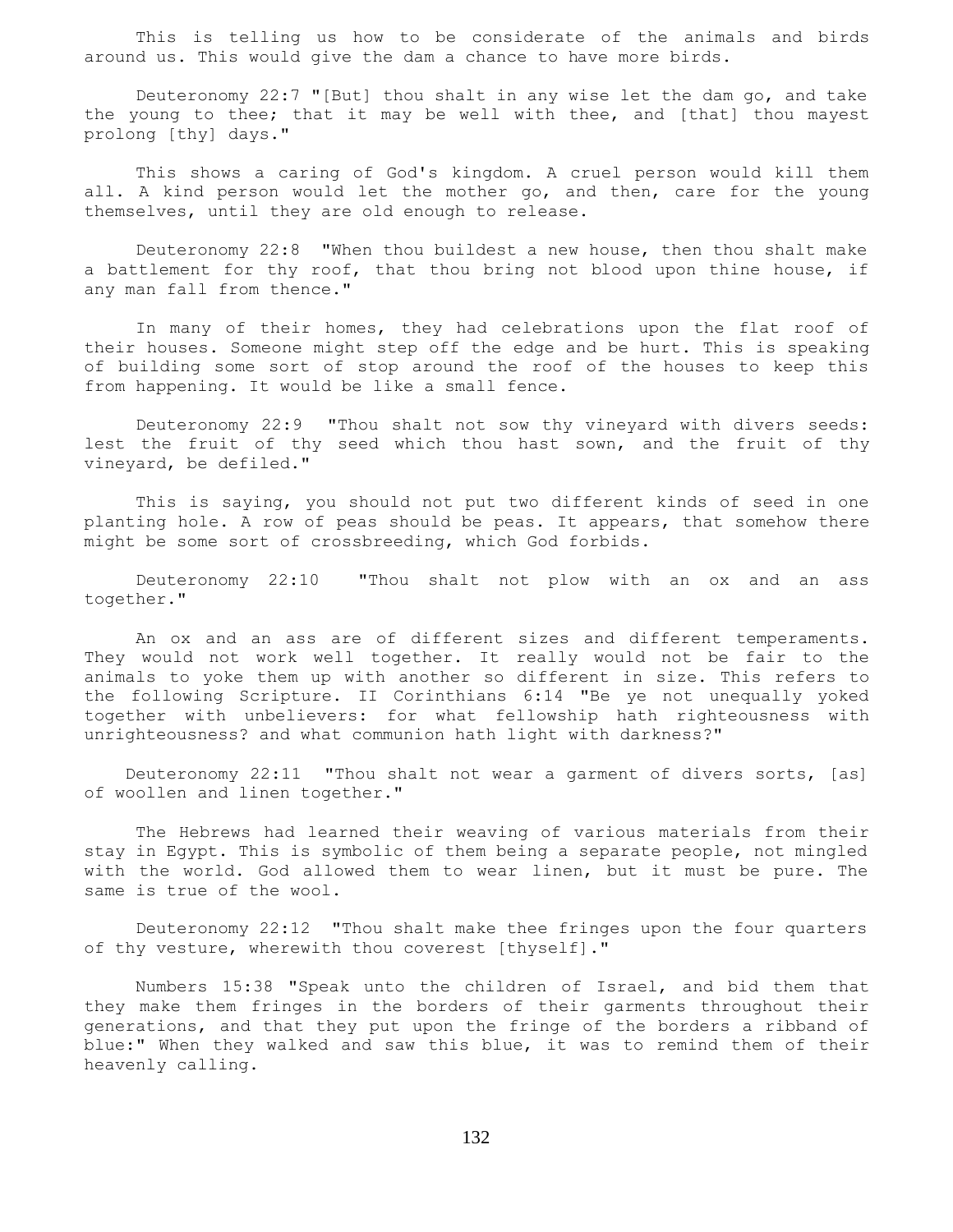Deuteronomy 22:13 "If any man take a wife, and go in unto her, and hate her,"

This is very strange, in the fact that he had made her his wife, and then hates her. This sounds a bit like lust, and not love.

 Deuteronomy 22:14 "And give occasions of speech against her, and bring up an evil name upon her, and say, I took this woman, and when I came to her, I found her not a maid:"

 The husband, is forbidden to defame the character of his wife. If this is an untrue statement he is saying, he will be severely punished for it. If it is a true statement, she will be severely punished. God does not want His people involved with sex scandals.

 Deuteronomy 22:15 "Then shall the father of the damsel, and her mother, take and bring forth [the tokens of] the damsel's virginity unto the elders of the city in the gate:" Deuteronomy 22:16 "And the damsel's father shall say unto the elders, I gave my daughter unto this man to wife, and he hateth her;"

The father acted in good faith, when he received the money for his daughter. Now, he has come to elders to decide this situation. This is not something that can be decided without the help of the Lord. The father says, she was a virgin, that the man just hates her.

 Deuteronomy 22:17 "And, lo, he hath given occasions of speech [against her], saying, I found not thy daughter a maid; and yet these [are the tokens of] my daughter's virginity. And they shall spread the cloth before the elders of the city."

 All of this is for keeping the lives of the Israelites pure. The father presents this situation to the elders, along with the tokens of her virginity.

 Deuteronomy 22:18 "And the elders of that city shall take that man and chastise him;"

 He shall be severely punished for defaming the good name of his wife and her family.

 Deuteronomy 22:19 "And they shall amerce him in an hundred [shekels] of silver, and give [them] unto the father of the damsel, because he hath brought up an evil name upon a virgin of Israel: and she shall be his wife; he may not put her away all his days."

 "Amerce" is to inflict a penalty. This is like a fine to be paid to her and her family. He has not only defamed the name of the damsel, but of her family, and even of all Israel. He is not allowed to put her away, but must support her as a wife all the days of his life.

 Deuteronomy 22:20 "But if this thing be true, [and the tokens of] virginity be not found for the damsel:" Deuteronomy 22:21 "Then they shall bring out the damsel to the door of her father's house, and the men of her city shall stone her with stones that she die: because she hath wrought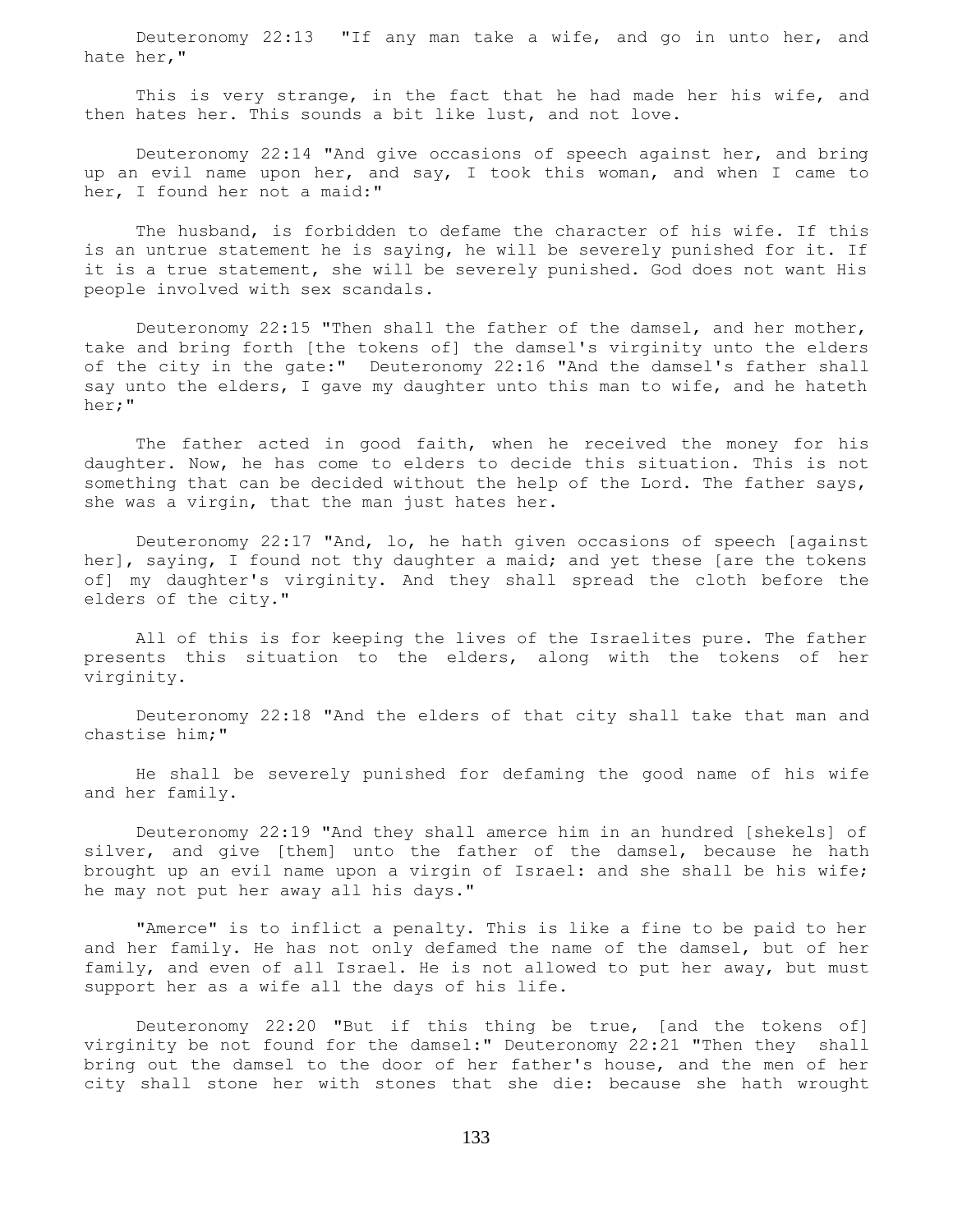folly in Israel, to play the whore in her father's house: so shalt thou put evil away from among you."

 We see the seriousness of the accusation, here. Those who participated in sex, other than in the marriage bed, were stoned to death in those days. These harsh laws caused people to remain pure and clean. They were to uphold marriage. They were strictly forbidden to enter into any other relationship.

 Deuteronomy 22:22 "If a man be found lying with a woman married to an husband, then they shall both of them die, [both] the man that lay with the woman, and the woman: so shalt thou put away evil from Israel."

 This is adultery. Leviticus 20:10 "And the man that committeth adultery with [another] man's wife, [even he] that committeth adultery with his neighbour's wife, the adulterer and the adulteress shall surely be put to death." Israel was to set a high moral standard for the rest of the world. They were entrusted with God's law. They must uphold that law, as an example to others.

 Deuteronomy 22:23 "If a damsel [that is] a virgin be betrothed unto an husband, and a man find her in the city, and lie with her;" Deuteronomy 22:24 "Then ye shall bring them both out unto the gate of that city, and ye shall stone them with stones that they die; the damsel, because she cried not, [being] in the city; and the man, because he hath humbled his neighbour's wife: so thou shalt put away evil from among you."

 The woman's sin in this was the fact that she did not cry out for help. This makes her a willing participant. In this case, they should both be stoned to death, to drive this type sin out of Israel.

 Deuteronomy 22:25 "But if a man find a betrothed damsel in the field, and the man force her, and lie with her: then the man only that lay with her shall die:" Deuteronomy 22:26 "But unto the damsel thou shalt do nothing; [there is] in the damsel no sin [worthy] of death: for as when a man riseth against his neighbour, and slayeth him, even so [is] this matter:" Deuteronomy 22:27 "For he found her in the field, [and] the betrothed damsel cried, and [there was] none to save her."

 The man is still guilty, and must die for that sin. In this case, there was no one to hear her cries, so she is found not guilty of sin. This seems harsh in our society today, but God was trying to keep Israel pure. Thou shalt not commit adultery, is still one of the ten commandments of God. Our society has become immoral.

 Deuteronomy 22:28 "If a man find a damsel [that is] a virgin, which is not betrothed, and lay hold on her, and lie with her, and they be found;"

The only difference in this case, is the girl is not spoken for, nor is she married. The man committed an offence, but under different circumstances.

 Deuteronomy 22:29 "Then the man that lay with her shall give unto the damsel's father fifty [shekels] of silver, and she shall be his wife; because he hath humbled her, he may not put her away all his days."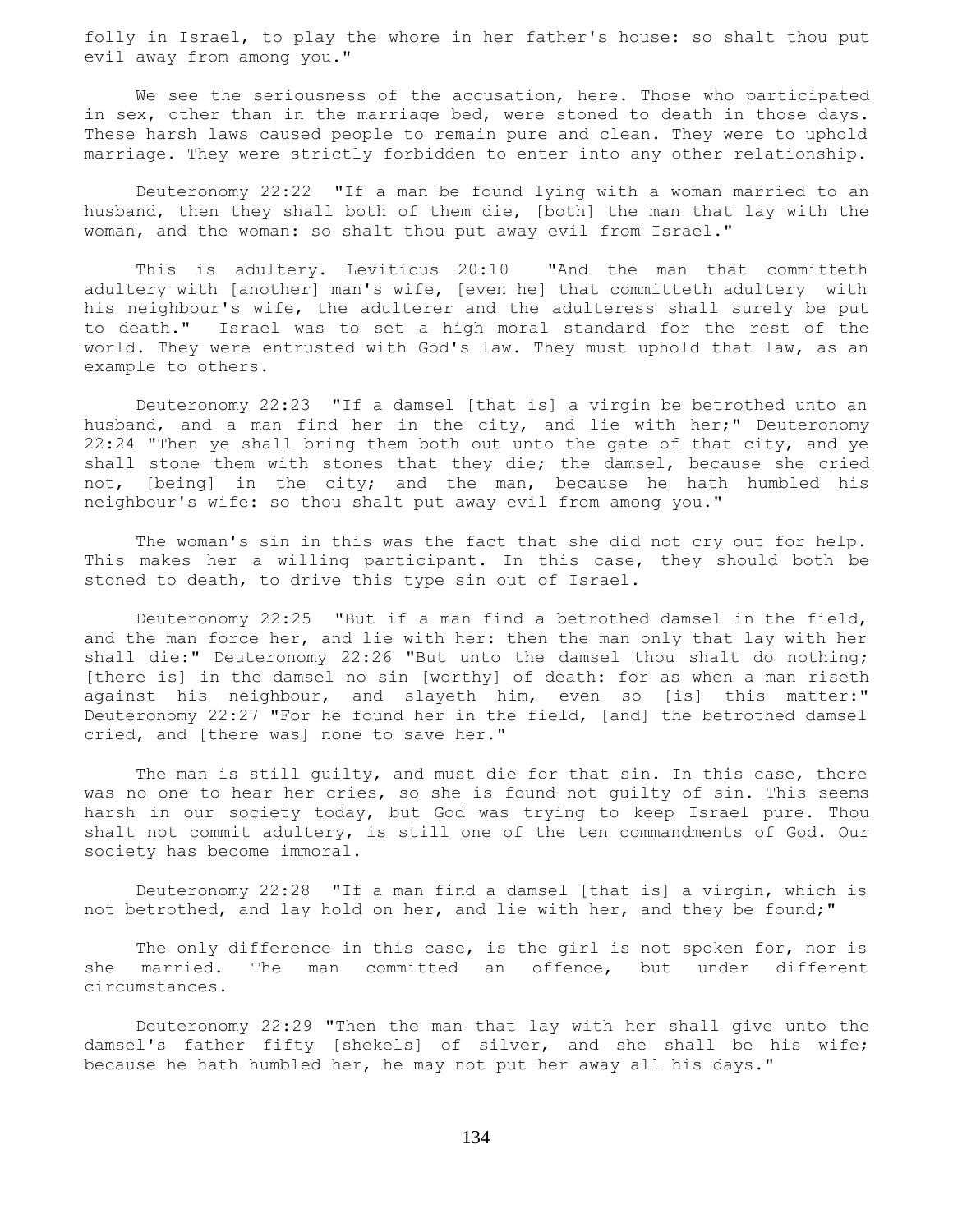Silver symbolizes redemption. Of course, the number 50 has to do with Jubilee, or setting of the captives free. Perhaps, these two people are in love and this is a way for the man to be allowed to marry her. I cannot say for sure. He consumated the marriage, when he lay with her. They two are now one flesh. They are husband and wife. She has all privileges of a wife. He cannot put her away.

 Deuteronomy 22:30 "A man shall not take his father's wife, nor discover his father's skirt."

The wife of his father could be his mother, or his step mother. Whichever she is, God forbids incest. The son would not only be defaming her, but his father, as well. She belongs to his father. He should have enough respect for his father, that he would not commit this sin.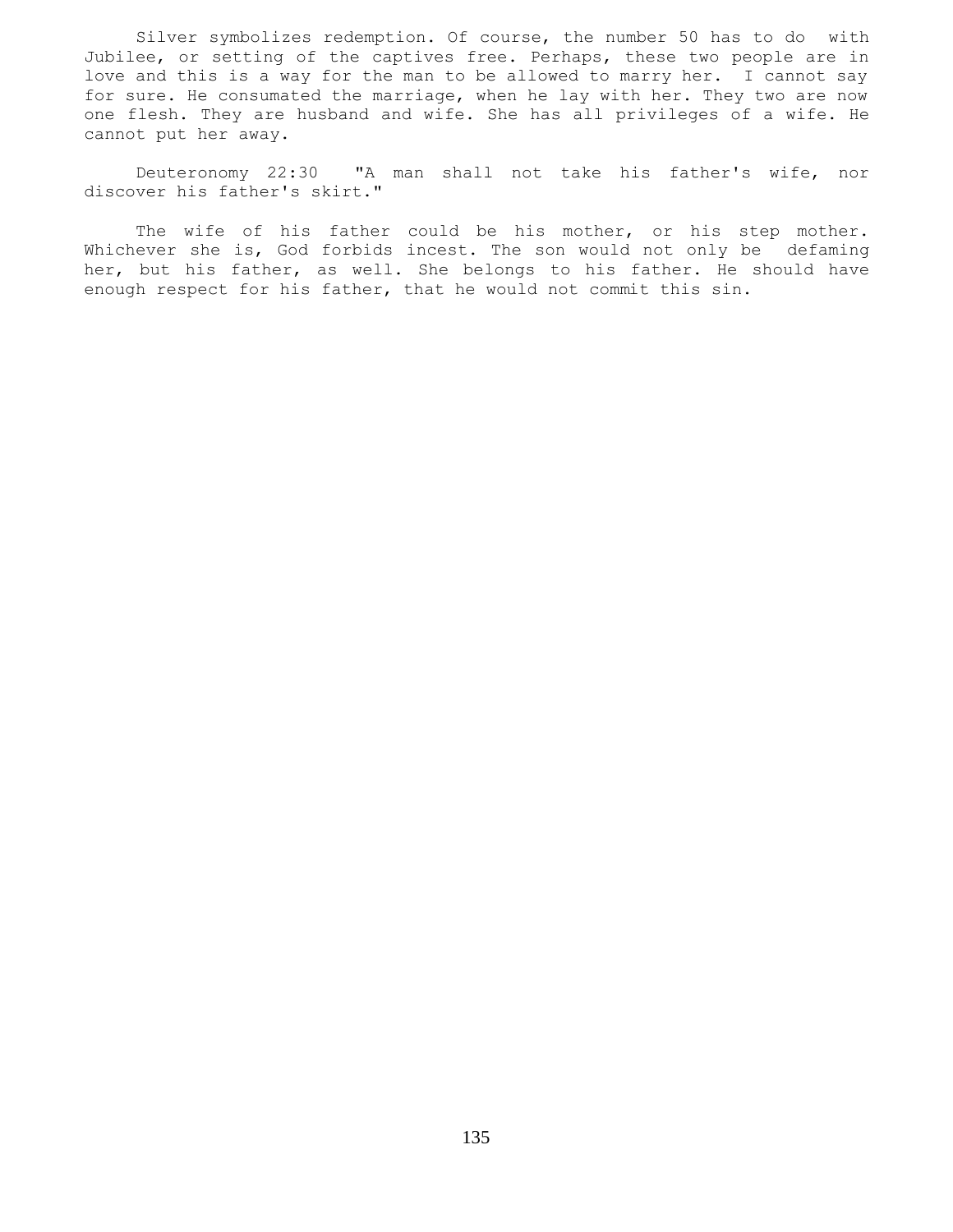1. "Brother", in verse 1, is speaking of whom? 2. What should he do with a stray animal, that he knows of? 3. Am I my brother's keeper? 4. What should he do with the stray animal, if he does not know who it belongs to? 5. What if it is not an animal at all but, someone's clothing? 6. In Leviticus, what is added to the statement in verse 4? 7. The woman shall not wear that which pertaineth to a 8. Why does the author believe verse 5 is not speaking of women's slacks? 9. What does the author believe this is saying? 10. What is verse 6 teaching? 11. Why was it necessary to build a battlement for the roof of the house? 12. Thou shalt not sow thy vineyard with \_\_\_\_\_\_\_\_\_\_ kinds of seed. 13. Why should a person not plow with an ox and an ass at the same time? 14. Quote 2 Corinthians chapter 6 verse 14. 15. Where had the Hebrews learned to weave different materials together? 16. What is the message in verse 11 symbolically? 17. Quote Numbers chapter 15 verse 38. 18. When they walked and saw the blue, what did it remind them of? 19. What was the complaint of the husband in verses 13 and 14? 20. What will happen, if this statement is untrue? 21. What does the father of the girl do, when he hears this? 22. Why do they come with this matter to the elders? 23. What is the husband to pay her father? 24. "Amerce" means what? 25. What is done to the girl, if the accusation is true? 26. What happens to a man and another man's wife, if they are found lying together? 27. If the girl is a betrothed virgin, and this happens in the city, what happens to them? 28. What is different, if the virgin is in the country, and this happens? 29. If a man sleeps with a woman, who is not betrothed or married, what happens to them? 30. What amount of silver is paid to her father? 31. A man shall not take his father's .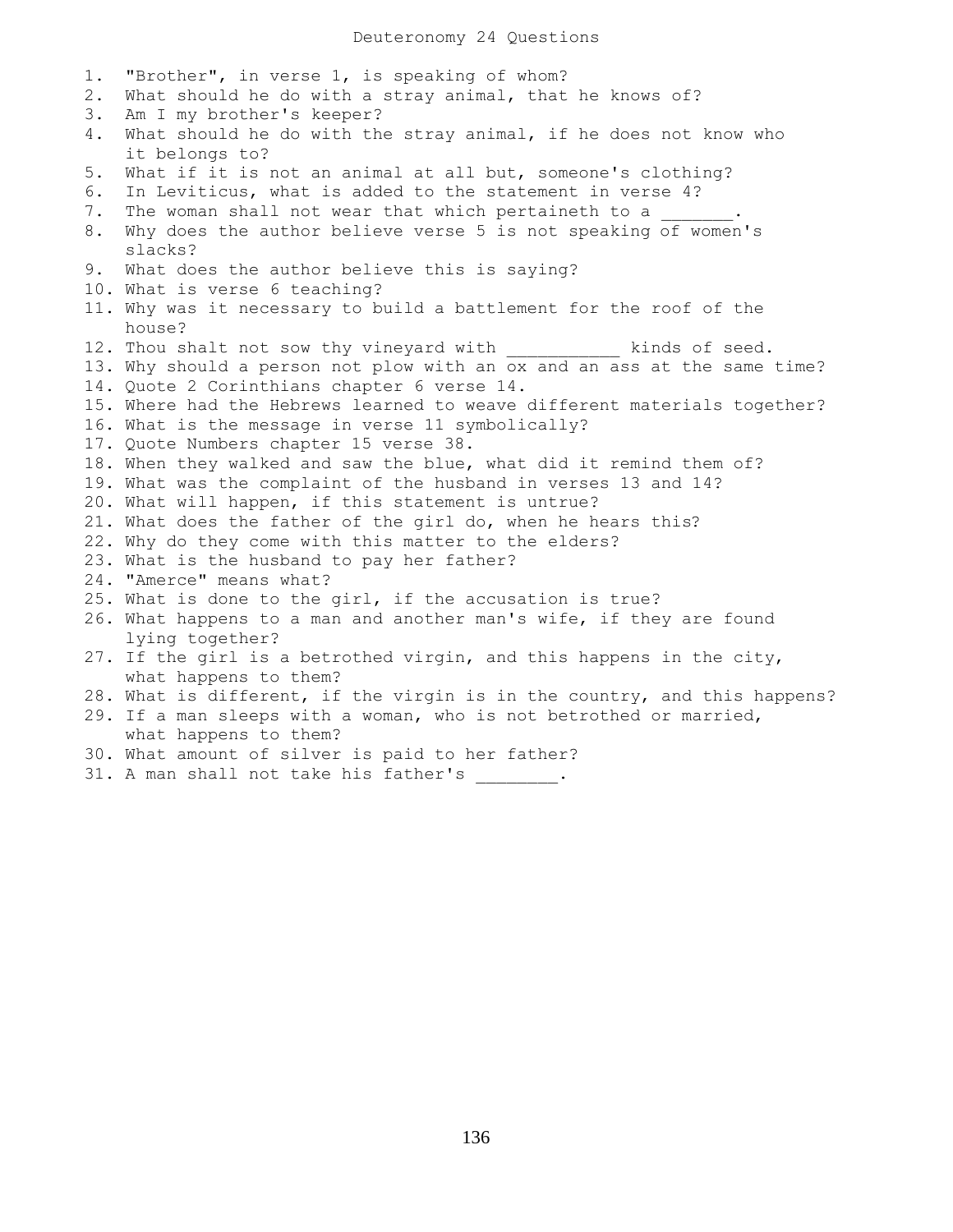We will begin this lesson in Deuteronomy 23:1 "He that is wounded in the stones, or hath his privy member cut off, shall not enter into the congregation of the LORD."

 This nation was chosen of God to be a holy nation. They were to preserve their bodies in its entire function as men. This is speaking of this as if it is a mutilation of the body. The person with this injury could no longer function in his manhood and therefore was excluded. All of this was done away with in Jesus. This is not the Christian attitude at all.

 Deuteronomy 23:2 "A bastard shall not enter into the congregation of the LORD; even to his tenth generation shall he not enter into the congregation of the LORD."

 This somewhat falls into the same category as above. We saw in the last lesson, how the LORD felt about sex aside from the marriage bed. The severity of killing the two participants would have avoided this situation. The Hebrews were strong on family heritage. The bastard would have no family heritage. This, again, is done away with in the LORD Jesus.

 Deuteronomy 23:3 "An Ammonite or Moabite shall not enter into the congregation of the LORD; even to their tenth generation shall they not enter into the congregation of the LORD for ever:"

 This is an exclusion of the children of incest. The Ammonites and the Moabites were the descendents of the incestuous affair of Lot and his two daughters. Again, we must emphasize the fact that Jesus paid the price for all of these sins, and there is no such restriction in the church today.

 Deuteronomy 23:4 "Because they met you not with bread and with water in the way, when ye came forth out of Egypt; and because they hired against thee Balaam the son of Beor of Pethor of Mesopotamia, to curse thee."

 A more recent sin they had committed, was trying to curse Israel. The Ammonites and the Moabites were enemies of Israel. They wanted to curse Israel, and instead, they were cursed themselves.

 Deuteronomy 23:5 "Nevertheless the LORD thy God would not hearken unto Balaam; but the LORD thy God turned the curse into a blessing unto thee, because the LORD thy God loved thee."

 There is a detailed discussion of this in the book of Numbers. We remember, that an ass spoke to Balaam to keep him from going to curse Israel.

 Deuteronomy 23:6 "Thou shalt not seek their peace nor their prosperity all thy days for ever."

 God did not want Israel making a peace treaty with them ever. They were never friends with Israel. Israel was not to help them in any way. They had angered God.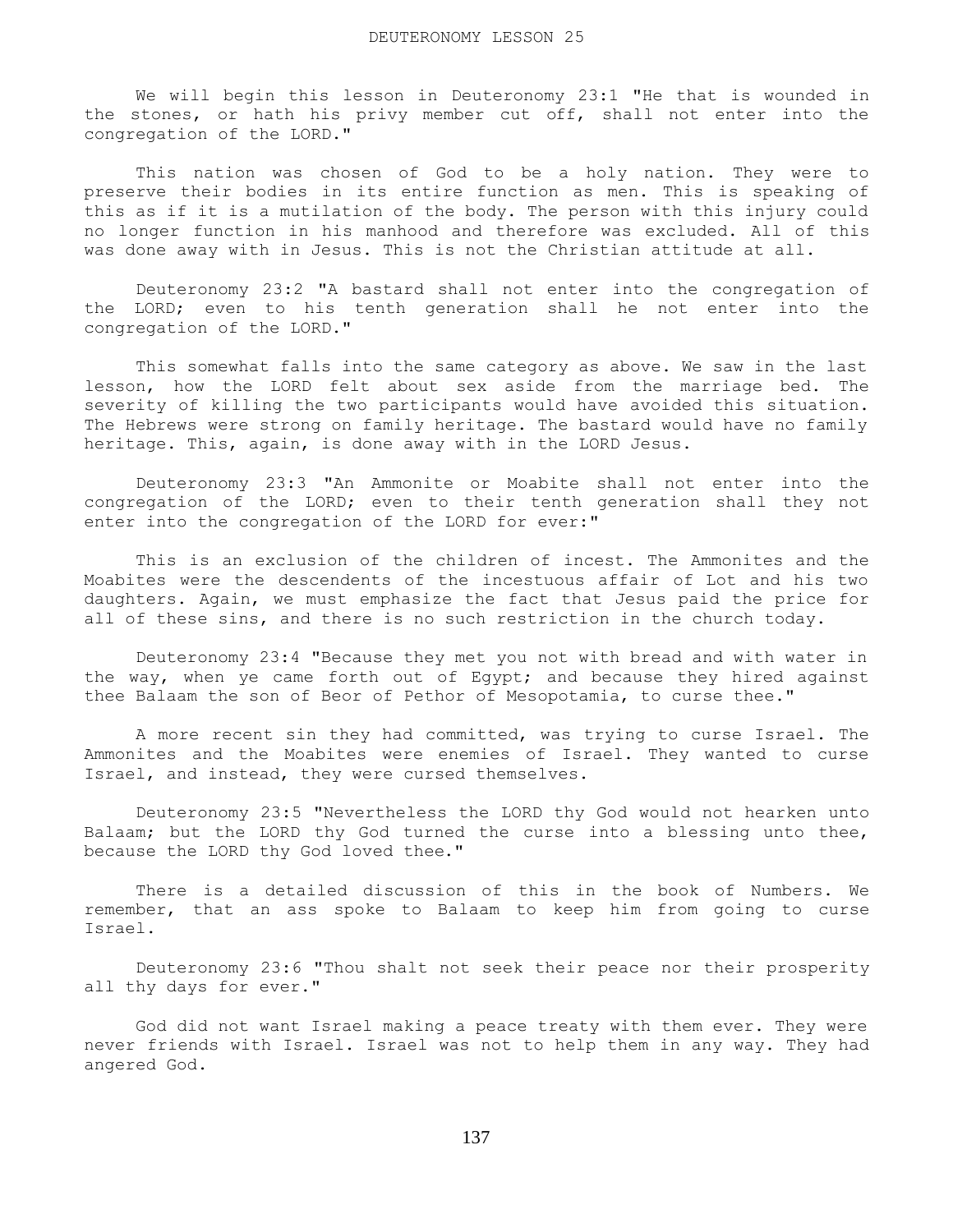Deuteronomy 23:7 "Thou shalt not abhor an Edomite; for he [is] thy brother: thou shalt not abhor an Egyptian; because thou wast a stranger in his land."

 The Edomites descended from Esau, who was the brother of Jacob {Israel}. "Abhor" means loathe, or detest. The Egyptians had befriended Joseph and, in turn, Jacob and his family during the famine. They took Jacob's family in, and they lived there about 400 years. They were not treated as slaves, until the later part of their stay. Egypt is a place of refuge. God will not forget them for that.

 Deuteronomy 23:8 "The children that are begotten of them shall enter into the congregation of the LORD in their third generation."

 There were many marriages between the Egyptians and the Israelites. It appears, after the third generation, they were considered as Israelites.

 Deuteronomy 23:9 "When the host goeth forth against thine enemies, then keep thee from every wicked thing."

 The wars that Israel fought were not for carnal reasons. They were thought of as holy wars, directed of God. They must remember this, and not do things contrary to God's will, even in battle.

 Deuteronomy 23:10 "If there be among you any man, that is not clean by reason of uncleanness that chanceth him by night, then shall he go abroad out of the camp, he shall not come within the camp:"

 This is in connection with the previous verse on going to war. This is speaking of not bringing uncleanness into the camp. There were a number of things that would make them unclean, like coming into contact with a dead body.

 Deuteronomy 23:11 "But it shall be, when evening cometh on, he shall wash [himself] with water: and when the sun is down, he shall come into the camp [again]."

 The washing was both literal and ceremonial. They must not enter the camp, until they are cleansed. The camp of the LORD was holy. No unclean thing was to enter.

 Deuteronomy 23:12 "Thou shalt have a place also without the camp, whither thou shalt go forth abroad:" Deuteronomy 23:13 "And thou shalt have a paddle upon thy weapon; and it shall be, when thou wilt ease thyself abroad, thou shalt dig therewith, and shalt turn back and cover that which cometh from thee:"

 This is speaking of going to the bathroom. They must dig a hole in the ground to be used as their bathroom, and then cover it with dirt to keep down contamination.

 Deuteronomy 23:14 "For the LORD thy God walketh in the midst of thy camp, to deliver thee, and to give up thine enemies before thee; therefore shall thy camp be holy: that he see no unclean thing in thee, and turn away from thee."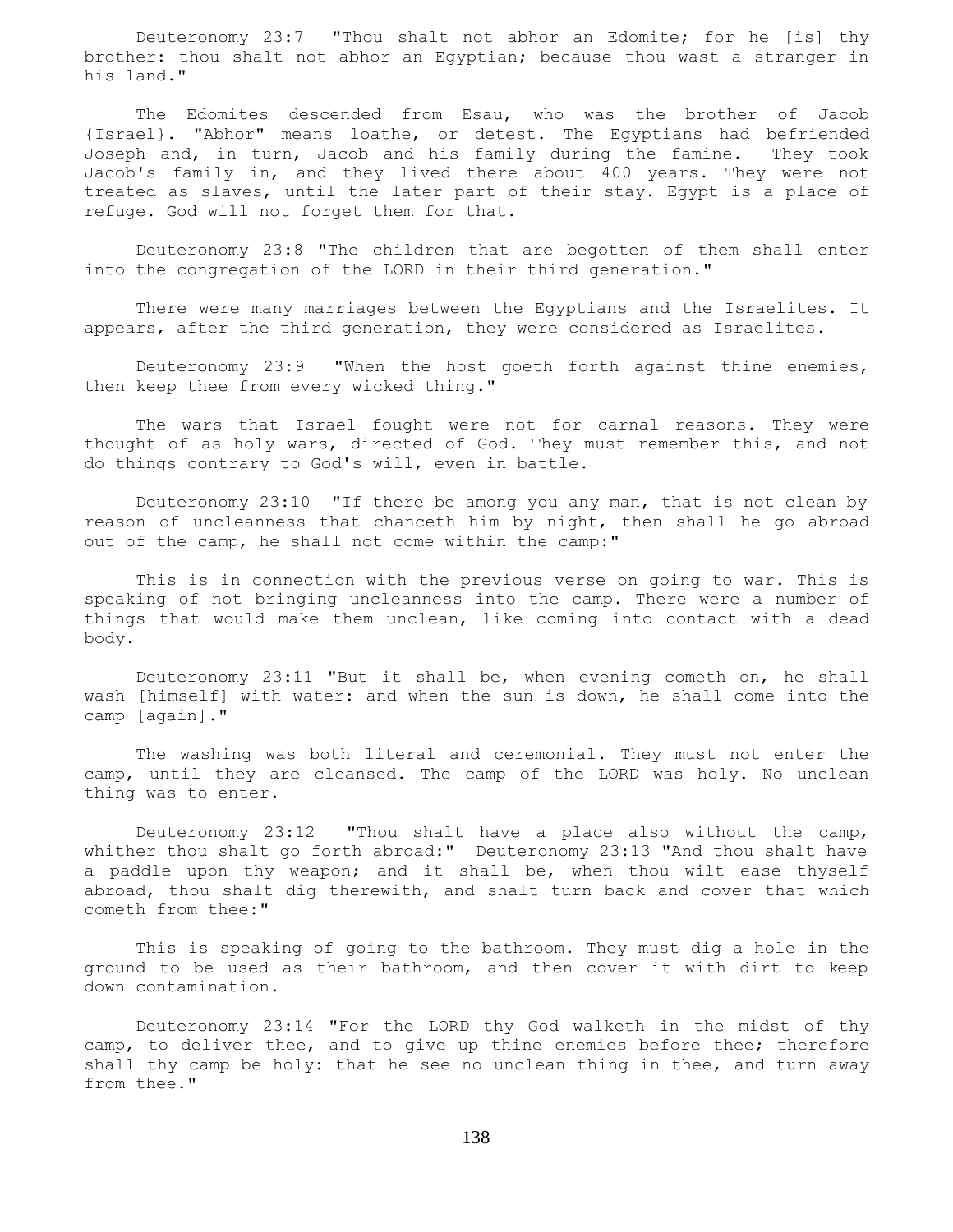The camp had to be physically and ceremonially clean, because the presence of God with them, made the camp holy.

 Deuteronomy 23:15 "Thou shalt not deliver unto his master the servant which is escaped from his master unto thee:"

 A slave that had escaped and run to them for safety, should not be turned over to the master he escaped from. Sometimes, these foreign masters were so cruel to their slaves, they would rather die than go back. If the slave has taken such a drastic step, he should be allowed to stay.

 Deuteronomy 23:16 "He shall dwell with thee, [even] among you, in that place which he shall choose in one of thy gates, where it liketh him best: thou shalt not oppress him."

 The Israelites should be able to relate to this escaped slave. They had been slaves in Egypt, and God had freed them. He should be able to choose a place to live among them, without them oppressing him.

 Deuteronomy 23:17 "There shall be no whore of the daughters of Israel, nor a sodomite of the sons of Israel."

There would be none, because they stoned them to death, if they were found out, to keep the race pure and holy before the LORD. A sodomite is the same as a homosexual. They were named sodomites, because the sin of homosexuality was the reason Sodom was destroyed by fire and brimstone from heaven.

 Deuteronomy 23:18 "Thou shalt not bring the hire of a whore, or the price of a dog, into the house of the LORD thy God for any vow: for even both these [are] abomination unto the LORD thy God."

The offerings were to be wholesome, as well. It appears, that prostitution by both sexes was a form of idolatrous worship. The Hebrews were not to associate themselves in any of these practices. The money received from whoredom of either male or female, was not money to be used in service to God. It was unholy. The dog, in the Scripture above, is speaking of a male prostitute.

 Deuteronomy 23:19 "Thou shalt not lend upon usury to thy brother; usury of money, usury of victuals, usury of any thing that is lent upon usury:"

 "Usury" is unfair interest on anything. The Hebrews were to help each other, not to charge them interest.

 Deuteronomy 23:20 "Unto a stranger thou mayest lend upon usury; but unto thy brother thou shalt not lend upon usury: that the LORD thy God may bless thee in all that thou settest thine hand to in the land whither thou goest to possess it."

 The Hebrew was under no obligation to the stranger, and could charge him interest on anything he loaned him.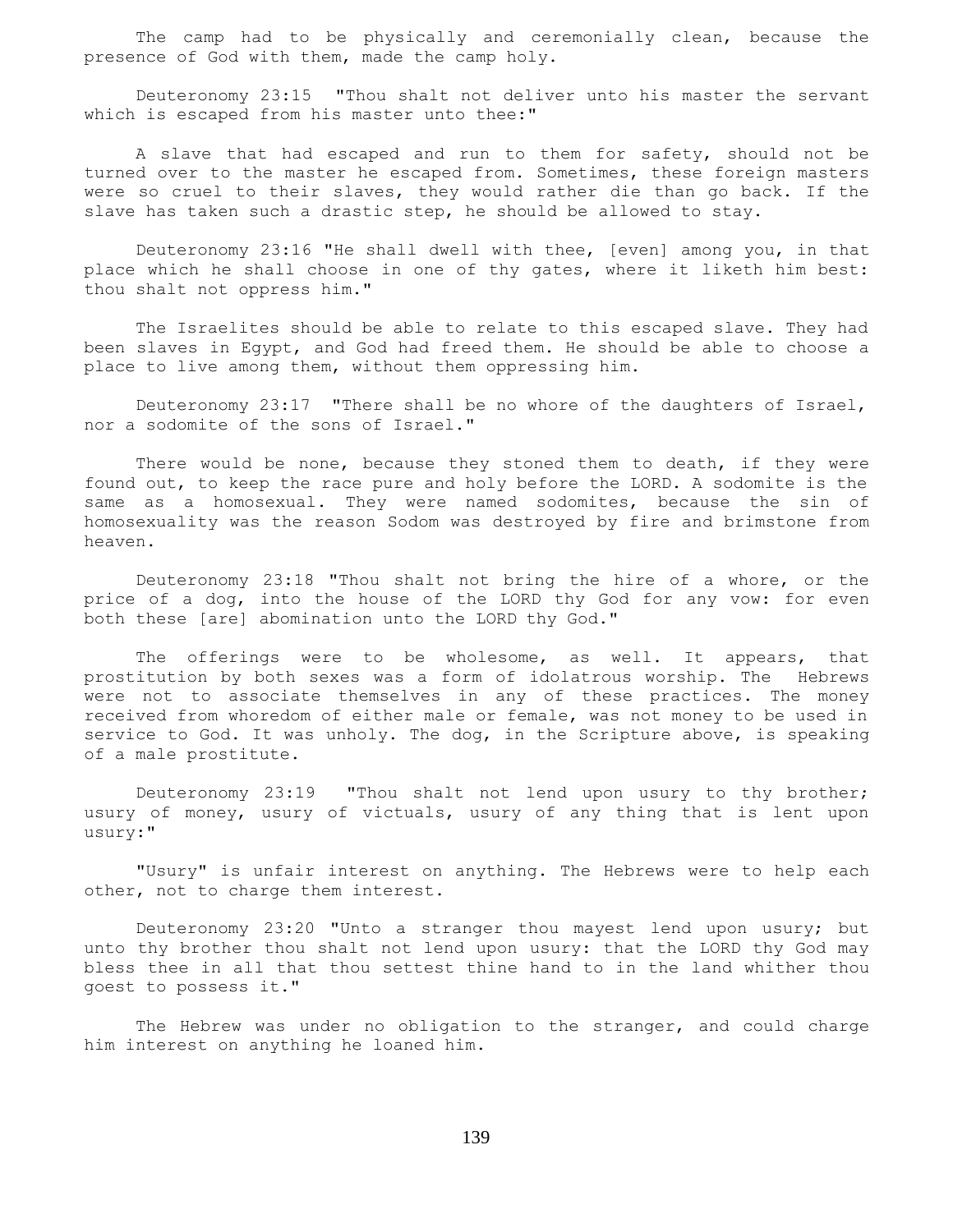Deuteronomy 23:21 "When thou shalt vow a vow unto the LORD thy God, thou shalt not slack to pay it: for the LORD thy God will surely require it of thee; and it would be sin in thee."

 We saw an example of this very thing in Ananias and Sapphira. The story is in chapter 5 of Acts. They had promised to give all the money to God, and they held back a portion for themselves. God killed each of them.

 Deuteronomy 23:22 "But if thou shalt forbear to vow, it shall be no sin in thee."

 Had they not vowed to God they would do this and had held out the money, it would not have been sin. It was lying to God that was sin.

 Deuteronomy 23:23 "That which is gone out of thy lips thou shalt keep and perform; [even] a freewill offering, according as thou hast vowed unto the LORD thy God, which thou hast promised with thy mouth."

 Our word should be our bond. We should not say anything that we will not do. When we say something, it should be just as binding, as if we had written it down and had it notarized. Whatsoever we promise, that we must do. The 30th chapter of Numbers goes into detail on vows we make.

 Deuteronomy 23:24 "When thou comest into thy neighbour's vineyard, then thou mayest eat grapes thy fill at thine own pleasure; but thou shalt not put [any] in thy vessel."

 We see that it was not stealing to eat grapes, while you were in the neighbor's vineyard. There were always the gleanings left for this very thing. It is wrong, however, to harvest the neighbor's crop to store away for yourself.

 Deuteronomy 23:25 "When thou comest into the standing corn of thy neighbour, then thou mayest pluck the ears with thine hand; but thou shalt not move a sickle unto thy neighbour's standing corn."

 This is the same message as the grapes. It is alright to eat some to quench your hunger. Their crop should not be used for you to make a living, however. The crop is your neighbor's to harvest and sell, or do what ever he wants to with it. To take more than you could eat while standing there, would be stealing from your neighbor.

140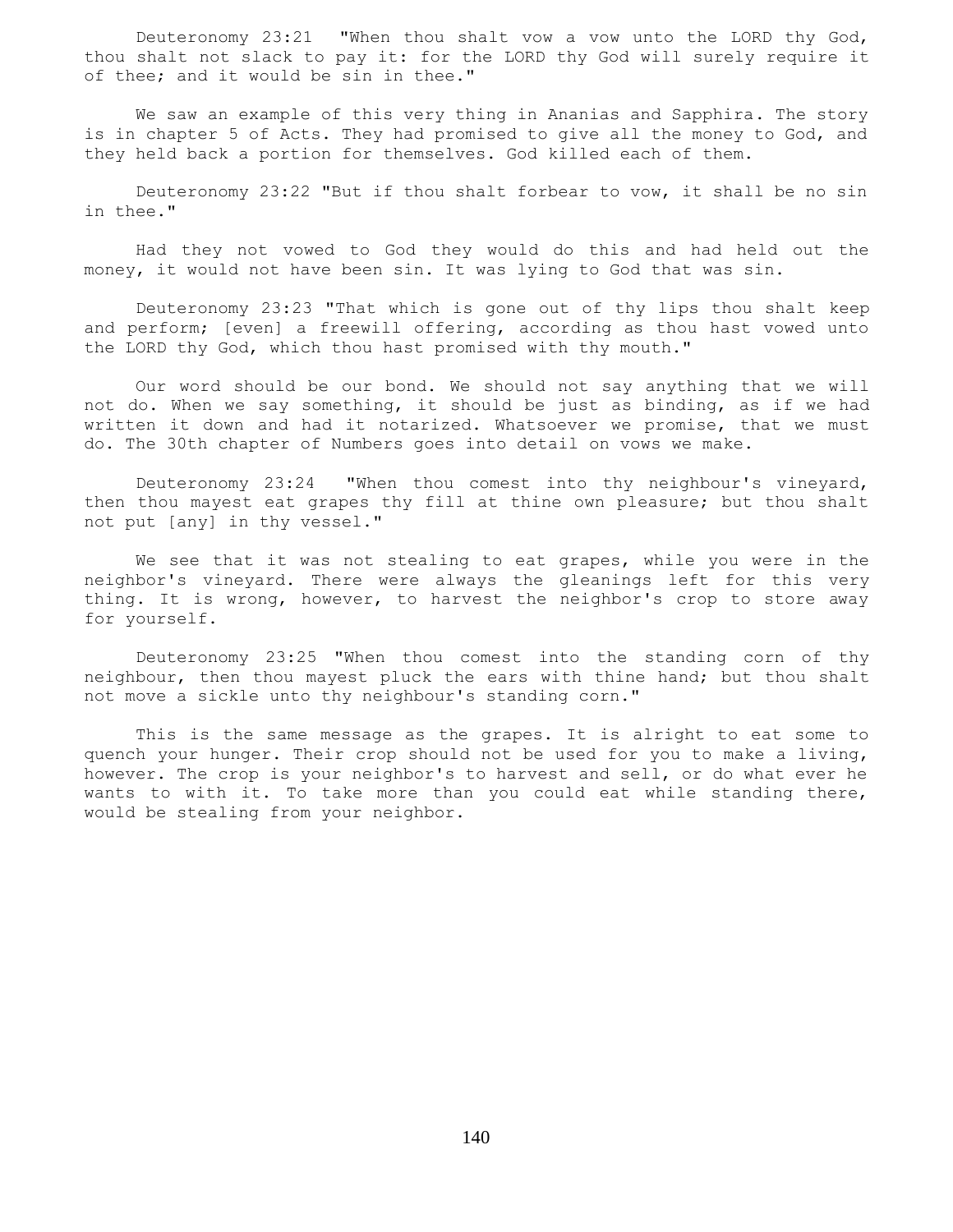Deuteronomy 25 Questions

1. What is meant by verse 1? 2. When was this restriction done away with? 3. A bastard child should not enter the congregation for generations. 4. The Hebrews were strong on \_\_\_\_\_\_\_\_\_ heritage. 5. Who are the Ammonites and Moabites? 6. What were the reasons given, in verse 4, for them not entering the congregation. 7. They wanted to curse Israel, but instead, were themselves. 8. Where do we read more about Balaam? 9. What must Israel not do for them forever? 10. The Edomites descended from  $\cdot$ 11. What does "abhor" mean? 12. What had Egypt done for Israel? 13. When could an Egyptian join the congregation? 14. What kind of wars did Israel wage? 15. What should they do, if they are unclean? 16. The washing was both and 17. What should they do, when they went to the bathroom? 18. Why did the camp have to be physically and ceremonially clean? 19. What should they do with a slave, that had run to them for safety? 20. Quote Deuteronomy chapter 23 verse 17. 21. What is a sodomite? 22. \_\_\_\_\_\_\_\_\_\_\_\_\_\_ by both sexes was a form of idolatrous worship. 23. The dog, in verse 18, is speaking of what? 24. What is "usury"? 25. Who could the Hebrew charge usury? 26. Who are two, who lied to God, and were killed for it? 27. Our word should be our 28. Can you eat of your neighbor's vineyard? Explain. 29. Does this apply to other crops? 30. What are they forbidden to do to their neighbor's crop?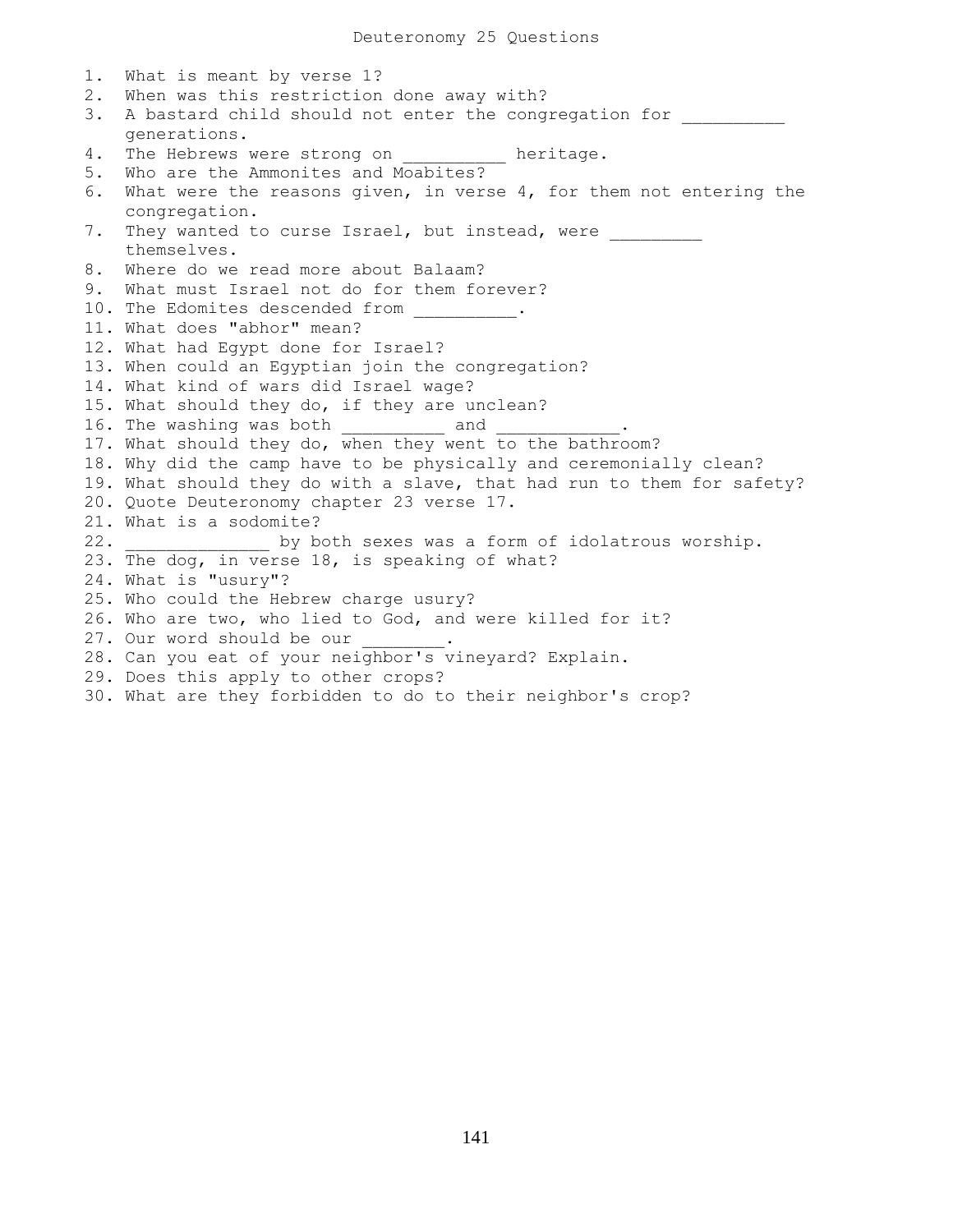We will begin this lesson in Deuteronomy 24:1 "When a man hath taken a wife, and married her, and it come to pass that she find no favour in his eyes, because he hath found some unclean in her: then let him write her a bill of divorcement, and give [it] in her hand, and send her out of his house."

 Jesus spoke of divorce as being for the hardness of men's hearts. There are reasons that make divorce permissible, but divorce is the breaking apart of a family unit that God intended to be forever. Spiritual, or physical, adultery is grounds for divorce. The uncleanness is not revealed to us. Whatever it is, can be assumed a shameful thing. In a marriage, they two become one flesh. In a divorce, they two must be divided. He has removed her from his life, and sent her home.

 Deuteronomy 24:2 "And when she is departed out of his house, she may go and be another man's [wife]."

 The bill of divorcement makes her a free woman. She may re-marry, under these circumstances.

 Deuteronomy 24:3 "And [if] the latter husband hate her, and write her a bill of divorcement, and giveth [it] in her hand, and sendeth her out of his house; or if the latter husband die, which took her [to be] his wife;"

 In this case, she would be free to marry again, if she desired. This is the same situation as in the first divorce. She is no longer bound as one with the second husband.

 Deuteronomy 24:4 "Her former husband, which sent her away, may not take her again to be his wife, after that she is defiled; for that [is] abomination before the LORD: and thou shalt not cause the land to sin, which the LORD thy God giveth thee [for] an inheritance."

 If the first husband truly hated her enough to get the divorce in the first place, why would he want her back now? Her defilement was in sleeping with the second husband, while her first husband was living. God allowed this, however, because her husband had sent her away. He would not allow her to go back to her first husband, after sleeping with her second husband.

 Deuteronomy 24:5 "When a man hath taken a new wife, he shall not go out to war, neither shall he be charged with any business: [but] he shall be free at home one year, and shall cheer up his wife which he hath taken."

 In a previous lesson, we saw the exemption from battle for those who had just married. This year of not being burdened by other obligations, gave the newlyweds a time to get to know each other. Their marriage would be more grounded, if they could have this time to be together and grow closer. His thoughts should be of his bride during this year long honeymoon.

 Deuteronomy 24:6 "No man shall take the nether or the upper millstone to pledge: for he taketh [a man's] life to pledge."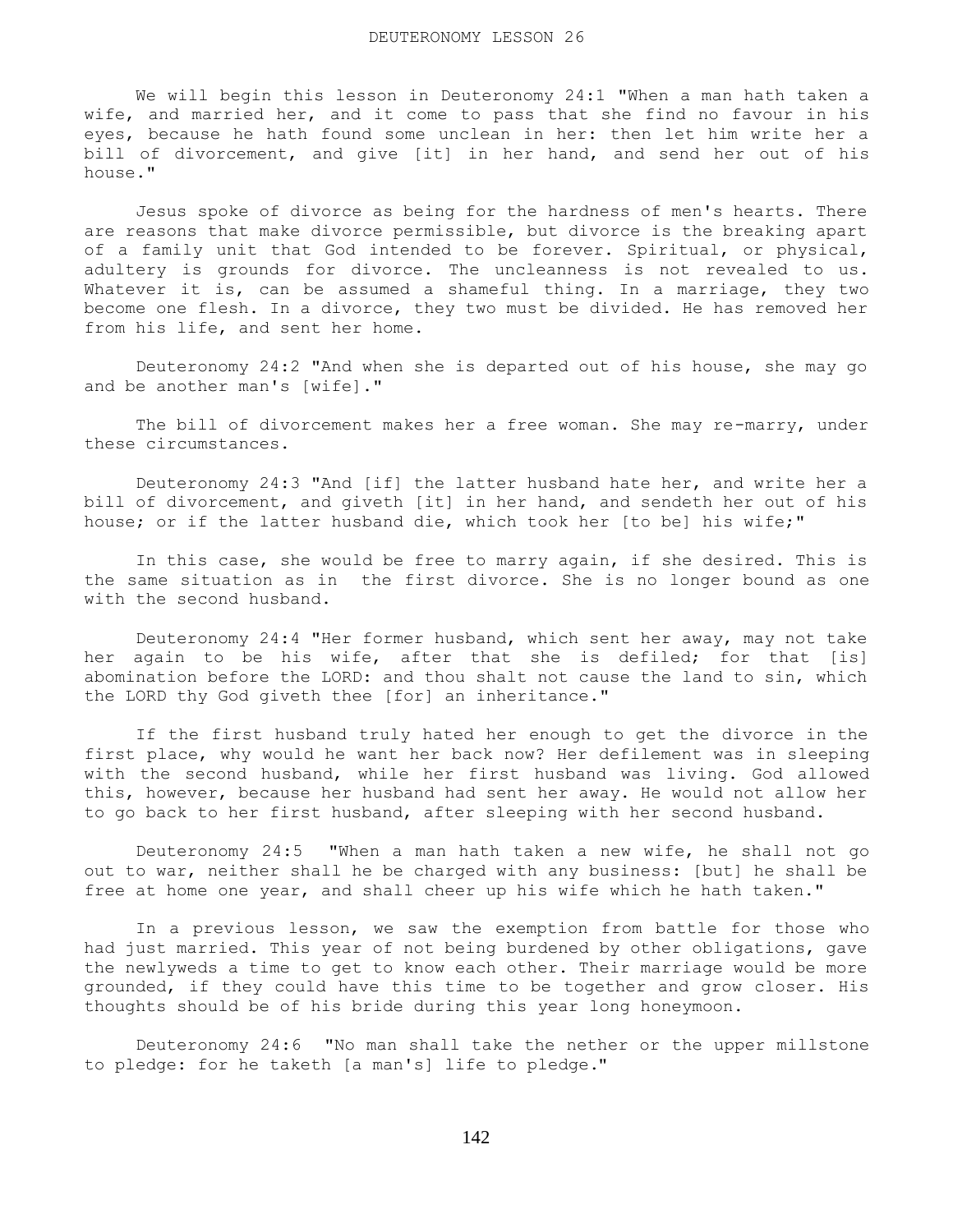This just means that a person should not take in pledge the thing, that the person borrowing uses to make a living. They would not have a way to live, if this were taken.

 Deuteronomy 24:7 "If a man be found stealing any of his brethren of the children of Israel, and maketh merchandise of him, or selleth him; then that thief shall die; and thou shalt put evil away from among you."

 In our society, that is called kidnapping. In almost every case, the person is held for ransom. We see that God established the punishment for this as death. People are made in the image of God, and should not be treated as merchandise.

 Deuteronomy 24:8 "Take heed in the plague of leprosy, that thou observe diligently, and do according to all that the priests the Levites shall teach you: as I commanded them, [so] ye shall observe to do."

 The 13th chapter of Leviticus goes into great detail about the way to handle leprosy. We discovered in our study of that, that leprosy symbolizes sin. The real leprosy, or the symbolic leprosy {sin}, is contagious, and must be dealt with carefully.

 Deuteronomy 24:9 "Remember what the LORD thy God did unto Miriam by the way, after that ye were come forth out of Egypt."

 Miriam became leprous and stayed that way for 7 days, when she spoke out about Moses marrying the Ethiopian woman. Her Leprosy was an outward show of the sin that was within her.

 Deuteronomy 24:10 "When thou dost lend thy brother any thing, thou shalt not go into his house to fetch his pledge."

 A man's home is his castle. His home should be a very private place for him and his family. It is not a place of merchandise. The debtor must bring the pledge out of the house, and give to the lender.

 Deuteronomy 24:11 "Thou shalt stand abroad, and the man to whom thou dost lend shall bring out the pledge abroad unto thee."

 The lender must not embarrass the man before his family, by coming in the house to take the pledge.

 Deuteronomy 24:12 "And if the man [be] poor, thou shalt not sleep with his pledge:"

 The pledge is the same thing we would call collateral. The loan is made, because there is something of value backing up the loan. In this Scripture above, God says the man may need to use it, while it is collateral. Let him keep it in his possession, if he is poor. This is, probably, speaking of the man's garment that he wraps up with at night to keep warm.

 Deuteronomy 24:13 "In any case thou shalt deliver him the pledge again when the sun goeth down, that he may sleep in his own raiment, and bless thee: and it shall be righteousness unto thee before the LORD thy God."

143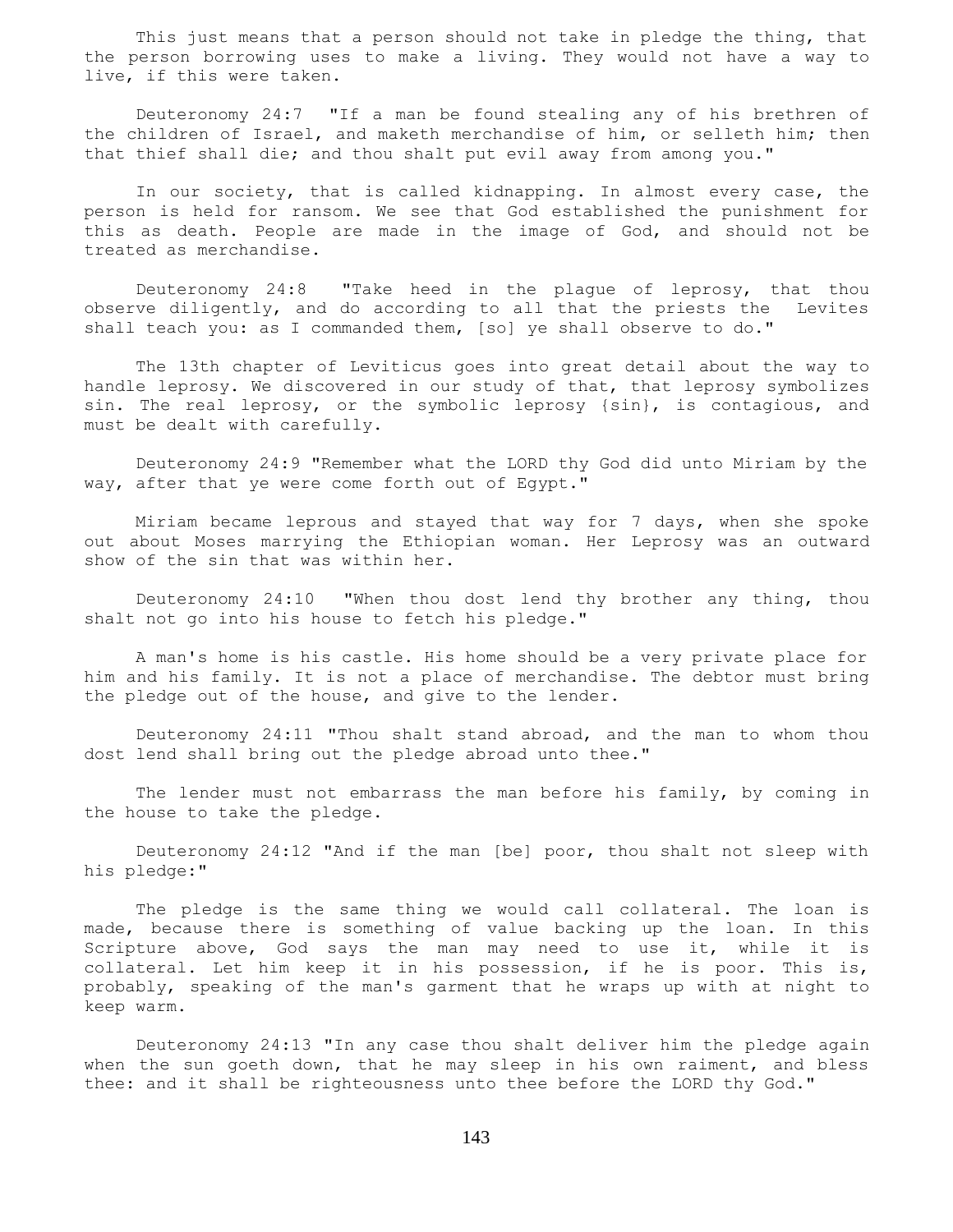To keep his garment, that he must have to keep warm, is extremely cruel. God will see the generosity of the lender, who lets the man wrap up in his garment at night. God will bless that lender abundantly. That man is in right standing with God, because he loved God enough to obey Him and his fellowman enough to have compassion on him.

 Deuteronomy 24:14 "Thou shalt not oppress an hired servant [that is] poor and needy, [whether he be] of thy brethren, or of thy strangers that [are] in thy land within thy gates:"

Just because you have the rule over someone, is no reason to be cruel to him. God taught us to care for the poor and needy. This would be especially true, if he worked for you. We are not responsible to help those in need all around the world, but we are responsible to help those who live around us that we know of.

 Deuteronomy 24:15 "At his day thou shalt give [him] his hire, neither shall the sun go down upon it; for he [is] poor, and setteth his heart upon it: lest he cry against thee unto the LORD, and it be sin unto thee."

 To hold back wages someone has earned, is cruel. That would be especially true, if they were poor. The person working is depending on the money for food and raiment. This is saying, pay him at the end of each day's work. God would punish those who do not pay their laborers.

 Deuteronomy 24:16 "The fathers shall not be put to death for the children, neither shall the children be put to death for the fathers: every man shall be put to death for his own sin."

 This speaks of each person being responsible for his own sin. The heathens around them killed whole families for the sins of the father, or the son. This was a break from that. God, on rare occasion perhaps, might inflict the sin of the father on the son. This is forbidding the judges of their land to do this.

 Deuteronomy 24:17 "Thou shalt not pervert the judgment of the stranger, [nor] of the fatherless; nor take a widow's raiment to pledge:"

We see in this, that the same rules were for everyone. The specific mention of the widow's raiment not being taken in pledge, is because she would need it to wear. They were instructed, over and over, to help the widow, the orphan, and the stranger.

 Deuteronomy 24:18 "But thou shalt remember that thou wast a bondman in Egypt, and the LORD thy God redeemed thee thence: therefore I command thee to do this thing."

 They should remember hardship. That should make them more compassionate for those who had less than they did. If you have walked in the same shoes as someone, you have more sympathy for him. God redeemed them, and they should help these less fortunate.

 Deuteronomy 24:19 "When thou cuttest down thine harvest in thy field, and hast forgot a sheaf in the field, thou shalt not go again to fetch it: it shall be for the stranger, for the fatherless, and for the widow: that the LORD thy God may bless thee in all the work of thine hands."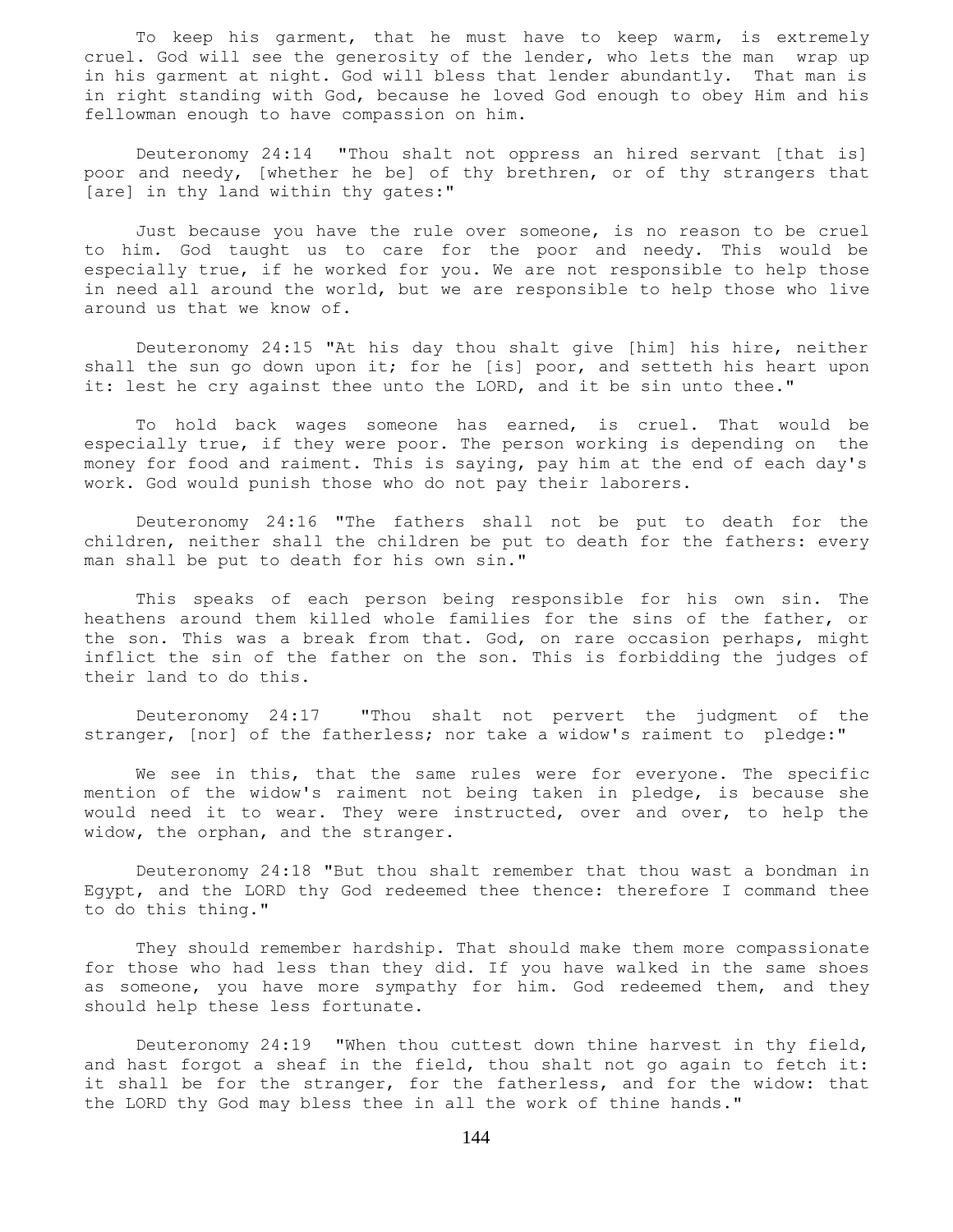The edges of the field were not to be picked. The leftovers in the field, when they harvested, were left for the poor to pick up and live of. This was God's way of providing for the stranger, the fatherless, and the widow. Their generosity to others would bring them blessings from God.

 Deuteronomy 24:20 "When thou beatest thine olive tree, thou shalt not go over the boughs again: it shall be for the stranger, for the fatherless, and for the widow."

This, again, is saying, leave a little for the less fortunate.

 Deuteronomy 24:21 "When thou gatherest the grapes of thy vineyard, thou shalt not glean [it] afterward: it shall be for the stranger, for the fatherless, and for the widow."

We see that the stranger, the fatherless, and the widow would not go hungry. God made provision for them, when He gave Moses the law for the people. The family of Jacob had gone into Egypt, because there was a famine in their land. God provided for them, as He provides here.

 Deuteronomy 24:22 "And thou shalt remember that thou wast a bondman in the land of Egypt: therefore I command thee to do this thing."

 This, in a way, is paying back for the things God had done for them in Egypt. Of course, they could never completely pay Him back. This is their way of thanking God for their deliverance.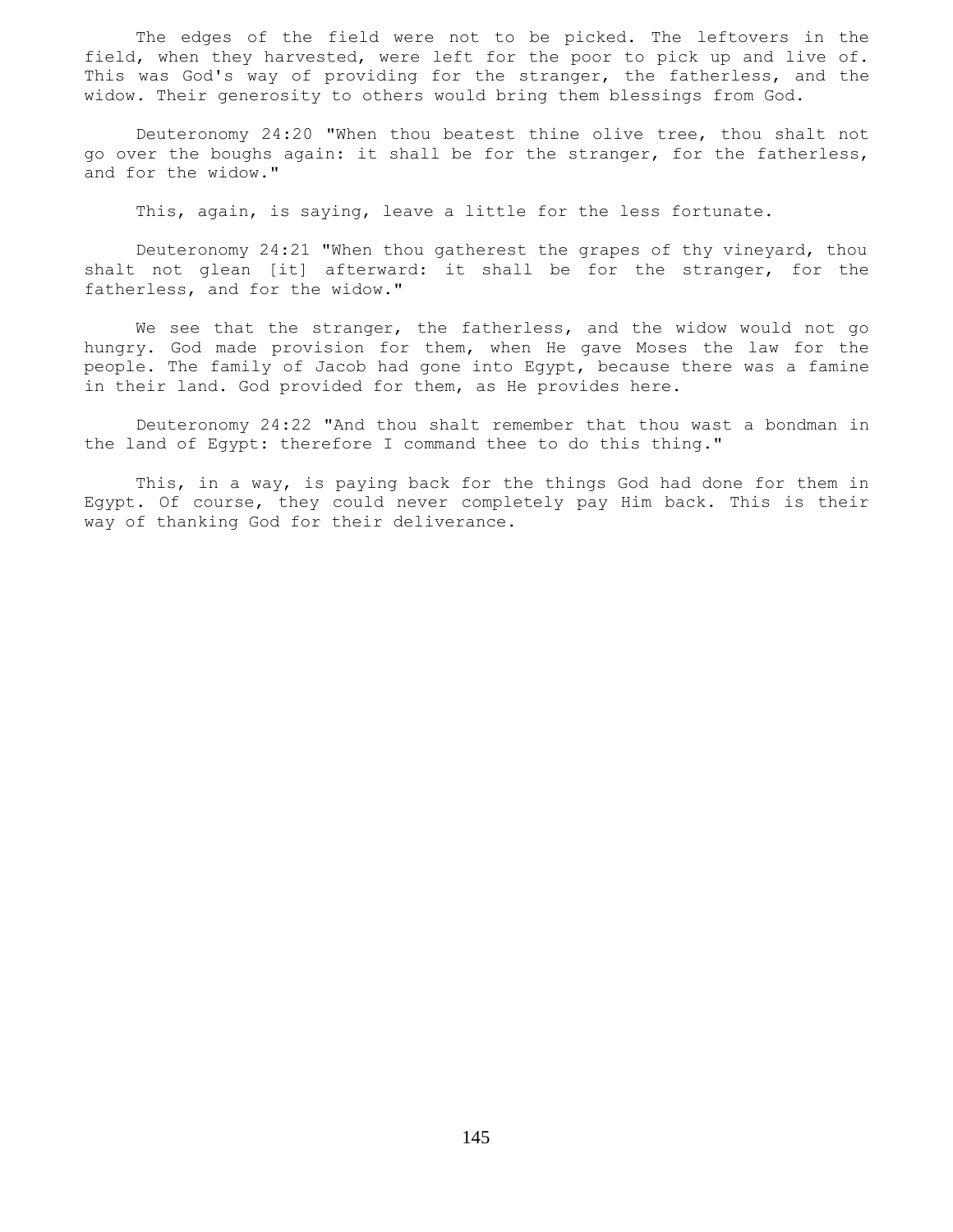## Deuteronomy 26 Questions

1. Why does the woman find no favor in her husband's eyes in verse 1? 2. What can he do to get out of this situation? 3. What did Jesus say divorce was for? 4. Divorce is permissible, but it is really what? 5. \_\_\_\_\_\_\_\_\_\_\_ or \_\_\_\_\_\_\_\_\_\_ adultery is grounds for divorce. 6. Is the woman free to re-marry, after her divorce is final? 7. What would be her condition, after the second husband gave her a divorce, or died? 8. Would it be permissible for her first husband to re-marry her? 9. What was her defilement? 10. How long should a man stay at home with his new wife? 11. Why is it necessary for him to stay home? 12. What is verse 6 speaking of? 13. What, in our society, is the instance, in verse 7, called? 14. People are made in the image of God, and should not be treated as  $\overline{\phantom{a}}$  ,  $\overline{\phantom{a}}$  ,  $\overline{\phantom{a}}$  ,  $\overline{\phantom{a}}$  ,  $\overline{\phantom{a}}$  ,  $\overline{\phantom{a}}$  ,  $\overline{\phantom{a}}$  ,  $\overline{\phantom{a}}$  ,  $\overline{\phantom{a}}$  ,  $\overline{\phantom{a}}$  ,  $\overline{\phantom{a}}$  ,  $\overline{\phantom{a}}$  ,  $\overline{\phantom{a}}$  ,  $\overline{\phantom{a}}$  ,  $\overline{\phantom{a}}$  ,  $\overline{\phantom{a}}$ 15. Where do we find detailed information about leprosy? 16. How long was Miriam leprous? 17. What caused her leprosy? 18. What is the restriction on taking a pledge in verse 10? 19. Where shall he wait for the pledge? 20. Why should he not sleep with the poor man's pledge? 21. What would we call the pledge today? 22. What will God do, if he lets the borrower sleep in his pledge? 23. How should you treat people who are working for you? 24. Why should you not hold back a person's wages? 25. The father shall not be put to death for the 26. Why should you not take a widow's garment to pledge? 27. What does verse 18 say, they should remember? 28. What should they do, when they harvest? 29. How had God made provision for the fatherless, the widow, and the stranger not to go hungry? 30. How are the Israelites trying to pay back a little for what God has done for them?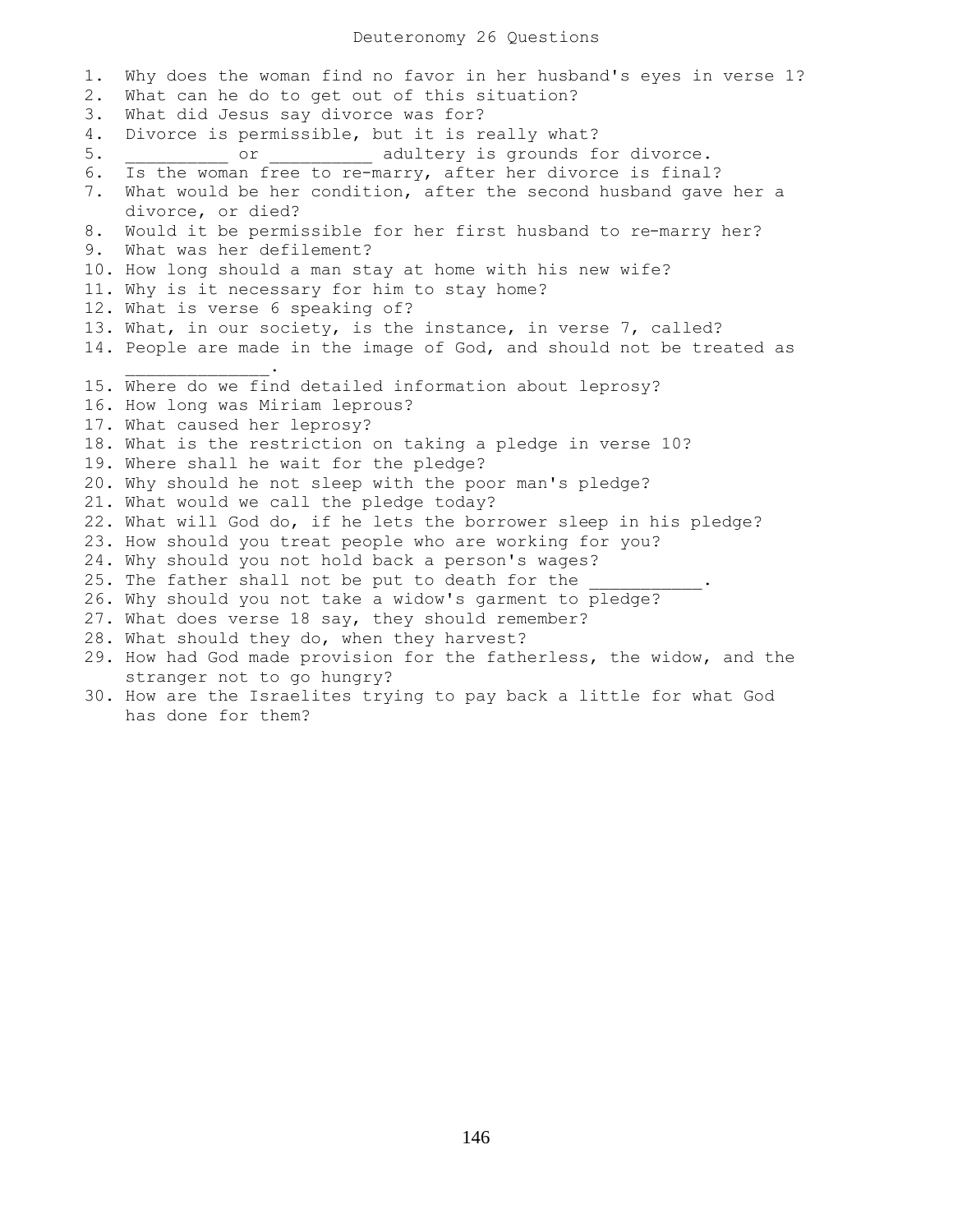We will begin this lesson in Deuteronomy 25:1 "If there be a controversy between men, and they come unto judgment, that [the judges] may judge them; then they shall justify the righteous, and condemn the wicked."

 This is simply saying, if they cannot settle it themselves, they come and let the judge decide it. The judges were cautioned to judge with righteousness under the direction of the LORD. The judge should be able to determine who is at fault, and appropriate fair punishment.

 Deuteronomy 25:2 "And it shall be, if the wicked man [be] worthy to be beaten, that the judge shall cause him to lie down, and to be beaten before his face, according to his fault, by a certain number."

 This whipping would be on the upper part of his back and shoulders. He was to lie down with his face covered. This beating took place in front of the judge, so he could make sure the correct number of blows were administered. Punishment for each crime was different. The number of blows was determined by the seriousness of the crime.

 Deuteronomy 25:3 "Forty stripes he may give him, [and] not exceed: lest, [if] he should exceed, and beat him above these with many stripes, then thy brother should seem vile unto thee."

 The maximum number of stripes was 40, so the judge would make it 39, or less, to make sure they did not exceed the punishment. To whip someone more than that, might kill him. It would certainly show no regard for his welfare.

 Deuteronomy 25:4 "Thou shalt not muzzle the ox when he treadeth out [the corn]."

 This is the same thing as saying, the man is worthy of his hire. Whatever an animal worked at, he deserved to be fed. This, possibly, has the larger meaning, that whoever works deserves to be paid a fair wage.

 Deuteronomy 25:5 "If brethren dwell together, and one of them die, and have no child, the wife of the dead shall not marry without unto a stranger: her husband's brother shall go in unto her, and take her to him to wife, and perform the duty of an husband's brother unto her."

 This dwelling together means they live near each other. The main reason for her husband's brother performing the duty of a husband to her, is so there will be a heritage for his brother. The child will bear the name of the deceased brother. This is an example of putting family before your own feelings. The Hebrews felt they were cursed of God, if they did not have a child to carry on the family name. This marriage is to continue the name of the dead brother.

 Deuteronomy 25:6 "And it shall be, [that] the firstborn which she beareth shall succeed in the name of his brother [which is] dead, that is name be not put out of Israel."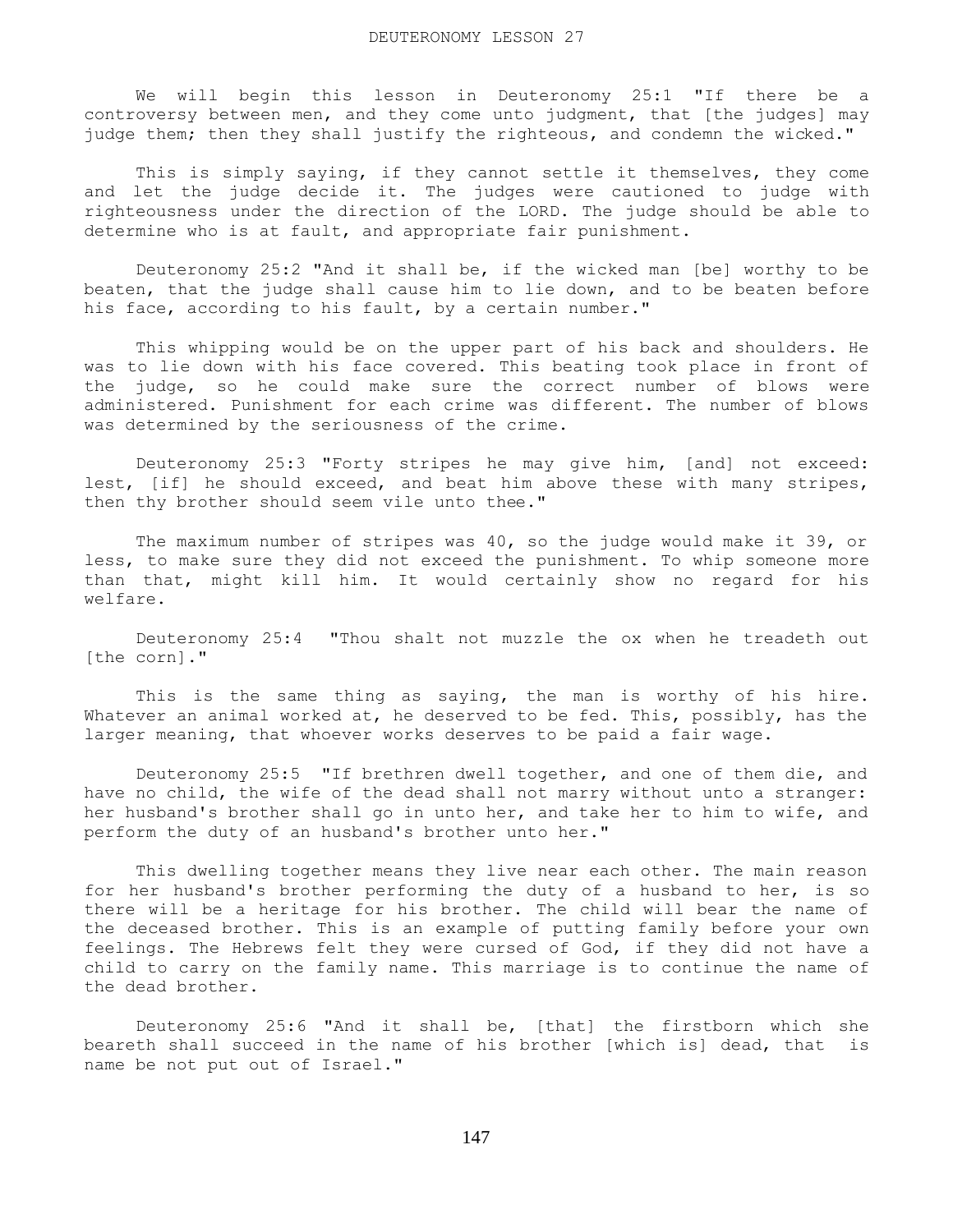Not only will this child be named for the deceased brother, but will be registered on the roll as the deceased brother's child.

 Deuteronomy 25:7 "And if the man like not to take his brother's wife, then let his brother's wife go up to the gate unto the elders, and say, My husband's brother refuseth to raise up unto his brother a name in Israel, he will not perform the duty of my husband's brother."

 He did not have to marry her, if he did not want to, but he must be willing to face the consequences. The wife is allowed to complain to the elders. Her complaint is that he refuses to raise up a child in his brother's name.

 Deuteronomy 25:8 "Then the elders of his city shall call him, and speak unto him: and [if] he stand [to it], and say, I like not to take her;"

 Before any action is taken against him, the elders talk to him, to get him to change his mind. He still has the option to refuse.

 Deuteronomy 25:9 "Then shall his brother's wife come unto him in the presence of the elders, and loose his shoe from off his foot, and spit in his face, and shall answer and say, So shall it be done unto that man that will not build up his brother's house."

 "To spit in someone's face" shows utter disgust. The "taking off of his shoe" shows that he is not worthy of standing in his brother's place. This is done in disgust by the wife of the dead brother. The statement is made to cause him to feel shame for not giving his brother a son.

 Deuteronomy 25:10 "And his name shall be called in Israel, The house of him that hath his shoe loosed."

 All of Israel looks on him in disgust, because he did not perform his duty for his brother.

 Deuteronomy 25:11 "When men strive together one with another, and the wife of the one draweth near for to deliver her husband out of the hand of him that smiteth him, and putteth forth her hand, and taketh him by the secrets:"

 It appears, the husband of another woman is fighting with a man. It appears, the woman comes to help her husband in this matter, and whether accidental, or on purpose, we are not told, grabs the man in a secret place.

 Deuteronomy 25:12 "Then thou shalt cut off her hand, thine eye shall not pity [her]."

 Women should not be forward with men. The penalty, in this case, is the cutting off of the woman' s hand. This has never been a practice, however. The leaders started fining the woman the value of her hand.

 Deuteronomy 25:13 "Thou shalt not have in thy bag divers weights, a great and a small."

 In Leviticus, a great deal was said about having honest weights. The person who has two different weights is trying to cheat on the weight.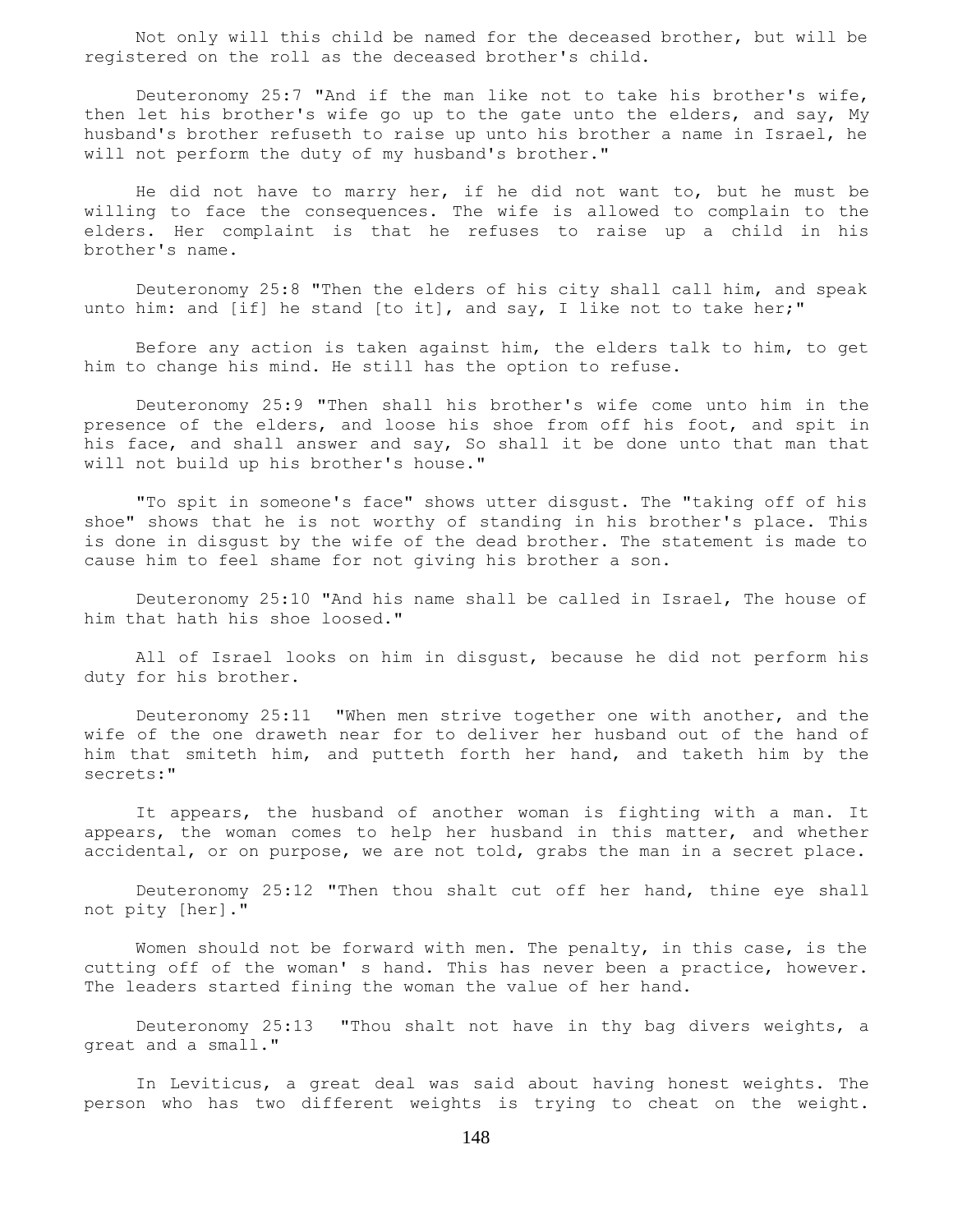Leviticus 19:36 "Just balances, just weights, a just ephah, and a just hin, shall ye have: I [am] the LORD your God, which brought you out of the land of Egypt." Proverbs 11:1 "A false balance [is] abomination to the LORD: but a just weight [is] his delight."

 Deuteronomy 25:14 "Thou shalt not have in thine house divers measures, a great and a small."

We know that the measurements fall into the same category, as the just weights above.

 Deuteronomy 25:15 "[But] thou shalt have a perfect and just weight, a perfect and just measure shalt thou have: that thy days may be lengthened in the land which the LORD thy God giveth thee."

 The person, who intends to build a business, must have just weights and measures. People will not trade with a person who cheats on weights and measures. God will bless those who deal fairly.

 Deuteronomy 25:16 "For all that do such things, [and] all that do unrighteously, [are] an abomination unto the LORD thy God."

 Transgressions against God and your fellow man are abominations to God. God wanted them to be holy, because he is holy. We see in the following Scripture what the Lord requires. Micah 6:8 "He hath shewed thee, O man, what [is] good; and what doth the LORD require of thee, but to do justly, and to love mercy, and to walk humbly with thy God?"

 Deuteronomy 25:17 "Remember what Amalek did unto thee by the way, when ye were come forth out of Egypt;" Deuteronomy 25:18 "How he met thee by the way, and smote the hindmost of thee, [even] all [that were] feeble behind thee, when thou [wast] faint and weary; and he feared not God." Deuteronomy 25:19 "Therefore it shall be, when the LORD thy God hath given thee rest from all thine enemies round about, in the land which the LORD thy God giveth thee [for] an inheritance to possess it, [that] thou shalt blot out the remembrance of Amalek from under heaven; thou shalt not forget [it]."

 Amalek was a very evil man. Amalek was an example of the wickedness, they had encountered on their journey to the promised land. He attacked those already weak, who could not help themselves. He had no fear of God, because he did not know God. Wickedness of these heathen people had to be stopped. God would not allow this evil man to live. He wanted even his name removed from all records. He must not be remembered. He is cut off from history.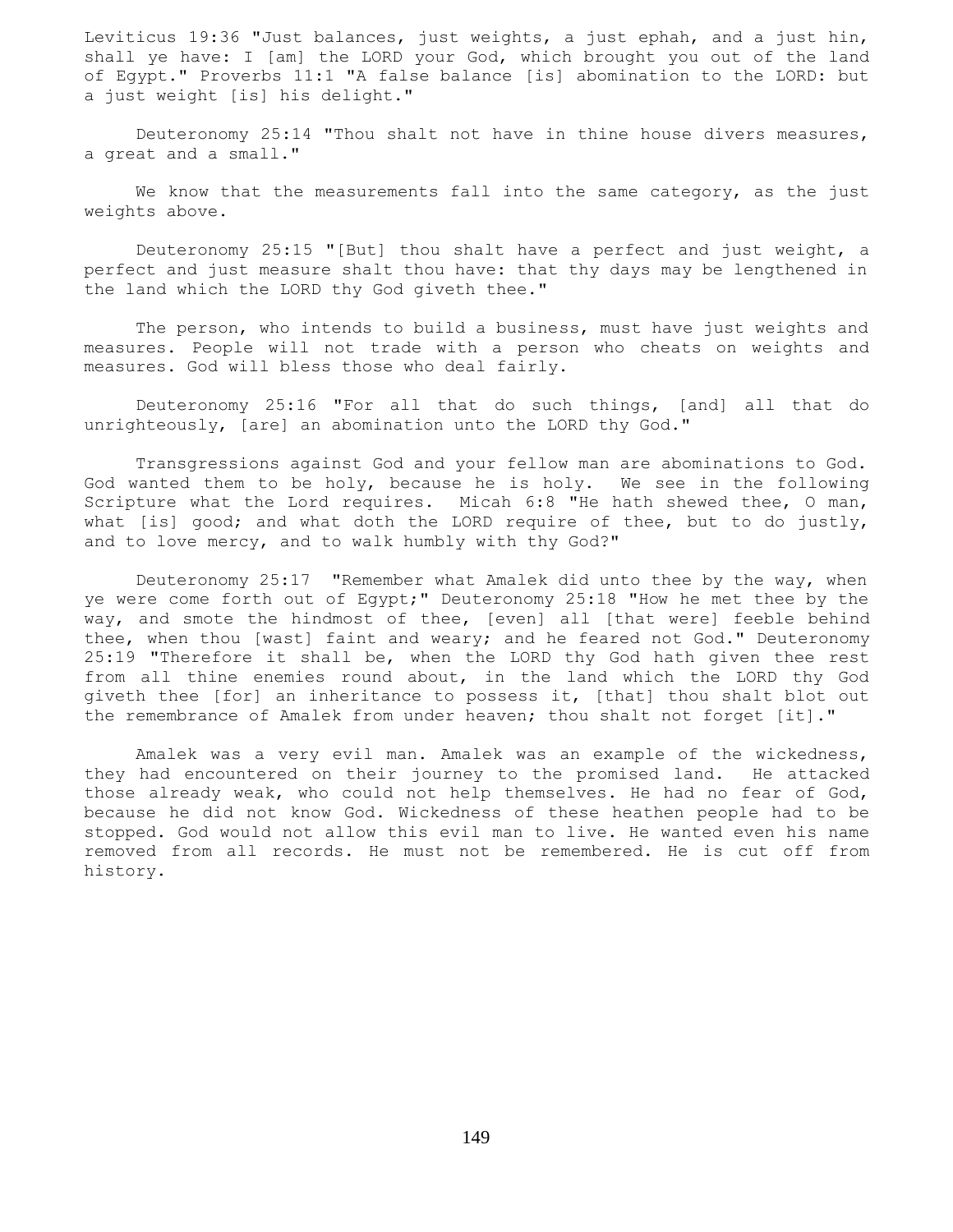1. Who do they go to, when they cannot settle an argument themselves? 2. How were they to judge? 3. If he is to be beaten, what does the judge have him do? 4. Where would the whipping be done? 5. The number of stripes was determined by the \_\_\_\_\_\_\_\_\_\_ of the crime? 6. What is the maximum number of stripes he could have? 7. Why did the judge make it one less? 8. Thou shalt not \_\_\_\_\_\_\_\_\_\_\_\_ the ox when he treadeth out the corn. 9. What is another way of saying the same thing? 10. Who should the wife marry, if her husband dies without children? 11. What is the main reason for her marrying him? 12. Who shall the firstborn be named for? 13. If the brother does not want to marry her, what does she do? 14. What is the first thing the elders do? 15. What does "spitting in someone's face" show? 16. What does the "taking off of the brother's shoe" show? 17. Instead of cutting off her hand as the law speaks of, what does she pay for being personal with a man other than her husband? 18. Quote Leviticus chapter 19 verse 36. 19. Quote Proverbs chapter 11 verse 1. 20. How will God bless them, if they have just weights and measures? 21. Quote Micah chapter 6 verse 8. 22. Who was so evil, even the memory of him should be wiped out?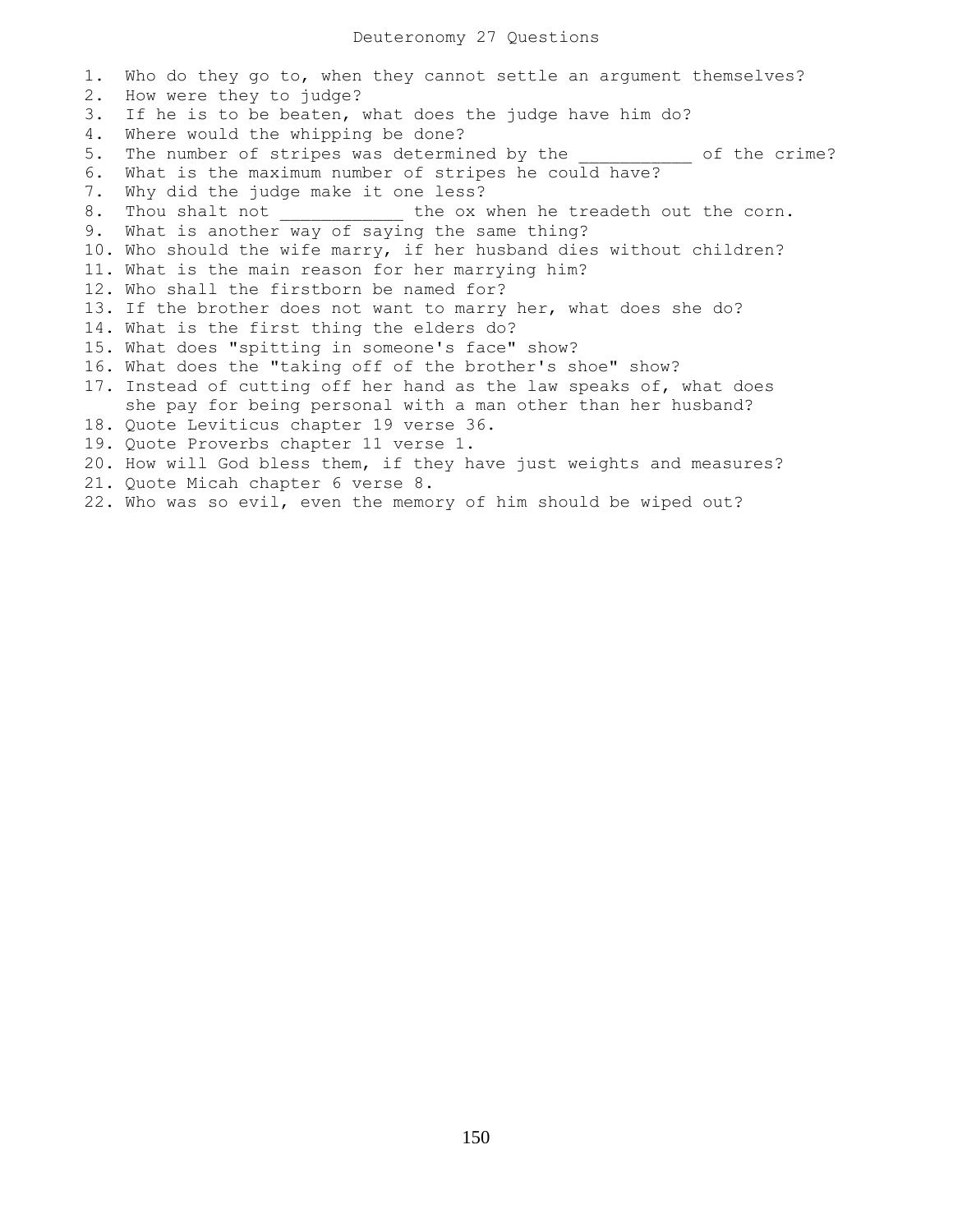We will begin this lesson in Deuteronomy 26:1 "And it shall be, when thou [art] come in unto the land which the LORD thy God giveth thee [for] an inheritance, and possessest it, and dwellest therein;"

 In this, Moses is speaking of a time, after they have won their battle for the land, and have settled in to live there. There were some things they did not do, until there was a place of worship established in their new land.

 Deuteronomy 26:2 "That thou shalt take of the first of all the fruit of the earth, which thou shalt bring of thy land that the LORD thy God giveth thee, and shalt put [it] in a basket, and shalt go unto the place which the LORD thy God shall choose to place his name there."

 This basket of fruit would be taken to the place of worship, and handed to the priest. It is as if the person offering is saying, this is truly the land of milk and honey you promised our forefathers. Whichever priest was on duty at the time, is the one it would be given to. This offering is for acknowledgment of God's great deed to them.

 Deuteronomy 26:3 "And thou shalt go unto the priest that shall be in those days, and say unto him, I profess this day unto the LORD thy God, that I am come unto the country which the LORD sware unto our fathers for to give us."

This is a way of telling the leader, such as Joshua, that this is, indeed, the land of promise. This profession to the priest is that the person offering is assured this is the land God had promised, and that the person offering is accepting the land. The fact this person has the fruit of the land in his possession shows he is now in possession of the land.

 Deuteronomy 26:4 "And the priest shall take the basket out of thine hand, and set it down before the altar of the LORD thy God."

 The priest in charge of this has accepted the fruit on the behalf of the LORD, when he places it at the altar. In a sense this is a firstfruits offering.

 Deuteronomy 26:5 "And thou shalt speak and say before the LORD thy God, A Syrian ready to perish [was] my father, and he went down into Egypt, and sojourned there with a few, and became there a nation, great, mighty, and populous:"

 This is recognizing Jacob {Israel} as their forefather. He went into Egypt just a handful of people, and came out millions. His reason for going to Egypt was the famine in his own land. God blessed him, even in captivity, and he became a mighty nation.

 Deuteronomy 26:6 "And the Egyptians evil entreated us, and afflicted us, and laid upon us hard bondage:"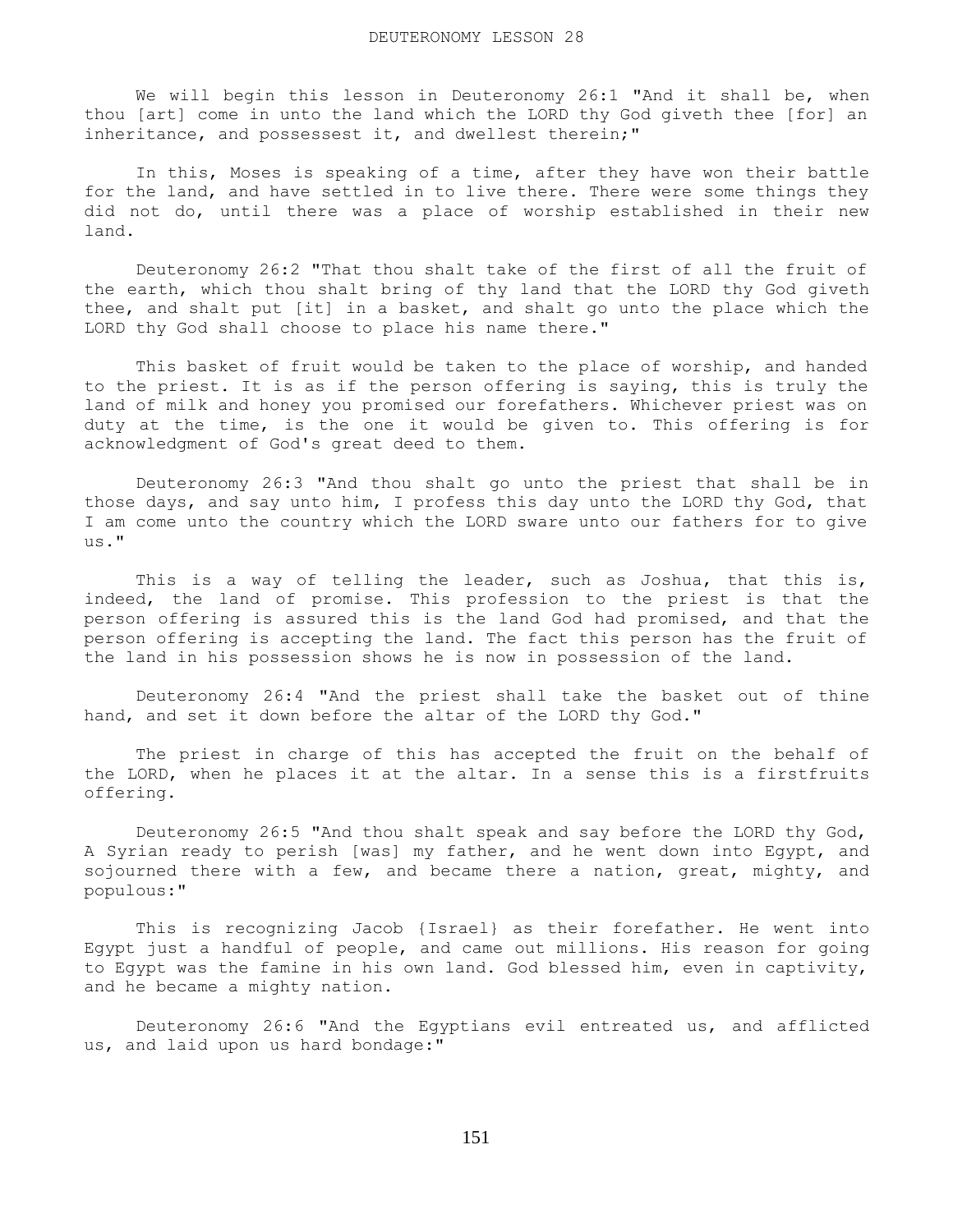At first, the Egyptians treated them well, because of Joseph. When Joseph died, they forgot why the Hebrews were in their land, and caused them to become slaves to the new Pharaoh.

 Deuteronomy 26:7 And when we cried unto the LORD God of our fathers, the LORD heard our voice, and looked on our affliction, and our labour, and our oppression:"

 It had become so bad in Egypt for them, that they cried out to God for help. God heard their prayers, and sent Moses to deliver them.

 Deuteronomy 26:8 "And the LORD brought us forth out of Egypt with a mighty hand, and with an outstretched arm, and with great terribleness, and with signs, and with wonders:"

 Pharaoh did not want to lose this mighty army of workers, and he refused to let them go. The 10 plagues God sent on Egypt, such as the water turning to blood, darkness covering the land at noonday, the plague of frogs, and lastly the death of all the firstborn of Egypt, caused Pharaoh to let them go. God had given Moses a staff in the wilderness, before he came back to Egypt. With this staff in his hand and his hand outstretched, God did the miracles.

 Deuteronomy 26:9 "And he hath brought us into this place, and hath given us this land, [even] a land that floweth with milk and honey."

 On a 40 year journey, the LORD had been with them. He caused them to cross the Red Sea on dry land, and destroyed Pharaoh's army there. He fed them manna, He gave them water when they were thirsty. He gave them His law to live by. Now, He has brought them to their promised land of milk and honey.

 Deuteronomy 26:10 "And now, behold, I have brought the firstfruits of the land, which thou, O LORD, hast given me. And thou shalt set it before the LORD thy God, and worship before the LORD thy God:"

 The fruit is not just an acknowledgment that they have received their land of promise, but an appreciation, as well. The worship before the LORD thy God is in the form of a prayer of thanksgiving.

 Deuteronomy 26:11 "And thou shalt rejoice in every good [thing] which the LORD thy God hath given unto thee, and unto thine house, thou, and the Levite, and the stranger that [is] among you."

 This rejoicing is to be shared with the Levite and the stranger. The interesting part of this, is the fruit is to be shared with all of them, as well. The blessings are for everyone in association with the Israelite. The blessings God promised Abraham included a blessing for nations, plural.

 Deuteronomy 26:12 "When thou hast made an end of tithing all the tithes of thine increase the third year, [which is] the year of tithing, and hast given [it] unto the Levite, the stranger, the fatherless, and the widow, that they may eat within thy gates, and be filled;"

 The tithe is not the same as the basket of fruit that was brought earlier in this lesson. It appears, the tithe was gathered over three years,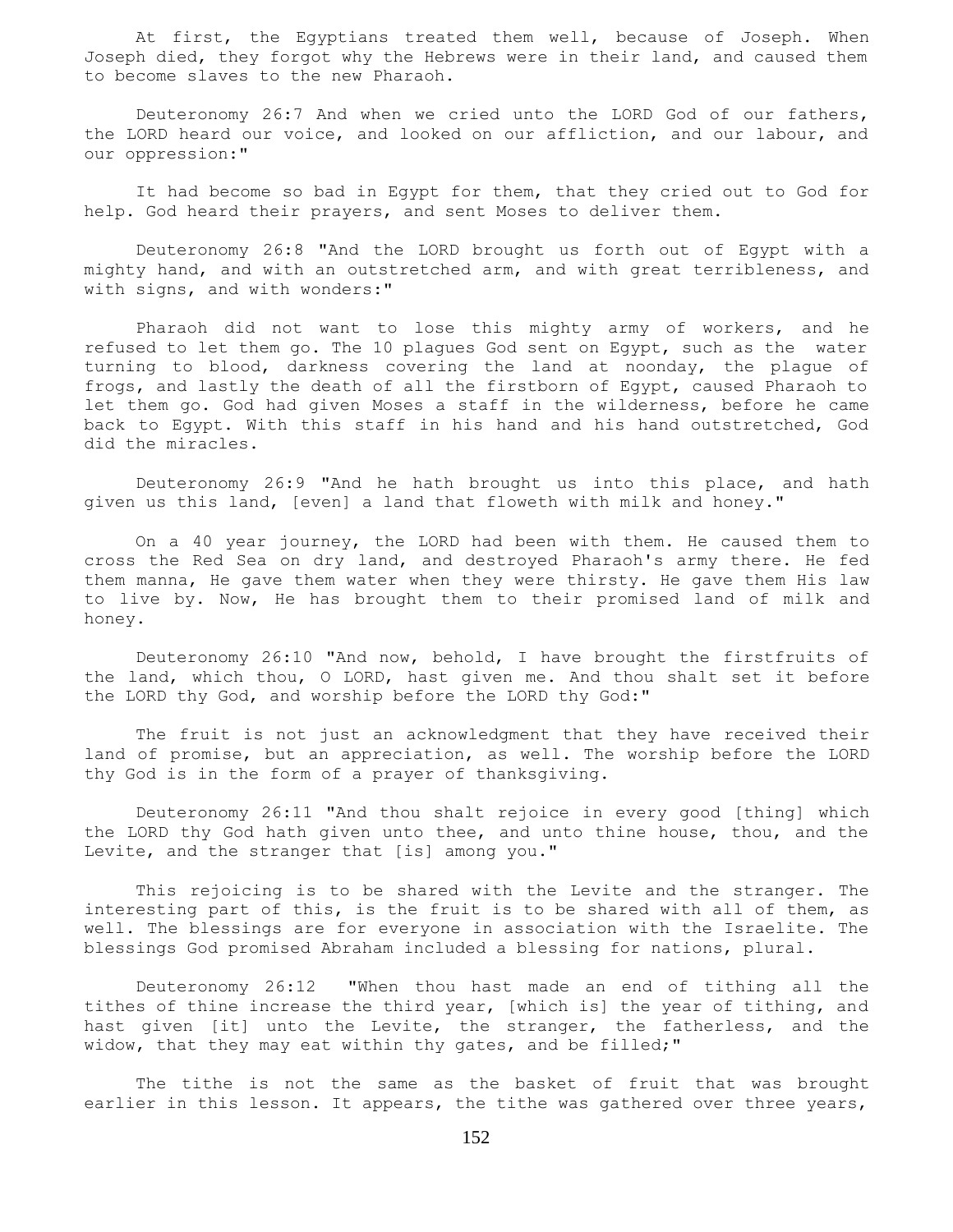and then taken to the designated place of worship to tithe. Luke 14:13 "But when thou makest a feast, call the poor, the maimed, the lame, the blind:"

 Deuteronomy 26:13 "Then thou shalt say before the LORD thy God, I have brought away the hallowed things out of [mine] house, and also have given them unto the Levite, and unto the stranger, to the fatherless, and to the widow, according to all thy commandments which thou hast commanded me: I have not transgressed thy commandments, neither have I forgotten [them]:"

 This is an explanation that the person has done everything he knows to do to keep the Word of the LORD. His desire is to please God in all things. This is in the form of a prayer of thanksgiving and praise. It is, also, a promise to do the things the LORD has set before him.

 Deuteronomy 26:14 "I have not eaten thereof in my mourning, neither have I taken away [ought] thereof for [any] unclean [use], nor given [ought] thereof for the dead: [but] I have hearkened to the voice of the LORD my God, [and] have done according to all that thou hast commanded me."

 This, is another way of saying, that he has kept the tithe and offering from all pollution. While he was ceremonially unclean for the dead, he has touched none of this. To the best of his ability, he has kept all the things the LORD had commanded.

 Deuteronomy 26:15 "Look down from thy holy habitation, from heaven, and bless thy people Israel, and the land which thou hast given us, as thou swarest unto our fathers, a land that floweth with milk and honey."

 There is nothing unclean, or evil, in heaven. It is a place of perfect holiness. This statement is saying, that God had fulfilled His promise to them. The land of promise is a land of milk and honey. They are fully aware that God is the Giver. James 1:17 "Every good gift and every perfect gift is from above, and cometh down from the Father of lights, with whom is no variableness, neither shadow of turning."

 Deuteronomy 26:16 "This day the LORD thy God hath commanded thee to do these statutes and judgments: thou shalt therefore keep and do them with all thine heart, and with all thy soul."

 God would not accept them keeping the laws and statutes, just from obligation. They must want to do them in their hearts. The soul of man is what operates his free will. The heart of man is what he really is. When a person's heart is right, it will be his will to keep God's commandments.

 Deuteronomy 26:17 "Thou hast avouched the LORD this day to be thy God, and to walk in his ways, and to keep his statutes, and his commandments, and his judgments, and to hearken unto his voice:"

 "Avouched" means answered. This means they have stated that the LORD was their God. They have agreed to walk in His ways, to keep His statutes, commandments, and judgements. They, also, have agreed to listen carefully to His voice. God had spoken aloud to them, when He first stated the ten commandments to them. Now, He speaks to them through Moses, or Joshua, or perhaps, the high priest.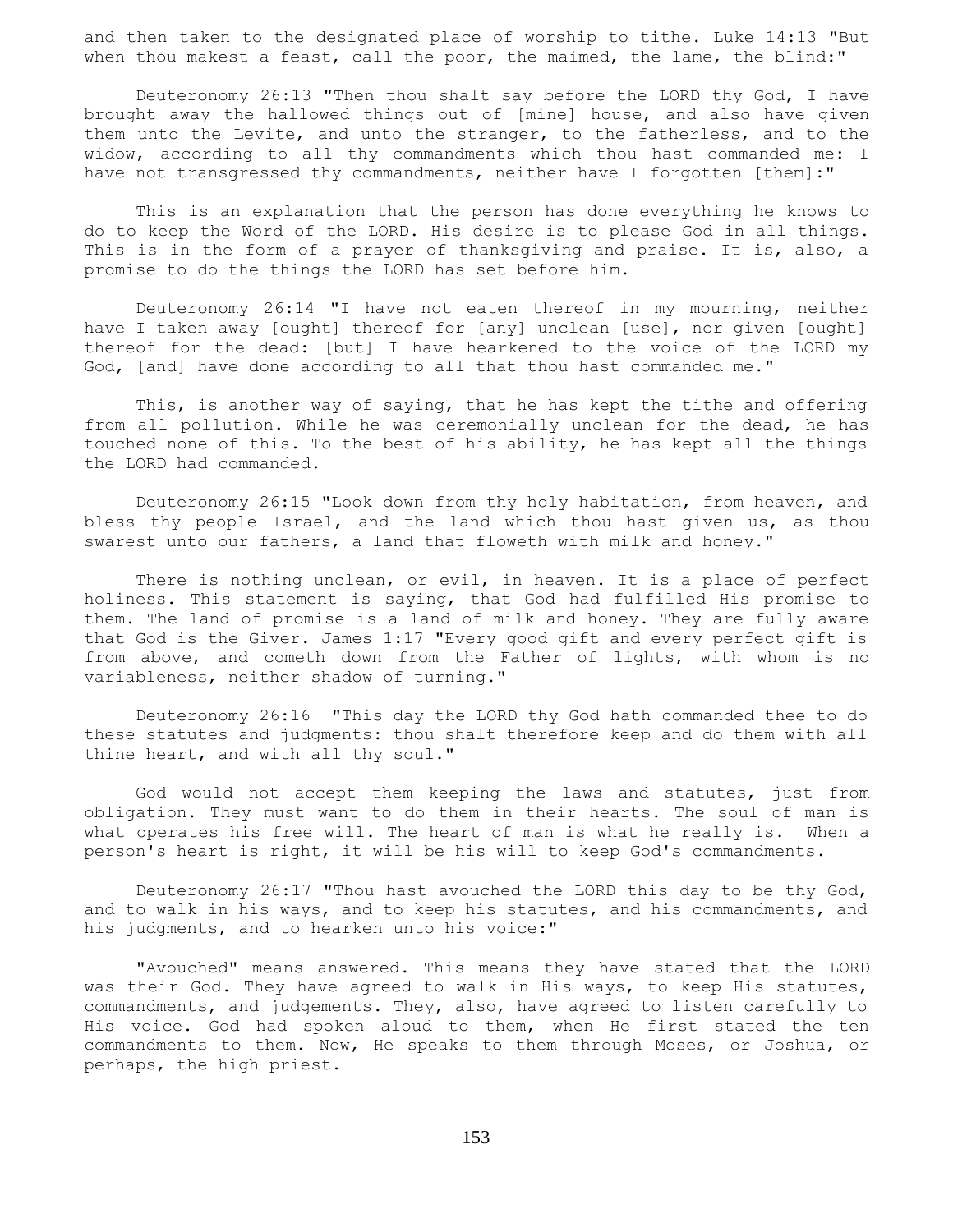Deuteronomy 26:18 "And the LORD hath avouched thee this day to be his peculiar people, as he hath promised thee, and that [thou] shouldest keep all his commandments;"

 God had separated them out to be His peculiar people. They were not to be like the rest of the world. They were to live by God's commandments. They were the only people who had God's law. Leviticus 20:26 "And ye shall be holy unto me: for I the LORD [am] holy, and have severed you from [other] people, that ye should be mine." I Chronicles 17:22 "For thy people Israel didst thou make thine own people for ever; and thou, LORD, becamest their God."

 Deuteronomy 26:19 "And to make thee high above all nations which he hath made, in praise, and in name, and in honour; and that thou mayest be an holy people unto the LORD thy God, as he hath spoken."

 No other nation had been so blessed. The LORD had actually been in their midst in the wilderness wanderings. No other nation had been entrusted with God's law. Exodus 19:6 "And ye shall be unto me a kingdom of priests, and an holy nation. These [are] the words which thou shalt speak unto the children of Israel." They were privileged above all other nations, because of God's great love for them. Isaiah 62:12 "And they shall call them, The holy people, The redeemed of the LORD: and thou shalt be called, Sought out, A city not forsaken." I Peter 2:9 "But ye [are] a chosen generation, a royal priesthood, an holy nation, a peculiar people; that ye should shew forth the praises of him who hath called you out of darkness into his marvellous light:"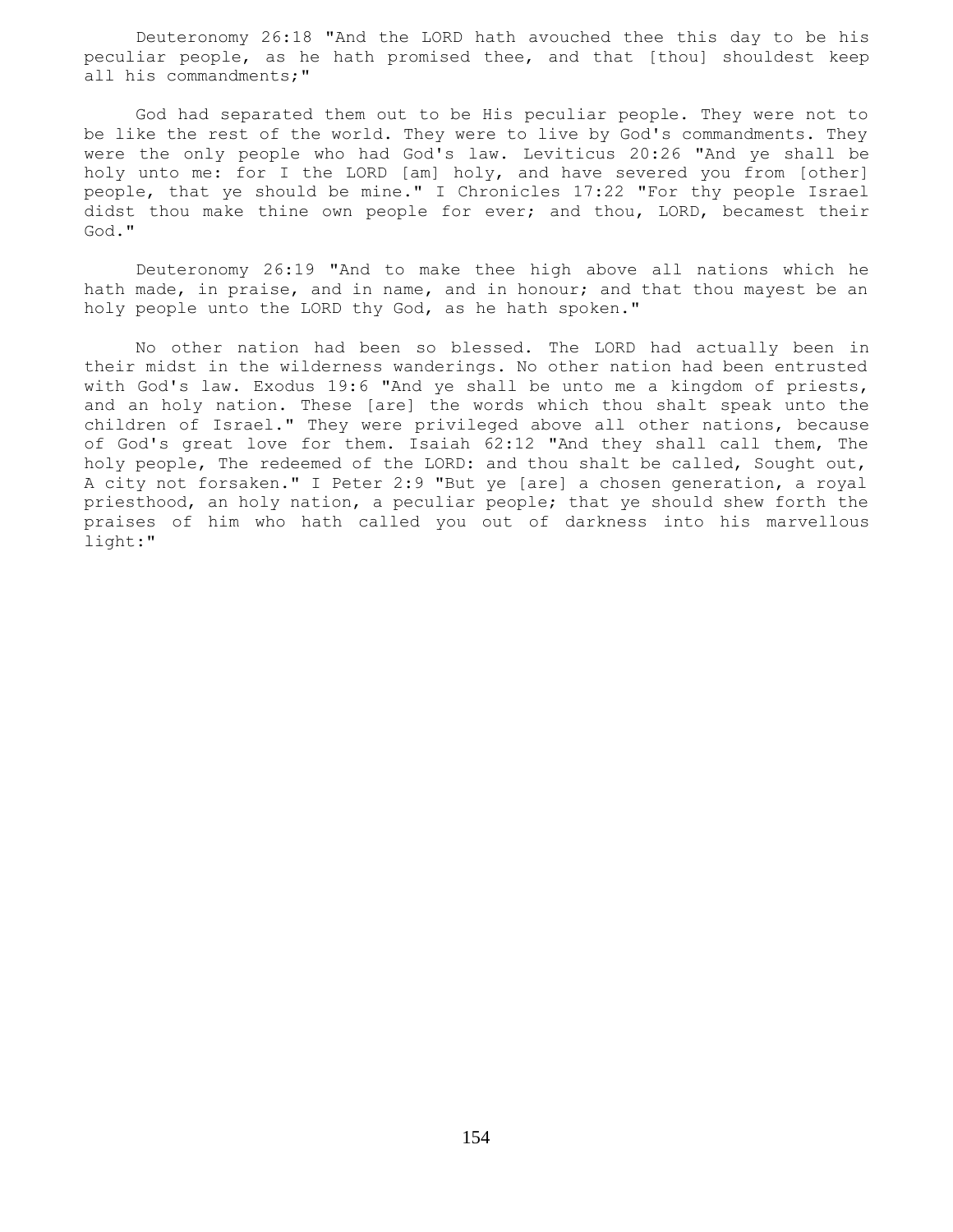1. Where would the basket of fruit be taken? 2. When was this to happen? 3. What is the person offering saying in doing this? 4. What did they profess to the priest? 5. What are they saying about the land in this act? 6. What does the priest do with the basket of fruit? 7. Who is the priest accepting it for? 8. In verse 5, they recognize \_\_\_\_\_\_\_\_ as their forefather. 9. Why had he gone to Egypt? 10. What happened, while Jacob and his family were in Egypt? 11. Why did the Egyptians treat them well at first? 12. How bad did it finally get in Egypt? 13. Did Pharaoh willingly let them go? 14. What happened to cause Pharaoh to let them go? 15. How long had God led them to their promised land? 16. What were some of the things the LORD did for them along the way? 17. The worship, in verse 10, is what? 18. Who shares in the rejoicing? 19. When was the tithe paid? 20. Quote Luke chapter 14 verse 13. 21. What is the desire of this person? 22. Where is God's holy habitation? 23. Quote James chapter 1 verse 17. 24. God did not want them to keep the commandments from \_\_\_\_\_\_\_\_\_\_\_, but they must want to do them in their . 25. What does "avouched" mean? 26. Quote Leviticus chapter 20 verse 26. 27. How long will Israel be God's people? 28. Quote Exodus chapter 19 verse 6. 29. Why were they privileged above all other nations? 30. Quote 1 Peter chapter 2 verse 9.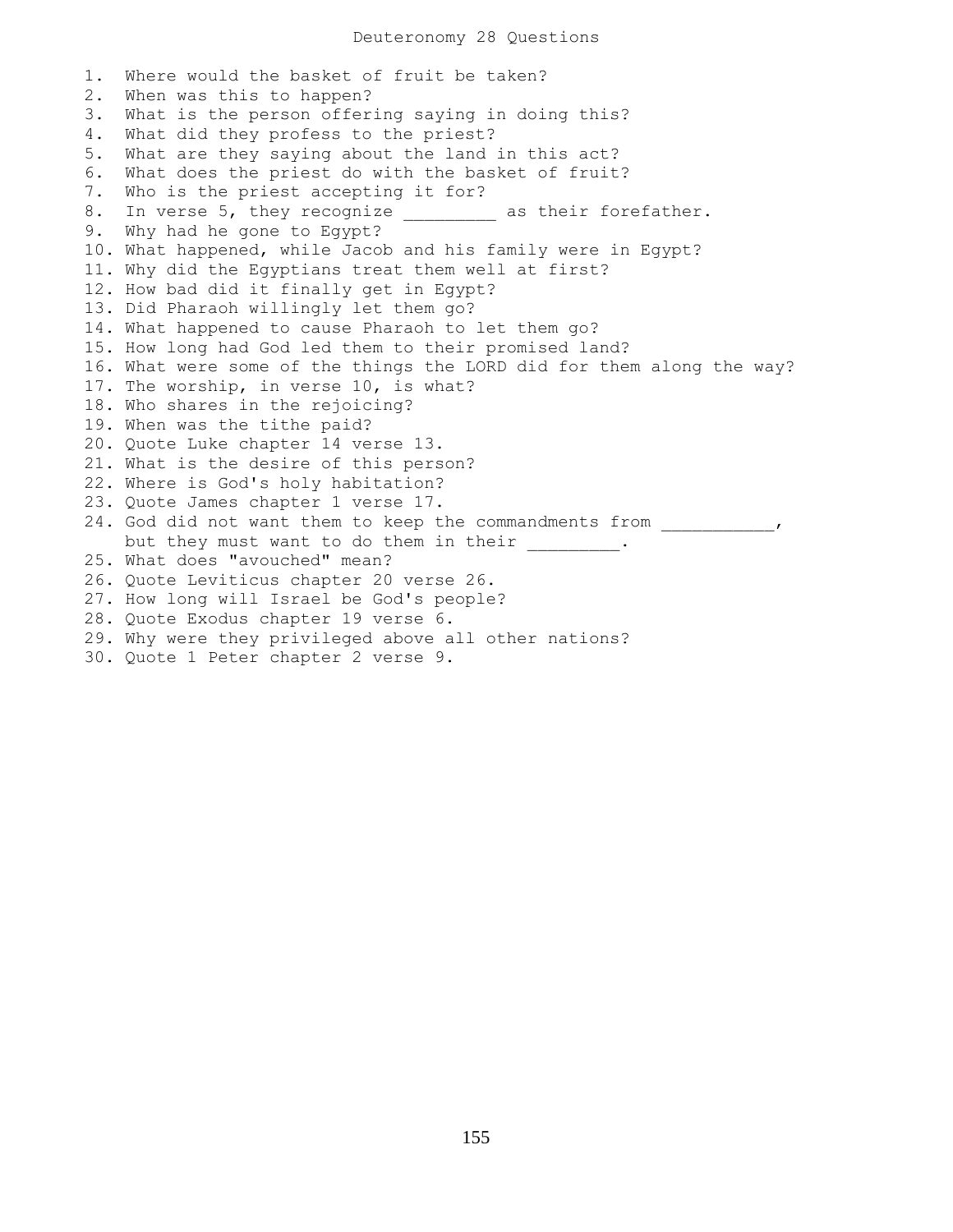We will begin this lesson in Deuteronomy 27:1 "And Moses with the elders of Israel commanded the people, saying, Keep all the commandments which I command you this day."

 This is not speaking of just the ten commandments, but of all the statutes and ordinances Moses gave.

 Deuteronomy 27:2 And it shall be on the day when ye shall pass over Jordan unto the land which the LORD thy God giveth thee, that thou shalt set thee up great stones, and plaster them with plaster:

 The word "great" describing the stones is, probably, an understatement. It is possible that there were many stones, rather than just one huge stone. To have all of these laws and statutes written, would take quite a large area. The plastering them with plaster makes a smooth place to write upon.

 Deuteronomy 27:3 "And thou shalt write upon them all the words of this law, when thou art passed over, that thou mayest go in unto the land which the LORD thy God giveth thee, a land that floweth with milk and honey; as the LORD God of thy fathers hath promised thee."

 The only civil law these people will have to go by, is the law God had given them. It would be necessary to have them written down, so there will be no confusion about the laws. They will have to set up a government, but it will not be like the lands around them, which have earthly kings. Their only King is the LORD. All spiritual matters were carried to the priests for settlement. Civil laws would be decided by judges appointed for this purpose.

 Deuteronomy 27:4 "Therefore it shall be when ye be gone over Jordan, [that] ye shall set up these stones, which I command you this day, in mount Ebal, and thou shalt plaster them with plaster."

 The Samaritan Pentateuch has Gerizim, instead of Ebal. The two mountains were across from each other. From Ebal, the law of Moses was recorded, and read by Joshua to the people. Joshua will have to see to all of this, because Moses will not cross over Jordan with them.

 Deuteronomy 27:5 "And there shalt thou build an altar unto the LORD thy God, an altar of stones: thou shalt not lift up [any] iron [tool] upon them."

 Exodus 20:25 "And if thou wilt make me an altar of stone, thou shalt not build it of hewn stone: for if thou lift up thy tool upon it, thou hast polluted it." These stones are carefully chosen and fit together without any chisel being upon them. We find in the following Scripture, the fulfillment of this request. Joshua 8:30 "Then Joshua built an altar unto the LORD God of Israel in mount Ebal,"

 Deuteronomy 27:6 "Thou shalt build the altar of the LORD thy God of whole stones: and thou shalt offer burnt offerings thereon unto the LORD thy God:" Deuteronomy 27:7 "And thou shalt offer peace offerings, and shalt eat there, and rejoice before the LORD thy God."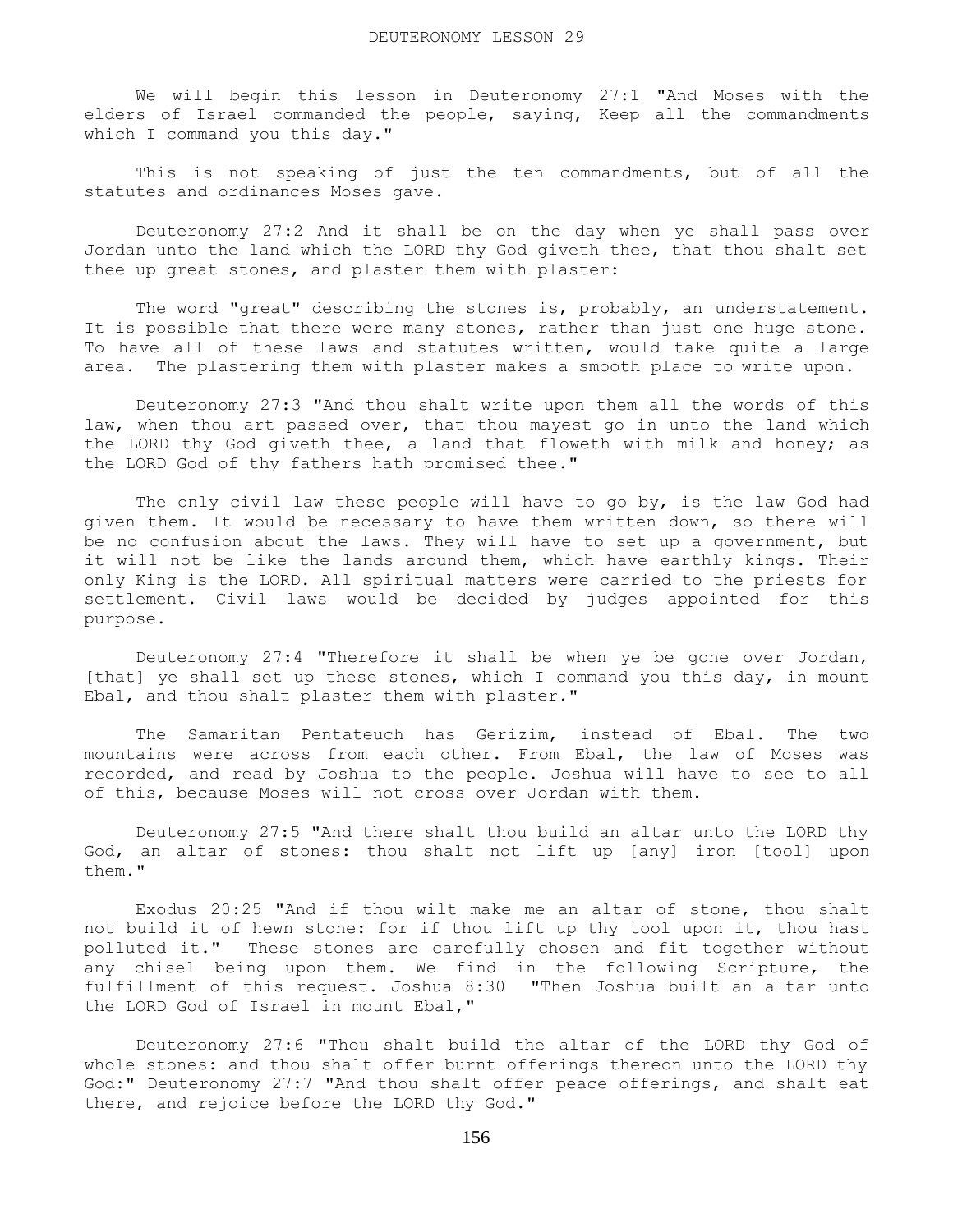The following Scripture shows where Joshua did the very thing Moses had commanded them to do. Joshua 8:31 "As Moses the servant of the LORD commanded the children of Israel, as it is written in the book of the law of Moses, an altar of whole stones, over which no man hath lift up [any] iron: and they offered thereon burnt offerings unto the LORD, and sacrificed peace offerings." The burnt offerings and the peace offering established the covenant between God and His people in their new land. They ate in celebration of their covenant.

 Deuteronomy 27:8 "And thou shalt write upon the stones all the words of this law very plainly."

 The main reason for the setting up of the stones with the law written on it, was so the people could know the law themselves. The word "plainly" is added to the writing this time. For people not conducting worship, it might be difficult to understand, if it were not written plainly.

 Deuteronomy 27:9 "And Moses and the priests the Levites spake unto all Israel, saying, Take heed, and hearken, O Israel; this day thou art become the people of the LORD thy God."

 As we said, the sacrifices at the altar established the covenant relationship with God and His people in their land of promise. The day, spoken of, is after they have crossed Jordan, and fulfilled building the altar.

 Deuteronomy 27:10 "Thou shalt therefore obey the voice of the LORD thy God, and do his commandments and his statutes, which I command thee this day."

 The LORD has given them their land of promise. What is their obligation in this? Deuteronomy 10:12 "And now, Israel, what doth the LORD thy God require of thee, but to fear the LORD thy God, to walk in all his ways, and to love him, and to serve the LORD thy God with all thy heart and with all thy soul," Deuteronomy 10:13 "To keep the commandments of the LORD, and his statutes, which I command thee this day for thy good?"

Deuteronomy 27:11 "And Moses charged the people the same day, saying,"

The "charge", in the verse above, is like a proclamation.

 Deuteronomy 27:12 "These shall stand upon mount Gerizim to bless the people, when ye are come over Jordan; Simeon, and Levi, and Judah, and Issachar, and Joseph, and Benjamin:"

 It appears, that Moses set 6 tribes, that are mentioned above, on Mount Gerizim to bless the people. These tribes were all descended from the two wives of Jacob. The following tribes were placed on Mount Ebal to speak curses. They were descended from the maids, except for Reuben and Zebulun, who were descended from Leah.

 Deuteronomy 27:13 "And these shall stand upon mount Ebal to curse; Reuben, Gad, and Asher, and Zebulun, Dan, and Naphtali."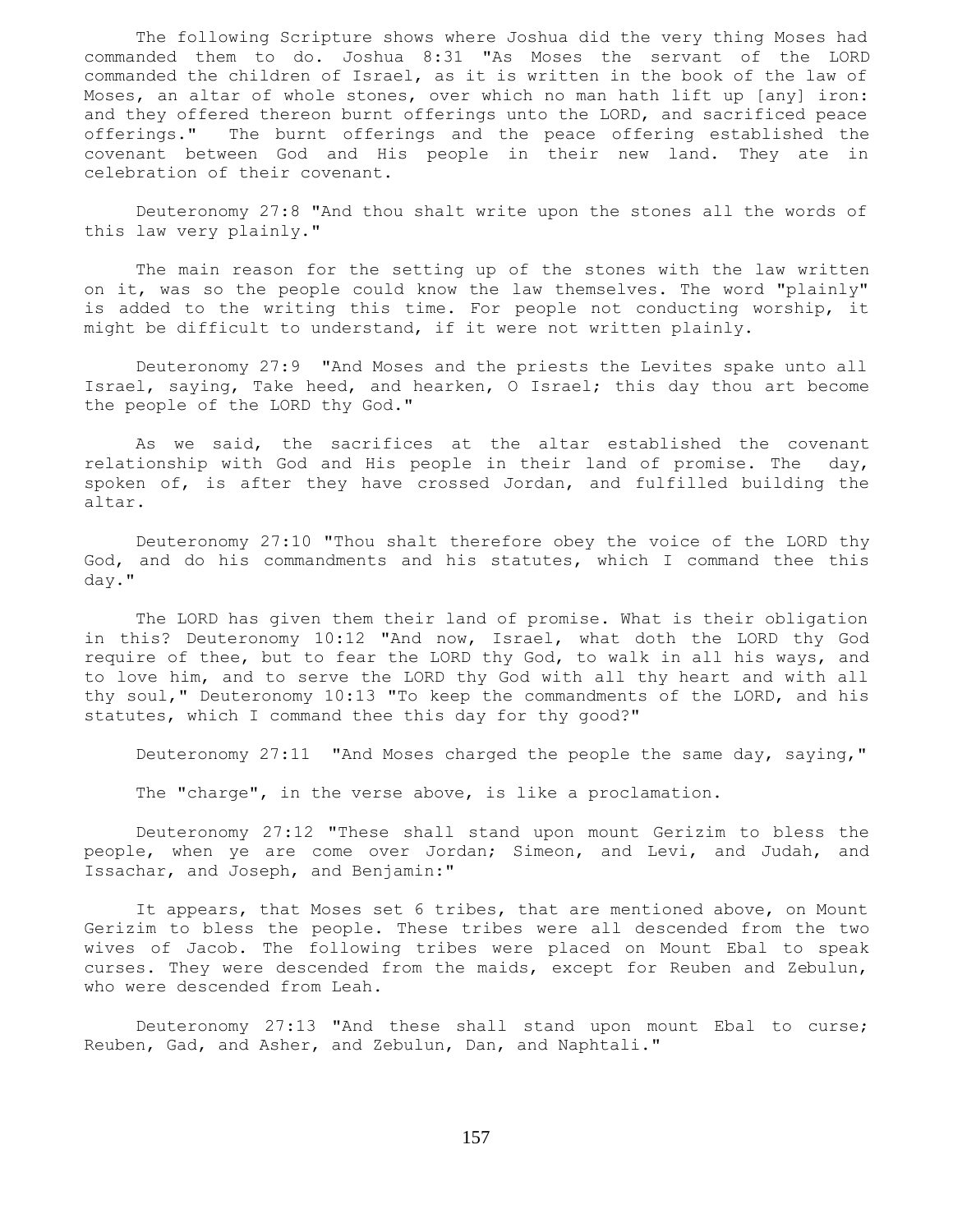This really was a symbolic showing of how the blessings would come, if they obeyed God; and just as surely the curses would come, if they disobeyed God.

 Deuteronomy 27:14 "And the Levites shall speak, and say unto all the men of Israel with a loud voice,"

The Levites were the protectors of the law. They were the spiritual leaders of the people. This was speaking of more than just the high priest and the priests.

 Deuteronomy 27:15 "Cursed [be] the man that maketh [any] graven or molten image, an abomination unto the LORD, the work of the hands of the craftsman, and putteth [it] in [a] secret [place]. And all the people shall answer and say, Amen."

 These curses are spoken of breaking the law of God. They just go into specifics. The worst offence that can be committed is against God. These sins are covered in the first of the ten commandments. "Amen" means so be it. This would be saying, that they agreed to the curse spoken, if they committed this sin.

 Deuteronomy 27:16 "Cursed [be] he that setteth light by his father or his mother. And all the people shall say, Amen."

 Set light by their father and mother shows they have no respect for them. It means they have a low opinion of them. Your father and mother are the instruments God used to bring you life, if for no other reason than that, you should honor them.

 Deuteronomy 27:17 "Cursed [be] he that removeth his neighbour's landmark. And all the people shall say, Amen."

 The only reason a person would remove a landmark, would be to steal the land. Again, this is covered in thou shalt not steal, and also, in thou shalt not covet anything that belongs to thy neighbor.

 Deuteronomy 27:18 "Cursed [be] he that maketh the blind to wander out of the way. And all the people shall say, Amen."

There is a physically blind person, and there is a spiritually blind person. To cause either one of them to go out of the way, would be very cruel. In fact, from the spiritual standpoint, we should lead them to the Light.

 Deuteronomy 27:19 "Cursed [be] he that perverteth the judgment of the stranger, fatherless, and widow. And all the people shall say, Amen."

 This is speaking of someone influencing the judgement against another for personal gain. It would be especially bad to take advantage of the widow, the fatherless, or the stranger.

 Deuteronomy 27:20 "Cursed [be] he that lieth with his father's wife; because he uncovereth his father's skirt. And all the people shall say, Amen."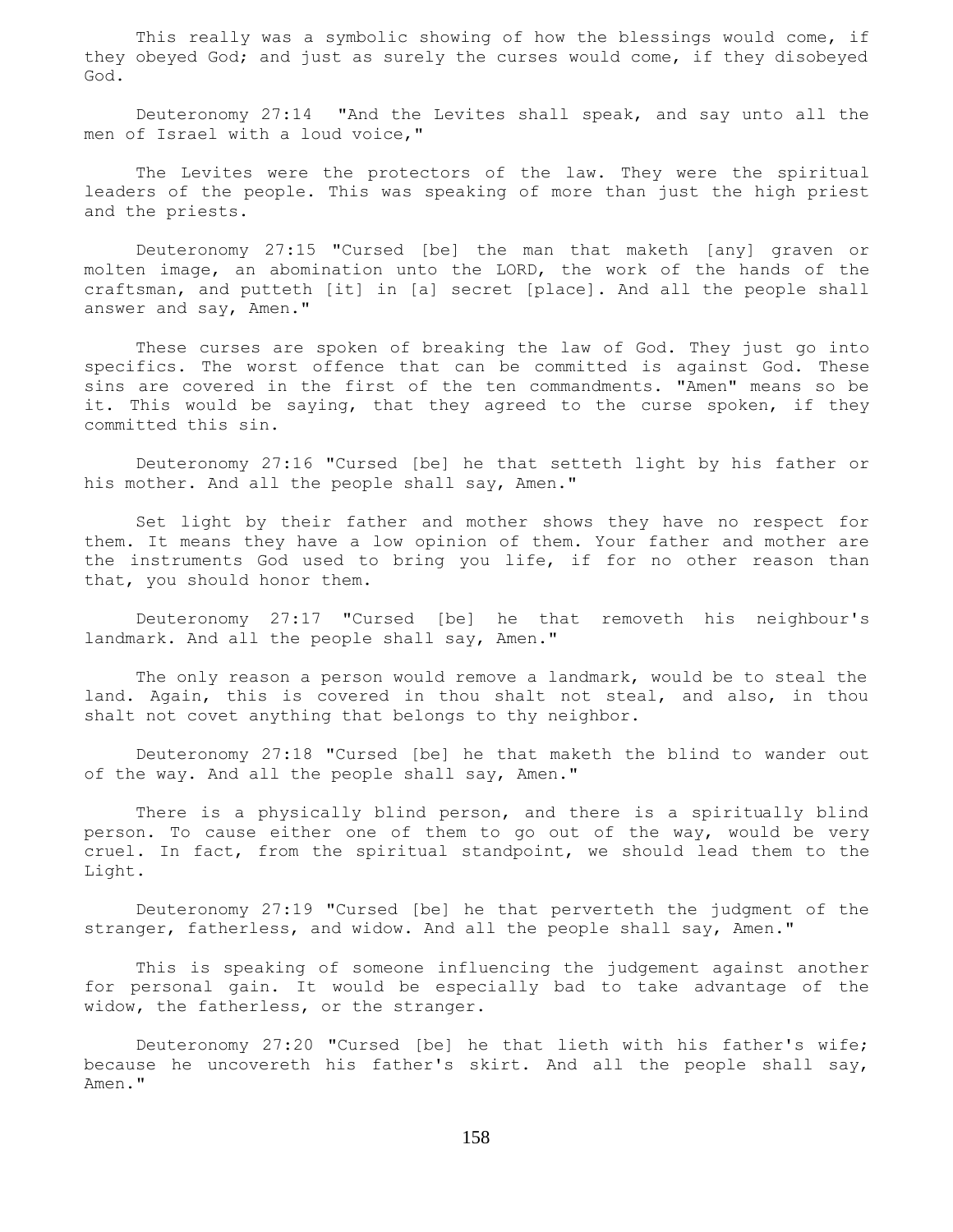Not only would he sin against his mother, or stepmother, in this, but would bring shame upon his father, as well. This would, also, defame the holiness of the Father in heaven.

 Deuteronomy 27:21 "Cursed [be] he that lieth with any manner of beast. And all the people shall say, Amen."

 Many of the satanic cults today are committing this very sin. Beastiality, many believe, is what started the A.I.D.S. epidemic. We see, from this, anyone involved in such ungodly practise is cursed of God.

 Deuteronomy 27:22 "Cursed [be] he that lieth with his sister, the daughter of his father, or the daughter of his mother. And all the people shall say, Amen."

This covers the terrible sin of incest in our society today. Lot and his two daughters practiced incest. The Moabites and Ammonites that came from that union were evil. They were the enemies of Israel {God's chosen}.

 Deuteronomy 27:23 "Cursed [be] he that lieth with his mother in law. And all the people shall say, Amen."

This would shame his wife, as well as being evil in the sight of God.

 Deuteronomy 27:24 "Cursed [be] he that smiteth his neighbour secretly. And all the people shall say, Amen."

Jesus said, "Thou shalt love thy neighbor as thyself."

 Deuteronomy 27:25 "Cursed [be] he that taketh reward to slay an innocent person. And all the people shall say, Amen."

 The man that did such a thing would be a murderer. The one who hired him would be a murderer, too. The slang name people call them today is {hit man}. This is premeditated murder.

 Deuteronomy 27:26 "Cursed [be] he that confirmeth not [all] the words of this law to do them. And all the people shall say, Amen."

 The ten commandments are actually the basis for the first eleven of these warnings. The one above is grouping them together, and giving one final warning that God's commandments and laws must be kept.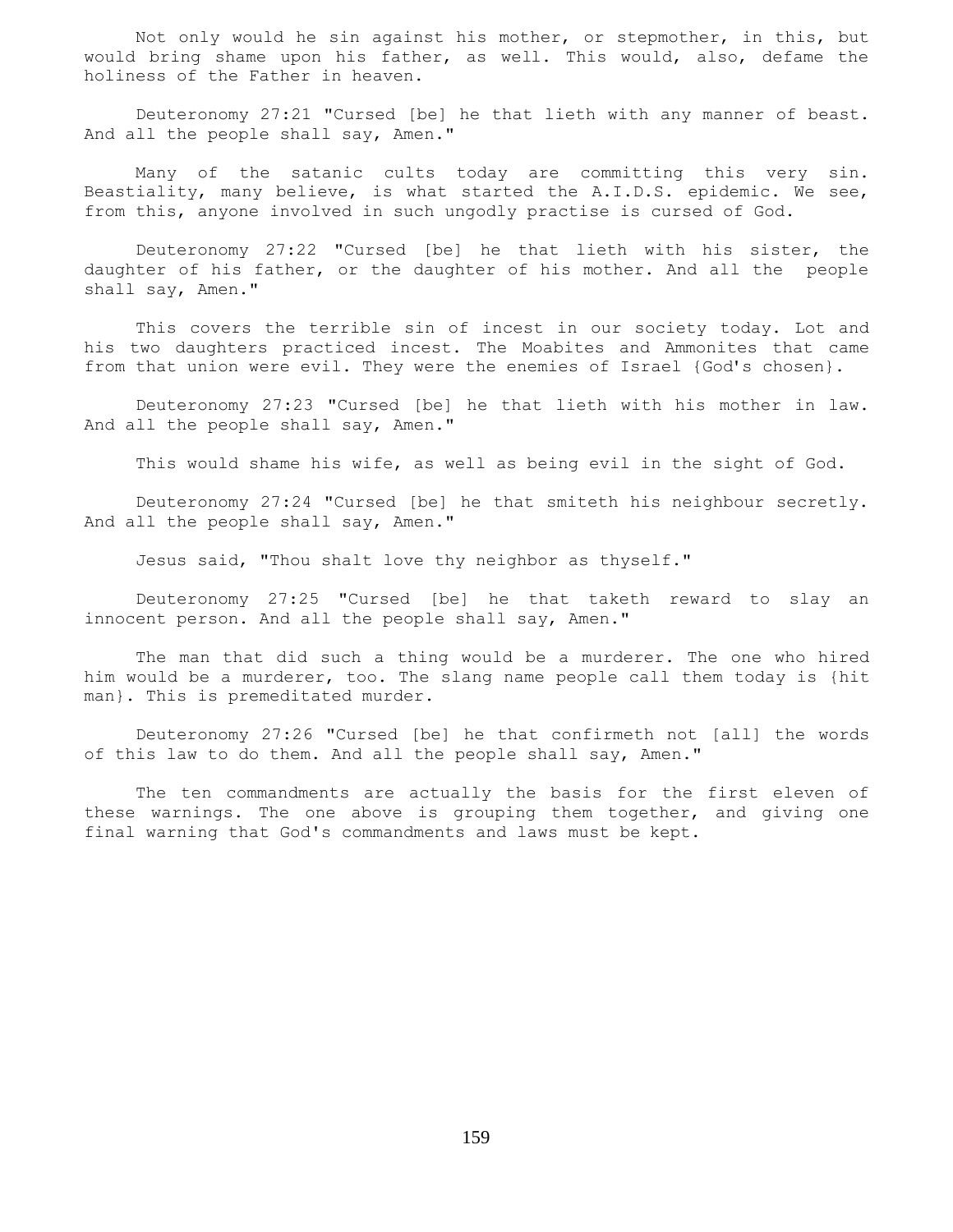1. Is this just the ten commandments that Moses is speaking of in verse 1? 2. Why must they be great stones? 3. Why must they be plastered? 4. What are they to write on them? 5. What was the only civil law these people had? 6. Their only King is the 7. All spiritual matters were carried to the  $\qquad \qquad$ 8. Civil laws would be decided by 9. Where were they to set up the stones? 10. Where was mount Gerizim located? 11. Who read the law to the people? 12. What was one restriction to building the altar of stones? 13. Quote Exodus chapter 20 verse 25. 14. Who built the altar? 15. What should they do, when the altar is finished? 16. Quote Joshua chapter 8 verse 31. 17. Thou shalt write upon the stones all the Words of this law  $\frac{1}{\sqrt{2}}$ 18. Quote Deuteronomy chapter 10 verse 12. 19. What does "charge" mean? 20. What tribes were represented on Mount Gerizim? 21. Who were these tribes descended from? 22. What tribes were represented on Mount Ebal? 23. Who speaks between the mountains? 24. Quote Deuteronomy chapter 27 verse 15. 25. What does "Amen" mean? 26. To set light by their father and mother shows they have no \_\_\_\_\_\_ for them. 27. What two kinds of blindness are there? 28. Verse 20 is speaking of a sin against whom? 29. What terrible sin is mentioned in verse 21. 30. Who had sons by their father, and were examples of incest? 31. To take money to kill someone, is \_\_\_\_\_\_\_\_\_\_\_\_\_\_\_\_. 32. What is the basis for these statements Moses made here?

33. Verse 26 is doing what?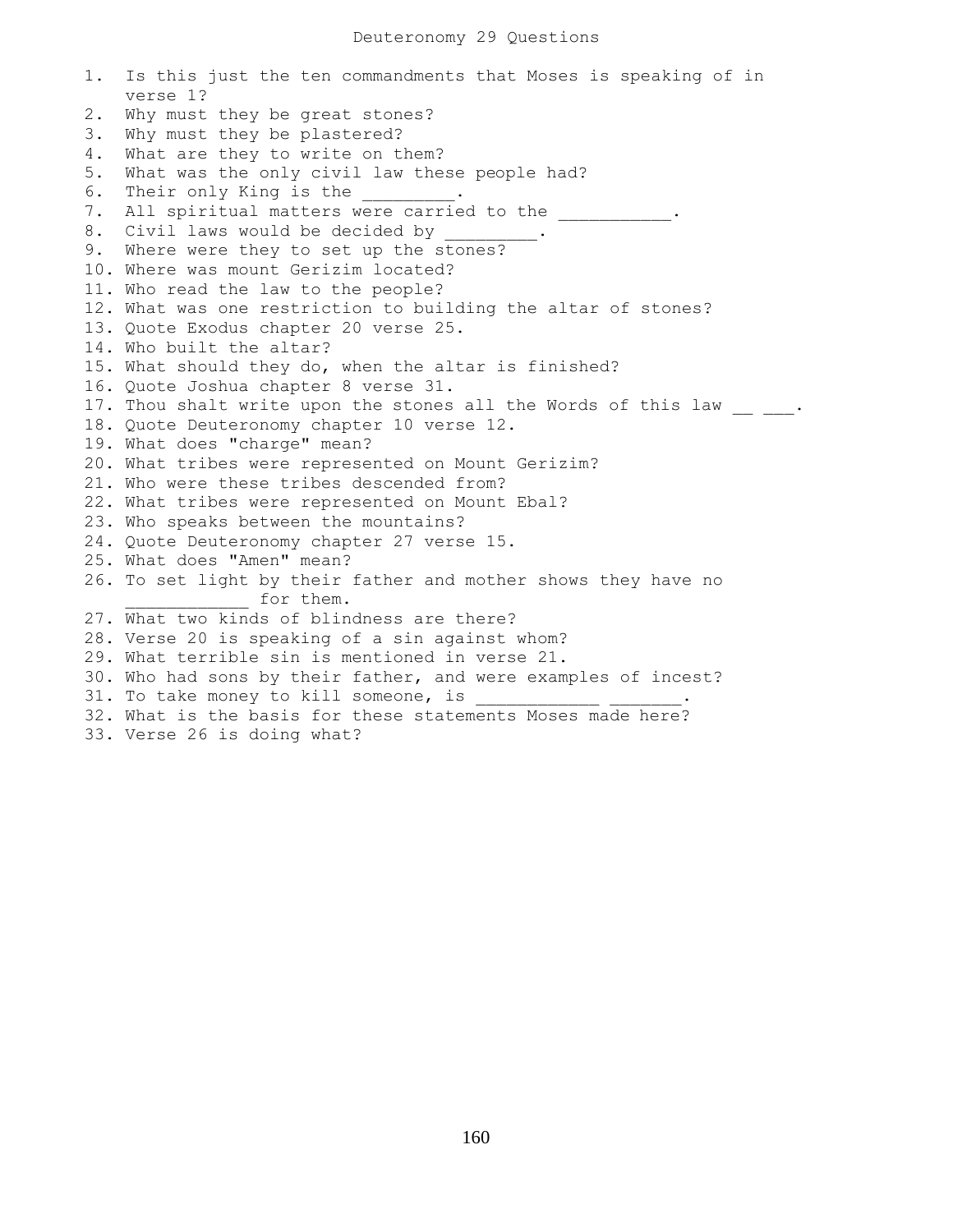We will begin this lesson in Deuteronomy 28:1 "And it shall come to pass, if thou shalt hearken diligently unto the voice of the LORD thy God, to observe [and] to do all his commandments which I command thee this day, that the LORD thy God will set thee on high above all nations of the earth:"

 In the last lesson, we got into the curses, if they did not keep the commandments of God. Now, we see the abundant blessings spoken on them, if they do keep the commandments. The wonderful blessings poured out upon them are conditional. They will receive the blessings, if they keep God's commandment, and if they earnestly listen, and heed God's Word.

 Deuteronomy 28:2 "And all these blessings shall come on thee, and overtake thee, if thou shalt hearken unto the voice of the LORD thy God."

 "Hearken" is more than just casually listening. It means to hear intelligently. The voice of the LORD thy God is the spoken Word.

 Deuteronomy 28:3 "Blessed [shalt] thou [be] in the city, and blessed [shalt] thou [be] in the field."

 This just says, wherever you are, if you are obedient to God, God can pour His blessing out on you in the field, or in town. He is "omnipresent" {everywhere all the time}.

 Deuteronomy 28:4 "Blessed [shall be] the fruit of thy body, and the fruit of thy ground, and the fruit of thy cattle, the increase of thy kine, and the flocks of thy sheep."

 The Israelites thought it a great blessing to have children. The fruit of thy body is speaking of just that. This promises their children will come into this world with no defects. It is, also, saying their blessings will be on their children, as well. The land will not withhold from them. If they keep God's commandments, it will not be cursed for them. It will produce abundantly. Their animals will produce greatly, as well. They will be healthy animals, too.

Deuteronomy 28:5 "Blessed [shall be] thy basket and thy store."

 This is just saying, they will have an abundance of food. The basket, we remember, is what they brought the fruit in.

 Deuteronomy 28:6 "Blessed [shalt] thou [be] when thou comest in, and blessed [shalt] thou [be] when thou goest out."

Every moment of the day, going and coming, will be blessed.

 Deuteronomy 28:7 "The LORD shall cause thine enemies that rise up against thee to be smitten before thy face: they shall come out against thee one way, and flee before thee seven ways."

 God will fight for them. Though the enemy come against them, they will turn in fear and run away, when they see that God is protecting them.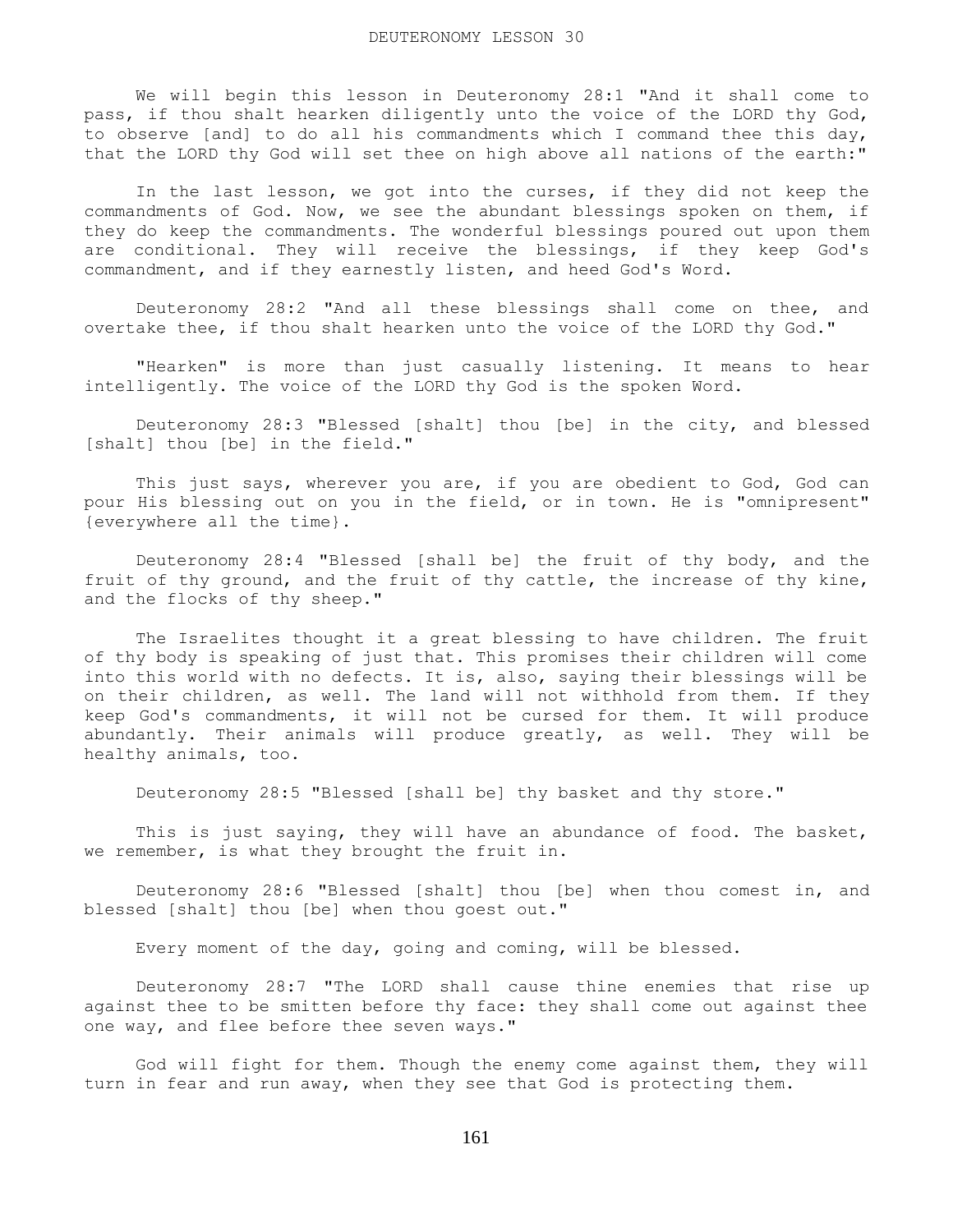Deuteronomy 28:8 "The LORD shall command the blessing upon thee in thy storehouses, and in all that thou settest thine hand unto; and he shall bless thee in the land which the LORD thy God giveth thee."

 This is just saying, their storehouses will be full to overflowing. There will be no need in the land. Everything they do, will be blessed of God.

 Deuteronomy 28:9 "The LORD shall establish thee an holy people unto himself, as he hath sworn unto thee, if thou shalt keep the commandments of the LORD thy God, and walk in his ways."

 One of the main reasons for keeping His commandments, is to be like Him. He tells them just what to do in the following Scripture. Leviticus 20:26 "And ye shall be holy unto me: for I the LORD [am] holy, and have severed you from [other] people, that ye should be mine."

 Deuteronomy 28:10 "And all people of the earth shall see that thou art called by the name of the LORD; and they shall be afraid of thee."

 We have discussed this before. They are actually afraid of the LORD of Israel, which in turn, makes them afraid of Israel. The people of the earth would realize that the LORD is Israel's protection. To come against Israel, would be very foolish.

 Deuteronomy 28:11 "And the LORD shall make thee plenteous in goods, in the fruit of thy body, and in the fruit of thy cattle, and in the fruit of thy ground, in the land which the LORD sware unto thy fathers to give thee."

This is saying, again, that everything will be in abundance to them, when they occupy the land of promise. Of course, it depends on their faithfulness to God.

 Deuteronomy 28:12 "The LORD shall open unto thee his good treasure, the heaven to give the rain unto thy land in his season, and to bless all the work of thine hand: and thou shalt lend unto many nations, and thou shalt not borrow."

They will have such an abundance, they will have much to sell, and they will become rich. They will not need to borrow. They will have extra to loan other nations. Notice, it is God who controls the rain.

 Deuteronomy 28:13 "And the LORD shall make thee the head, and not the tail; and thou shalt be above only, and thou shalt not be beneath; if that thou hearken unto the commandments of the LORD thy God, which I command thee this day, to observe and to do [them]:"

 This is saying, with the help of God, they will be superior to other nations. They had known what it meant to be the tail, when they were slaves in Egypt. Now, they will be the master {head}.

 Deuteronomy 28:14 "And thou shalt not go aside from any of the words which I command thee this day, [to] the right hand, or [to] the left, to go after other gods to serve them."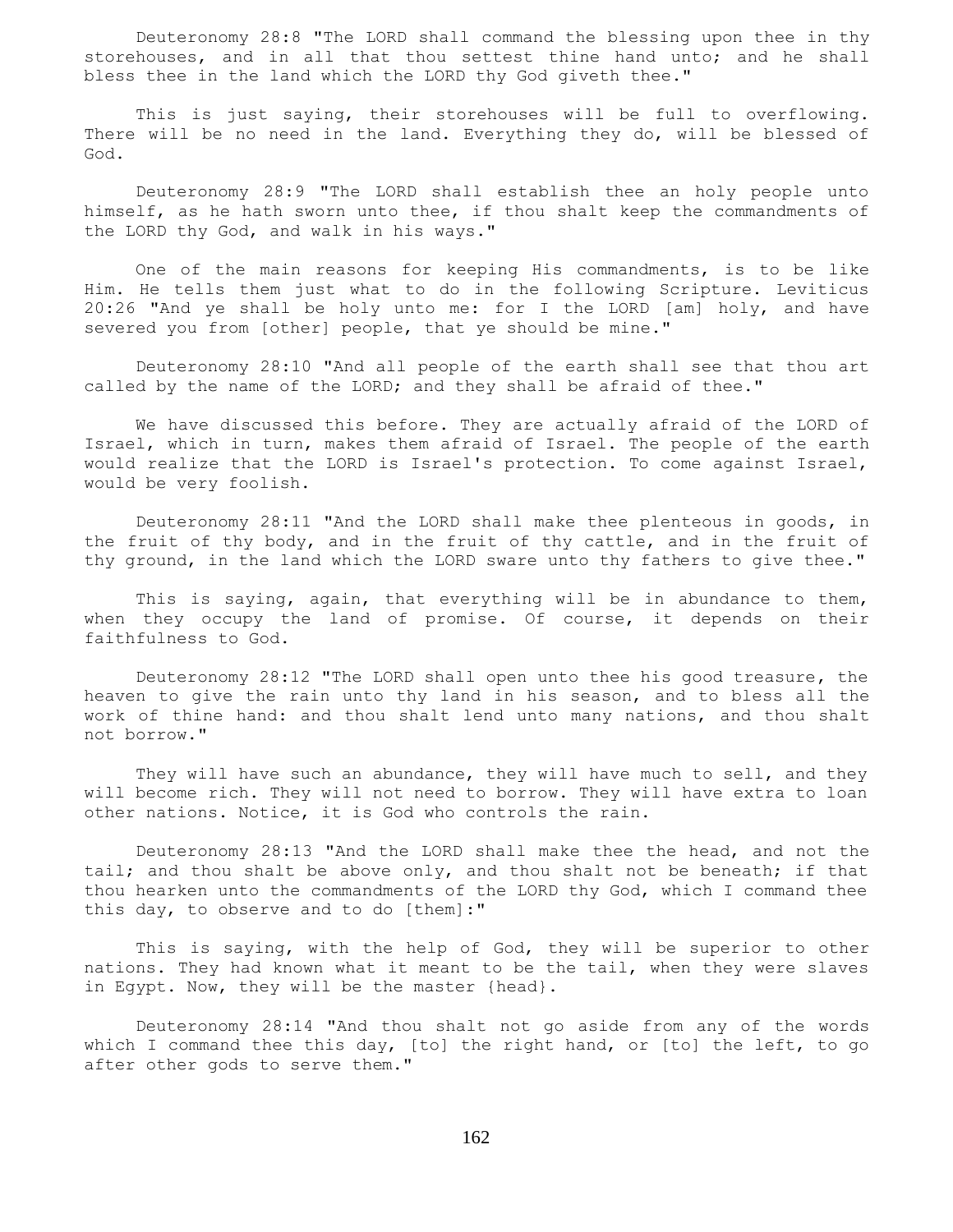In the book of Hosea, we saw that God thought of them as His wife. He does not want His wife to be unfaithful to Him. They must stay in the path of light, that He has placed before them. They must keep their eyes on the LORD. They must not look from side to side. To go to other gods, is committing spiritual adultery. God will not tolerate that. They must remain faithful to God, to be blessed.

 Deuteronomy 28:15 "But it shall come to pass, if thou wilt not hearken unto the voice of the LORD thy God, to observe to do all his commandments and his statutes which I command thee this day; that all these curses shall come upon thee, and overtake thee:"

 If they are disobedient to God, not only will they not receive the wonderful blessings we have read about above, but they will receive curses.

 Deuteronomy 28:16 "Cursed [shalt] thou [be] in the city, and cursed [shalt] thou [be] in the field."

It will not matter where they are, nothing will work for them.

Deuteronomy 28:17 "Cursed [shall be] thy basket and thy store."

Their basket for fruit will be empty.

 Deuteronomy 28:18 "Cursed [shall be] the fruit of thy body, and the fruit of thy land, the increase of thy kine, and the flocks of thy sheep."

 They will not have children, that are so blessed to them. Even their animals will not produce offspring.

 Deuteronomy 28:19 "Cursed [shalt] thou [be] when thou comest in, and cursed [shalt] thou [be] when thou goest out."

 Every hour of every day will be the same. It will not matter where they are, nothing will work out for them.

 Deuteronomy 28:20 "The LORD shall send upon thee cursing, vexation, and rebuke, in all that thou settest thine hand unto for to do, until thou be destroyed, and until thou perish quickly; because of the wickedness of thy doings, whereby thou hast forsaken me."

 "Vexation", here, is saying, they will have confused thoughts and nothing will work right. They will fail at everything they try to do. They will die young in their misery.

 Deuteronomy 28:21 "The LORD shall make the pestilence cleave unto thee, until he have consumed thee from off the land, whither thou goest to possess it."

 The pestilence, here, is, probably, speaking of some disease that is contagious and sweeps through them, killing them.

 Deuteronomy 28:22 "The LORD shall smite thee with a consumption, and with a fever, and with an inflammation, and with an extreme burning, and with the sword, and with blasting, and with mildew; and they shall pursue thee until thou perish."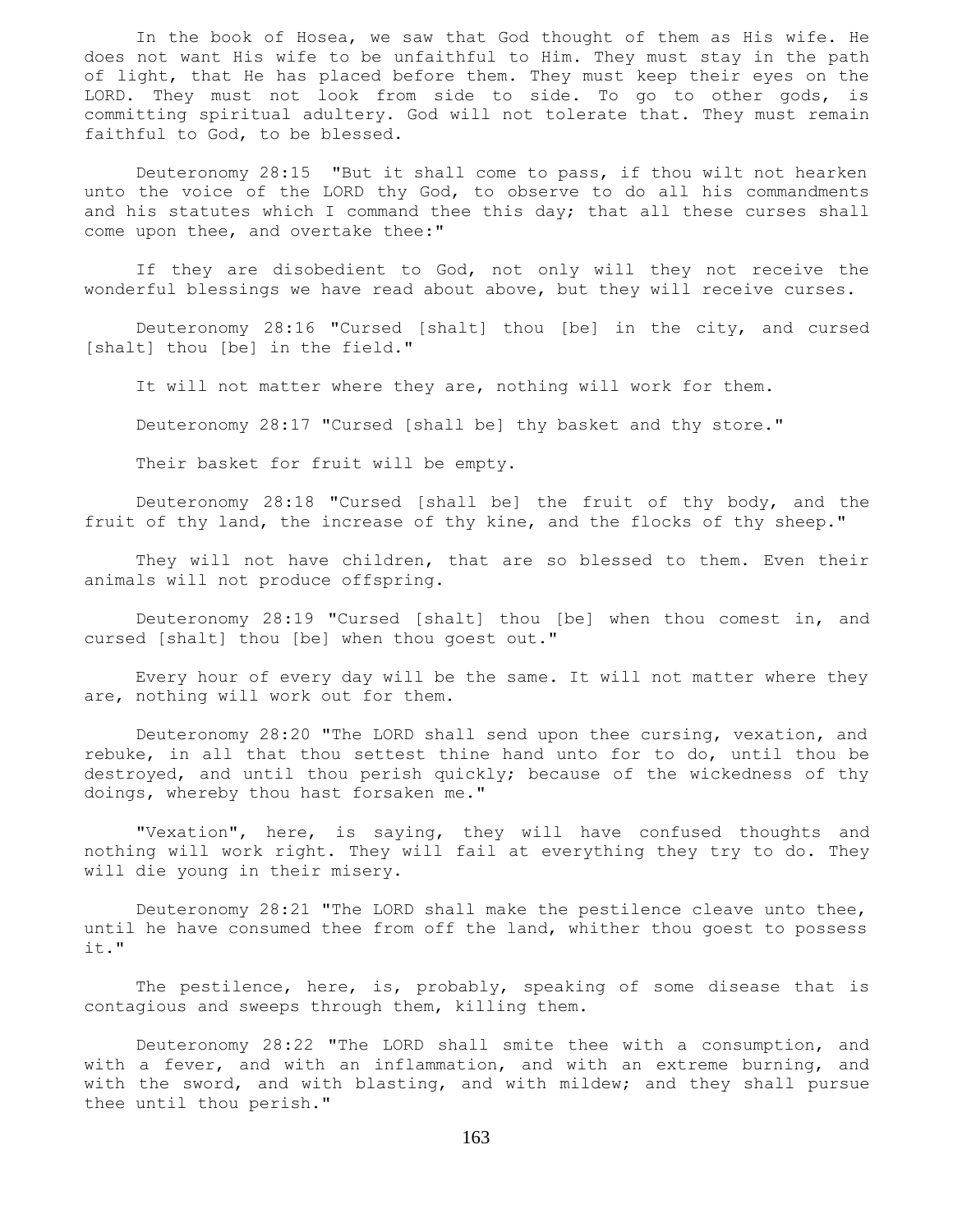"Consumption" has to do with lung disease. All of this is speaking of terrible illness. It is just saying, they will die from illness, or from attack from enemies {sword}, or from famine {blasting and mildew}. They have angered God, and He intends to destroy them one way, or another.

 Deuteronomy 28:23 "And thy heaven that [is] over thy head shall be brass, and the earth that is under thee [shall be] iron."

 We know that "brass" symbolizes judgement. This means that God is pouring out this judgement upon them. The earth seems like iron, because they cannot get it to respond.

 Deuteronomy 28:24 "The LORD shall make the rain of thy land powder and dust: from heaven shall it come down upon thee, until thou be destroyed."

 It won't rain, and their crops will die for need of water. Most famines start from a drougth. The entire scene is to destroy those unfaithful to God.

 Deuteronomy 28:25 "The LORD shall cause thee to be smitten before thine enemies: thou shalt go out one way against them, and flee seven ways before them: and shalt be removed into all the kingdoms of the earth."

 When they have angered the LORD, He will not be with them in battle. In fact, He will help their enemies. They will be the ones running in fear.

 Deuteronomy 28:26 "And thy carcase shall be meat unto all fowls of the air, and unto the beasts of the earth, and no man shall fray [them] away."

 This is the very thing that happens, when the Babylonians come against them many years later. There will be so many dead, there will be no time to bury them. The fowls {vultures} and beasts shall eat the flesh off of the dead bodies.

 Deuteronomy 28:27 "The LORD will smite thee with the botch of Egypt, and with the emerods, and with the scab, and with the itch, whereof thou canst not be healed."

 "Botch" is a kind of leprosy common to Egypt. "Emerods" are tumors. Notice, that the plagues God sends on the people are incurable.

 Deuteronomy 28:28 "The LORD shall smite thee with madness, and blindness, and astonishment of heart:"

 This is just saying, that God will allow them to go insane. Their blindness will be both physical and spiritual. Their hearts will be constantly troubled.

 Deuteronomy 28:29 "And thou shalt grope at noonday, as the blind gropeth in darkness, and thou shalt not prosper in thy ways: and thou shalt be only oppressed and spoiled evermore, and no man shall save [thee]."

 When the LORD's judgement is upon you, no one can save you. They will not even be able to walk upright in the daytime. Desperation has set in.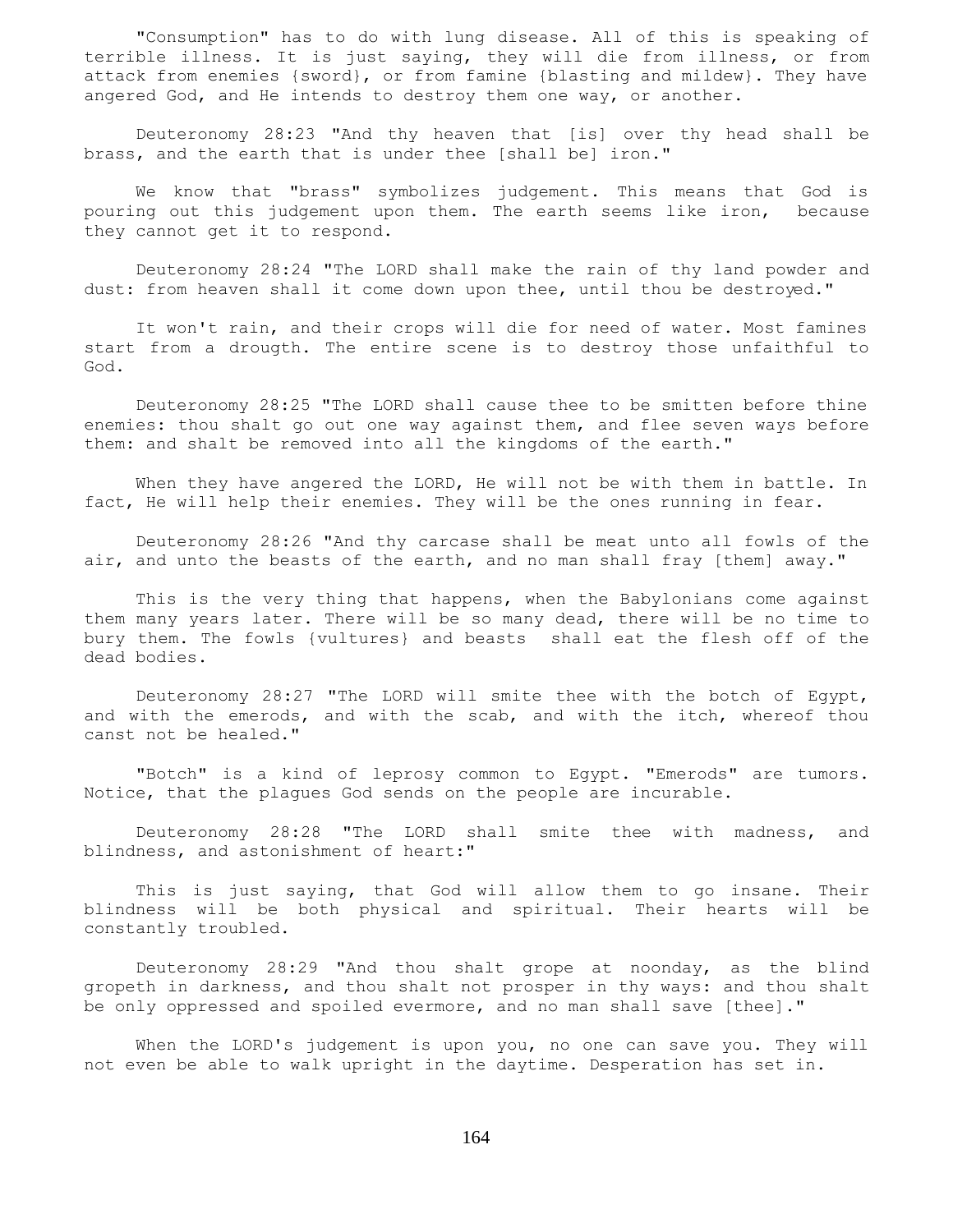Deuteronomy 28:30 "Thou shalt betroth a wife, and another man shall lie with her: thou shalt build an house, and thou shalt not dwell therein: thou shalt plant a vineyard, and shalt not gather the grapes thereof."

 The very things that mean the most to him shall be taken away. Their enemies shall take from him the things that mean the most. His wife to be, will become someone else's wife. All of his work in his vineyard and in his fields, someone else will gather. He will build a house, and someone will take it away from him.

 Deuteronomy 28:31 "Thine ox [shall be] slain before thine eyes, and thou shalt not eat thereof: thine ass [shall be] violently taken away from before thy face, and shall not be restored to thee: thy sheep [shall be] given unto thine enemies, and thou shalt have none to rescue [them]."

 He will be helpless to retain even the animals the LORD entrusted to him. The reason is, God's protection will be removed, and he is prey for his enemies.

 Deuteronomy 28:32 "Thy sons and thy daughters [shall be] given unto another people, and thine eyes shall look, and fail [with longing] for them all the day long: and [there shall be] no might in thine hand."

 When his enemies come against him and take his children, he will be helpless to stop them. It will break his heart, longing to see his children.

 Deuteronomy 28:33 "The fruit of thy land, and all thy labours, shall a nation which thou knowest not eat up; and thou shalt be only oppressed and crushed alway:"

 He will labor without getting any benefit from it. The enemies that come against him shall spoil him, and take all he has.

 Deuteronomy 28:34 "So that thou shalt be mad for the sight of thine eyes which thou shalt see."

His anger will rise, but will not help him.

 Deuteronomy 28:35 "The LORD shall smite thee in the knees, and in the legs, with a sore botch that cannot be healed, from the sole of thy foot unto the top of thy head."

We must remember, that the botch is Egyptian leprosy. Egypt is a type of the world, and leprosy symbolizes sin. The sins of the world have covered him from the souls of his feet to the top of his head. Leprosy of different parts of the body symbolize different types of sin. Leprosy on the head symbolizes a perverted mind. This leprosy is, probably, speaking of a literal leprosy brought on by sin.

 Deuteronomy 28:36 "The LORD shall bring thee, and thy king which thou shalt set over thee, unto a nation which neither thou nor thy fathers have known; and there shalt thou serve other gods, wood and stone."

 This is speaking of a captivity brought on by their sins, such as their Babylonian captivity. All of the things above mentioned, happened in that siege and captivity.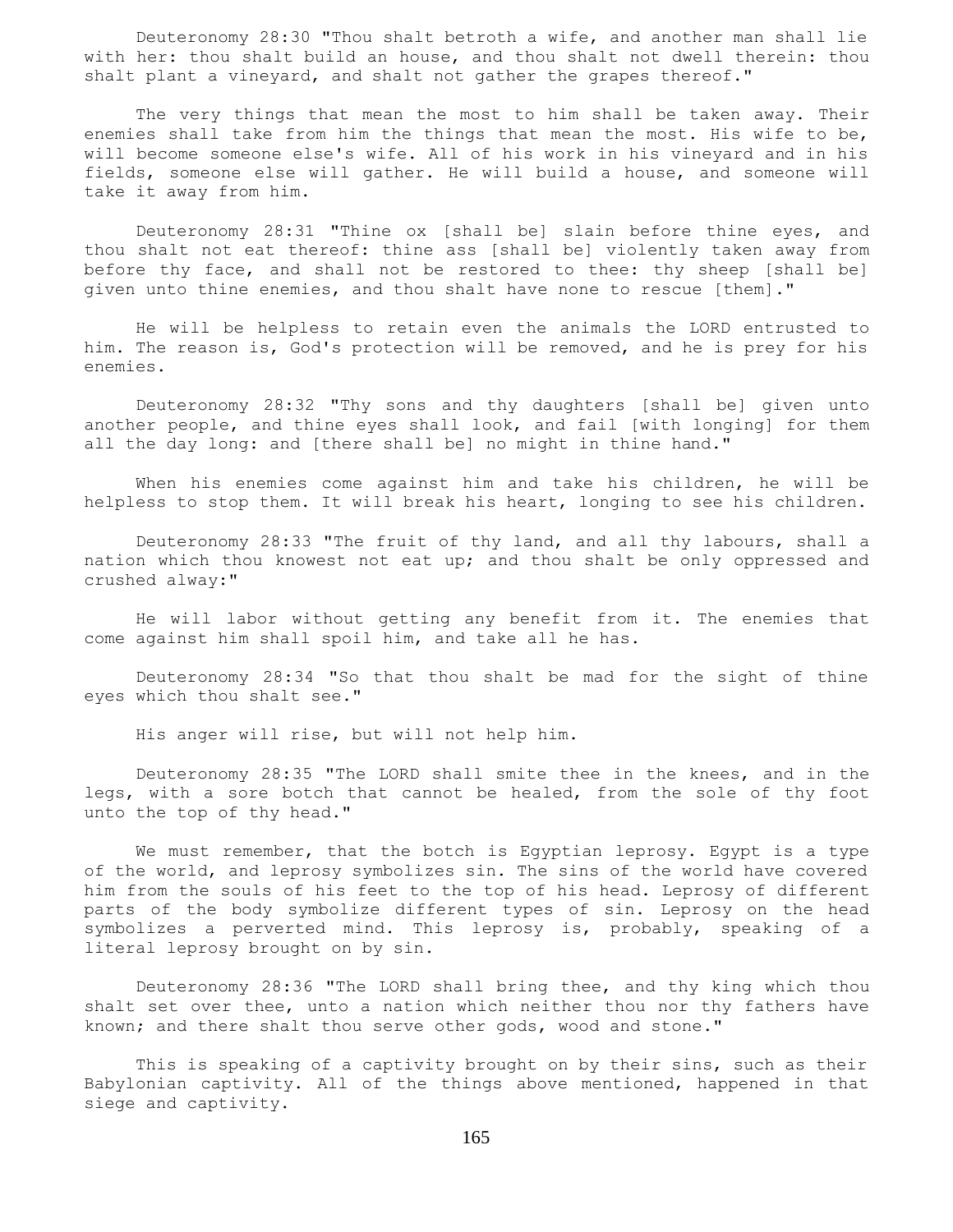Deuteronomy 28:37 "And thou shalt become an astonishment, a proverb, and a byword, among all nations whither the LORD shall lead thee."

They will be no longer feared and greatly admired, because of their relationship with God. The whole world will know God has turned His back on them. We will continue with these curses in the next lesson.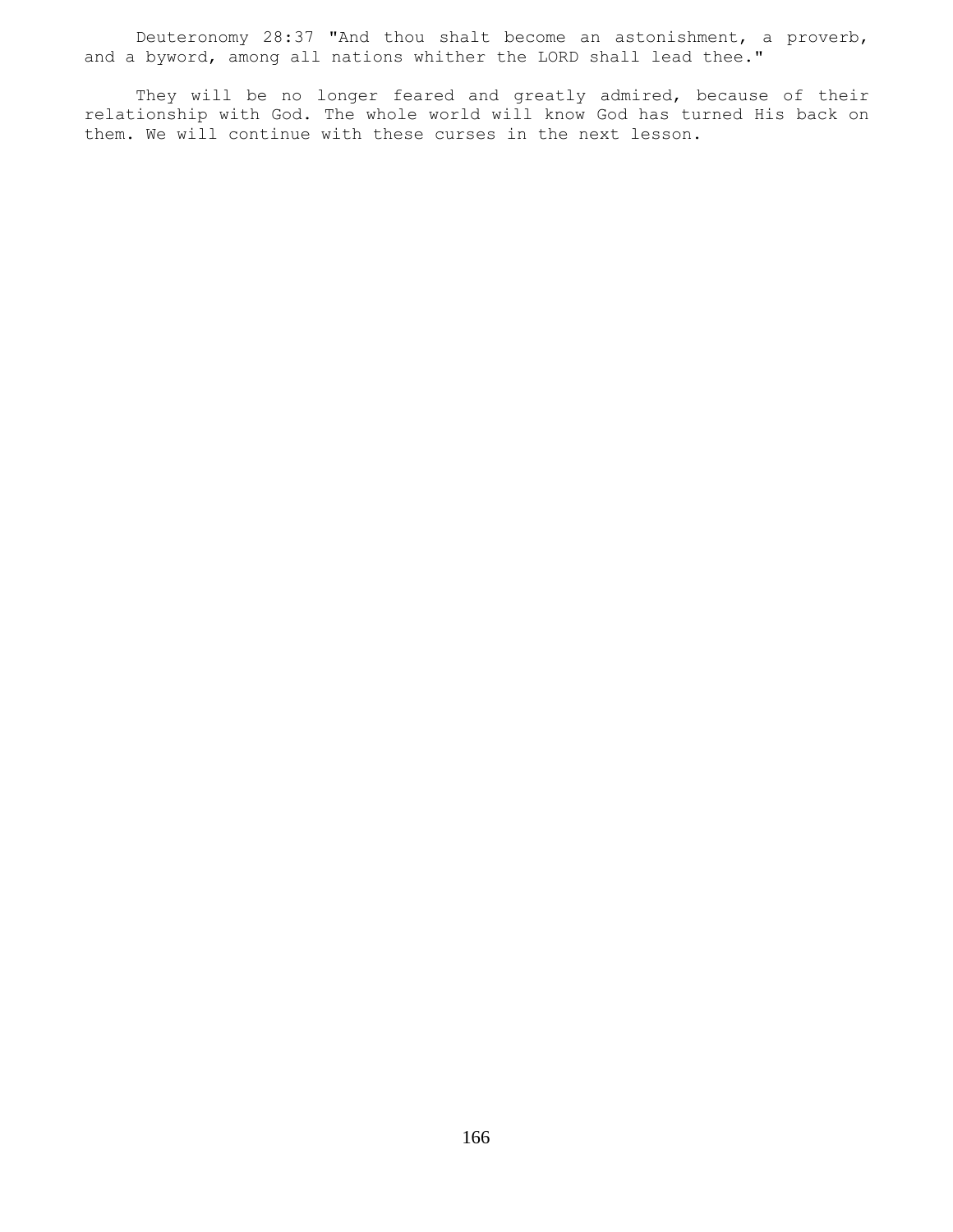1. What does verse 1 say the LORD will do for them, if they hearken unto the Word of the LORD, and obey His commands? 2. What does "hearken" mean? 3. The voice of the Lord thy God is the 4. Blessed shalt thou be in the \_\_\_\_\_\_, and blessed shalt thou be in the \_\_\_\_\_\_\_\_. 5. What does "omnipresent" mean? 6. What did the promise to bless the fruit of thy body include? 7. What is the basket, in verse 5, speaking of? 8. What will happen to their enemies, if they obey God? 9. What is meant by their storehouses being blessed? 10. Quote Leviticus chapter 20 verse 26. 11. Who are their enemies actually afraid of? 12. What do all of these blessings depend upon? 13. Who controls the rain? 14. They will have so much, they will \_\_\_\_\_\_\_ to other nations. 15. The LORD shall make them the them the stand not the the state of the state of the state of the state of the 16. When had they known what it was to be the tail? 17. In the book of Hosea, God thought of Israel as His . 18. To go after other gods, is committing 19. If they do not obey God and keep His commandments, what will happen to them? 20. Where will they be cursed? 21. What will happen to their basket? 22. What will happen to their children and their animals? 23. What is "vexation" in verse 20? 24. What is the pestilence in verse 21? 25. What is "consumption"? 26. What will they die from besides illness, if they are unfaithful to the LORD? 27. What does "brass" symbolize? 28. What does verse 23 mean? 29. Famines usually start with a 30. Who will be running in fear, if they do not follow God? 31. Verse 26 speaks of so many of them being killed, they will not be able to \_\_\_\_\_\_\_\_ their bodies. 32. What happens to their flesh? 33. What is "botch"? 34. What is "Emerods" 35. The plagues God sends on the people are 36. Verse 28 says, the LORD shall smite them with what? 37. Their blindness will be both and 38. What will happen to his betrothed wife? 39. The person, who turns from God, will even have his sons and daughters given to another . 40. What happens to the few crops he does produce? 41. This leprosy on his entire body indicates he is full of  $\overline{\phantom{a}}$  ,  $\overline{\phantom{a}}$  ,  $\overline{\phantom{a}}$  ,  $\overline{\phantom{a}}$  ,  $\overline{\phantom{a}}$ 42. Why had they been feared and greatly admired, before they turned

to sin?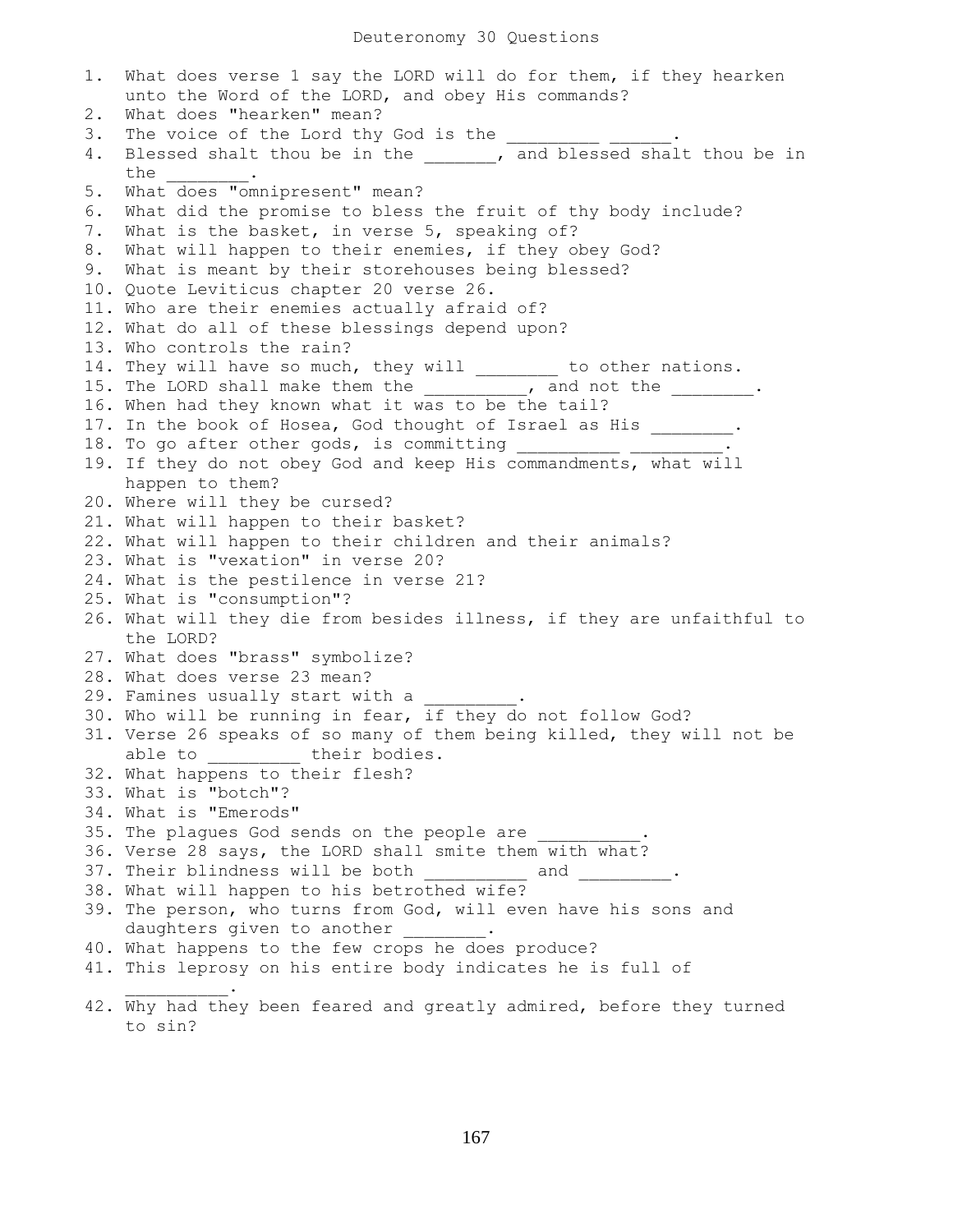We will begin this lesson in Deuteronomy 28:38 "Thou shalt carry much seed out into the field, and shalt gather [but] little in; for the locust shall consume it."

 In the last lesson, we began the long list of terrible curses that came to those who were unfaithful to God. This is saying, even if they try really hard to get a large crop by planting much seed, the crop will not only fail, but the little that comes up, will be eaten of locusts.

 Deuteronomy 28:39 "Thou shalt plant vineyards, and dress [them], but shalt neither drink [of] the wine, nor gather [the grapes]; for the worms shall eat them."

 They were known for their beautiful vineyards, but they, too, will fail. One thing all of this lets us know is that when the wrath of God is upon a people, nothing works for them.

 Deuteronomy 28:40 "Thou shalt have olive trees throughout all thy coasts, but thou shalt not anoint [thyself] with the oil; for thine olive shall cast [his fruit]."

 This is saying, that the age old olive trees do not die, but the olives are not usable. Olive oil was used as anointing oil, because it symbolizes the Holy Spirit of God. To look at this Scripture from a spiritual standpoint, we would realize that the Spirit of God was no longer with them.

 Deuteronomy 28:41 "Thou shalt beget sons and daughters, but thou shalt not enjoy them; for they shall go into captivity."

 This comes true during the attack of Babylon on Israel. They will be carried to Babylon in chains. There is no greater hurt that a parent can have, than to know your sons and daughters are captives of another land.

 Deuteronomy 28:42 "All thy trees and fruit of thy land shall the locust consume."

The locust does not leave anything, when they have been through, but perhaps, the roots.

 Deuteronomy 28:43 "The stranger that [is] within thee shall get up above thee very high; and thou shalt come down very low."

 This is speaking of a time, when the stranger will rule over the natives of the land.

 Deuteronomy 28:44 "He shall lend to thee, and thou shalt not lend to him: he shall be the head, and thou shalt be the tail."

They knew what it was to be the tail, because that is exactly what they were during their captivity in Egypt. The Egyptians were the head over them. This, alone, should cause them to stay loyal to God.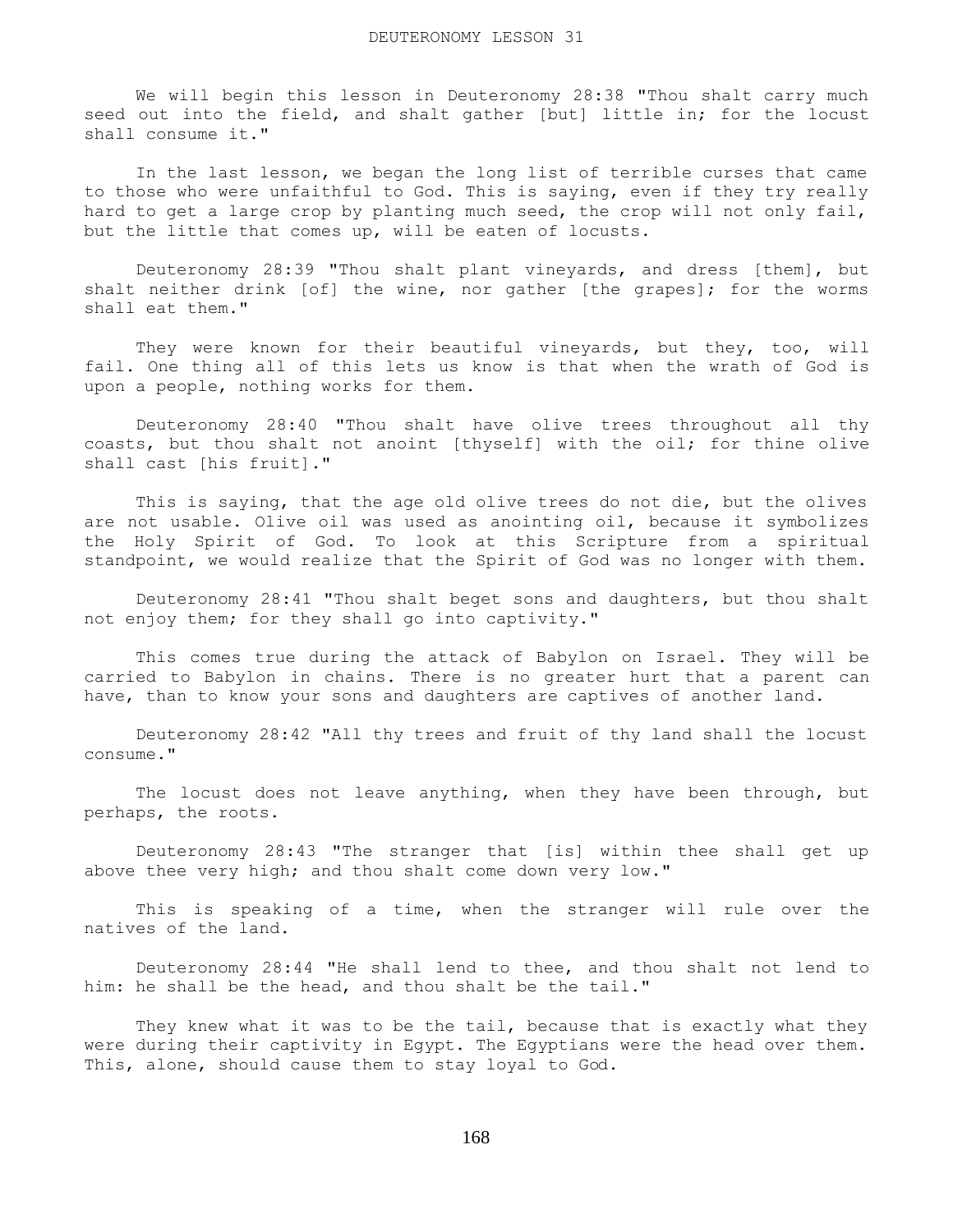Deuteronomy 28:45 "Moreover all these curses shall come upon thee, and shall pursue thee, and overtake thee, till thou be destroyed; because thou hearkenedst not unto the voice of the LORD thy God, to keep his commandments and his statutes which he commanded thee:"

 These terrible things do not come on them, because God does not love them, but because they did not keep His commandments and statutes. They were not faithful to the LORD.

 Deuteronomy 28:46 "And they shall be upon thee for a sign and for a wonder, and upon thy seed for ever."

 Their blessings were only, if they were faithful to God and kept His commandments. The curse will continue on, until a generation turns to God and keeps those commandments.

 Deuteronomy 28:47 "Because thou servedst not the LORD thy God with joyfulness, and with gladness of heart, for the abundance of all [things];"

 There could be joy and gladness for the abundance of blessings God wants to shower on them. He will not force them upon them, however. They have the choice to follow Him, and be blessed, or to follow after false gods, and be cursed.

 Deuteronomy 28:48 "Therefore shalt thou serve thine enemies which the LORD shall send against thee, in hunger, and in thirst, and in nakedness, and in want of all [things]: and he shall put a yoke of iron upon thy neck, until he have destroyed thee."

 In most of the Prophetic books, like Jeremiah, we see these very things prophesied that did come true. When God's blessings are removed from Israel, they are vulnerable to attack from all the nations. Their strength lies in the LORD, and when they don't have that, they are weak. They will be slaves to their captives, and will do without things they had taken for granted, like food and drink.

 Deuteronomy 28:49 "The LORD shall bring a nation against thee from far, from the end of the earth, [as swift] as the eagle flieth; a nation whose tongue thou shalt not understand;"

 The Chaldeans and the Assyrians are just two countries that attacked Israel under these very circumstances. Probably, the worst they suffered, was from the Romans. Whenever they turned their backs on God and went to false gods, God chastised them by letting their enemies take them.

 Deuteronomy 28:50 "A nation of fierce countenance, which shall not regard the person of the old, nor shew favour to the young:"

 As I said, their fiercest attack was by the Romans, and they did show no mercy upon them.

 Deuteronomy 28:51 "And he shall eat the fruit of thy cattle, and the fruit of thy land, until thou be destroyed: which [also] shall not leave thee [either] corn, wine, or oil, [or] the increase of thy kine, or flocks of thy sheep, until he have destroyed thee."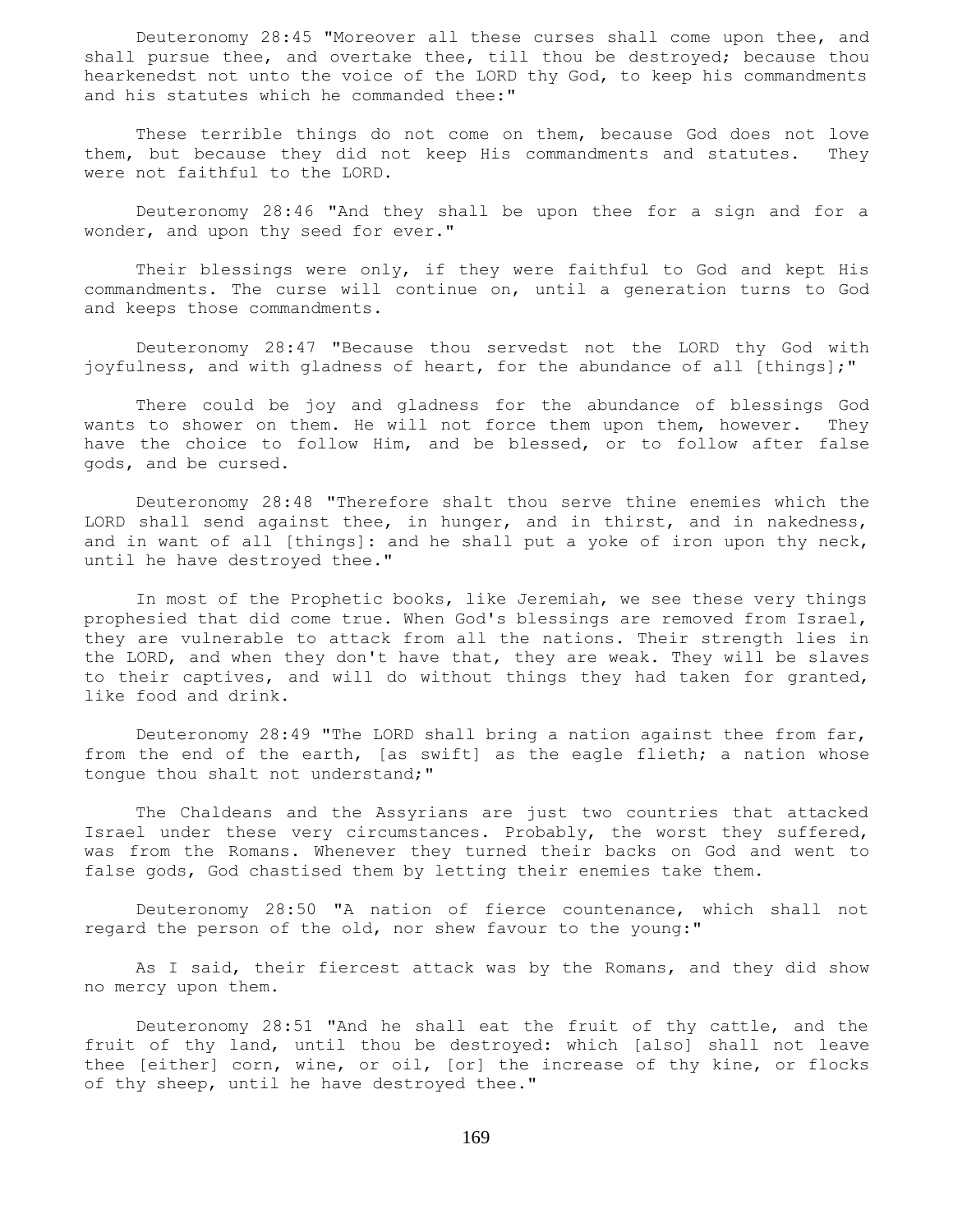Their enemy showed no mercy upon them at all. Israel's rebellion against God, turning away from the One True God, brought all of their troubles upon them. These evil nations, which came against Israel, had no mercy at all on anyone, young or old. They did not care, if they starved to death, or not.

 Deuteronomy 28:52 "And he shall besiege thee in all thy gates, until thy high and fenced walls come down, wherein thou trustedst, throughout all thy land: and he shall besiege thee in all thy gates throughout all thy land, which the LORD thy God hath given thee."

 This, also, happens more than once. It is a perfect description of the Babylonian attack on Israel. Jeremiah chapter 21 verses 4 through 7 tells of such an attack, when God is helping the enemies of Israel.

 Deuteronomy 28:53 "And thou shalt eat the fruit of thine own body, the flesh of thy sons and of thy daughters, which the LORD thy God hath given thee, in the siege, and in the straitness, wherewith thine enemies shall distress thee:"

 This is saying, things will be so terrible, they will practice cannibalism on their own children. Leviticus 26:29 "And ye shall eat the flesh of your sons, and the flesh of your daughters shall ye eat." Jeremiah 19:9 "And I will cause them to eat the flesh of their sons and the flesh of their daughters, and they shall eat every one the flesh of his friend in the siege and straitness, wherewith their enemies, and they that seek their lives, shall straiten them." As terrible as this warning is, you can see that it did happen.

 Deuteronomy 28:54 "[So that] the man [that is] tender among you, and very delicate, his eye shall be evil toward his brother, and toward the wife of his bosom, and toward the remnant of his children which he shall leave:"

 Jeremiah 47:3 "At the noise of the stamping of the hoofs of his strong [horses], at the rushing of his chariots, [and at] the rumbling of his wheels, the fathers shall not look back to [their] children for feebleness of hands;"

 Deuteronomy 28:55 "So that he will not give to any of them of the flesh of his children whom he shall eat: because he hath nothing left him in the siege, and in the straitness, wherewith thine enemies shall distress thee in all thy gates."

 This speaks of a time of such great distress, that the man thinks of nothing, but survival.

 Deuteronomy 28:56 "The tender and delicate woman among you, which would not adventure to set the sole of her foot upon the ground for delicateness and tenderness, her eye shall be evil toward the husband of her bosom, and toward her son, and toward her daughter,"

 It is an unnatural thing for a woman to turn against her husband and her children. This is speaking of a woman, who had been raised in luxury and with every advantage, turning to not much more than an animal's behavior.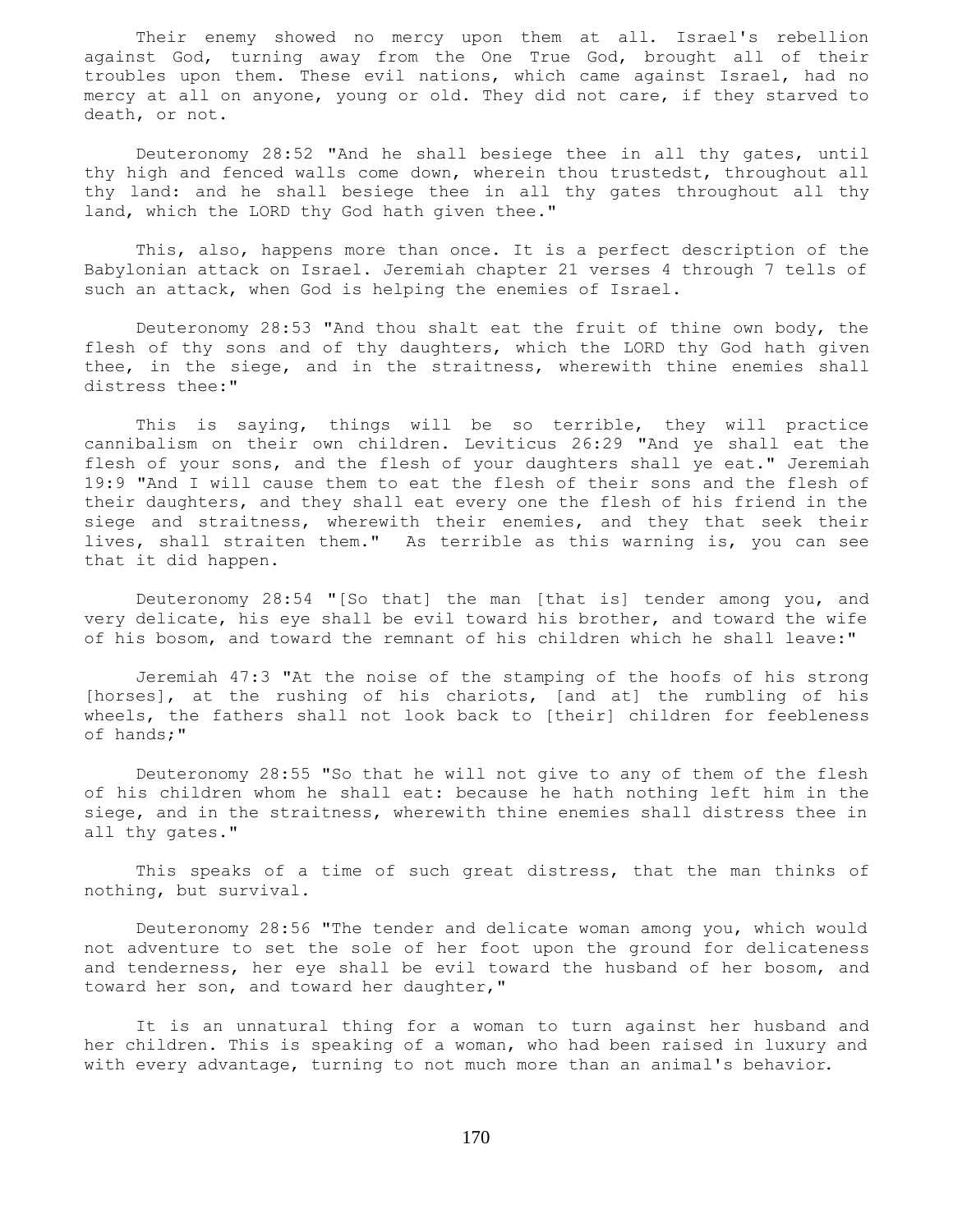Deuteronomy 28:57 "And toward her young one that cometh out from between her feet, and toward her children which she shall bear: for she shall eat them for want of all [things] secretly in the siege and straitness, wherewith thine enemy shall distress thee in thy gates."

 I cannot imagine anything being terrible enough for a mother to eat her young. This had to be something so terrible, it is beyond our comprehension.

 Deuteronomy 28:58 "If thou wilt not observe to do all the words of this law that are written in this book, that thou mayest fear this glorious and fearful name, THE LORD THY GOD;"

The book of the law is what they are to obey. The fear is a reverence. The warnings He has given them, over and over, are for their good. He encourages them to remember who He Is. "THE LORD THY GOD" is a proclamation of who He Is. All of the above warnings are to open their eyes to the reality of who He is. God, has not, and will not, reject them. He is the Eternal One who exists.

 Deuteronomy 28:59 "Then the LORD will make thy plagues wonderful, and the plagues of thy seed, [even] great plagues, and of long continuance, and sore sicknesses, and of long continuance."

 The sad thing is, they reject Him. If they do reject Him, plagues, worse than they have ever imagined, will come. These plagues will be against their crops, but also, against their bodies. The plague will not go away. Plagues that come from God in the form of sickness have no earthly cure. Only God can stop that plague.

 Deuteronomy 28:60 "Moreover he will bring upon thee all the diseases of Egypt, which thou wast afraid of; and they shall cleave unto thee."

 In this case, Egypt symbolizes the sinful world. One of the promises, if they kept God's commandments, was they would not have the diseases of Egypt. The reverse is true, if they do not keep His commandments. A.I.D.S. is an example of the type of plague this is speaking of.

 Deuteronomy 28:61 "Also every sickness, and every plague, which [is] not written in the book of this law, them will the LORD bring upon thee, until thou be destroyed."

 This is speaking of strange new diseases, that they had never heard of before. If they do not repent and turn to God, they will die of these diseases.

 Deuteronomy 28:62 "And ye shall be left few in number, whereas ye were as the stars of heaven for multitude; because thou wouldest not obey the voice of the LORD thy God."

 God always keeps a remnant. The Babylonian captivity left them few in number. The worst instance of this, is when Noah, his wife, his three sons, and their wives were the only people saved in the flood. God started all over with these 8 people. God will wipe out the masses, if they are unfaithful to Him.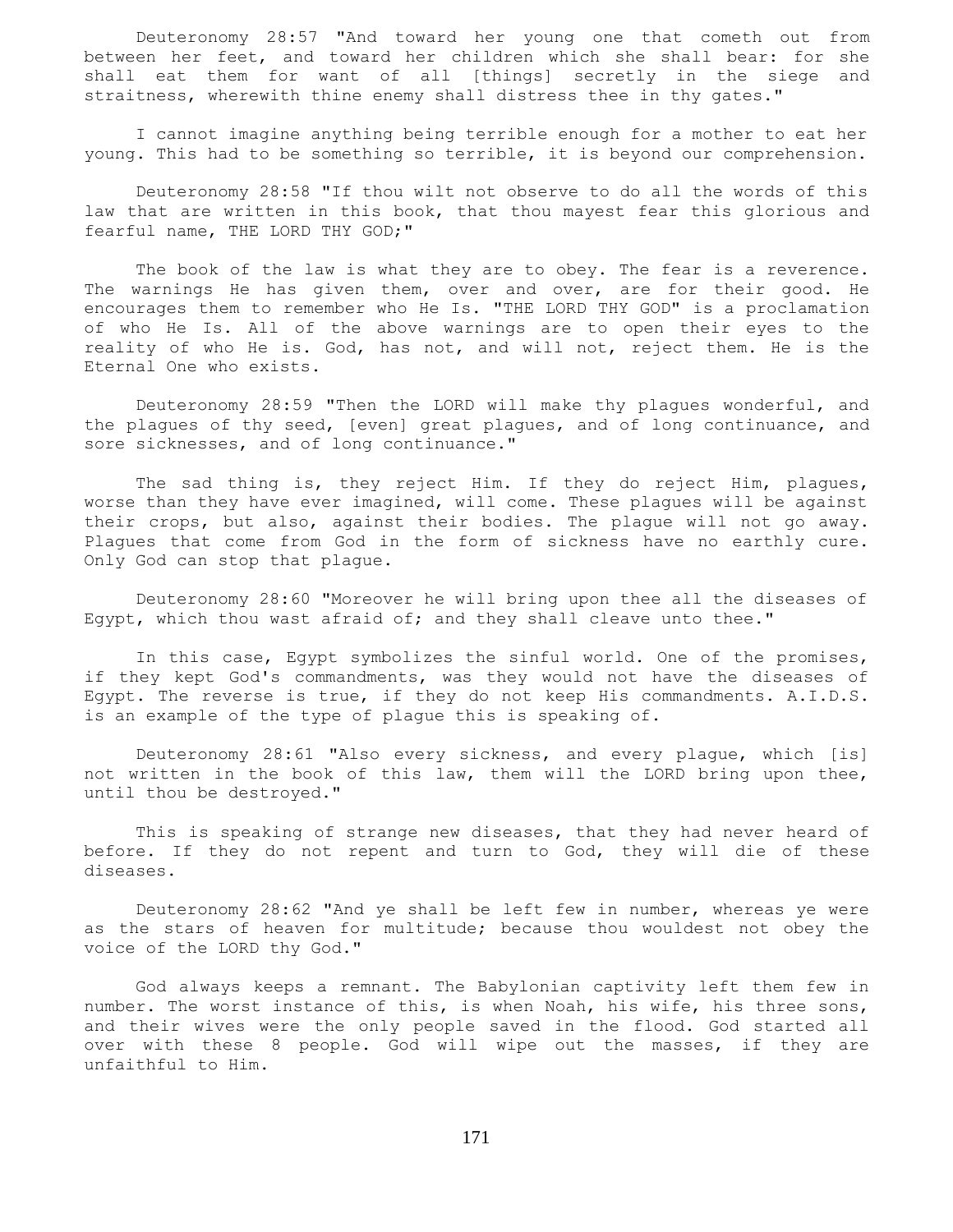Deuteronomy 28:63 "And it shall come to pass, [that] as the LORD rejoiced over you to do you good, and to multiply you; so the LORD will rejoice over you to destroy you, and to bring you to nought; and ye shall be plucked from off the land whither thou goest to possess it."

 Jacob took seventy people into Egypt with him, and about three million came out. This is saying, that God can take that three million, and reduce them down to seventy, again. The unfaithful will not remain in the land God had promised them.

 Deuteronomy 28:64 "And the LORD shall scatter thee among all people, from the one end of the earth even unto the other; and there thou shalt serve other gods, which neither thou nor thy fathers have known, [even] wood and stone."

 There are several times in history, when this very thing happened. In fact, the Jews are scattered today all over the world. They are beginning to re-gather in Israel now. In Babylon, they did worship false gods of wood and stone.

 Deuteronomy 28:65 "And among these nations shalt thou find no ease, neither shall the sole of thy foot have rest: but the LORD shall give thee there a trembling heart, and failing of eyes, and sorrow of mind:"

 It is so sad for a person to be uprooted from his homeland, and live in a strange land, with strange gods. He is never at peace until he is returned home again.

 Deuteronomy 28:66 "And thy life shall hang in doubt before thee; and thou shalt fear day and night, and shalt have none assurance of thy life:"

 Hitler is supposed to have killed 1/6 of all the Jews in World War 2. They, certainly, were not safe in the foreign land. This is one of the fulfillments of the verse above.

 Deuteronomy 28:67 "In the morning thou shalt say, Would God it were even! and at even thou shalt say, Would God it were morning! For the fear of thine heart wherewith thou shalt fear, and for the sight of thine eyes which thou shalt see."

There will be much to fear, day and night. The fear that comes with uncertainty is spoken of here. There are things that are better than death. To have this type of fear, would cause a person to die a thousand deaths.

 Deuteronomy 28:68 "And the LORD shall bring thee into Egypt again with ships, by the way whereof I spake unto thee, Thou shalt see it no more again: and there ye shall be sold unto your enemies for bondmen and bondwomen, and no man shall buy [you]."

 The Jews have been hated and rejected, even in our land, by some people. Egypt, in the verse above, is speaking of the world, not specifically Egypt. The exodus out of Egypt was the birth of a nation. Such a happening, as the one mentioned above, would be their death. This speaks of slavery, wherever it happens.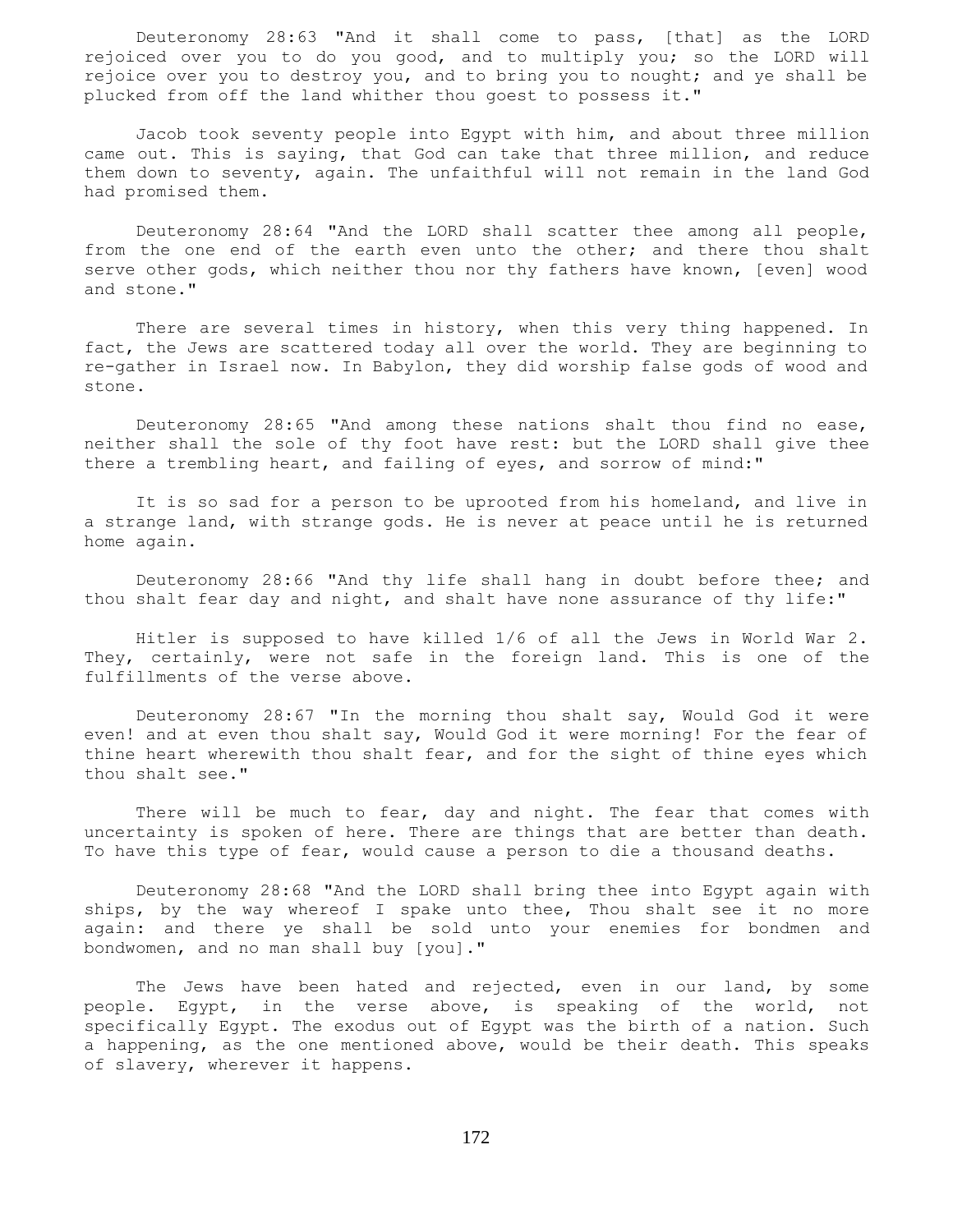1. They shall carry much seed out in the field, but shall gather little in; why? 2. What happens to the vineyards? 3. Why is olive oil used for anointing? 4. Why will they not enjoy their sons and daughters? 5. Who will rule over them? 6. Why did they know what it was to be the tail? 7. Why will all of these curses come upon them? 8. What are the two choices of these people? 9. What would be the condition of these people in captivity? 10. When God's blessings are removed, what does that do to Israel? 11. What had they taken for granted before? 12. Who were some of the nations, that came against them? 13. What was a sign of the fierceness of the nation, that came against them? 14. What happens to the walls of their cities? 15. What chapter of Jeremiah tells of this very thing? 16. What terrible practice does verse 53 say, they will do when things are the worst? 17. Quote Jeremiah chapter 19 verse 9. 18. What does Jeremiah chapter 47 verse 3 say, the father does to the children? 19. What is verse 55 speaking of? 20. What is meant by a tender and delicate woman? 21. What had her behavior become? 22. The author finds what hard to believe? 23. Who is their God? 24. He is the Eternal One who 25. What kind of plagues come on them, when they reject God? 26. What are the diseases of Egypt speaking of? 27. What, in our society, is an example of the plague in verse 60? 28. What kind of diseases is verse 61 speaking of? 29. God always kept a 30. The worst instance of God killing nearly everyone, and keeping a remnant is when? 31. What shall God's people do in the nations, where they are scattered? 32. Hitler killed about of the Jews?

33. The exodus out of Egypt was the  $\qquad \qquad$  of a nation.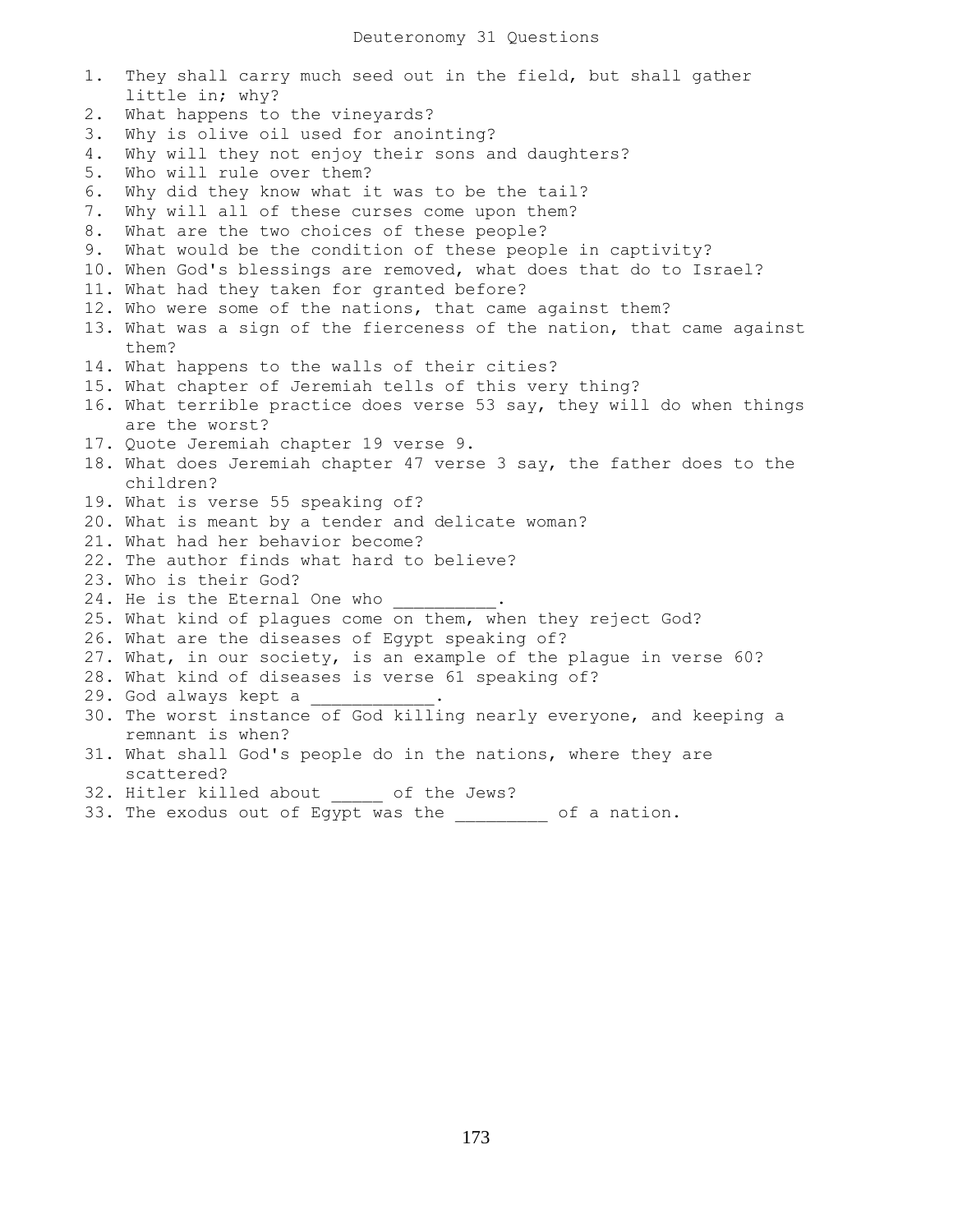We will begin this lesson in Deuteronomy 29:1 "These [are] the words of the covenant, which the LORD commanded Moses to make with the children of Israel in the land of Moab, beside the covenant which he made with them in Horeb."

 In the last lesson, we were told of the difficulty that would come upon the people, if they did not keep covenant with God. The agreement they had made with God was an everlasting covenant. God would bless them, as long as they remained faithful to Him. This is not a new covenant that Moses is giving, here. He is, however, stating a few things not in the earlier covenant. This is just as much a part of the covenant as the original. They were, now, to implement the covenant given them. The main thrust of the entire covenant, is remaining faithful to God, to receive all the blessings. There is a warning, again, of the dangers in seeking after false gods.

 Deuteronomy 29:2 "And Moses called unto all Israel, and said unto them, Ye have seen all that the LORD did before your eyes in the land of Egypt unto Pharaoh, and unto all his servants, and unto all his land;"

 This, alone, should have made them realize the power of God to do whatever He wanted to do. The power of God was no secret to them. He brought ten plagues on Egypt to get them released from Pharaoh. He destroyed Pharaoh's army at the Red Sea, when He carried the Israelites over on dry land safely. Just His presence with them across the desert should have been enough.

 Deuteronomy 29:3 "The great temptations which thine eyes have seen, the signs, and those great miracles:"

 The journey for 40 years had been a miracle. Moses reminds them of this, so they will be awakened to the possibilities God offers.

 Deuteronomy 29:4 "Yet the LORD hath not given you an heart to perceive, and eyes to see, and ears to hear, unto this day."

 It is as if they are blind and deaf. The miracles are soon forgotten. They are a people of little understanding. It seems nothing will cause them to have faith in God, the way they need to. Their hearts are hard, and they have scales over their eyes and ears.

 Deuteronomy 29:5 "And I have led you forty years in the wilderness: your clothes are not waxen old upon you, and thy shoe is not waxen old upon thy foot."

 Certainly, one of the greatest miracles that happened, was the 40 year journey without their shoes and clothing wearing out. The divine care that God took for their slightest needs, should have awakened their understanding.

 Deuteronomy 29:6 "Ye have not eaten bread, neither have ye drunk wine or strong drink: that ye might know that I [am] the LORD your God."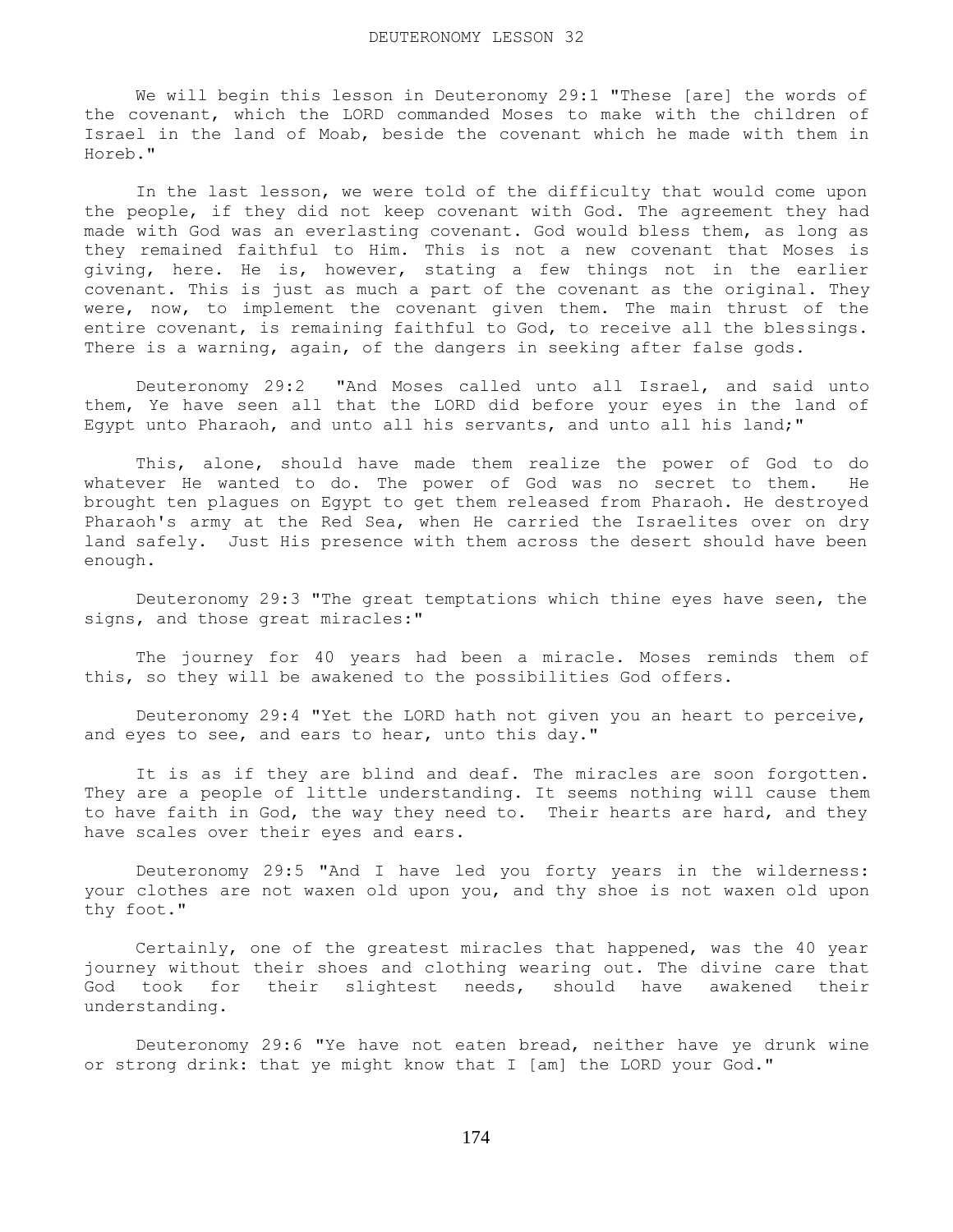One of the purposes of the Manna was that they were feeding upon the LORD, instead of earthly food. Even this, they did not comprehend. Instead of being thankful for the heavenly food which sustained them, they complained of it. God showed them over and over on their journey that He was their provider.

 Deuteronomy 29:7 "And when ye came unto this place, Sihon the king of Heshbon, and Og the king of Bashan, came out against us unto battle, and we smote them:"

 The greater part of "we" is speaking of God, who went into battle with them. It was God, who drove their enemies out before them. In the 21st chapter of Numbers, we saw how Sihon came against Israel and were defeated. Og, we remember, was a giant, but that did not save him. The LORD was with Israel, and Israel could not lose.

 Deuteronomy 29:8 "And we took their land, and gave it for an inheritance unto the Reubenites, and to the Gadites, and to the half tribe of Manasseh."

We remember, the land they took on the eastern side of the Jordan was such beautiful grazing land that Reuben, Gad, and the half tribe of Manasseh kept that for their inheritance.

 Deuteronomy 29:9 "Keep therefore the words of this covenant, and do them, that ye may prosper in all that ye do."

 Their prosperity is a gift from God. The way to be assured of that prosperity, is if they keep the commandments of God, and worship no false gods.

 Deuteronomy 29:10 "Ye stand this day all of you before the LORD your God; your captains of your tribes, your elders, and your officers, [with] all the men of Israel," Deuteronomy 29:11 "Your little ones, your wives, and thy stranger that [is] in thy camp, from the hewer of thy wood unto the drawer of thy water:"

 We see this covenant is not just with the leaders, but with all the people. They are from the greatest to the smallest. Each person must, in his heart, make covenant with God. They all stand before Moses for this message from God. They must each one, and all collectively, know what is expected of them.

 Deuteronomy 29:12 "That thou shouldest enter into covenant with the LORD thy God, and into his oath, which the LORD thy God maketh with thee this day:"

 This covenant was with the LORD and each individual person represented. This covenant must be agreed upon by the entire nation of Israel. It must be unanimous. Even the children must hear and agree for the generations to come.

 Deuteronomy 29:13 "That he may establish thee to day for a people unto himself, and [that] he may be unto thee a God, as he hath said unto thee, and as he hath sworn unto thy fathers, to Abraham, to Isaac, and to Jacob."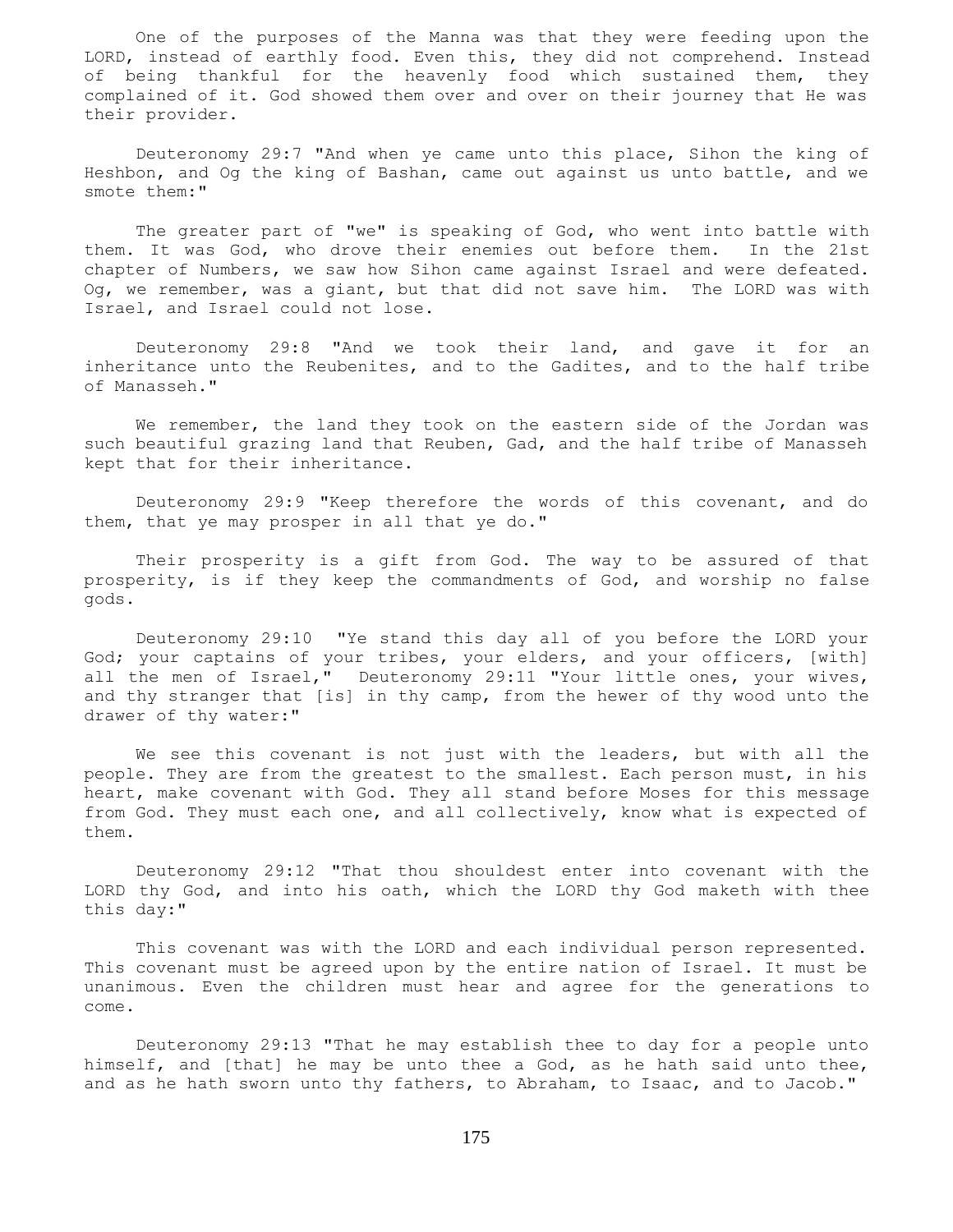God had chosen them as His people. He wants to bless them, as no other nation has ever been blessed. This is what was said to Abraham. Genesis 17:7 "And I will establish my covenant between me and thee and thy seed after thee in their generations for an everlasting covenant, to be a God unto thee, and to thy seed after thee." This covenant is fulfilled in the Christians. Galatians 3:29 "And if ye [be] Christ's, then are ye Abraham's seed, and heirs according to the promise."

 Deuteronomy 29:14 "Neither with you only do I make this covenant and this oath;" Deuteronomy 29:15 "But with [him] that standeth here with us this day before the LORD our God, and also with [him] that [is] not here with us this day:"

 Notice, the covenant is to extend for generations to come, and not just for this generation. God swore by Himself, since there was no greater.

 Deuteronomy 29:16 "(For ye know how we have dwelt in the land of Egypt; and how we came through the nations which ye passed by;"

 In Egypt, there were many false gods. Even the nations, they encountered on the way to the promised land, were idol worshippers, as well. Part of the reason for the ten plagues on Egypt, was to defame the false gods of Egypt.

 Deuteronomy 29:17 "And ye have seen their abominations, and their idols, wood and stone, silver and gold, which [were] among them:)"

 "Abominations" are revolting sins in the sight of God. Moses is showing them they are without excuse, if they follow these false gods of stone, silver, and gold. The evidence of God was overwhelming. We, too, are without excuse, if we do not follow the One True God. The Bible should be evidence enough for us. We mentioned several times, that anything made with human hands is not to be worshipped. God is not a God that can be seen with physical eyes, or touched with physical hands. He is the great Creator. He is Spirit.

 Deuteronomy 29:18 "Lest there should be among you man, or woman, or family, or tribe, whose heart turneth away this day from the LORD our God, to go [and] serve the gods of these nations; lest there should be among you a root that beareth gall and wormwood;"

 The false gods of these nations could bring nothing, but bitterness and destruction. Anyone who follows after false gods, is headed for destruction.

 Deuteronomy 29:19 "And it come to pass, when he heareth the words of this curse, that he bless himself in his heart, saying, I shall have peace, though I walk in the imagination of mine heart, to add drunkenness to thirst:"

 To bless one's self in his heart, is to deny the power of God who made him. Romans 1:21 "Because that, when they knew God, they glorified [him] not as God, neither were thankful; but became vain in their imaginations, and their foolish heart was darkened." He cannot bless himself. Blessings come from God. He is trying to make a god of himself. The next verse tells of the fate of so foolish a person.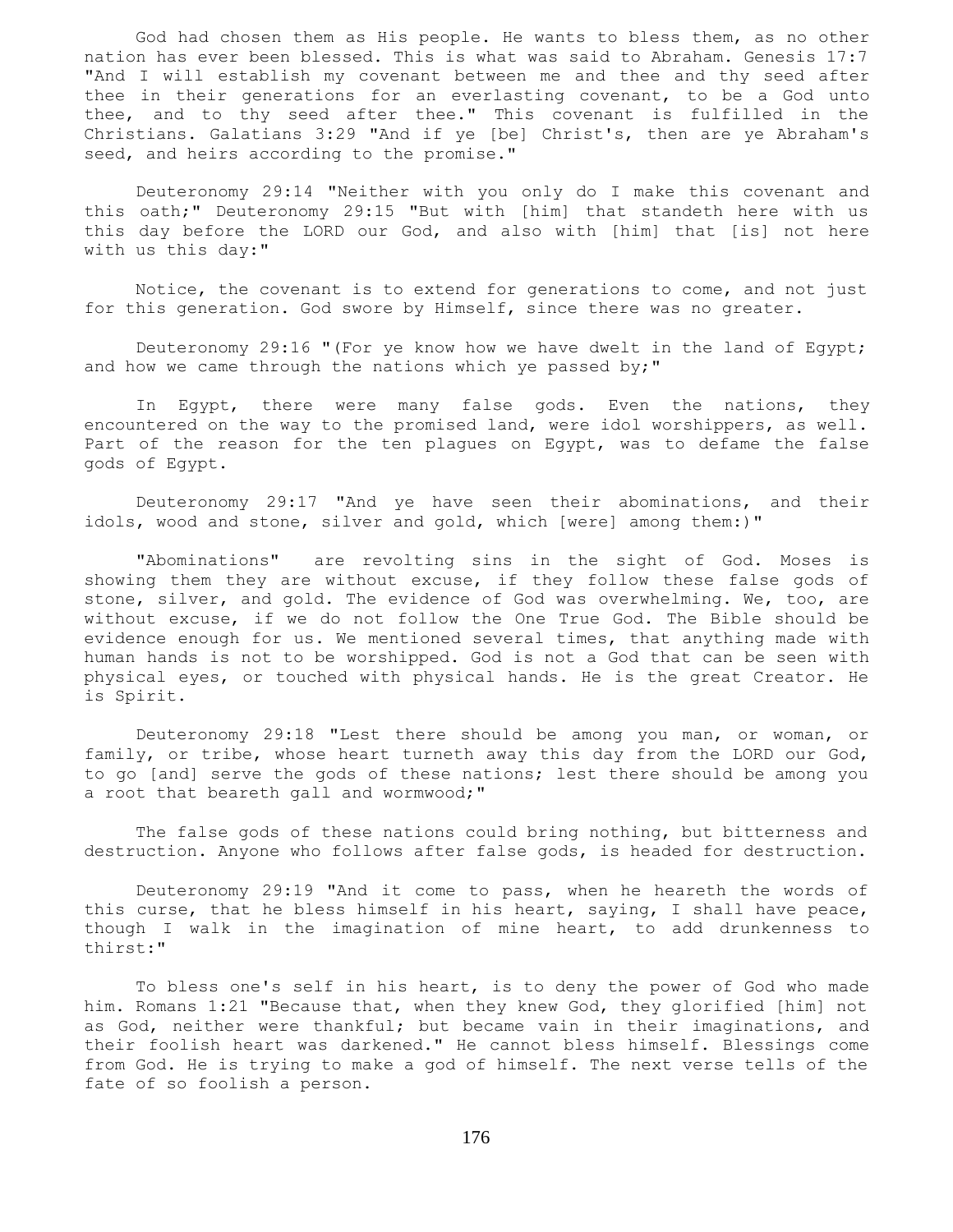Deuteronomy 29:20 "The LORD will not spare him, but then the anger of the LORD and his jealousy shall smoke against that man, and all the curses that are written in this book shall lie upon him, and the LORD shall blot out his name from under heaven."

 The heart of man is what he is. If his heart is evil, he is evil. God will not find him guiltless who has an evil heart to follow after his own desires. He is like Lucifer, who desired to be God. This man is very evil, and will inherit the curses. Just as Lucifer was thrown out of heaven, this man will have his name blotted out of the book of life.

 Deuteronomy 29:21 "And the LORD shall separate him unto evil out of all the tribes of Israel, according to all the curses of the covenant that are written in this book of the law:"

 This evil man will not inherit with the rest of Israel, who obey God. He will receive curses, instead of blessings.

 Deuteronomy 29:22 "So that the generation to come of your children that shall rise up after you, and the stranger that shall come from a far land, shall say, when they see the plagues of that land, and the sicknesses which the LORD hath laid upon it;"

 The terrible punishment that comes upon them, will be an astonishment, and a warning to future generations. These plagues are in punishment from God. The illnesses, spoken of here, could be spoken of as a plague, as well. There will be no ready cure for them.

 Deuteronomy 29:23 "[And that] the whole land thereof [is] brimstone, and salt, [and] burning, [that] it is not sown, nor beareth, nor any grass groweth therein, like the overthrow of Sodom, and Gomorrah, Admah, and Zeboim, which the LORD overthrew in his anger, and in his wrath:"

 Sodom and Gomorrah have been examples for all of history of what happens, when a society does what is pleasing to its flesh instead of obeying God. They were, not only destroyed with fire and brimstone, but have never been rebuilt. They are a desert area, even until now. There is nothing growing there these thousands of years later. They had been as a garden of God, until they rebelled against God. This is a warning from Moses, that this could happen again, if they disobey God.

 Deuteronomy 29:24 "Even all nations shall say, Wherefore hath the LORD done thus unto this land? what [meaneth] the heat of this great anger?"

 This area of the world is so desolate even today, it is obvious it was judgement of God that caused this destruction. The heat from the fire and brimstone was so great, that it even killed the roots of plants in the earth.

 Deuteronomy 29:25 "Then men shall say, Because they have forsaken the covenant of the LORD God of their fathers, which he made with them when he brought them forth out of the land of Egypt:"

 Even the world around them will realize the reason for this destruction. God did not break covenant with them, they broke covenant with God, and brought this upon themselves.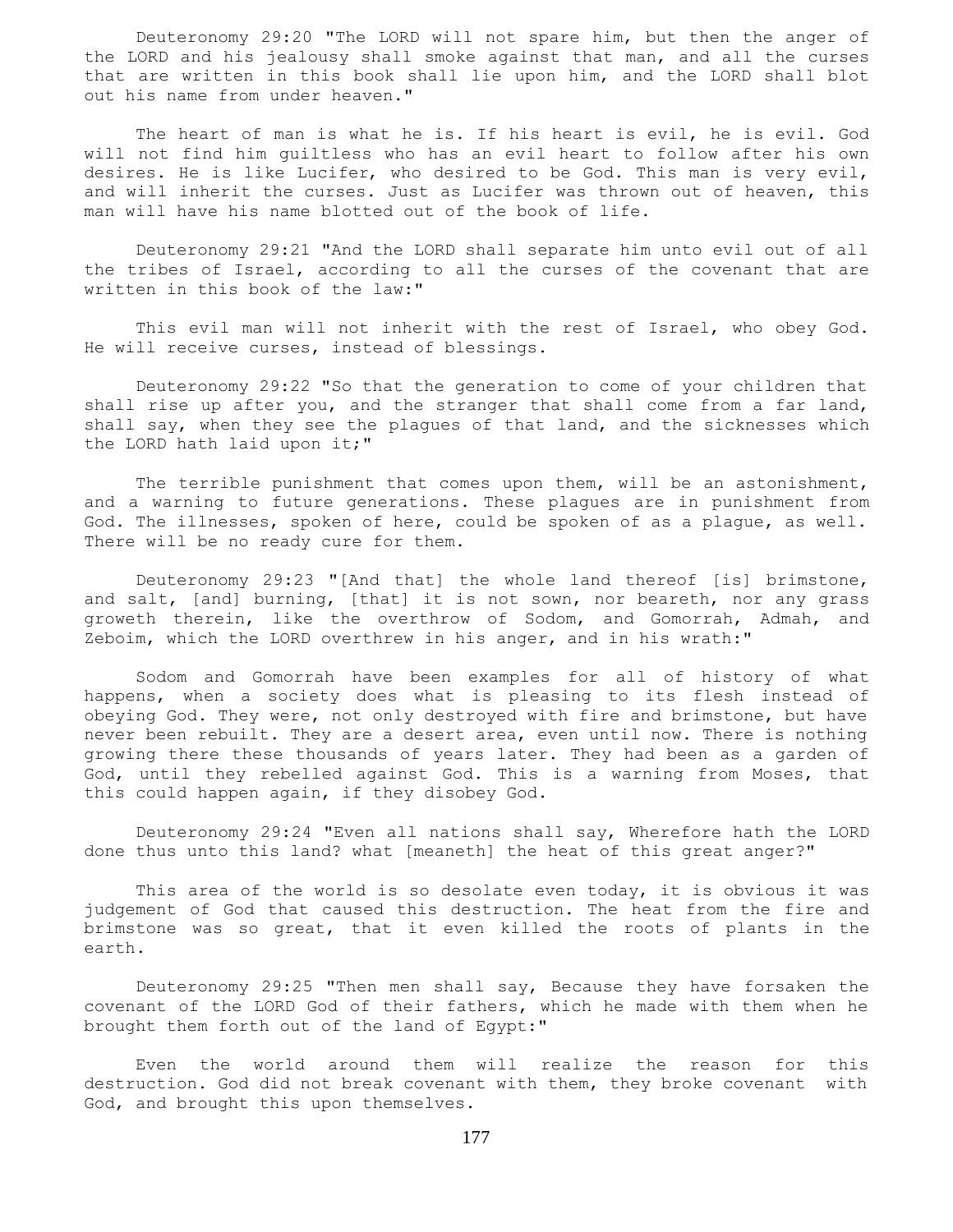Deuteronomy 29:26 "For they went and served other gods, and worshipped them, gods whom they knew not, and [whom] he had not given unto them:"

 This would happen, because they had broken the very first commandment. They had turned their backs upon the One True God, to worship the false gods {creations of men's hands}. God's wrath is kindled against them, because they are unfaithful to Him.

 Deuteronomy 29:27 "And the anger of the LORD was kindled against this land, to bring upon it all the curses that are written in this book:"

 The curses are automatic, when they turn away from God. It was their option to be blessed, or cursed. They chose the curse.

 Deuteronomy 29:28 "And the LORD rooted them out of their land in anger, and in wrath, and in great indignation, and cast them into another land, as [it is] this day."

This is, possibly, speaking of the ten tribes of Israel, which just seemed to vanish. They are scattered all over the world. The two tribes saw some of this, too. One of the times they were driven out, was when they were taken captive to Babylon.

 Deuteronomy 29:29 "The secret [things belong] unto the LORD our God: but those [things which are] revealed [belong] unto us and to our children for ever, that [we] may do all the words of this law."

 God has a few things that He has not revealed to mankind. The things that are necessary for us to live have been revealed to us. God revealed to mankind the perfect life. It is mankind, which has strayed and brought many of the problems upon themselves. The Bible is an instruction book to guide us through life. We will fail, if we do not read and follow the instructions God has left us. The Words of the law are contained in the Bible. The Holy Spirit of God will reveal to each person God's will for his life. We must seek God with all our hearts, and we will find Him. He wants to be our God. Let Him.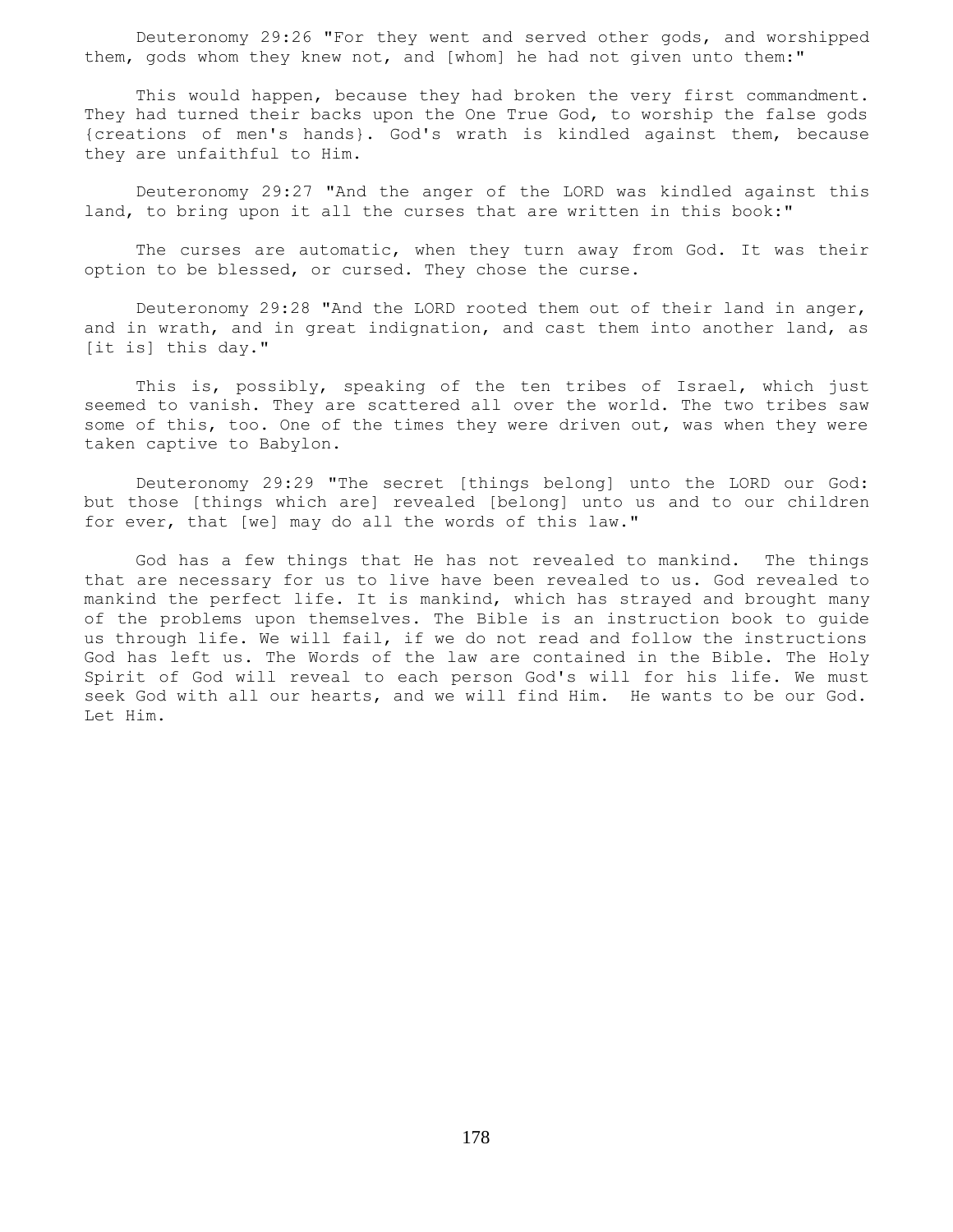1. The covenant the LORD made with Israel was an covenant. 2. How long would God bless them? 3. Is this a new covenant? 4. How had God revealed His great power to them? 5. The entire journey for the 40 years had been a \_\_\_\_\_\_\_\_\_\_. 6. It is as if they are  $\qquad \qquad$  and  $\qquad \qquad$ . 7. Why do they not understand God? 8. What miracle had occurred with their clothing? 9. What was one of the purposes of the Manna? 10. What is the little word that is so important in verse 7? 11. Where can we read about the defeat of Sihon? 12. Og, we remember, was a 13. Who did God give the land of Og to? 14. How could they prosper? 15. Who is this covenant made with? 16. Who is giving them this covenant agreement? 17. The agreement must be 18. Quote Genesis chapter 17 verse 7. 19. Quote Galatians chapter 3 verse 29. 20. How far reaching is this covenant? 21. What did Egypt have in common with the nations Israel passed through? 22. What were their idols made of? 23. What are "abominations"? 24. Why are Christians without excuse? 25. Anyone who follows after false gods is headed for 26. To bless one's self in his heart, is to \_\_\_\_\_\_\_\_ the power of God who made him. 27. What is the fate of so foolish a person? 28. A person who has an evil heart and thinks he can bless himself, is like \_\_\_\_\_\_\_\_\_\_. 29. He will inherit the post of the not 30. The illnesses, in verse 22, could be spoken of as a 31. What two cities were examples of what happens to a society, when the people do what is right in their own sight? 32. What happened to them later? 33. The world around is aware \_\_\_\_\_\_\_\_ did this. 34. Why would this terrible judgement come on them? 35. Who was rooted out in verse 28? 36. What has been revealed to mankind by God? 37. What reveals it? 38. What reveals the will of God to each of us. 39. If we seek God with all our heart, we will \_\_\_\_\_\_\_\_\_ Him. 40. He wants to be our God. \_\_\_\_\_\_\_ \_\_\_\_.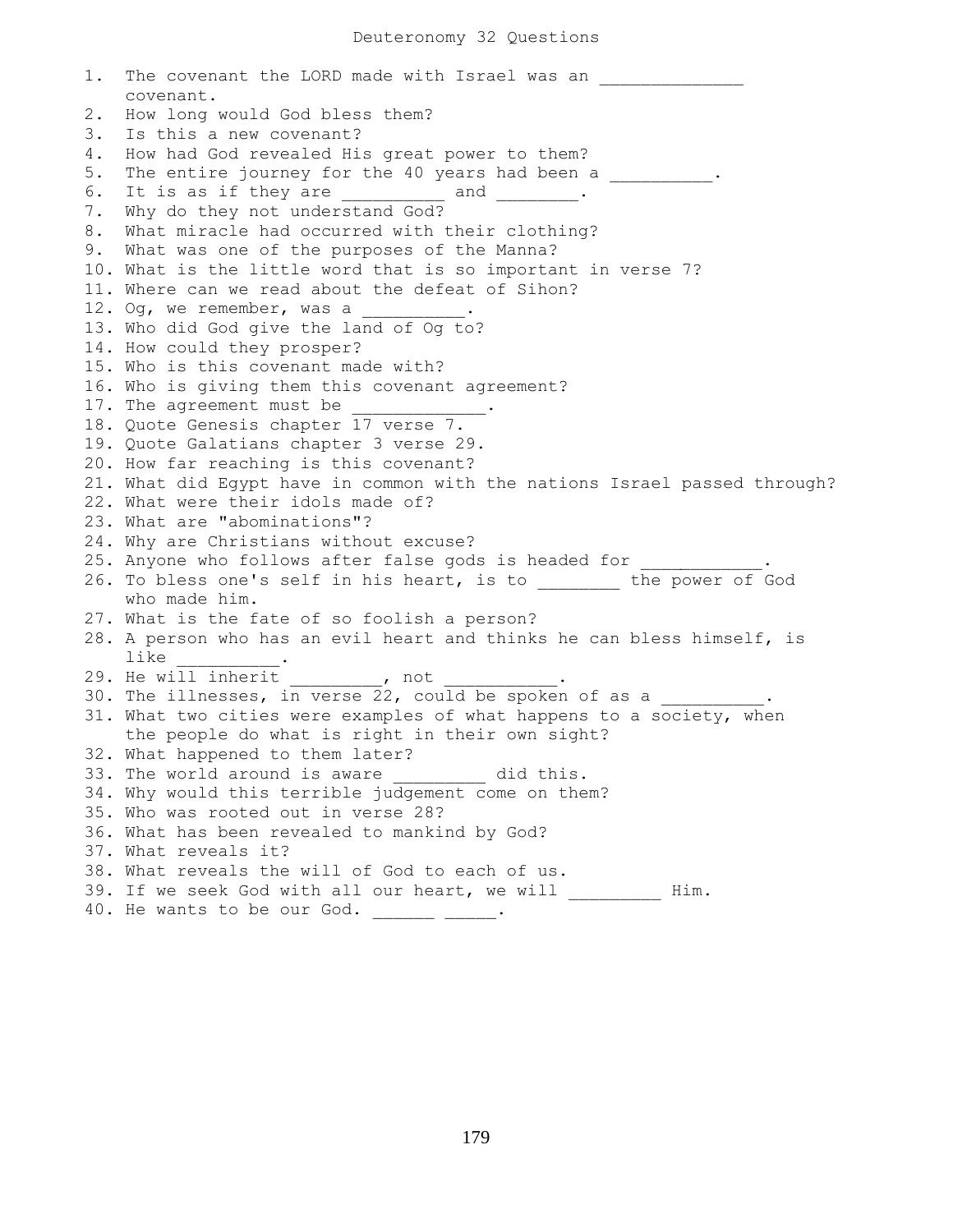We will begin this lesson in Deuteronomy 30:1 "And it shall come to pass, when all these things are come upon thee, the blessing and the curse, which I have set before thee, and thou shalt call [them] to mind among all the nations, whither the LORD thy God hath driven thee,"

 The LORD will drive them into the foreign lands to chastise them, and cause them to realize the error of following after false gods. Notice, it was the LORD who had driven them to the foreign lands.

 Deuteronomy 30:2 "And shalt return unto the LORD thy God, and shalt obey his voice according to all that I command thee this day, thou and thy children, with all thine heart, and with all thy soul;"

 After they have been driven from their homeland and are captives in another land, they can still repent and turn to God. He will accept them back, if they return to Him with all their hearts. The parents must, also, instruct the children, and they must turn to God, also. It seems, Israel is very much like we, Christians, are. They do not appreciate God until they seem to have lost Him. God is never very far away, however. He loves them, and wants to forgive them. They are just a prayer away from His help.

 Deuteronomy 30:3 "That then the LORD thy God will turn thy captivity, and have compassion upon thee, and will return and gather thee from all the nations, whither the LORD thy God hath scattered thee."

 God had heard their cries, when they were captives in Egypt, and He will hear their prayers again and help them. This has happened with them many times. One of the best remembered is when he freed them from Babylon after 70 years. Even today, God is gathering them home to Israel again. It seems this situation has happened over and over with them.

 Deuteronomy 30:4 "If [any] of thine be driven out unto the outmost [parts] of heaven, from thence will the LORD thy God gather thee, and from thence will he fetch thee:"

 This is, possibly, speaking of today, when they are on the other side of the world from Israel. Literally hundreds of thousands of Jews are returning to Israel from all over the world. It is as if there is an irresistible desire for them to come home to Israel.

 Deuteronomy 30:5 "And the LORD thy God will bring thee into the land which thy fathers possessed, and thou shalt possess it; and he will do thee good, and multiply thee above thy fathers."

 All that is required of them, is that they remain faithful to God. He will pour them out a blessing beyond their imagination, if they will love Him above everyone and everything else. II Chronicles 7:14 "If my people, which are called by my name, shall humble themselves, and pray, and seek my face, and turn from their wicked ways; then will I hear from heaven, and will forgive their sin, and will heal their land."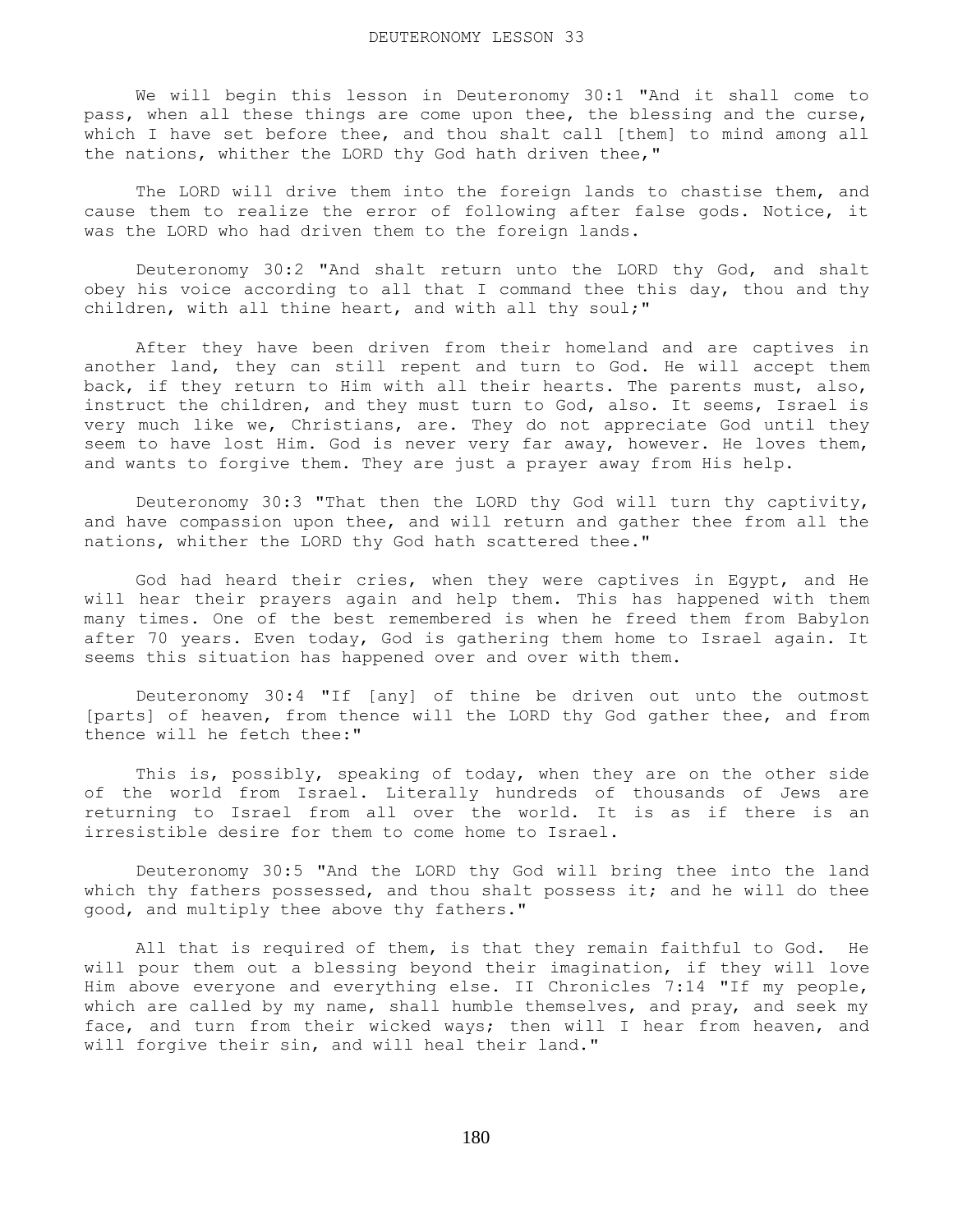Deuteronomy 30:6 "And the LORD thy God will circumcise thine heart, and the heart of thy seed, to love the LORD thy God with all thine heart, and with all thy soul, that thou mayest live."

 This is speaking of cutting away earthly lust from their hearts. God, Himself, will cut away their evil hearts of unbelief. Hebrews 8:10 "For this [is] the covenant that I will make with the house of Israel after those days, saith the Lord; I will put my laws into their mind, and write them in their hearts: and I will be to them a God, and they shall be to me a people:" Hebrews 8:11 "And they shall not teach every man his neighbour, and every man his brother, saying, Know the Lord: for all shall know me, from the least to the greatest."

 Deuteronomy 30:7 "And the LORD thy God will put all these curses upon thine enemies, and on them that hate thee, which persecuted thee."

 This was the promise from the beginning. God would bless those that bless them, and curse those who hate them. Genesis 12:3 "And I will bless them that bless thee, and curse him that curseth thee: and in thee shall all families of the earth be blessed."

 Deuteronomy 30:8 "And thou shalt return and obey the voice of the LORD, and do all his commandments which I command thee this day."

 Those who truly love God, obey His commandments. Their well-being is dependant upon their obeying the commandments of God. Blessings beyond their imagination will come to them, if they do this.

 Deuteronomy 30:9 "And the LORD thy God will make thee plenteous in every work of thine hand, in the fruit of thy body, and in the fruit of thy cattle, and in the fruit of thy land, for good: for the LORD will again rejoice over thee for good, as he rejoiced over thy fathers:"

 God loves them, and wants to bless them. He reminds me of the parable that Jesus told of the prodigal son. When the prodigal son repented and came home, his father gave a big party for him in celebration. God will return all the blessings they had, before they went astray. In fact, they will be blessed even above that.

 Deuteronomy 30:10 "If thou shalt hearken unto the voice of the LORD thy God, to keep his commandments and his statutes which are written in this book of the law, [and] if thou turn unto the LORD thy God with all thine heart, and with all thy soul."

 There are conditions to receive these blessings, as there had been in the beginning. They cannot plead ignorance. The law God wants them to keep, is written down. The main thing God wants from them is spoken by Jesus in the following verse. Mark 12:30 "And thou shalt love the Lord thy God with all thy heart, and with all thy soul, and with all thy mind, and with all thy strength: this [is] the first commandment."

Deuteronomy  $30:11$  "For this commandment which I command thee this day, it [is] not hidden from thee, neither [is] it far off."

 God had revealed His commandments to the people of Israel He gave them His law on the way to the promised land. The rest of the world did not have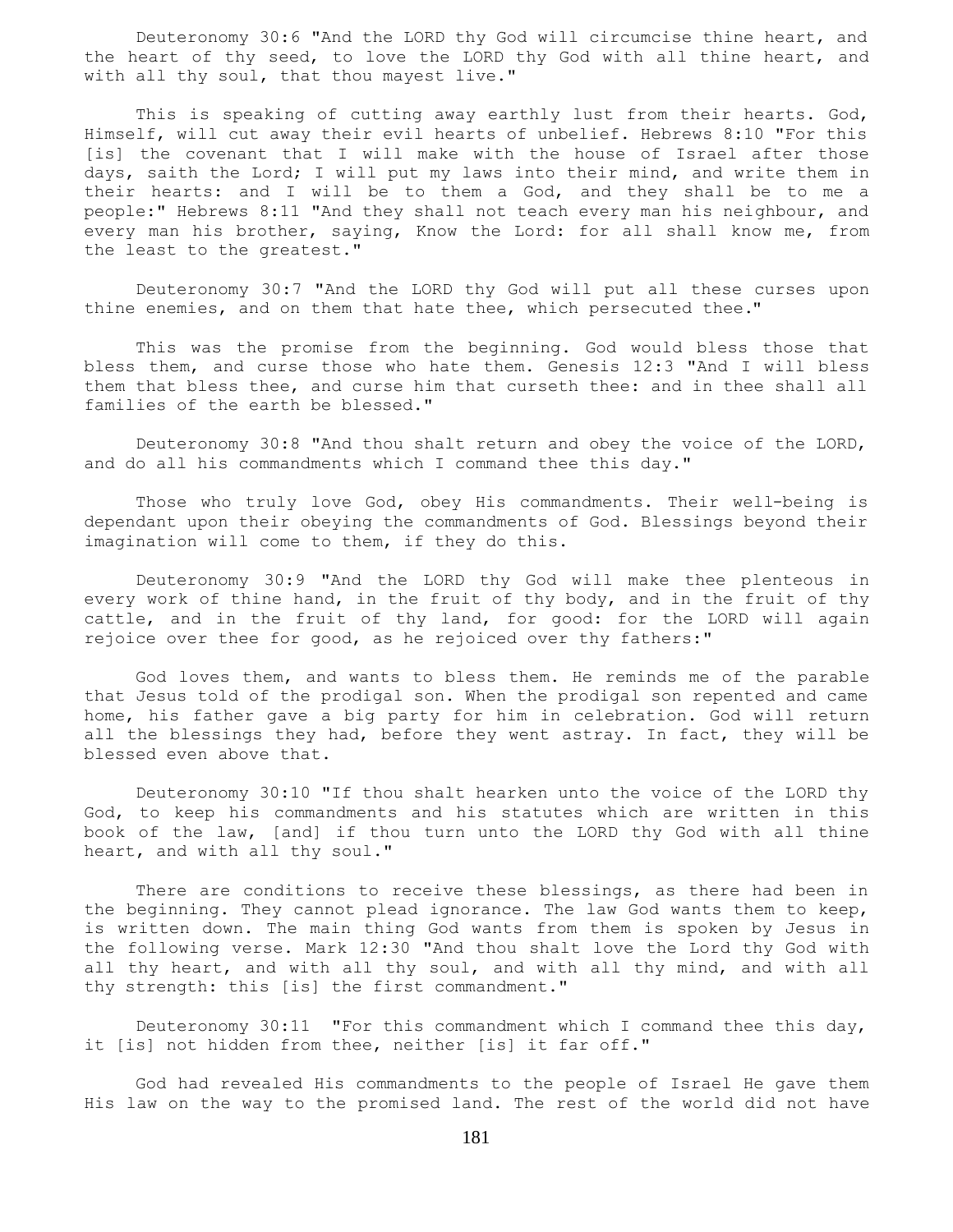God's law. God had made His law, and Himself, real to them on the 40 year journey across the wilderness to the promised land.

 Deuteronomy 30:12 "It [is] not in heaven, that thou shouldest say, Who shall go up for us to heaven, and bring it unto us, that we may hear it, and do it?" Deuteronomy 30:13 "Neither [is] it beyond the sea, that thou shouldest say, Who shall go over the sea for us, and bring it unto us, that we may hear it, and do it?"

 The law of God was available to them at all times. Not only were the ten commandments written in stone, but God had spoken them aloud at Mount Horeb {Sinai} to them. They did not have to travel anywhere to find them. The law travelled with them, and settled when they settled. Their people were known as the people with the law.

 Deuteronomy 30:14 But the word [is] very nigh unto thee, in thy mouth, and in thy heart, that thou mayest do it."

We read earlier, how God had written His law in their hearts. The mouth speaks what is in the heart. Their mouths should speak the law of God because it is in their hearts.

 Deuteronomy 30:15 "See, I have set before thee this day life and good, and death and evil;"

 God has offered them everything good. He has offered them life. They must accept it though. They may decide to leave the good and go to the evil. God has made them a free agent, and it is their choice. They choose life, or death.

 Deuteronomy 30:16 "In that I command thee this day to love the LORD thy God, to walk in his ways, and to keep his commandments and his statutes and his judgments, that thou mayest live and multiply: and the LORD thy God shall bless thee in the land whither thou goest to possess it."

 This is a description of what they receive, when they choose good over evil. Loving the LORD, and walking in His ways, brings life and blessings. God will continue to bless them, as long as they love Him, and walk in His ways.

 Deuteronomy 30:17 "But if thine heart turn away, so that thou wilt not hear, but shalt be drawn away, and worship other gods, and serve them;" Deuteronomy 30:18 "I denounce unto you this day, that ye shall surely perish, [and that] ye shall not prolong [your] days upon the land, whither thou passest over Jordan to go to possess it."

 If they refuse to love God, and to walk in His ways, there is nothing, but hard times ahead for them. The only thing that would cause them to do this, is following after false gods. God will not share them with false gods. If they insist on following false gods, God will send the curses to them.

 Deuteronomy 30:19 "I call heaven and earth to record this day against you, [that] I have set before you life and death, blessing and cursing: therefore choose life, that both thou and thy seed may live:"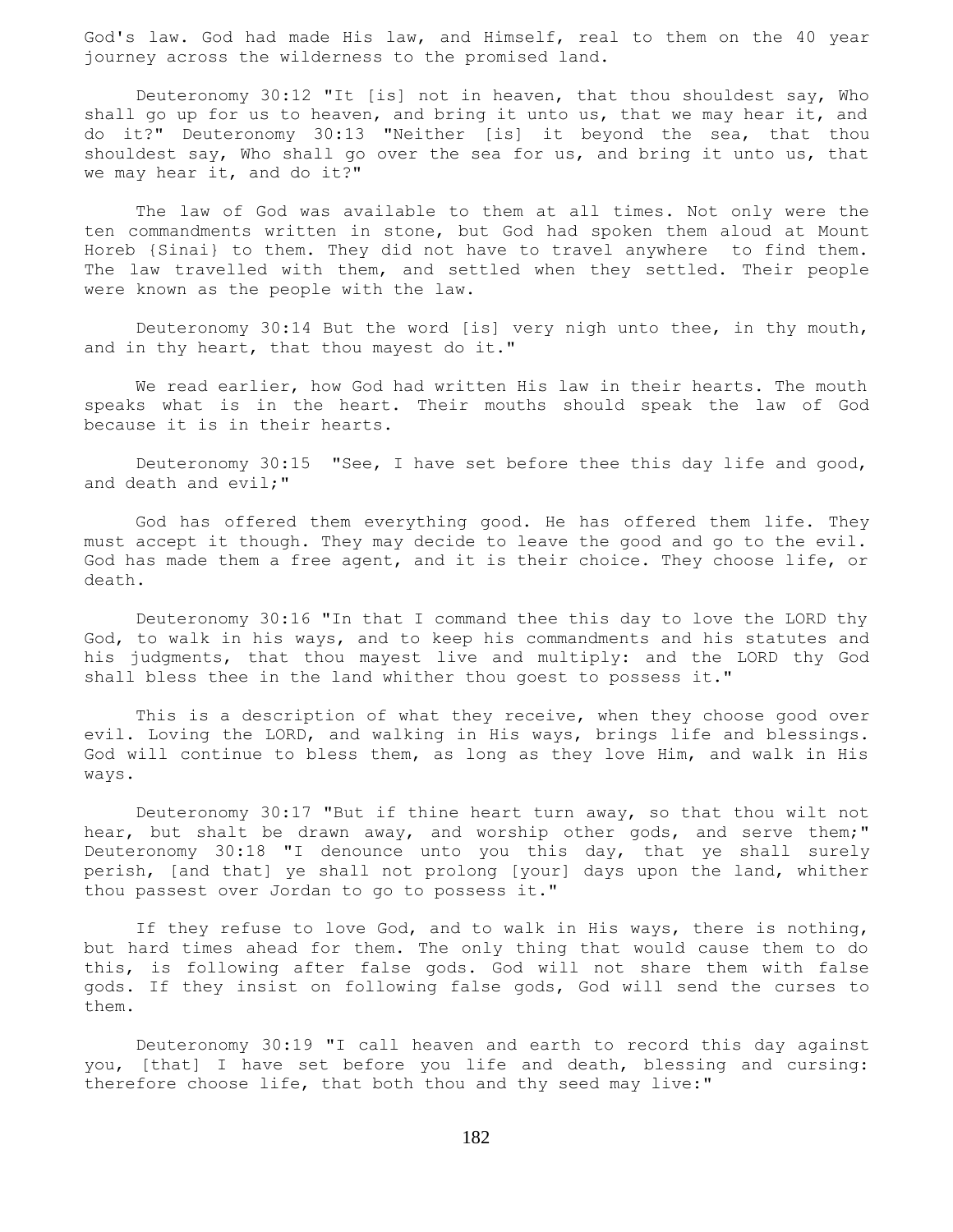All of creation is a witness to the promises God has made them. He offers them life, or death. It is each person's choice. If they choose God, they are blessed. If they choose the false gods, they will receive curses. Life is available to them, and their generations who follow them. They must accept it for themselves.

 Deuteronomy 30:20 "That thou mayest love the LORD thy God, [and] that thou mayest obey his voice, and that thou mayest cleave unto him: for he [is] thy life, and the length of thy days: that thou mayest dwell in the land which the LORD sware unto thy fathers, to Abraham, to Isaac, and to Jacob, to give them."

 To love the Lord, and walk in His statutes, is to rise above the filth of the world. It is called living a new life in Him. I John 1:7 "But if we walk in the light, as he is in the light, we have fellowship one with another, and the blood of Jesus Christ his Son cleanseth us from all sin."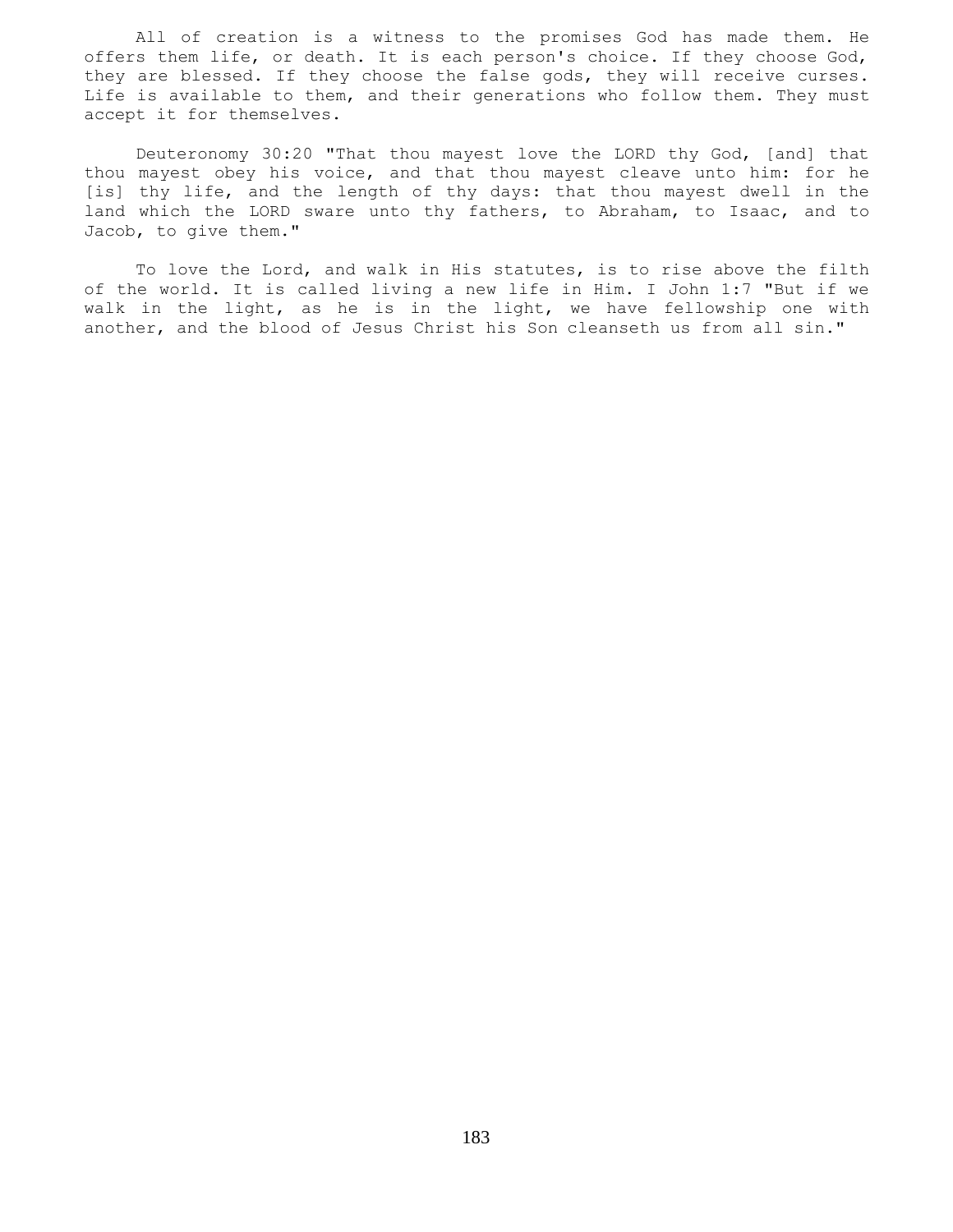1. Where will the LORD drive them, if they do not obey Him? 2. What is verse 2 speaking of? 3. How is Israel very much like the Christians? 4. When were some specific times, God heard their cries from captivity? 5. What time is verse 4, probably, speaking of? 6. What is required of them for God to bring them home and bless them? 7. Quote 2 Chronicles chapter 7 verse 14. 8. The LORD thy God will circumcise thine \_\_\_\_\_\_. 9. What is meant by this? 10. Quote Hebrews chapter 8 verse 11. 11. When God blesses Israel, what does He do to their enemies? 12. Quote Genesis chapter 12 verse 3. 13. Those who truly love God, \_\_\_\_\_\_\_\_\_\_ His \_\_\_\_\_\_\_\_\_\_\_. 14. What are the ways verse 9 says, God will bless them? 15. What conditions must they comply with to be blessed? 16. Quote Mark chapter 12 verse 30. 17. Who had God revealed His law to? 18. How had they been made aware of the ten commandments, besides them being written in stone? 19. The mouth speaks what is in the 20. What choices had God given them? 21. Quote Deuteronomy chapter 30 verse 16. 22. What would cause God to denounce them? 23. Who did God call for witnesses? 24. Who had God made His promises to from the beginning? 25. Quote 1 John chapter 1 verse 7.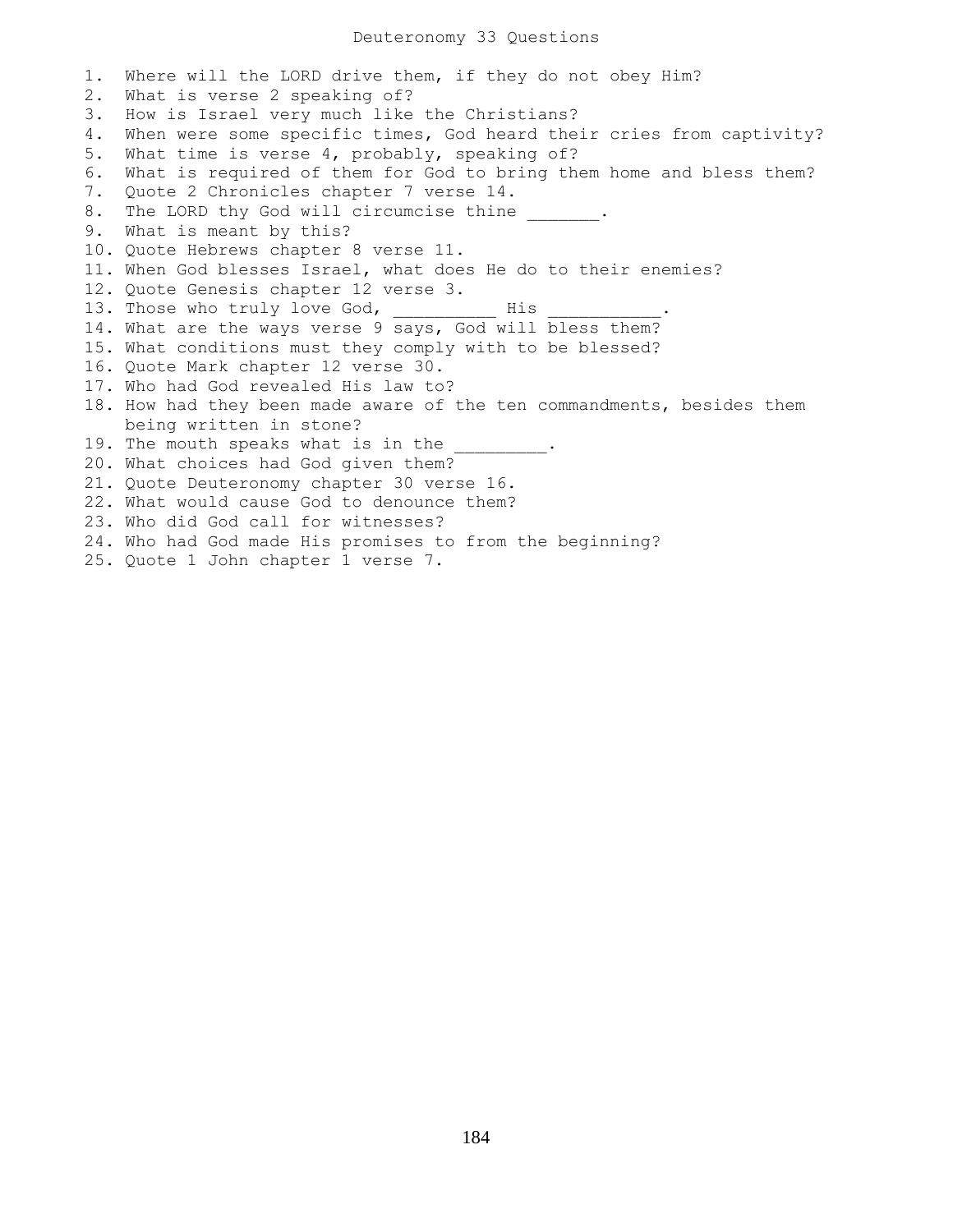We will begin this lesson in Deuteronomy 31:1 "And Moses went and spake these words unto all Israel."

 It really is not important where this message was spoken. It is just important, that Moses spoke it to all the people.

 Deuteronomy 31:2 "And he said unto them, I [am] an hundred and twenty years old this day; I can no more go out and come in: also the LORD hath said unto me, Thou shalt not go over this Jordan."

 Moses was 40 years old, when he fled Egypt the first time. He was 80 years old, when the wilderness journey began, and now, after the wilderness wanderings, he is 120 years old. He has lived a very full life. It is time for him to go to heaven and receive his reward. In his own sight, Moses is too old to lead them anymore. The LORD had told him he would not go over into the promised land, because of his disobedience, when he struck the Rock the second time to get water. The people had angered Moses so much, that he struck the Rock, instead of speaking to it. The Rock symbolized the Lord Jesus. Moses would see the promised land from the top of the mountain, and then, be buried in the mountain.

 Deuteronomy 31:3 "The LORD thy God, he will go over before thee, [and] he will destroy these nations from before thee, and thou shalt possess them: [and] Joshua, he shall go over before thee, as the LORD hath said."

 Moses is reminding them, again, that God had anointed Joshua to lead them into the promised land. The LORD will be with them, and go before them. They have nothing to fear. God will destroy the strong nations that lie before them in the way. They shall go in, and possess the land of promise.

 Deuteronomy 31:4 "And the LORD shall do unto them as he did to Sihon and to Og, kings of the Amorites, and unto the land of them, whom he destroyed."

 This is God's battle. He will destroy the nations occupying the land, and give the land to Israel. He had already shown them an example of what He would do, when He destroyed Og.

 Deuteronomy 31:5 "And the LORD shall give them up before your face, that ye may do unto them according unto all the commandments which I have commanded you."

 In the earlier chapters, Moses went into great detail about what they were to do with the people before them. They must just carry out those commands now. The LORD will do the same thing with Joshua as leader, that He would have done with Moses as leader.

 Deuteronomy 31:6 "Be strong and of a good courage, fear not, nor be afraid of them: for the LORD thy God, he [it is] that doth go with thee; he will not fail thee, nor forsake thee."

They should realize by now, that it is not their strong arm that has gotten them this far. The strength they have is in their God. He will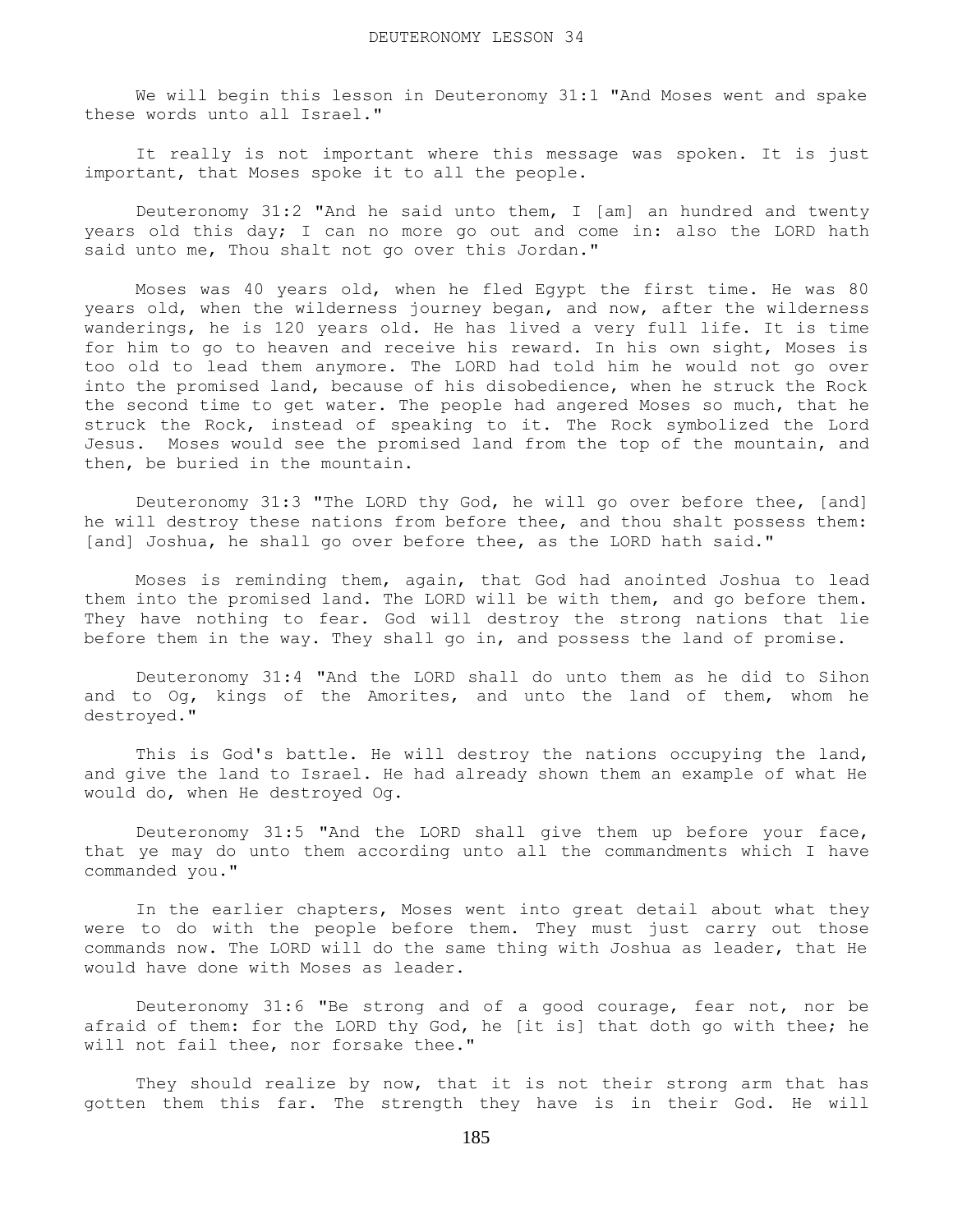continue to be with them, and they have nothing to fear. He will not forsake them.

 Deuteronomy 31:7 "And Moses called unto Joshua, and said unto him in the sight of all Israel, Be strong and of a good courage: for thou must go with this people unto the land which the LORD hath sworn unto their fathers to give them; and thou shalt cause them to inherit it."

 Moses is reminding Joshua, that it will be his responsibility to bring the people into the promised land. It takes a person of very strong character to lead these people. He must not shrink back, but must be brave enough to lead them in. He must never weaken, or doubt.

 Deuteronomy 31:8 "And the LORD, he [it is] that doth go before thee; he will be with thee, he will not fail thee, neither forsake thee: fear not, neither be dismayed."

 Joshua was one of the two spies, who thought they should have taken the promised land before. He and Caleb were the only two, of the twelve spies who had searched the promised land, who thought they could take it. He will not fail, because he places his trust in God, and not his own strength. God will be with them, Joshua will not fail.

 Deuteronomy 31:9 "And Moses wrote this law, and delivered it unto the priests the sons of Levi, which bare the ark of the covenant of the LORD, and unto all the elders of Israel."

 Moses wrote the law down, and sent it to the priests and elders for safe keeping.

 Deuteronomy 31:10 "And Moses commanded them, saying, At the end of [every] seven years, in the solemnity of the year of release, in the feast of tabernacles," Deuteronomy 31:11 "When all Israel is come to appear before the LORD thy God in the place which he shall choose, thou shalt read this law before all Israel in their hearing."

 They are to read the law aloud to the people every seven years to remind them. This is to be done at the Feast of Tabernacles. The seventh year was when they freed their Hebrew brothers. This reading of the law was a reminder to them of the importance of keeping the law of God. The priests and elders were to keep the law safe, until time to read it. They were, also, to see that the people kept the law between the seven years. This was not just the ten commandments, but the law that covered secular life, as well as religious life.

 Deuteronomy 31:12 "Gather the people together, men, and women, and children, and thy stranger that [is] within thy gates, that they may hear, and that they may learn, and fear the LORD your God, and observe to do all the words of this law:"

 Not even strangers, or small children, were to be unaware of the law. Everyone, women, children, and the men were all to hear the law. It was the obligation of each person to know and keep the law.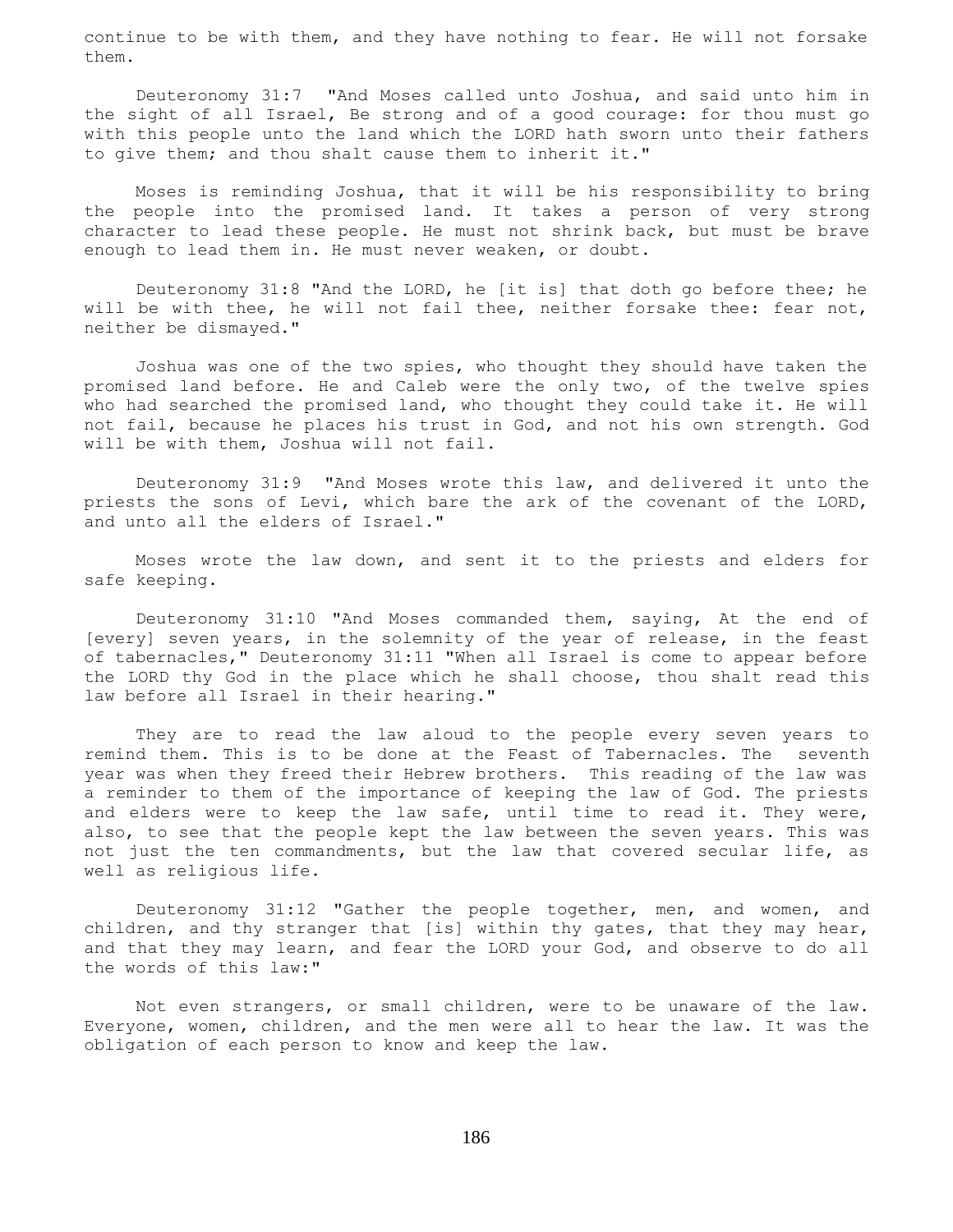Deuteronomy 31:13 "And [that] their children, which have not known [any thing], may hear, and learn to fear the LORD your God, as long as ye live in the land whither ye go over Jordan to possess it."

The children would soon grow up, so they needed to hear the law, so they would live by it, too. The law, spoken of here, is the law in its entirety. Perhaps, it was the one from Leviticus with the additions here. Some believe they read the entire Pentateuch at that time. It was just every seven years, so that is possible. The reason for it was to remind them of their obligations toward God and man.

 Deuteronomy 31:14 "And the LORD said unto Moses, Behold, thy days approach that thou must die: call Joshua, and present yourselves in the tabernacle of the congregation, that I may give him a charge. And Moses and Joshua went, and presented themselves in the tabernacle of the congregation."

 After Moses had spoken to the people of the law, and then, gave the law for safe keeping to the elders and priests, it was time to meet and turn his anointing over to Joshua. God told Moses to come to the tabernacle with Joshua. God will charge Joshua with the caring for the people. The burden of these people will be removed from Moses. They went to the tabernacle, as God had commanded them.

 Deuteronomy 31:15 "And the LORD appeared in the tabernacle in a pillar of a cloud: and the pillar of the cloud stood over the door of the tabernacle."

 This is the same pillar of cloud that had travelled across the wilderness with them. God did not show himself in the body of a man. He always was hidden by the smoke that surrounded Him.

 Deuteronomy 31:16 "And the LORD said unto Moses, Behold, thou shalt sleep with thy fathers; and this people will rise up, and go a whoring after the gods of the strangers of the land, whither they go [to be] among them, and will forsake me, and break my covenant which I have made with them."

 The act of death is many times spoken of as sleep. This just means that Moses' days upon the earth are at an end. These people have been rebellious from the beginning. They will soon forget God's warning, and will begin to worship false gods {go a whoring after the gods of the strangers}. The worship of false gods is spiritual adultery.

 Deuteronomy 31:17 "Then my anger shall be kindled against them in that day, and I will forsake them, and I will hide my face from them, and they shall be devoured, and many evils and troubles shall befall them; so that they will say in that day, Are not these evils come upon us, because our God [is] not among us?"

 Just as God had said, He will not stay with those who worship false gods. God leaves them, when they worship false gods, and their enemies devour them. God leaves them to this terrible fate, so they will repent, and turn back to Him.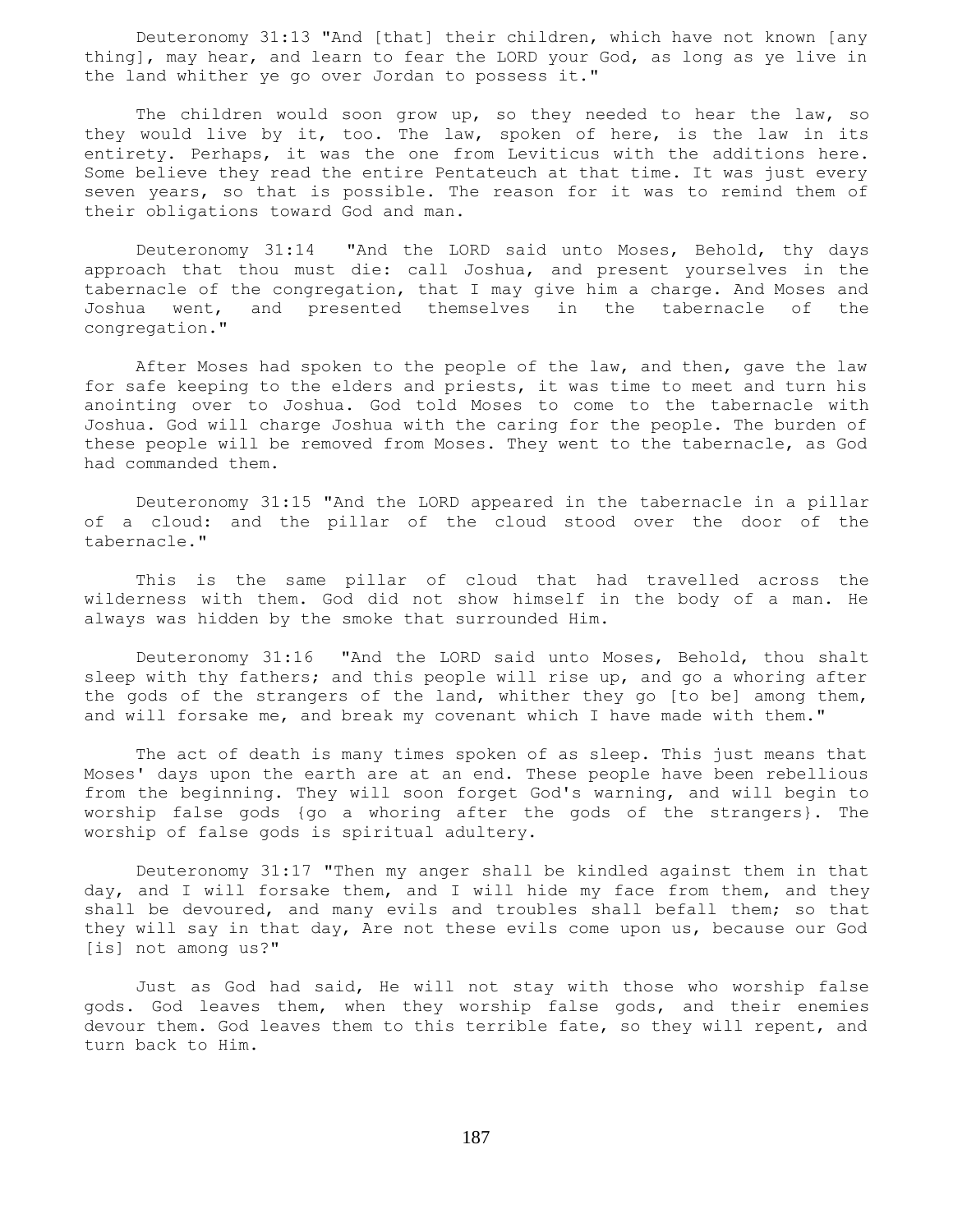Deuteronomy 31:18 "And I will surely hide my face in that day for all the evils which they shall have wrought, in that they are turned unto other gods."

 God will not immediately turn to them, and answer their cries. They have committed a very serious sin, and God has hidden His face from them. They will have to repent, and have a complete change of heart, before God will listen to their prayer.

 Deuteronomy 31:19 "Now therefore write ye this song for you, and teach it the children of Israel: put it in their mouths, that this song may be a witness for me against the children of Israel."

 Moses and Joshua together write this song, that is in the next chapter. It is to remind them of their sins, and the only way to get help. Moses had tried to keep the people true to God for 40 years, now it will be the job of Joshua.

 Deuteronomy 31:20 "For when I shall have brought them into the land which I sware unto their fathers, that floweth with milk and honey; and they shall have eaten and filled themselves, and waxen fat; then will they turn unto other gods, and serve them, and provoke me, and break my covenant."

 This falling away from the One True God happens, after they are in the promised land, and have been blessed of God to overflowing. Their prosperity is a downfall to them. When they have time on their hands that they do not need to make a living, then they go running after false gods. God does not break covenant with Israel. They break covenant with Him with the false gods. God had warned them what would happen, if they did this, and they did it anyway.

 Deuteronomy 31:21 "And it shall come to pass, when many evils and troubles are befallen them, that this song shall testify against them as a witness; for it shall not be forgotten out of the mouths of their seed: for I know their imagination which they go about, even now, before I have brought them into the land which I sware."

 God is speaking all of this, as if it had already happened, because he knows their evil hearts. He knows they are rebellious. This song will testify to them, after they have sinned. God knows exactly what they will do, when they get into the land. He sees into the future.

 Deuteronomy 31:22 "Moses therefore wrote this song the same day, and taught it the children of Israel."

 It appears, that Moses composed the song, and Joshua wrote it down. Israel was to memorize this song, as a reminder to them.

 Deuteronomy 31:23 "And he gave Joshua the son of Nun a charge, and said, Be strong and of a good courage: for thou shalt bring the children of Israel into the land which I sware unto them: and I will be with thee."

 This charge is in the form of encouragement. God had sworn to give this land to Abraham's descendents.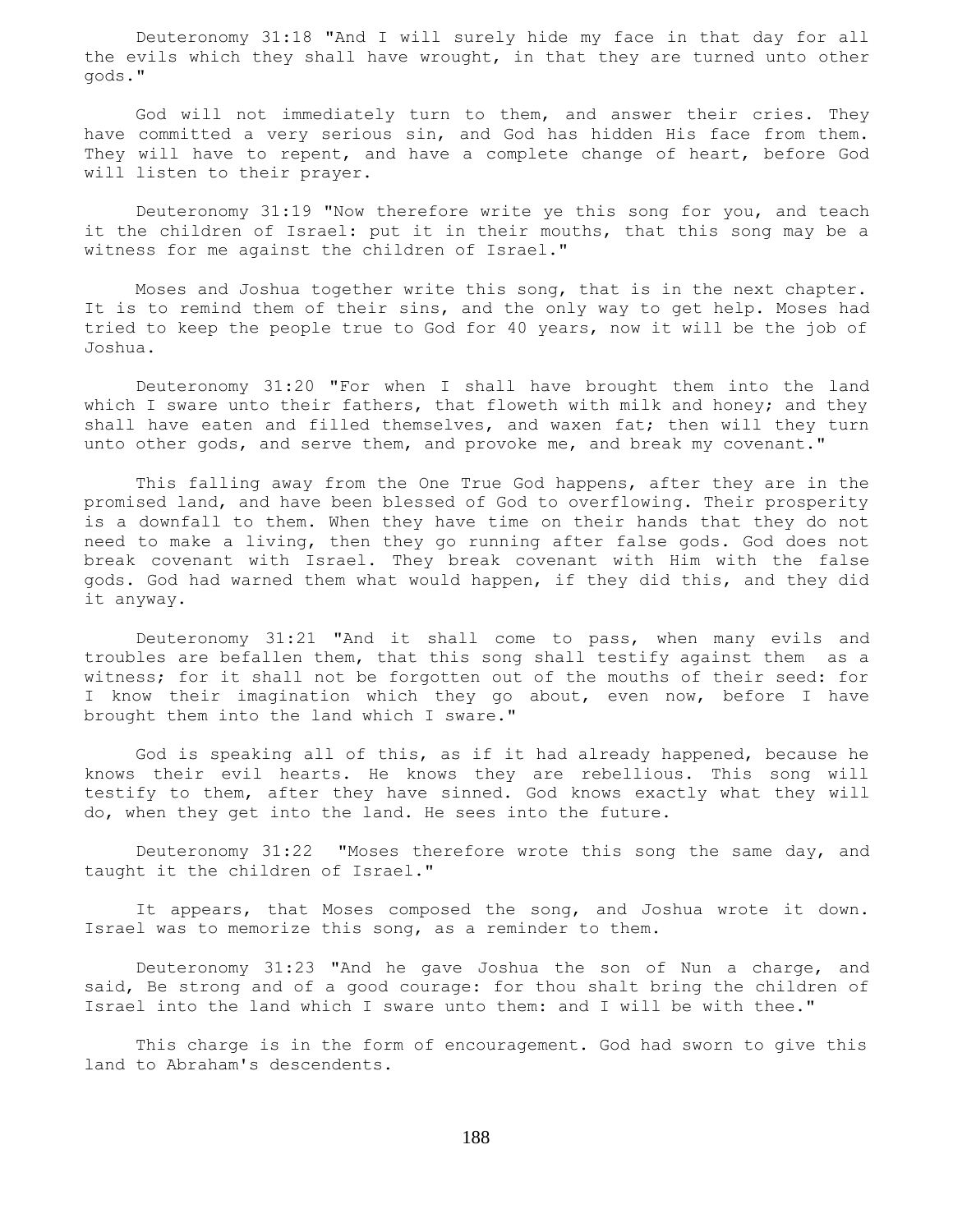Deuteronomy 31:24 "And it came to pass, when Moses had made an end of writing the words of this law in a book, until they were finished," Deuteronomy 31:25 "That Moses commanded the Levites, which bare the ark of the covenant of the LORD, saying," Deuteronomy 31:26 "Take this book of the law, and put it in the side of the ark of the covenant of the LORD your God, that it may be there for a witness against thee."

 It appears, that Moses gave these writings to the Levites who were in charge of the ark. They were not to put it inside the ark, but at the side of the ark. It would be moved, when the ark was moved. It was to be kept in safe keeping to remind them. There was no safer place for it, than near the ark.

 Deuteronomy 31:27 "For I know thy rebellion, and thy stiff neck: behold, while I am yet alive with you this day, ye have been rebellious against the LORD; and how much more after my death?"

 This is Moses speaking, and he does know them well after leading them for 40 years. Moses had kept their rebellion at a minimum, while he was alive. After his death, they will rebel worse.

 Deuteronomy 31:28 "Gather unto me all the elders of your tribes, and your officers, that I may speak these words in their ears, and call heaven and earth to record against them."

 It was the business of the officers to teach those under them the song Moses has given them. Moses will speak the last minute instructions aloud to the leaders, and they will be without excuse. They cannot say, they did not know.

 Deuteronomy 31:29 "For I know that after my death ye will utterly corrupt [yourselves], and turn aside from the way which I have commanded you; and evil will befall you in the latter days; because ye will do evil in the sight of the LORD, to provoke him to anger through the work of your hands." Deuteronomy 31:30 And Moses spake in the ears of all the congregation of Israel the words of this song, until they were ended.

 "The work of their hands" is speaking of idols. Moses knows they will rebel, because they have been rebelling all the way from Egypt. The latter days could be speaking of the time of Christ. You could pick out most any age, and find it has not gone well with the Hebrew people. The reason being, they have not remained faithful to God. The song is to remind them of their failure toward God.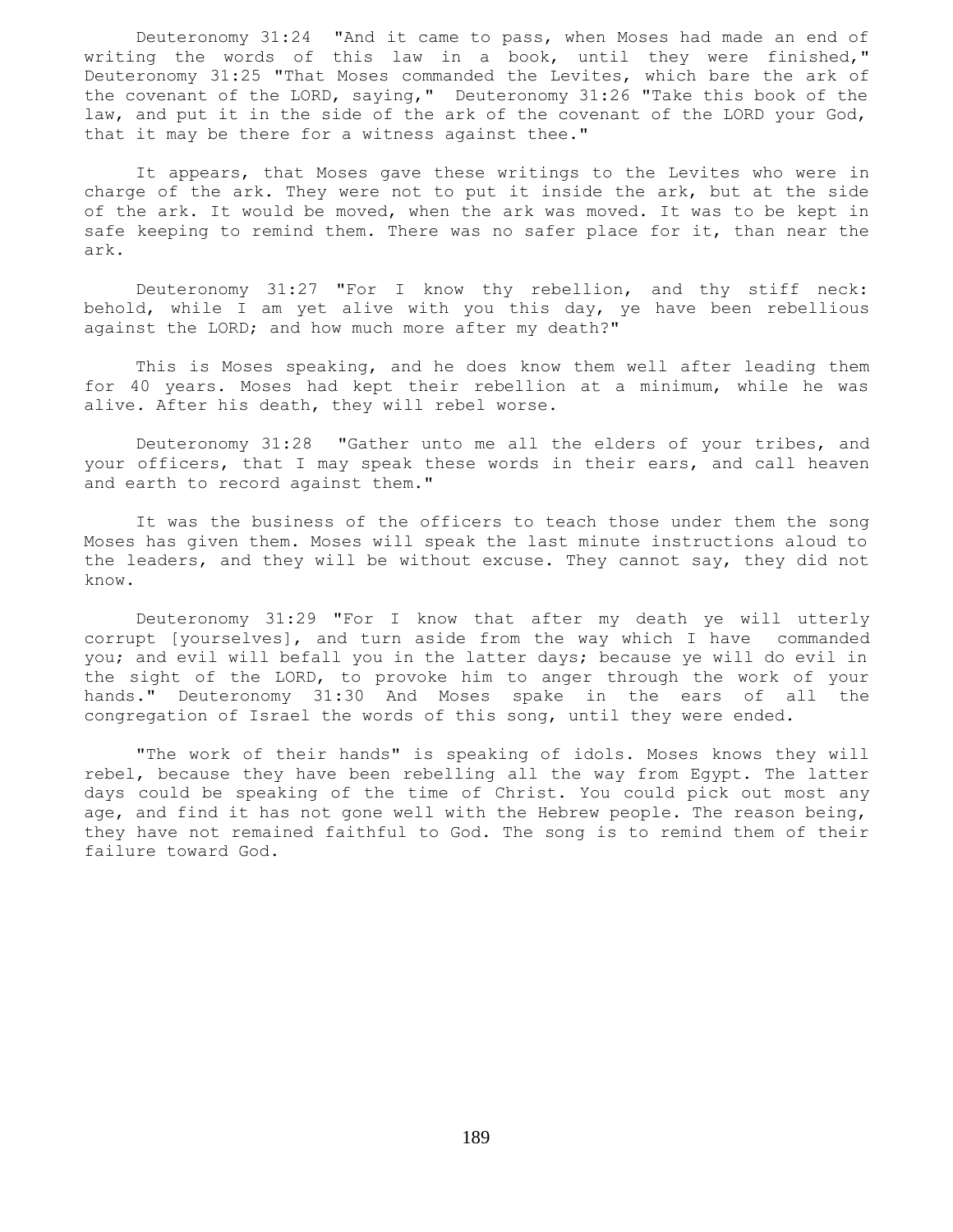1. Who did Moses speak to in verse 1? 2. How old was Moses, when he spoke these words? 3. He had gotten 4. How old was Moses, when he fled Egypt the first time? 5. How old was Moses, when the wilderness journey began? 6. Why would he not go into the promised land? 7. Who did the Rock symbolize? 8. Who will go before them into the promised land? 9. Whose battle is this? 10. What instructions were given to them in verse 6? 11. What was Joshua to cause these Israelites to do? 12. What kind of person will it take to lead them into the promised land? 13. Who, besides Joshua, had thought they could take the land the first time they spied it out? 14. How many of the spies did not believe they could take it? 15. Who did Moses deliver the law to? 16. When were they to read it aloud to the people? 17. Why were they to read the law aloud? 18. Who kept it safe between the times they read it? 19. Who was brought together to hear the law? 20. Why was it important for the children to hear it? 21. Who did the LORD tell Moses to meet with Him? 22. Where did they meet? 23. What was the appearance of God as? 24. When Moses dies, what will the people do? 25. What will God do, when they go a whoring after false gods? 26. What does God tell Moses to write? 27. What is this for? 28. When will they fall away from God? 29. Why is God speaking, as if this has already happened? 30. Where were the Levites to keep the law? 31. The work of their hands is speaking of \_\_\_\_\_\_.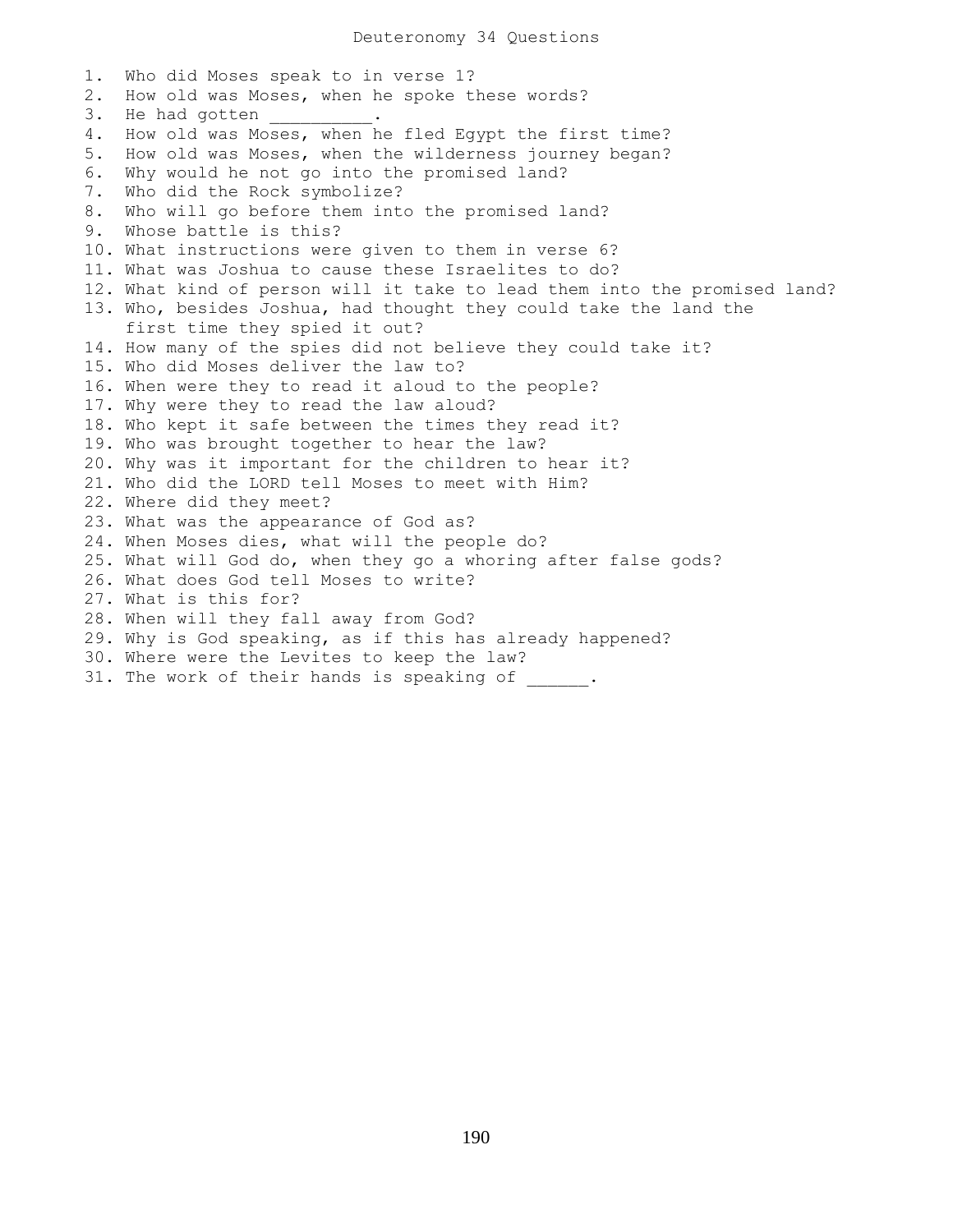We will begin this lesson in Deuteronomy 32:1 "Give ear, O ye heavens, and I will speak; and hear, O earth, the words of my mouth."

 This is the beginning of Moses' song. This song was written down, and was to be sung by the people of Israel. Notice, Moses calls the heavens, and earth to make note of this. Moses will stand before the people, and recite this song.

 Deuteronomy 32:2 "My doctrine shall drop as the rain, my speech shall distil as the dew, as the small rain upon the tender herb, and as the showers upon the grass:"

 This is speaking of a gentle rain. This rain would be a welcome sight to plants in need of moisture. This is saying that, the doctrine Moses has given them from God is not to beat them down, but to help them grow.

 Deuteronomy 32:3 "Because I will publish the name of the LORD: ascribe ye greatness unto our God."

 Moses had never stopped proclaiming the great I AM to the people. We remember, God had revealed Himself to Moses in the burning bush. He, also, told Moses His name was I AM. It is the greatness of God that Moses wants them to realize, and accept. The word "ascribe" means to give. Moses is encouraging them to praise God themselves.

 Deuteronomy 32:4 "[He is] the Rock, his work [is] perfect: for all his ways [are] judgment: a God of truth and without iniquity, just and right [is] he."

 Moses would surely associate the Rock as God. The Rock that brought forth water enough for nearly three million people symbolized the Lord Jesus Christ. I Corinthians 10:4 "And did all drink the same spiritual drink: for they drank of that spiritual Rock that followed them: and that Rock was Christ." In the book of John, Jesus called Himself the Way, the Truth, and the Life. John 14:6 "Jesus saith unto him, I am the way, the truth, and the life: no man cometh unto the Father, but by me." We find, also, that Jesus is the Judge. John 5:22 "For the Father judgeth no man, but hath committed all judgment unto the Son:" We can see from all of this that, the One you and I call Jesus, is the Rock, He is Judge, He is Truth. We could name a thousand things more that He is. He is our All in all. He is the Doer part of the Godhead.

 Deuteronomy 32:5 "They have corrupted themselves, their spot [is] not [the spot] of his children: [they are] a perverse and crooked generation."

 Israel was a perverted, rebellious house, which would not be ruled by the God of all the world. They ran after false gods, and made themselves dirty in the sight of God. We, Christians, must remember, Jesus is coming back for a church that is without spot or wrinkle. We should live accordingly.

191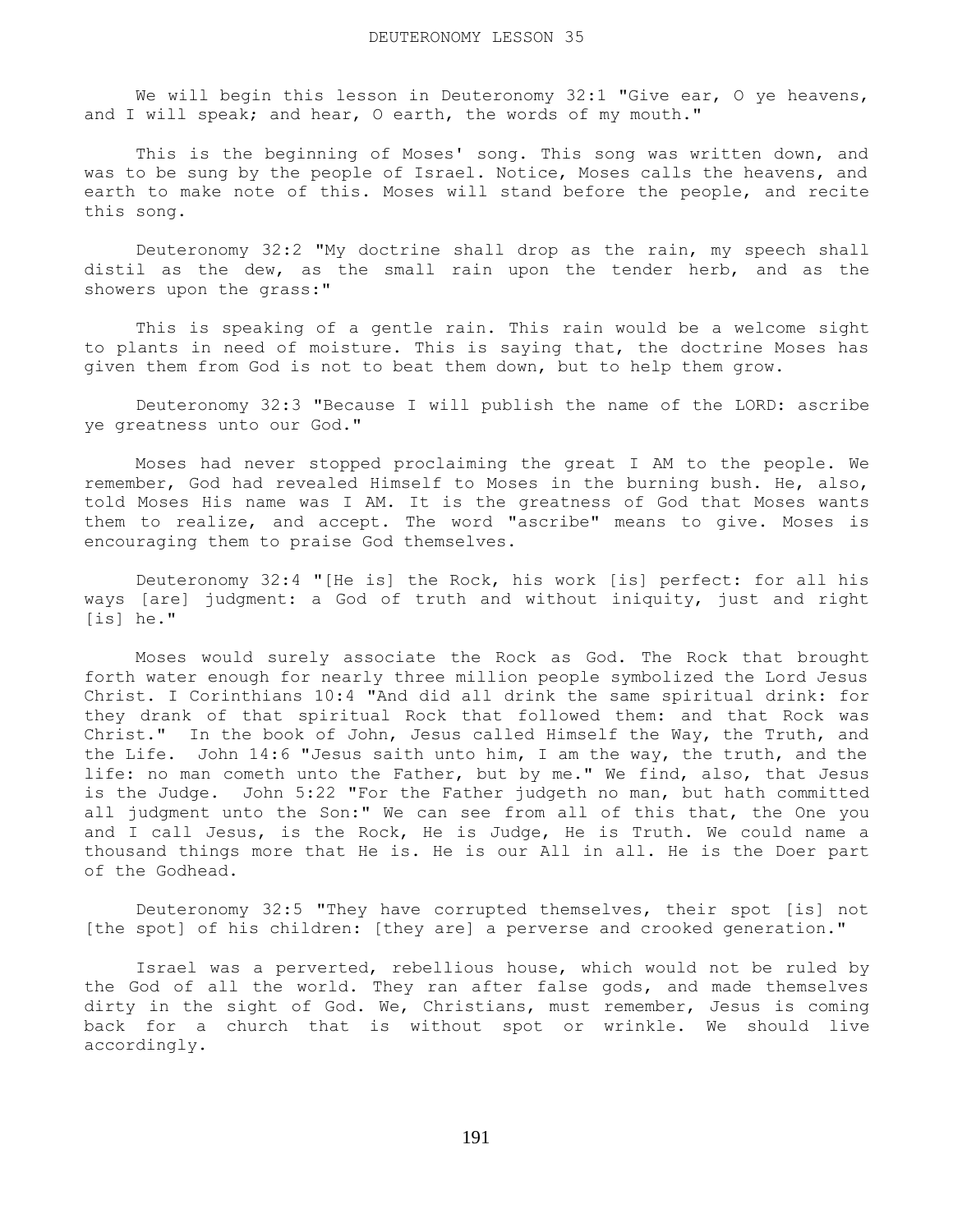Deuteronomy 32:6 "Do ye thus requite the LORD, O foolish people and unwise? [is] not he thy father [that] hath bought thee? hath he not made thee, and established thee?"

 Moses wants them to realize that, their very existence is because of God. He created them. He, also, purchased them back from the world {Egypt} with the ten plagues. They are His. They would still be in Egypt, had He not delivered them, and brought them to this place. It is the LORD which established them as His people.

 Deuteronomy 32:7 "Remember the days of old, consider the years of many generations: ask thy father, and he will shew thee; thy elders, and they will tell thee."

 The deliverance of Israel from Egypt and their establishment as God's people is to be remembered from generation to generation. The father is to relate this fact to his son for all generations.

 Deuteronomy 32:8 "When the Most High divided to the nations their inheritance, when he separated the sons of Adam, he set the bounds of the people according to the number of the children of Israel."

 Back in the days of Abraham, God had promised this land as an inheritance for the descendents of Abraham. God knew ahead of time here they would live, and how much land would be required. He blessed this land, and prepared it for an inheritance for His chosen family. Genesis 17:8 "And I will give unto thee, and to thy seed after thee, the land wherein thou art a stranger, all the land of Canaan, for an everlasting possession; and I will be their God."

 Deuteronomy 32:9 "For the LORD'S portion [is] his people; Jacob [is] the lot of his inheritance."

 Exodus 19:5 "Now therefore, if ye will obey my voice indeed, and keep my covenant, then ye shall be a peculiar treasure unto me above all people: for all the earth [is] mine:" Exodus 19:6 "And ye shall be unto me a kingdom of priests, and an holy nation. These [are] the words which thou shalt speak unto the children of Israel."

 Deuteronomy 32:10 "He found him in a desert land, and in the waste howling wilderness; he led him about, he instructed him, he kept him as the apple of his eye."

 Israel was in a desert land with no food and water. God fed them miraculously the manna, which fell from heaven. The Rock brought forth water, and quenched their thirst. The LORD actually birthed a people of God in this wilderness journey. God, Himself, went with them to lead them in the smoke and fire. He was their protection. The countries around them feared the God of Israel. God wanted Israel to show Him to the world. His eye was on Israel, His people.

 Deuteronomy 32:11 "As an eagle stirreth up her nest, fluttereth over her young, spreadeth abroad her wings, taketh them, beareth them on her wings:"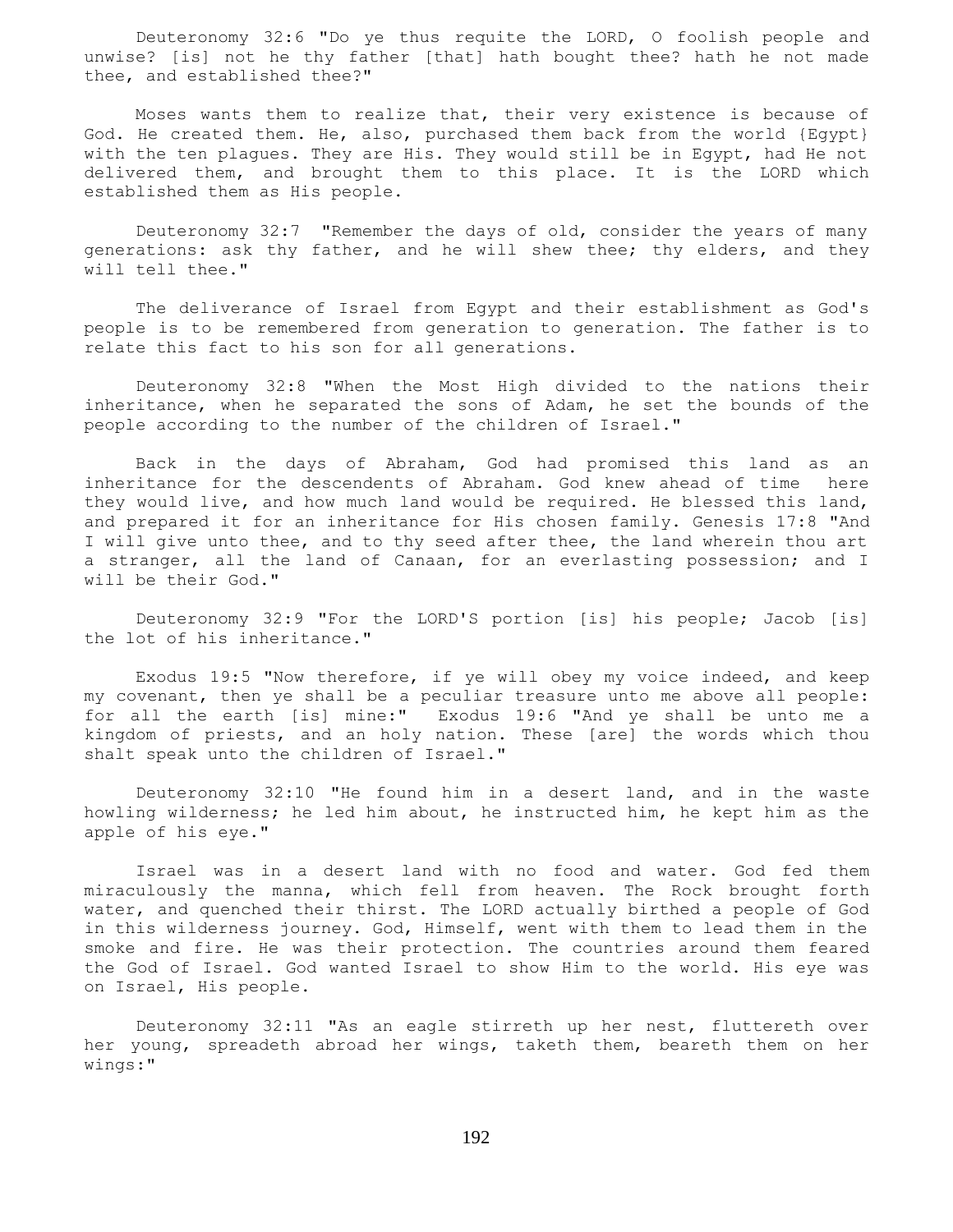In this case, the eagle's care of her young is symbolic of the care of God for His people. Her wings protect her young from the storm and the rain. She carries them, until they learn to fly. This wilderness wandering was full of the supernatural care of the LORD for His people. He took them places they could not have gone, such as through the Red Sea. During this journey, God taught them His ways.

 Deuteronomy 32:12 "[So] the LORD alone did lead him, and [there was] no strange god with him."

When the fire, or smoke, lifted from the tabernacle and moved, the people followed. He was their God, and they were His people. There were no false gods among them.

 Deuteronomy 32:13 "He made him ride on the high places of the earth, that he might eat the increase of the fields; and he made him to suck honey out of the rock, and oil out of the flinty rock;"

 The LORD was their provider. They had no need for food. God fed them. He caused Israel to defeat the nations before them. They received their inheritance of the land of milk and honey.

 Deuteronomy 32:14 "Butter of kine, and milk of sheep, with fat of lambs, and rams of the breed of Bashan, and goats, with the fat of kidneys of wheat; and thou didst drink the pure blood of the grape."

 It is interesting, to me, that the juice from the grape, here, is spoken of as blood. Perhaps, that is why grape juice symbolizes the blood of Christ in the communion services. The idea, here, is that God provided the desires of their hearts for wonderful food and drink.

 Deuteronomy 32:15 "But Jeshurun waxed fat, and kicked: thou art waxen fat, thou art grown thick, thou art covered [with fatness]; then he forsook God [which] made him, and lightly esteemed the Rock of his salvation."

 Jeshurun is taken from righteousness. This, then, is speaking of the nation of Israel, which had been chosen of God to be righteous. Suddenly, all of their problems are solved. They have food and drink in abundance, their crops are bountiful. This is speaking of a time, when they are no longer in need of any earthly thing. They have grown rich and fat. They suddenly do not feel the need to be dependent on the LORD. They are like many of us. When things are going well, we have a tendency to forget about God. They have forgotten the Rock of their salvation.

 Deuteronomy 32:16 "They provoked him to jealousy with strange [gods], with abominations provoked they him to anger."

 Idleness, many times, leads to sin. Had they stayed busy trying to make a living, they might not have had time to consider false gods. "Abominations" are revolting sins. Exodus 34:14 "For thou shalt worship no other god: for the LORD, whose name [is] Jealous, [is] a jealous God:" God will not share His people with a false god. To do that, is to commit spiritual adultery. This brings the wrath of God.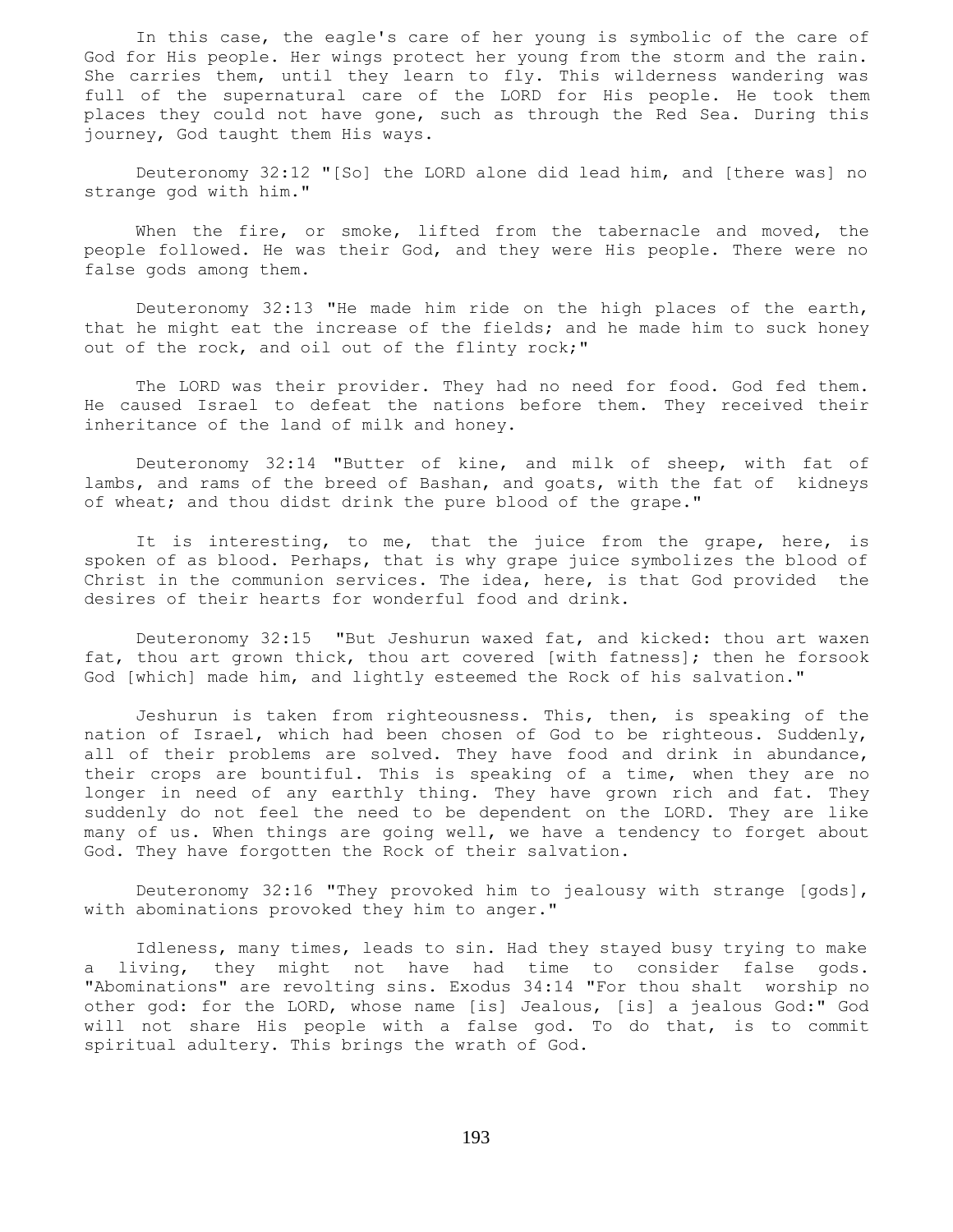Deuteronomy 32:17 "They sacrificed unto devils, not to God; to gods whom they knew not, to new [gods that] came newly up, whom your fathers feared not."

 These false gods were from the imaginations of their own evil minds. The fact they were new gods, shows they were figments of people's minds. They were not God. They were treated, as if they were gods. Revelation 9:20 "And the rest of the men which were not killed by these plagues yet repented not of the works of their hands, that they should not worship devils, and idols of gold, and silver, and brass, and stone, and of wood: which neither can see, nor hear, nor walk:"

 Deuteronomy 32:18 "Of the Rock [that] begat thee thou art unmindful, and hast forgotten God that formed thee."

 They soon forgot the God, who created them. God created man from the dust of the earth. This speaks of the physical birth. God, also, gave new life to the family of Jacob, when He brought them out of Egypt. Deuteronomy 6:12 "[Then] beware lest thou forget the LORD, which brought thee forth out of the land of Egypt, from the house of bondage." The Rock was their Deliverer. They drank of the Rock of the water of life.

 Deuteronomy 32:19 "And when the LORD saw [it], he abhorred [them], because of the provoking of his sons, and of his daughters."

"Abhored" means scorned, in this particular verse. They had left God, and worshipped false gods. God will turn His back on them, even if they are His sons and daughters.

 Deuteronomy 32:20 "And he said, I will hide my face from them, I will see what their end [shall be]: for they [are] a very forward generation, children in whom [is] no faith."

 In this, God, Himself, is speaking of what He will do. They will be like the heathens around them. His protection of them is gone. God will not look to them and hear their prayers. They are the opposite of Abraham, whose faith made him righteous. They have no faith in God, and are unrighteous.

 Deuteronomy 32:21 "They have moved me to jealousy with [that which is] not God; they have provoked me to anger with their vanities: and I will move them to jealousy with [those which are] not a people; I will provoke them to anger with a foolish nation."

 This is saying that, God is so moved with jealousy about their worship of false gods, that He will strengthen their enemies to destroy them. Their enemies are not God's people, but God will use them against His rebellious family. The chastisement from God will be brought on Israel by the heathen people around them.

 Deuteronomy 32:22 "For a fire is kindled in mine anger, and shall burn unto the lowest hell, and shall consume the earth with her increase, and set on fire the foundations of the mountains."

 The lowest hell is speaking of the worst possible hell there is. Perhaps, it speaking of a fire such as came on Sodom and Gomorrah. The wrath of God has started a fire, that cannot be put out by man.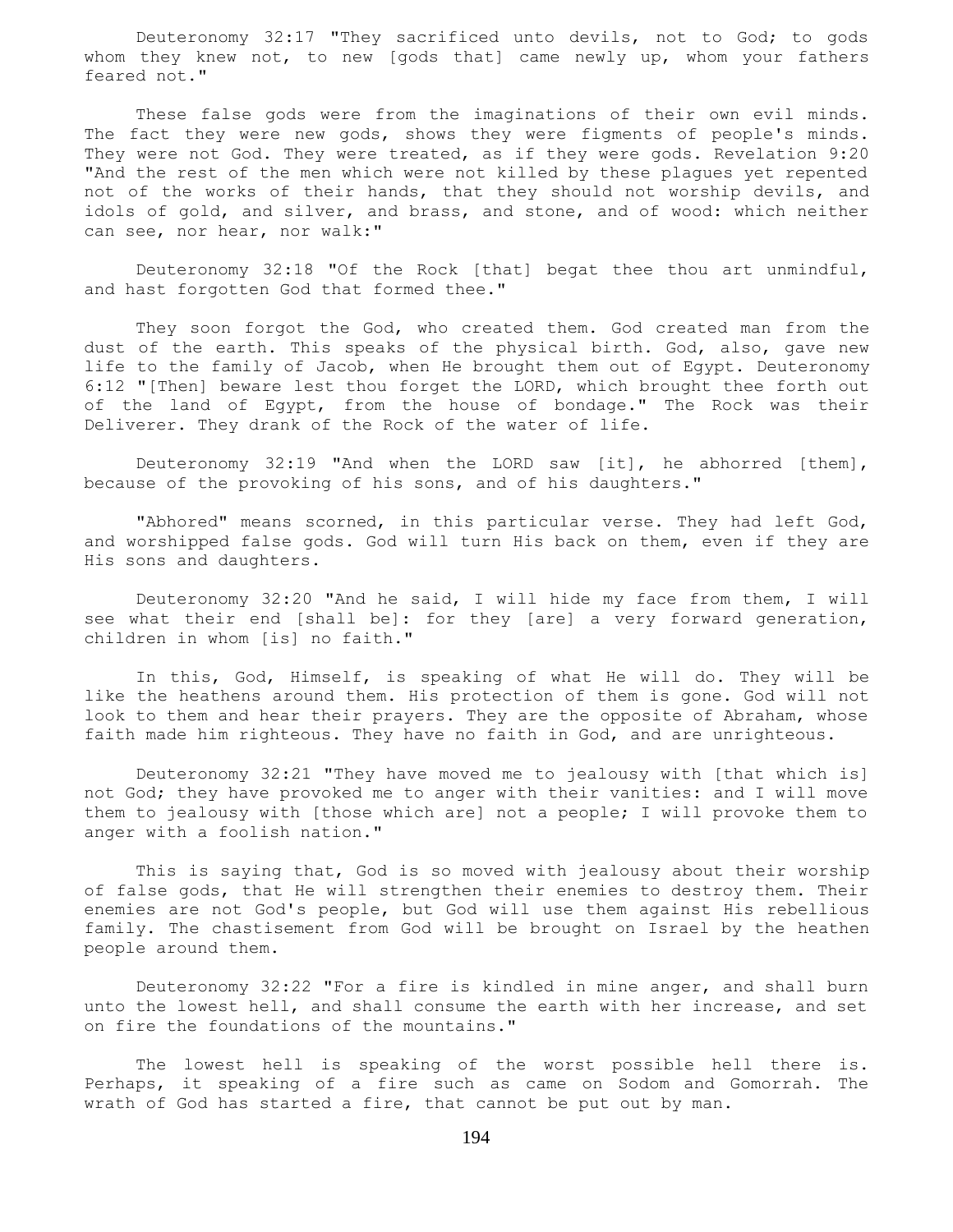Deuteronomy 32:23 "I will heap mischiefs upon them; I will spend mine arrows upon them."

 The terrible mischiefs, that God sends on mankind, hit the mark. The shield of protection is removed from them. They have sinned a great sin.

 Deuteronomy 32:24 "[They shall be] burnt with hunger, and devoured with burning heat, and with bitter destruction: I will also send the teeth of beasts upon them, with the poison of serpents of the dust."

When God does not send the rain at the needed time, the crops do not produce, and they starve. If God removes the Ozone layer today, there would be a burning as never in history before. We will have no protection at all. Leviticus 26:22 "I will also send wild beasts among you, which shall rob you of your children, and destroy your cattle, and make you few in number; and your [high] ways shall be desolate." Man cannot even imagine the terribleness of God in His wrath.

 Deuteronomy 32:25 "The sword without, and terror within, shall destroy both the young man and the virgin, the suckling [also] with the man of gray hairs."

 The sword speaks of war. This is one way God judges man. We do know the Word says that, mens' hearts will fail them for fear of things that are coming upon the earth. No one will be spared, when God's wrath descends upon the earth.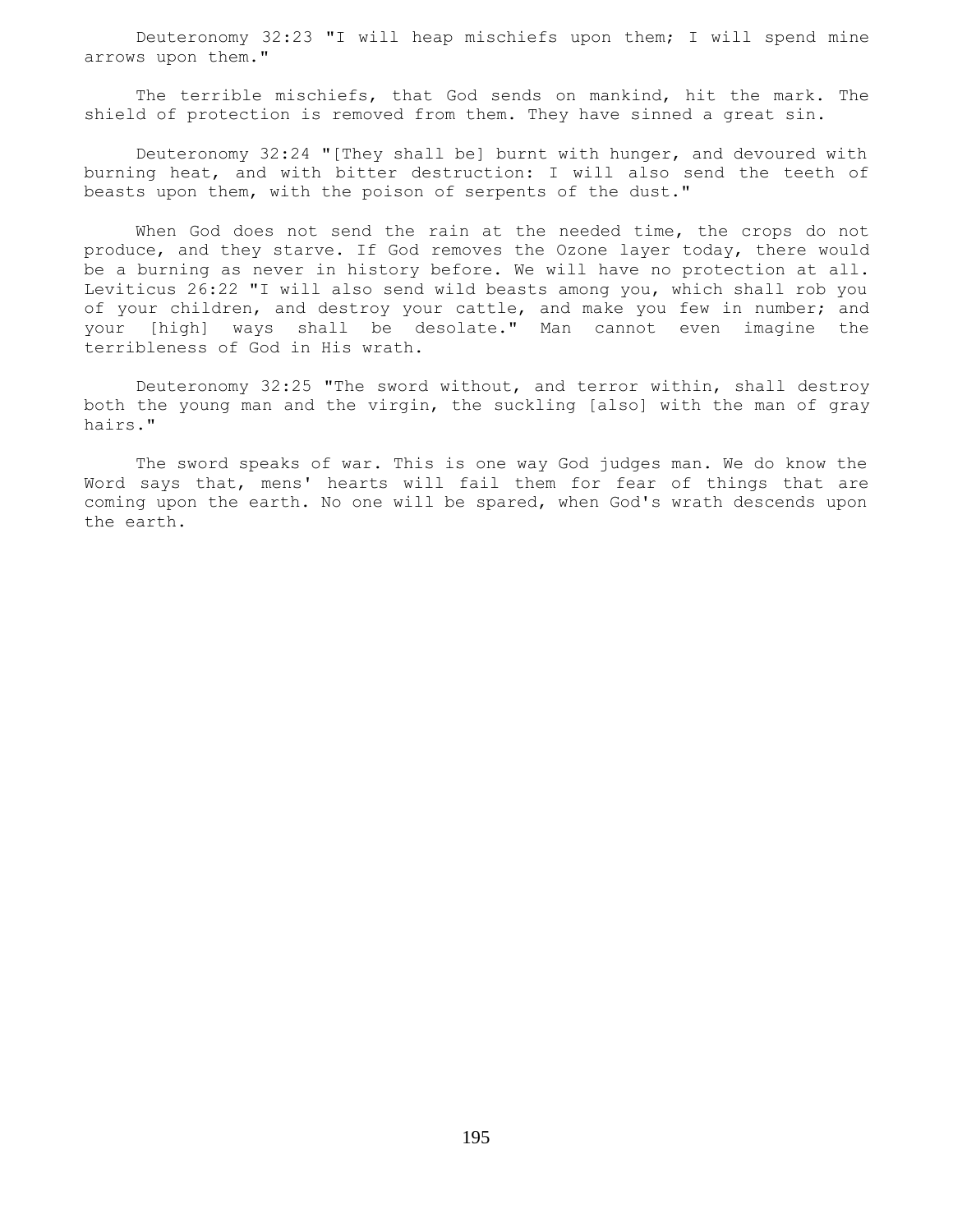1. What is this chapter? 2. Who does Moses call to take note of this? 3. Verse 2 is speaking of a \_\_\_\_\_\_\_\_ rain. 4. The doctrine Moses has given them is not to \_\_\_\_\_\_\_ \_\_\_\_\_\_ \_\_\_\_\_, but to do what? 5. What name of God was revealed to Moses at the burning bush? 6. It is the \_\_\_\_\_\_\_\_\_\_ of God that Moses wants them to realize, and accept. 7. The word "ascribe" means what? 8. Moses would surely associate the Rock as \_\_\_\_\_\_. 9. Quote 1 Corinthians chapter 10 verse 4. 10. In John chapter 14 verse 6, Jesus reveals Himself as the  $\qquad \qquad ,$ the , and the \_\_\_\_\_\_\_ 11. Quote John chapter 5 verse 22. 12. Jesus is the \_\_\_\_\_\_\_\_\_ part of the Godhead. 13. Describe Israel from verse 5. 14. What kind of church is Jesus coming back for? 15. What were they cautioned to remember? 16. How long are they to remember? 17. When had God set this land aside for Israel? 18. Quote Genesis chapter 17 verse 8. 19. In Exodus chapter 19 verse 6, they were to be to Him a kingdom of  $\mathcal{L}=\mathcal{L}=\mathcal{L}=\mathcal{L}=\mathcal{L}=\mathcal{L}$ 20. The LORD actually \_\_\_\_\_\_\_\_\_\_\_ a people of God in the wilderness journey. 21. How does the eagle's care of its young symbolize God's care for His people? 22. How had God led them? 23. What is interesting to the author about the juice of the grape in verse 14? 24. Jeshurun is taken from 25. What is this speaking of then? 26. They have forgotten the \_\_\_\_\_\_\_\_\_ of their salvation. 27. How had they provoked Him to jealousy? 28. Quote Exodus chapter 34 verse 14. 29. They sacrificed to \_\_\_\_\_\_\_\_\_\_, not to God. 30. Quote Revelation chapter 9 verse 20. 31. Quote Deuteronomy chapter 32 verse 18. 32. What does "abhored" mean? 33. Who are the Israelites the opposite of? 34. The chastisement from God will be brought on them by the \_ around them. 35. Why do the mischiefs, God sends on the people, hit the mark? 36. What happens, when God withholds the rain? 37. Quote Leviticus chapter 26 verse 22. 38. The sword speaks of

39. What will cause their hearts to fail?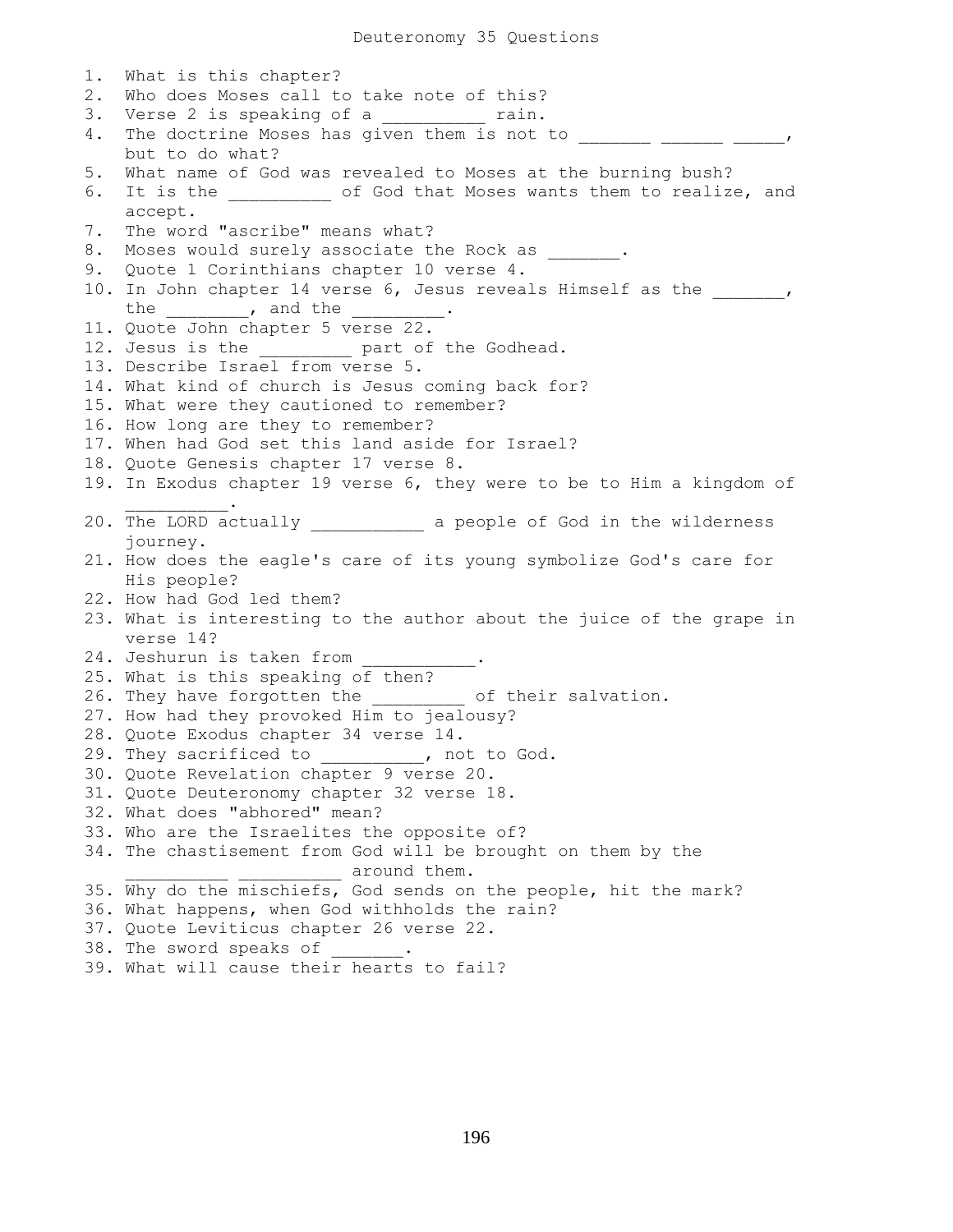We will begin this lesson in Deuteronomy 32:26 "I said, I would scatter them into corners, I would make the remembrance of them to cease from among men:"

 This is a continuation of the song of Moses from lesson 35. Moses was encouraging them to realize who God was and worship Him, and no other. We left off in the last lesson telling of the terrible things that would happen to them, if they became unfaithful to God.

 Deuteronomy 32:27 "Were it not that I feared the wrath of the enemy, lest their adversaries should behave themselves strangely, [and] lest they should say, Our hand [is] high, and the LORD hath not done all this."

 The reason God would not totally destroy them at this point, is because the enemy would not give God credit for the destruction. Israel deserved to be destroyed, but God would not do that, because of the preservation of the name of the LORD, even among the heathen people. The heathen would think it was by their great strength, if God allowed them to totally destroy them.

 Deuteronomy 32:28 "For they [are] a nation void of counsel, neither [is there any] understanding in them."

 Israel had walked with God, and yet, they did not understand who He is. They were void of good counsel, as well. They would not listen to Moses, now, and certainly, would not listen, when he was gone.

 Deuteronomy 32:29 "O that they were wise, [that] they understood this, [that] they would consider their latter end!"

 Their understanding was darkened. It is difficult to believe that they could have seen so many miracles, and yet, doubt the God that brought the miracles. They had not considered what might happen to them in the end. It reminds me of people today who are not walking with God. I wonder, if they ever consider that hell awaits them?

 Deuteronomy 32:30 "How should one chase a thousand, and two put ten thousand to flight, except their Rock had sold them, and the LORD had shut them up?"

 If Israel would repent and live for God, there is no limit to what they could do with the LORD leading them. One, and the LORD, are a majority, no matter how large that majority is. Since they had been unfaithful to Him, He has left them helpless. The Rock had sold them, and the LORD had shut them up.

 Deuteronomy 32:31 "For their rock [is] not as our Rock, even our enemies themselves [being] judges."

 They have traded the Rock {Jesus Christ} for an earthly rock that has no power. They will lose without the Rock.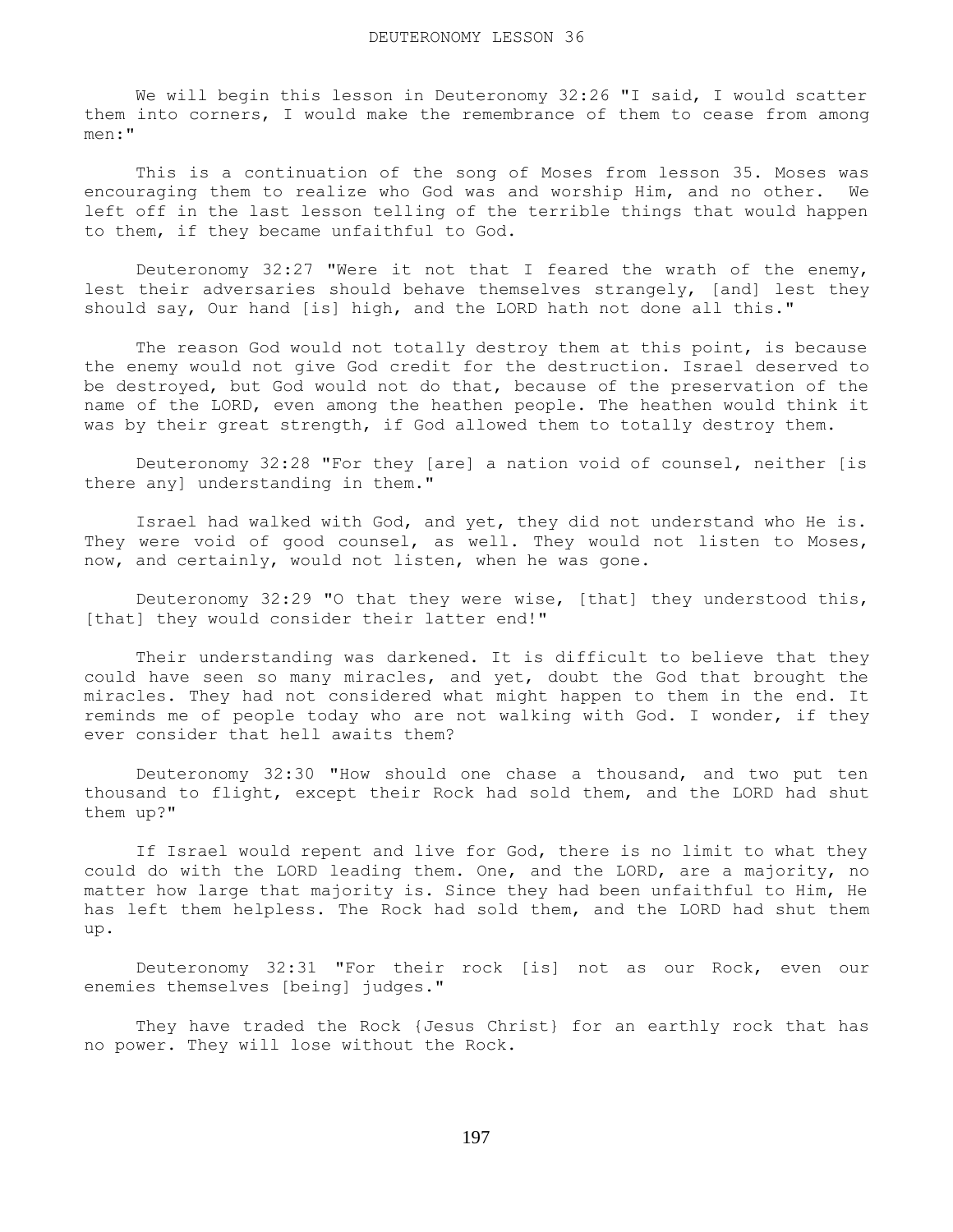Deuteronomy 32:32 "For their vine [is] of the vine of Sodom, and of the fields of Gomorrah: their grapes [are] grapes of gall, their clusters [are] bitter:"

 Everything they do will fail, without the blessings of the LORD upon them. Even their grape juice will be as bitter as gall. The problem with the things they will produce, is that they are fleshly things.

 Deuteronomy 32:33 "Their wine [is] the poison of dragons, and the cruel venom of asps."

 The snake mentioned here is one which has a deadly bite. Any of that venom would kill a man. Wine, made for earthly purposes, can cause great grief and, sometimes, death.

 Deuteronomy 32:34 "[Is] not this laid up in store with me, [and] sealed up among my treasures?"

 We love to share in the blessings of God's treasures. Most of us do not want to admit that God has wrath stored up for the disobedient, as well.

 Deuteronomy 32:35 "To me [belongeth] vengeance, and recompence; their foot shall slide in [due] time: for the day of their calamity [is] at hand, and the things that shall come upon them make haste."

 Romans 12:19 "Dearly beloved, avenge not yourselves, but [rather] give place unto wrath: for it is written, Vengeance [is] mine; I will repay, saith the Lord." Their evil ways will be their downfall. Unfaithfulness to the LORD will bring calamity upon them from the LORD, Himself. Romans 2:5 "But after thy hardness and impenitent heart treasurest up unto thyself wrath against the day of wrath and revelation of the righteous judgment of God;"

 Deuteronomy 32:36 "For the LORD shall judge his people, and repent himself for his servants, when he seeth that [their] power is gone, and [there is] none shut up, or left."

 If the people will not repent for themselves, then the LORD will repent for them. When He judges His people and they are found wanting, their power is taken away. Perhaps, this is a promise of the Messiah. He will come and pay the penalty for all of sinful mankind.

 Deuteronomy 32:37 "And he shall say, Where [are] their gods, [their] rock in whom they trusted,"

This is the LORD showing the utter worthlessness of the false gods.

 Deuteronomy 32:38 "Which did eat the fat of their sacrifices, [and] drank the wine of their drink offerings? let them rise up and help you, [and] be your protection."

 Idols and false gods are nothings. They have no power to help anyone at any time. They are made by the imaginations of men.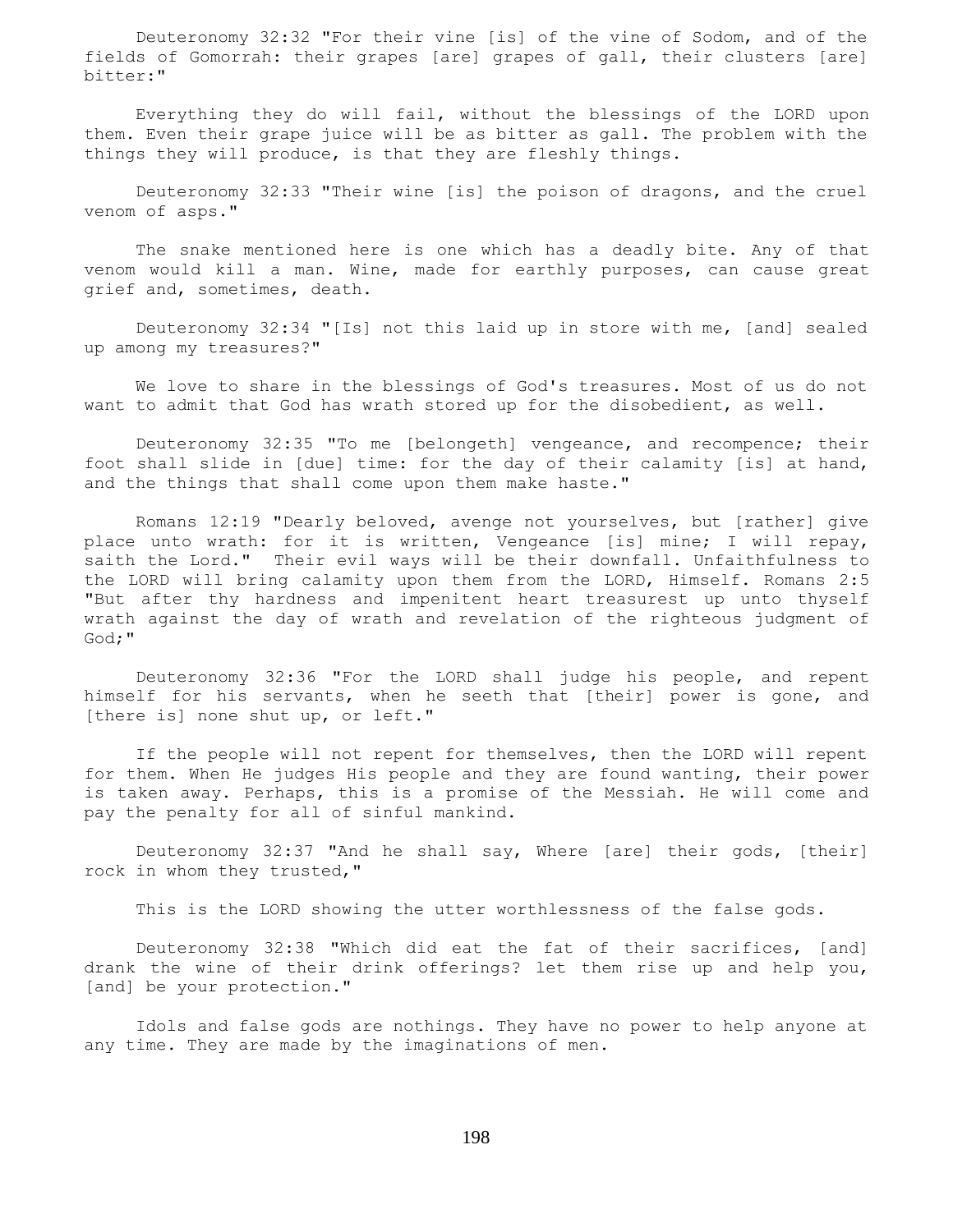Deuteronomy 32:39 "See now that I, [even] I, [am] he, and [there is] no god with me: I kill, and I make alive; I wound, and I heal: neither [is there any] that can deliver out of my hand."

 The LORD God has the power of life and death. He needs no help from another. He is the Almighty. God may wound them in chastisement to cause them to return to Him. He is, also, their Healer. God holds the power of life and death in His hands. He says who lives and who dies. He has our time numbered, as He has the hairs of our head. Only God has this great control. This shows the utter uselessness of false gods.

 Deuteronomy 32:40 "For I lift up my hand to heaven, and say, I live for ever."

 God is the great I AM. He is the One who eternally exists. He is Alpha and Omega, the Beginning and the End. "Lifting up the hand to heaven" is a sign of taking an oath. God swore by His own name, because there was no greater.

 Deuteronomy 32:41 "If I whet my glittering sword, and mine hand take hold on judgment; I will render vengeance to mine enemies, and will reward them that hate me."

 The glittering sword, usually, indicated the sword was polished, and ready for battle. Whet is a form of sharpening the sword for battle, as well. It is God's judgement whether vengeance is to be meted out, or not.

 Deuteronomy 32:42 "I will make mine arrows drunk with blood, and my sword shall devour flesh; [and that] with the blood of the slain and of the captives, from the beginning of revengers upon the enemy."

This shows the action of the vengeance.

 Deuteronomy 32:43 "Rejoice, O ye nations, [with] his people: for he will avenge the blood of his servants, and will render vengeance to his adversaries, and will be merciful unto his land, [and] to his people."

 God will not let those go unpunished, who have killed his servants. God will avenge their blood. We see what happens to the people according to their relationship with Israel. Genesis 12:3 "And I will bless them that bless thee, and curse him that curseth thee: and in thee shall all families of the earth be blessed." God is always merciful to His own. He may punish them, but He will come right back and forgive them, and start them out again.

 Deuteronomy 32:44 "And Moses came and spake all the words of this song in the ears of the people, he, and Hoshea the son of Nun."

 "Hoshea" is the same as Joshua. Joshua listened to the words of the song along with the people. It is so simple. God will bless them, as long as they are faithful. If they are not faithful, terrible times come to them, until they repent.

 Deuteronomy 32:45 "And Moses made an end of speaking all these words to all Israel:" Deuteronomy 32:46 "And he said unto them, Set your hearts unto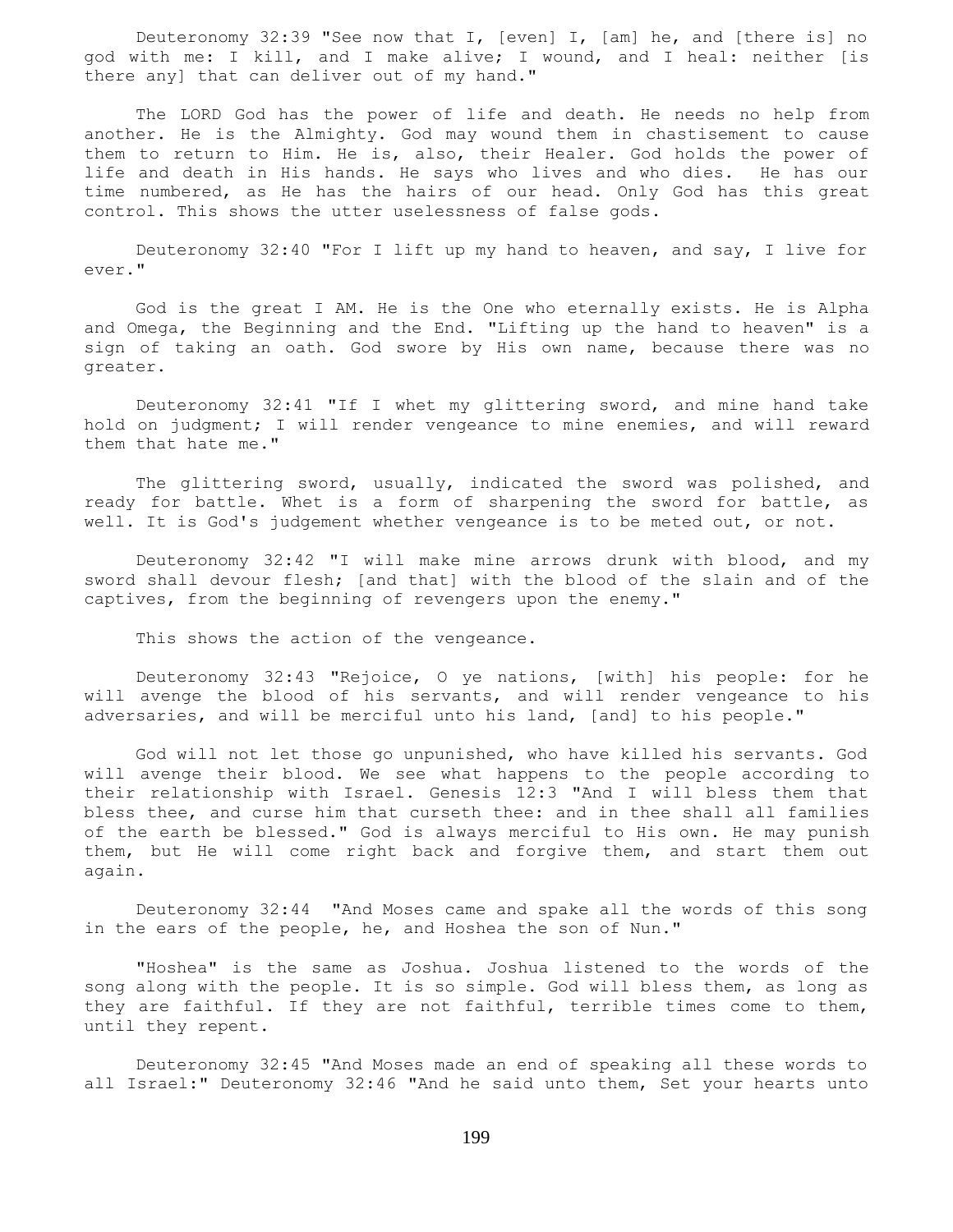all the words which I testify among you this day, which ye shall command your children to observe to do, all the words of this law."

 One more time, at the end of the song, Moses encourages the people to listen carefully to the message and keep it in their hearts. They must learn it well and teach it to their children, if they are to be blessed of God.

 Deuteronomy 32:47 "For it [is] not a vain thing for you; because it [is] your life: and through this thing ye shall prolong [your] days in the land, whither ye go over Jordan to possess it."

 This message is not to be taken casually. It is a matter of life and death. God has kept His promise to give them the promised land. It will be up to them, to keep it through their faithfulness to God.

 Deuteronomy 32:48 "And the LORD spake unto Moses that selfsame day, saying,"

As soon as the song was over, the LORD spoke to Moses.

 Deuteronomy 32:49 "Get thee up into this mountain Abarim, [unto] mount Nebo, which [is] in the land of Moab, that [is] over against Jericho; and behold the land of Canaan, which I give unto the children of Israel for a possession:"

 The LORD will let Moses see the land of promise from the top of the mountain. This is just over from Jericho, where the children of Israel will enter into the promised land. Mount Nebo is, possibly, the highest point.

 Deuteronomy 32:50 "And die in the mount whither thou goest up, and be gathered unto thy people; as Aaron thy brother died in mount Hor, and was gathered unto his people:"

 Moses will look at the promised land, and die. He will have finished his task on the earth, and God will call him home. "Being gathered unto thy people" means that he will enter into his heavenly rest. He will die on the mountain top, as Aaron had died on the mountain top.

 Deuteronomy 32:51 "Because ye trespassed against me among the children of Israel at the waters of Meribah-Kadesh, in the wilderness of Zin; because ye sanctified me not in the midst of the children of Israel."

 This is speaking of the time, when Moses struck the Rock the second time to get water, when God had told him to speak to the Rock. That Rock symbolized the LORD. He was crucified once for the sins of the world. To strike the Rock twice meant that the work Jesus did was not sufficient.

 Deuteronomy 32:52 "Yet thou shalt see the land before [thee]; but thou shalt not go thither unto the land which I give the children of Israel."

 God rewards him for his leading of the people by allowing him to see the promised land. He will not let him go over in the promised land, because of his trespass of striking the Rock twice. Anger caused the trespass. We do know that God still loved Moses and carried his spirit into heaven, because Moses and Elijah appear with Jesus at the transfiguration. Matthew 17:3 "And, behold, there appeared unto them Moses and Elias talking with him."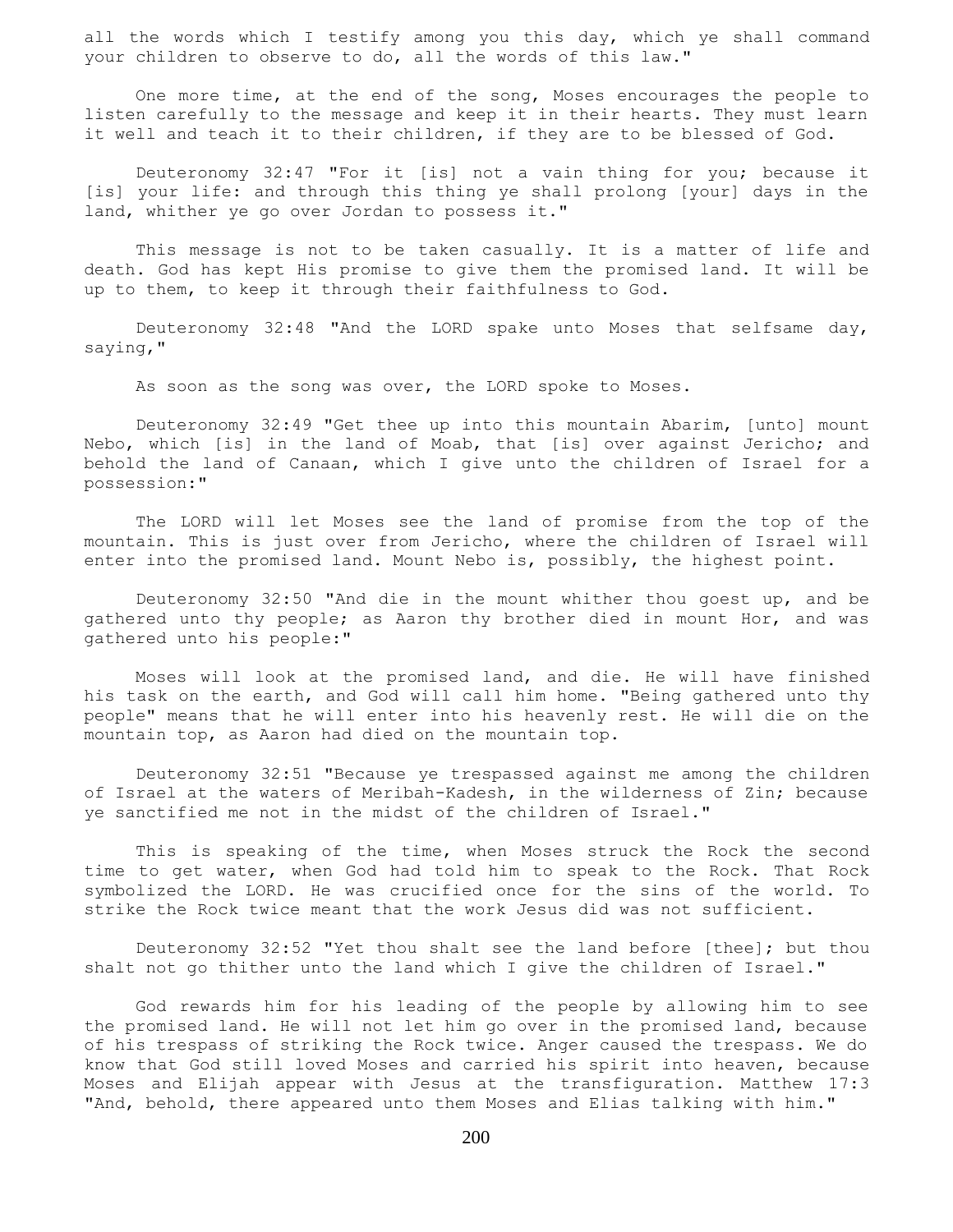1. What is this lesson a continuation of? 2. What was the reason God would not totally destroy them for their unfaithfulness? 3. Israel is a nation void of \_\_\_\_\_\_\_. 4. Their understanding was 5. What was difficult to believe about the Israelites? 6. How do the Israelites remind the author of people today? 7. One, and the LORD, are a 8. Who is the Rock? 9. Who had they traded the Rock for? 10. Their vine is of the vine of 11. The snake, mentioned in verse 33, is one with a \_\_\_\_\_\_\_\_\_ bite. 12. Most of us do not want to admit that God has stored up for the disobedient. 13. Quote Romans chapter 12 verse 19. 14. Unfaithfulness to God, will bring \_\_\_\_\_\_\_\_\_. 15. Quote Romans chapter 2 verse 5. 16. The \_\_\_\_\_\_\_\_\_\_\_ shall judge His people. 17. Who will come and pay the penalty for all mankind? 18. What had their worthless false gods done? 19. Idols and false gods are 20. Who has the power of life and death? 21. What are some names that show the eternity of God? 22. "Lifting up the hand to heaven" is a sign of what? 23. What does the glittering sword indicate? 24. What is verse 42 showing? 25. Quote Genesis chapter 12 verse 3. 26. Who is the same as "Hoshea"? 27. What does Moses try to tell them, one more time, at the end of the song? 28. How will they be able to keep the promised land? 29. Where did the LORD tell Moses to go? 30. What will Moses be able to do from here? 31. What does the statement "being gathered to thy people" mean? 32. Why will Moses not enter the promised land? 33. The Rock symbolized the \_\_\_\_\_\_\_\_.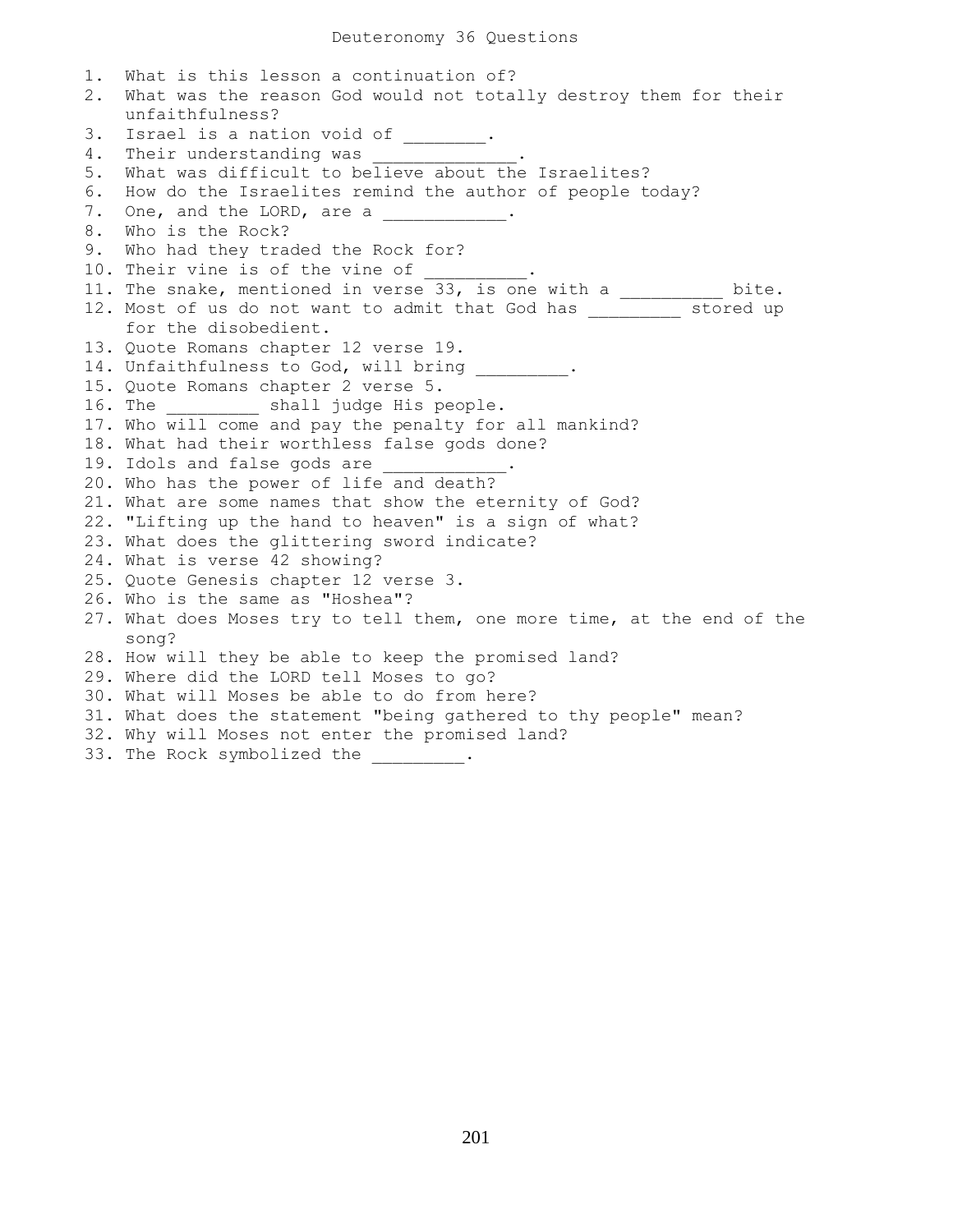We will begin this lesson in Deuteronomy 33:1 "And this [is] the blessing, wherewith Moses the man of God blessed the children of Israel before his death."

This is Moses' farewell message to the people, just before his death. He speaks a blessing on the people he had led for forty years.

 Deuteronomy 33:2 "And he said, The LORD came from Sinai, and rose up from Seir unto them; he shined forth from mount Paran, and he came with ten thousands of saints: from his right hand [went] a fiery law for them."

 This is a show of the magnificence of God, when He came to give His law to Israel. Sinai was where the law was given. Mount Paran and Seir were near, and the glory of God filled them along with Sinai. Moses would know the extent of the glory of the LORD, because he was allowed in close proximity of the LORD. Jesus sits at the right hand of God in heaven. He not only sits at the right hand, but is in fact, the Right Hand of God. He is the Doer part of the Godhead. It was the finger of God that wrote the law on the tables of stone. Whether the ten thousand saints appeared with Him or not, I cannot say. We know that is what this Scripture indicates. The holiness of God is around the saints in heaven.

 Deuteronomy 33:3 "Yea, he loved the people; all his saints [are] in thy hand: and they sat down at thy feet; [every one] shall receive of thy words."

 In this particular Scripture, the Israelites are spoken of as the saints. God first spoke the ten commandments from a fire and smoke on the mountain. The Israelites were as if they were at His feet. These Words from God were for the entire congregation. God loved the world so much, that He gave His only begotten Son, that whosoever believeth in Him shall receive eternal life.

 Deuteronomy 33:4 "Moses commanded us a law, [even] the inheritance of the congregation of Jacob."

 The greatest inheritance that Israel had, even above the promised land, was God's law.

 Deuteronomy 33:5 "And he was king in Jeshurun, when the heads of the people [and] the tribes of Israel were gathered together."

 We remember, from a previous lesson, that Jeshurun has to do with righteousness. The people gathered at the foot of the mountain, and the LORD appeared in the smoke and fire, and gave them the ten commandments. He appeared to them as their King. The law was absolute. God did not want them to have an earthly king. He would be their King.

 Deuteronomy 33:6 "Let Reuben live, and not die; and let [not] his men be few."

 Moses has begun speaking his blessings with Reuben, the oldest. Reuben had sinned, when he slept with his father's wife, and Jacob had said he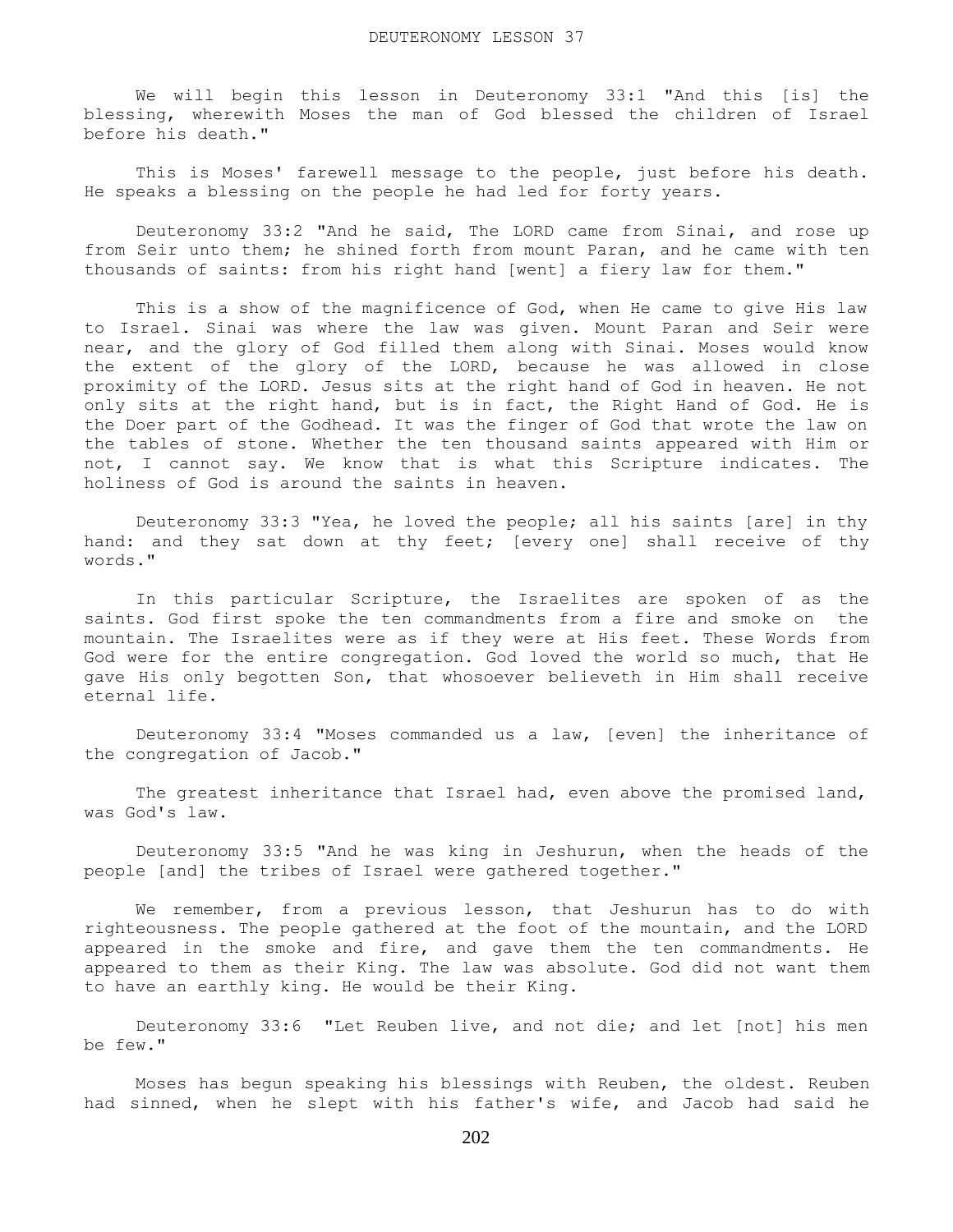would not excel. The blessing of Moses is a promise that Reuben's tribe will continue.

 Deuteronomy 33:7 "And this [is the blessing] of Judah: and he said, Hear, LORD, the voice of Judah, and bring him unto his people: let his hands be sufficient for him; and be thou an help [to him] from his enemies."

 Jacob had promised Judah rule over his brothers. Jesus was from the Lion of the tribe of Judah. He would be King of all.

 Deuteronomy 33:8 "And of Levi he said, [Let] thy Thummim and thy Urim [be] with thy holy one, whom thou didst prove at Massah, [and with] whom thou didst strive at the waters of Meribah;"

 The Levitical tribe was to minister. The Urim and the Thummim were worn by the high priest. God spoke to the people through this. Massah and Meribah were where the Rock was struck by Moses, and brought forth water to satisfy the thirst of the multitude.

 Deuteronomy 33:9 "Who said unto his father and to his mother, I have not seen him; neither did he acknowledge his brethren, nor knew his own children: for they have observed thy word, and kept thy covenant."

 The Levites had come to Moses, when Moses asked for all on God's side to come to him. The Levites went through the camp, and killed their own relatives at the command of God. Exodus 32:26 "Then Moses stood in the gate of the camp, and said, Who [is] on the LORD'S side? [let him come] unto me. And all the sons of Levi gathered themselves together unto him." Exodus 32:27 "And he said unto them, Thus saith the LORD God of Israel, Put every man his sword by his side, [and] go in and out from gate to gate throughout the camp, and slay every man his brother, and every man his companion, and every man his neighbour." Exodus 32:28 "And the children of Levi did according to the word of Moses: and there fell of the people that day about three thousand men."

 Deuteronomy 33:10 "They shall teach Jacob thy judgments, and Israel thy law: they shall put incense before thee, and whole burnt sacrifice upon thine altar."

 This is speaking of the Levites teaching the tribes of the law and judgements of God. The Levites were to care for the worship in the tabernacle. They cared for the temple, sacrifices, and kept oil burning in the incense continuously.

 Deuteronomy 33:11 "Bless, LORD, his substance, and accept the work of his hands: smite through the loins of them that rise against him, and of them that hate him, that they rise not again."

 This is still speaking of the Levites. They would live of the offerings of the people and their work would be dedicated to God. Those who rose against the Levites, were really attacking the God whom the Levites served.

 Deuteronomy 33:12 "[And] of Benjamin he said, The beloved of the LORD shall dwell in safety by him; [and the LORD] shall cover him all the day long, and he shall dwell between his shoulders."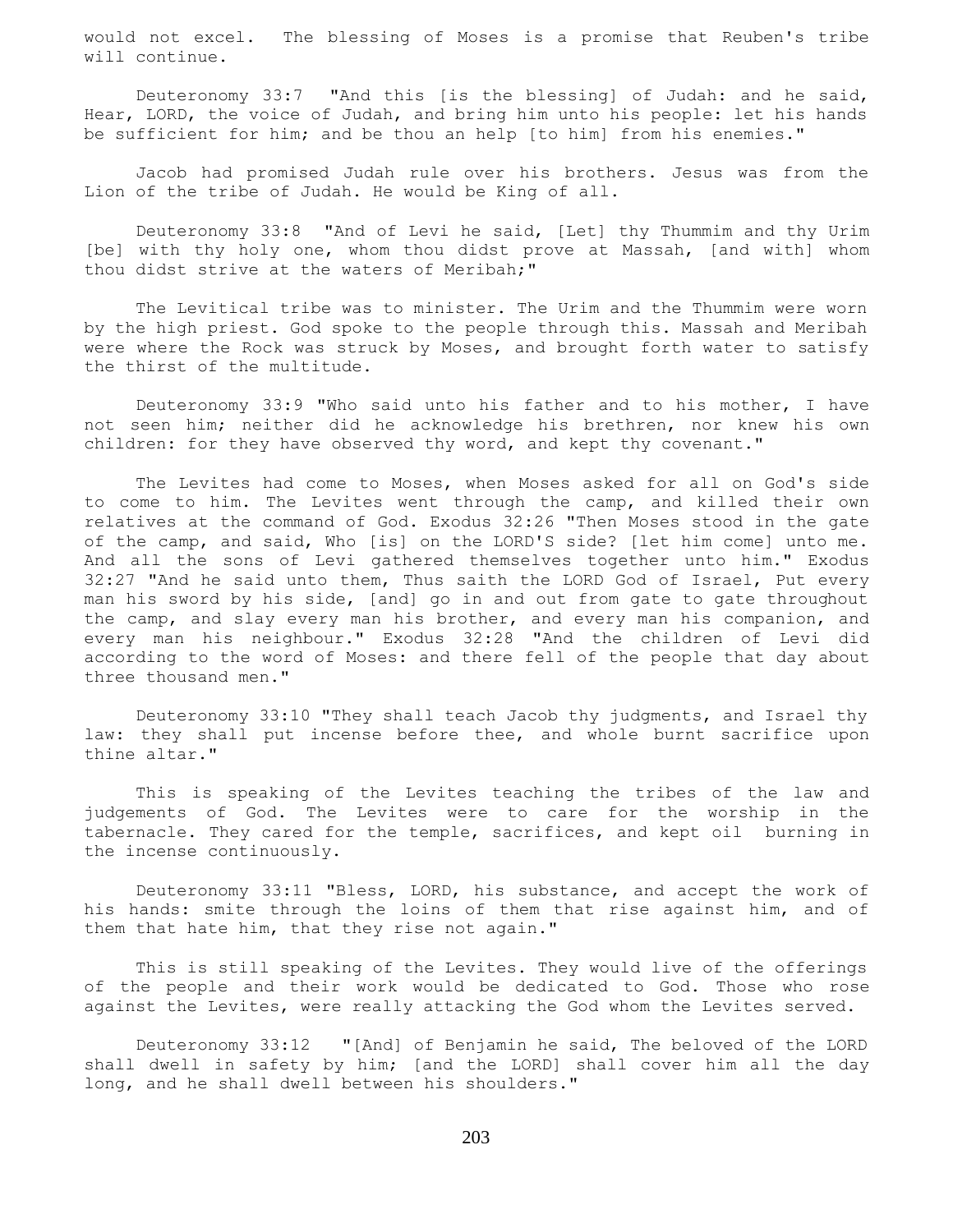God would love and protect Benjamin. He and Joseph were Rachel's children. They were beloved of their father and of God. To be between his shoulders, means that God carried Him on His back, not literally but symbolically.

 Deuteronomy 33:13 "And of Joseph he said, Blessed of the LORD [be] his land, for the precious things of heaven, for the dew, and for the deep that coucheth beneath,"

 The blessings of God were upon him. He was, also, a favorite son of his father. God would bless him in every endeavor. He, actually, received a double portion in his sons, Ephraim and Manasseh. Moses had, actually, spoken wealth and influence.

 Deuteronomy 33:14 "And for the precious fruits [brought forth] by the sun, and for the precious things put forth by the moon,"

This is just saying, the blessings were for night and day.

 Deuteronomy 33:15 "And for the chief things of the ancient mountains, and for the precious things of the lasting hills,"

 This is speaking of the grapes and wonderful things that came from the mountain area. He was to blessed, wherever he went. He had suffered much for the LORD, and stayed strong in his faith. He would be doubly blessed.

 Deuteronomy 33:16 "And for the precious things of the earth and fulness thereof, and [for] the good will of him that dwelt in the bush: let [the blessing] come upon the head of Joseph, and upon the top of the head of him [that was] separated from his brethren."

 Moses remembers his encounter with God in the burning bush. He says, the God he saw in the burning bush blesses the tribe of Joseph. Joseph gets a double portion of blessings, because he was separated from his brothers and taken to Egypt. He won favor in Egypt, and actually saved the lives of Jacob and his brothers during the famine.

 Deuteronomy 33:17 "His glory [is like] the firstling of his bullock, and his horns [are like] the horns of unicorns: with them he shall push the people together to the ends of the earth: and they [are] the ten thousands of Ephraim, and they [are] the thousands of Manasseh."

 Ephriam and Manasseh are sons of Joseph. Ephraim received the right hand blessing. "Horns" in the verse above, symbolize strength. Joseph caused the family of Jacob to gather in Egypt for safety from the famine. They multiplied, and the entire mass went to the promised land together.

 Deuteronomy 33:18 "And of Zebulun he said, Rejoice, Zebulun, in thy going out; and, Issachar, in thy tents." Deuteronomy 33:19 "They shall call the people unto the mountain; there they shall offer sacrifices of righteousness: for they shall suck [of] the abundance of the seas, and [of] treasures hid in the sand."

 The treasures of both, seas and lands, shall be theirs. Their going out and their coming in shall be blessed. These are both sons of Leah.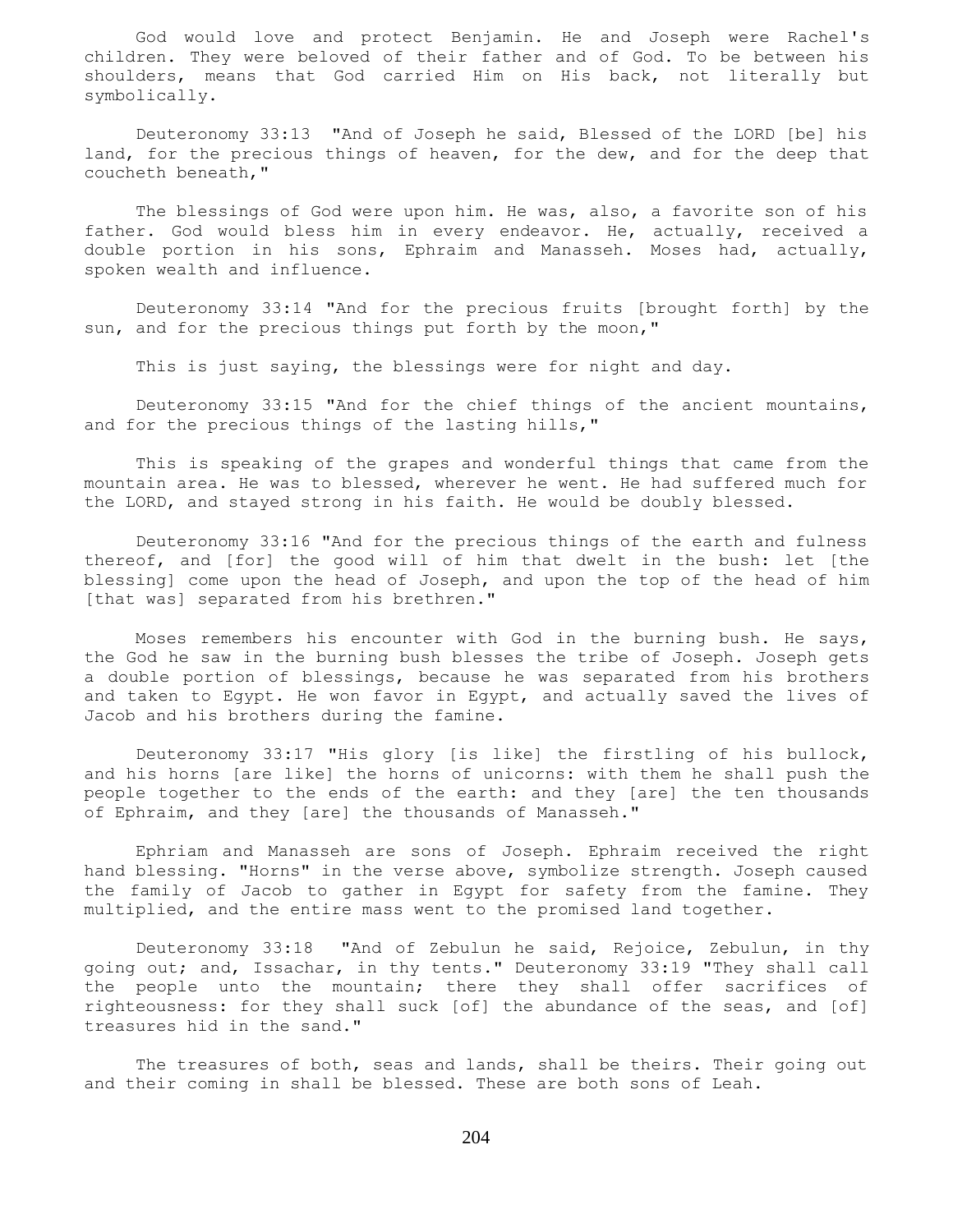Deuteronomy 33:20 "And of Gad he said, Blessed [be] he that enlargeth Gad; he dwelleth as a lion, and teareth the arm with the crown of the head." Deuteronomy 33:21 "And he provided the first part for himself, because there, [in] a portion of the lawgiver, [was he] seated; and he came with the heads of the people, he executed the justice of the LORD, and his judgments with Israel."

 It seems, Gad is strategically located on the east of the Jordan to ward off invaders. This speaks of their strength in war. He received the first portion of land on the east side of Jordan, with the tribe of Reuben, and half tribe of Manasseh.

 Deuteronomy 33:22 "And of Dan he said, Dan [is] a lion's whelp: he shall leap from Bashan."

 Jacob had compared Dan to a serpent. He was fierce in battle. He is compared to a lion, here.

 Deuteronomy 33:23 "And of Naphtali he said, O Naphtali, satisfied with favour, and full with the blessing of the LORD: possess thou the west and the south."

 Moses is promising the tribe grace and prosperity. The grace of the LORD would be upon him.

 Deuteronomy 33:24 "And of Asher he said, [Let] Asher [be] blessed with children; let him be acceptable to his brethren, and let him dip his foot in oil." Deuteronomy 33:25 "Thy shoes [shall be] iron and brass; and as thy days, [so shall] thy strength [be]."

 "Dipping his foot in oil" could be olive oil, or any other oil that would make him rich. The Hebrews thought it a great blessing to have many children. This was part of his blessing from Moses. He was to be favored among his brethren. The shoes of iron speak of their solid foundation.

 Deuteronomy 33:26 "[There is] none like unto the God of Jeshurun, [who] rideth upon the heaven in thy help, and in his excellency on the sky."

 This is speaking of the God of righteousness. Moses has returned to speaking of the majesty of God. God is their very present help. He wants them to be His people, and Him to be their God. God defends Israel, when they are faithful to Him.

 Deuteronomy 33:27 "The eternal God [is thy] refuge, and underneath [are] the everlasting arms: and he shall thrust out the enemy from before thee; and shall say, Destroy [them]."

 God was with them in the fire by night and the smoke by day. He fought their enemies for them. He is their shelter and their protection. He is with Israel, and with all believers in Christ, to help us through the storms of life. He does not always take us out of the storm, but He is in there with us, to protect us.

 Deuteronomy 33:28 "Israel then shall dwell in safety alone: the fountain of Jacob [shall be] upon a land of corn and wine; also his heavens shall drop down dew."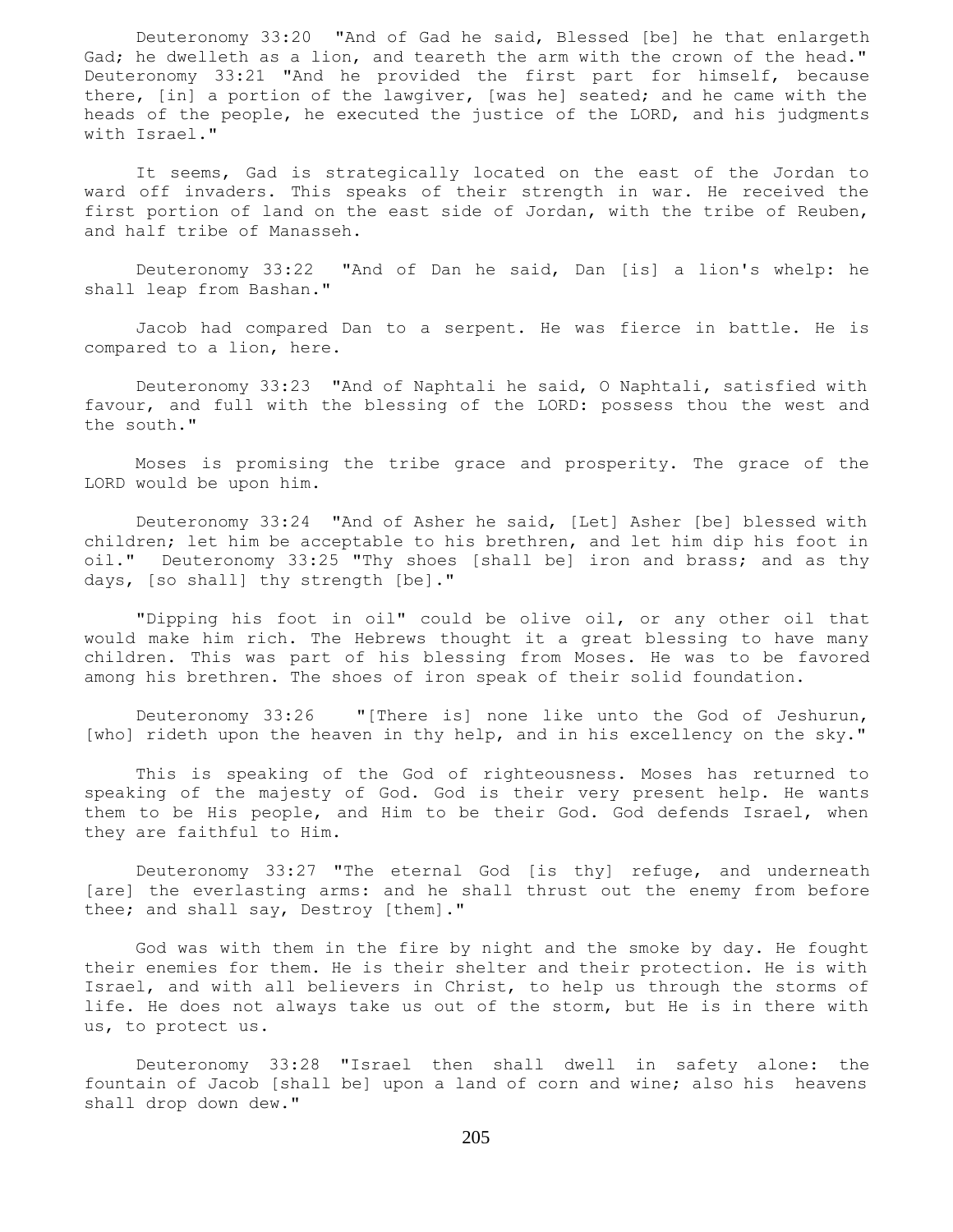Their inheritance of the land of promise is here. It will truly be a land of milk and honey. The blessings of God are upon it. As long as they are faithful to God, their enemies will live at peace with them. They are afraid of Israel's God.

 Deuteronomy 33:29 "Happy [art] thou, O Israel: who [is] like unto thee, O people saved by the LORD, the shield of thy help, and who [is] the sword of thy excellency! and thine enemies shall be found liars unto thee; and thou shalt tread upon their high places."

 There has never been a people more blessed. Their happiness should be overwhelming. Their God shall run their enemy away. He will protect them, and prosper them in all they put their hands to. The Christians are blessed like these Israelites. We are the spiritual house of Israel. All the blessings bestowed on physical Israel are ours, as well. We are loved of God, what more could we possibly want?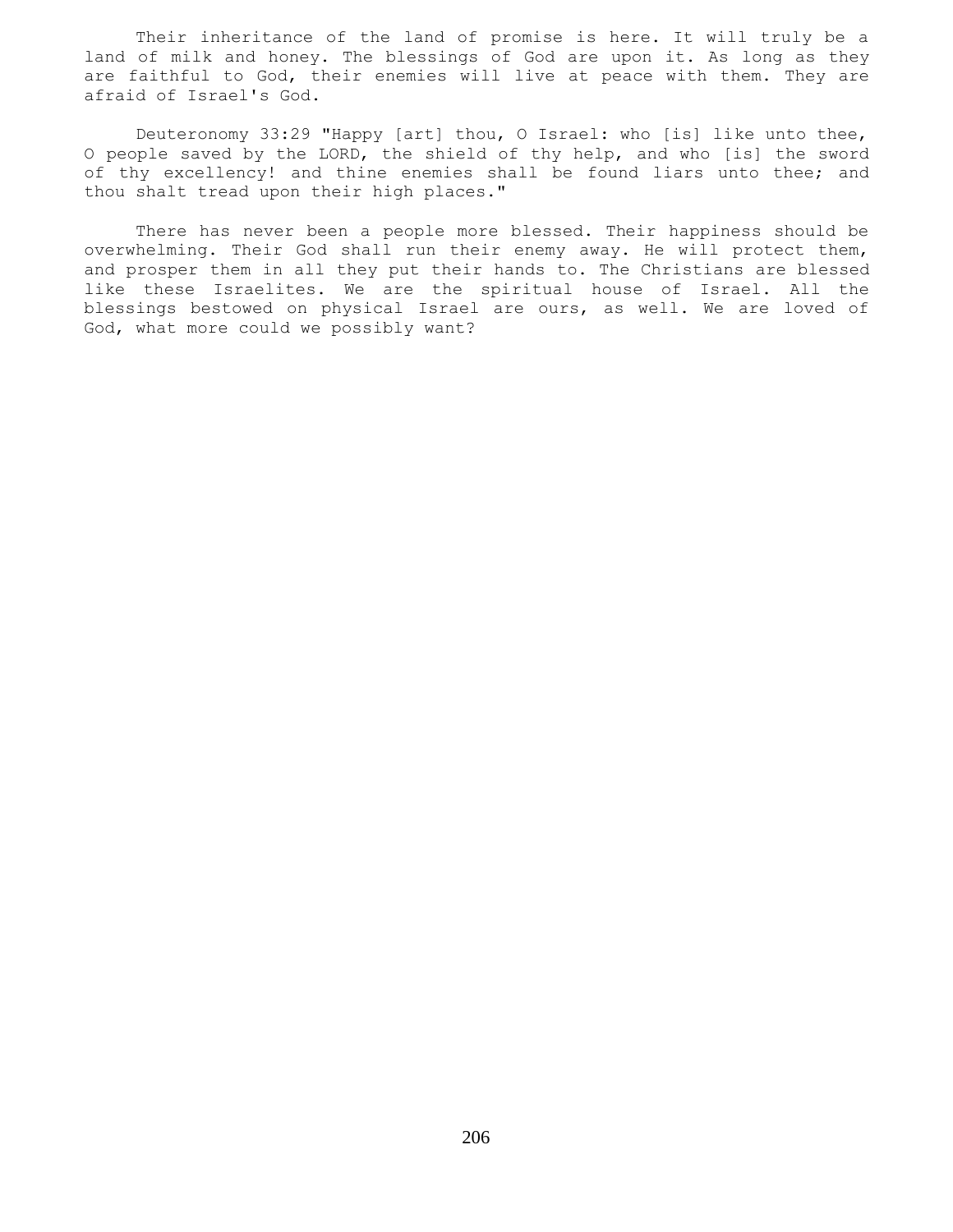## Deuteronomy 37 Questions

1. This is Moses' **Exercise Sens** message to the people. 2. Verse 2 is speaking of what about God? 3. Where was the law given to Israel? 4. Why would Moses be familiar with the glory of God? 5. Besides sitting at the right hand of the Father, what is Jesus? 6. It was the \_\_\_\_\_\_\_\_\_\_ of God that wrote the law on the stones. 7. Who are the saints in verse 3? 8. How much did God love the world? 9. Where did God speak the ten commandments from? 10. The Israelites were as if they were at His \_\_\_\_\_\_\_\_. 11. What was Israel's greatest inheritance? 12. Jeshurun has to do with 13. Who was Israel's King? 14. Who did Moses speak the first blessing on? 15. What was His sin? 16. Jesus was from the tribe of 17. What was the job of the Levite? 18. Who wore the Urim and the Thummim? 19. Quote Exodus chapter 32 verse 28. 20. What were some of the day to day tasks of the Levites? 21. When someone came against a Levite, they were coming against whom? 22. Who did Moses call the beloved of the Lord? 23. Why did Joseph receive a double portion of blessings? 24. What were the names of his two sons who headed tribes? 25. What was Moses remembering, when he spoke of him that dwelt in the bush? 26. What do "horns" symbolize? 27. Where was Gad located? 28. What is meant by dipping his foot in oil? 29. Who is verse 26 speaking of? 30. God defends Israel, when they are \_\_\_\_\_\_\_\_\_\_ to Him. 31. Who is God with, to help them through the storms of life? 32. Why will Israel's enemies be at peace with them? 33. We are loved of God, what more could we possibly want?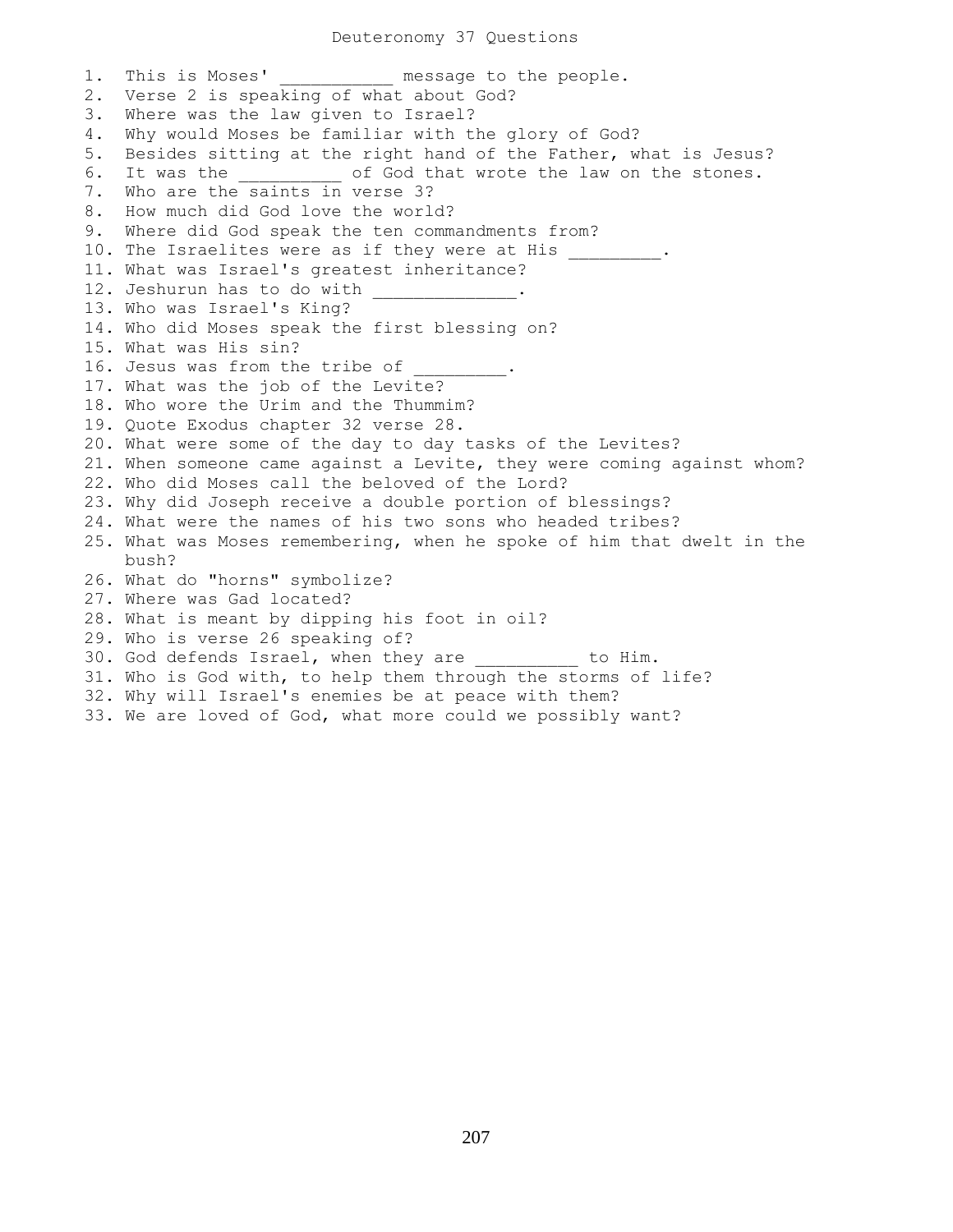We will begin this lesson in Deuteronomy 34:1 "And Moses went up from the plains of Moab unto the mountain of Nebo, to the top of Pisgah, that [is] over against Jericho. And the LORD shewed him all the land of Gilead, unto Dan,"

 God had told Moses to go up to the top of this mountain, so he could see that God had truly brought them to the land of promise. This is God's way of telling Moses, well done. He has led these people 40 years, and now, his work is over. It was a super-natural view of the entire land. He opens the window at one end, and Moses turns his head, and God reveals to him each tribe's land.

 Deuteronomy 34:2 "And all Naphtali, and the land of Ephraim, and Manasseh, and all the land of Judah, unto the utmost sea,"

The utmost sea is the Mediterranean Sea. Notice, again, the two portions of land for Joseph's son's Ephraim's and Manasseh's tribes.

 Deuteronomy 34:3 "And the south, and the plain of the valley of Jericho, the city of palm trees, unto Zoar."

 Jericho will be the first city they enter. This valley extends from the Dead Sea to Jericho. The Jordan river flows through this.

 Deuteronomy 34:4 "And the LORD said unto him, This [is] the land which I sware unto Abraham, unto Isaac, and unto Jacob, saying, I will give it unto thy seed: I have caused thee to see [it] with thine eyes, but thou shalt not go over thither."

 No human eye in the natural could see this far. God has greatly increased his sight, so that Moses could see this land of promise. We see the reminder that, this is that land that was first promised to Abraham and his seed. The three patriarchs, Abraham, Isaac, and Jacob are mentioned here, because God specifically promised this land to their descendents. Moses will not be allowed to go over, because of striking the Rock, instead of speaking to it, as God had commanded him.

 Deuteronomy 34:5 "So Moses the servant of the LORD died there in the land of Moab, according to the word of the LORD."

 Moses died on the top of the mountain at the age of 120 years. The LORD told him he would die here, and he did.

 Deuteronomy 34:6 "And he buried him in a valley in the land of Moab, over against Beth-peor: but no man knoweth of his sepulchre unto this day."

 It appears, that God buried Moses. There is no evidence of a burying place, that men have found. God, possibly, hid his body, and took Moses home with Him to heaven. Some people believe that Moses did not go the way of the grave, but went directly to heaven, as did Elijah and Enoch. The Scripture, here, says he was buried, however. We do not know for sure what happened, except what the Scriptures say. The main reason God would not let them find the grave of Moses, was because they might begin to worship him.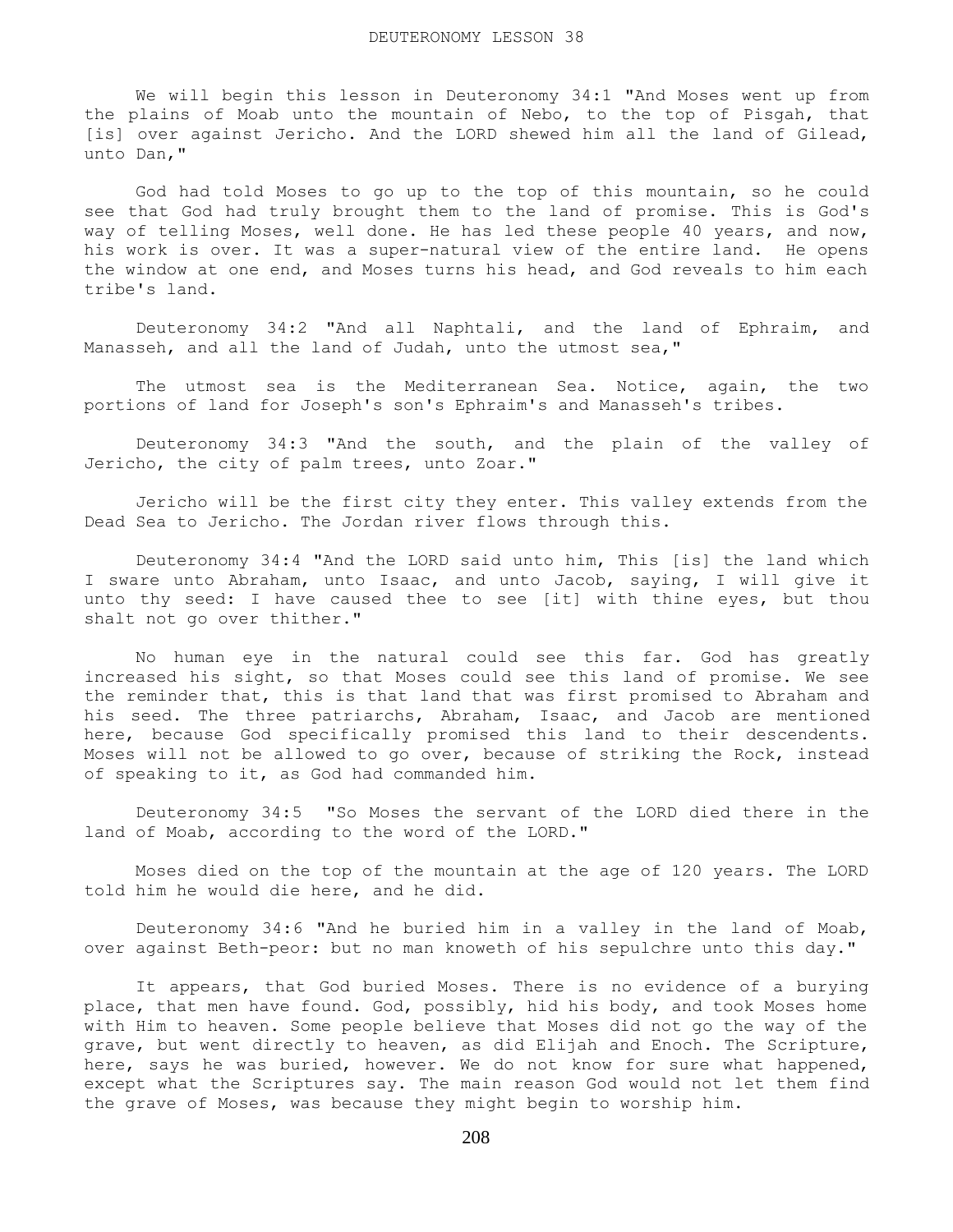Deuteronomy 34:7 "And Moses [was] an hundred and twenty years old when he died: his eye was not dim, nor his natural force abated."

 Moses had lived in divine health. His eyes were as good as they had been in his youth. It seemed, he was still strong enough to climb this tallest mountain to meet with God. He still had his strength.

 Deuteronomy 34:8 "And the children of Israel wept for Moses in the plains of Moab thirty days: so the days of weeping [and] mourning for Moses were ended."

 This is the same amount of time the people mourned for Aaron. He had been their leader for forty years.

 Deuteronomy 34:9 "And Joshua the son of Nun was full of the spirit of wisdom; for Moses had laid his hands upon him: and the children of Israel hearkened unto him, and did as the LORD commanded Moses."

 The anointing of Moses had transferred to Joshua, when Moses laid his hands on him. The anointing for the ministry is confirmed by the laying on of hands. Moses had already informed the people, who the choice of the LORD was, to follow him as their leader. At the death of Moses, they accept Joshua to lead them.

 Deuteronomy 34:10 "And there arose not a prophet since in Israel like unto Moses, whom the LORD knew face to face,"

 Moses was a special prophet of God. He met with God. He was on the mountain two different times 40 days and nights with the presence of God. He asked God to let him see Him, and God passed by and let him see His back side. He was in the presence of the Light of the world, and when he came down the mountain, his head shone so brightly there had to be a veil over his head to keep from blinding the people. He was allowed closer to the presence of God than any other living person.

 Deuteronomy 34:11 "In all the signs and the wonders, which the LORD sent him to do in the land of Egypt to Pharaoh, and to all his servants, and to all his land,"

 The signs and wonders God did at the request of Moses far surpassed any other prophet. Only the miracles of Jesus were greater. God sent ten plagues on Egypt to convince Pharaoh to let the people go. The Red Sea parted at the prayer of Moses. God had given him a staff to do mighty miracles with. Over and over, God wrought mighty miracles through Moses.

 Deuteronomy 34:12 "And in all that mighty hand, and in all the great terror which Moses shewed in the sight of all Israel."

 God had placed in the hand of Moses, great power. Moses was God's ambassador upon the earth. In fact, Moses was a very meek man. His greatness lay in his fellowship with God. He went to God with everything. The only time he ever disobeyed God was at Meribah. The people had angered him, so that he acted in anger in striking the Rock. God sent Moses to deliver Israel from one of the mightiest armies in the world. God's power operating through Moses, made him one of the most powerful men who ever lived.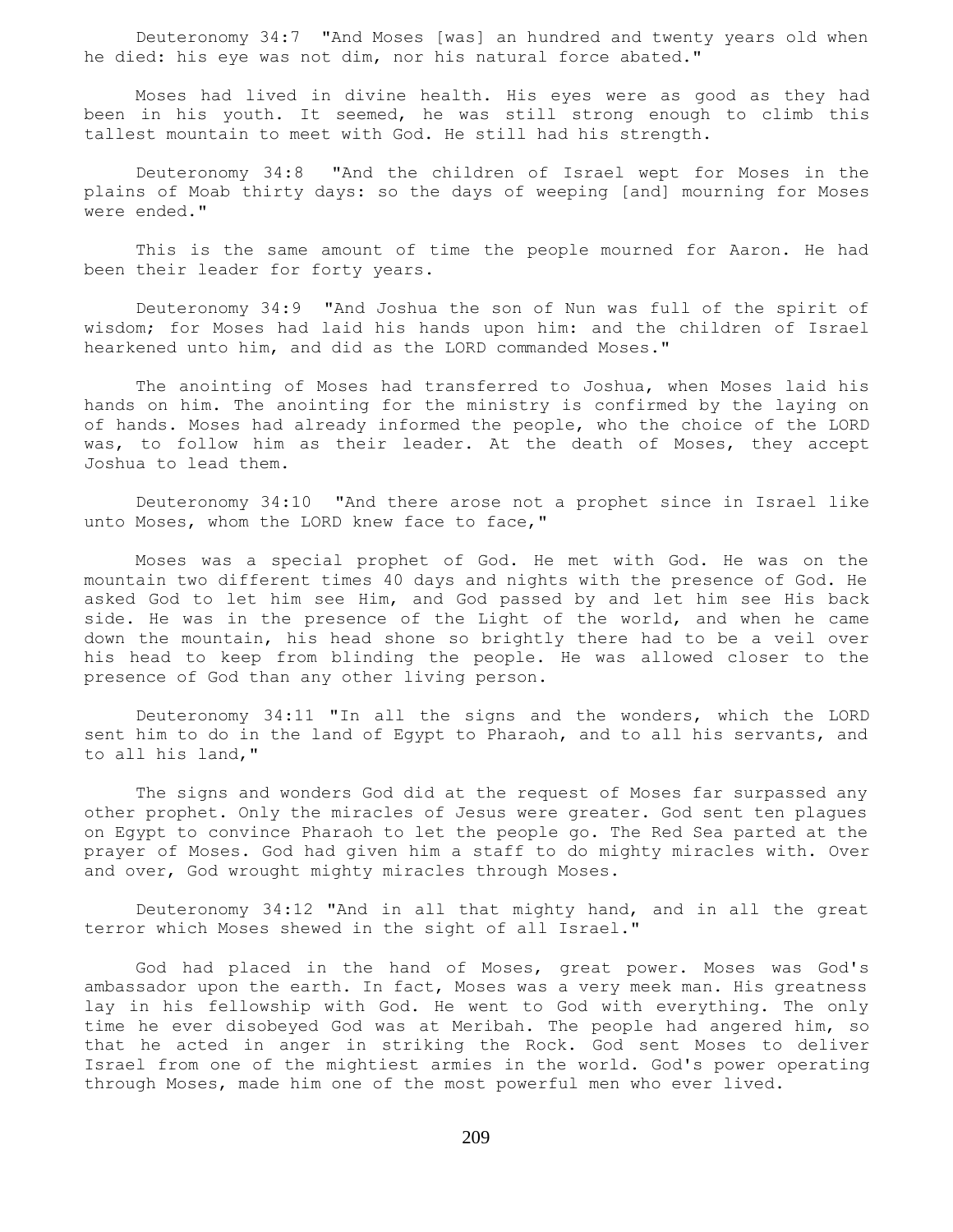The lesson we need to take from this, is the fact that our ability to serve God is not in ourselves. God working through us makes us mighty servants of God. Philippians 4:13 "I can do all things through Christ which strengtheneth me."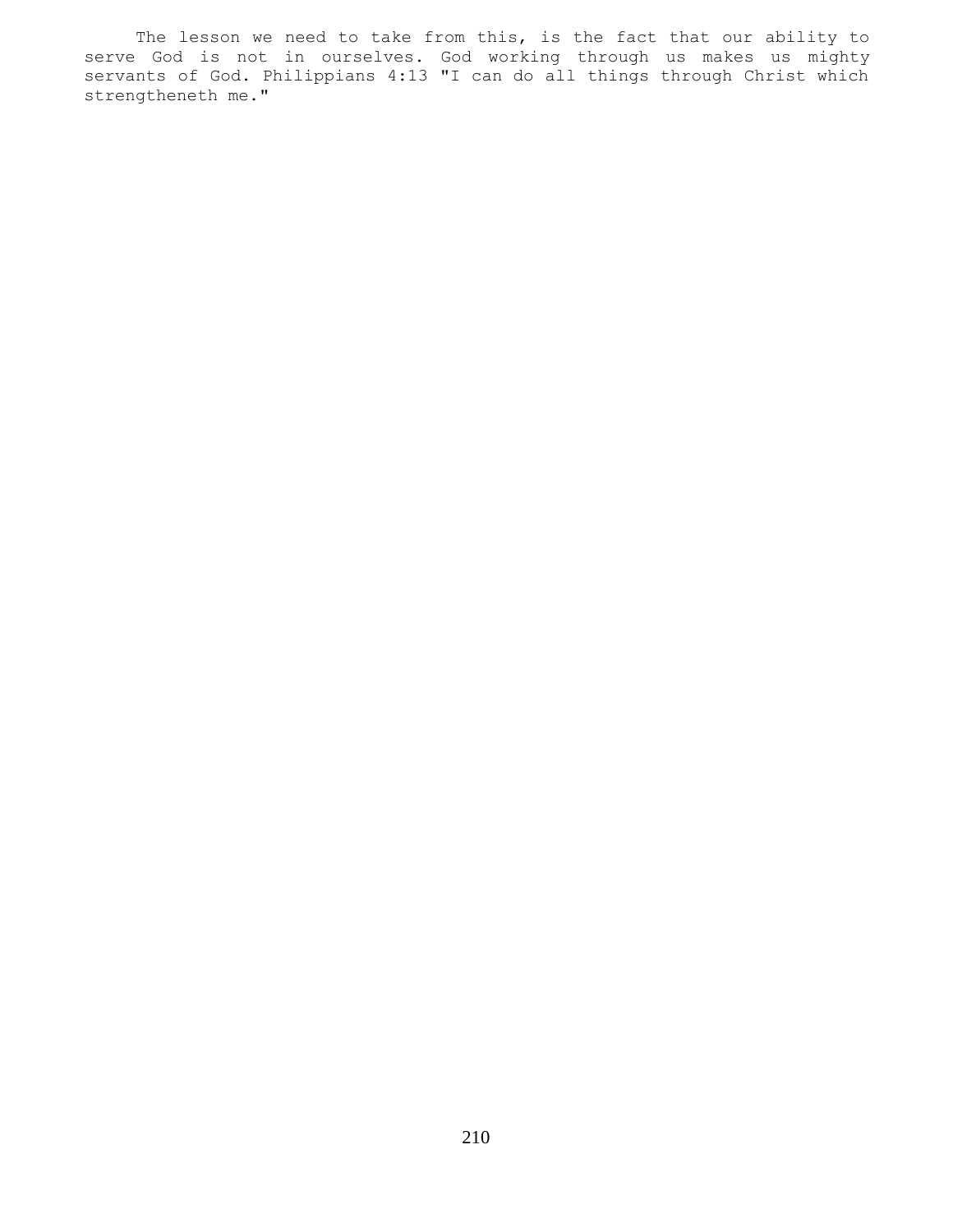1. Where did Moses go to see the promised land? 2. This is God's way of telling Moses \_\_\_\_\_\_\_\_\_ \_\_\_\_\_\_\_\_\_. 3. Moses led them \_\_\_\_\_\_\_\_ years. 4. What is the utmost sea spoken of here? 5. Who were Joseph's two sons? 6. What will be the first city they enter? 7. How far does this valley extend? 8. What were the names of the three patriarchs? 9. What had God done to Moses, so he could see the promised land? 10. Why will Moses not be allowed to enter the promised land? 11. Where did Moses die? 12. How old was Moses, when he died? 13. Who buried Moses? 14. What is a possibility, that is not mentioned in the Bible, about Moses' death? 15. Why would God not let them find Moses' grave? 16. What was unusual about Moses at the time of his death? 17. How long did the children of Israel mourn Moses' death? 18. Who took over in Moses' place? 19. What does the Bible say, he was full of, that helped him minister? 20. How had he received this? 21. Did the people accept Joshua as their leader? 22. Quote Deuteronomy chapter 34 verse 10. 23. When were some special times that Moses met with God privately? 24. Only the miracles of \_\_\_\_\_\_\_\_\_\_\_ were greater than Moses'. 25. The Red Sea parted at the prayer of \_\_\_\_\_\_\_\_.

211